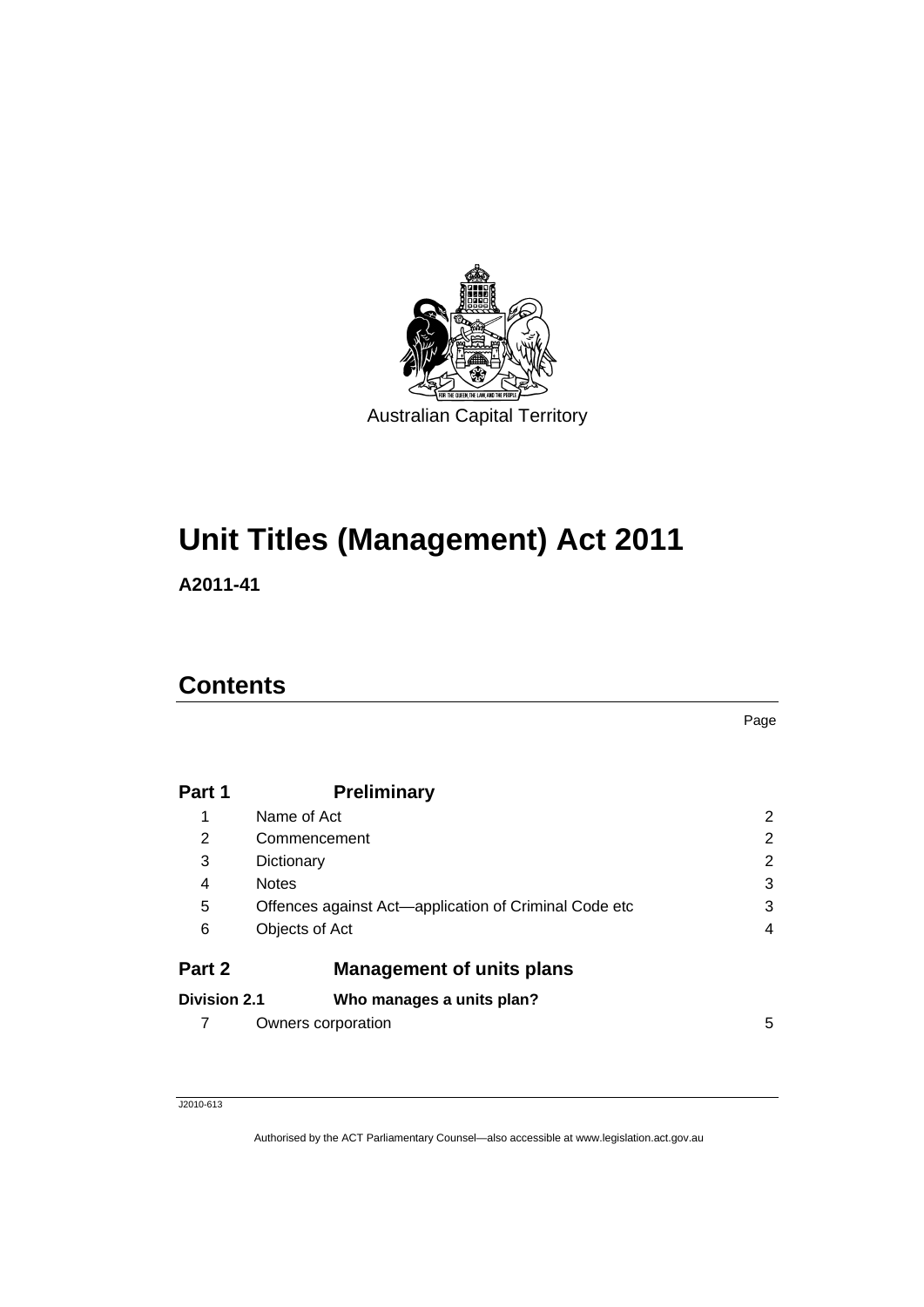|                     |                                                                                 | Page           |
|---------------------|---------------------------------------------------------------------------------|----------------|
| <b>Division 2.2</b> | <b>Owners corporation-general</b>                                               |                |
| 8                   | Owners corporation-establishment                                                | 5              |
| 9                   | Owners corporation-legal status                                                 | 5              |
| <b>Division 2.3</b> | Owners corporation-membership and representatives                               |                |
| 10                  | Members of owners corporation                                                   | 6              |
| 11                  | Part-owners of units-authorisation of representatives                           | 6              |
| 12                  | Part-owners of units-functions of representatives                               | $\overline{7}$ |
| 13                  | Company-owned units-authorisation of representatives                            | 8              |
| 14                  | Company-owned units-functions of representatives                                | 9              |
| 15                  | Evidence of representative status                                               | 10             |
| Part 3              | <b>Functions of owners corporations</b>                                         |                |
| <b>Division 3.1</b> | <b>Functions generally</b>                                                      |                |
| 16                  | Owners corporation-functions                                                    | 11             |
| 17                  | Owners corporation-general meetings                                             | 11             |
| 18                  | Exemptions for units plans with 4 or fewer units                                | 12             |
| <b>Division 3.2</b> | <b>Functions relating to property</b>                                           |                |
| 19                  | Common property                                                                 | 12             |
| 20                  | Dealings with common property                                                   | 12             |
| 21                  | Dealings in property generally                                                  | 13             |
| 22                  | Special privileges relating to common property                                  | 14             |
| 23                  | Installation of sustainability and utility infrastructure on common<br>property | 14             |
| <b>Division 3.3</b> | <b>Maintenance and other services</b>                                           |                |
| 24                  | Maintenance obligations                                                         | 16             |
| 25                  | Owners corporation may exempt itself from maintenance obligations               | 17             |
| 26                  | Other qualifications on owners corporation's maintenance obligations            | 18             |
| 27                  | Structural defects-owners corporation may represent members                     | 19             |
| 28                  | Owners corporation-entry to units                                               | 20             |
| 29                  | Work on behalf of particular unit owners or occupiers                           | 20             |
| 30                  | Recovery of costs-agreements under s 29                                         | 21             |
| 31                  | Recovery of expenditure resulting from member or unit occupier's fault          | 22             |
|                     |                                                                                 |                |

contents 2 Unit Titles (Management) Act 2011

A2011-41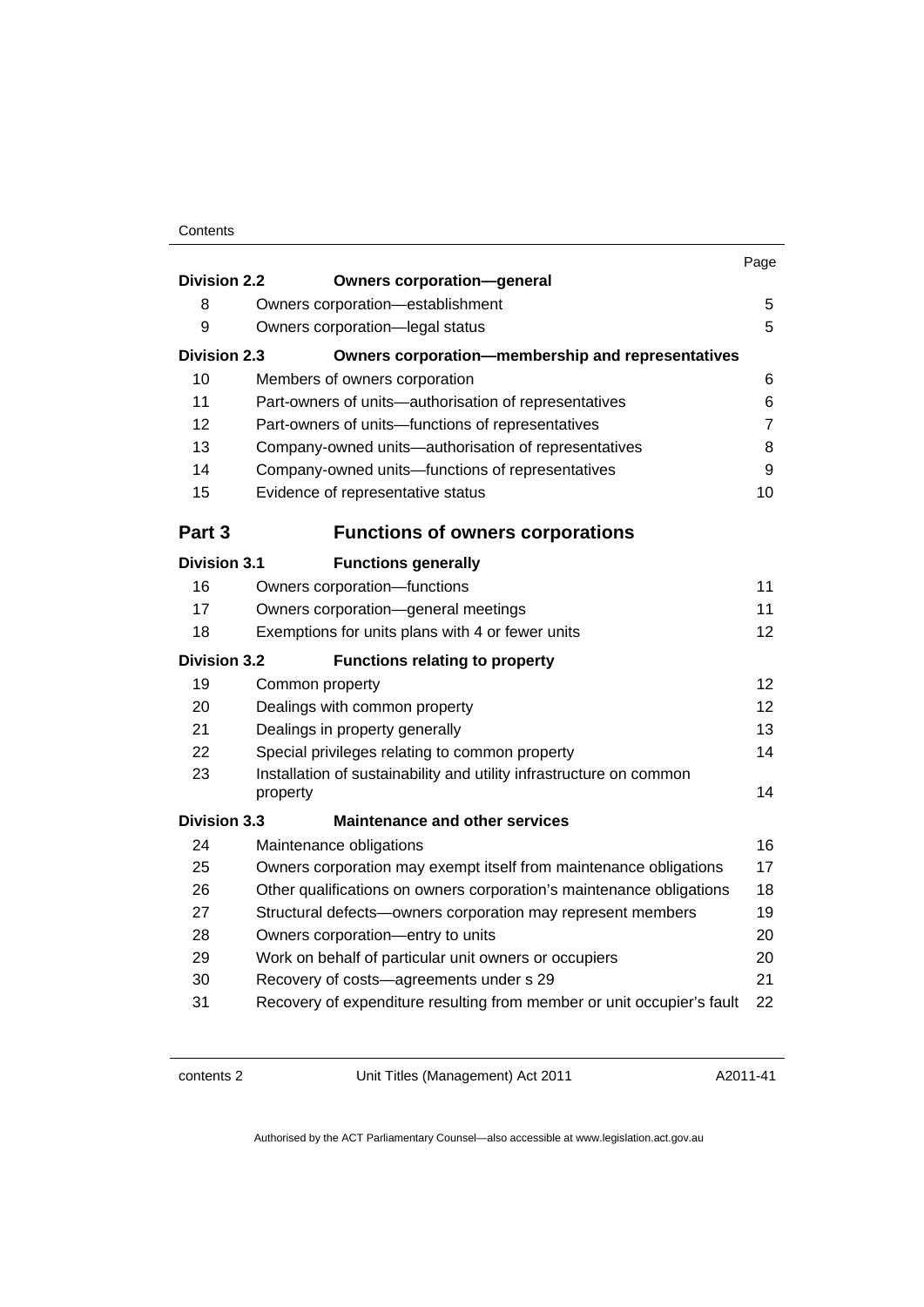|                     |                                                                   | Page |
|---------------------|-------------------------------------------------------------------|------|
| <b>Division 3.4</b> | <b>Other matters</b>                                              |      |
| 32                  | Animals-owners corporation's consent                              | 22   |
| 33                  | Restriction on owners corporation during developer control period | 23   |
| Part 4              | People helping the owners corporation<br>exercise its functions   |      |
| Division 4.1        | <b>Executive committees</b>                                       |      |
| 34                  | Executive committee—establishment                                 | 25   |
| 35                  | Executive committee-functions                                     | 25   |
| 36                  | Executive committee-what it must, may and cannot do               | 26   |
| 37                  | Executive committee-meetings                                      | 26   |
| 38                  | Executive committee—before the first annual general meeting       | 26   |
| 39                  | Executive committee—at and from the first annual general meeting  | 27   |
| 40                  | Executive committee-office-holders                                | 28   |
| 41                  | Executive committee-chairperson's functions                       | 28   |
| 42                  | Executive committee-secretary's functions                         | 29   |
| 43                  | Executive committee—treasurer's functions                         | 29   |
| 44                  | Executive committee-delegation                                    | 31   |
| 45                  | Executive committee-contractors and employees                     | 31   |
| 46                  | Executive members-code of conduct                                 | 31   |
| 47                  | Executive members-protection from liability                       | 32   |
| 48                  | Executive committee-validity of acts                              | 32   |
| <b>Division 4.2</b> | <b>Managers</b>                                                   |      |
| 49                  | Definitions-div 4.2                                               | 32   |
| 50                  | Manager-contract                                                  | 33   |
| 51                  | Manager not to be contracted for longer than 3 years              | 33   |
| 52                  | Manager-functions                                                 | 34   |
| 53                  | Manager-transfer                                                  | 34   |
| 54                  | Manager-ending contract                                           | 35   |
| 55                  | Manager-remedial breaches                                         | 37   |
| 56                  | Manager-code of conduct                                           | 38   |
| 57                  | Manager-public liability insurance                                | 38   |
| 58                  | Manager-delegated functions                                       | 39   |

A2011-41

Unit Titles (Management) Act 2011

contents 3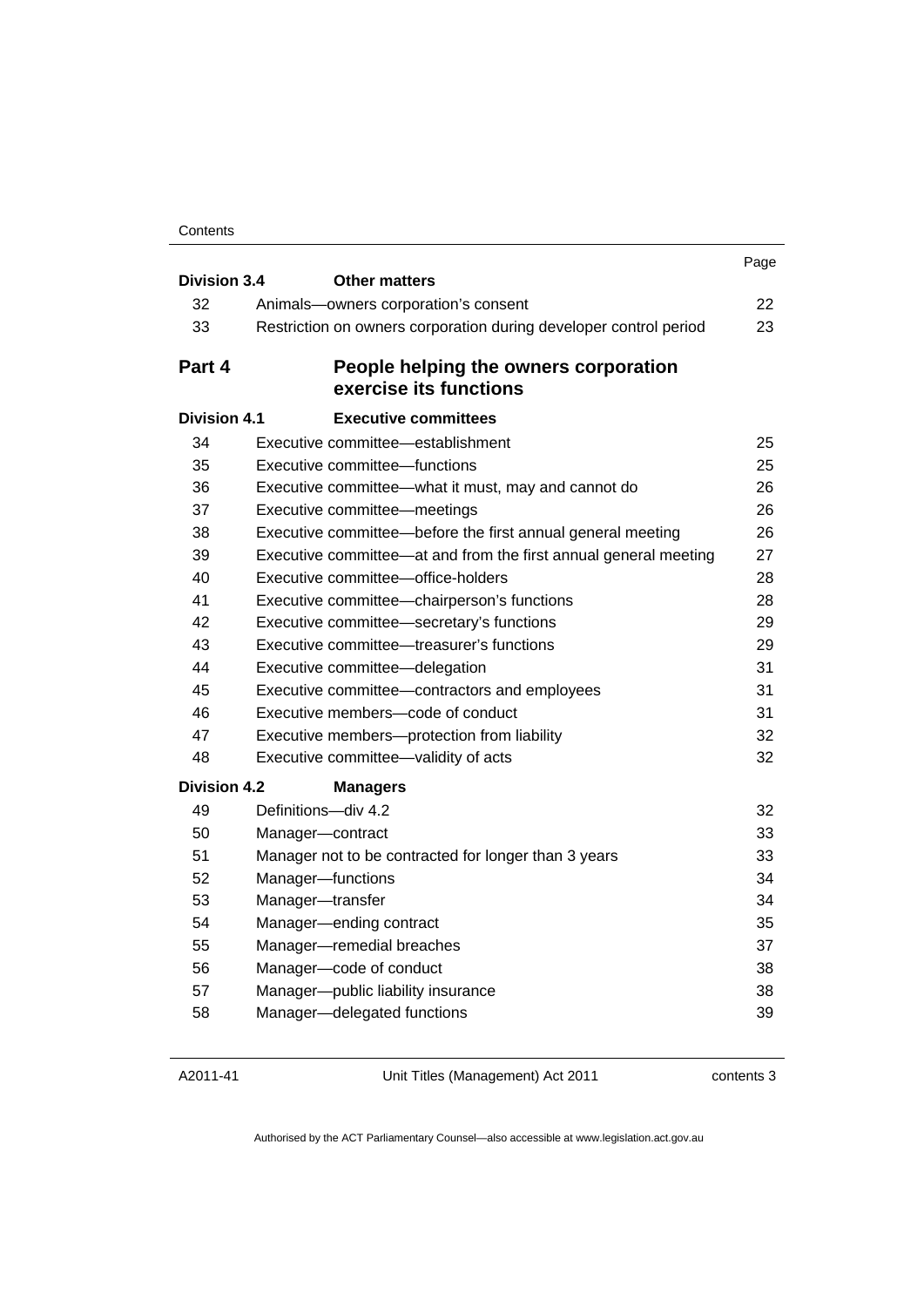| ۰,<br>w<br>۰. |
|---------------|
|---------------|

| <b>Division 4.3</b> | <b>Service contractors</b>                                       |    |
|---------------------|------------------------------------------------------------------|----|
| 59                  | Definitions-div 4.3                                              | 39 |
| 60                  | Service contractor-contract                                      | 40 |
| 61                  | Service contractor not to be contracted for longer than 25 years | 40 |
| 62                  | Service contractor-functions                                     | 41 |
| 63                  | Service contractor-transfer                                      | 41 |
| 64                  | Service contractor-ending contract                               | 42 |
| 65                  | Service contractor-remedial breaches                             | 44 |
| <b>Division 4.4</b> | <b>Communication officers</b>                                    |    |
| 66                  | Communications officer-appointment                               | 45 |
| 67                  | Communications officer-function                                  | 45 |
| Part 5              | <b>Financial management</b>                                      |    |
| <b>Division 5.1</b> | <b>Financial functions generally</b>                             |    |
| 68                  | Owners corporation must have bank account                        | 47 |
| 69                  | Owners corporation may invest                                    | 47 |
| 70                  | Owners corporation may borrow                                    | 47 |
| 71                  | Owners corporation must not carry on business                    | 48 |
| <b>Division 5.2</b> | Administrative, special purpose and sinking funds                |    |
| 72                  | Definitions-div 5.2                                              | 48 |
| 73                  | Administrative fund                                              | 49 |
| 74                  | Special purpose fund                                             | 49 |
| 75                  | General fund-budget                                              | 50 |
| 76                  | General fund-what must be paid into the fund?                    | 51 |
| 77                  | General fund-what can fund be used for?                          | 51 |
| 78                  | General fund-contributions                                       | 52 |
| 79                  | General fund-notice of contributions                             | 52 |
| 80                  | General fund-when are contributions payable?                     | 53 |
| 81                  | Sinking fund                                                     | 53 |
| 82                  | Sinking fund plan                                                | 53 |
| 83                  | Sinking fund plan—meaning of expected sinking fund expenditure   | 54 |
| 84                  | Sinking fund plan-when must it be approved?                      | 55 |
| 85                  | Sinking fund plan-review                                         | 56 |

contents 4 Unit Titles (Management) Act 2011

A2011-41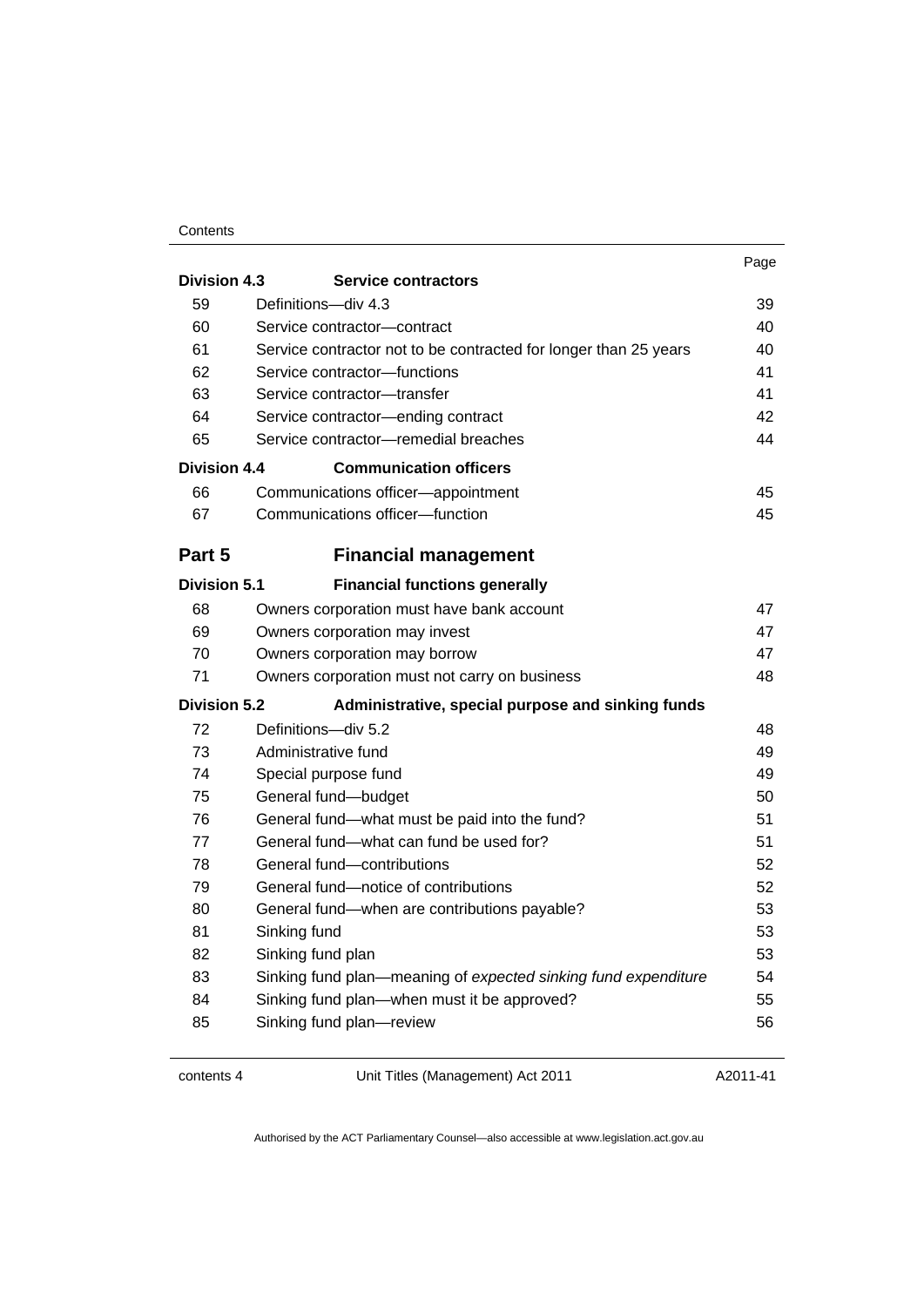| 86                  | Sinking fund plan—amendment                                     | Page<br>56 |
|---------------------|-----------------------------------------------------------------|------------|
| 87                  | Sinking fund—what must be paid into the fund?                   | 56         |
| 88                  | Sinking fund-what can fund be used for?                         | 57         |
| 89                  | Sinking fund-contributions                                      | 57         |
| 90                  | Sinking fund-notice of contributions                            | 58         |
| 91                  | Sinking fund-when are contributions payable?                    | 59         |
| 92                  | General and sinking funds in staged developments                | 59         |
| <b>Division 5.3</b> | Powers in relation to money owing to owners<br>corporation      |            |
| 93                  | Discounts-amounts owing                                         | 60         |
| 94                  | Interest-amounts owing                                          | 60         |
| 95                  | Recovery of amounts owing                                       | 61         |
| 96                  | Security for unpaid amounts-declaration of charge               | 61         |
| 97                  | Security for unpaid amounts-discharge                           | 62         |
| 98                  | Liability of part-owners                                        | 62         |
| <b>Division 5.4</b> | <b>Insurance</b>                                                |            |
| 99                  | Meaning of building and land-div 5.4                            | 63         |
| 100                 | Building insurance by owners corporation                        | 64         |
| 101                 | Exemption from building insurance requirements                  | 66         |
| 102                 | Public liability insurance by owners corporation                | 66         |
| 103                 | Application of insurance money by owners corporation            | 67         |
| 104                 | Additional insurance-owners corporation                         | 67         |
| 105                 | Additional insurance—unit owners                                | 67         |
| Part 6              | <b>Owners corporation rules</b>                                 |            |
| 106                 | What are the rules of an owners corporation?                    | 68         |
| 107                 | Effect of rules                                                 | 68         |
| 108                 | Owners corporation may amend rules                              | 69         |
| 109                 | Breach of rules-rule infringement notice                        | 70         |
| 110                 | Breach of rules-failure to comply with rule infringement notice | 71         |
| 111                 | Breach of rules-request for rule infringement notice            | 72         |
| 112                 | Application of Legislation Act                                  | 72         |
|                     |                                                                 |            |

A2011-41

Unit Titles (Management) Act 2011

contents 5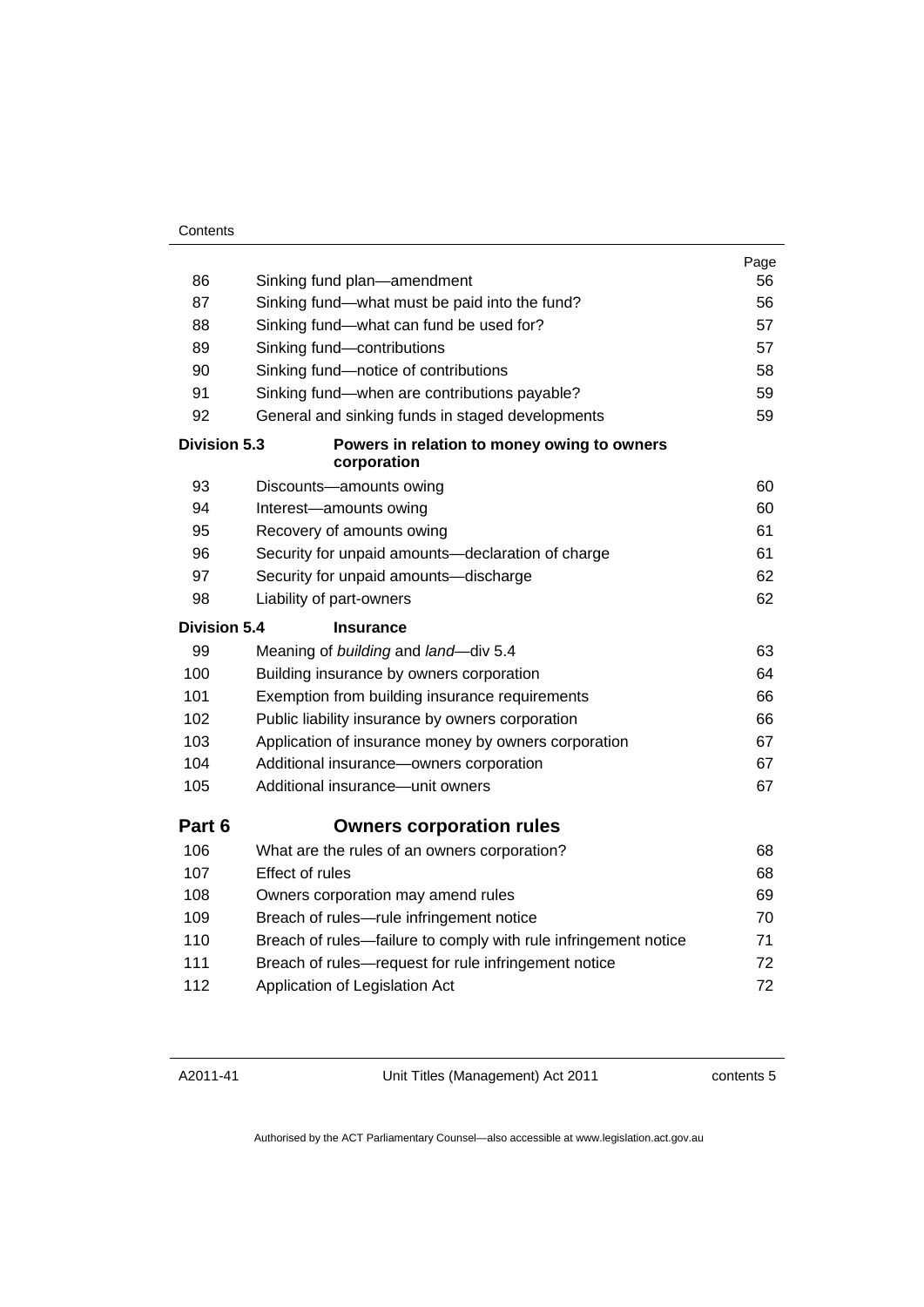| × |  |
|---|--|

| 113<br>114<br>115<br>116<br>117<br>118 | Corporate register-establishment<br>Corporate register-information to be included<br>Corporate register-provision of information<br>Corporate register-access<br>Names and addresses of executive members<br>Insurance information<br>Unit title certificate and access to owners corporation records<br>Acting on information in unit title certificate<br>Failure to provide information or certificate-offence<br>Owners corporation name, address and letterbox | 73<br>73<br>74<br>76<br>77<br>77<br>78<br>79<br>79 |
|----------------------------------------|---------------------------------------------------------------------------------------------------------------------------------------------------------------------------------------------------------------------------------------------------------------------------------------------------------------------------------------------------------------------------------------------------------------------------------------------------------------------|----------------------------------------------------|
|                                        |                                                                                                                                                                                                                                                                                                                                                                                                                                                                     |                                                    |
|                                        |                                                                                                                                                                                                                                                                                                                                                                                                                                                                     |                                                    |
|                                        |                                                                                                                                                                                                                                                                                                                                                                                                                                                                     |                                                    |
|                                        |                                                                                                                                                                                                                                                                                                                                                                                                                                                                     |                                                    |
|                                        |                                                                                                                                                                                                                                                                                                                                                                                                                                                                     |                                                    |
|                                        |                                                                                                                                                                                                                                                                                                                                                                                                                                                                     |                                                    |
| 119                                    |                                                                                                                                                                                                                                                                                                                                                                                                                                                                     |                                                    |
| 120                                    |                                                                                                                                                                                                                                                                                                                                                                                                                                                                     |                                                    |
| 121                                    |                                                                                                                                                                                                                                                                                                                                                                                                                                                                     |                                                    |
| 122                                    |                                                                                                                                                                                                                                                                                                                                                                                                                                                                     | 80                                                 |
| 123                                    | Service of documents on owners corporation                                                                                                                                                                                                                                                                                                                                                                                                                          | 81                                                 |
| 124                                    | Service of documents on members, interested people and occupiers                                                                                                                                                                                                                                                                                                                                                                                                    | 81                                                 |
| Part 8                                 | <b>Dispute resolution</b>                                                                                                                                                                                                                                                                                                                                                                                                                                           |                                                    |
| 125                                    | Disputes involving the owners corporation-generally                                                                                                                                                                                                                                                                                                                                                                                                                 | 83                                                 |
| 126                                    | Disputes involving the owners corporation-particular matters                                                                                                                                                                                                                                                                                                                                                                                                        | 83                                                 |
| 127                                    | Disputes involving the executive committee                                                                                                                                                                                                                                                                                                                                                                                                                          | 84                                                 |
| 128                                    | Disputes between unit owners                                                                                                                                                                                                                                                                                                                                                                                                                                        | 84                                                 |
| 129                                    | Kinds of ACAT orders                                                                                                                                                                                                                                                                                                                                                                                                                                                | 85                                                 |
| Part 9                                 | <b>Protection of financiers for service contracts</b>                                                                                                                                                                                                                                                                                                                                                                                                               |                                                    |
| 130                                    | Meaning of financed service contract and financier-pt 9                                                                                                                                                                                                                                                                                                                                                                                                             | 87                                                 |
| 131                                    | Who is a <i>financier</i> for a service contract?                                                                                                                                                                                                                                                                                                                                                                                                                   | 87                                                 |
| 132                                    | Financed service contract—notice of change                                                                                                                                                                                                                                                                                                                                                                                                                          | 88                                                 |
| 133                                    | Financed service contract-limitation on ending                                                                                                                                                                                                                                                                                                                                                                                                                      | 88                                                 |
| 134                                    | Financed service contract-person authorised to act for financier                                                                                                                                                                                                                                                                                                                                                                                                    | 89                                                 |
| 135                                    | Financed service contract—agreement between owners corporation<br>and financier prohibited                                                                                                                                                                                                                                                                                                                                                                          | 90                                                 |
| Part 10                                | <b>Administrators</b>                                                                                                                                                                                                                                                                                                                                                                                                                                               |                                                    |
| <b>Division 10.1</b>                   | <b>Interested parties</b>                                                                                                                                                                                                                                                                                                                                                                                                                                           |                                                    |
| 136                                    | Who may apply for an administration order?                                                                                                                                                                                                                                                                                                                                                                                                                          | 91                                                 |
| 137                                    | ACAT appearances and service of applications                                                                                                                                                                                                                                                                                                                                                                                                                        | 91                                                 |
| contents 6                             | Unit Titles (Management) Act 2011                                                                                                                                                                                                                                                                                                                                                                                                                                   | A2011-41                                           |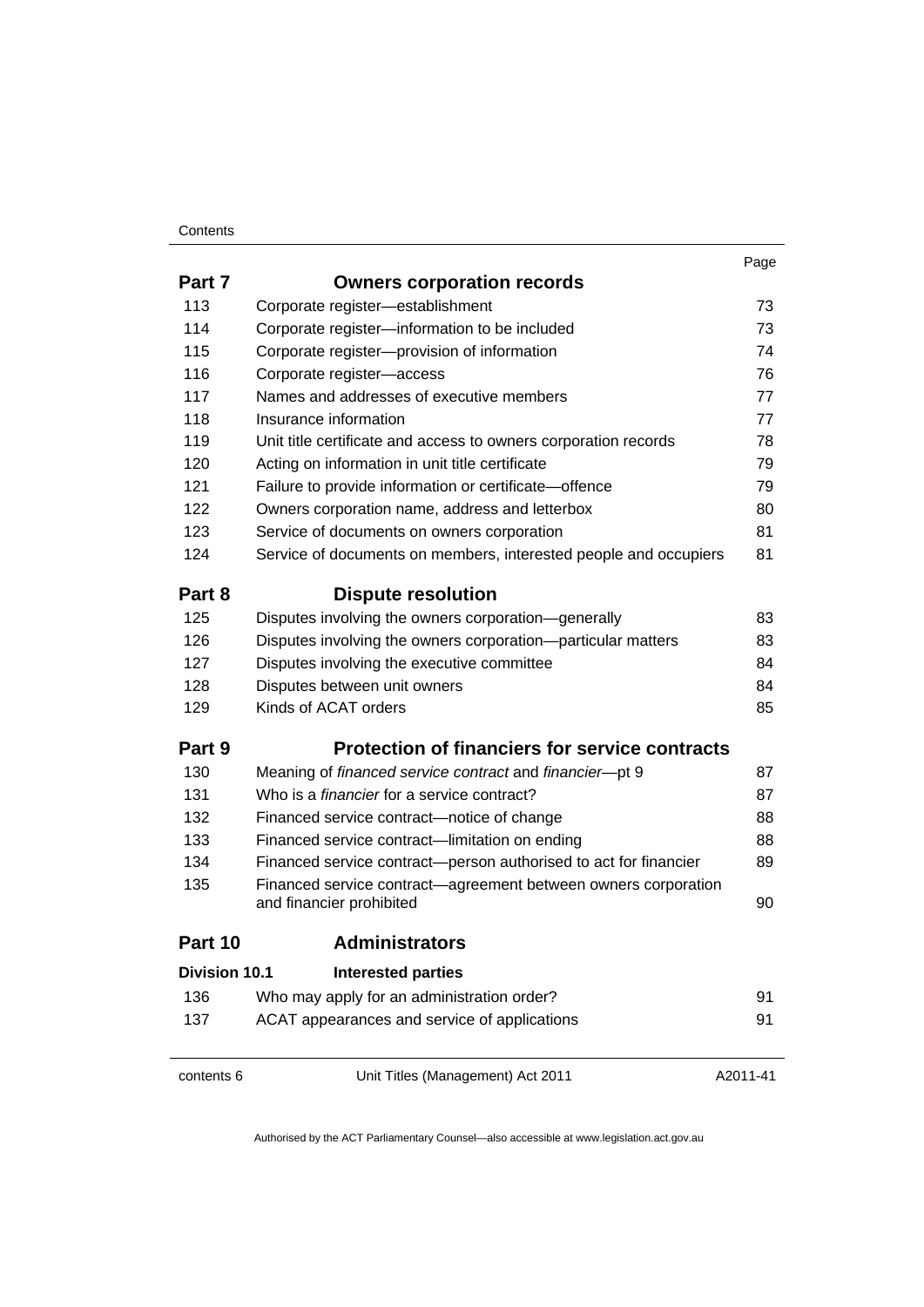| <b>Division 10.2</b> | Appointment, removal and functions                                                   | Page |
|----------------------|--------------------------------------------------------------------------------------|------|
| 138                  | Appointment of administrator                                                         | 92   |
| 139                  | Removal or replacement of administrator                                              | 92   |
| 140                  | Functions of administrator                                                           | 93   |
| 141                  | Delegation by administrator                                                          | 93   |
|                      |                                                                                      |      |
| Part 11              | <b>Miscellaneous</b>                                                                 |      |
| Division 11.1        | <b>Mortgage insurance</b>                                                            |      |
| 142                  | Mortgage insurance of unit                                                           | 94   |
| 143                  | Payment under mortgage insurance policies                                            | 94   |
| 144                  | Transfer of mortgagee's interest to insurer                                          | 95   |
| <b>Division 11.2</b> | <b>Miscellaneous</b>                                                                 |      |
| 145                  | Determination of fees                                                                | 95   |
| 146                  | Approved forms                                                                       | 96   |
| 147                  | Regulation-making power                                                              | 96   |
| 148                  | Legislation amended-sch 5                                                            | 96   |
| Part 12              | <b>Transitional</b>                                                                  |      |
| 149                  | Definitions-pt 12                                                                    | 97   |
| 150                  | Existing corporations and executive committees                                       | 97   |
| 151                  | Representatives                                                                      | 98   |
| 152                  | Managers                                                                             | 98   |
| 153                  | Service contracts                                                                    | 98   |
| 154                  | Communication officers                                                               | 99   |
| 155                  | Administrators                                                                       | 99   |
| 156                  | Agreements for work on behalf of unit owners or occupiers                            | 99   |
| 157                  | Sinking fund plans                                                                   | 100  |
| 158                  | Approvals, authorisations, consents, decisions of existing owners<br>corporation etc | 100  |
| 159                  | General meetings notified before commencement day                                    | 101  |
| 160                  | Articles of pre-2001 corporation                                                     | 101  |
| 161                  | Articles of owners corporation under UTA                                             | 102  |
| 162                  | <b>Transitional regulations</b>                                                      | 102  |
| 163                  | Unit Titles (Management) Regulation 2011                                             | 103  |
|                      |                                                                                      |      |

#### A2011-41

Unit Titles (Management) Act 2011

contents 7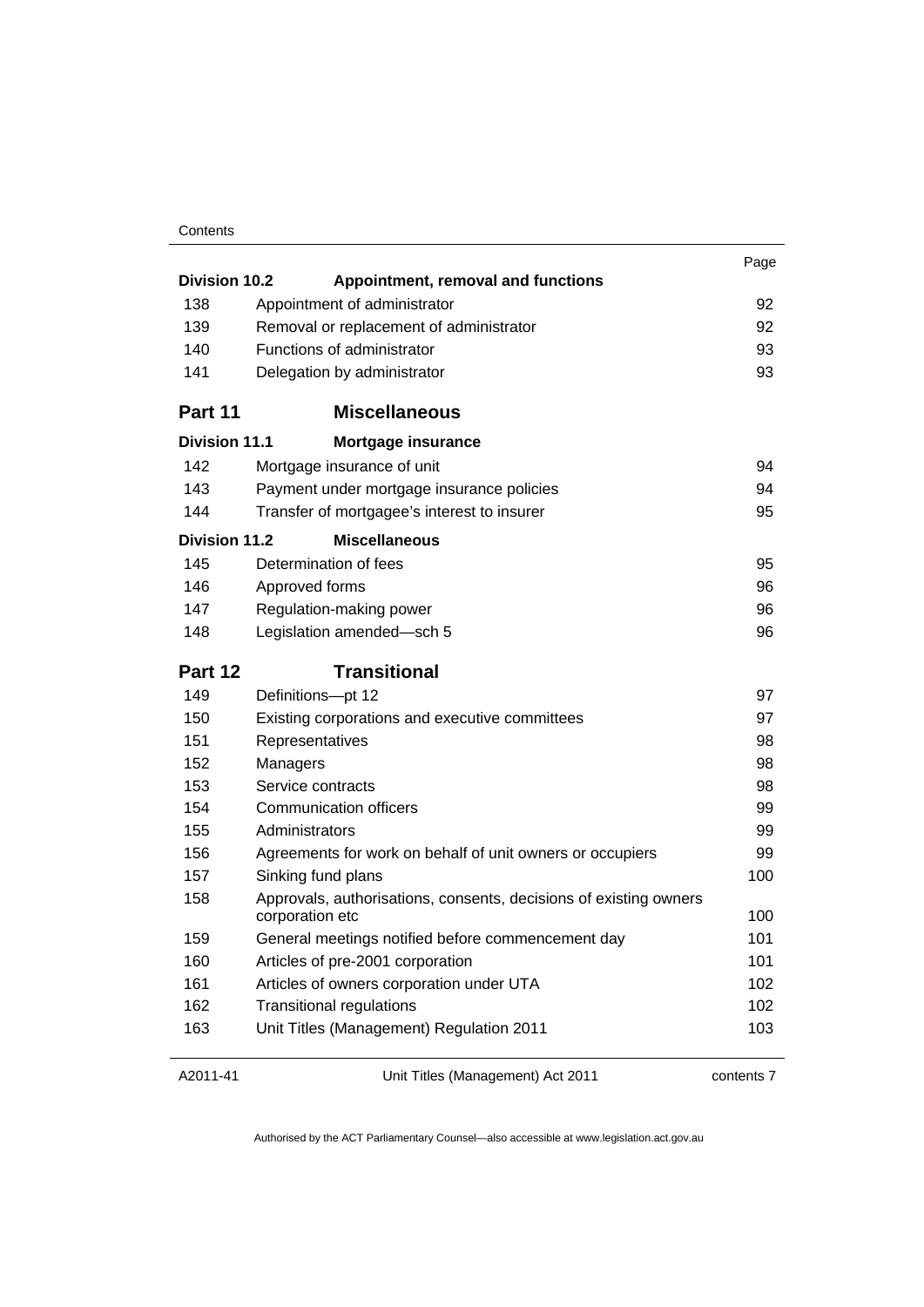| 164               | Transitional effect-Legislation Act, s 88               | Page<br>103 |
|-------------------|---------------------------------------------------------|-------------|
| 165               | Expiry-pt 12 etc                                        | 104         |
|                   |                                                         |             |
| <b>Schedule 1</b> | <b>Codes of conduct</b>                                 | 105         |
| <b>Part 1.1</b>   | <b>Executive committees-code of conduct</b>             | 105         |
| 1                 | Understanding of Act and code                           | 105         |
| $\overline{2}$    | Honesty and fairness                                    | 105         |
| 3                 | Care and diligence                                      | 105         |
| 4                 | Acting in owners corporation's best interests           | 105         |
| 5                 | Complying with Act and code                             | 105         |
| 6                 | <b>Nuisance</b>                                         | 106         |
| 7                 | Unconscionable conduct                                  | 106         |
| 8                 | Conflict of interest                                    | 106         |
| <b>Part 1.2</b>   | <b>Managers-code of conduct</b>                         | 107         |
| 1                 | Knowledge of Act and code                               | 107         |
| $\overline{2}$    | Honesty, fairness and professionalism                   | 107         |
| 3                 | Skill, care and diligence                               | 107         |
| 4                 | Acting in owners corporation's best interests           | 107         |
| 5                 | Keeping owners corporation informed of developments     | 107         |
| 6                 | Ensuring employees comply with Act and code             | 107         |
| 7                 | Fraudulent or misleading conduct                        | 108         |
| 8                 | Unconscionable conduct                                  | 108         |
| 9                 | Conflict of duty or interest                            | 108         |
| 10                | Goods and services to be supplied at competitive prices | 108         |
| 11                | Manager to demonstrate keeping of particular records    | 109         |
|                   |                                                         |             |
| <b>Schedule 2</b> | <b>Executive committees</b>                             | 110         |
| <b>Part 2.1</b>   | What the executive committee must, may and cannot<br>do | 110         |
|                   |                                                         |             |

| 2.1 | Executive committee must keep minutes, and records and accounts                    | 110 |
|-----|------------------------------------------------------------------------------------|-----|
| 2.2 | Executive committee must present financial statements at annual<br>general meeting | 112 |
|     |                                                                                    |     |

contents 8 Unit Titles (Management) Act 2011

A2011-41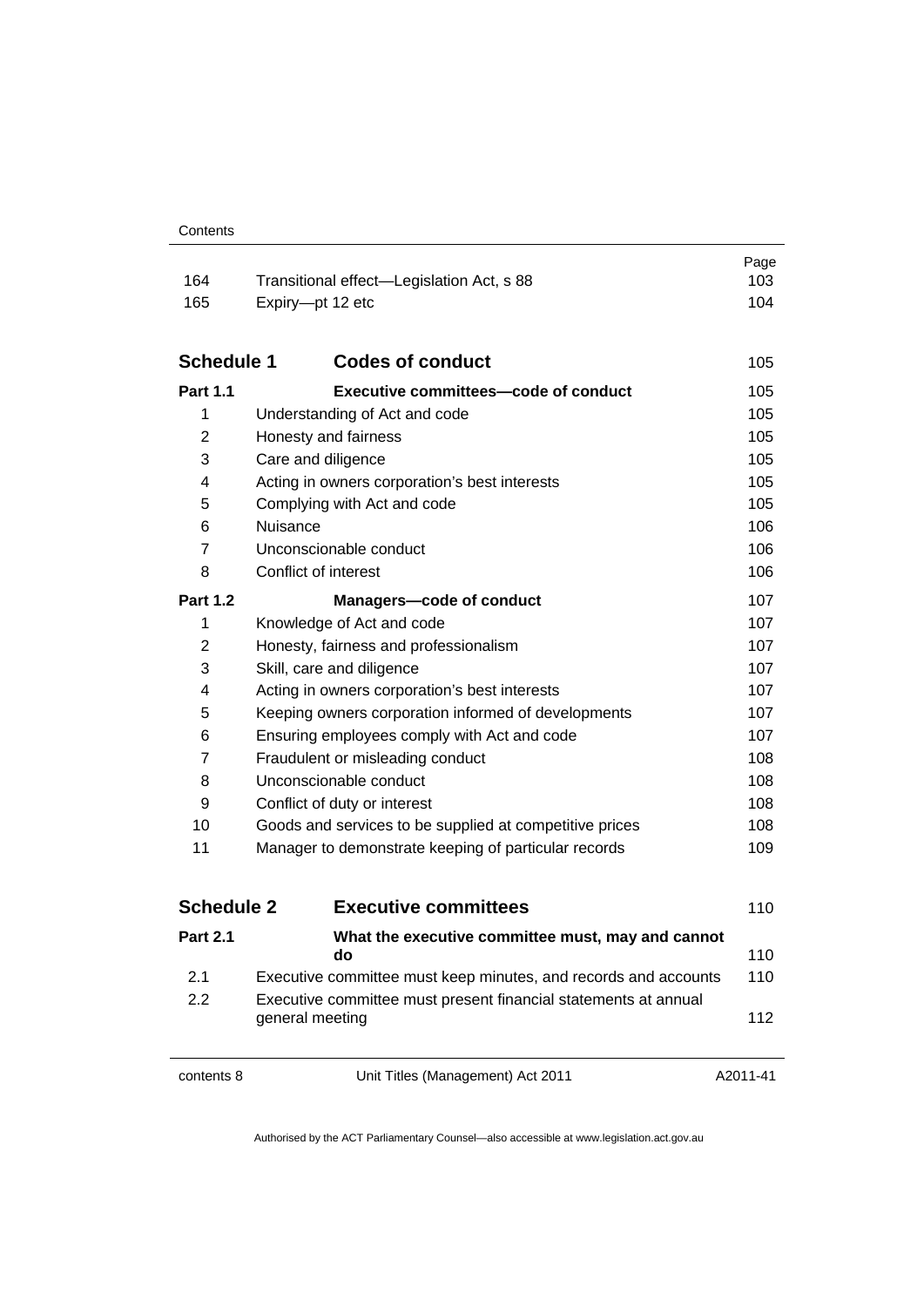| Contents |
|----------|
|          |

|                 |                                                                      | Page |
|-----------------|----------------------------------------------------------------------|------|
| 2.3             | Executive committee must present insurance details at annual general |      |
|                 | meeting                                                              | 113  |
| 2.4             | Approving use of common property                                     | 114  |
| 2.5             | Decisions about taking legal action                                  | 114  |
| 2.6             | Taking urgent legal action                                           | 115  |
| 2.7             | Decisions about staged development                                   | 116  |
| <b>Part 2.2</b> | <b>Executive committee–meetings and procedures</b>                   | 117  |
| 2.8             | Meetings of executive committee                                      | 117  |
|                 |                                                                      |      |
| 2.9             | Quorum of executive committee                                        | 117  |
| 2.10            | Voting of executive committee                                        | 117  |
| 2.11            | Chairperson-meetings                                                 | 118  |

| <b>Schedule 3</b><br><b>General meetings</b> |                                                                          | 119 |
|----------------------------------------------|--------------------------------------------------------------------------|-----|
| <b>Part 3.1</b>                              | <b>General meetings</b>                                                  | 119 |
| 3.1                                          | Conduct of general meetings                                              | 119 |
| 3.2                                          | Annual general meetings                                                  | 119 |
| 3.3                                          | First annual general meeting                                             | 119 |
| 3.4                                          | First annual general meeting-developer to deliver records                | 120 |
| 3.5                                          | General meetings other than annual general meetings                      | 121 |
| 3.6                                          | Notice of general meetings                                               | 121 |
| 3.7                                          | Requirements for notice of general meetings                              | 122 |
| 3.8                                          | Defective notice of meetings                                             | 123 |
| 3.9                                          | Quorum at a general meeting—owners corporation with 3 or more<br>members | 124 |
| 3.10                                         | Notice of reduced quorum decisions and adjournments                      | 125 |
| 3.11                                         | Reduced quorum decisions-effect                                          | 125 |
| 3.12                                         | Quorum at a general meeting-owners corporation with 2 members            | 126 |
| 3.13                                         | Chairperson at a general meeting                                         | 126 |
| <b>Part 3.2</b>                              | <b>Resolutions at general meetings</b>                                   | 128 |
| 3.14                                         | Decision-making at general meetings                                      | 128 |
| 3.15                                         | Ordinary resolutions                                                     | 128 |
| 3.16                                         | Special resolutions                                                      | 129 |
| 3.17                                         | Unopposed resolutions                                                    | 130 |
|                                              |                                                                          |     |

Unit Titles (Management) Act 2011

contents 9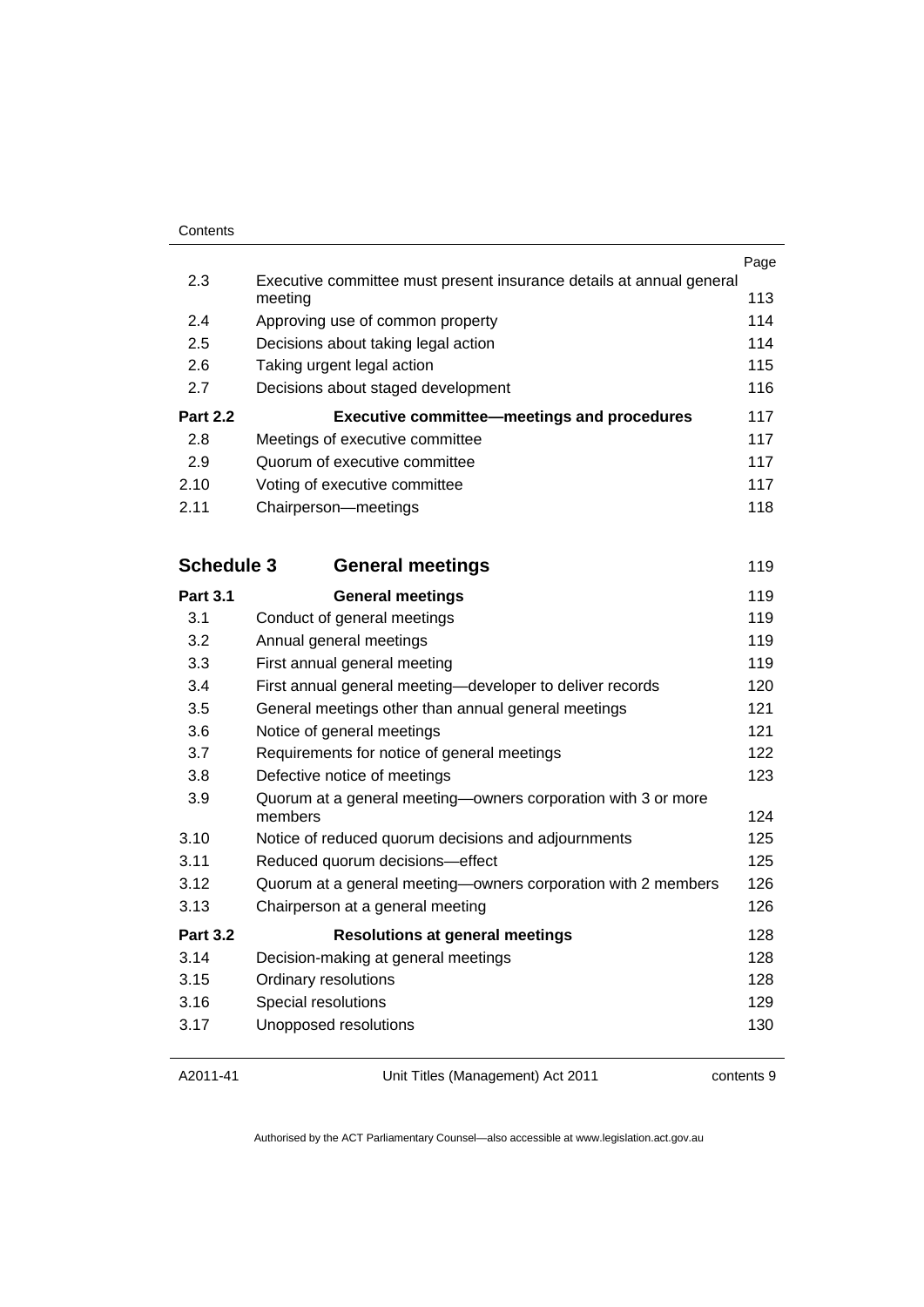| Contents |
|----------|
|----------|

|                                                    | Page                  |
|----------------------------------------------------|-----------------------|
|                                                    | 131                   |
| Evidence of resolutions of owners corporation      | 132                   |
| Voting at general meetings                         | 133                   |
| Who is entitled to vote?                           | 133                   |
| General meeting—decisions about staged development | 133                   |
| One vote-1 unit                                    | 134                   |
| Voting by mortgagees                               | 134                   |
| Mortgagee voting notice—amendment and revocation   | 135                   |
| Evidence of mortgagee's entitlement to vote        | 136                   |
| Proxy votes                                        | 136                   |
| Proxy votes-limit on developer                     | 137                   |
| Value of votes                                     | 138                   |
| Polls                                              | 138                   |
| Voting by chairperson                              | 138                   |
| Absentee votes                                     | 139                   |
| People under 18 or under other legal disabilities  | 139                   |
| Declaration by chairperson of result of voting     | 140                   |
|                                                    | Unanimous resolutions |

### **Schedule 4 Default rules 141**

| 1  | Definitions-default rules                          | 141 |
|----|----------------------------------------------------|-----|
| 2  | Payment of rates and taxes by unit owners          | 142 |
| 3  | Repairs and maintenance                            | 142 |
| 4  | Erections and alterations                          | 142 |
| 5  | Use of common property                             | 142 |
| 6  | Hazardous use of unit                              | 142 |
| 7  | Use of unit-nuisance or annoyance                  | 143 |
| 8  | <b>Noise</b>                                       | 143 |
| 9  | Illegal use of unit                                | 143 |
| 10 | What may an executive committee representative do? | 144 |
| 11 | Seal of owners corporation                         | 145 |
|    |                                                    |     |

contents 10 Unit Titles (Management) Act 2011

A2011-41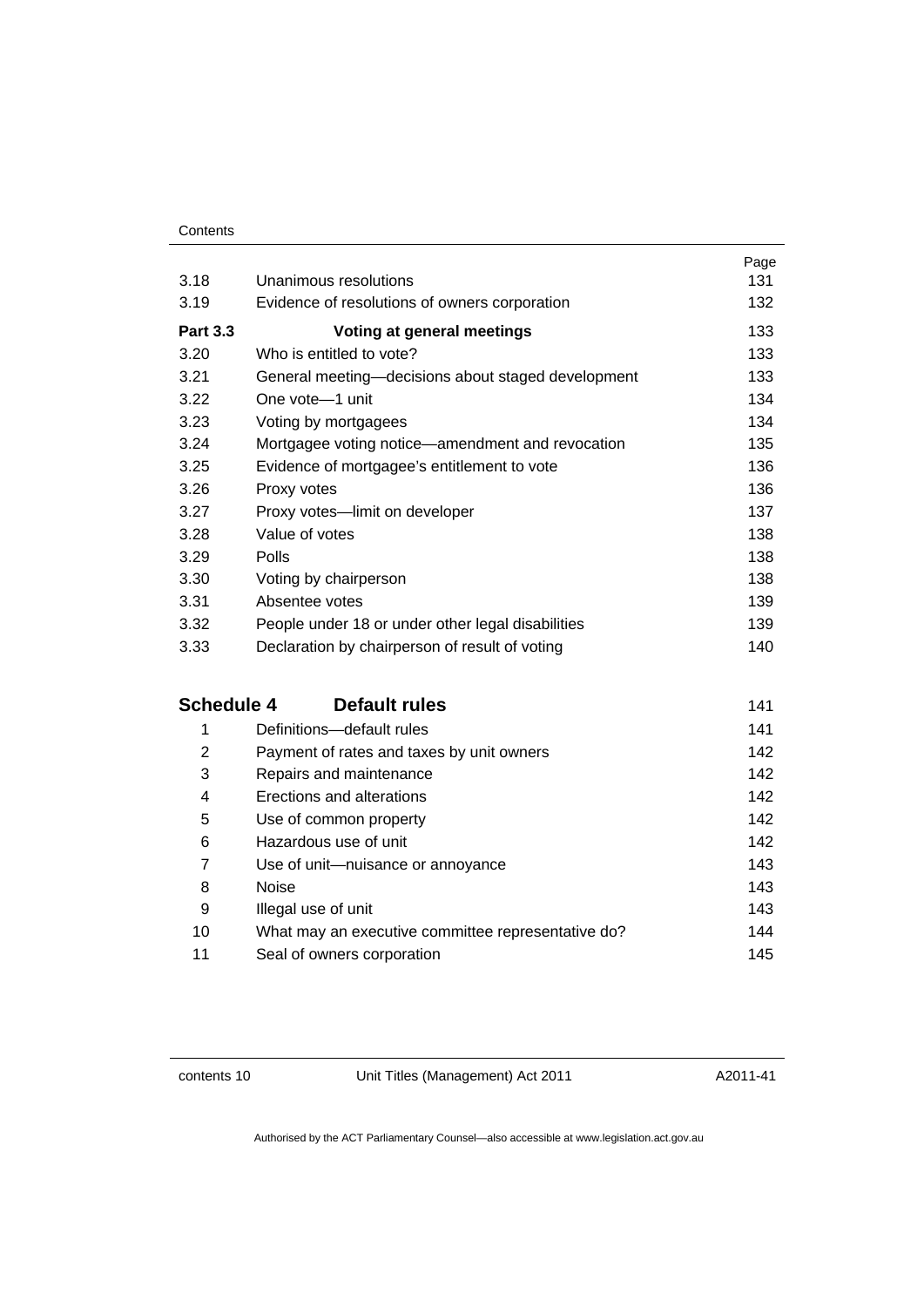| <b>Schedule 5</b> |                                                   | Page<br>146 |
|-------------------|---------------------------------------------------|-------------|
|                   | <b>Consequential amendments</b>                   |             |
| <b>Part 5.1</b>   | <b>Agents Act 2003</b>                            | 146         |
| <b>Part 5.2</b>   | Civil Law (Property) Act 2006                     | 146         |
| <b>Part 5.3</b>   | Civil Law (Sale of Residential Property) Act 2003 | 148         |
| <b>Part 5.4</b>   | <b>Heritage Act 2004</b>                          | 148         |
| <b>Part 5.5</b>   | Land Tax Act 2004                                 | 148         |
| <b>Part 5.6</b>   | <b>Land Titles (Unit Titles) Act 1970</b>         | 149         |
| <b>Part 5.7</b>   | <b>Land Titles Act 1925</b>                       | 152         |
| <b>Part 5.8</b>   | <b>Leases (Commercial and Retail) Act 2001</b>    | 153         |
| <b>Part 5.9</b>   | <b>Planning and Development Regulation 2008</b>   | 153         |
| <b>Part 5.10</b>  | Rates Act 2004                                    | 154         |
| Part 5.11         | <b>Residential Tenancies Act 1997</b>             | 154         |
| Part 5.12         | <b>Unit Titles Act 2001</b>                       | 154         |
| Part 5.13         | <b>Unit Titles Regulation 2001</b>                | 166         |
| <b>Schedule 6</b> | <b>New Unit Titles (Management) Regulation</b>    | 167         |
| <b>Dictionary</b> |                                                   | 171         |

A2011-41

Unit Titles (Management) Act 2011

contents 11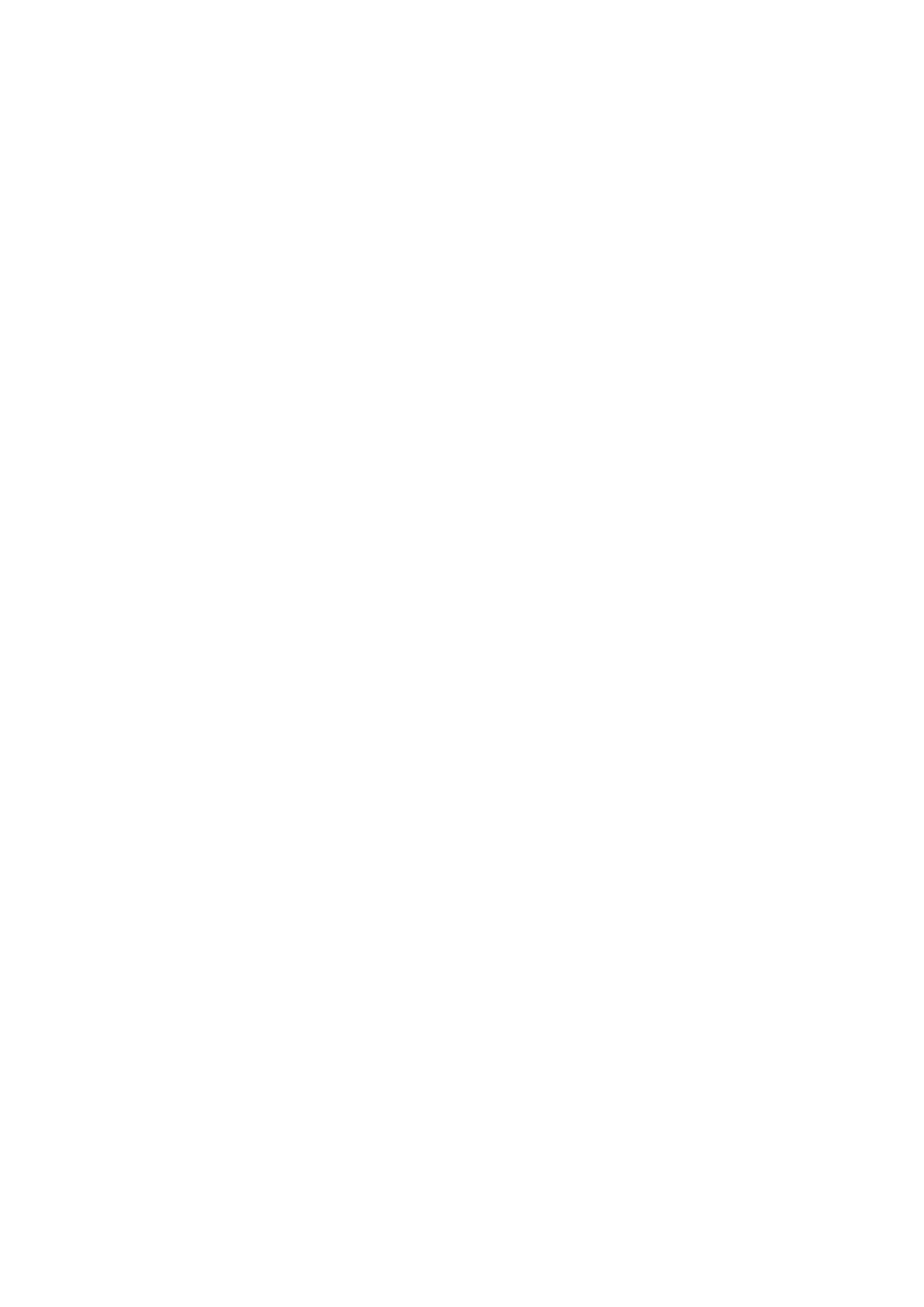

# **Unit Titles (Management) Act 2011**

**A2011-41** 

l

An Act to provide for the management of units plans, and for other purposes

The Legislative Assembly for the Australian Capital Territory enacts as follows:

J2010-613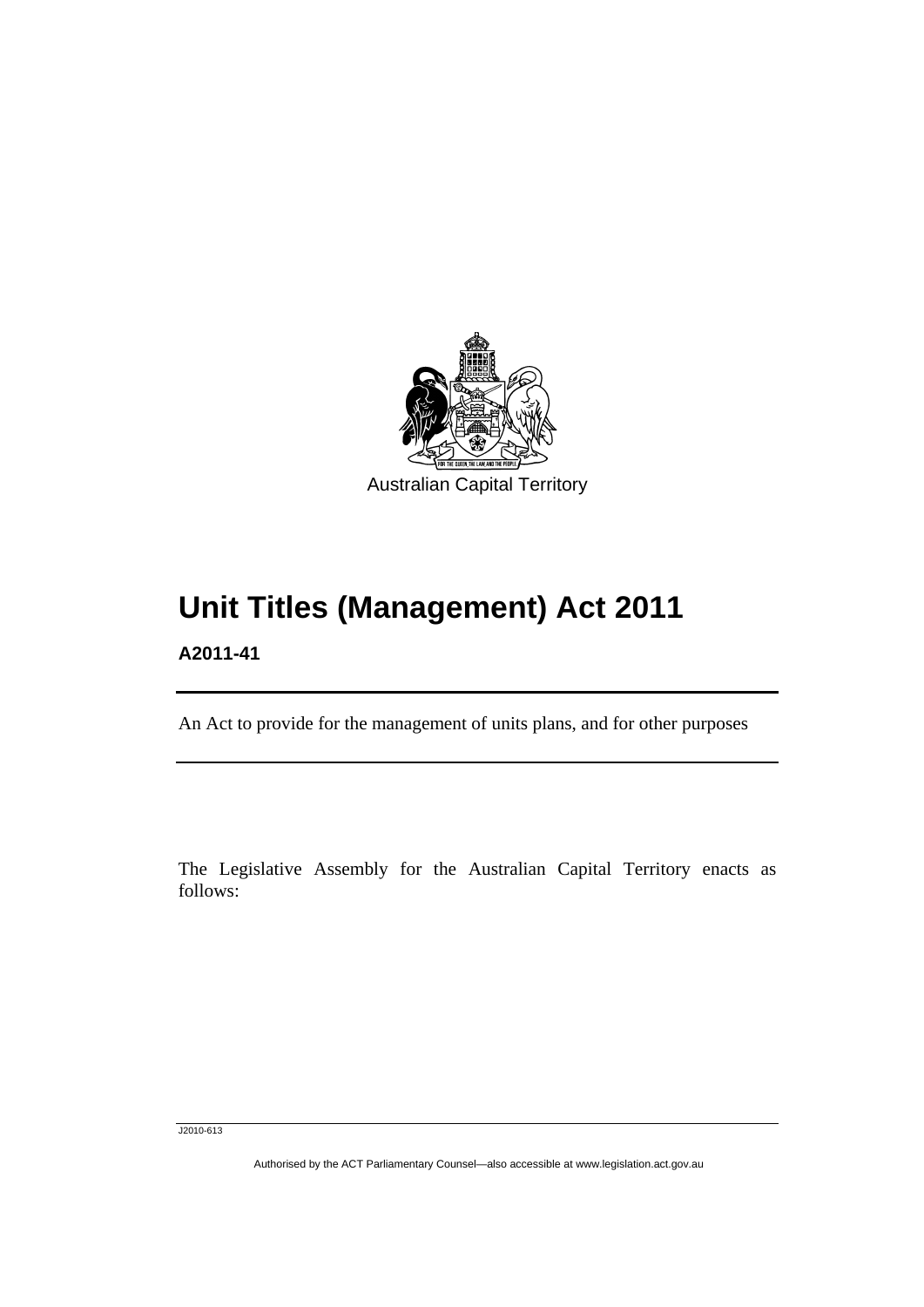#### Part 1 **Preliminary**

Section 1

### **Part 1** Preliminary

#### **1 Name of Act**

This Act is the *Unit Titles (Management) Act 2011*.

#### **2 Commencement**

This Act commences on a day fixed by the Minister by written notice.

- *Note 1* The naming and commencement provisions automatically commence on the notification day (see Legislation Act, s 75 (1)).
- *Note 2* A single day or time may be fixed, or different days or times may be fixed, for the commencement of different provisions (see Legislation Act, s 77 (1)).
- *Note 3* If a provision has not commenced within 6 months beginning on the notification day, it automatically commences on the first day after that period (see Legislation Act, s 79).

### **3 Dictionary**

The dictionary at the end of this Act is part of this Act.

*Note 1* The dictionary at the end of this Act defines certain terms used in this Act, and includes references (*signpost definitions*) to other terms defined elsewhere.

> For example, the signpost definition '*class A unit*—see the *Unit Titles Act 2001*, section 10.' means that the term 'class A unit' is defined in that Act, section 10 and the definition applies to this Act.

*Note 2* A definition in the dictionary (including a signpost definition) applies to the entire Act unless the definition, or another provision of the Act, provides otherwise or the contrary intention otherwise appears (see Legislation Act,  $s$  155 and  $s$  156 (1)).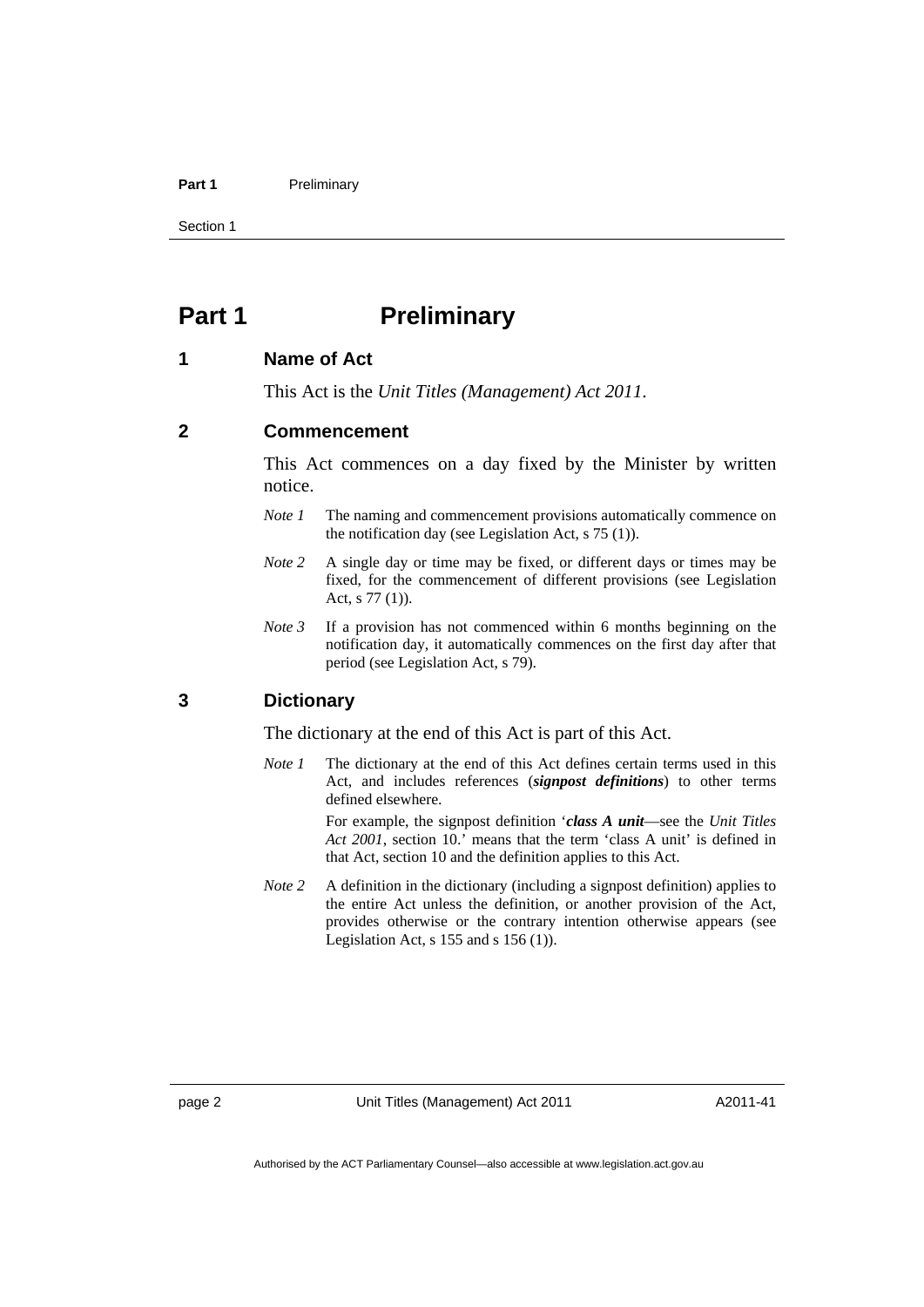#### **4 Notes**

- (1) A note included in this Act is explanatory and is not part of this Act.
	- *Note* See the Legislation Act, s 127 (1), (4) and (5) for the legal status of notes.
- (2) In this section:

*note* includes material enclosed in brackets in section headings.

- *Note* The *Unit Titles Act 2001* was amended because of the commencement of this Act. Some sections of this Act contain bracketed notes under their headings (eg UTA, s 59 (1)) drawing attention to equivalent or comparable (though not necessarily identical) provisions of the *Unit Titles Act 2001*, R20.
- (3) Subsection (2), the notes mentioned in subsection (2), and this subsection expire 1 year after the day this section commences.

### **5 Offences against Act—application of Criminal Code etc**

Other legislation applies in relation to offences against this Act.

*Note 1 Criminal Code*

The Criminal Code, ch 2 applies to all offences against this Act (see Code, pt 2.1).

The chapter sets out the general principles of criminal responsibility (including burdens of proof and general defences), and defines terms used for offences to which the Code applies (eg *conduct*, *intention*, *recklessness* and *strict liability*).

*Note 2 Penalty units* 

The Legislation Act, s 133 deals with the meaning of offence penalties that are expressed in penalty units.

A2011-41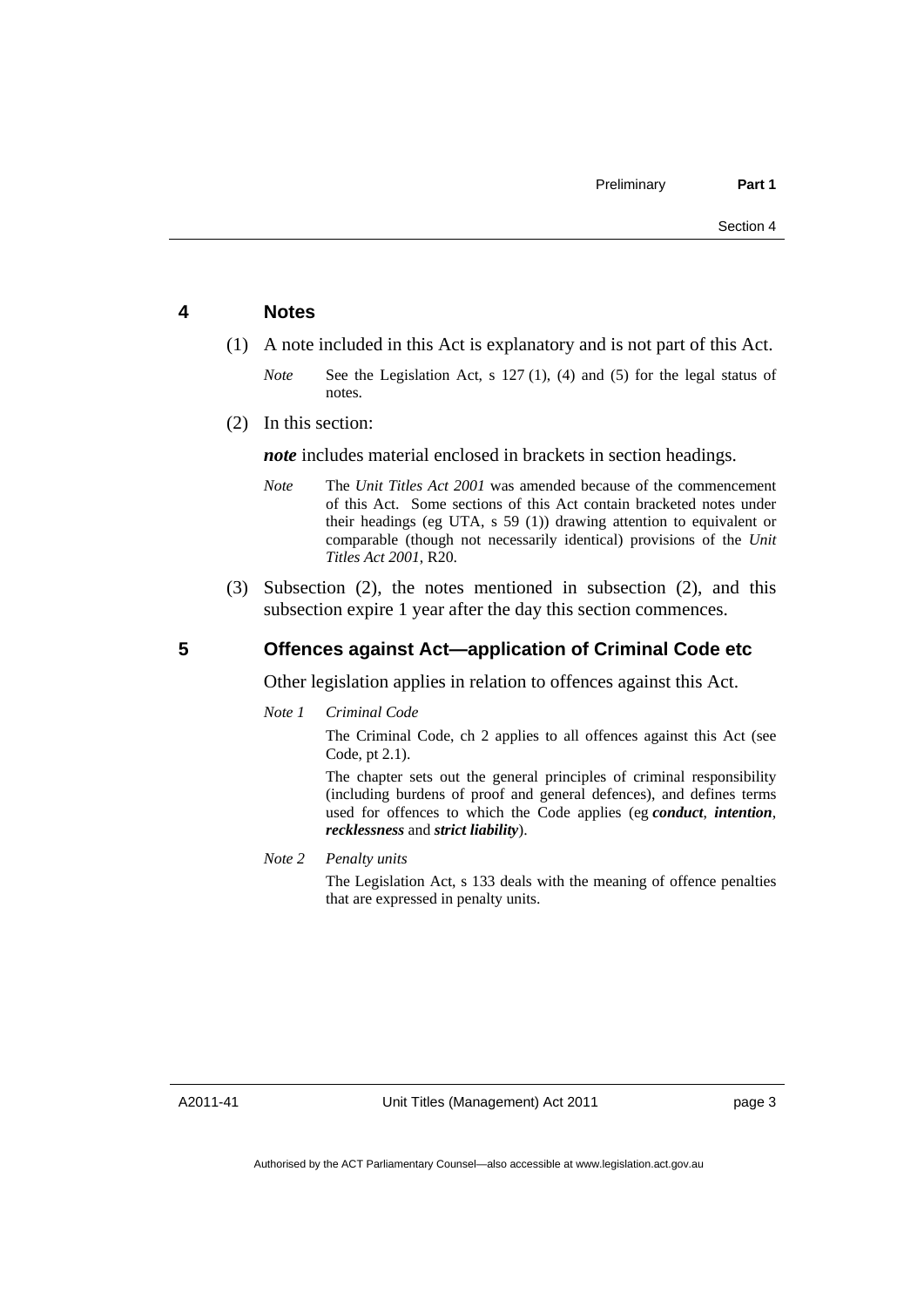### **6 Objects of Act**

The objects of this Act are to—

- (a) make it clear who is responsible for managing units plans; and
- (b) help people who manage, or help in the management of units plans, understand and exercise their functions; and
- (c) assist in the resolution of disputes in relation to the management of units plans; and
- (d) make the law about the management of units plans easier to use generally.

page 4 Unit Titles (Management) Act 2011

A2011-41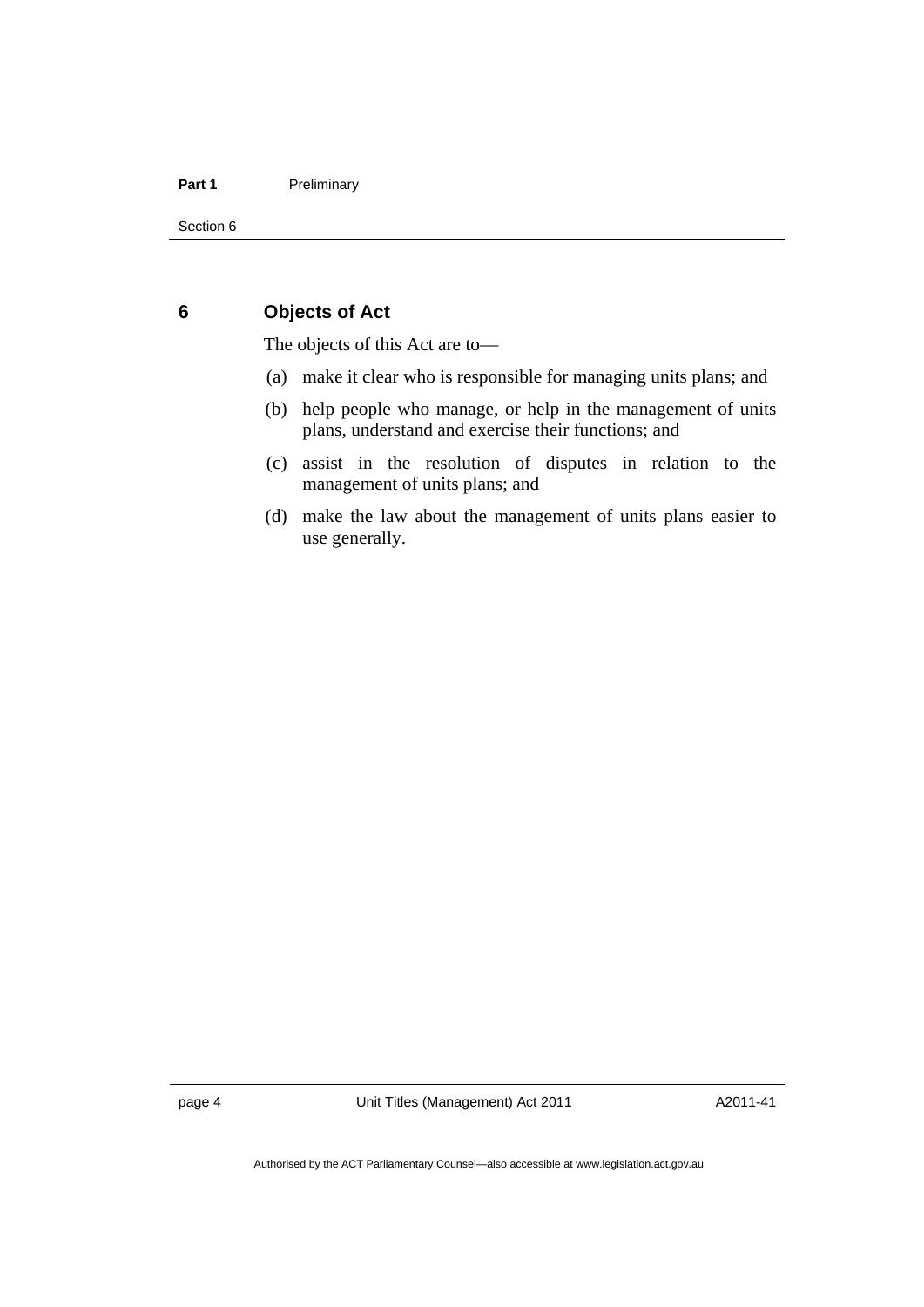### **Part 2 Management of units plans**

### **Division 2.1 Who manages a units plan?**

### **7 Owners corporation**

The owners corporation for a units plan is responsible for managing the units plan.

*Note* An owners corporation may be helped by 1 or more of the following:

- (a) the executive committee of the owners corporation;
- (b) a manager engaged under s 50;
- (c) a service contractor engaged under s 60.

### **Division 2.2 Owners corporation—general**

### **8 Owners corporation—establishment**

(UTA s 38)

- (1) On the registration of a units plan, an owners corporation for the units plan is established under the name 'The Owners—Units Plan  $No X'.$
- (2) In this section:

*X* means the number given to the units plan by the registrar-general on its registration.

### **9 Owners corporation—legal status**  (UTA s 39)

- (1) An owners corporation is a body corporate.
- (2) An owners corporation—
	- (a) has perpetual succession; and
	- (b) must have a common seal; and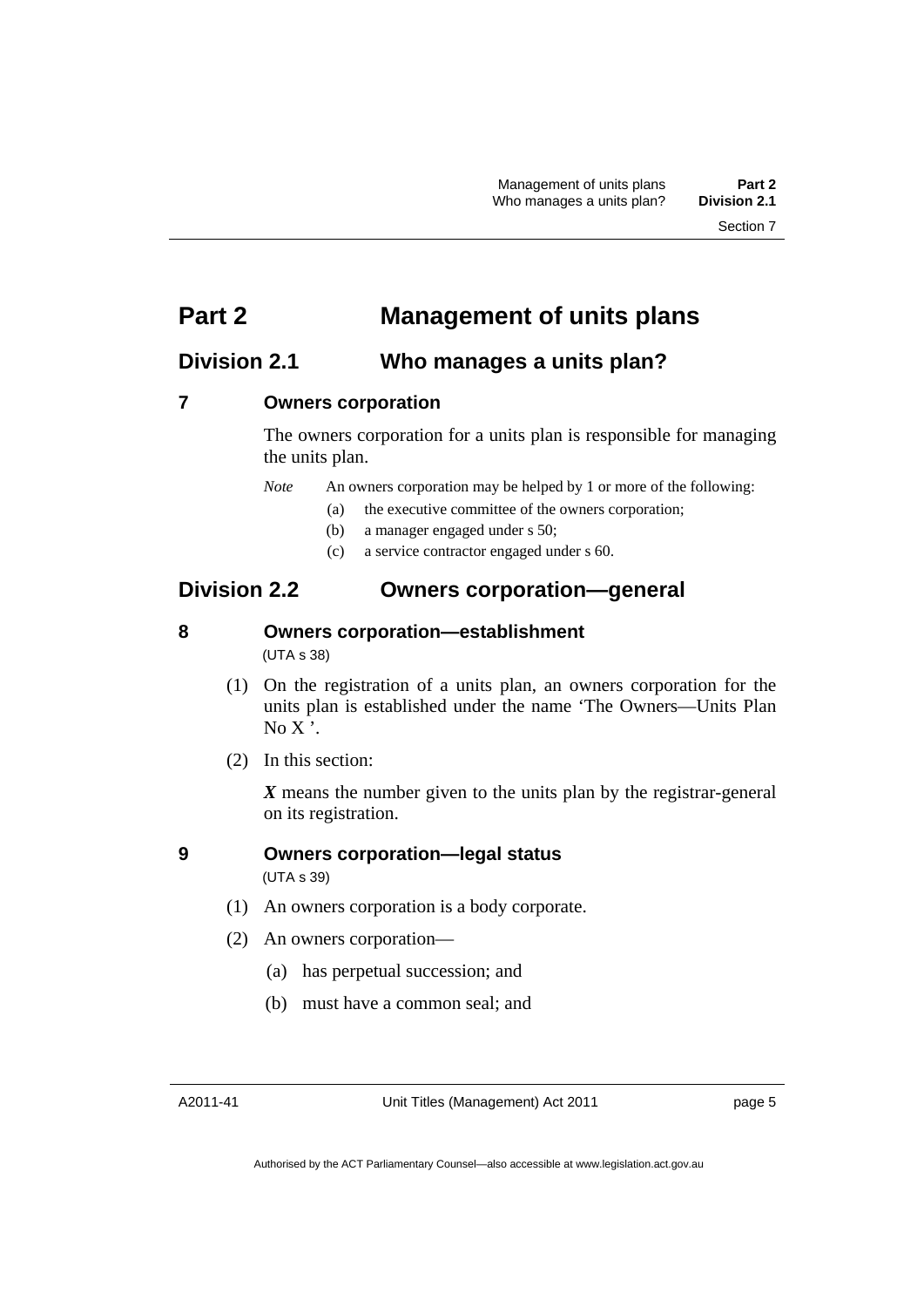(c) may sue and be sued in its corporate name.

### **Division 2.3 Owners corporation—membership and representatives**

# **10 Members of owners corporation**

(UTA s 40)

- (1) The members of an owners corporation for a units plan are the owners of the units.
- (2) If a unit is owned by 2 or more part-owners, each part-owner is a member of the owners corporation.

### **11 Part-owners of units—authorisation of representatives**  (UTA s 41)

- (1) This section applies if a unit is owned by 2 or more part-owners.
- (2) The part-owners of the unit must, by written notice to the owners corporation, authorise an individual to represent them as their agent (the part-owners' *representative*) for this Act.
- (3) The part-owners' representative must be one of the owners.
	- *Note* If a company is a part-owner of the unit, the company's own representative may also be authorised as the part-owners' representative (see s 14 (Company-owned units—functions of representatives)).
- (4) The notice of authorisation must—
	- (a) be given to the owners corporation within 14 days after the lodgment for registration of the instrument under which the unit first becomes owned by the part-owners; and
	- (b) include the full name and an address for correspondence of the representative; and
	- (c) be signed by each part-owner of the unit.

A2011-41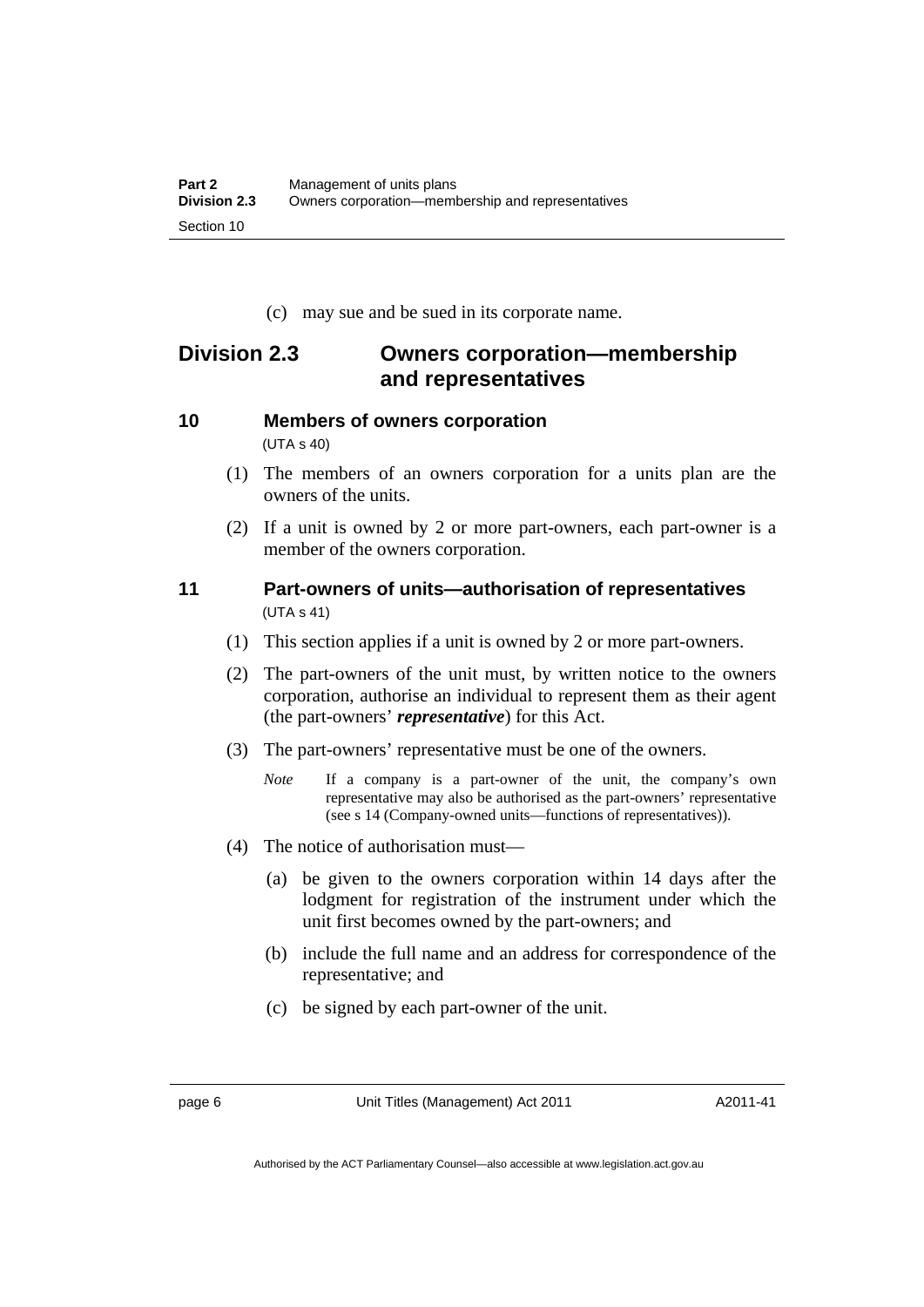- (5) The part-owners of the unit may change their representative by written notice to the owners corporation.
- (6) The notice of change of authorisation must—
	- (a) include the full name and an address for correspondence of the new representative; and
	- (b) be signed by each part-owner of the unit.
- (7) The part-owners' representative may change the address for correspondence of the representative by written notice to the owners corporation.
- (8) The notice of change of address must be signed by the representative.
- (9) This section may be enforced in the same way as a rule of the owners corporation (see section 107 (Effect of rules)).

### **12 Part-owners of units—functions of representatives**  (UTA s 42)

- (1) This section applies if a unit is owned by 2 or more part-owners.
- (2) Anything that an owner of the unit may do, or is required to do, under this Act may be done by the part-owners' representative acting as the agent for the part-owners.
- (3) Any document, including a notice, that this Act requires the owners corporation or someone else to give to the part-owners may be given to the representative alone on their behalf under section 124 (Service of documents on members, interested people and occupiers).
	- *Note* The owners corporation must give notice of a general meeting to the part-owners' representative on behalf of the part-owners to comply with sch 3, s  $3.6$  (1) (a) (which requires notices to be given to each member of the owners corporation).

A2011-41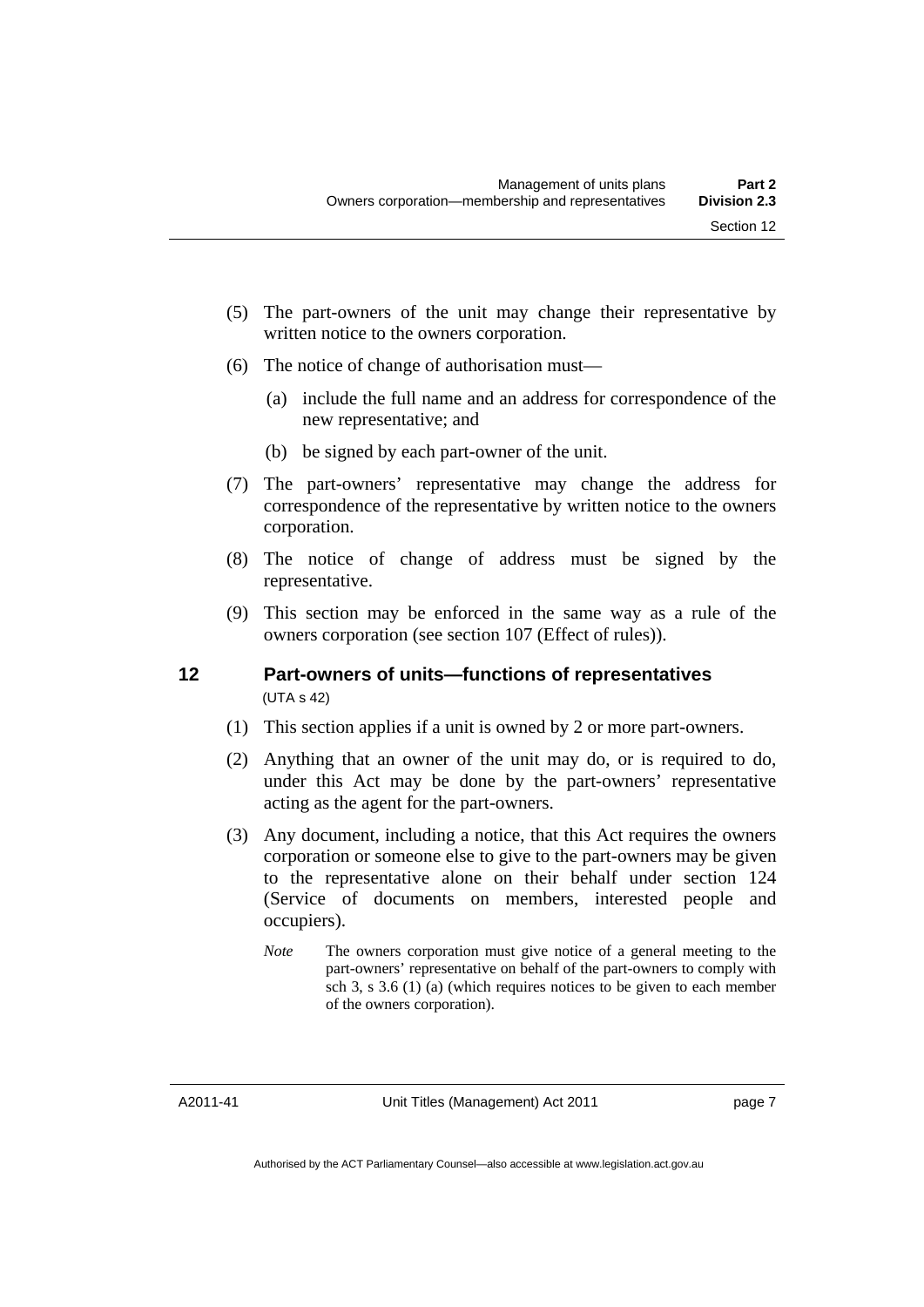- (4) If a document is given to the part-owners by being given to the representative on their behalf, the representative must tell the other part-owners that the document has been given to the representative and (if asked) give them a copy of the document.
- (5) Subsection (4) may be enforced in the same way as a rule of the owners corporation (see section 107 (Effect of rules)).

#### **Example—s (4) and s (5)**

In breach of s (4), a part-owners' representative for a unit does not tell a part-owner of the unit about a notice of a determination of general fund contribution (under s 78 (1)) given to the representative on the unit owners' behalf.

The part-owner may rely on s (5) to enforce s (4) against the representative for the unit. The relevant enforcement action is the same as for a breach of the owners corporation rules—a civil action for breach of an agreement under seal (see  $\overline{s}$  107).

*Note* An example is part of the Act, is not exhaustive and may extend, but does not limit, the meaning of the provision in which it appears (see Legislation Act, s 126 and s 132).

### **13 Company-owned units—authorisation of representatives**  (UTA s 43)

(1) This section applies if a company is the owner of a unit.

*Note Owner* includes a part-owner (see dict).

- (2) The company must, by written notice to the owners corporation, authorise an individual to represent it as its agent (the company's *representative*) for this Act.
- (3) The company's representative must be an officer or employee of the company.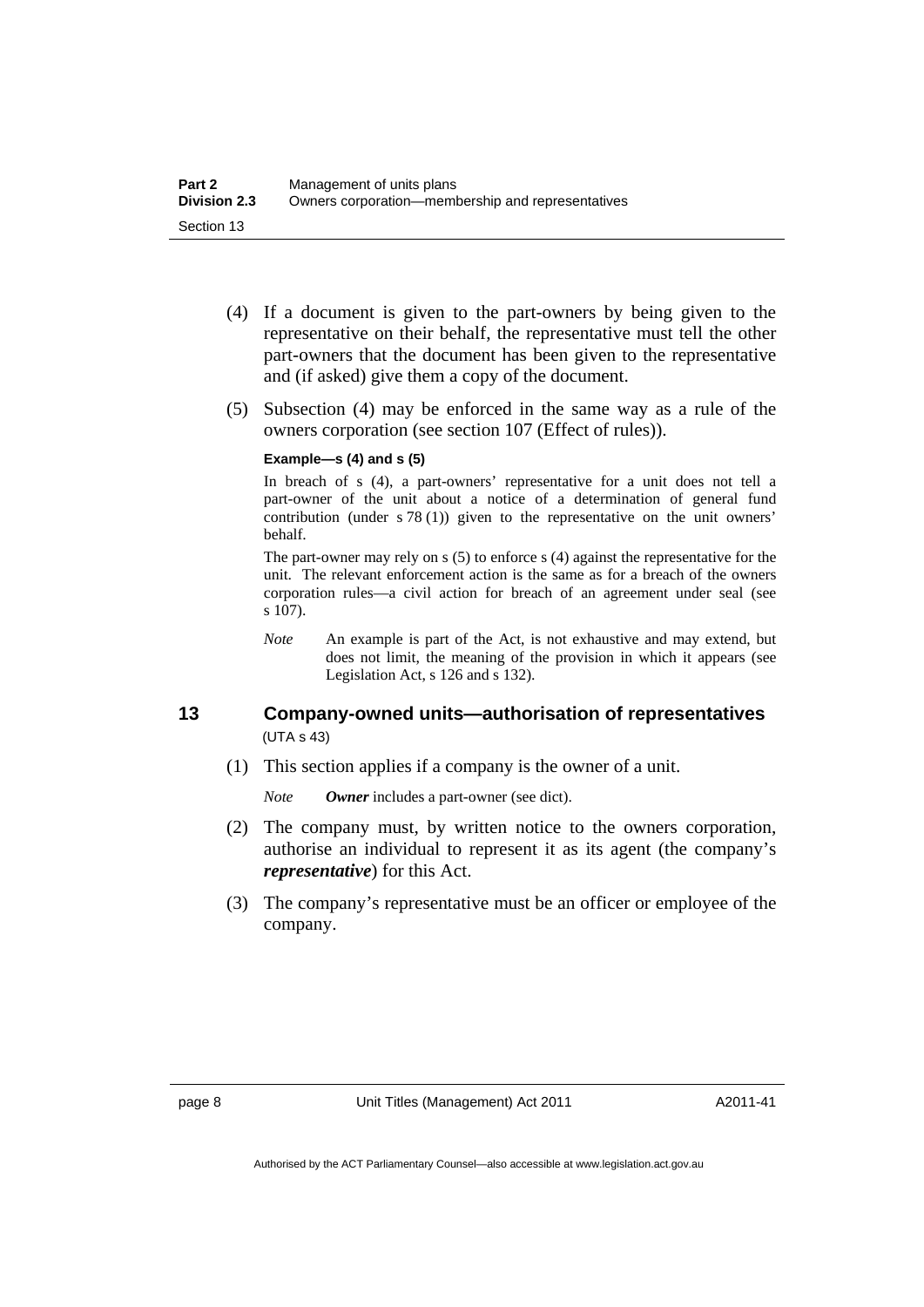- (4) The notice of authorisation must—
	- (a) be given to the owners corporation within 14 days after the lodgment for registration of the instrument under which the company becomes an owner of the unit; and
	- (b) include the full name and an address for correspondence of the representative; and
	- (c) be signed on behalf of the company.
- (5) The company may change its representative by written notice to the owners corporation.
- (6) The notice of change of authorisation must—
	- (a) include the full name and an address for correspondence of the new representative; and
	- (b) be signed on behalf of the company.
- (7) The company's representative may change the address for correspondence of the representative by written notice to the owners corporation.
- (8) The notice of change of address must be signed by the representative.
- (9) This section may be enforced in the same way as a rule of the owners corporation (see section 107 (Effect of rules)).

### **14 Company-owned units—functions of representatives**  (UTA s 44)

- (1) This section applies if a company is the owner of a unit.
- (2) Anything that the company may do, or is required to do, under this Act may be done by the company's representative acting as the agent for the company.

A2011-41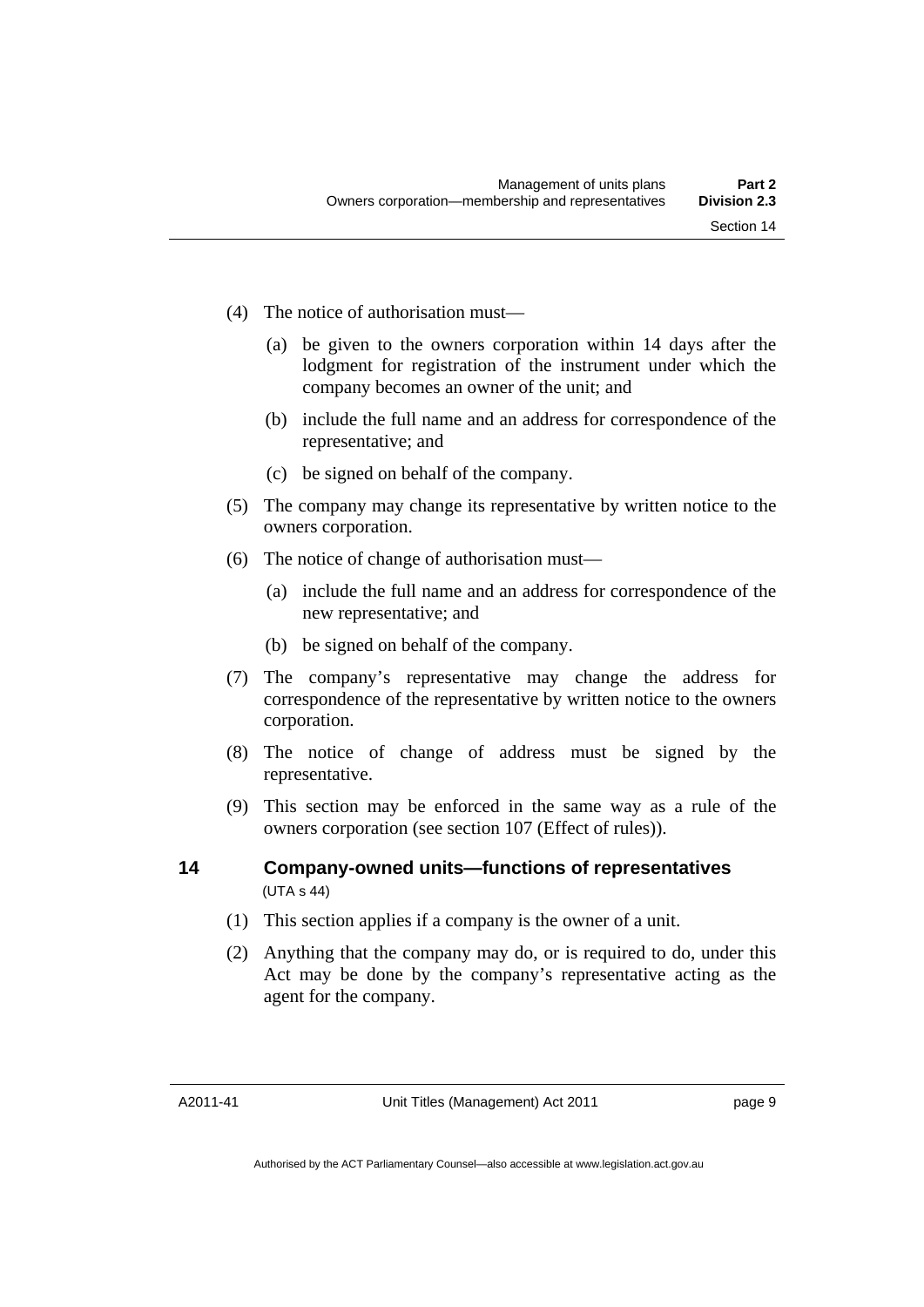- (3) Any document, including a notice, that this Act requires the owners corporation or someone else to give to the company may be given to the representative on its behalf under section 124 (Service of documents on members, interested people and occupiers).
	- *Note* The owners corporation must give notice of a general meeting to the company's representative on behalf of the company to comply with sch 3, s 3.6 (1) (a) (which requires notices to be given to each member of the owners corporation).

### **15 Evidence of representative status**

(UTA s 45)

Evidence of any of the following facts about a part-owners' representative or a company's representative may be given by a certificate sealed with the owners corporation's seal:

- (a) the fact that the authorisation of a named representative was in force on a stated date;
- (b) the fact that a stated address for correspondence for a representative was the latest address for correspondence for the representative notified to the corporation on a stated date.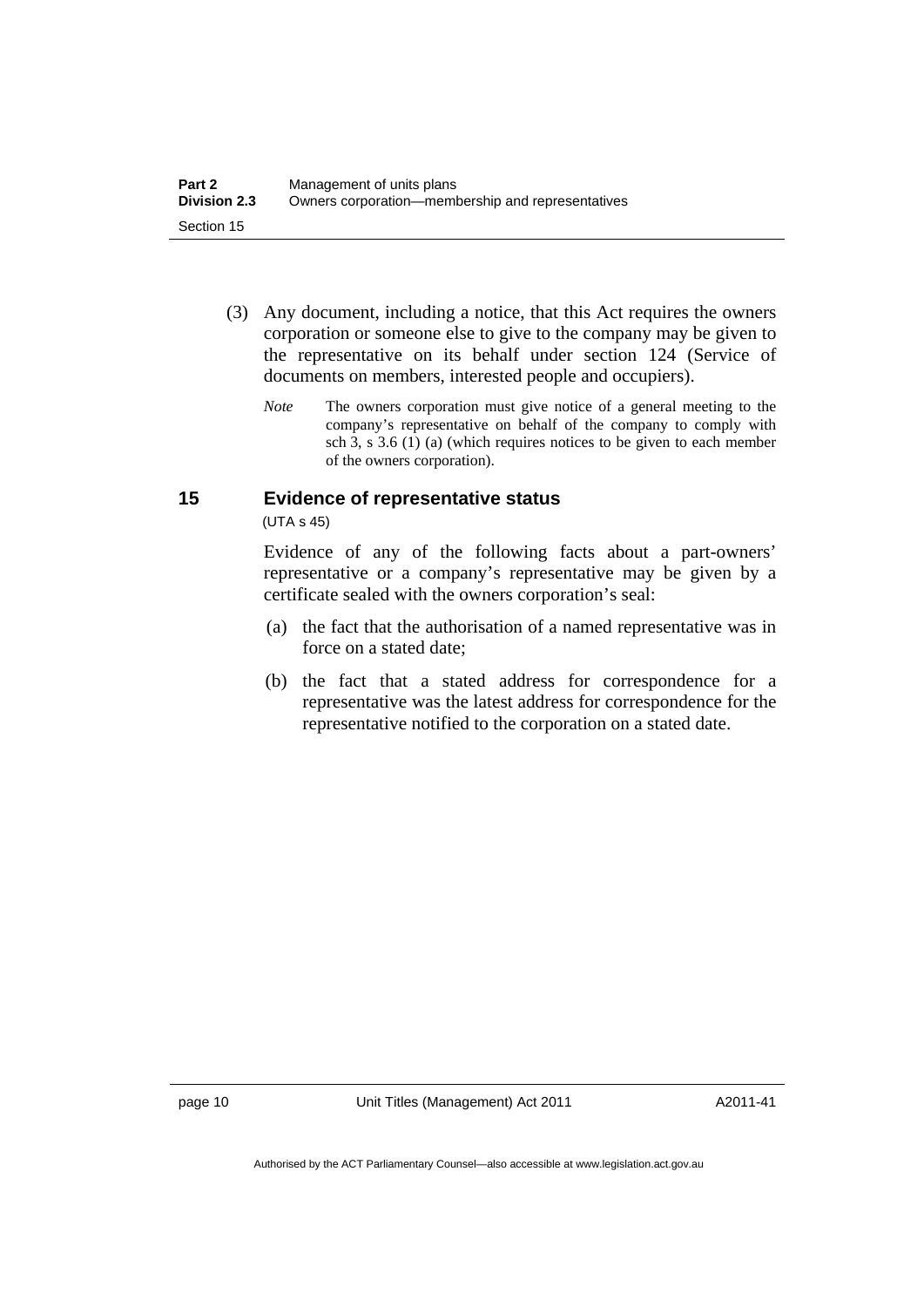### **Part 3 Functions of owners corporations**

### **Division 3.1 Functions generally**

### **16 Owners corporation—functions**

(UTA s 46 (1) and s 51 (1))

- (1) An owners corporation for a units plan has the following functions:
	- (a) the enforcement of its rules;
	- (b) the control, management and administration of the common property;
	- (c) any other function given to the corporation under this Act or another territory law.
	- *Note 1* The executive committee of an owners corporation exercises the functions of the corporation (see s  $35$  (1)). The executive committee must exercise its functions in accordance with any decision made by the owners corporation at a general meeting (see s 35 (3)).
	- *Note 2* A provision of a law that gives an entity (including a person) a function also gives the entity powers necessary and convenient to exercise the function (see Legislation Act, s 196 and dict, pt 1, def *entity*).
- (2) The owners corporation must comply with all applicable laws in force in the Territory.

### **17 Owners corporation—general meetings**

Schedule 3 applies to general meetings of an owners corporation for a units plan.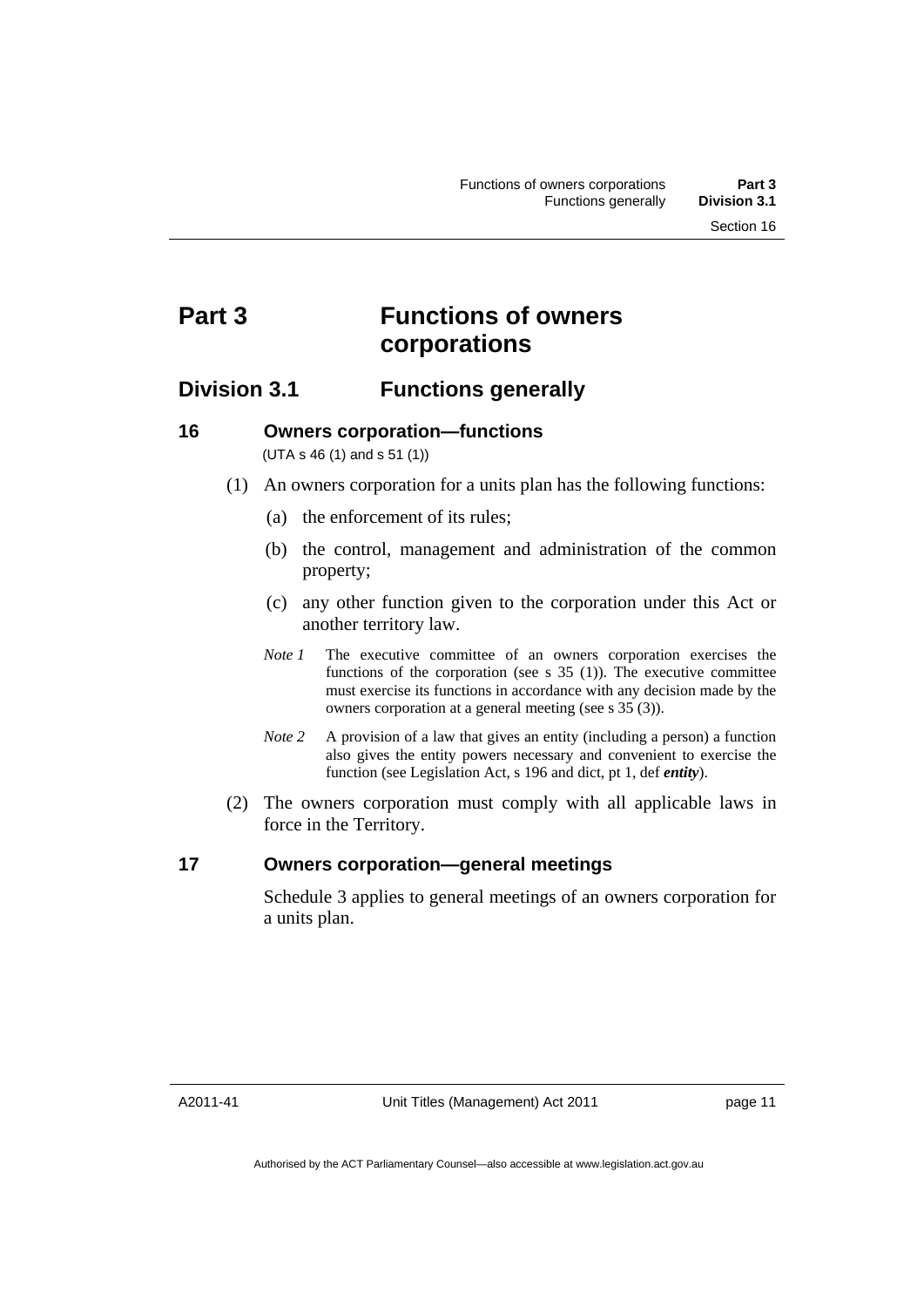### **18 Exemptions for units plans with 4 or fewer units**  (UTA s 50)

- (1) An owners corporation for a units plan with 4 or fewer units may, by special resolution, exempt itself from the requirements of this Act as prescribed by regulation.
- (2) An exemption may be revoked by special resolution.

### **Division 3.2 Functions relating to property**

### **19 Common property**

(UTA s 47)

- (1) An owners corporation for a units plan holds the common property as agent for—
	- (a) if all the units are owned by the same person—the owner; or
	- (b) in any other case—the unit owners as tenants in common in shares proportional to their unit entitlement.
	- *Note* The owners corporation may, by ordinary resolution, decide to hold sustainability infrastructure installed on common property as trustee for the unit owners (see s 23 (3)).
- (2) The owners corporation must give all members of the corporation opportunity for the reasonable use and enjoyment of the common property.

### **20 Dealings with common property**

(UTA s 48 (2) and (4))

- (1) An owners corporation for a units plan may, if authorised by a special resolution, on conditions and for purposes stated in the resolution—
	- (a) grant or vary an easement over any part of the common property; or

page 12 Unit Titles (Management) Act 2011

A2011-41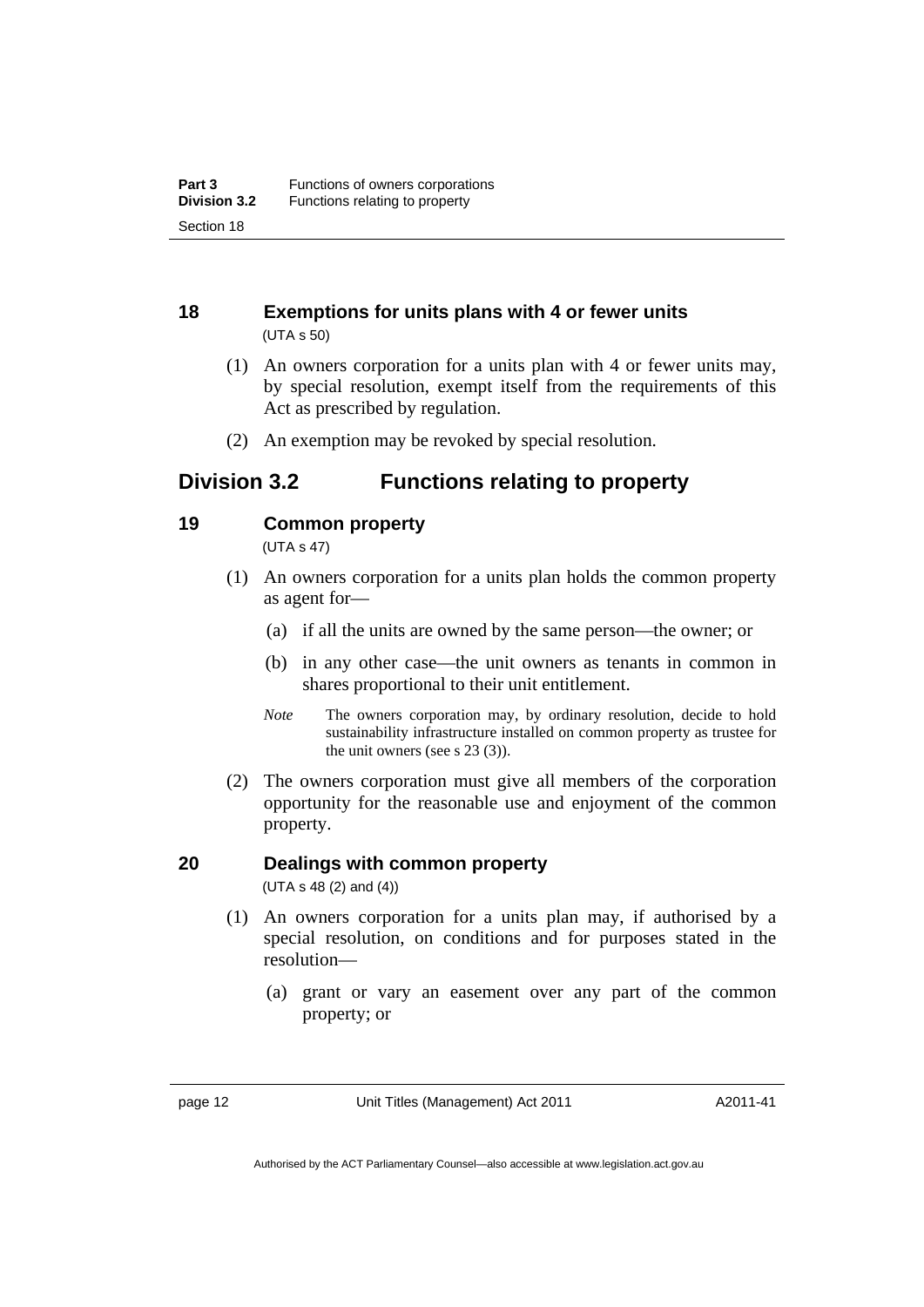- (b) take or vary an easement granted for the benefit of the common property; or
- (c) release an easement granted for the benefit of the common property.
- *Note* The owners corporation may, by ordinary resolution, grant an easement or any other right over the common property for the purpose of the installation, operation or maintenance of sustainability or utility infrastructure (see s 23 (1) (c)).
- (2) The owners corporation may not transfer, sublet or mortgage, at law or in equity, its interest in the common property.

### **21 Dealings in property generally**

(UTA s 48 (1) and (3))

- (1) An owners corporation for a units plan may, if authorised by an ordinary resolution—
	- (a) hold property for a use in accordance with its functions; or
	- (b) dispose of that property.
- (2) However, the only interests in land that an owners corporation may hold, at law or in equity, are as follows:
	- (a) the lease of the common property;
	- (b) an easement granted for the benefit of the common property;
	- (c) a registered charge under section 96 securing an amount payable to the corporation;
	- (d) an interest in the common property of a community title scheme that includes the land subdivided by the units plan.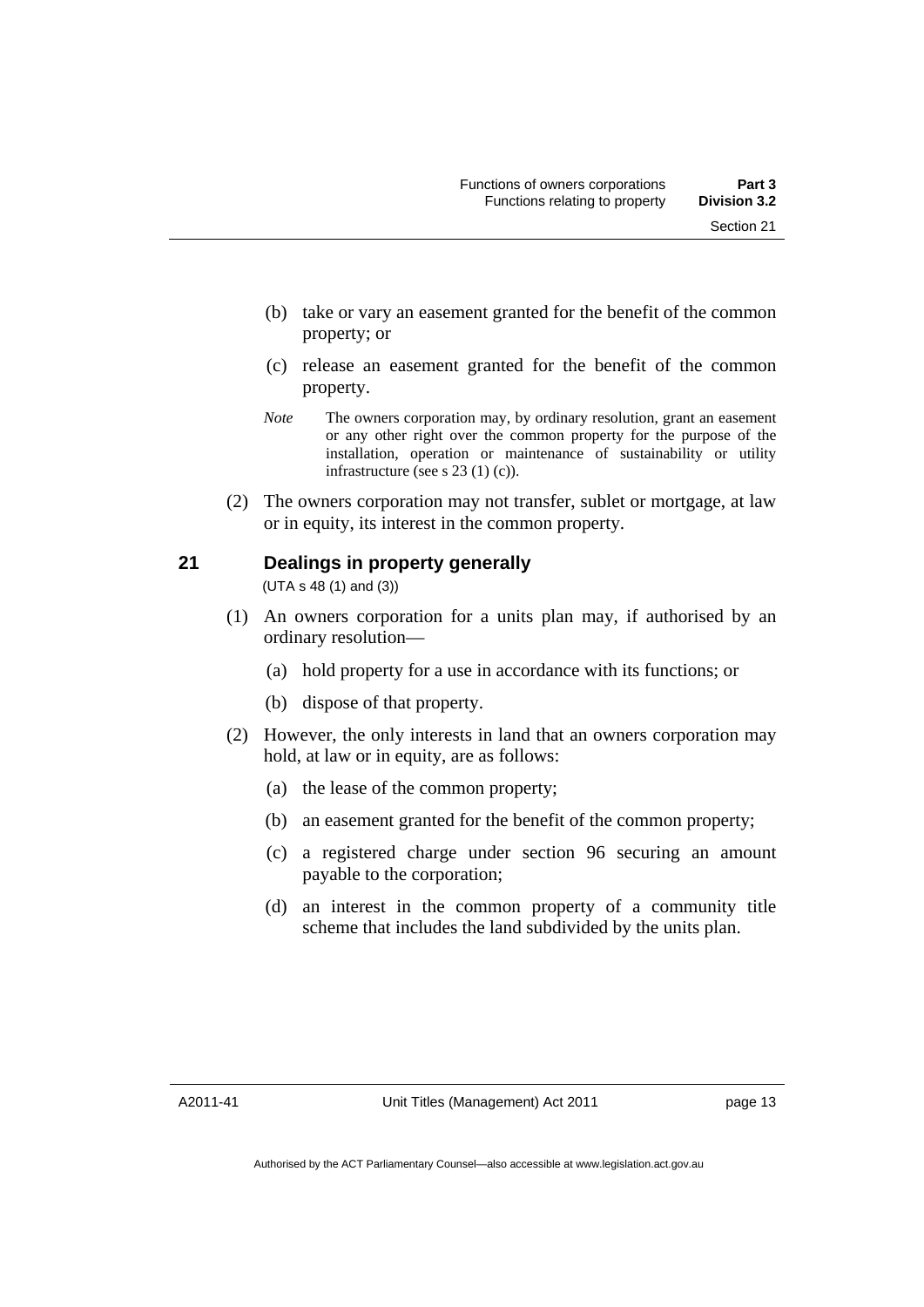### **22 Special privileges relating to common property**  (UTA s 49)

- (1) An owners corporation for a units plan may, if authorised by an unopposed resolution, grant a special privilege, other than a sublease, for the enjoyment of the common property, or any part of the common property, to—
	- (a) a unit owner; or
	- (b) someone else with an interest in a unit.
- (2) A grant under subsection (1) may be terminated, in accordance with a special resolution, by written notice given by the owners corporation to the person to whom the grant was made.

### **23 Installation of sustainability and utility infrastructure on common property**

- (1) An owners corporation for a units plan may, if authorised by an ordinary resolution—
	- (a) approve the installation of sustainability or utility infrastructure on the common property; and
	- (b) approve the financing of the installation of the sustainability or utility infrastructure; and
	- (c) grant an easement or any other right over any part of the common property for the purpose of the installation, operation or maintenance of the sustainability or utility infrastructure.
- (2) The owners corporation may only approve the installation, and financing, of sustainability or utility infrastructure under this section if satisfied, after considering the following, the long-term benefit of the proposed infrastructure is greater than the cost of installing and maintaining the infrastructure:
	- (a) a site plan of the proposed infrastructure;
	- (b) a maintenance plan for the proposed infrastructure;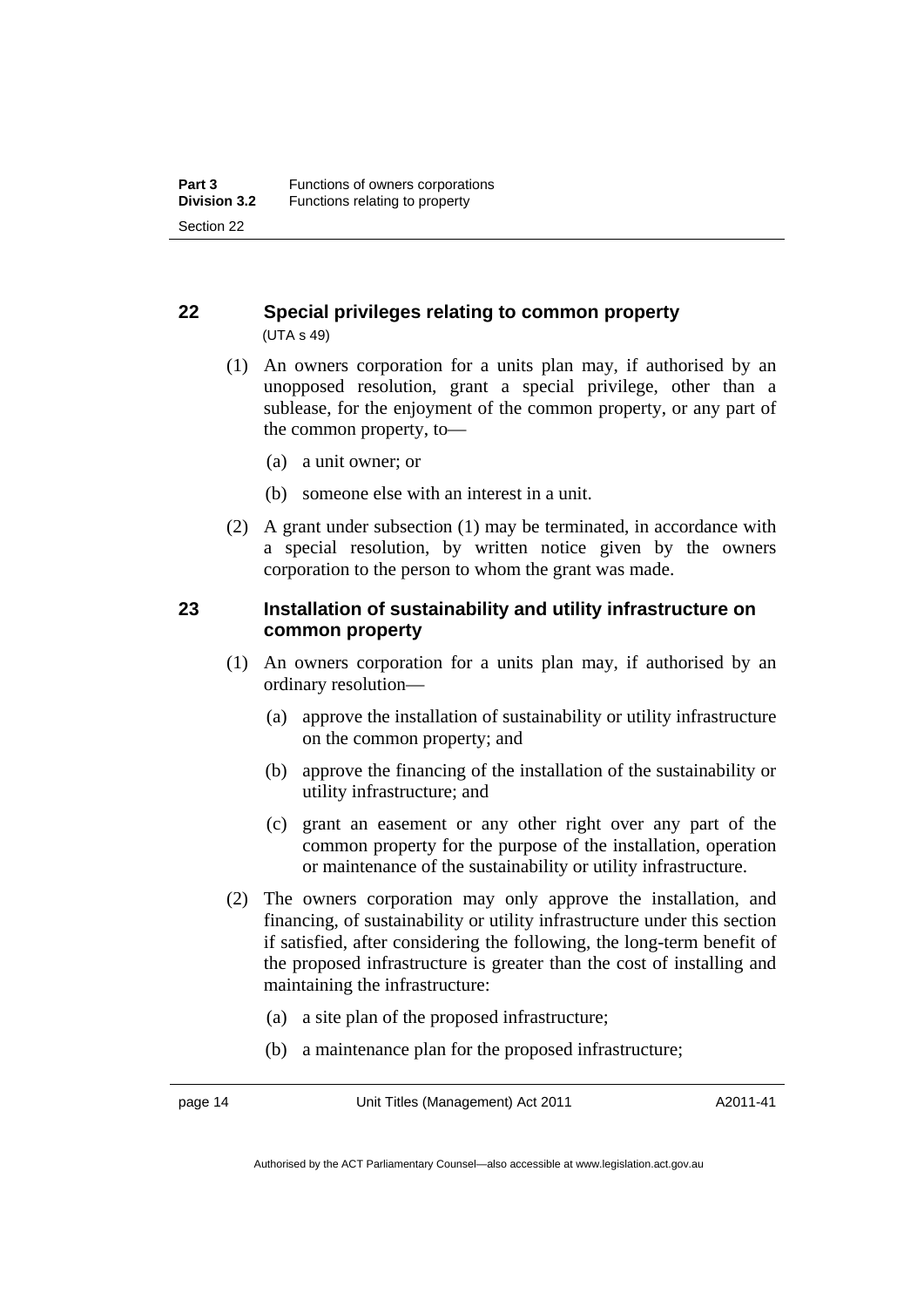- (c) if the proposed infrastructure is to be financed by a third party—the terms of the financing arrangements;
- (d) the direct and indirect costs of the proposed infrastructure;
- (e) the long-term environmental sustainability benefits of the proposed infrastructure;
- (f) any other matter prescribed by regulation.
- (3) The owners corporation may, by ordinary resolution, decide to hold sustainability infrastructure (including existing sustainability infrastructure) installed on common property and any income earned from the operation of the infrastructure as trustee for—
	- (a) if all the units are owned by the same person—the owner; or
	- (b) in any other case—the unit owners as tenants in common in shares proportional to their unit entitlement.

### **Example—income**

income from an electricity feed-in tariff scheme

- *Note 1* If the owners corporation does not decide to hold sustainability infrastructure as trustee for the unit owners, it holds the infrastructure as agent for the owners (see s 20 (1)).
- *Note 2* An example is part of the Act, is not exhaustive and may extend, but does not limit, the meaning of the provision in which it appears (see Legislation Act, s 126 and s 132).
- (4) For section 71, an owners corporation is not carrying on a business if it receives income from the operation of the sustainability infrastructure and the income is used only to pay—
	- (a) costs, including financing costs, in relation to the installation and maintenance of the infrastructure; or
	- (b) costs of utilities used by, or provided to, the owners corporation.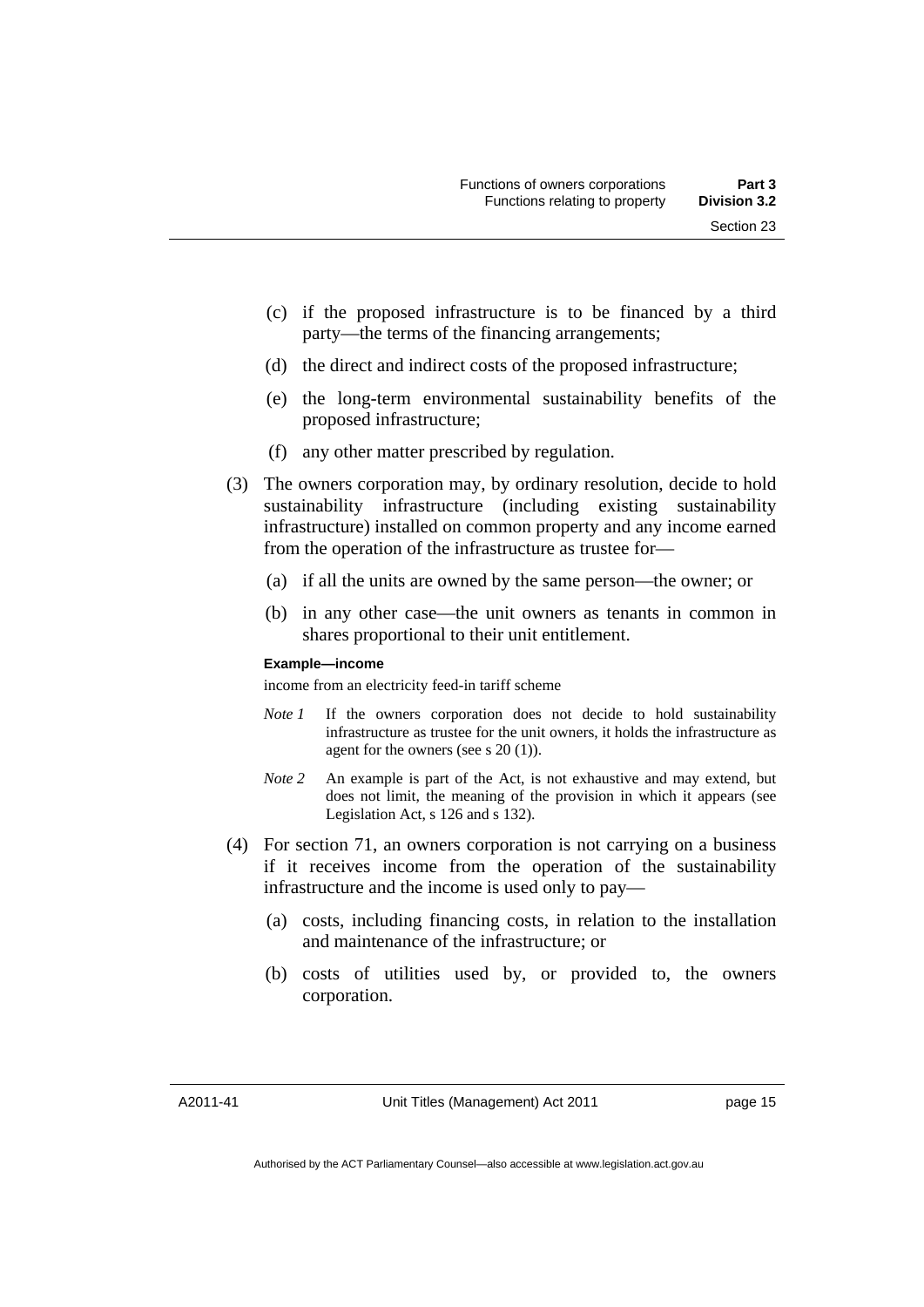### **Division 3.3 Maintenance and other services**

### **24 Maintenance obligations**

(UTA s 51 (3), (5) and (8))

- (1) An owners corporation for a units plan must maintain the following:
	- (a) for a staged development—the common property included in a completed stage of the development;
	- (b) for a development that is not a staged development—the common property;
	- (c) other property that it holds;
	- (d) the defined parts of any building containing class A units (whether or not the defined parts are common property);
		- *Note* This does not include painting, unless the painting is required because of other maintenance (see s 26 (1)).
	- (e) if a utility service mentioned in the *Unit Titles Act 2001*, section 35 (Easements given by this Act) is provided for the potential benefit of all units—facilities associated with the provision of the utility services including utility conduits;
	- (f) any building on the common property that encroaches on a unit if the building is the subject of an easement declared under the *Unit Titles Act 2001*, section 36 (Easements declared by owners corporations);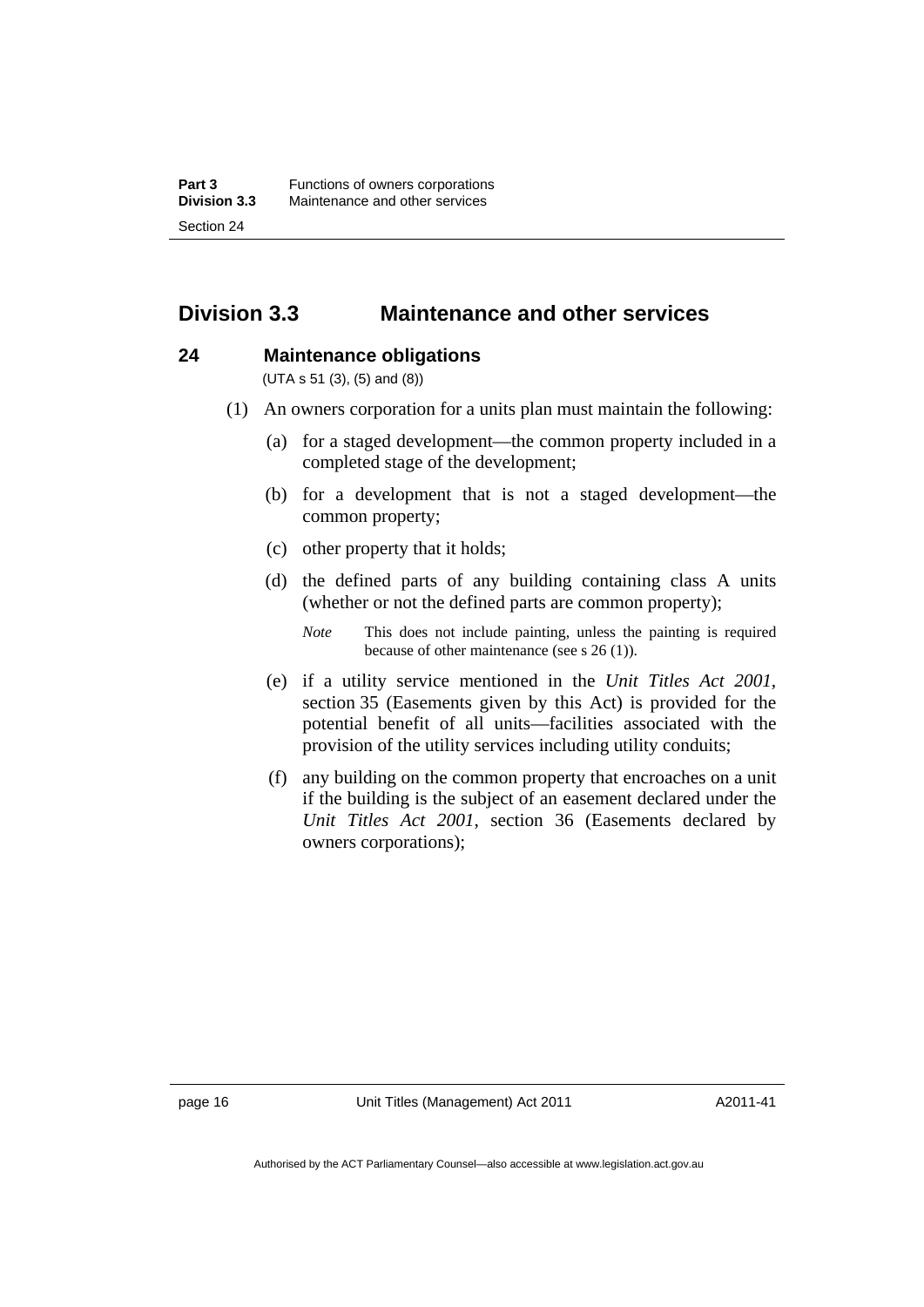(g) as authorised by a special resolution (if any)—all buildings on all class B units on the units plan.

#### **Example—par (g)**

a special resolution authorising the owners corporation to paint all buildings on the class B units and to carry out roofing and structural repairs to all class B units, but excluding responsibility for internal painting and minor repairs of class B units

*Note* An example is part of the Act, is not exhaustive and may extend, but does not limit, the meaning of the provision in which it appears (see Legislation Act, s 126 and s 132).

(2) In this section:

*defined parts*, of a building containing class A units, means—

- (a) the following structures in the building, if load-bearing:
	- (i) walls;
	- (ii) columns;
	- (iii) footings;
	- (iv) slabs;
	- (v) beams; or
- (b) any part of a balcony on the building.

### **25 Owners corporation may exempt itself from maintenance obligations**

(UTA s 51 (6))

An owners corporation for a units plan may, by special resolution, exempt itself from 1 or more maintenance obligations under section 24 (1) if the exemption is not reasonably likely to have a significant adverse effect on—

- (a) the appearance of the common property; or
- (b) the safety of occupiers of the units or of the public.

Unit Titles (Management) Act 2011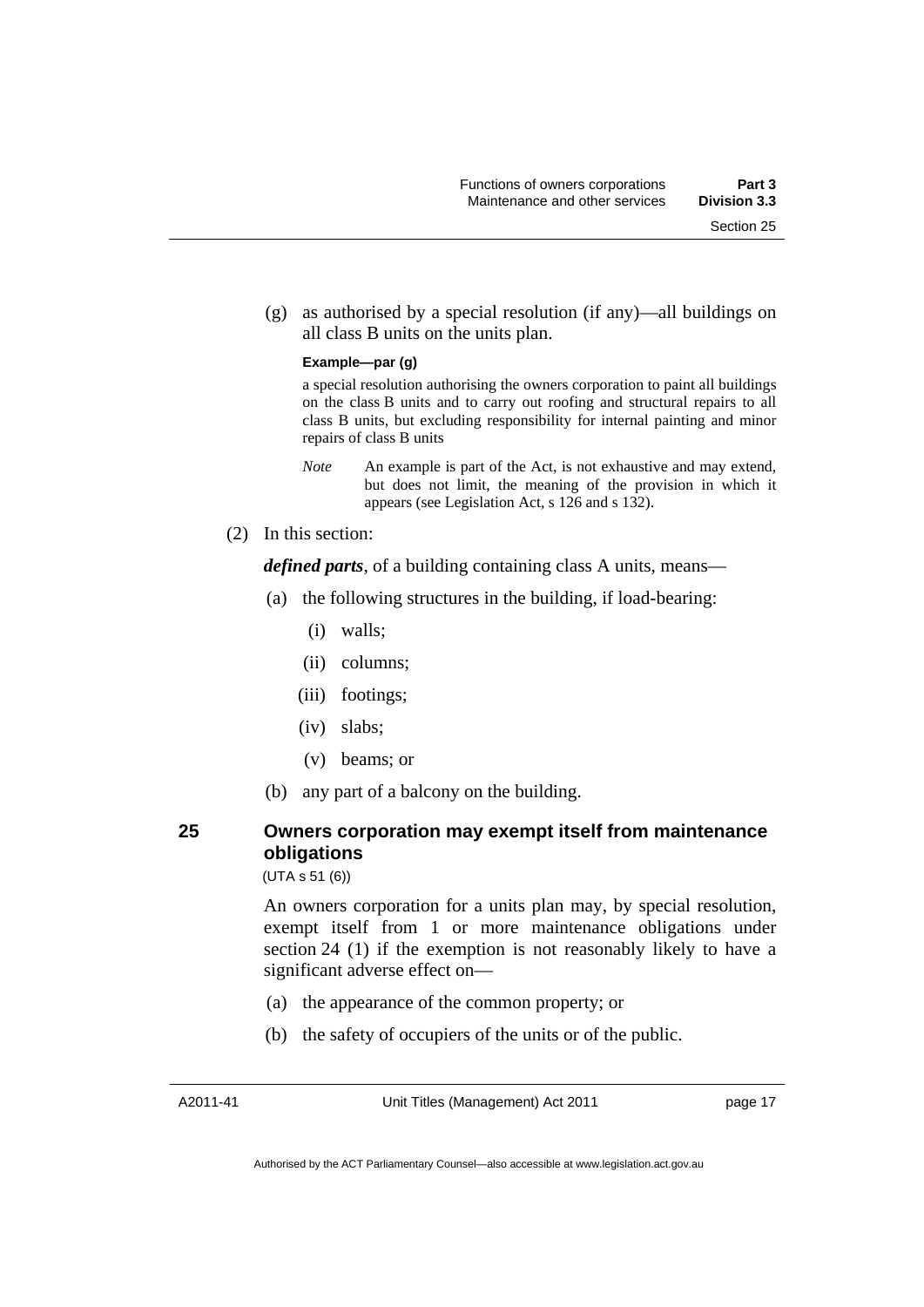### **26 Other qualifications on owners corporation's maintenance obligations**

(UTA s 51 (4) and (7))

- (1) An owners corporation's obligation under section 24 (1) (d) to maintain the defined parts of a building containing class A units does not require the corporation to carry out any painting of a unit unless the painting is necessary because of other maintenance being carried out by the owners corporation.
- (2) If the lease of a unit or the common property is subject to a building and development provision, section 24 (1) does not apply to the owners corporation until the planning and land authority issues a certificate under the *Planning and Development Act 2007*, section 296 (Certificates of compliance)—
	- (a) for the building and development provision; and
	- (b) for any building and development provision to which any of the other leases are subject.
		- *Note Building and development provision*—see the *Planning and Development Act 2007*, s 234.
- (3) In this section:

*defined parts*, of a building containing class A units—see section 24 (2).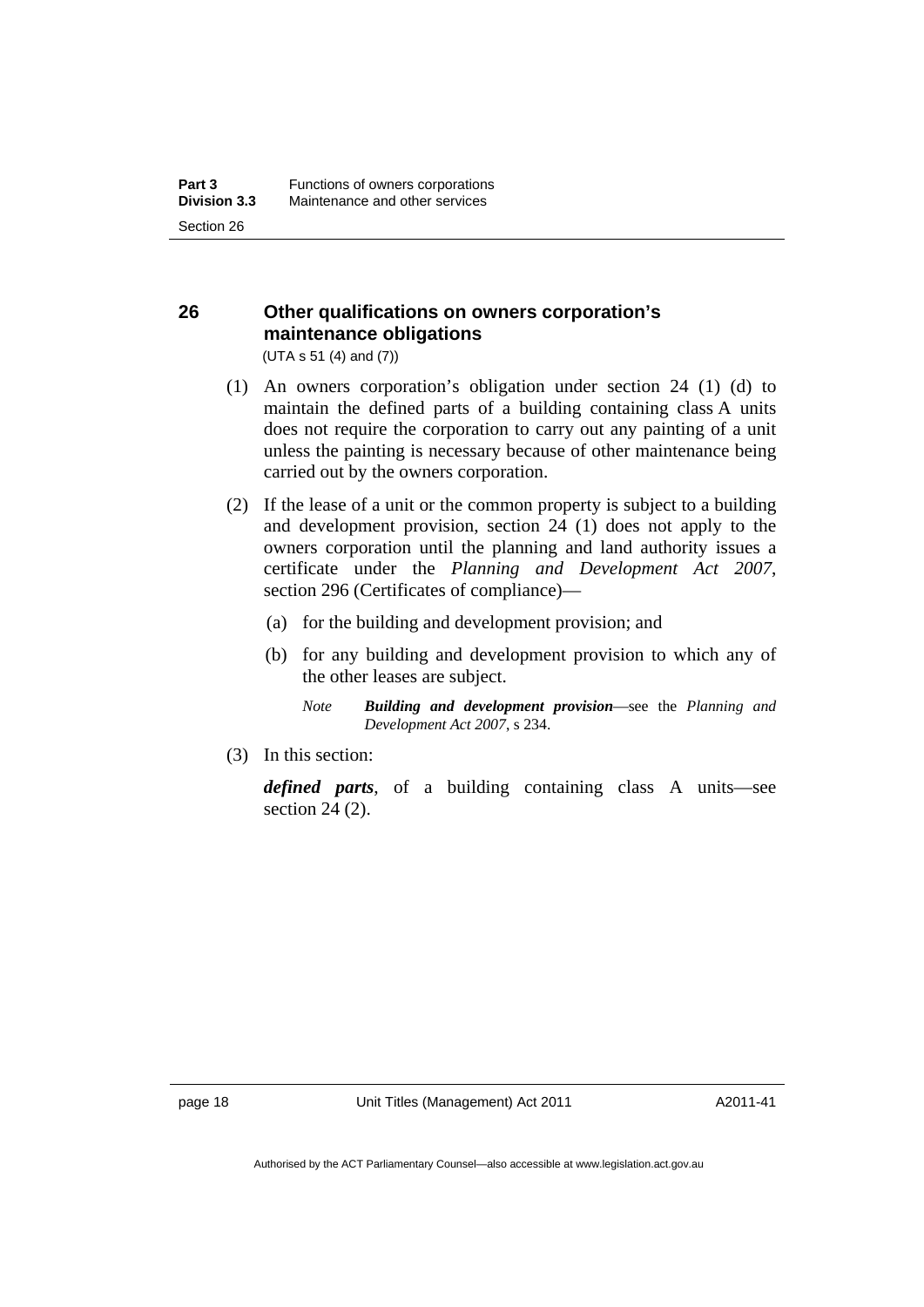### **27 Structural defects—owners corporation may represent members**

(UTA s 51B)

- (1) This section applies if a building, or the site of a building, that is part of the units or common property of a units plan, has a structural defect that affects, or is likely to affect, the support or shelter provided by that part of the building or site to another part of the building or site.
- (2) The owners corporation for the units plan may, by ordinary resolution, take legal action for the rectification of the structural defects if—
	- (a) the legal action could be taken by a member of the corporation; and
	- (b) the member does not take the legal action within a reasonable time after the defect becomes known.
- (3) If the owners corporation takes legal action under this section—
	- (a) the corporation and not the member who could have taken the action is liable for the costs incurred by the corporation in taking the legal action; and
	- (b) the corporation and not the member may take the benefit of any order for costs in the corporation's favour in the legal action.
- (4) For this section, the owners corporation *takes legal action* if the corporation—
	- (a) begins a proceeding; or
	- (b) continues a proceeding.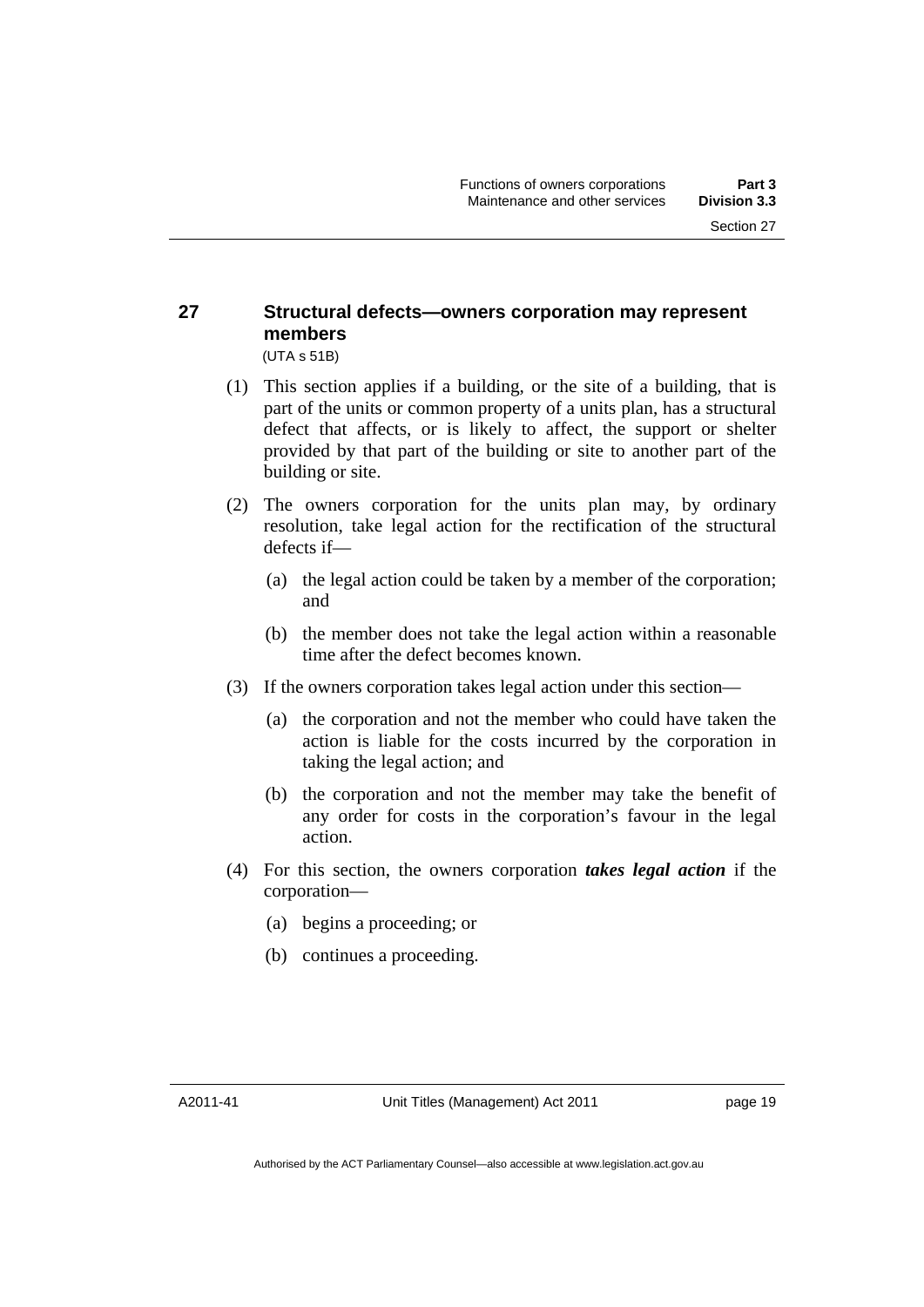#### **28 Owners corporation—entry to units**  (UTA s 51C)

- (1) An owners corporation for a units plan does not have a right to enter a unit in the units plan without the consent of the owner or occupier, except in accordance with this section.
- (2) The owners corporation may enter the unit without notice to the owner or occupier of the unit if the access is required in an emergency.

#### **Examples—emergencies**

- 1 water is flowing from 1 unit into another unit and is causing damage
- 2 an external glass window in the unit is dislodged and is likely to fall
- *Note* An example is part of the Act, is not exhaustive and may extend, but does not limit, the meaning of the provision in which it appears (see Legislation Act, s 126 and s 132).
- (3) If entry to the unit is required to inspect or maintain the common property of the units plan, a person may enter the unit on behalf of the owners corporation if—
	- (a) the executive committee authorises the entry, and the person to enter, by resolution; and
	- (b) the executive committee gives the owner or occupier written notice that the entry must be allowed on a stated day.
- (4) A notice under subsection (3) (b) must be given to the owner or occupier not less than 7 days before the entry it relates to.

### **29 Work on behalf of particular unit owners or occupiers**  (UTA s 52)

An owners corporation for a units plan may, if authorised by an ordinary resolution, enter into and carry out an agreement with an owner or occupier of a unit for—

(a) the maintenance of the unit; or

page 20 Unit Titles (Management) Act 2011

A2011-41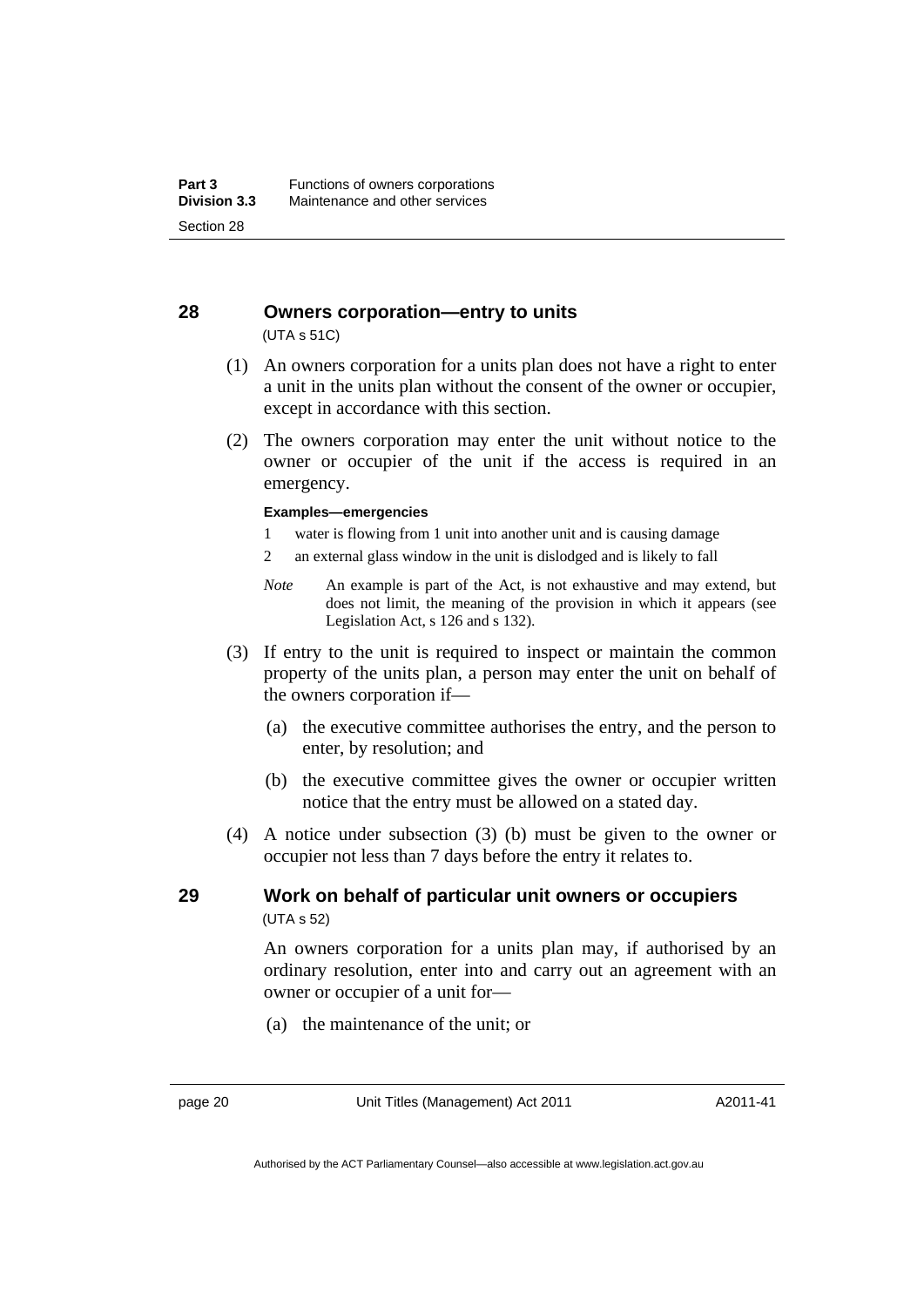(b) the provision of facilities or services for the unit (or its owner or occupier).

### **30 Recovery of costs—agreements under s 29**  (UTA s 53)

- (1) This section applies to an agreement for the maintenance of a unit, or the provision of facilities or services for a unit (or its owner or occupier), if—
	- (a) the agreement is authorised under section 29; and
	- (b) the owners corporation is not responsible for the maintenance, facilities or services under section 29.
- (2) The owners corporation may recover the cost of carrying out the agreement as a debt from the person with whom the agreement was entered.
- (3) If the agreement applies to a number of units, the amount recoverable for each unit is (unless the people with whom the agreement was entered agree in writing otherwise) as follows:

total unit entitlement of relevant units amount recoverable = total cost  $\times$  unit entitlement of the unit

(4) In subsection (3):

*total cost* means the total cost of carrying out the agreement.

*total unit entitlement of relevant units* means the total unit entitlement of all units that the agreement applies to.

*Note Unit entitlement*—see the *Unit Titles Act 2001*, s 8.

A2011-41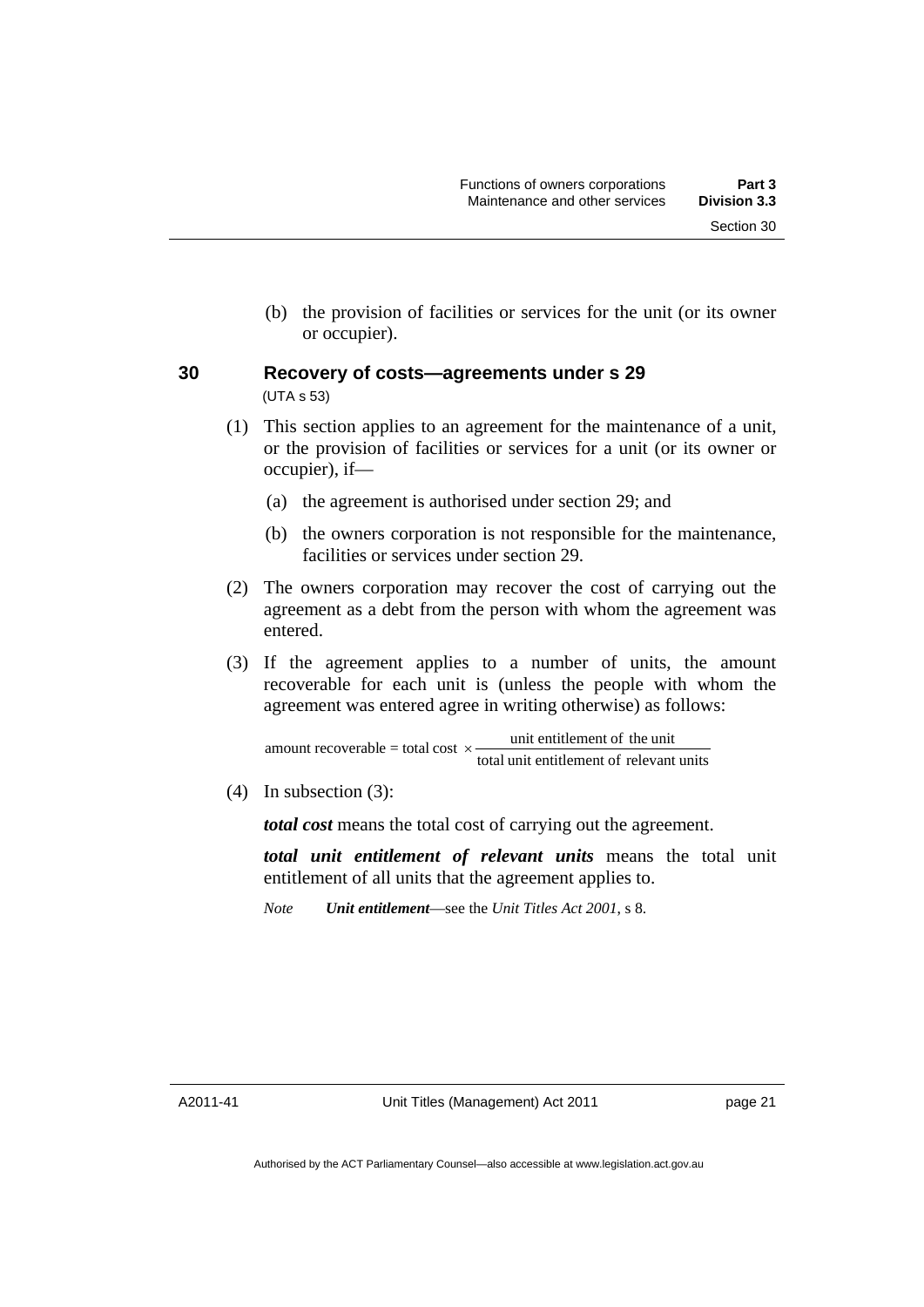### **31 Recovery of expenditure resulting from member or unit occupier's fault**

(UTA s 54)

- (1) This section applies if an owners corporation for a units plan has in carrying out its functions incurred an expense, or carried out work, that is necessary because of—
	- (a) a wilful or negligent act or omission of a member of the corporation, or an occupier of the member's unit; or
	- (b) a breach of its rules by a member of the corporation, or an occupier of the member's unit.
- (2) The amount spent or the cost of the work is recoverable by the owners corporation from the member as a debt.
- (3) If the owners corporation recovers an amount under subsection (2) from a member for an act, omission or breach of an occupier of the member's unit, the member may recover the amount from the occupier as a debt.
- (4) In this section:

*work*, carried out by an owners corporation, means maintenance or anything else the corporation is authorised under this Act to do.

### **Division 3.4 Other matters**

### **32 Animals—owners corporation's consent**  (UTA s 51A)

- (1) A unit owner may keep an animal, or allow an animal to be kept, within the unit or the common property only with the consent of the owners corporation.
- (2) The owners corporation may give consent under this section with or without conditions.

A2011-41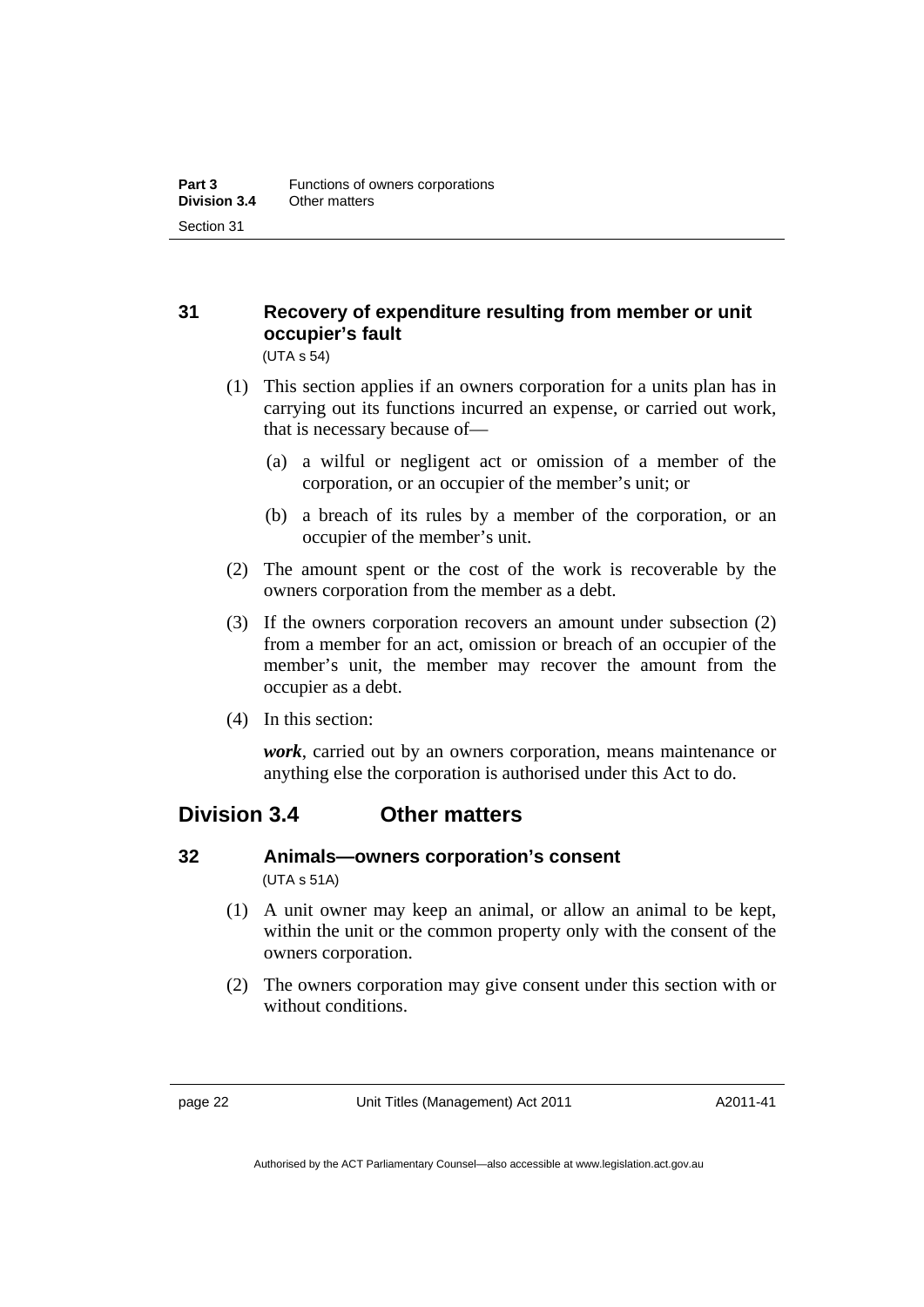- (3) However, the owners corporation's consent must not be unreasonably withheld.
	- *Note* An owner or occupier of a unit may apply to the ACAT to resolve a dispute with the owners corporation about keeping an animal, or allowing an animal to be kept (see s 126).
- (4) In this section:

*animal* includes—

- (a) an amphibian; and
- (b) a bird; and
- (c) a fish; and
- (d) a mammal (other than a human being); and
- (e) a reptile.

### **33 Restriction on owners corporation during developer control period**

(UTA s 46A)

- (1) An owners corporation for a units plan must not, during the developer control period, do any of the following:
	- (a) enter into a contract unless—
		- (i) the contract is disclosed in each contract to sell a unit in the units plan; and
		- (ii) either—
			- (A) the contract is for a period not longer than 2 years; or
			- (B) the ACAT authorises the corporation entering into the contract in accordance with subsection (3);
		- *Note* This section also applies to the engagement of a manager or service contractor under div 4.2 or div 4.3.

A2011-41

Unit Titles (Management) Act 2011

page 23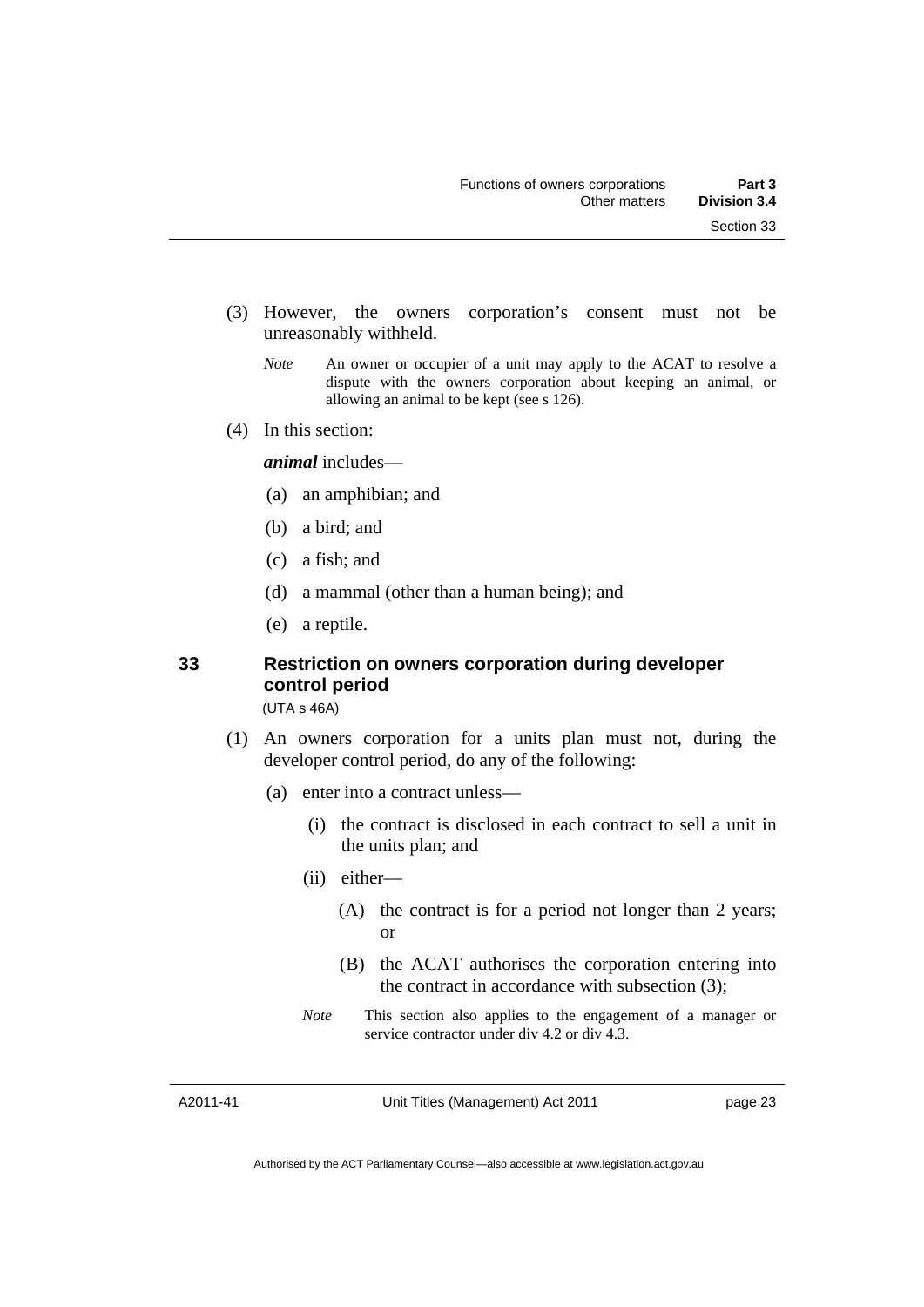- (b) change the rules of the corporation;
- (c) approve the keeping of an animal in a unit unless the right to keep an animal was reserved in each contract to sell a unit in the units plan.
- (2) A developer or, if an owners corporation is established for the units plan, the owners corporation may apply to the ACAT for the authority to enter a contract during the developer control period.
- (3) The ACAT may authorise the owners corporation entering into the contract if satisfied that the terms of the contract are reasonable in all the circumstances.
- (4) In making a decision under subsection (3), the ACAT—
	- (a) must take into account any matter prescribed by regulation; and
	- (b) may take into account any other thing it considers relevant.

#### **Examples—other things that may be relevant**

- 1 short and long-term economic benefits and disadvantages of the contract
- 2 the existence of a financing agreement related to the contract
- 3 environmental sustainability measures provided for by the contract
- *Note* An example is part of the Act, is not exhaustive and may extend, but does not limit, the meaning of the provision in which it appears (see Legislation Act, s 126 and s 132).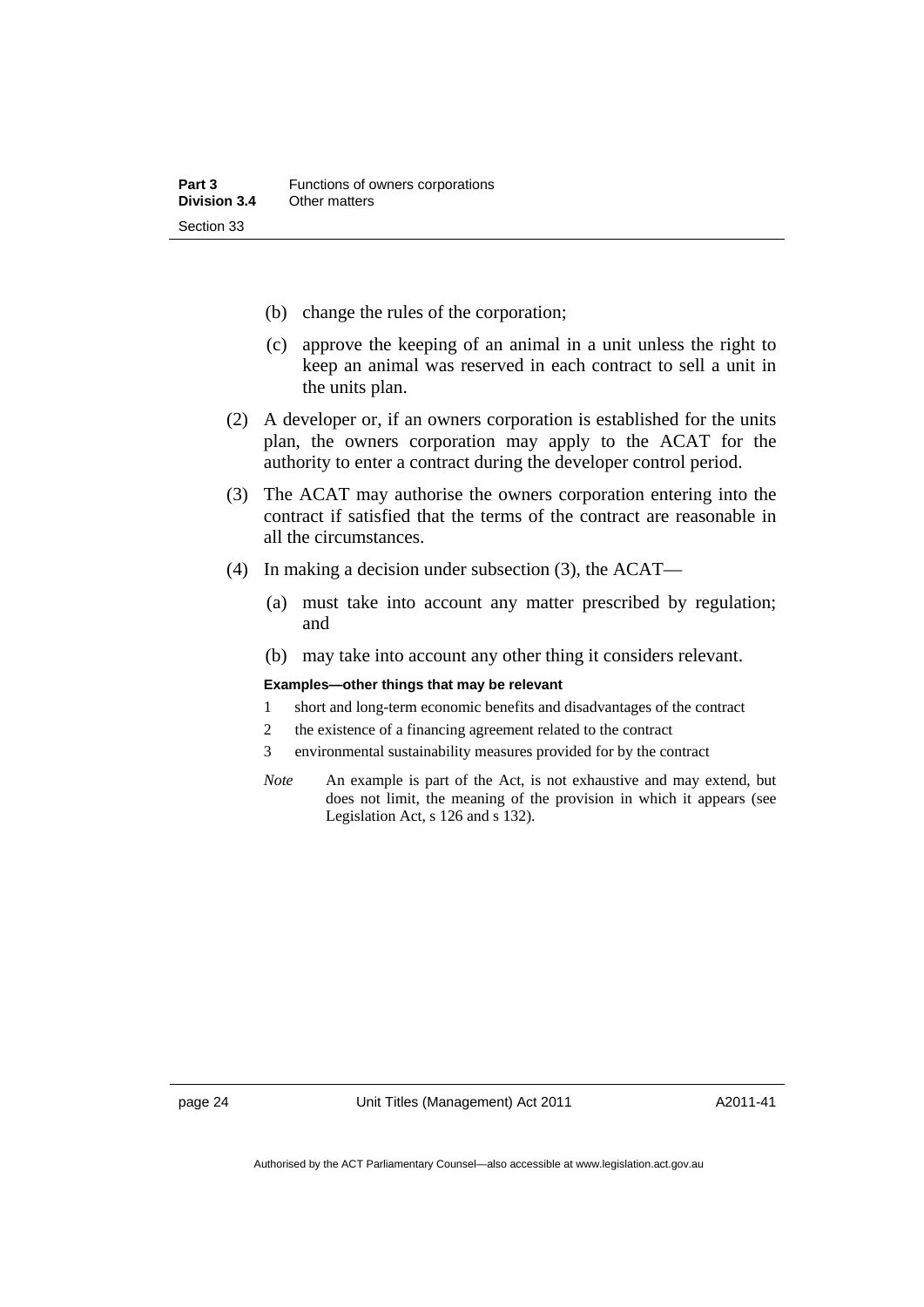# **Part 4 People helping the owners corporation exercise its functions**

## **Division 4.1 Executive committees**

**34 Executive committee—establishment**  (UTA s 81)

> On the establishment of an owners corporation, the executive committee of the corporation is established.

# **35 Executive committee—functions**

(UTA s 82)

- (1) The executive committee of an owners corporation exercises the functions of the corporation.
- (2) Without limiting subsection (1), the executive committee's functions include the following:
	- (a) developing matters in relation to—
		- (i) the common property; and
		- (ii) the strategic affairs of the owners corporation;
	- (b) submitting matters developed under paragraph (a) to the owners corporation for consideration;
	- (c) monitoring the owners corporation's financial performance;
	- (d) approving the annual financial statements and budget for presentation to the owners corporation at the corporation's annual general meeting;
	- (e) supervising the treasurer, secretary, manager (if any) and communications officer (if any);

A2011-41

Unit Titles (Management) Act 2011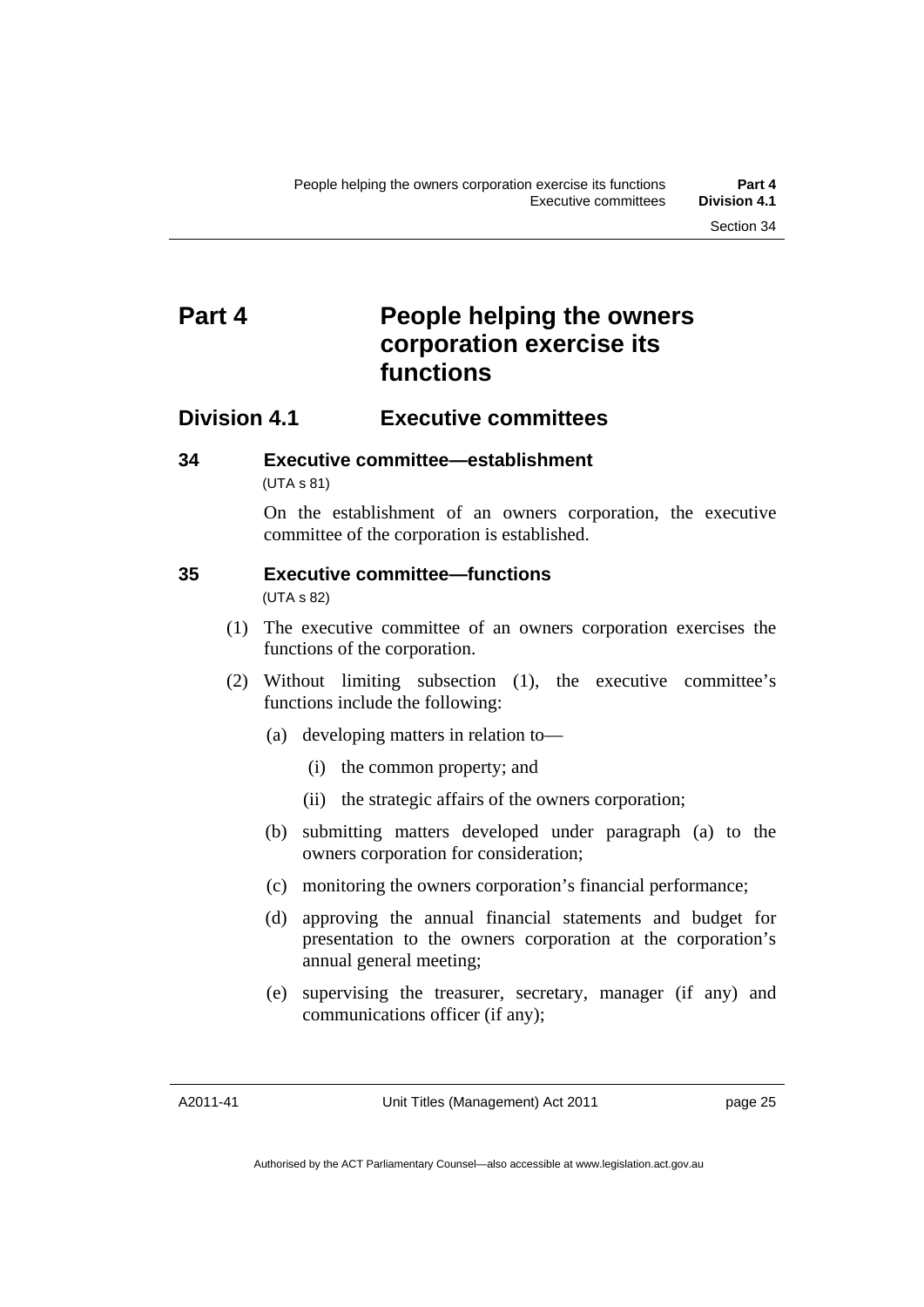- (f) carrying out the decisions of the owners corporation made at general meetings.
- (3) The executive committee must exercise its functions—
	- (a) as the corporation directs by resolution at a general meeting; or
	- (b) in the absence of a resolution—as the committee considers appropriate.
	- *Note* The resolution required under s (3) (a) is an ordinary resolution, unless the Act provides that the resolution should be a special, unopposed or unanimous resolution—see sch 3, s 3.14 (Decision-making at general meetings).

### **36 Executive committee—what it must, may and cannot do**

The executive committee must act in accordance with schedule 2, part 2.1.

### **37 Executive committee—meetings**

Schedule 2, part 2.2 applies to executive committee meetings.

# **38 Executive committee—before the first annual general meeting**

(UTA s 83)

- (1) Until the first annual general meeting of an owners corporation, the members of the executive committee are all the members of the corporation.
- (2) Until the first annual general meeting, the executive committee may exercise a function of the owners corporation only if authorised to do so by a special resolution.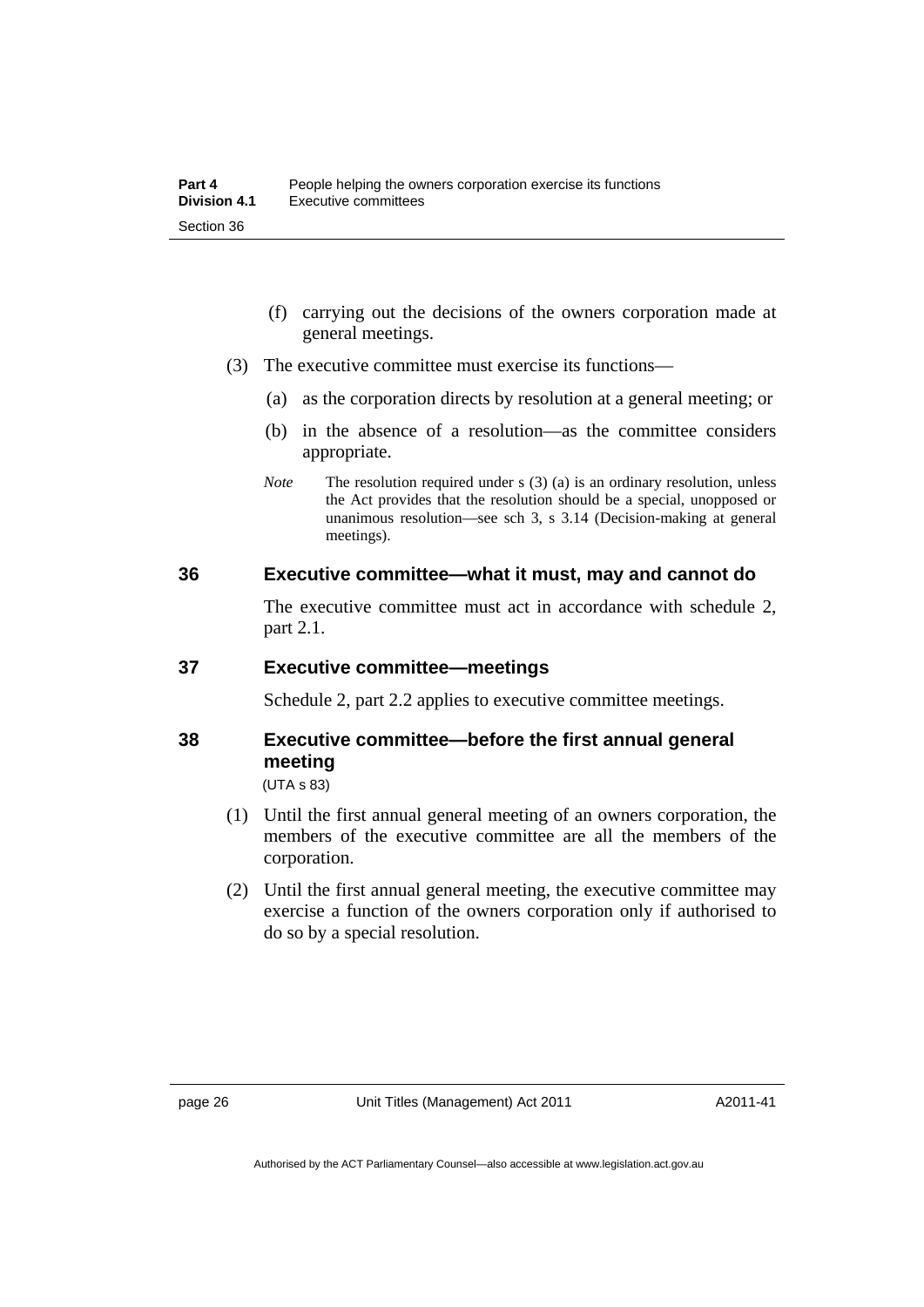# **39 Executive committee—at and from the first annual general meeting**

(UTA s 84)

- (1) This section applies to the executive committee of an owners corporation beginning at the corporation's first annual general meeting.
- (2) The number of members of the executive committee (the *executive members*) is decided as follows:
	- (a) if there are only 1, 2 or 3 members of the owners corporation each member of the owners corporation is an executive member;
	- (b) if there are 4 or more members of the owners corporation—the members of the corporation must, at a general meeting, decide—
		- (i) by ordinary resolution to have 3 to 7 executive members; or
		- (ii) by special resolution to have 8 or more executive members.
- (3) If the number of members of the owners corporation is equal to or falls below the number of executive members as decided by the corporation, all the members of the corporation are executive members (even if not nominated or elected).
- (4) The executive members—
	- (a) are elected (if necessary) by ordinary resolution at each annual general meeting; and
	- (b) hold office until the earlier of—
		- (i) the next annual general meeting; and
		- (ii) the executive member ceasing to be a member of the owners corporation.

A2011-41

Unit Titles (Management) Act 2011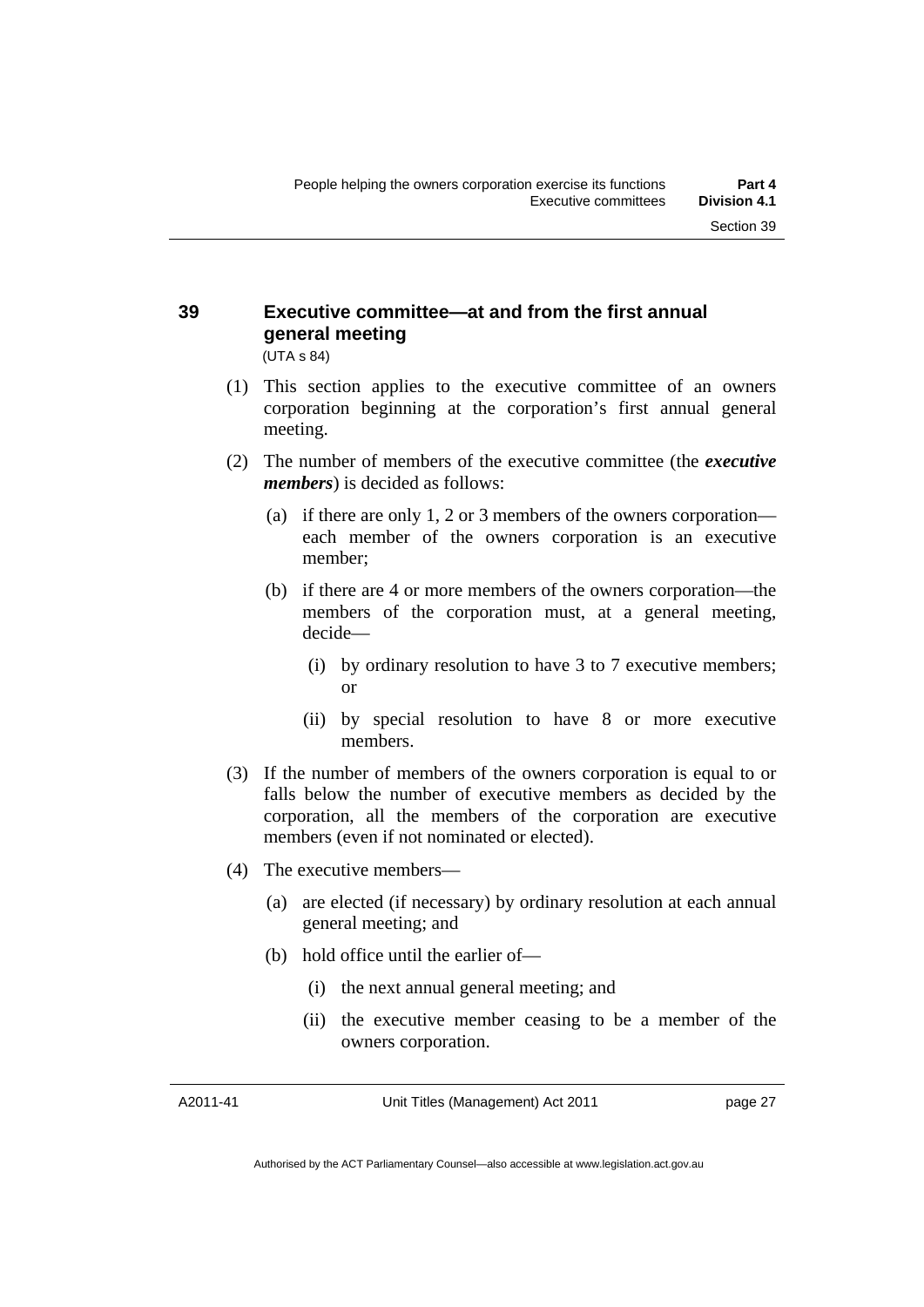- (5) An executive member (the *removed member*) of an owners corporation may be removed by the ordinary resolution that elects another member of the corporation to replace the removed member until the next annual general meeting.
- (6) The executive committee of an owners corporation may appoint a member of the corporation to fill a casual vacancy on the committee until the next annual general meeting.

### **40 Executive committee—office-holders**  (UTA s 87)

- (1) The executive committee must elect—
	- (a) a chairperson; and
	- (b) a secretary; and
	- (c) a treasurer.
- (2) The committee may elect a person to 2 or more positions.

# **41 Executive committee—chairperson's functions**

(UTA s 87A (1))

The functions of the chairperson are—

- (a) to chair general meetings of the owners corporation and meetings of the executive committee; and
- (b) to set the agenda for general meetings and executive meetings, in consultation with the secretary and owners corporation manager (if any); and
- (c) to talk to the secretary, treasurer and manager (if any) about the exercise of their functions.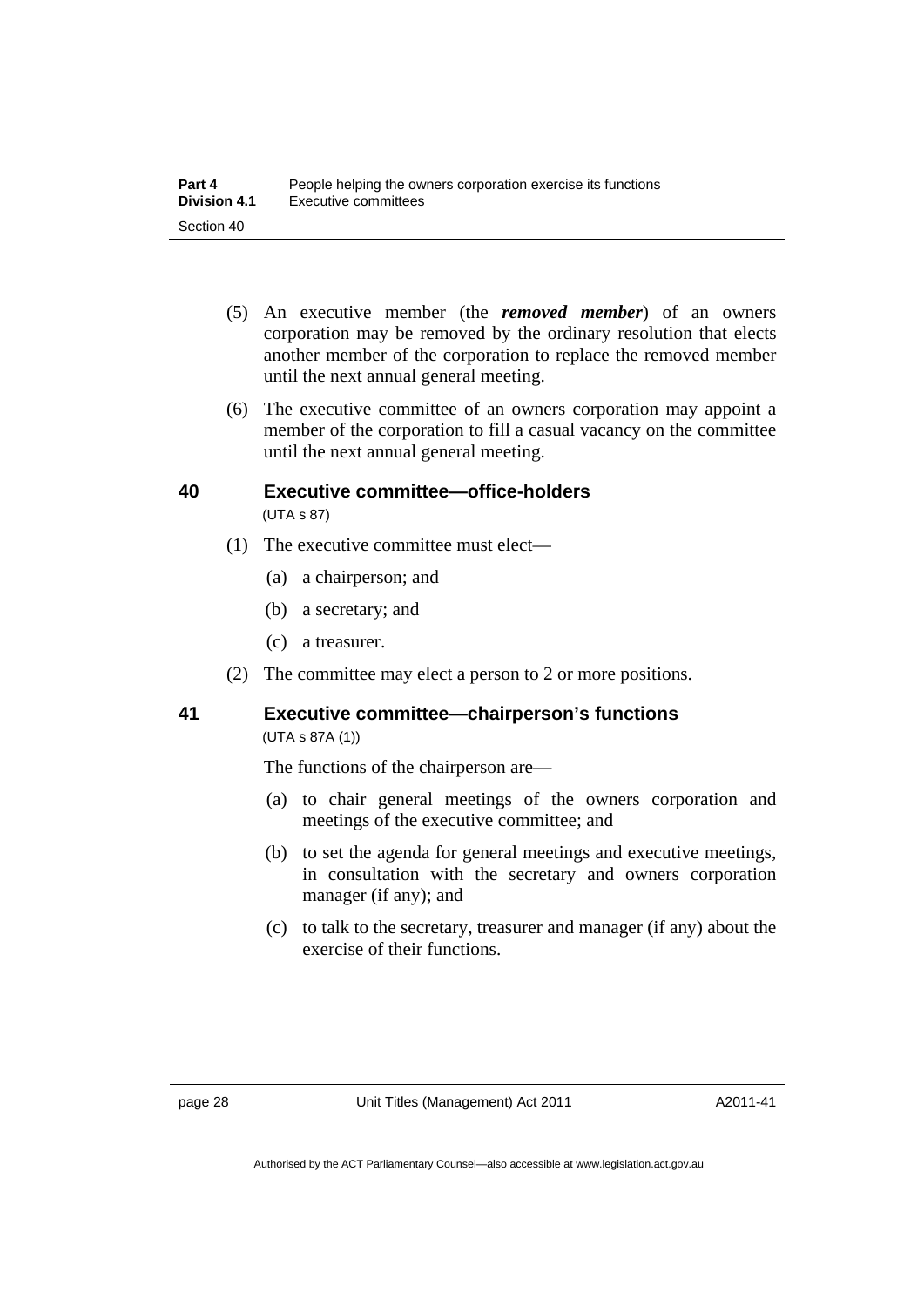### **42 Executive committee—secretary's functions**  (UTA s 87B)

The functions of the secretary are—

- (a) on behalf of the executive committee—
	- (i) to give notice of meetings of the executive committee and general meetings; and
	- (ii) to prepare and send out to executive members minutes of executive meetings; and
	- (iii) to prepare and send out to members of the owners corporation minutes of general meetings; and
	- (iv) to keep the records of the owners corporation, other than the records mentioned in schedule 2, section 2.1 (1) (f) (which are financial records); and
- (b) on behalf of the executive committee, and the owners corporation, to give notices under the Act; and
- (c) on behalf of the owners corporation—
	- (i) to give certificates required under the Act; and
	- (ii) to prepare and answer correspondence; and
- (d) to give any other administrative support to the executive committee or owners corporation.

### **43 Executive committee—treasurer's functions**

(UTA s 87C)

The functions of the treasurer are—

- (a) on behalf of the owners corporation, to give to each unit owner notice of—
	- (i) a determination of general fund contributions under section 78 (1); and

A2011-41

Unit Titles (Management) Act 2011

page 29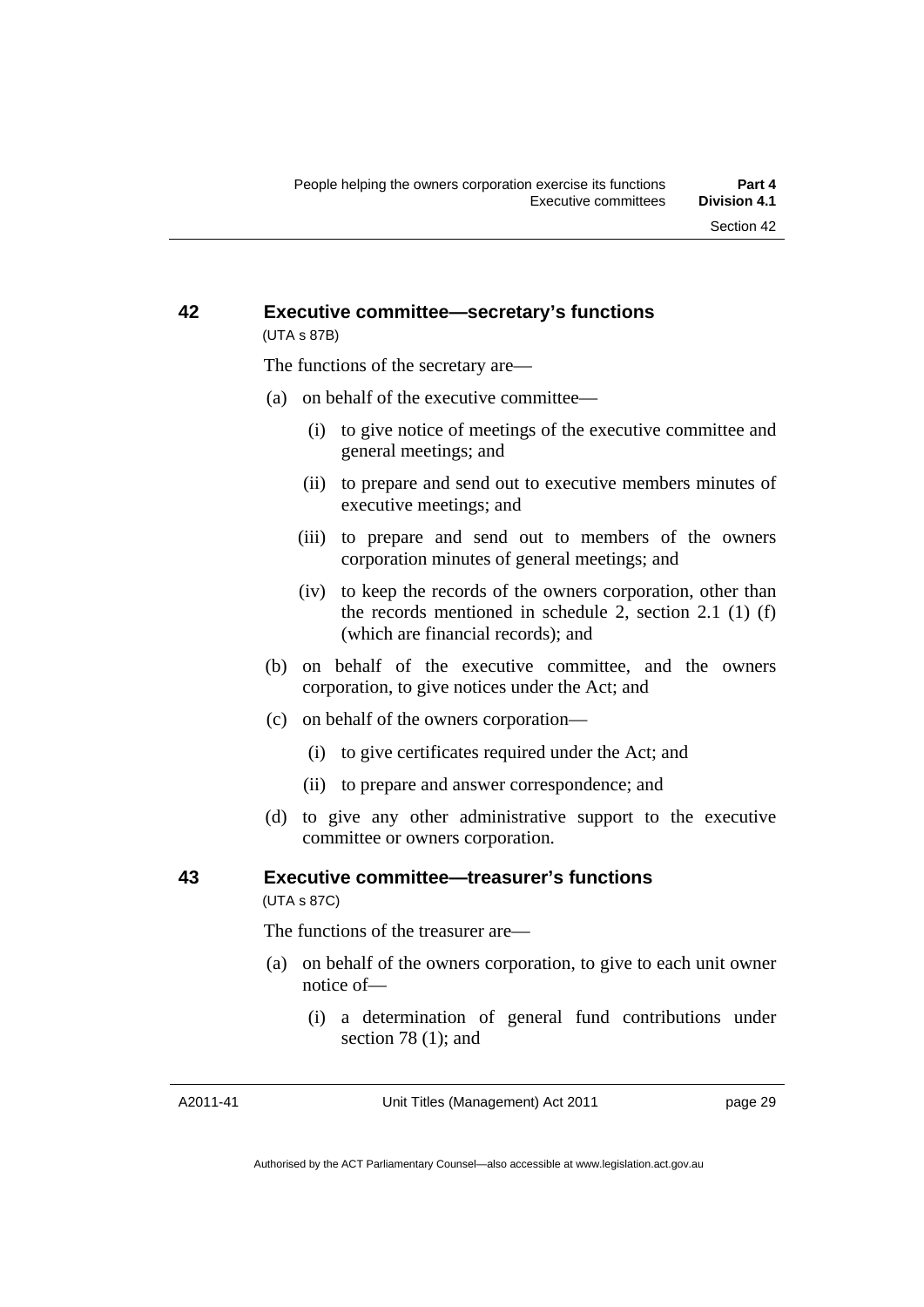- (ii) a determination of sinking fund contributions under section 89 (1); and
- (b) on behalf of the owners corporation—
	- (i) to pay all amounts the corporation receives into the corporation's account in accordance with section 68 (1) (b); or
	- (ii) if the owners corporation is exempt from section  $68(1)$  to receive, acknowledge receipt of, and account for amounts paid to the corporation; and
		- *Note* An owners corporation for a units plan with only 2 or 3 units may, by unopposed resolution, exempt itself from s 68 (1) (see s 68 (2)).
- (c) on behalf of the owners corporation, to pay amounts the corporation spends out of the corporation's account, in accordance with section 68 (1) (c), as authorised by the executive committee; and
- (d) on behalf of the executive committee, to keep the records (the *records*) mentioned in schedule 2, section 2.1 (1) (f); and
- (e) if the owners corporation requires the records to be audited—to arrange for the records to be audited by a qualified auditor; and
- (f) to give financial reports to meetings of the executive committee to allow the committee to monitor the financial performance of the owners corporation; and
- (g) to prepare and certify the annual financial statements mentioned in schedule 2, section 2.2 (1).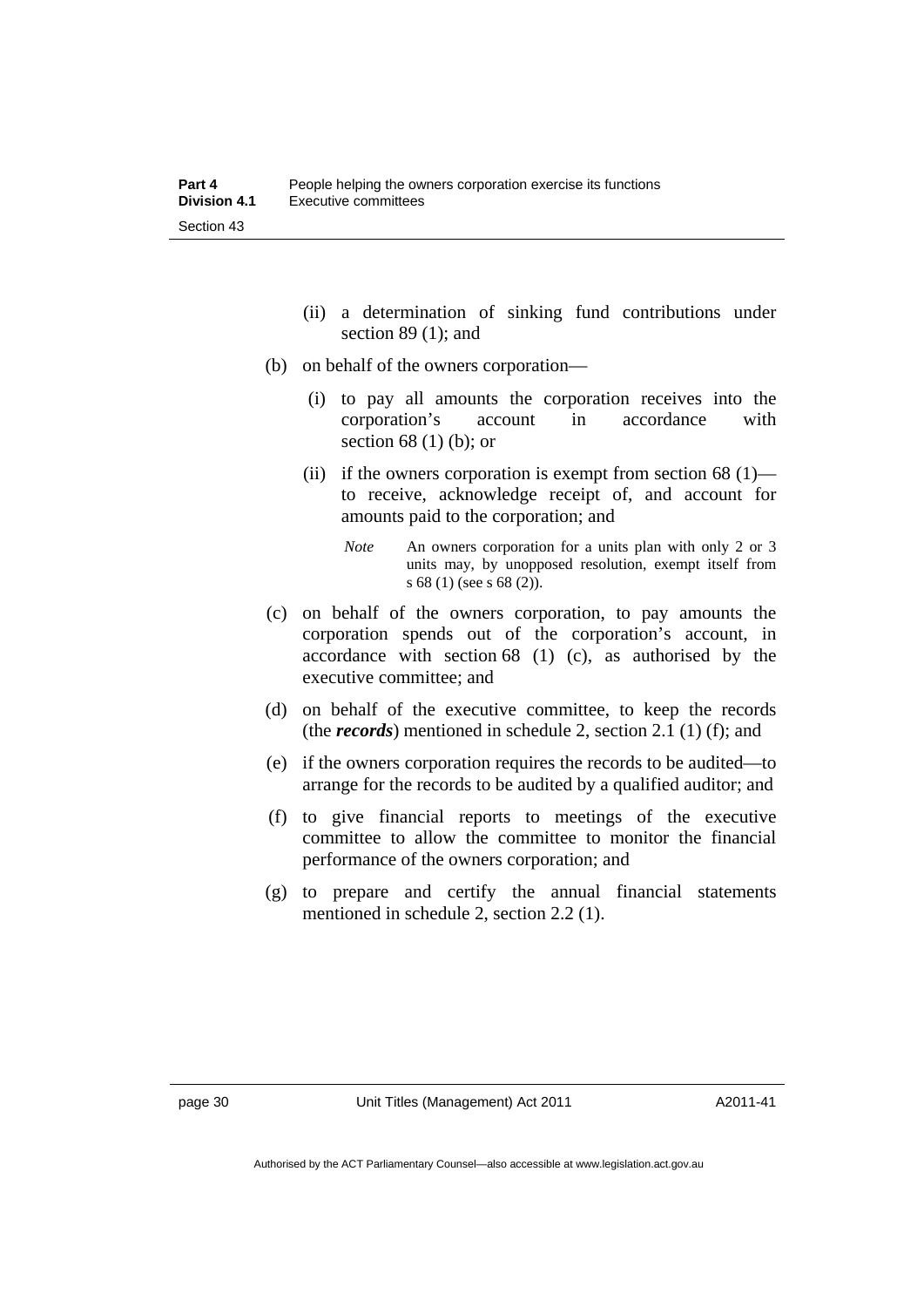### **44 Executive committee—delegation**  (UTA s 89)

- (1) An executive committee may delegate its functions to 1 or more executive members.
	- *Note* A function that has been delegated by the executive committee may, despite the delegation, be exercised by the committee (see Legislation Act, s 240). For the making of delegations and the exercise of delegated functions generally, see the Legislation Act, pt 19.4.
- (2) An owners corporation may, by ordinary resolution, impose conditions or restrictions on its executive committee's powers of delegation.

### **45 Executive committee—contractors and employees**  (UTA s 90)

- (1) An executive committee of an owners corporation may engage or employ people on the terms it considers appropriate to help in the exercise of the corporation's functions.
	- *Note* An owners corporation may engage a manager (see div 4.2) and service contractors (see div 4.3).
- (2) However, the executive committee may only engage a person under this section—
	- (a) on a short-term basis; or
	- (b) for functions other than those for which a manager or service contractor would usually be engaged to undertake.
- (3) An owners corporation may, by ordinary resolution, impose conditions or limitations on its executive committee's power to engage or employ people.

### **46 Executive members—code of conduct**

An executive member must comply with the code of conduct set out in schedule 1, part 1.1.

A2011-41

Unit Titles (Management) Act 2011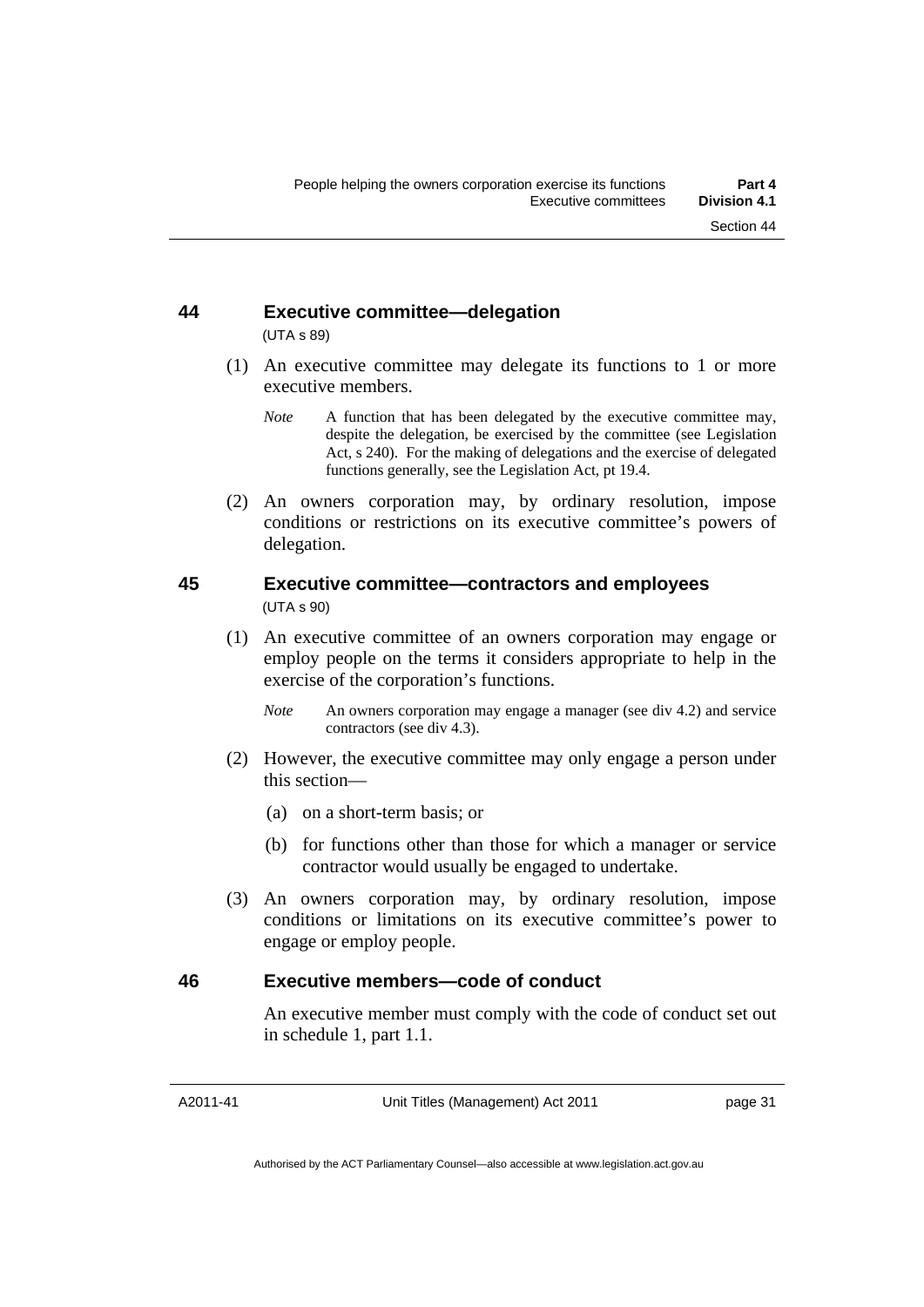### **47 Executive members—protection from liability**

- (1) An executive member is not civilly liable for conduct engaged in honestly and without recklessness—
	- (a) in the exercise of a function under this Act; or
	- (b) in the reasonable belief that the conduct was in the exercise of a function under this Act.
- (2) Any civil liability that would, apart from this section, attach to the executive committee attaches instead to the owners corporation.
- (3) In this section:

*conduct* means an act or omission to do an act.

### **48 Executive committee—validity of acts**  (UTA s 92)

An act done honestly by an executive committee is not invalid only because there was a defect or irregularity in or in relation to the member's election or appointment.

# **Division 4.2 Managers**

# **49 Definitions—div 4.2**

In this division:

*management contract* means a contract to provide management services to an owners corporation.

*management services* means services provided by a manager in exercising the manager's functions.

*manager* means a person—

- (a) contracted under section 50; or
- (b) with whom an owners corporation has a management contract.

page 32 Unit Titles (Management) Act 2011

A2011-41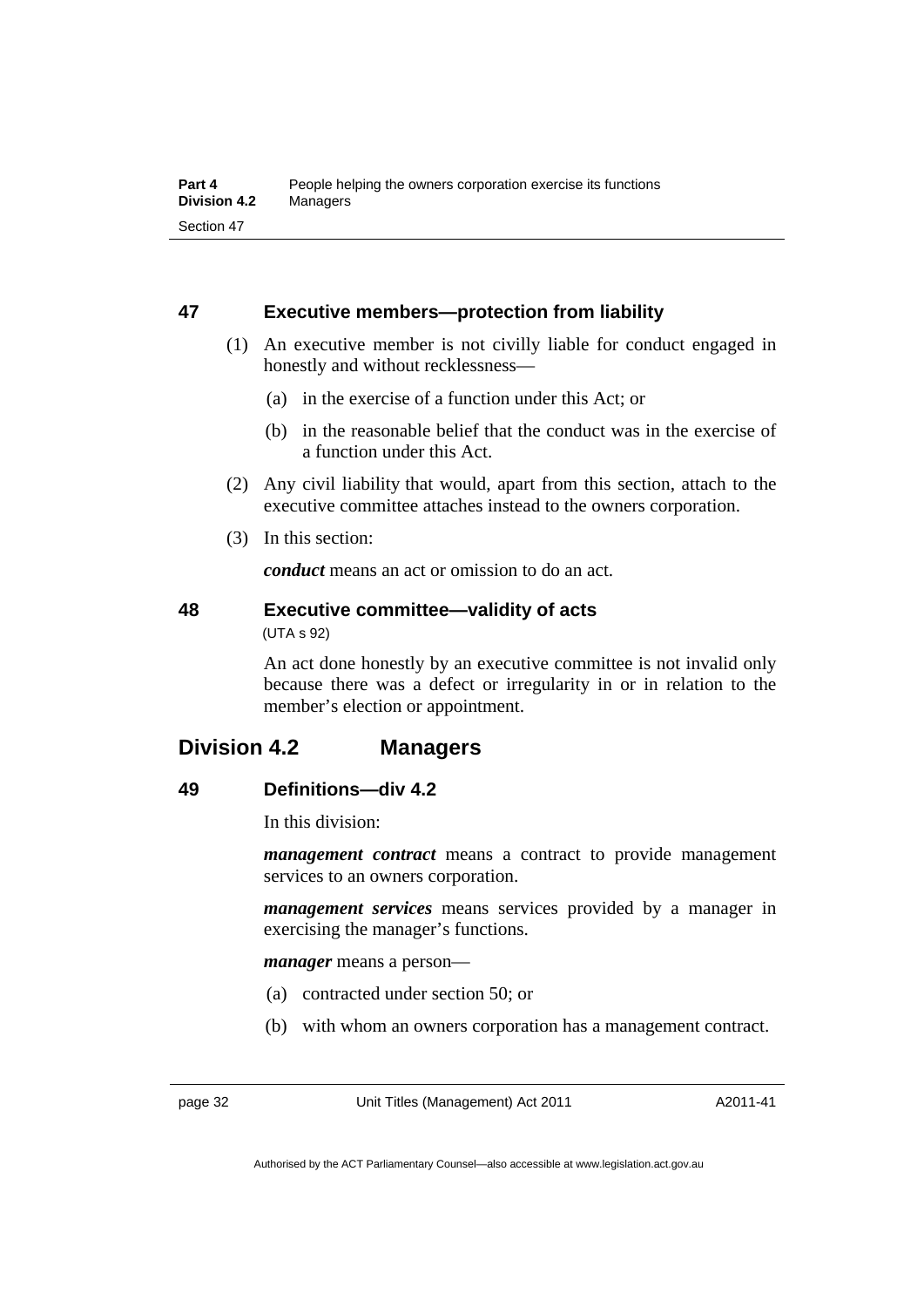### **50 Manager—contract**

(UTA s 55 and s 55A (2))

- (1) An owners corporation for a units plan may, by ordinary resolution, enter into a management contract with any of the following:
	- (a) a person holding a licence as a real estate agent under the *Agents Act 2003*;
		- *Note* The commissioner for fair trading may issue a conditional real estate licence to a person who acts, or intends to act, only as the manager of an owners corporation (see *Agents Act 2003*, s 34).
	- (b) a member of the corporation;
	- (c) someone else who is not a manager of another owners corporation, and whose income as manager of the corporation will not be the person's primary source of income.
- (2) The management contract—
	- (a) must state—
		- (i) the remuneration of the manager; and
		- (ii) the functions of the owners corporation that the manager is to exercise; and
	- (b) may include other conditions agreed between the owners corporation and the manager.
- (3) Without limiting subsection (1), an owners corporation enters into a management contract if the corporation engages a person to carry out management services.

### **51 Manager not to be contracted for longer than 3 years**  (UTA s 55A (1))

 (1) An owners corporation must not enter into a management contract with a manager for longer than 3 years (including any period for which the contract may be renewed or extended).

A2011-41

Unit Titles (Management) Act 2011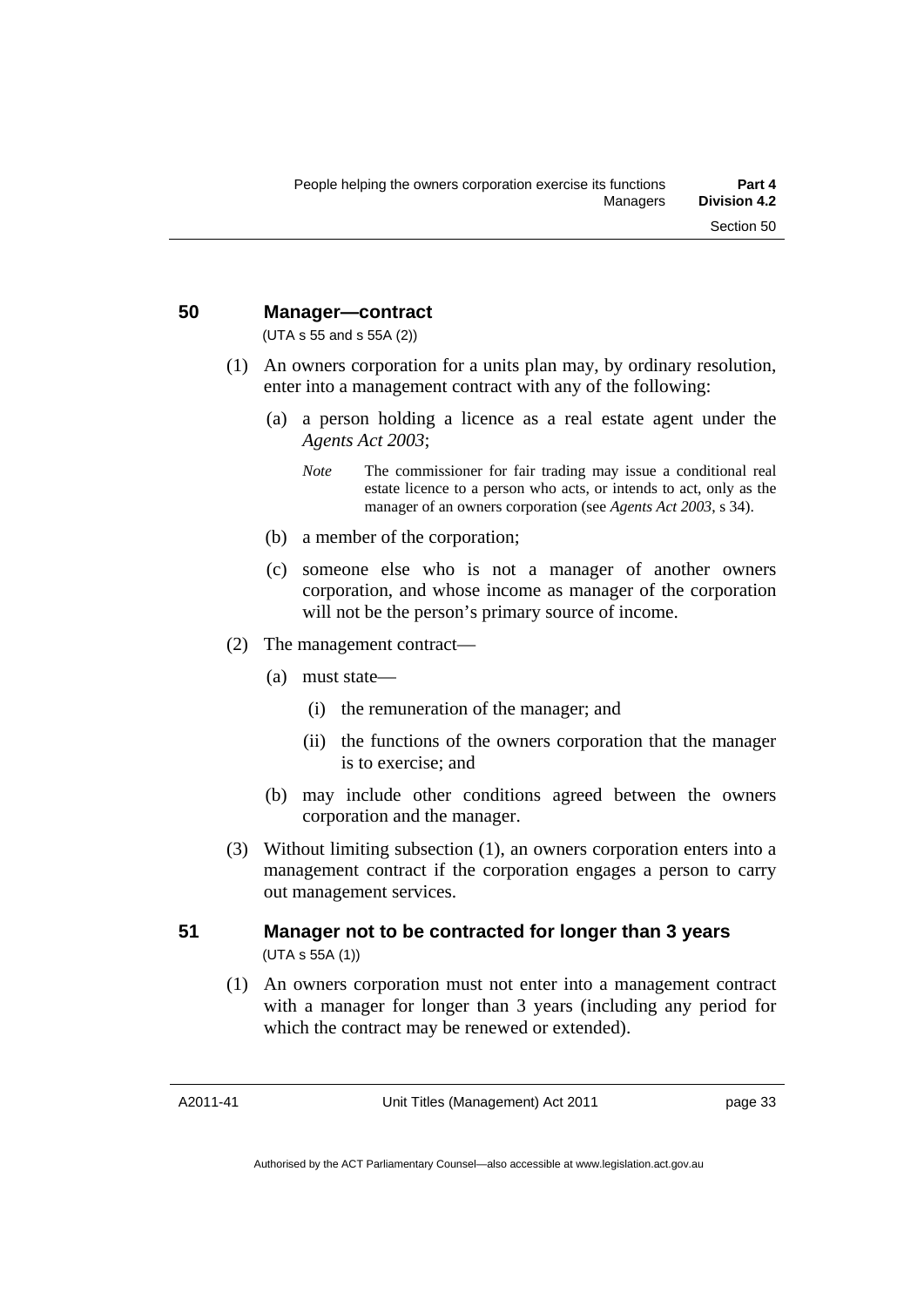(2) If an owners corporation enters into a management contract for longer than 3 years, the contract is taken, for all purposes, to be a contract for 3 years.

### **52 Manager—functions**

(UTA s 55B)

A manager has—

- (a) the functions stated in the manager's contract; and
- (b) any other function delegated to the manager under section 58.

### **53 Manager—transfer**

- (1) A manager's rights under a management contract may be transferred only if the transfer is approved by the owners corporation by ordinary resolution.
- (2) In deciding whether to approve the proposed transfer, the owners corporation may consider the following:
	- (a) the character of the proposed transferee and associates of the proposed transferee;
	- (b) the proposed transferee's financial standing;
	- (c) the terms of the proposed transfer;
	- (d) the competence, qualifications and experience of the proposed transferee and associates of the proposed transferee;
	- (e) whether the proposed transferee or associates of the proposed transferee have received, or are likely to receive, training in relation to the manager's functions;
	- (f) anything else relevant to the management contract.
- (3) The owners corporation must decide whether to approve a proposed transfer not later than 30 days after the day the corporation is asked in writing to approve the transfer.

page 34 Unit Titles (Management) Act 2011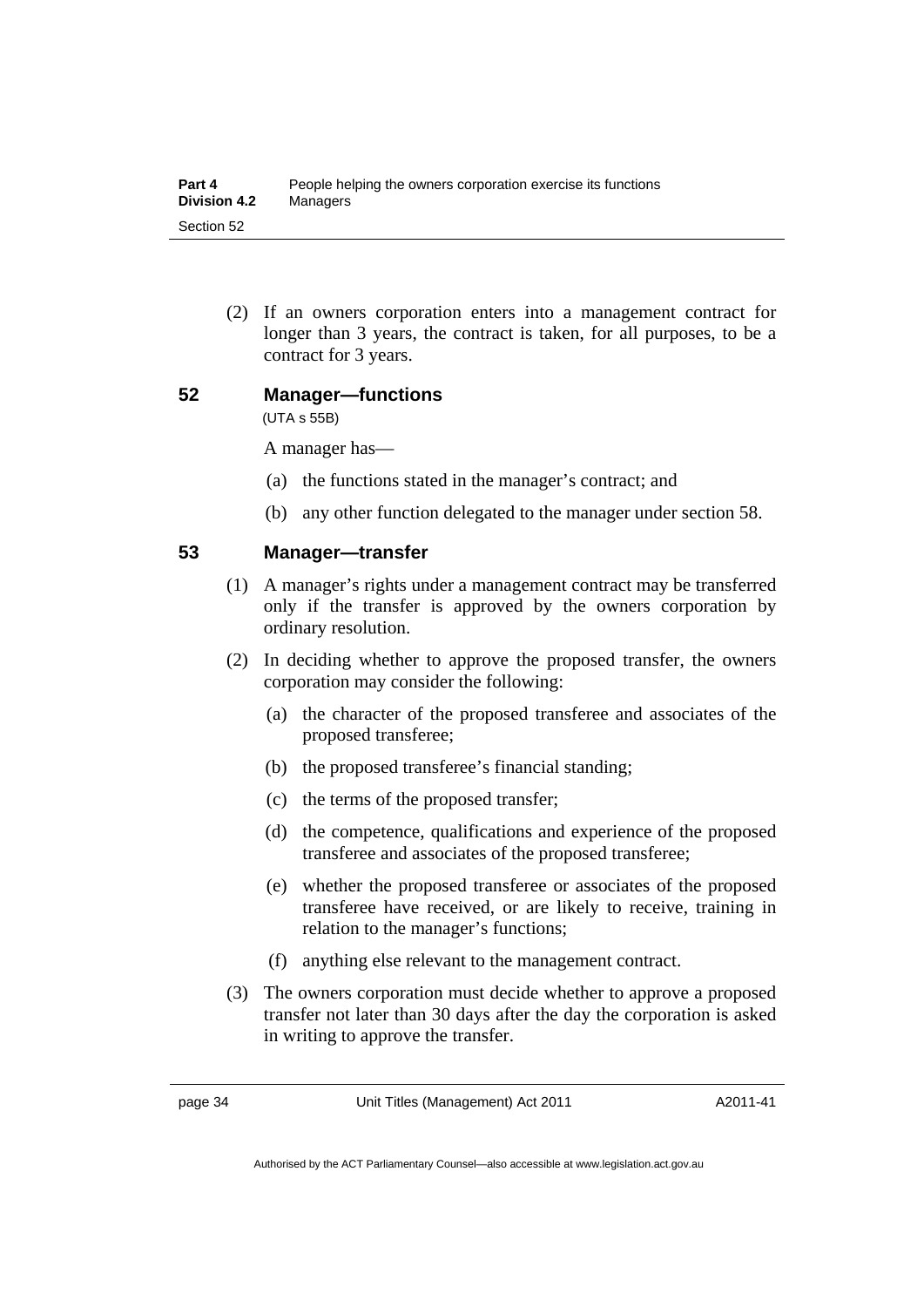- (4) However, the owners corporation must not—
	- (a) unreasonably withhold the approval to transfer; or
	- (b) require or receive a fee or other consideration for approving the transfer, other than reimbursement of legal or administrative expenses reasonably incurred by the corporation for the approval.
- (5) If the owners corporation has not decided whether to approve a proposed transfer within the period mentioned in subsection (3), the corporation is taken to have approved the transfer.
- (6) In this section:

### *associates of the proposed transferee means*—

- (a) if the proposed transferee is a corporation—the corporation's directors, substantial shareholders and principal staff; or
- (b) if the proposed transferee is a partnership or is in partnership the partners and principal staff of the partnership.

### **54 Manager—ending contract**

(UTA s 55C)

- (1) The owners corporation may end a management contract—
	- (a) for a remedial breach if notice has been given under section 55; or
	- (b) for misbehaviour; or
	- (c) if the manager is an individual—if the individual—
		- (i) becomes bankrupt or personally insolvent; or
		- (ii) is convicted in the ACT of an offence punishable by imprisonment for at least 1 year; or

A2011-41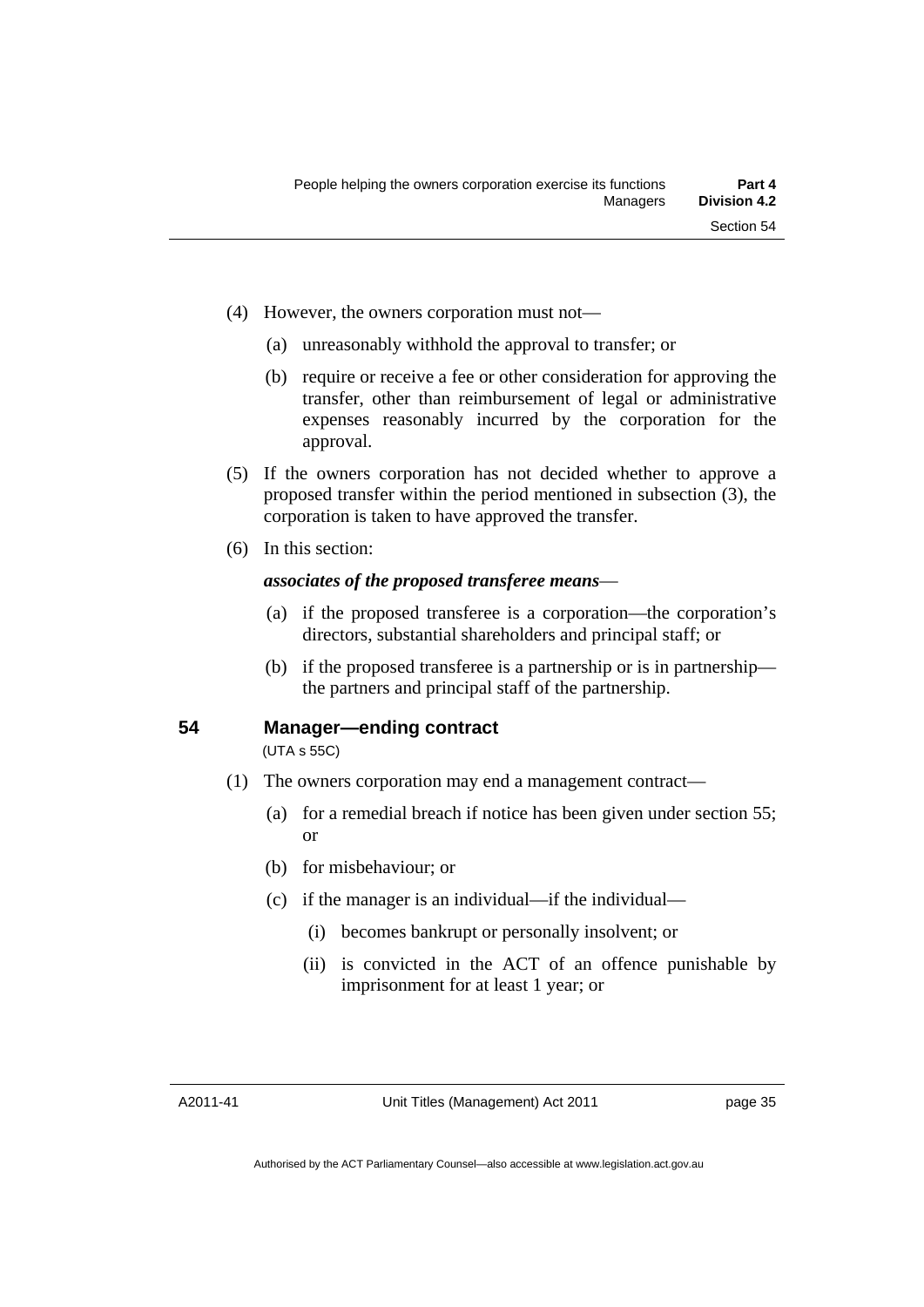- (iii) is convicted outside the ACT, in Australia or elsewhere, of an offence that, if it had been committed in the ACT, would be punishable by imprisonment for at least 1 year; or
- (d) if the manager is a corporation—if the corporation becomes insolvent.
- (2) However, before ending a management contract under subsection  $(1)$   $(c)$   $(ii)$  or  $(iii)$ , the owners corporation must be satisfied that the conviction affects the manager's suitability to exercise the manager's functions.
- (3) The owners corporation must end a management contract—
	- (a) if the manager is absent, other than on approved leave, for 14 consecutive days or for 28 days in any 12-month period; or
	- (b) for physical or mental incapacity, if the incapacity substantially affects the exercise of the manager's functions.
- (4) In this section:

*insolvent—*a corporation is taken to be *insolvent* if the corporation—

- (a) is being wound up; or
- (b) has had a receiver or other controller appointed; or
- (c) has entered into a deed of company arrangement with its creditors; or
- (d) is otherwise under external administration under the Corporations Act, chapter 5.

*remedial breach* means a remedial breach under section 55.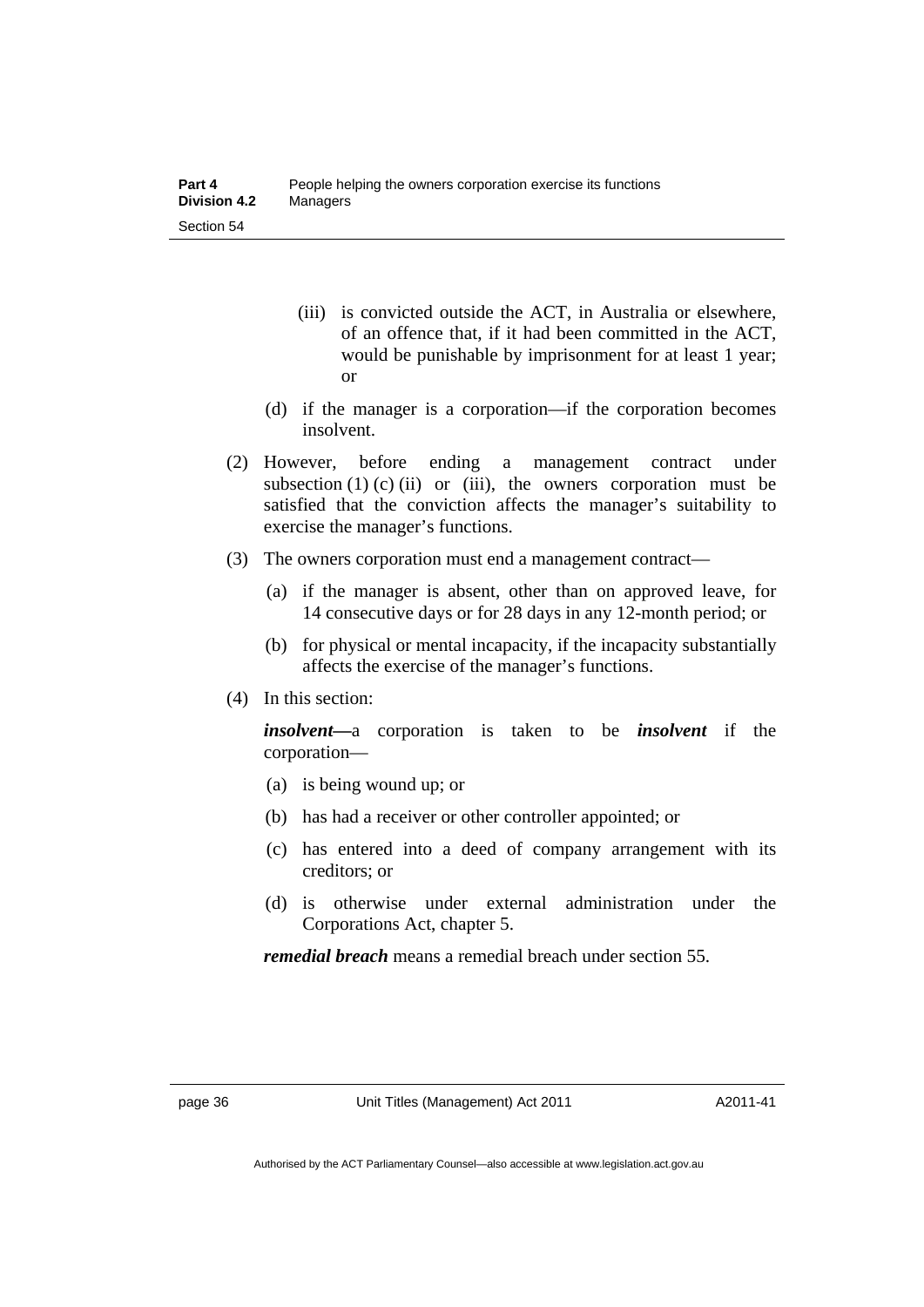# **55 Manager—remedial breaches**

(UTA s 55D)

- (1) A manager commits a remedial breach if the manager—
	- (a) fails to exercise the manager's functions; or
	- (b) contravenes the manager's code of conduct; or
		- *Note* See sch 1, pt 1.2 for manager's code of conduct.
	- (c) while exercising the manager's functions, is grossly negligent or engages in misconduct.
- (2) If the owner's corporation believes on reasonable grounds that a manager has committed a remedial breach, the corporation may give the manager written notice stating—
	- (a) that the corporation believes the manager has committed a remedial breach; and
	- (b) details of the remedial breach committed, sufficient to allow the manager to identify—
		- (i) the function the manager failed to exercise; or
		- (ii) the provision of the manager's code of conduct the corporation reasonably believes the manager contravened; or
		- (iii) the gross negligence or misconduct; and
	- (c) that the manager must, within 14 days after the day the notice is given to the manager—
		- (i) give the corporation a written representation explaining why the manager's actions do not amount to a remedial breach; or
		- (ii) remedy the breach; and

A2011-41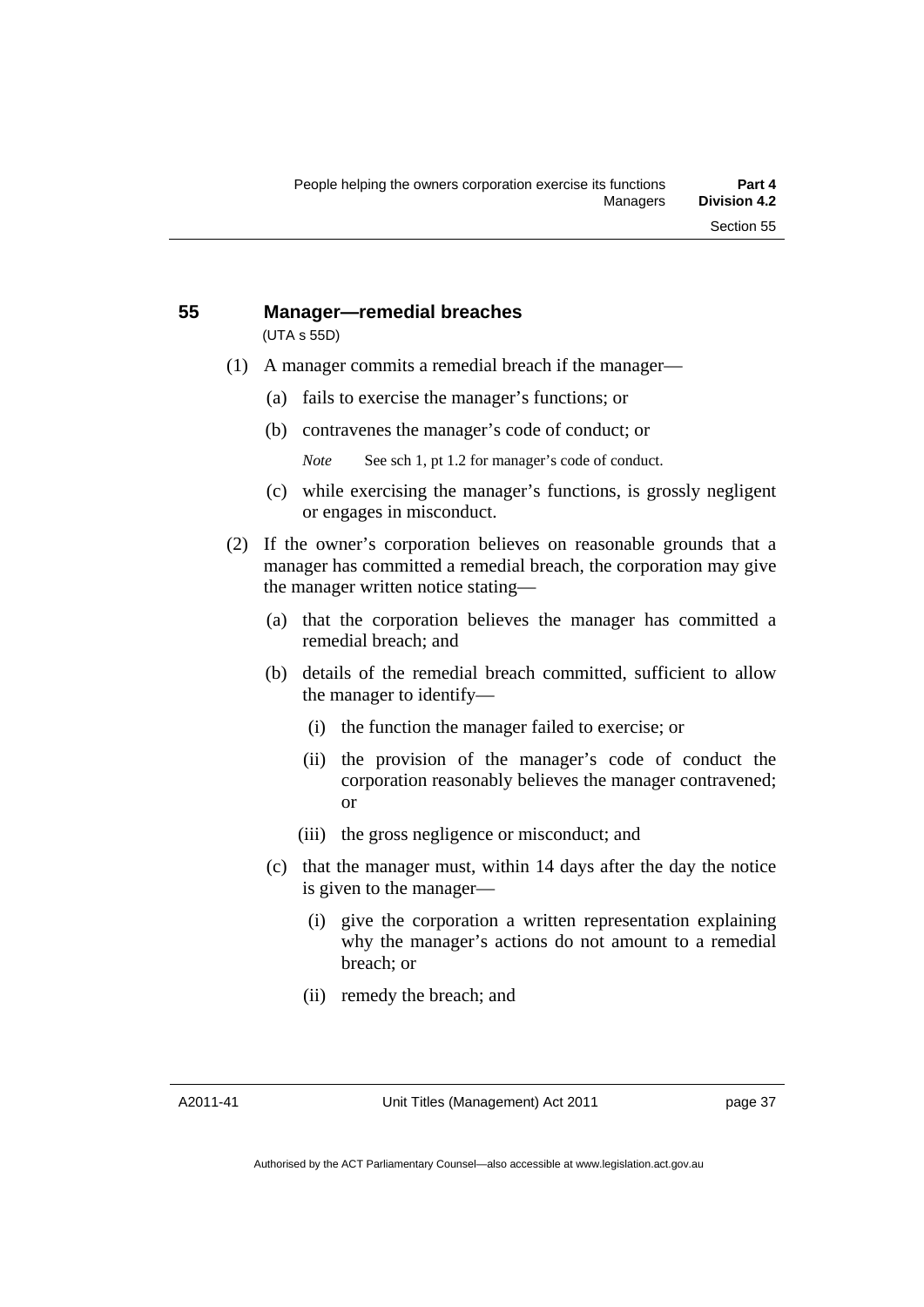- (d) that the owners corporation may end the manager's contract if—
	- (i) the manager does not comply with the notice; or
	- (ii) if the manager gives a written representation explaining why the manager's actions do not amount to a remedial breach—the corporation does not accept the manager's representation.

### **56 Manager—code of conduct**

(UTA s 55E)

A manager must comply with the code of conduct set out in schedule 1, part 1.2.

### **57 Manager—public liability insurance**

(UTA s 55F)

- (1) A manager must take out and maintain public liability insurance in relation to all of the following events happening because of any act or omission in the management of the owners corporation by the manager:
	- (a) death, bodily injury or illness to anyone;
	- (b) loss of, or damage to, the property of anyone.
- (2) Public liability insurance under this section must be for a total amount of liability of at least the amount prescribed by regulation.
- (3) A manager engaged to manage 2 or more owners corporations may take out and maintain a single insurance policy for this section only if—
	- (a) the manager's insurer has been told that the manager manages 2 or more owners corporations; and
	- (b) the insurance policy covers the risk in relation to each owners corporation managed by the manager.

page 38 Unit Titles (Management) Act 2011

A2011-41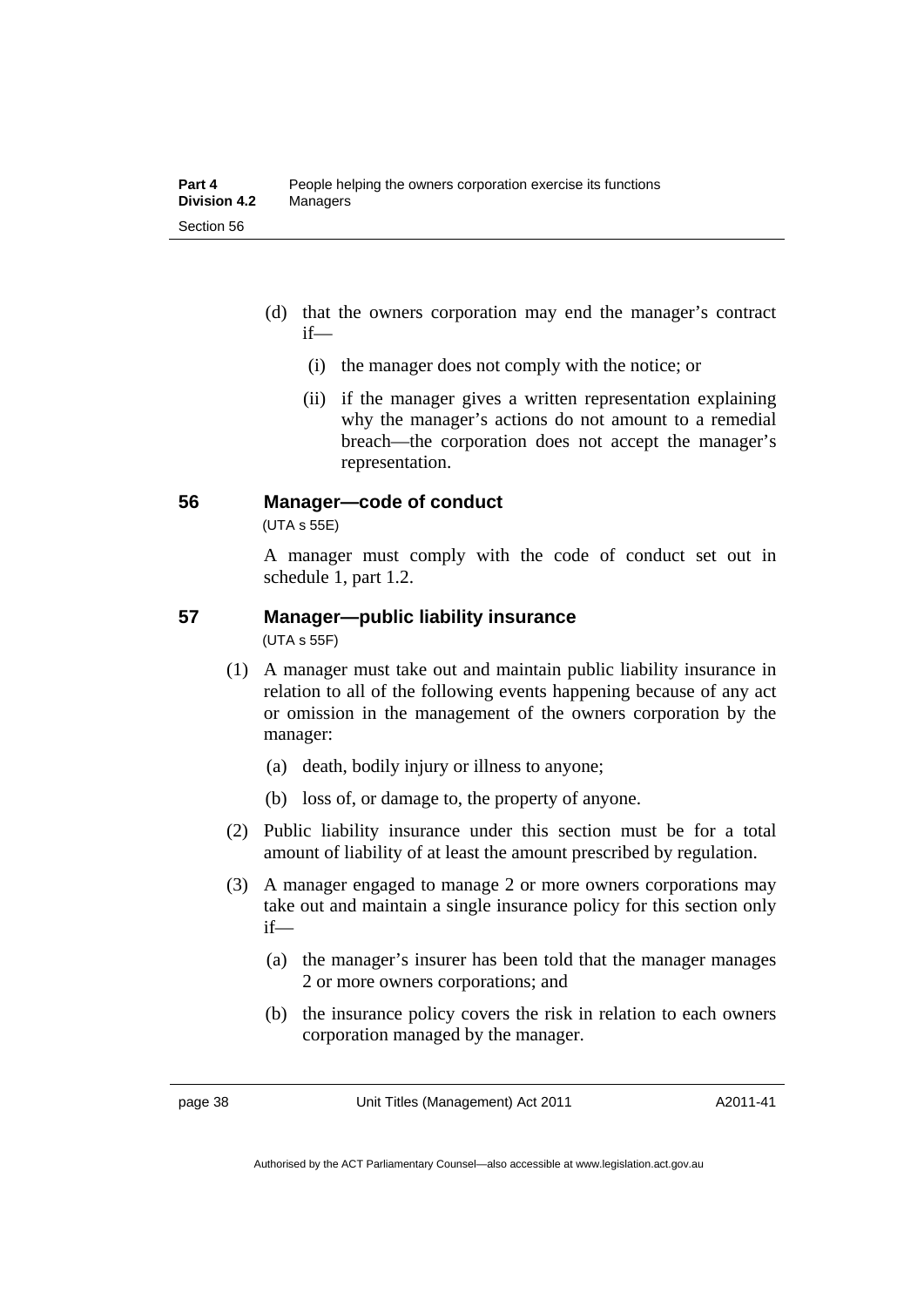### **58 Manager—delegated functions**  (UTA s 55G)

- (1) The owners corporation may, in writing given to the manager, delegate to the manager any of its functions under this Act or another territory law.
- (2) The executive committee may, in writing given to the manager, delegate to the manager any of its functions under this Act or another territory law.
	- *Note* A function that has been delegated by the owners corporation or executive committee (a *delegator*) may, despite the delegation, be exercised by the delegator (see Legislation Act, s 240). For the making of delegations and the exercise of delegated functions generally, see the Legislation Act, pt 19.4.

# **Division 4.3 Service contractors**

### **59 Definitions—div 4.3**

(UTA s 55J)

In this division:

*service contract* means a contract to provide service contractor services to an owners corporation.

*service contractor* means a person—

- (a) contracted under section 60; or
- (b) with whom an owners corporation has a service contract.

*service contractor services* means services provided by a service contractor in exercising the contractor's functions.

A2011-41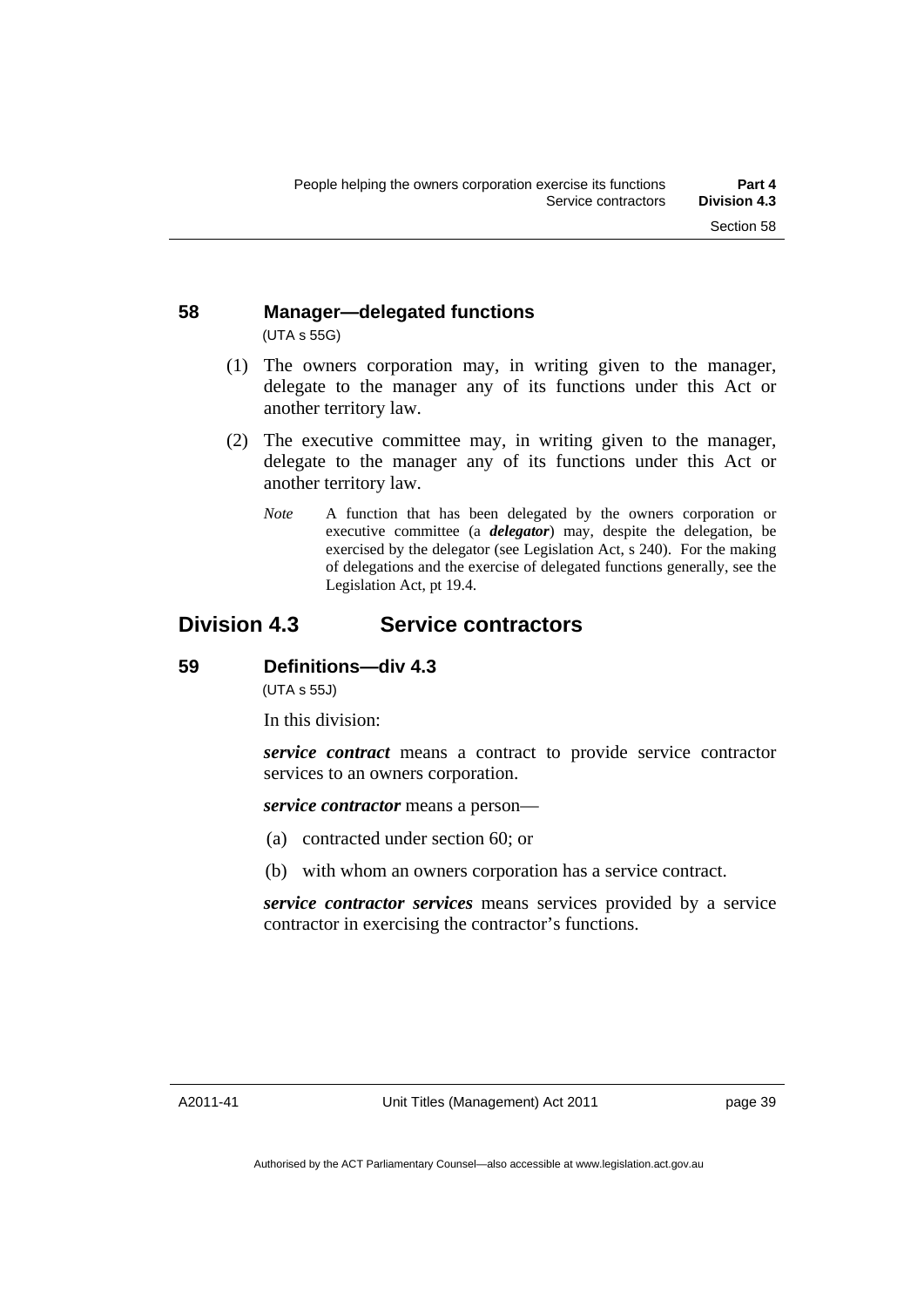### **60 Service contractor—contract**

 $(UTA s 55K (1), (2), (3) (a) and (4))$ 

 (1) An owners corporation for a units plan may, by ordinary resolution, enter into a service contract with a person.

*Note* Pt 9 provides for the protection of financiers of service contracts.

- (2) Without limiting subsection (1), an owners corporation enters into a service contract if the corporation engages a person to carry out service contractor services.
- (3) However, the owners corporation must not enter into a service contract for a period longer than 3 years (including any period for which the contract may be renewed or extended) unless the contract is authorised by special resolution and made after the end of the developer control period for the units plan.
- (4) A service contract entered into in breach of subsection (3) is void.
- (5) In this section:

*units plan* includes part of a units plan.

### **61 Service contractor not to be contracted for longer than 25 years**

(UTA s 55L)

- (1) An owners corporation must not enter into a service contract with a service contractor for longer than 25 years.
- (2) If an owners corporation enters into a service contract with a service contractor for longer than 25 years, the contract is taken, for all purposes, to be a contract for 25 years.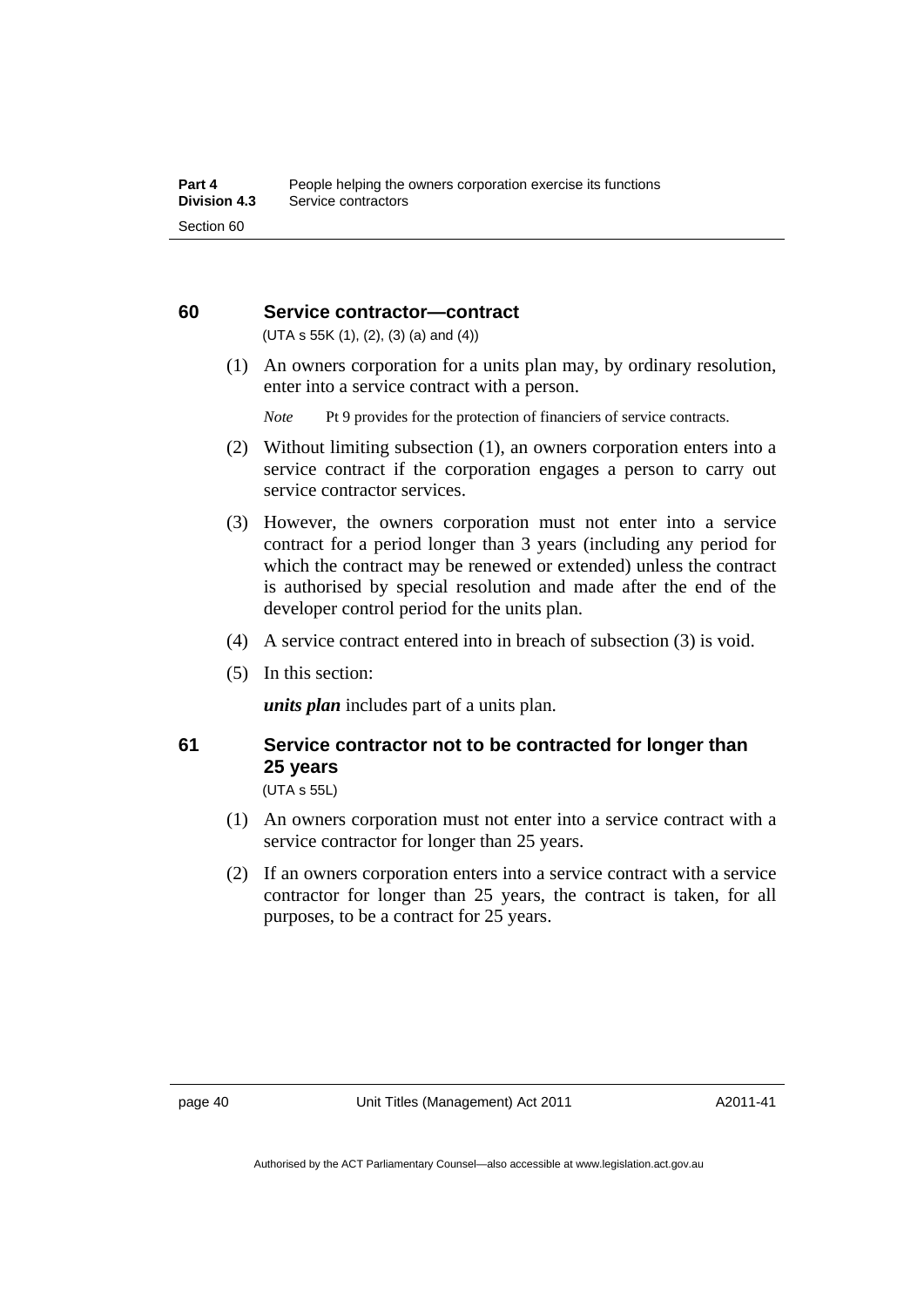### **62 Service contractor—functions**  (UTA s 55M)

- (1) A service contractor for an owners corporation helps the corporation to exercise 1 or more of the following functions in relation to the common property of the units plan:
	- (a) managing the common property;
	- (b) supervising use of the common property;
	- (c) maintaining and repairing the common property.
- (2) In this section:

*common property* includes part of the common property.

### **63 Service contractor—transfer**

(UTA s 55N)

- (1) A service contractor's rights under a service contract may be transferred only if the transfer is approved by the owners corporation by ordinary resolution.
- (2) In deciding whether to approve the proposed transfer, the owners corporation may consider the following:
	- (a) the character of the proposed transferee and associates of the proposed transferee;
	- (b) the proposed transferee's financial standing;
	- (c) the terms of the proposed transfer;
	- (d) the competence, qualifications and experience of the proposed transferee and associates of the proposed transferee;
	- (e) whether the proposed transferee or associates of the proposed transferee have received, or are likely to receive, training in relation to the service contractor's functions;
	- (f) anything else relevant to the service contract.

A2011-41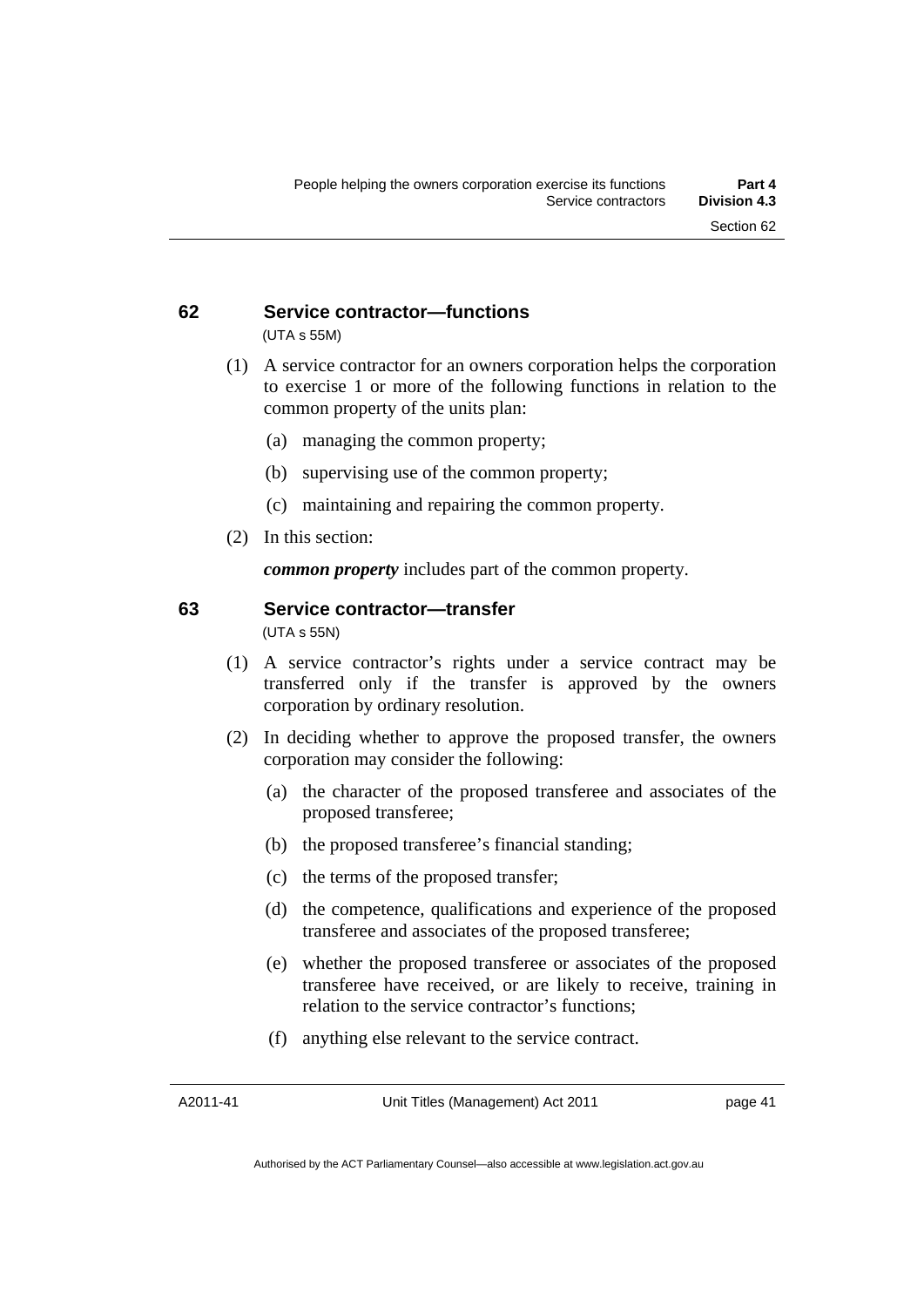- (3) The owners corporation must decide whether to approve a proposed transfer not later than 30 days after the day the corporation is asked in writing to approve the transfer.
- (4) However, the owners corporation must not—
	- (a) unreasonably withhold the approval to transfer; or
	- (b) require or receive a fee or other consideration for approving the transfer, other than reimbursement of legal or administrative expenses reasonably incurred by the corporation for the approval.
- (5) If the owners corporation has not decided whether to approve a proposed transfer within the period mentioned in subsection (3), the corporation is taken to have approved the transfer.
- (6) In this section:

*associates of the proposed transferee* means—

- (a) if the proposed transferee is a corporation—the corporation's directors, substantial shareholders and principal staff; or
- (b) if the proposed transferee is a partnership or is in partnership the partners and principal staff of the partnership.

### **64 Service contractor—ending contract**

(UTA s 55O)

- (1) The owners corporation may end a service contract—
	- (a) for a remedial breach if notice has been given under section 65; or
	- (b) for misbehaviour; or
	- (c) if the service contractor is an individual—if the individual—
		- (i) becomes bankrupt or personally insolvent; or

page 42 Unit Titles (Management) Act 2011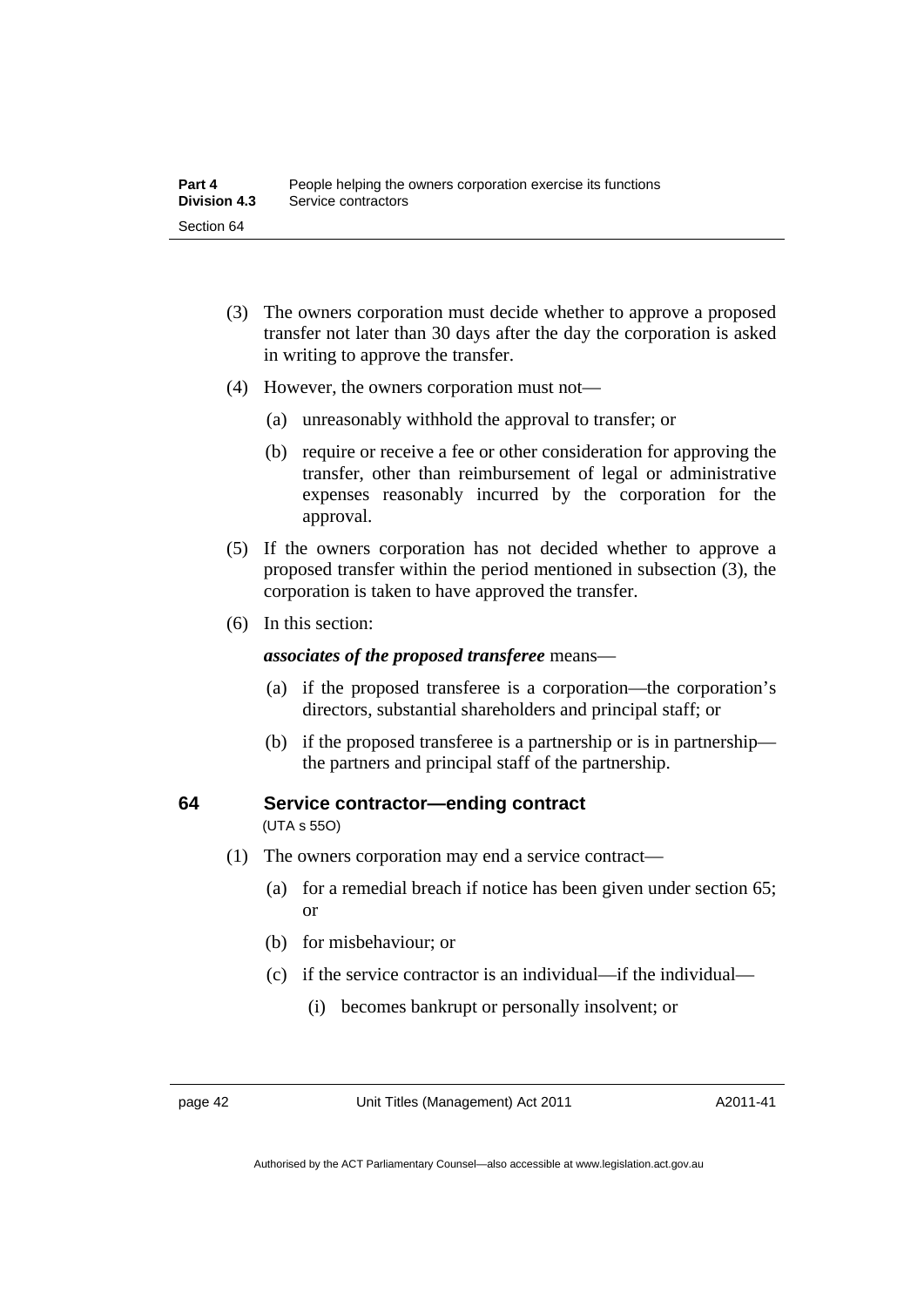- (ii) is convicted in the ACT of an offence punishable by imprisonment for at least 1 year; or
- (iii) is convicted outside the ACT, in Australia or elsewhere, of an offence that, if it had been committed in the ACT, would be punishable by imprisonment for at least 1 year; or
- (d) if the service contractor is a corporation—if the corporation becomes insolvent.
- (2) However, before ending a service contract under subsection  $(1)$   $(c)$   $(ii)$  or  $(iii)$ , the owners corporation must be satisfied that the conviction affects the service contractor's suitability to exercise the contractor's functions.
- (3) The owners corporation must end a service contract—
	- (a) if the service contractor is absent, other than on approved leave, for 14 consecutive days or for 28 days in any 12-month period; or
	- (b) for physical or mental incapacity, if the incapacity substantially affects the exercise of the service contractor's functions.
- (4) In this section:

*insolvent—*a corporation is taken to be *insolvent* if the corporation—

- (a) is being wound up; or
- (b) has had a receiver or other controller appointed; or
- (c) has entered into a deed of company arrangement with its creditors; or
- (d) is otherwise under external administration under the Corporations Act, chapter 5.

*remedial breach* means a remedial breach under section 65.

A2011-41

Unit Titles (Management) Act 2011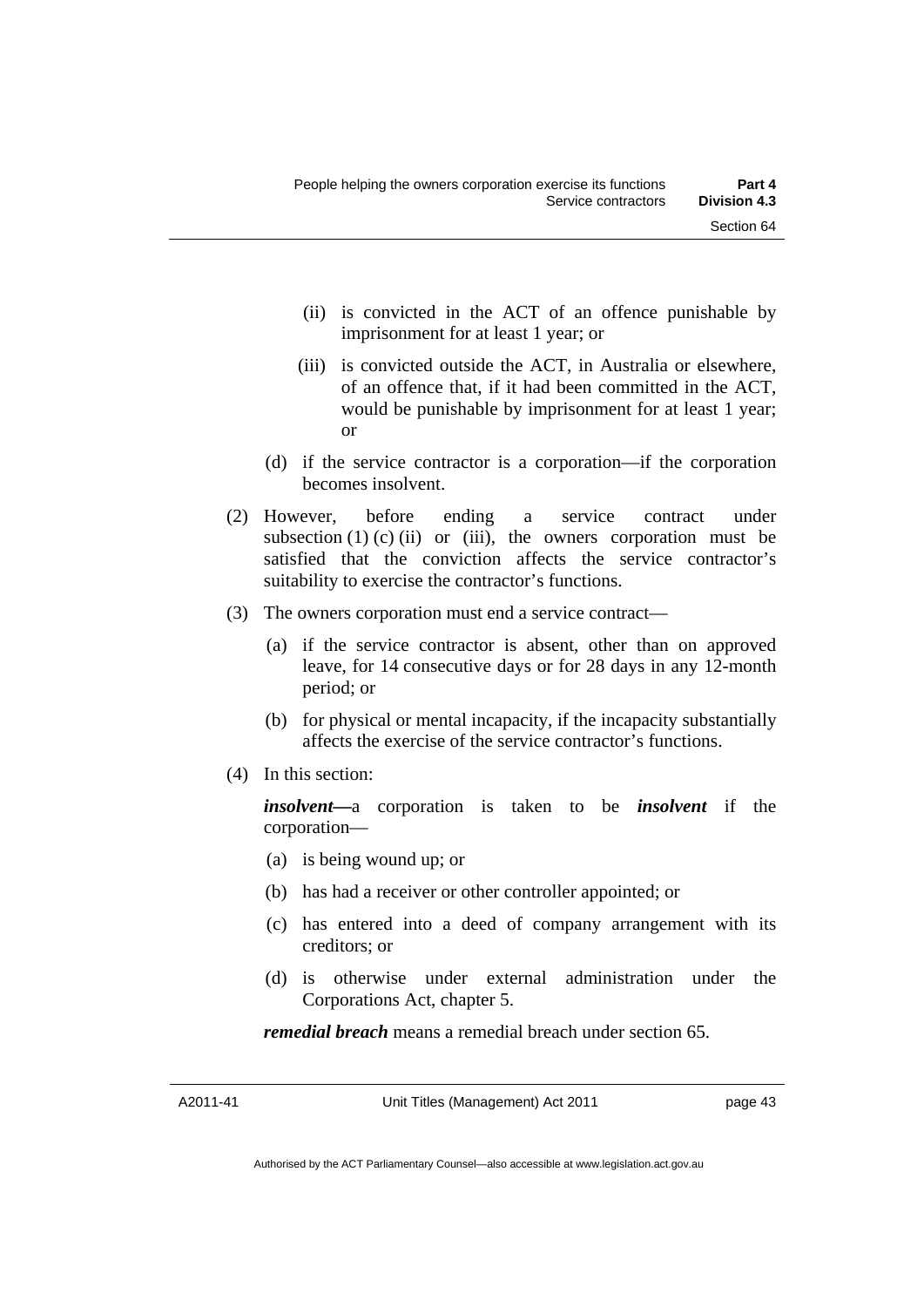### **65 Service contractor—remedial breaches**  (UTA s 55P)

- (1) A service contractor commits a remedial breach if the service contractor—
	- (a) fails to exercise the service contractor's functions; or
	- (b) while exercising the service contractor's functions, is grossly negligent or engages in misconduct.
- (2) If the owner's corporation believes on reasonable grounds that a service contractor has committed a remedial breach, the corporation may give the service contractor written notice stating—
	- (a) that the corporation believes the service contractor has committed a remedial breach; and
	- (b) details of the remedial breach committed, sufficient to allow the service contractor to identify—
		- (i) the function the service contractor failed to exercise; or
		- (ii) the gross negligence or misconduct; and
	- (c) that the service contractor must, within 14 days after the day the notice is given to the service contractor —
		- (i) give the corporation a written representation explaining why the service contractor's actions do not amount to a remedial breach; or
		- (ii) remedy the breach; and
	- (d) that the owners corporation may end the service contract if—
		- (i) the service contractor does not comply with the notice; or
		- (ii) if the service contractor gives a written representation explaining why the service contractor's actions do not amount to a remedial breach—the corporation does not accept the service contractor's representation.

page 44 Unit Titles (Management) Act 2011

A2011-41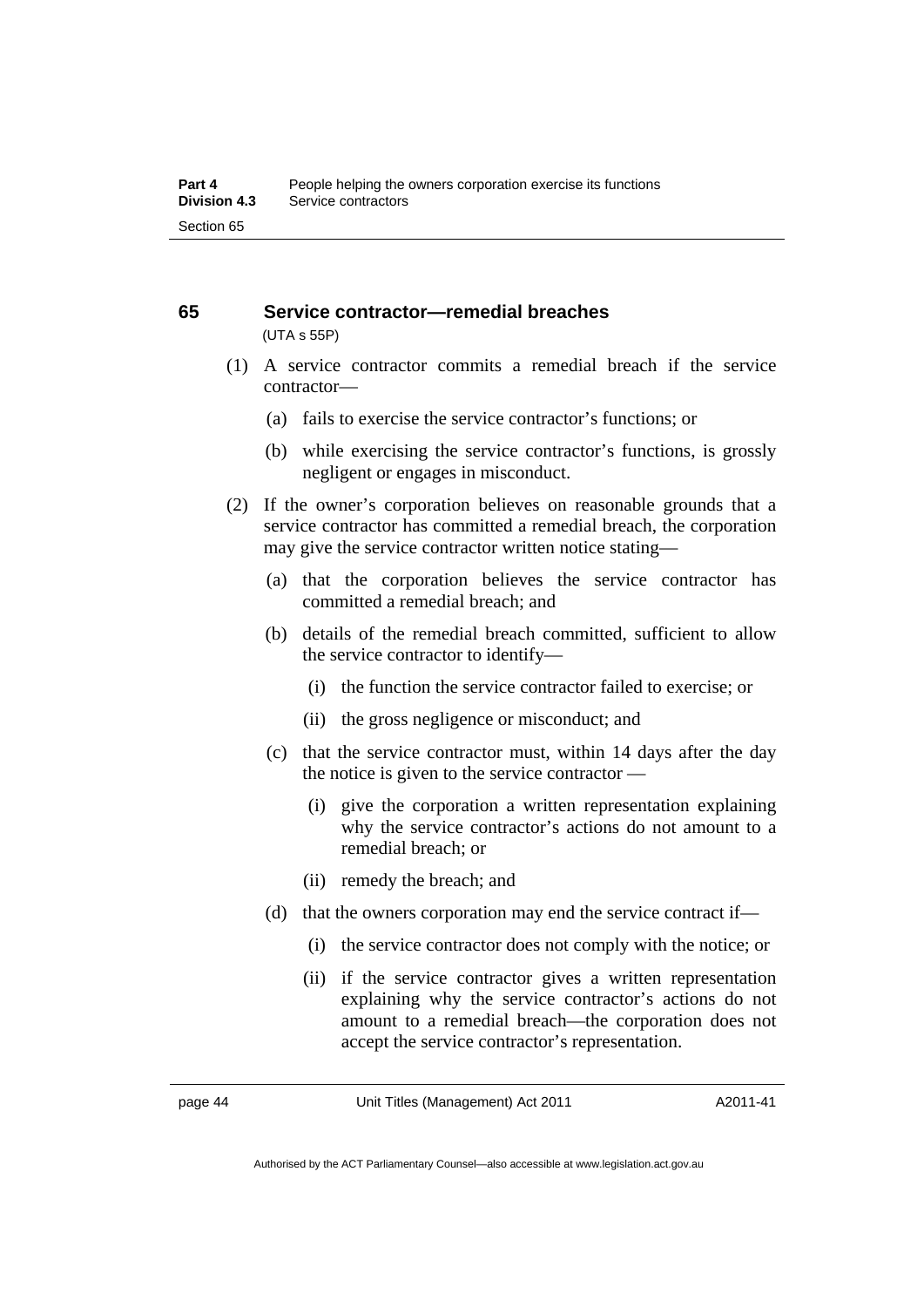# **Division 4.4 Communication officers**

# **66 Communications officer—appointment**

(UTA s 55H)

- (1) This section applies to an owners corporation for a units plan if the units plan has 7 or more units.
- (2) The owners corporation may, by ordinary resolution, appoint an owners corporation communications officer.
	- *Note* For the making of appointments (including acting appointments), see the Legislation Act, pt 19.3.
- (3) Without limiting subsection (2)—
	- (a) a person may be appointed as a communications officer whether or not the person is a member of the owners corporation; and
	- (b) the corporation may appoint the officer as a volunteer or may pay the officer.

# **67 Communications officer—function**

(UTA s 55I)

- (1) A communications officer helps the owners corporation by improving communication so that conflict within the units plan is avoided, minimised or resolved.
- (2) To improve communication, the communications officer may do 1 or more of the following:
	- (a) monitor communication techniques and procedures adopted by the owners corporation for internal communication between the corporation, the executive committee, unit owners and residents;
	- (b) identify for the executive committee ways in which internal communication can be improved;

A2011-41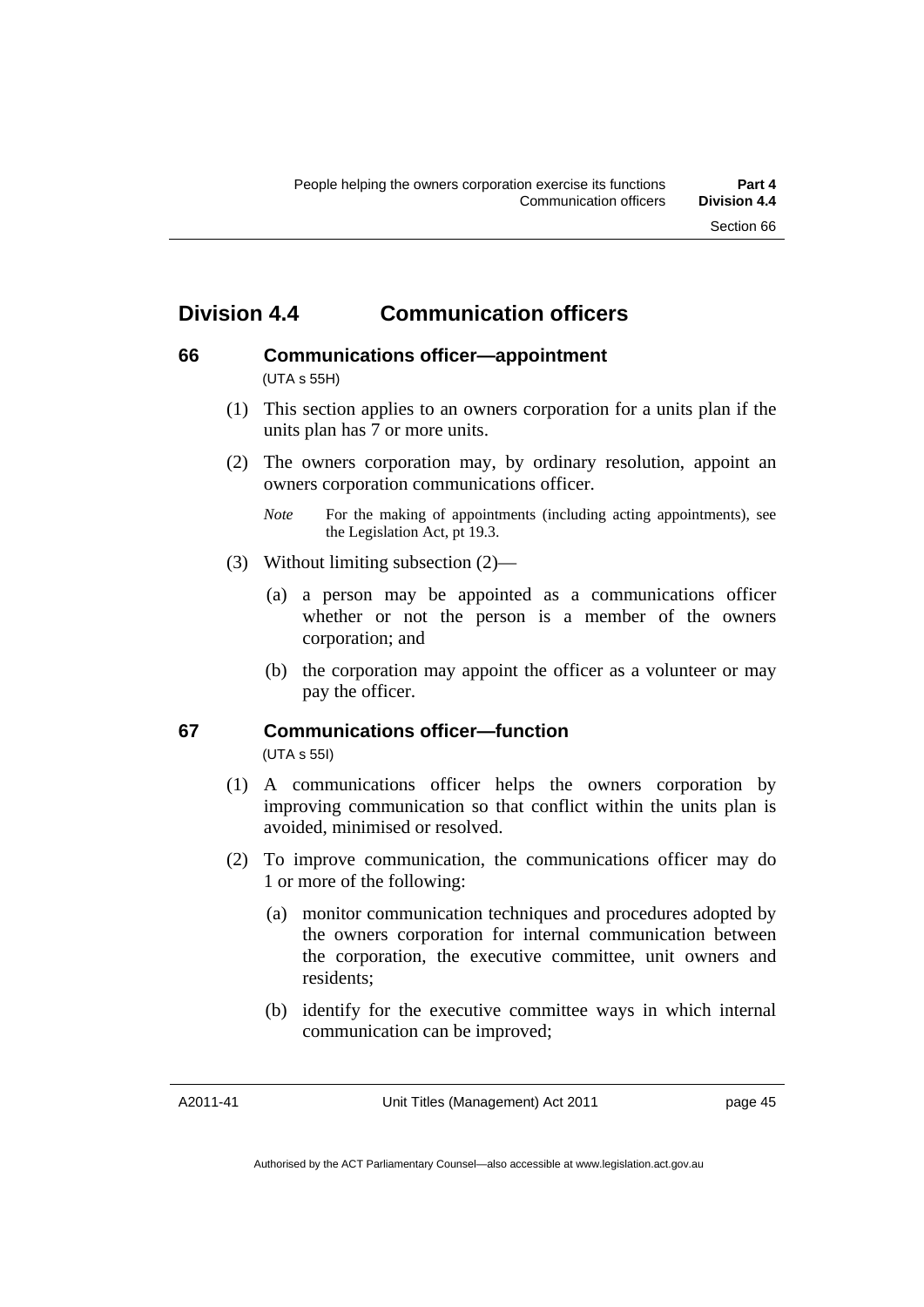- (c) alert the executive committee, or committee members, if the officer becomes aware of potential conflict;
- (d) advise the executive committee about ways in which the risk of conflict in the units plan can be minimised;
- (e) be available to the executive committee, or committee members, to be consulted about any internal communication matter.
- (3) However, the communications officer must not try to mediate or directly resolve a dispute.

page 46 Unit Titles (Management) Act 2011

A2011-41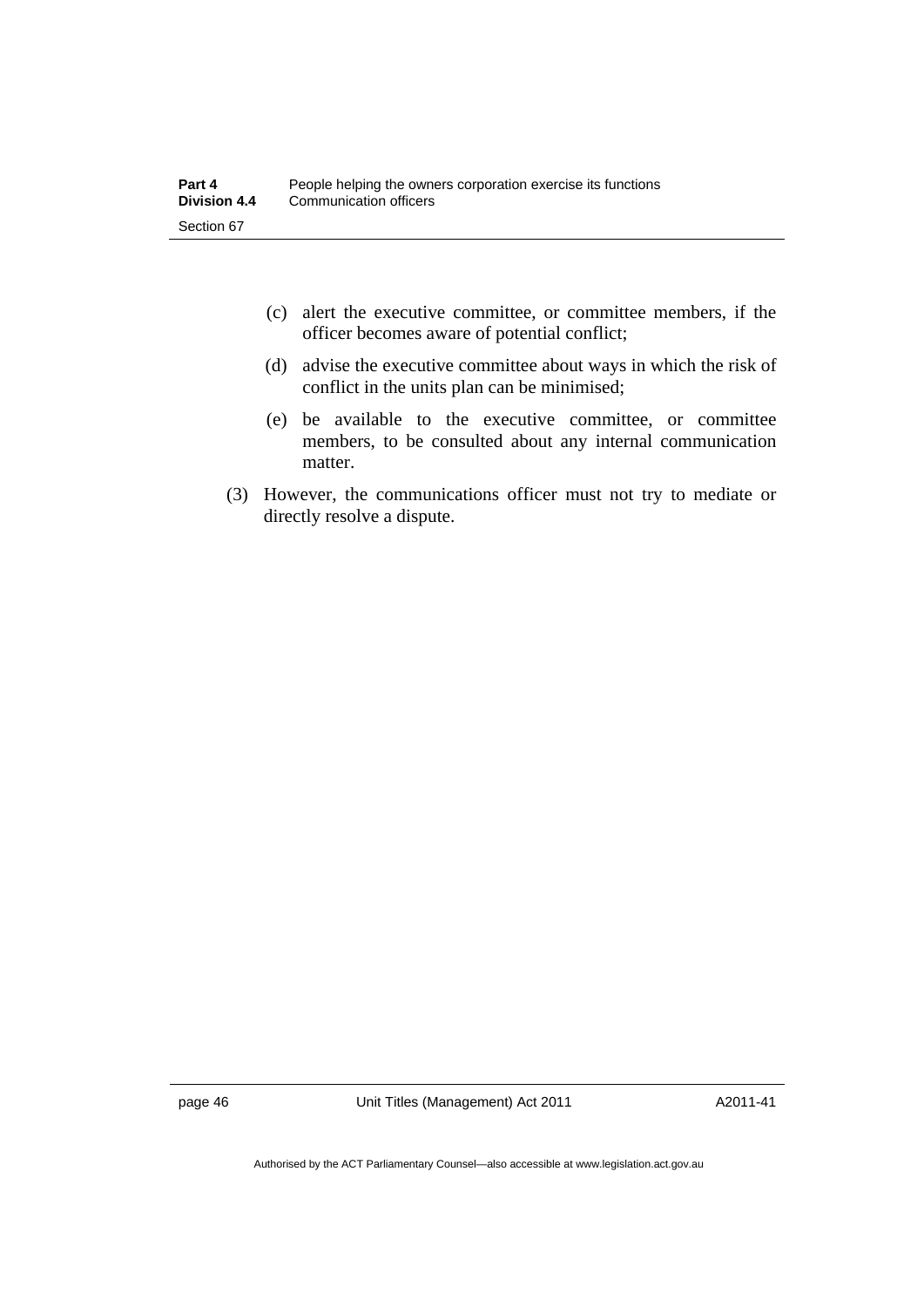# **Part 5 Financial management**

# **Division 5.1 Financial functions generally**

### **68 Owners corporation must have bank account**  (UTA s 56 (1) and (2))

- (1) An owners corporation for a units plan must—
	- (a) open and maintain an account with 1 or more authorised deposit-taking institutions; and
	- (b) pay all amounts it receives into the account; and
	- (c) pay all amounts it spends out of the account.
	- *Note* An *authorised deposit-taking institution* is an institution (eg a bank, credit union or building society) that is authorised under the *Banking Act 1959* (Cwlth), s 9 (3) (see Legislation Act, dict, pt 1).
- (2) An owners corporation for a units plan with only 2 or 3 units may, by unopposed resolution, exempt itself from subsection (1).

### **69 Owners corporation may invest**

(UTA s 56 (3) and (4))

- (1) An owners corporation may invest its money as it considers appropriate, subject to any direction by special resolution.
- (2) However, an owners corporation must not invest in a mortgage of land.

### **70 Owners corporation may borrow**

(UTA s 58)

An owners corporation may, if authorised by a special resolution, do 1 or more of the following:

(a) borrow amounts required for the exercise of its functions;

A2011-41

Unit Titles (Management) Act 2011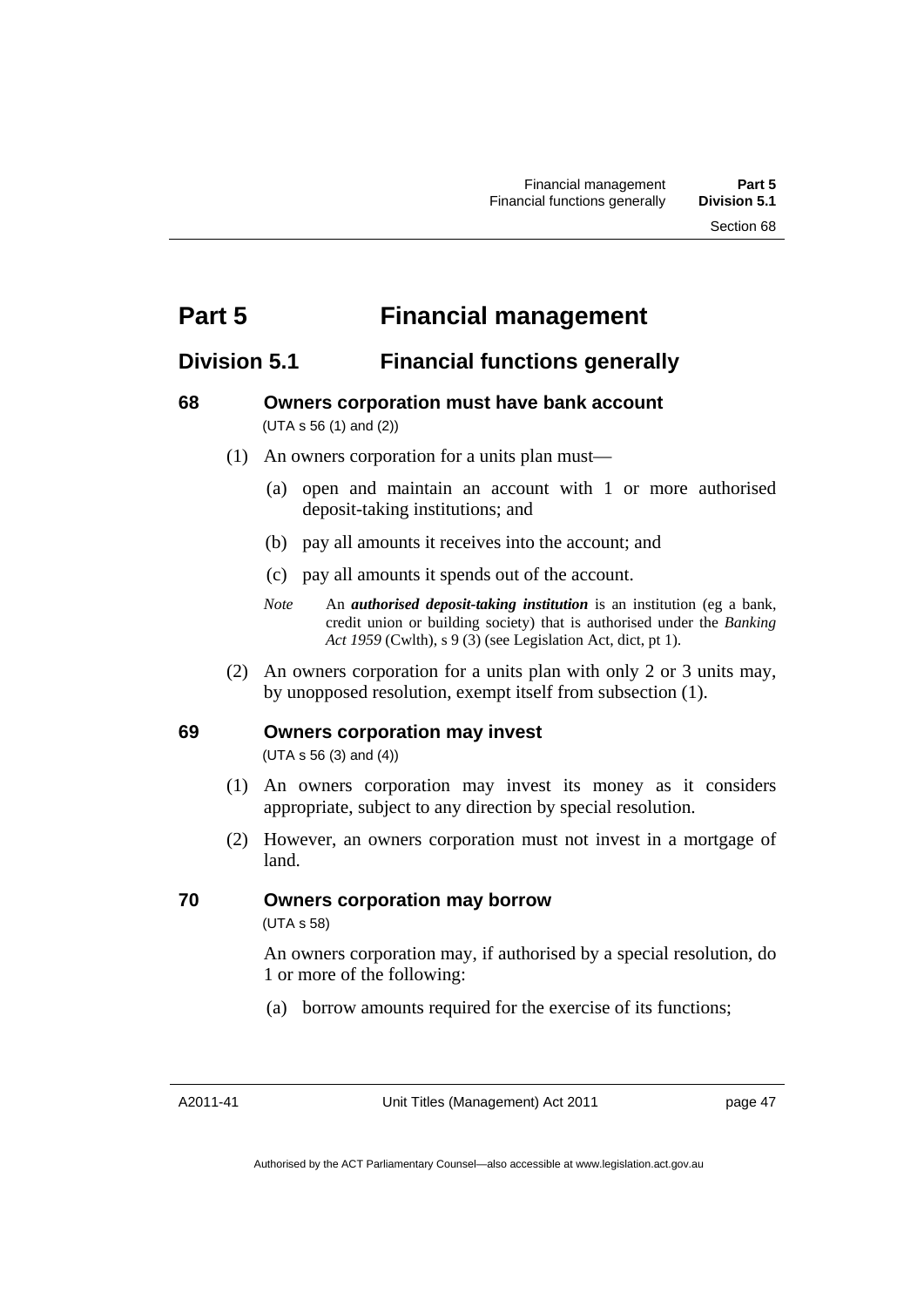- (b) secure the repayment of amounts borrowed by it and the payment of interest on amounts borrowed by it.
- *Note* Section 20 (2) prevents the owners corporation from taking out a mortgage over the lease in the common property to secure repayment.

### **71 Owners corporation must not carry on business**  (UTA s 57)

- (1) An owners corporation must not carry on business except in the exercise of its functions.
	- *Note* The earning of income from the operation of sustainability infrastructure by an owners corporation does not amount to carrying on business if the income is used to pay certain costs (see s 23 (4)).
- (2) If an owners corporation contravenes subsection (1), each executive member of the corporation at the time of the breach commits an offence.

Maximum penalty: 50 penalty units.

- (3) It is a defence to a prosecution for an offence against subsection (2) if the defendant proves that—
	- (a) the defendant took reasonable steps to ensure that the contravention did not happen; or
	- (b) the contravention happened without the defendant's knowledge.

## **Division 5.2 Administrative, special purpose and sinking funds**

### **72 Definitions—div 5.2**

(UTA s 55W)

In this division:

*administrative fund*—see section 73.

*expected sinking fund expenditure*—see section 83.

page 48 Unit Titles (Management) Act 2011

A2011-41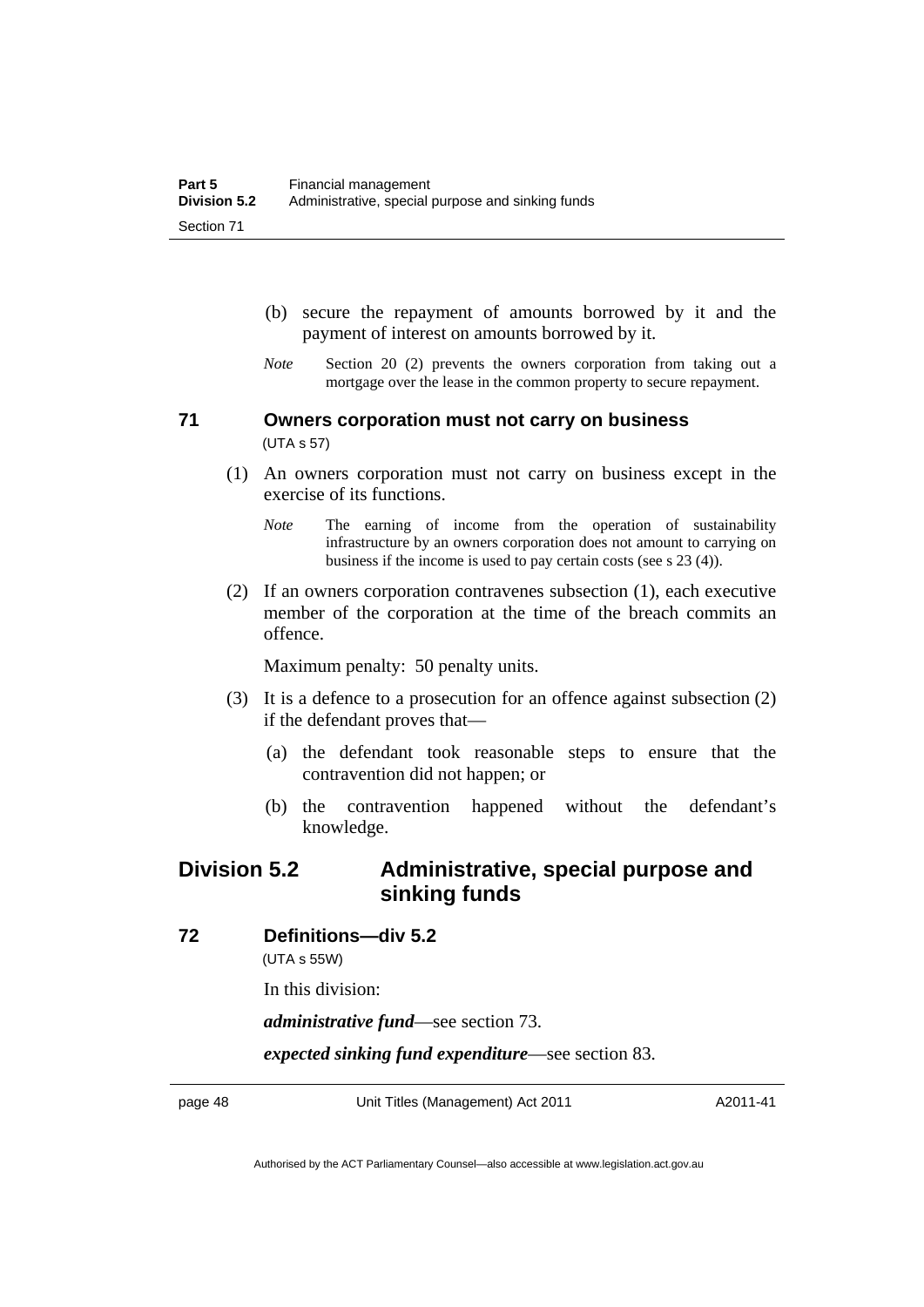*general fund*, of an owners corporation, means the corporation's administrative fund or a special purpose fund.

*general fund budget*—see section 75 (1).

*general fund contribution*—see section 78 (1).

*sinking fund*—see section 81 (2).

*sinking fund contribution*—see section 89 (1).

*sinking fund plan*—see section 82 (2).

*special purpose fund*—see section 74 (1).

*total general fund contribution*—see section 75 (2) (a).

*total sinking fund amount*, for a financial year, means the total of expected sinking fund expenditure for the year set out in the sinking fund plan.

### **73 Administrative fund**

(UTA s 59 (1))

An owners corporation for a units plan must establish a fund for the general administration of the corporation (an *administrative fund*).

### **74 Special purpose fund**

(UTA s 59 (2) and (3))

- (1) An owners corporation for a units plan may, by special resolution, establish funds for particular purposes (a *special purpose fund*).
- (2) The purposes for which a special purpose fund may be used may only be changed by special resolution of the owners corporation.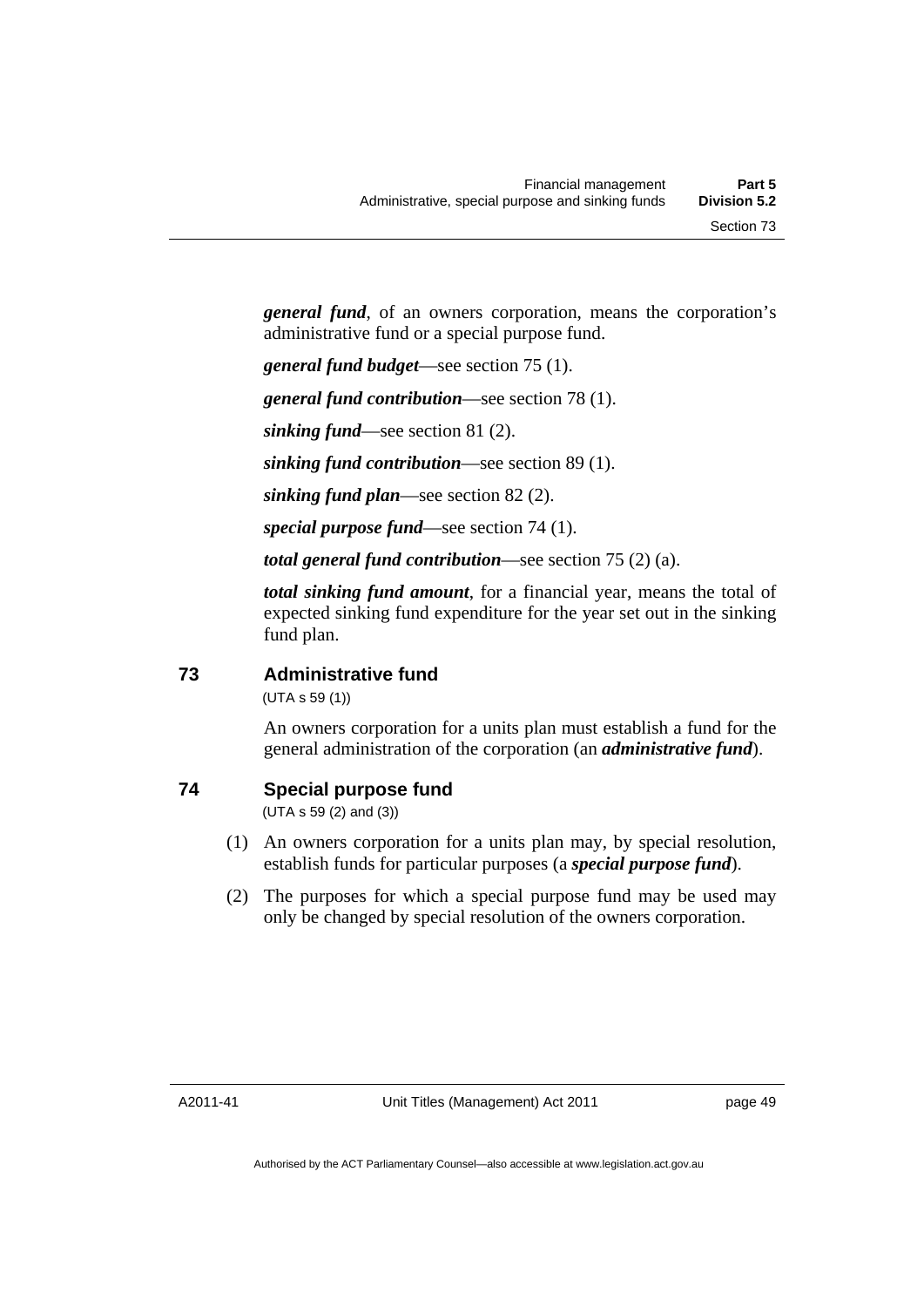### **75 General fund—budget**

(UTA s 59 (4), (5) and (6))

- (1) At each annual general meeting of an owners corporation, the corporation must, by ordinary resolution, approve a budget (the *general fund budget*) for the administrative fund and each special purpose fund for the financial year in which the meeting is held.
- (2) The general fund budget must state for the financial year in which the annual general meeting is held—
	- (a) an estimate of the total contributions (the *total general fund contribution*) to be paid into the general fund by the owners corporation's members; and
	- (b) an estimate of any other amounts to be paid into the general fund; and
	- (c) an estimate of payments to be made out of the general fund including an estimate of payments necessary—
		- (i) to maintain in good condition on a day-to-day basis the common property and any other property held by the owners corporation; and
		- (ii) to pay for insurance premiums; and
		- (iii) to pay for recurrent expenses.

### **Examples—par (b)**

- 1 the proceeds from the sale of any personal property of the owners corporation
- 2 fees paid to the owners corporation for inspection of its records and the provision of information and certificates relating to its records

### **Examples—par (c) (i)**

carpet cleaning, lawnmowing services, minor expenses relating to maintenance of the common property

page 50 Unit Titles (Management) Act 2011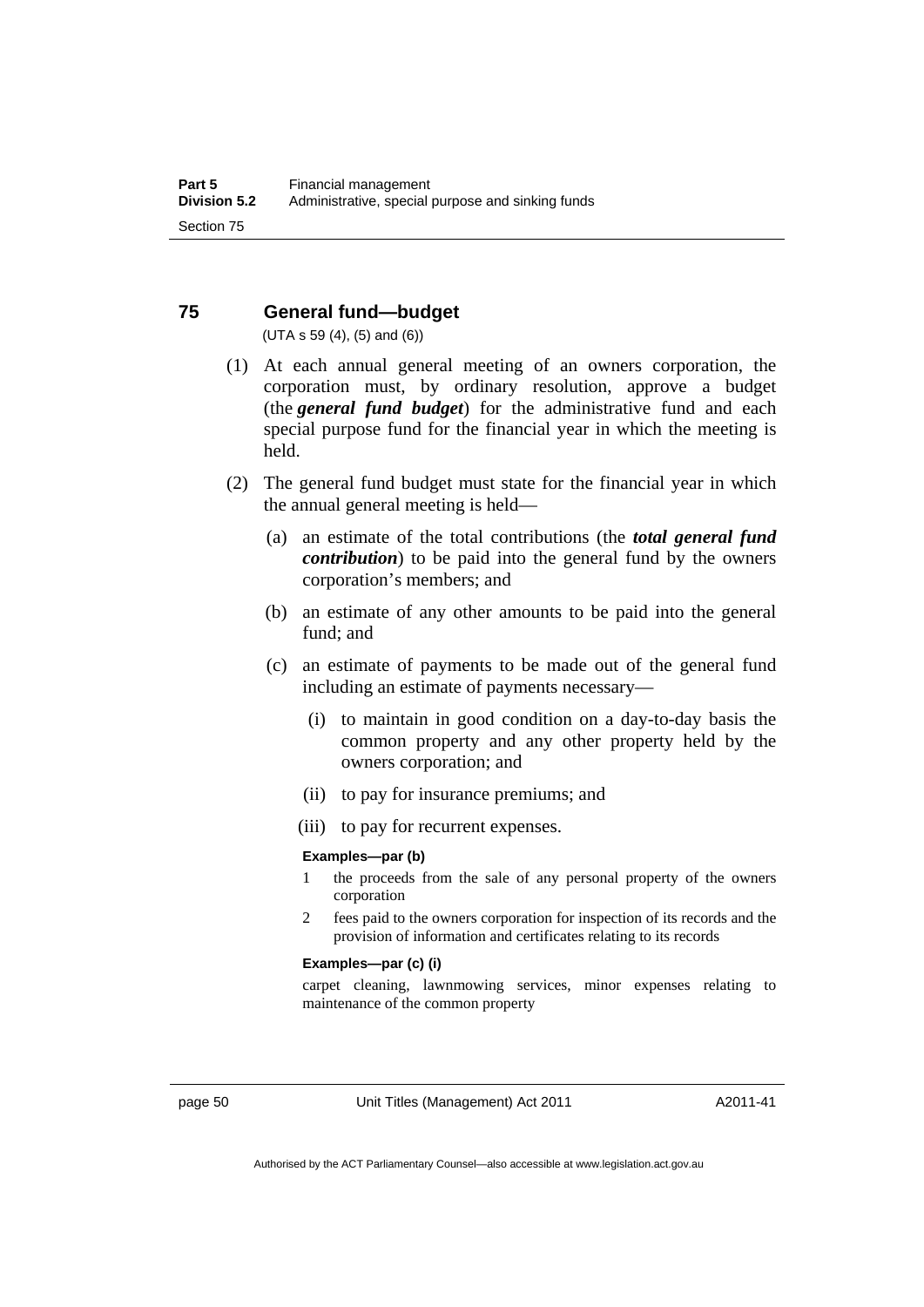### **Examples—par (c) (iii)**

utility service charges, accounting fees

- *Note* An example is part of the Act, is not exhaustive and may extend, but does not limit, the meaning of the provision in which it appears (see Legislation Act, s 126 and s 132).
- (3) A payment out of a special purpose fund may only be included in the budget if the payment is for the purpose for which the fund was established, unless the proposed payment is authorised by special resolution.
- (4) The amount mentioned in subsection (2) (c) must not include transfers to the sinking fund.

### **76 General fund—what must be paid into the fund?**

An owners corporation for a units plan must pay the following amounts into its general fund:

- (a) general fund contributions paid to the owners corporation;
- (b) the proceeds of the disposal of any personal property of the owners corporation;
- (c) any fees paid to the owners corporation for inspection of its records and the provision of information and certificates relating to its records.

### **77 General fund—what can fund be used for?**

(UTA s 59 (4))

An owners corporation for a units plan may only make payments from a general fund if the payments are—

- (a) approved in the general fund budget; or
- (b) authorised by ordinary resolution.

A2011-41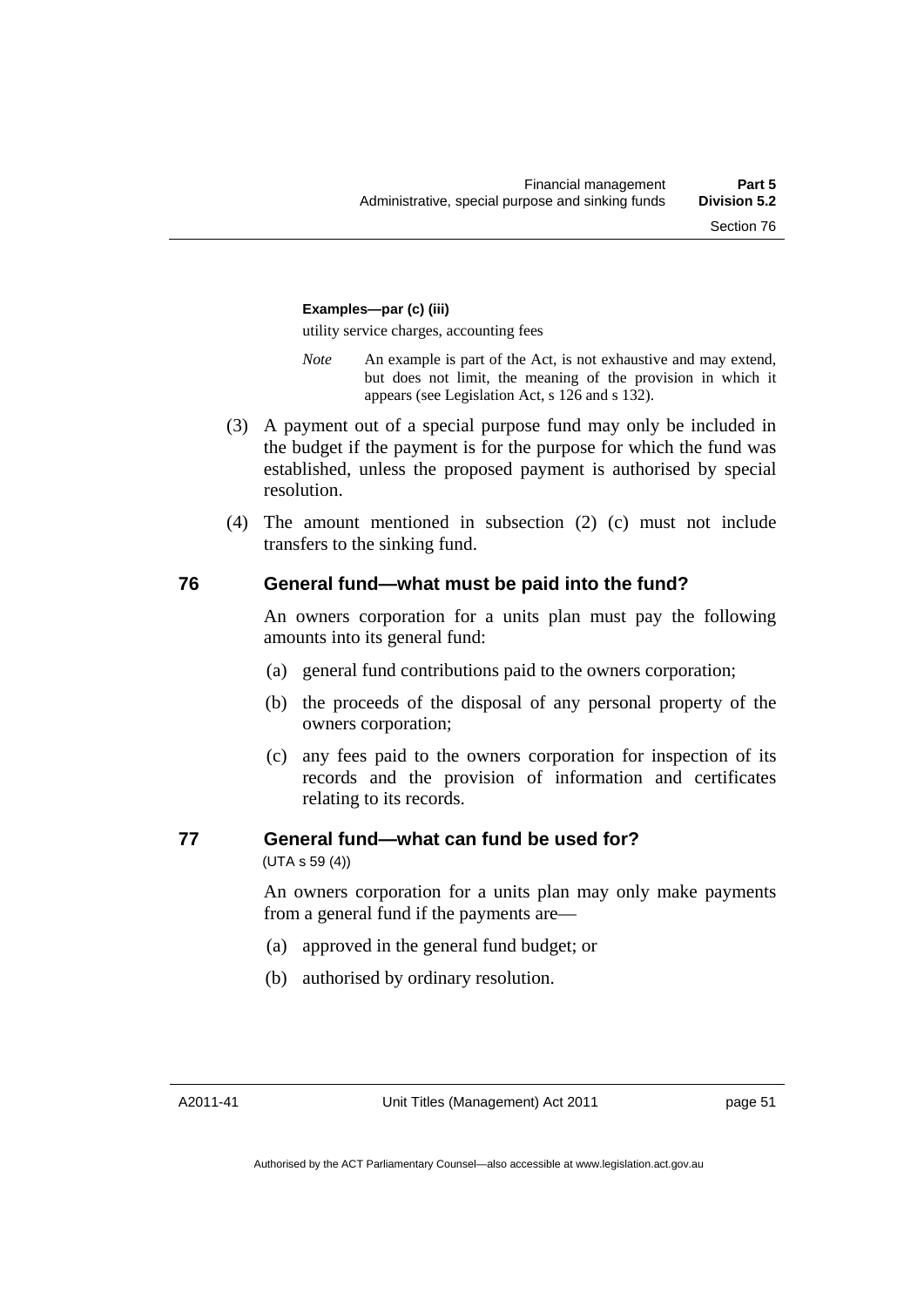# **78 General fund—contributions**

(UTA s 60 (1) to (4))

- (1) An owners corporation for a units plan may, from time to time, determine a contribution (a *general fund contribution*) required from its members for the corporation's general fund.
- (2) The general fund contribution payable for each unit is—
	- (a) the proportional share for the unit of the total general fund contribution; or
	- (b) a proportion of the total general fund contribution worked out in accordance with a method set out in an unopposed resolution.
- (3) A resolution under subsection (2) (b) may provide that only stated unit owners, or unit owners in a stated class, are required to pay a particular contribution, or a contribution of a particular kind.
- (4) A resolution under subsection (2) (b) may only be—
	- (a) amended by unopposed resolution; and
	- (b) revoked by special resolution.

## **79 General fund—notice of contributions**

(UTA s 60 (5) and (6))

- (1) An owners corporation for a units plan must give notice of a determination of general fund contributions to each unit owner.
- (2) The notice must include the following information:
	- (a) the general fund contribution payable for the unit;
	- (b) the general fund contributions payable for each other unit;
	- (c) the general fund for which the contribution is required, the proportion of the contribution to be paid into each fund, and the total amount to be paid into each fund;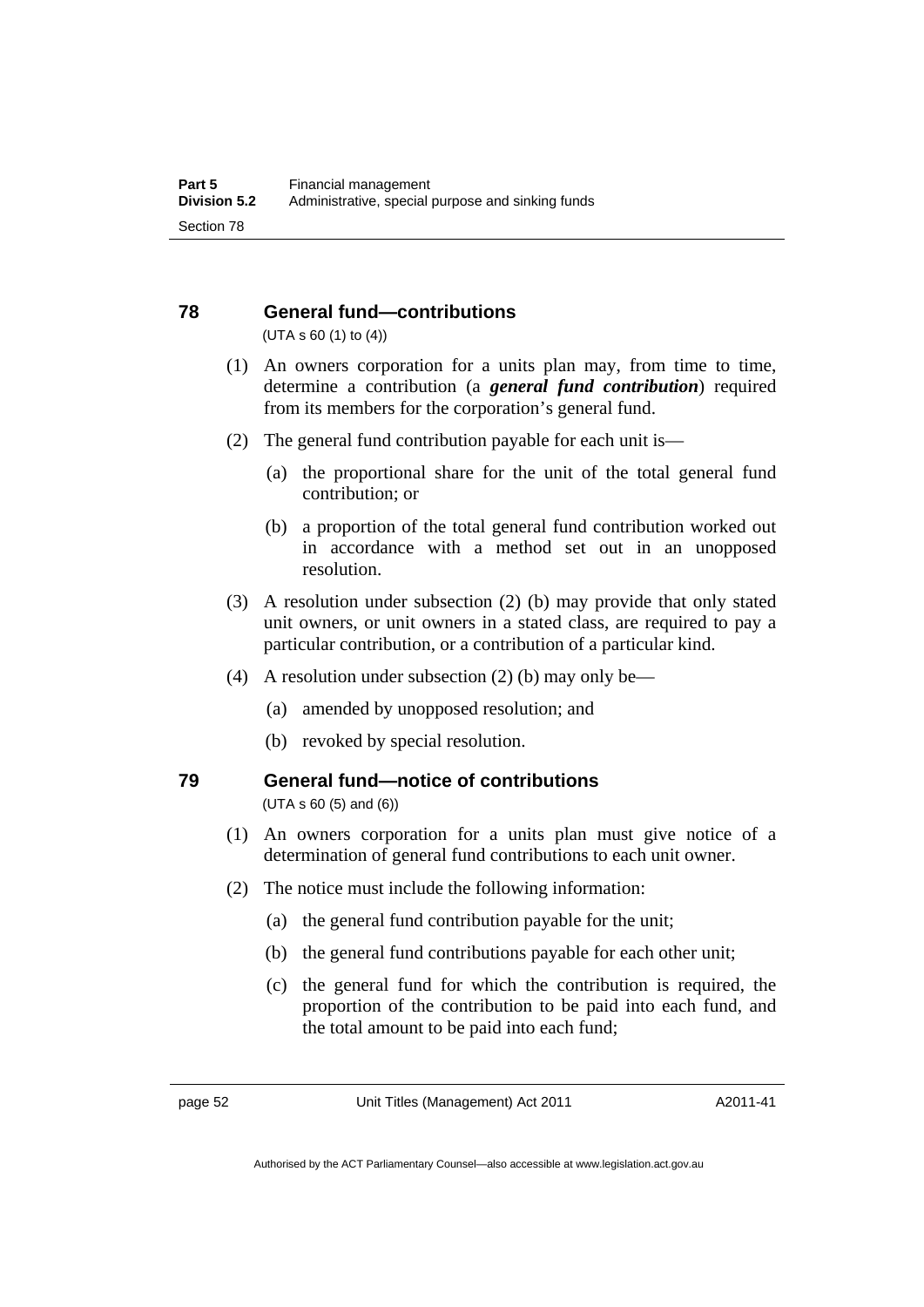- (d) the proportion of the total general fund contribution payable for the unit and how the proportion is worked out;
- (e) the date when the contribution is payable, if paid in full (which must be not later than 28 days after the date of the notice);
- (f) if the contribution is payable by instalments—the dates when the instalments are payable;
- (g) how the contribution may be paid;
- (h) details of any discount for early payment decided by the owners corporation under section 93;
- (i) details of interest payable for late payment under section 94.

### **80 General fund—when are contributions payable?**  (UTA s 60 (7))

A general fund contribution is payable by a unit owner—

- (a) if paid in full—on the date stated in the notice; or
- (b) if payable by instalments—on the dates stated in the notice.
- **81 Sinking fund**

(UTA s 61 (1))

- (1) This section applies if there are 4 or more units in a units plan.
- (2) An owners corporation for the units plan must establish and maintain a fund (the *sinking fund*).

### **82 Sinking fund plan**

(UTA s 62 (2) and (3) and s 63A (2) and (3))

 (1) This section applies to an owners corporation for a units plan if the corporation is required to establish and maintain a sinking fund.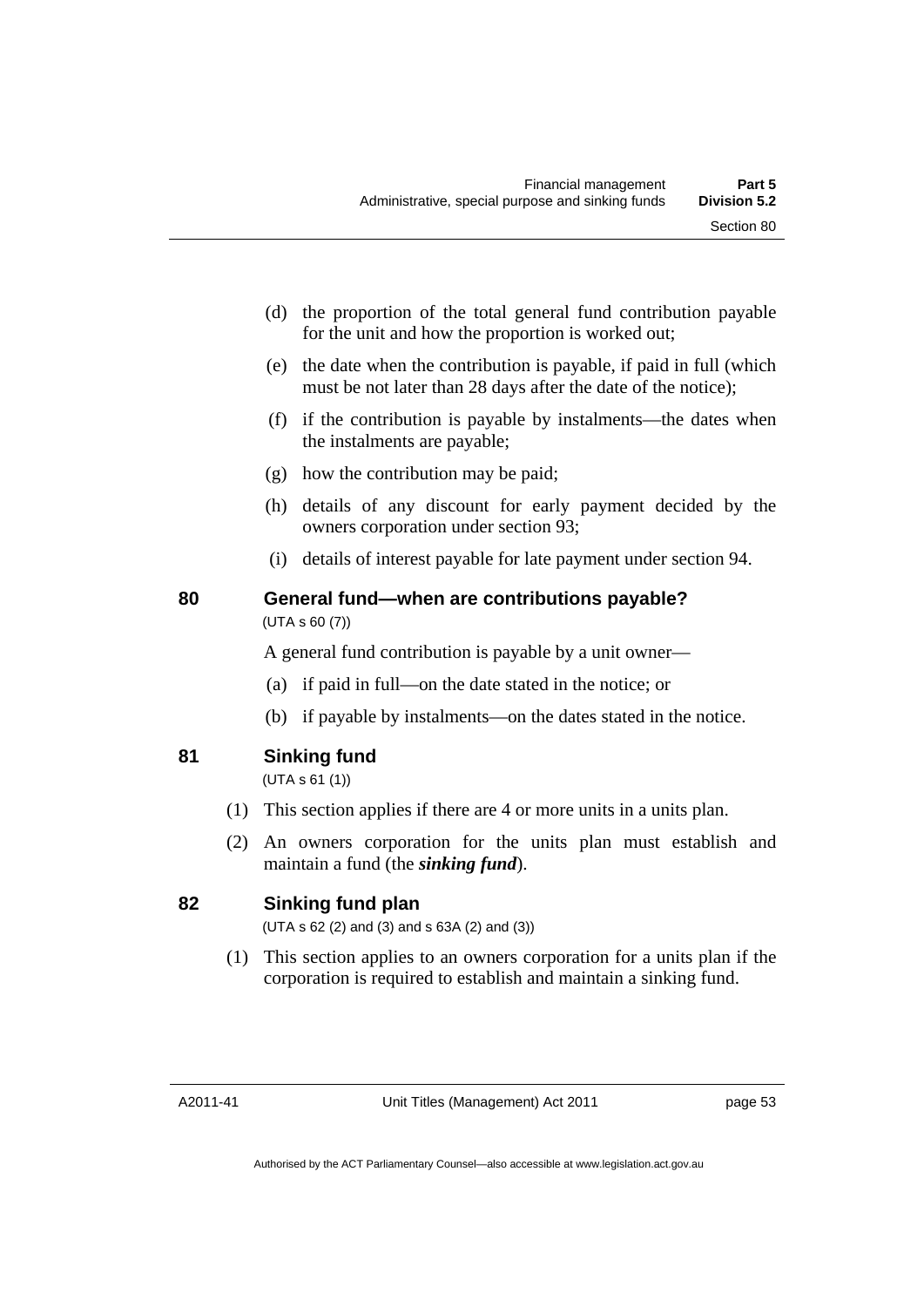- (2) The owners corporation must approve, by ordinary resolution, a plan of expected sinking fund expenditure (a *sinking fund plan*) for each year in the 10-year period beginning on the day of the next annual general meeting following the approval.
	- *Note* A sinking fund plan of an existing owners corporation that was current immediately before the commencement of this division is taken to be a sinking fund plan under this Act (see s 157 (2)). The day the existing sinking fund plan is approved for this Act is the day the existing sinking fund plan was approved by the owners corporation for the *Unit Titles Act 2001* (see s 157 (3) and (4)).

# **83 Sinking fund plan—meaning of** *expected sinking fund expenditure*

(UTA s 61 (3))

- (1) For this division, *expected sinking fund expenditure* means expenditure for the following purposes that the owners corporation reasonably expects will be necessary to maintain in good condition the common property and any other property it holds:
	- (a) the painting or repainting of any building (or any part of a building) that forms part of the common property;
	- (b) the acquisition of new property or renewal or replacement of property that it holds;
	- (c) the renewal, replacement or repair of fixtures and fittings that are part of the common property;
	- (d) the renewal, replacement or repair of anything else on the common property;
	- (e) for a building containing class A units—any purpose mentioned in paragraph (b), (c) or (d) that relates to defined parts of the building;
	- (f) for a building on a class B unit—any maintenance mentioned in paragraph (b), (c) or (d) that is authorised by a special resolution under section 24 (1) (g);

page 54 Unit Titles (Management) Act 2011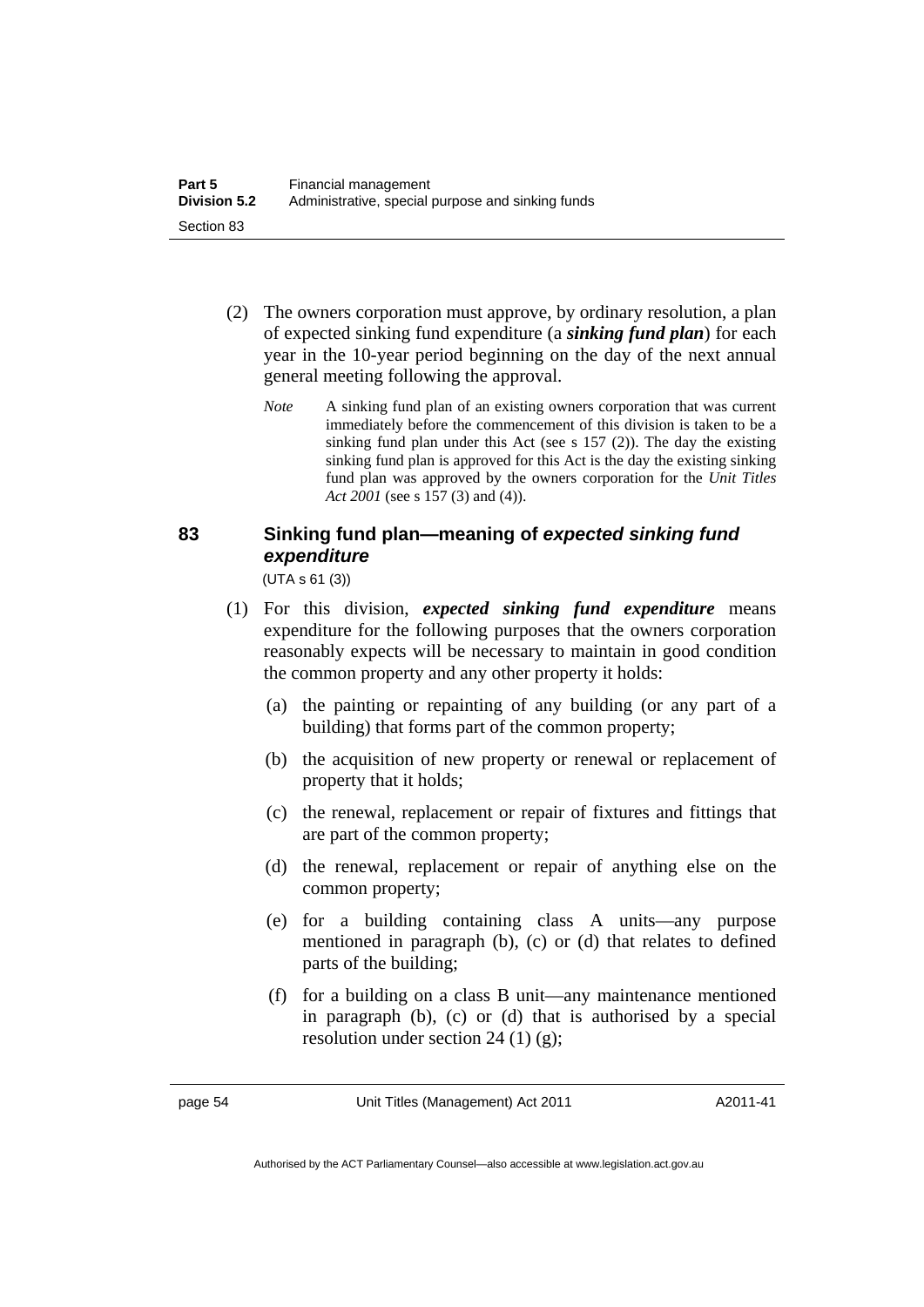- (g) any other capital expenses for which the corporation is responsible.
- (2) In this section:

*defined parts*, of a building containing class A units—see section 24 (2).

*property* includes sustainability or utility infrastructure.

### **84 Sinking fund plan—when must it be approved?**

- (1) The owners corporation for a units plan must approve a sinking fund plan not later than—
	- (a) if the corporation is established after the commencement of this division—12 months after the day of the corporation's 1st annual general meeting; or
	- (b) in any other case—12 months after the day this division commences.
		- *Note* A sinking fund plan of an existing owners corporation that was current immediately before the commencement of this division is taken to be a sinking fund plan under this Act (see s 157 (2)). The day the existing sinking fund plan is approved for this Act is the day the existing sinking fund plan was approved by the owners corporation for the *Unit Titles Act 2001* (see s 157 (3) and (4)).
- (2) If the owners corporation has approved a sinking fund plan under this Act, the corporation must approve a new sinking fund plan not later than 12 months before the end of the 10-year period to which the existing plan relates.

A2011-41

Unit Titles (Management) Act 2011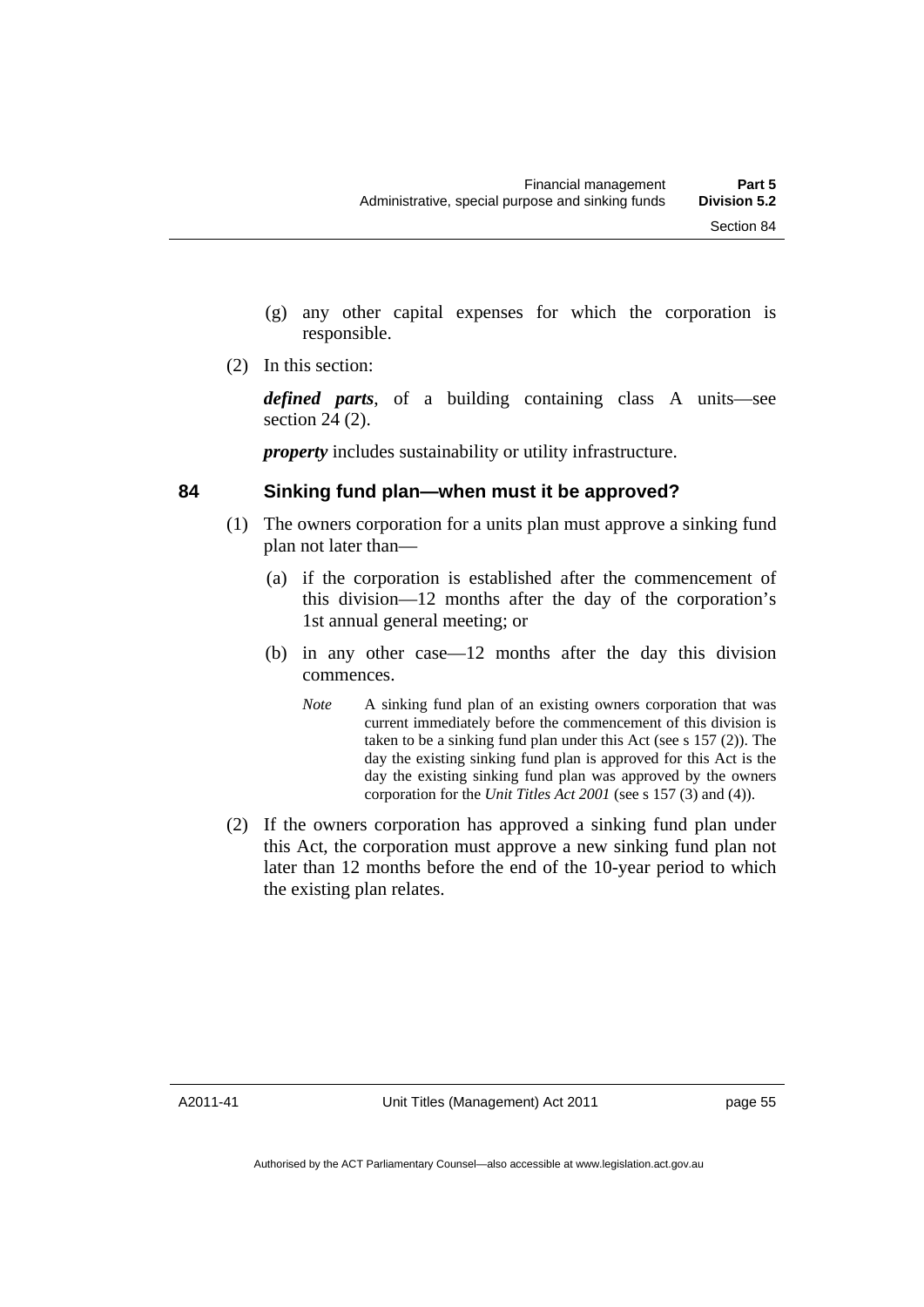### **85 Sinking fund plan—review**

(UTA s 63 and s 63B)

An owners corporation for a units plan must review its sinking fund plan—

- (a) not later than 4 years after the plan is first approved by the owners corporation (the *first review*); and
- (b) not later than the end of each 5-year period after the first review.
- *Note* A sinking fund plan of an existing owners corporation that was current immediately before the commencement of this division is taken to be a sinking fund plan under this Act (see s 157 (2)). The day the existing sinking fund plan is first approved for this section is the day the initial sinking fund plan was approved by the owners corporation under the *Unit Titles Act 2001* (see s 157 (3)).

### **86 Sinking fund plan—amendment**

An owners corporation for a units plan may at any time, by ordinary resolution, amend its sinking fund plan to ensure that the plan reflects expected sinking fund expenditure.

### **87 Sinking fund—what must be paid into the fund?**

(UTA s 61 (2))

An owners corporation for a units plan must pay the following amounts into its sinking fund:

- (a) sinking fund contributions paid to the owners corporation;
- (b) any amount received by the owners corporation that is not required or allowed to be paid into a general fund;
- (c) any amount authorised by an ordinary resolution to be transferred from the administrative fund to the sinking fund;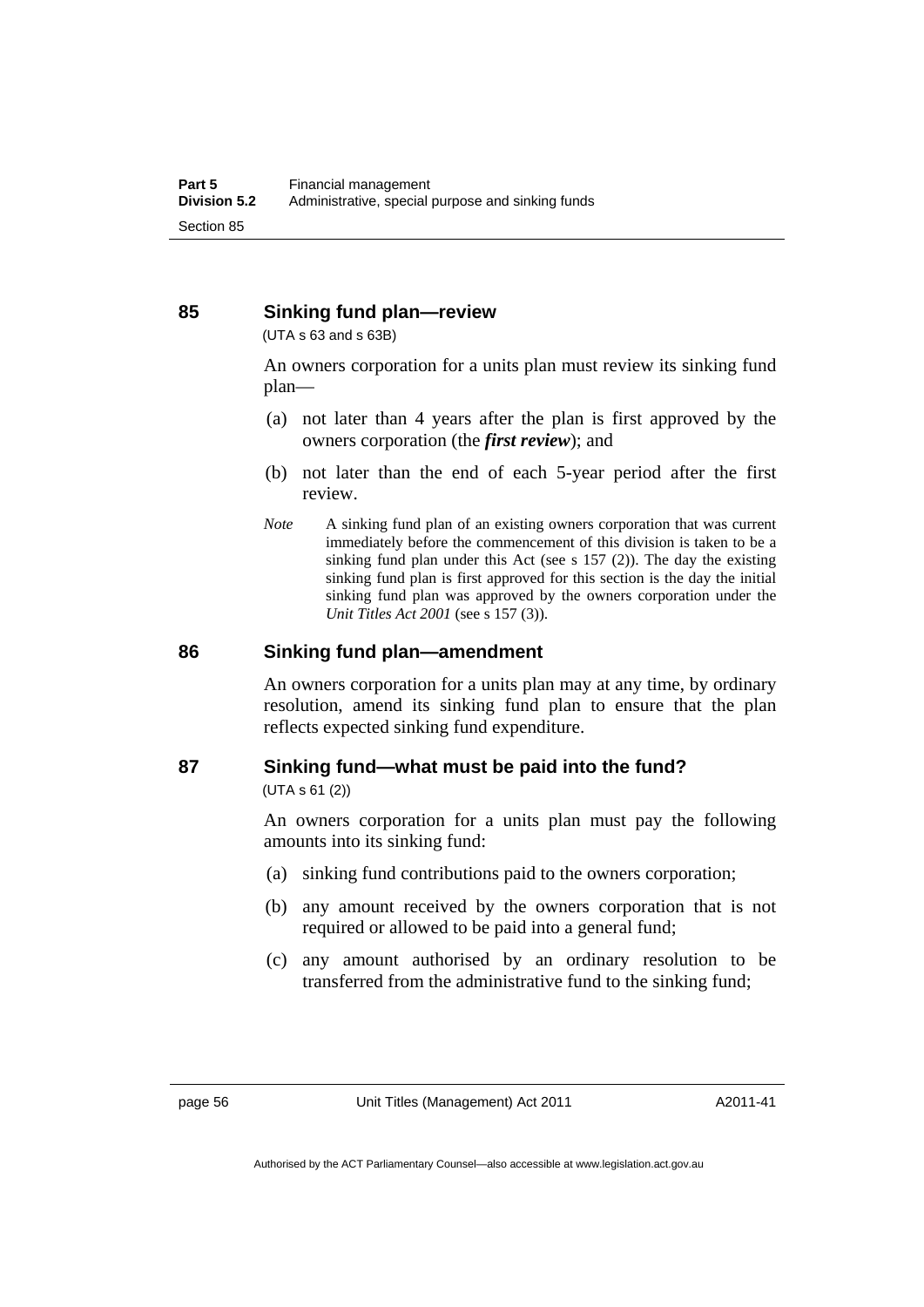- (d) any amount to be transferred from a special purpose fund to the sinking fund—
	- (i) in accordance with the purpose of the special purpose fund; or
	- (ii) that is authorised by a special resolution.

### **88 Sinking fund—what can fund be used for?**

An owners corporation for a units plan may only make payments from its sinking fund if the payments are consistent with the sinking fund plan.

- *Note 1* An owners corporation may at any time, by ordinary resolution, amend its sinking fund plan to ensure that the plan reflects expected sinking fund expenditure.
- *Note 2* Expenditure from the sinking fund for the purpose of installing sustainability or utility infrastructure must be provided for in the sinking fund plan (see s 23).

### **89 Sinking fund—contributions**

(UTA s 64 (1), (2) and (3))

- (1) An owners corporation for a units plan may determine a contribution (a *sinking fund contribution*) required from its members for the corporation's sinking fund.
- (2) The sinking fund contribution payable for each unit for a financial year is—
	- (a) the proportional share for the unit of the total sinking fund amount for the financial year; or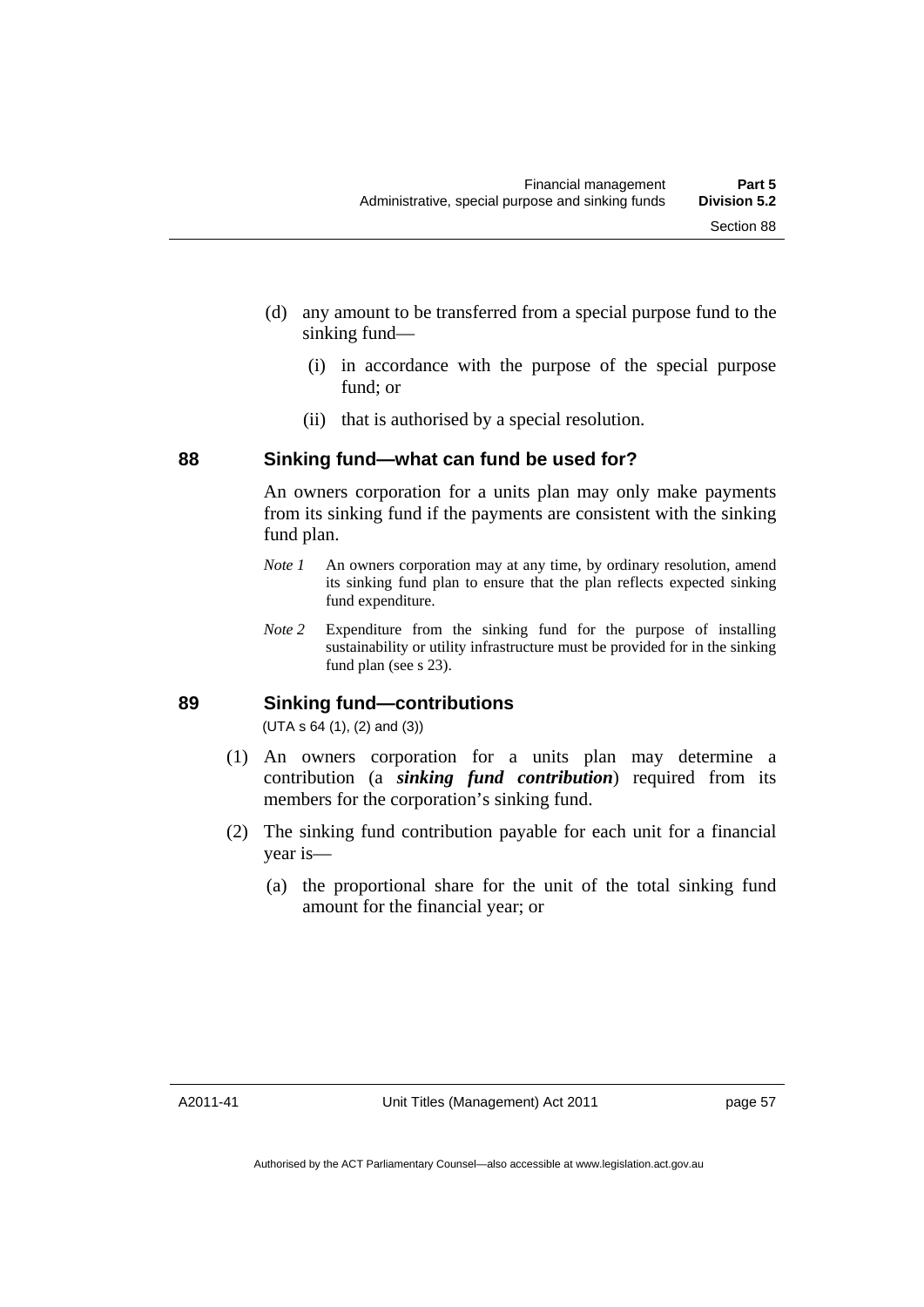- (b) a proportion of the total sinking fund amount worked out using a method set out in an unopposed resolution.
- *Note Total sinking fund amount*, for a financial year, means the total of expected sinking fund expenditure for the year set out in the sinking fund plan (see s 82). *Expected sinking fund expenditure* means expenditure for the purposes mentioned in s 83 (1) that the owners corporation reasonably expects will be necessary to maintain in good condition the common property and any other property it holds (see s 83).
- (3) A resolution under subsection (2) (b) may provide that only stated unit owners, or unit owners in a stated class, are required to pay a sinking fund contribution.
- (4) A resolution under subsection (2) (b) may only be—
	- (a) amended by unopposed resolution; or
	- (b) revoked by special resolution.

**90 Sinking fund—notice of contributions** 

(UTA s 64 (4) and (5))

- (1) An owners corporation for a units plan must, within 1 month after an annual general meeting, give notice to each unit owner of the determination of sinking fund contributions for the financial year when the meeting takes place.
- (2) The notice must include the following information:
	- (a) the sinking fund contribution payable for the unit;
	- (b) the sinking fund contributions payable for each other unit;
	- (c) the total sinking fund amount for the financial year;
	- (d) the proportion of the total sinking fund amount payable for the unit and how the proportion is worked out;
	- (e) the date when the contribution is payable, if paid in full (which must be not later than 28 days after the date of the notice);

page 58 Unit Titles (Management) Act 2011

A2011-41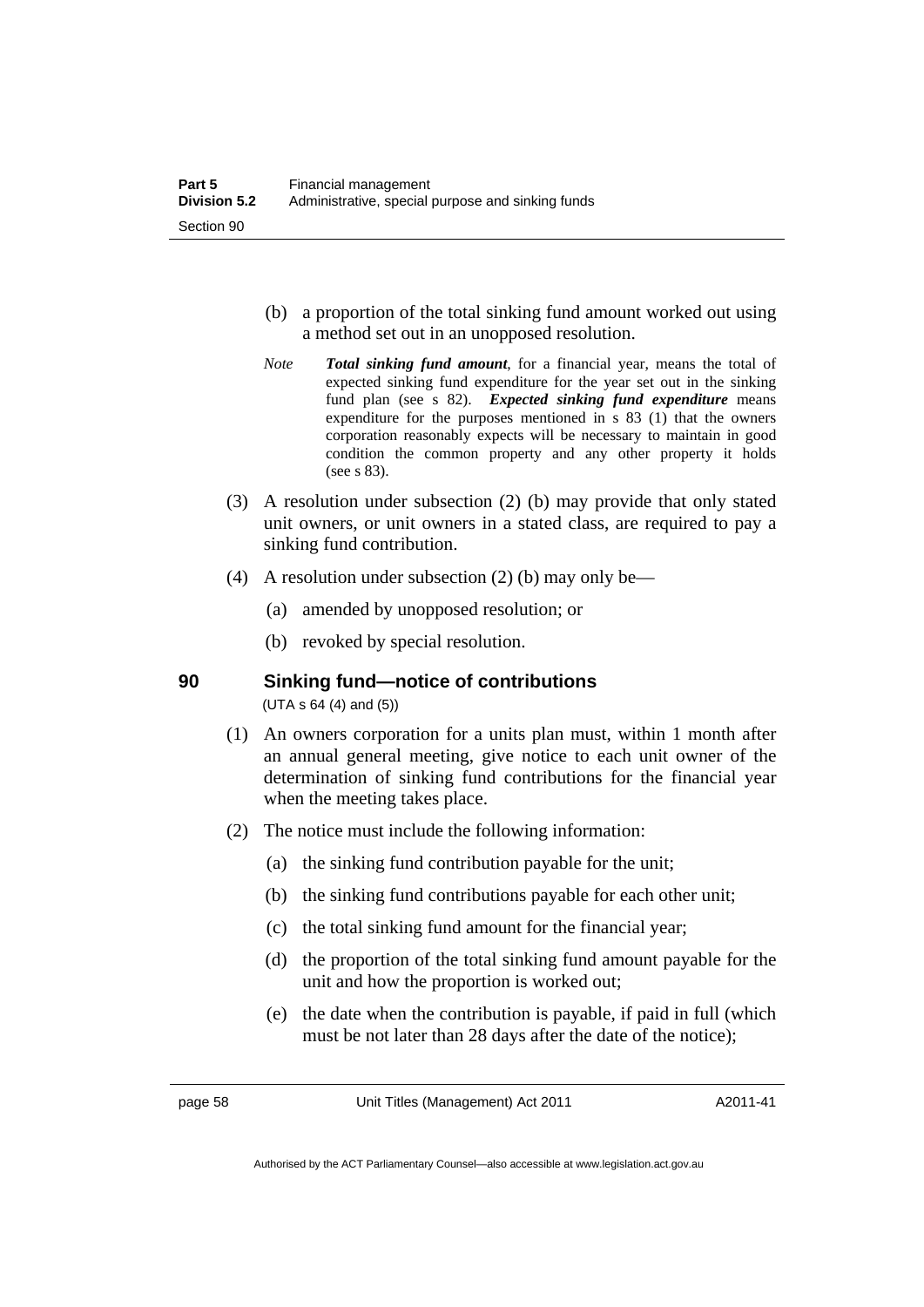- (f) if the contribution is payable by instalments—the dates when the instalments are payable;
- (g) how the contribution may be paid;
- (h) details of any discount for early payment decided by the owners corporation under section 93;
- (i) details of interest payable for late payment under section 94.

### **91 Sinking fund—when are contributions payable?**  (UTA s 64 (6))

A sinking fund contribution is payable by a unit owner—

- (a) if paid in full—on the date stated in the notice; or
- (b) if payable by instalments—on the dates stated in the notice.

### **92 General and sinking funds in staged developments**  (UTA s 64A)

- (1) This section applies to a general fund or sinking fund established by an owners corporation for a staged development if the development has not been completed.
- (2) A contribution to a fund is not payable by the owner of a unit if the unit is in an uncompleted stage of the development.
- (3) The owners corporation must not pay an amount from a fund in relation to an uncompleted stage of the development.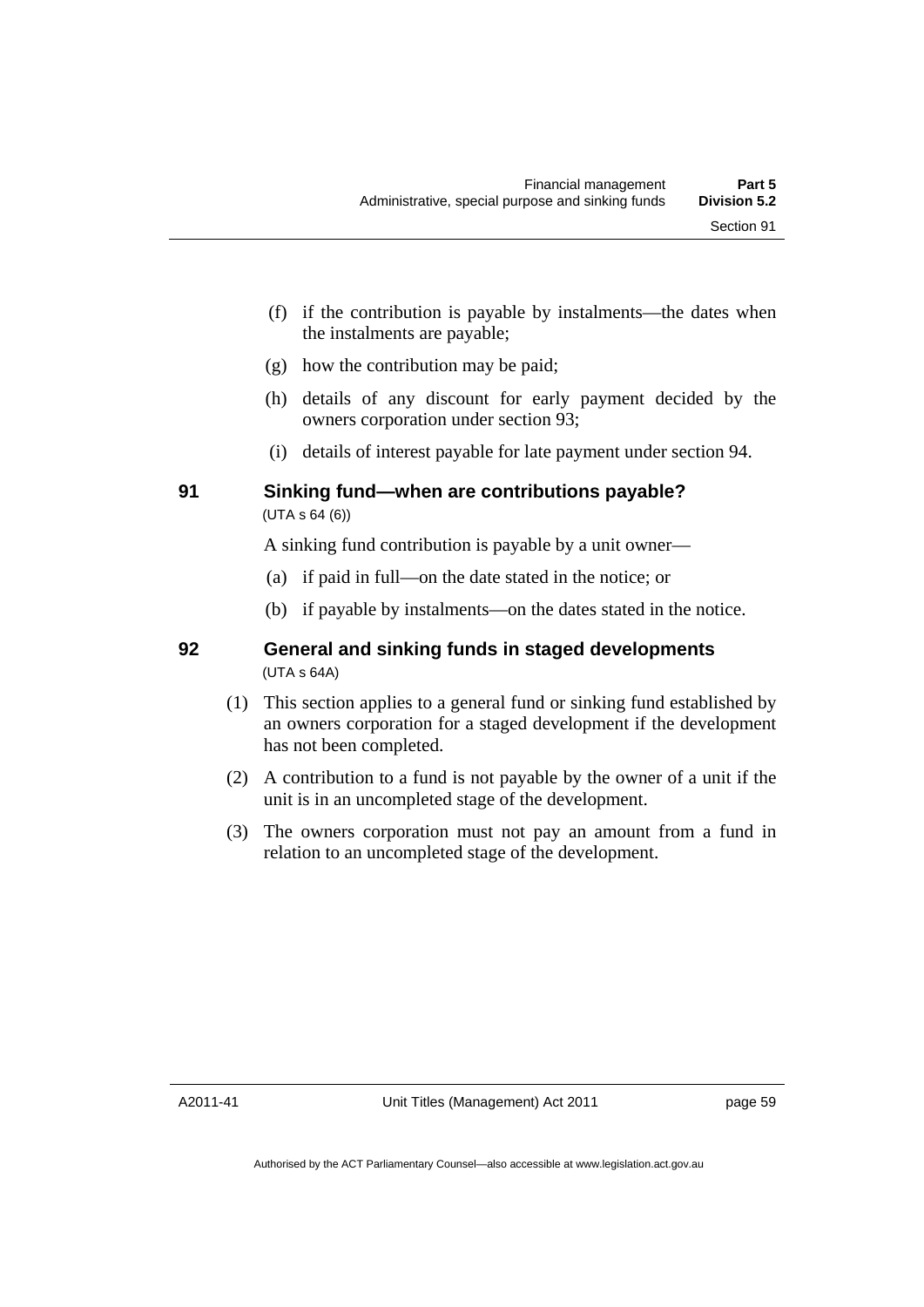# **Division 5.3 Powers in relation to money owing to owners corporation**

**93 Discounts—amounts owing** 

(UTA s 65 (1))

- (1) An owners corporation for a units plan may, by ordinary resolution, decide that a stated discount applies to an amount owing to the corporation by a unit owner if—
	- (a) the amount is paid to the corporation before the date it becomes payable; or
	- (b) for contributions payable by instalments—if the contribution is paid—
		- (i) in full on or before the date stated in the notice of the contribution for payment in full; or
		- (ii) in another way stated in the resolution.
- (2) In this section:

*contribution* means a general fund contribution or a sinking fund contribution.

### **94 Interest—amounts owing**

(UTA s 65 (2) and (3))

- (1) If an amount owing to an owners corporation by a unit owner is not paid on or before the date it becomes payable, unless otherwise decided by ordinary resolution, the amount bears simple interest until paid—
	- (a) at an annual rate of 10%; or
	- (b) at an annual rate of less than 10%, if decided by special resolution; or
	- (c) at an annual rate of more than 10% and not more than 20%, if decided by special resolution.

page 60 Unit Titles (Management) Act 2011

A2011-41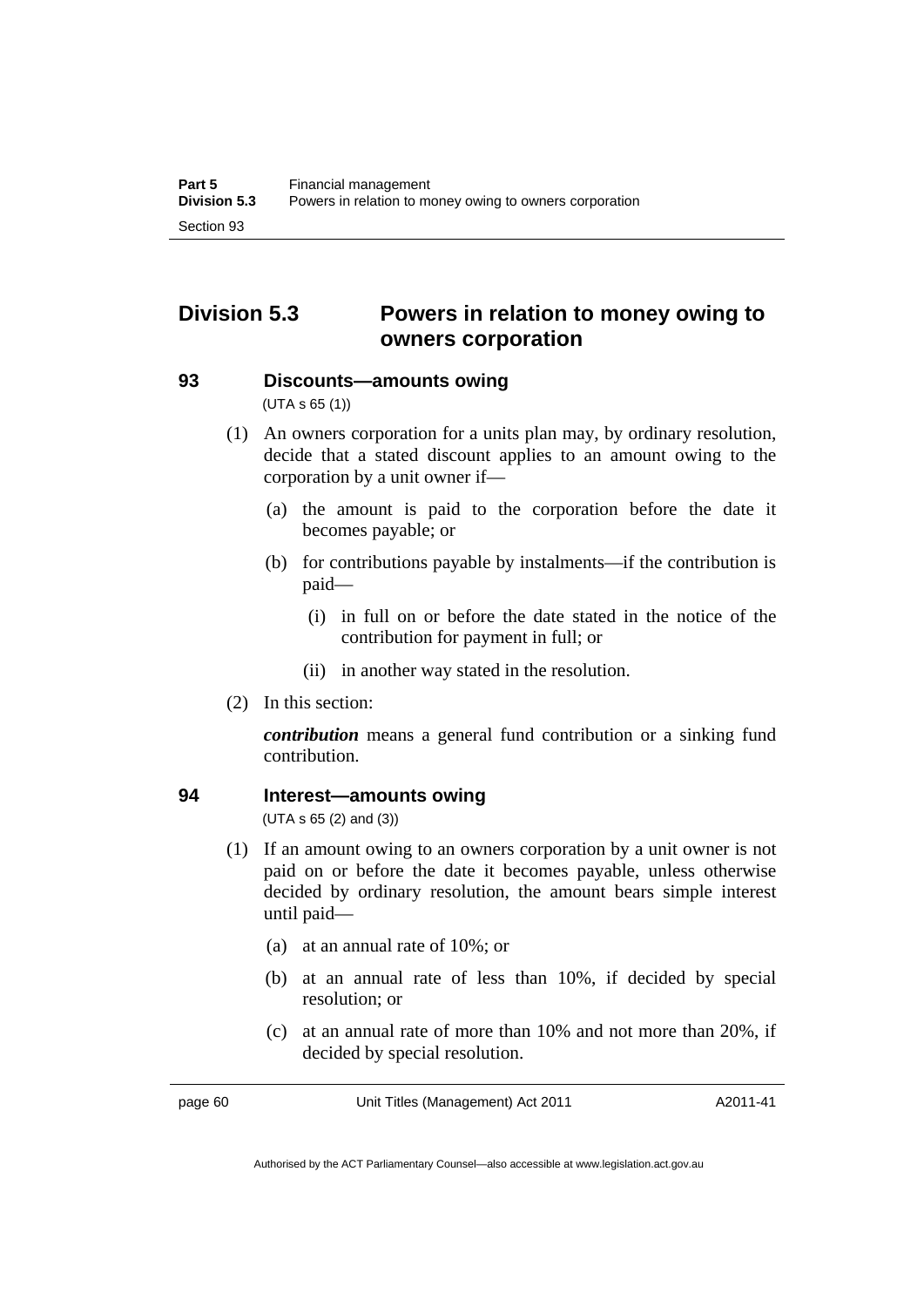(2) Interest on an amount owing to the owners corporation is payable into the fund into which the amount owing is payable.

#### **95 Recovery of amounts owing**

(UTA s 66)

- (1) If an amount owing to an owners corporation is not paid on or before the date it is payable, the corporation may recover the amount as a debt from the unit owner, together with interest under section 94.
- (2) If the ownership of a unit changes after an amount owing to the owners corporation becomes payable, the owner at the time the amount becomes payable and each subsequent owner are liable both separately and together for the amount, together with interest under section 94.

#### **96 Security for unpaid amounts—declaration of charge**  (UTA s 67)

- (1) If an amount owing to the owners corporation is unpaid after it becomes payable, the corporation may declare that a charge is to be imposed over the lease of the unit to secure payment of the amount.
- (2) The declaration must—
	- (a) give details of the lease of the unit to be charged; and
	- (b) state the unpaid amount owing to the owners corporation.
- (3) After making the declaration, the owners corporation must—
	- (a) lodge with the registrar-general a copy of the declaration, certified as a true copy under the seal of the corporation; and
	- (b) give a copy of the declaration to the unit owner and anyone else who has an interest in the unit.

A2011-41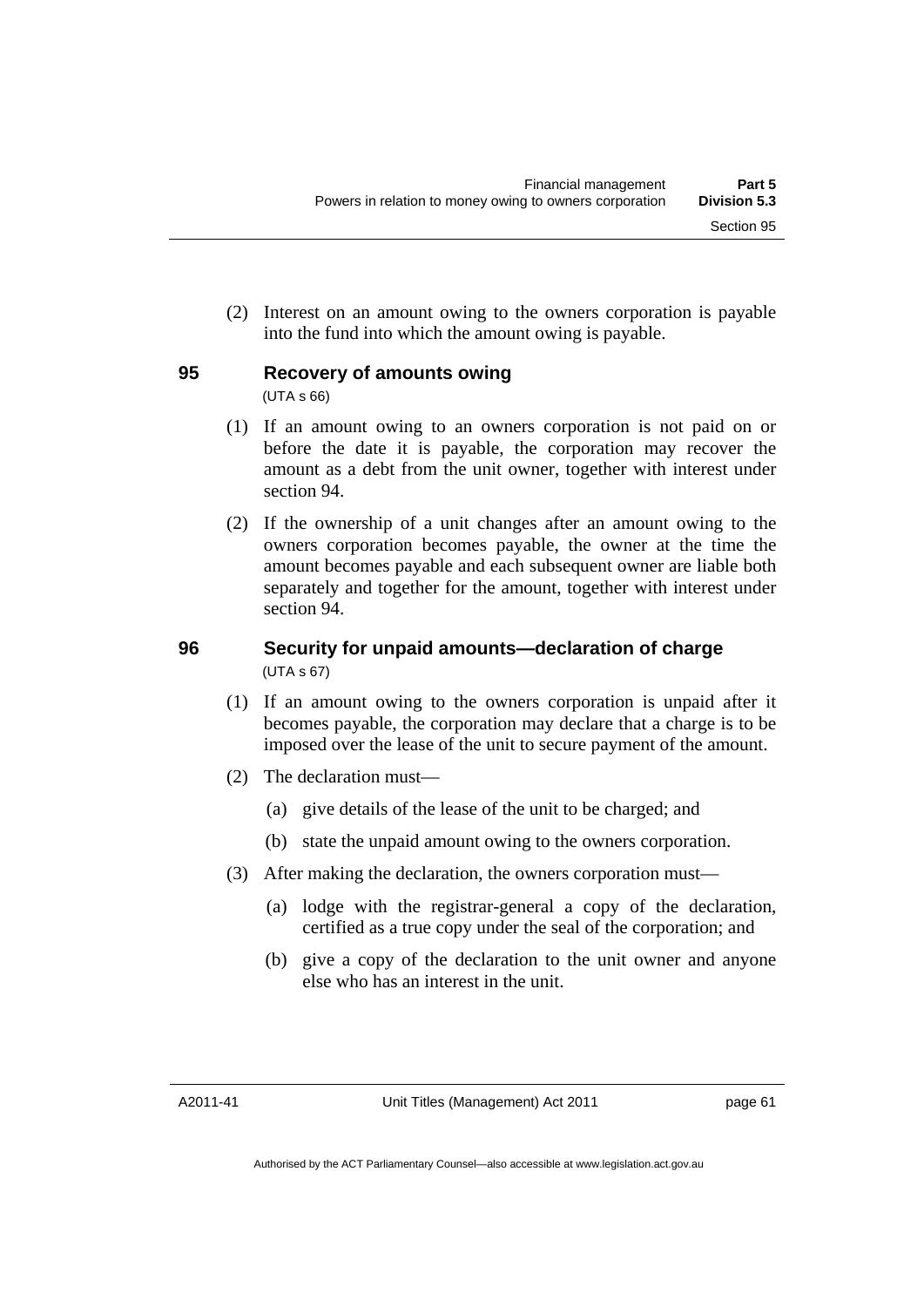- (4) On registration of the copy of the declaration, the amount stated in the declaration, together with interest on the amount under section 94, is a charge over the lease of the unit.
- (5) A registered charge under this section does not give a power of sale over the lease of the unit.

#### **97 Security for unpaid amounts—discharge**  (UTA s 68)

- (1) This section applies if a charge declared under section 96 has been registered, and—
	- (a) the entire amount for which the charge was declared is paid, together with interest on the amount under section 94; or
	- (b) the owners corporation considers that the charge is no longer required.
- (2) The owners corporation must—
	- (a) revoke the declaration of the charge; and
	- (b) lodge with the registrar-general a copy of the revocation, certified as a true copy under the seal of the corporation; and
	- (c) give a copy of the revocation to the unit owner and anyone else who has an interest in the unit.
- (3) The discharge under this section of a charge takes effect on the registration of the revocation of the charge.

#### **98 Liability of part-owners**  (UTA s 69)

- (1) This section applies if—
	- (a) a unit is owned by 2 or more part-owners; and
	- (b) an amount is recoverable by the owners corporation from the owners.

page 62 Unit Titles (Management) Act 2011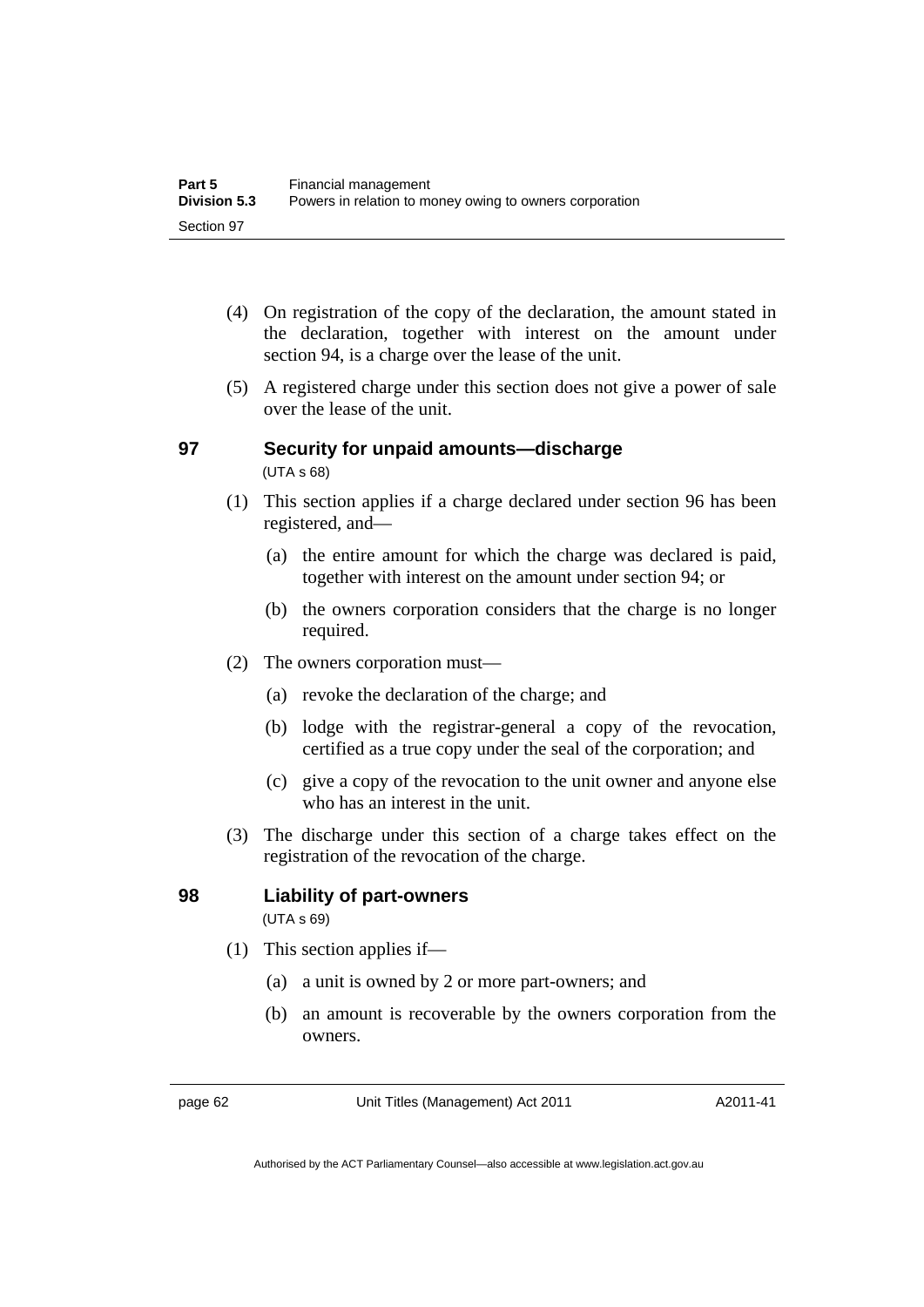- (2) The part-owners are liable separately and together for the payment of the amount.
- (3) As between themselves, each part-owner is liable for a part of the amount proportional to the value of the part-owner's interest in the unit.
- (4) If a part-owner pays a part of the amount that is more than the part-owner's proportional liability, the part-owner may recover the excess from the other part-owners.

### **Division 5.4 Insurance**

### **99 Meaning of** *building* **and** *land***—div 5.4**

In this division:

*building*, on the land—

- (a) includes—
	- (i) any improvements and fixtures forming part of the building; and
	- (ii) any improvements and fixtures, including site improvements, consisting entirely of common property; and
	- (iii) anything prescribed by regulation as forming part of a building; but

#### **Examples—site improvements**

landscaping, paved areas

- *Note* An example is part of the Act, is not exhaustive and may extend, but does not limit, the meaning of the provision in which it appears (see Legislation Act, s 126 and s 132).
- (b) does not include—
	- (i) paint, wallpaper and temporary wall, floor and ceiling coverings; or

A2011-41

Unit Titles (Management) Act 2011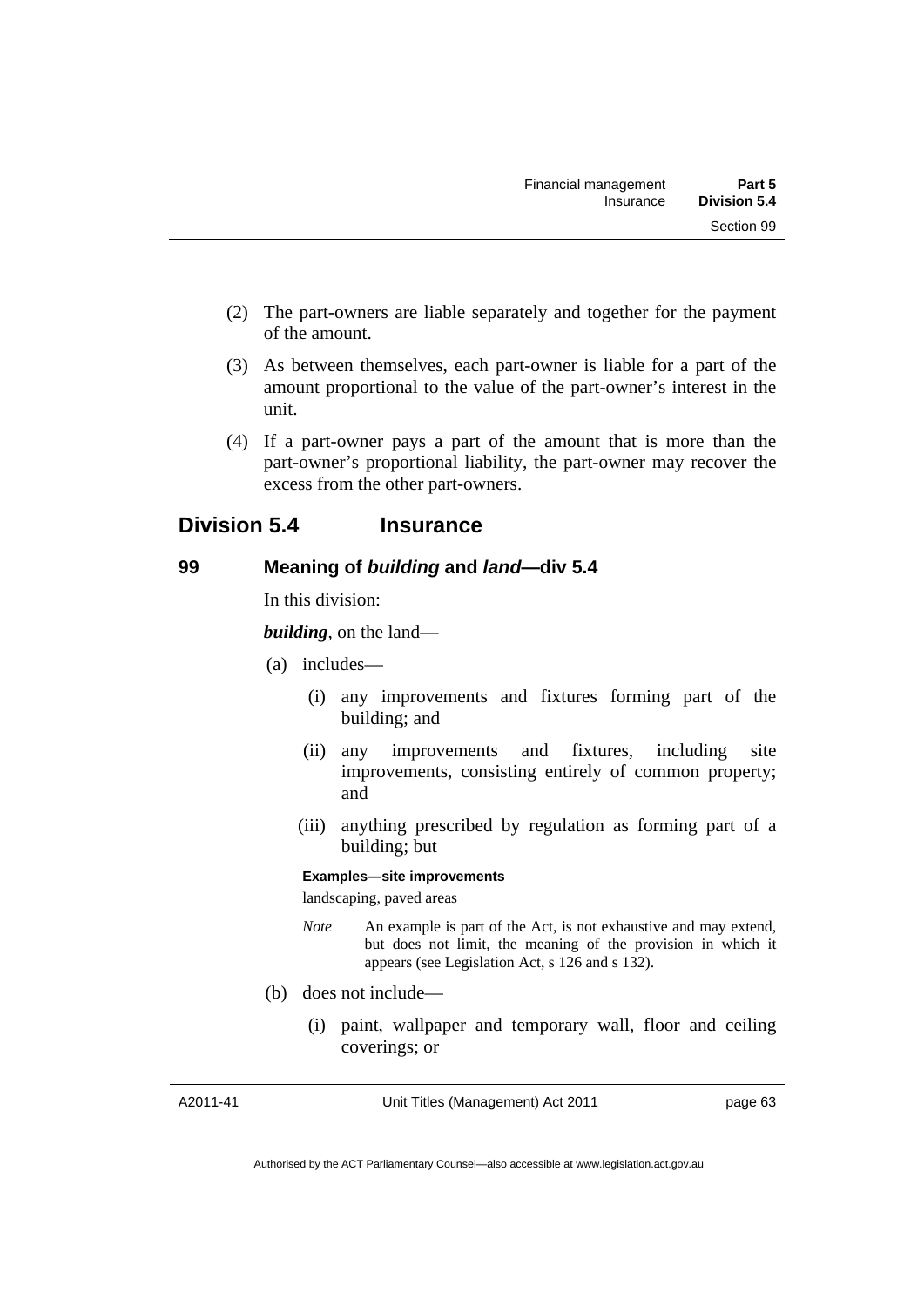- (ii) fixtures removable by a lessee or sublessee of a unit at the end of a lease; or
- (iii) anything prescribed by regulation as not forming part of a building.

*land* means—

- (a) land subdivided by a units plan; and
- (b) for a staged development—the whole of the land in the completed stages of the development.

### **100 Building insurance by owners corporation**

(UTA s 132)

- (1) An owners corporation for a units plan must insure and keep insured all buildings on the land for their replacement value from time to time against all of the following risks:
	- (a) fire, lightning, tempest, earthquake and explosion;
	- (b) riot, civil commotion, strikes and labour disturbances;
	- (c) malicious damage;
	- (d) bursting, leaking and overflowing of boilers, water tanks, water pipes and associated apparatus;
	- (e) impact of aircraft (including parts of, and objects falling from, aircraft) and of road vehicles, horses and cattle;
	- (f) anything prescribed by regulation.
- (2) The owners corporation must take out an insurance policy that covers, to the greatest practicable extent—
	- (a) the risks mentioned in subsection (1); and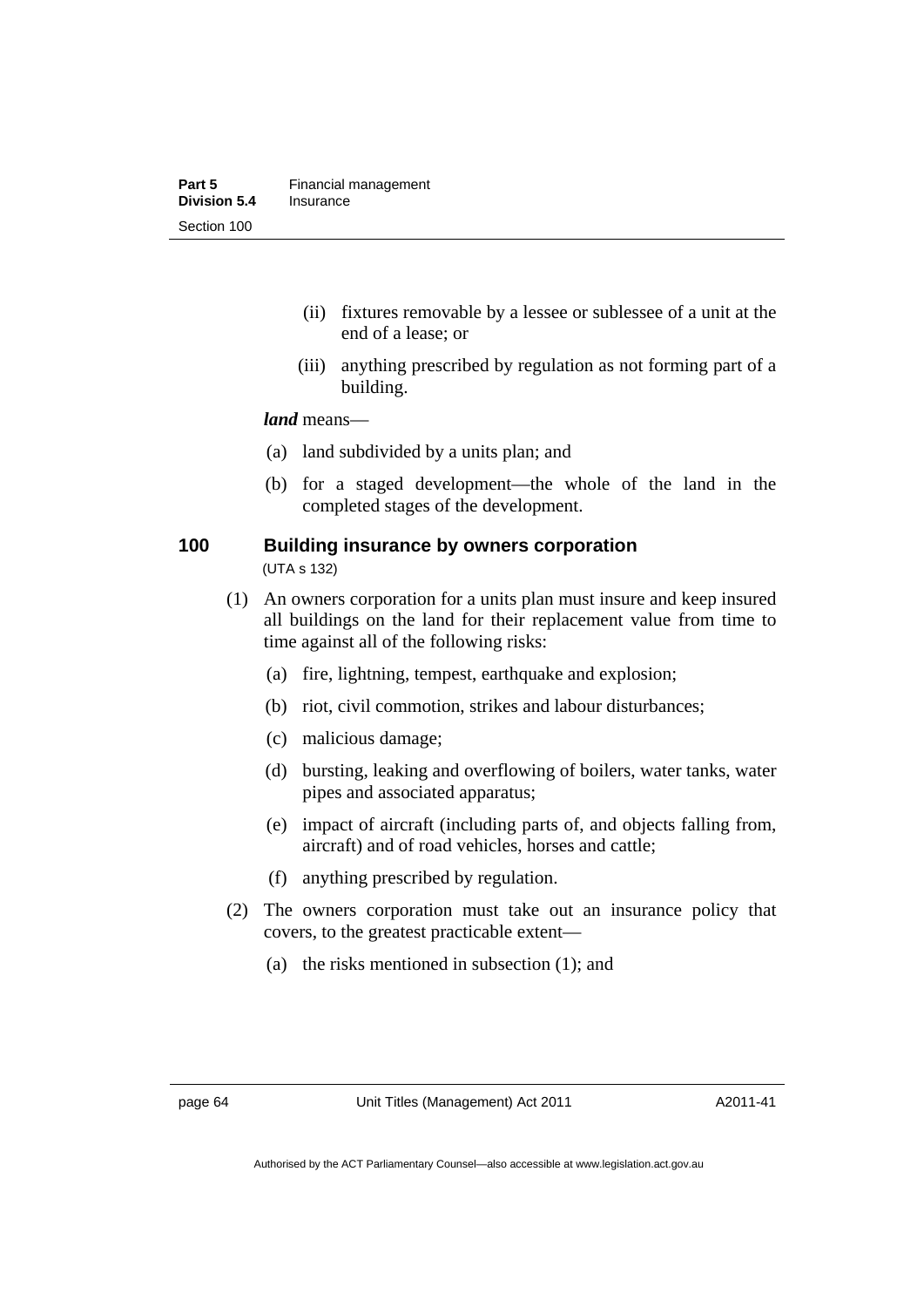- (b) costs incidental to the reinstatement or replacement of the insured building, including the cost of removing debris and the fees of architects and other professional advisers.
- *Note* If a developer is the only member of the owners corporation, the developer must on behalf of the owners corporation take out an insurance policy under s (2), unless exempted under s 101.
- (3) A regulation may make provision in relation to an insurance policy required to be taken out by the owners corporation under this section including for the following:
	- (a) payment by unit owners of any excess payable under the policy;
	- (b) combining the policy with other insurance policies;
	- (c) notification requirements by unit owners in relation to improvements made to units;
	- (d) the proportion of the premium payable for the policy by particular unit owners by way of a general fund contribution;
	- (e) valuation of the insured buildings.
- (4) For all purposes related to any insurance taken out by it under this section, an owners corporation is taken to have an insurable interest in the buildings on the land to the extent of their replacement value.
	- *Note 1* The owners corporation must produce its insurance policies for inspection at the request of an eligible person (see s 118).
	- *Note 2* The executive committee of the owners corporation must give certain details about the corporation's current insurance policies at each annual general meeting (see sch 2, s 2.3).

A2011-41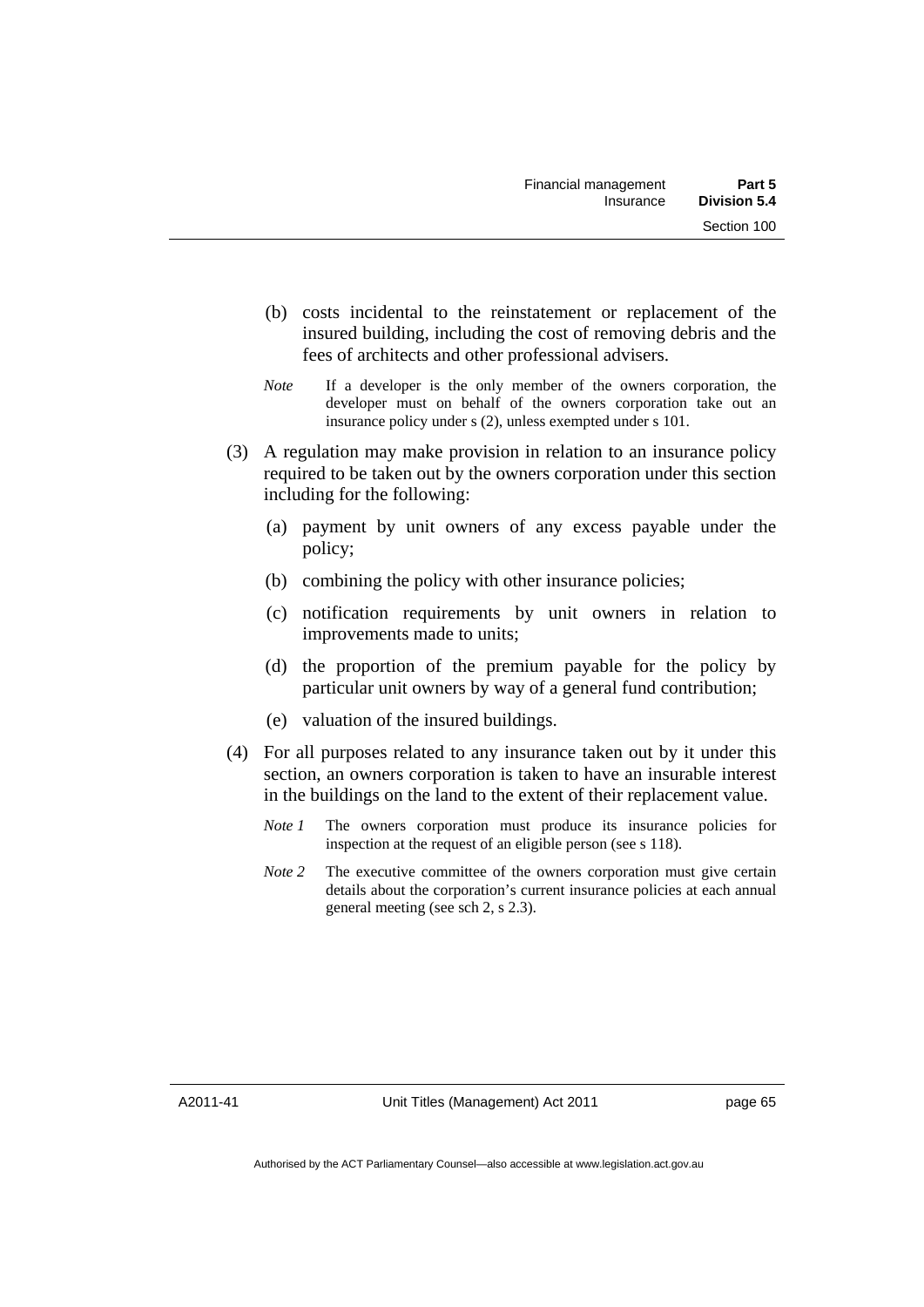### **101 Exemption from building insurance requirements**  (UTA s 133)

- (1) If the replacement value of all common property buildings (or parts of buildings) on the land is less than an amount prescribed by regulation, the owners corporation may, by unanimous resolution, exempt itself from the requirement to take out building insurance under section 100 (1) for any risk stated in the exemption resolution.
- (2) An owners corporation for a units plan containing only class B units may, by unanimous resolution, exempt itself from the requirement to take out building insurance for any risk stated in the exemption resolution for all buildings (or parts of buildings) that are on the class B units.
- (3) An exemption resolution under this section has effect from the date of the annual general meeting when it is passed until the date of the next annual general meeting.

#### **102 Public liability insurance by owners corporation**  (UTA s 131)

- (1) An owners corporation for a units plan must take out and maintain public liability insurance in relation to all of the following events happening in relation to the common property:
	- (a) death, bodily injury or illness of anyone;
	- (b) loss of, or damage to, the property of anyone.
- (2) Public liability insurance under subsection (1) must be for a total amount of liability of not less than an amount prescribed by regulation.
	- *Note 1* The owners corporation must produce its insurance policies for inspection at the request of an eligible person (see s 118).
	- *Note* 2 The executive committee of the owners corporation must give certain details about the corporation's current insurance policies at each annual general meeting (see sch 2, s 2.3).

page 66 Unit Titles (Management) Act 2011

A2011-41

Authorised by the ACT Parliamentary Counsel—also accessible at www.legislation.act.gov.au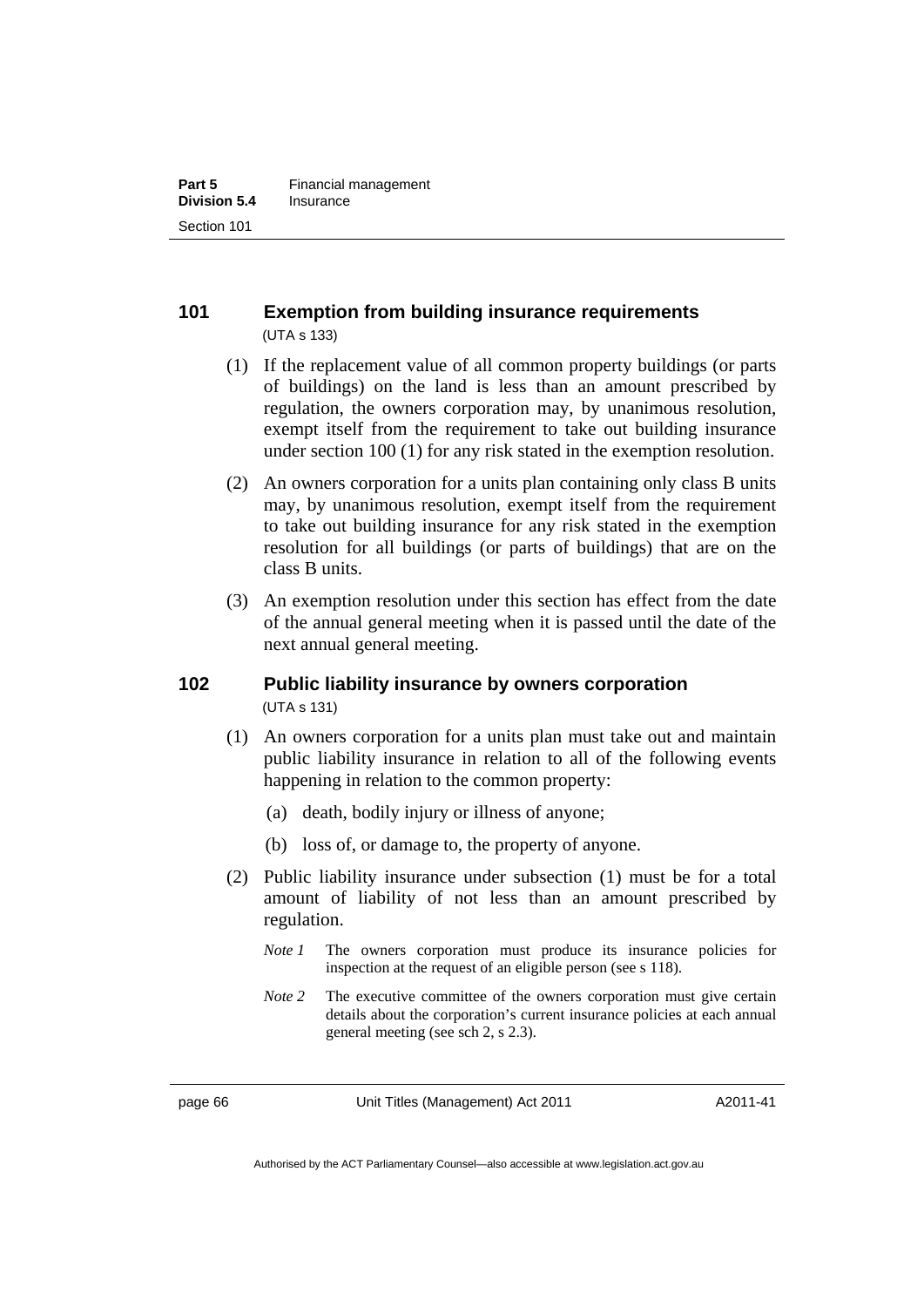#### **103 Application of insurance money by owners corporation**  (UTA s 137)

- (1) If an owners corporation for a units plan receives insurance money for damage to, or destruction of, any building on the land, the corporation must, without delay, apply the insurance money to rebuilding and reinstating the building.
- (2) Subsection (1) applies subject to this Act, other territory laws and any order of a court.

#### **Example—other territory law**

If it is necessary to obtain building damage orders from the ACAT approving a building damage scheme for rebuilding and reinstating the building (see *Unit Titles Act 2001*, div 10.3), the owners corporation may not apply the insurance money to the rebuilding and reinstating before obtaining the orders.

*Note* An example is part of the Act, is not exhaustive and may extend, but does not limit, the meaning of the provision in which it appears (see Legislation Act, s 126 and s 132).

#### **104 Additional insurance—owners corporation**

(UTA s 138)

This division does not limit the right of an owners corporation to take out additional insurance.

#### **105 Additional insurance—unit owners**

(UTA s 139)

This division does not limit the right of a unit owner to insure against damage to, or destruction of, the unit to the extent of its replacement value.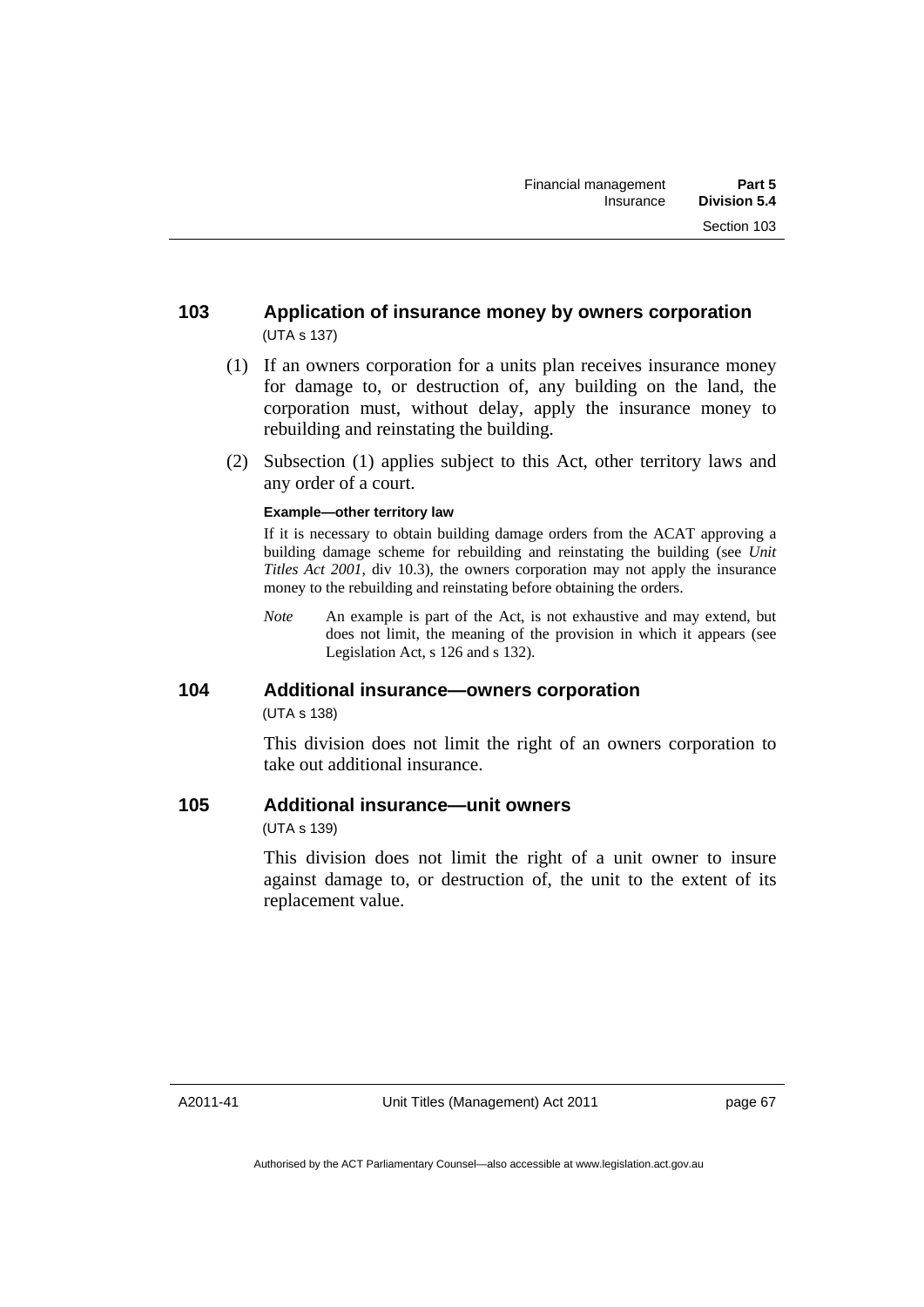#### **Part 6 Owners corporation rules**

Section 106

### **Part 6 Owners corporation rules**

#### **106 What are the rules of an owners corporation?**

(UTA s 126)

The rules of an owners corporation are set out in schedule 4 (the *default rules*).

*Note 1* The owners corporation may amend the default rules under s 108.

- *Note 2* If a corporation was established before the commencement of the *Unit Titles Act 2001* (*UTA*), pt 16—
	- the corporation's articles applying immediately before the commencement of the UTA continue to apply (see s 160 (2)); and
	- the default rules under this Act may be adopted (in part or in full) by special resolution at a general meeting (see s 108 (1) and s 160 (2)).

*Note 3* If an owners corporation was established under the UTA—

- the owners corporation's articles applying immediately before the commencement of this part are taken to be rules under this Act (see s 161 (2)); and
- the corporation may amend the rules under this Act (see s 108 (1) and s 161 (2)).

However, an existing article of the owners corporation has no effect if the article is inconsistent with this Act or another territory law or does any of the things mentioned in this Act, s 108 (3) (b) to (d).

#### **107 Effect of rules**

(UTA s 127)

 (1) There are taken to be agreements under seal between an owners corporation and each of its members, and between each member and each other member, under which the corporation and its members agree to be bound by the rules of the corporation.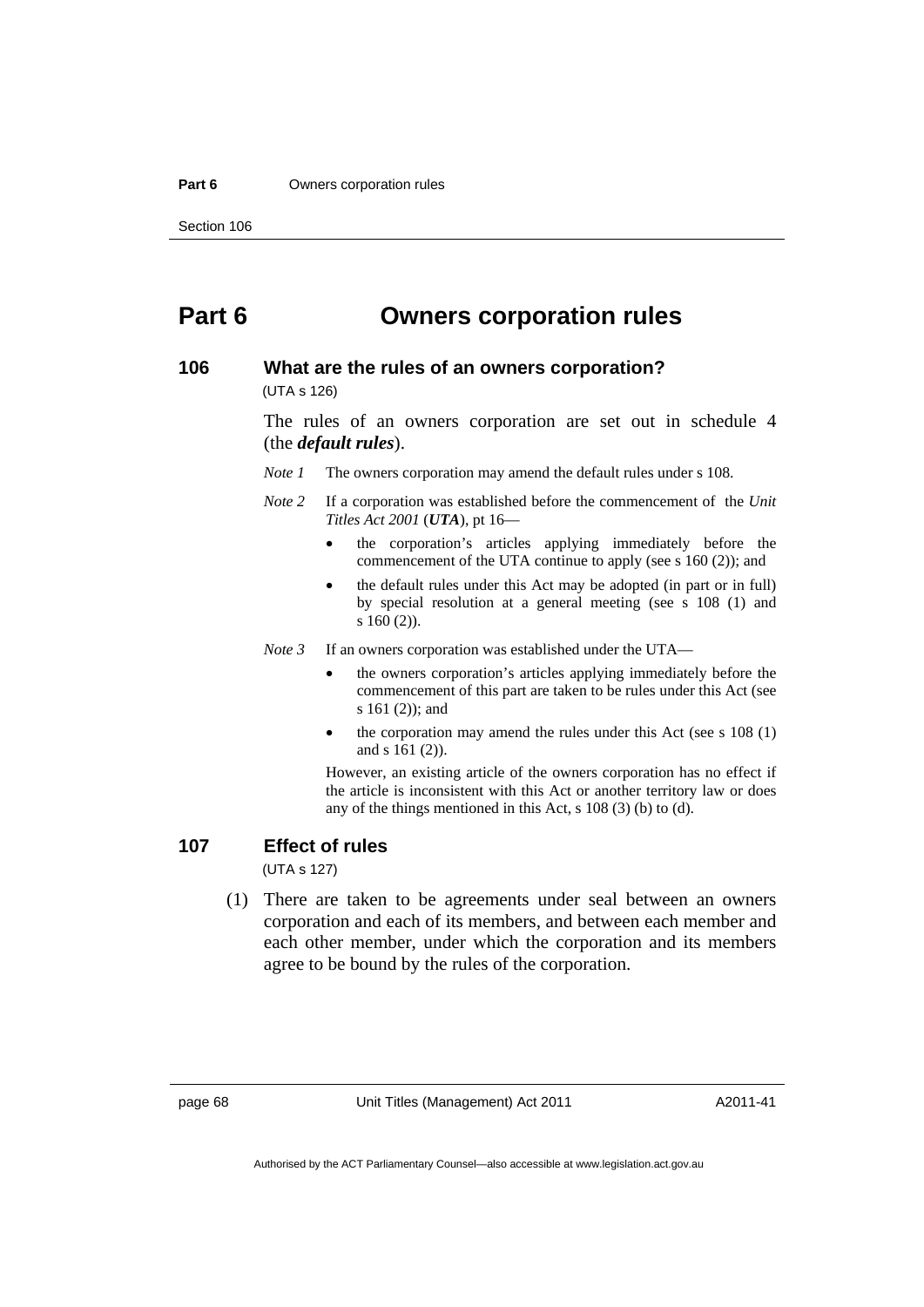- (2) An occupier of a unit (who is not the owner of the unit) is bound by each rule of the corporation as if the occupier were the owner of the unit, unless the rules provide otherwise.
- (3) If the unit owner does not occupy the unit, the owner is liable separately and together with an occupier of the unit for any breach of the rules of the owners corporation by the occupier, unless the owner proves that the owner took reasonable precautions and exercised appropriate care to prevent the breach.
- (4) An occupier of a unit who occupies the unit under a residential tenancy agreement within the meaning of the *Residential Tenancies Act 1997* is not bound by any rule of the owners corporation to the extent that the rule is inconsistent with the prescribed terms (or terms to the effect of the prescribed terms) to which the agreement is subject under that Act, section 8.

# **108 Owners corporation may amend rules**

(UTA s 128)

- (1) An owners corporation may, by special resolution, amend its rules.
- (2) An amendment of the rules of an owners corporation takes effect—
	- (a) on the registration of a copy of the special resolution making the amendment, certified under the seal of the corporation as a true copy; or
	- (b) from a later date stated in the resolution.
- (3) An amendment to the rules of an owners corporation has no effect to the extent that it results in the rules—
	- (a) being inconsistent with this Act or another territory law; or
	- (b) giving a function to the corporation that is not incidental or ancillary to the exercise of its functions under this Act; or

A2011-41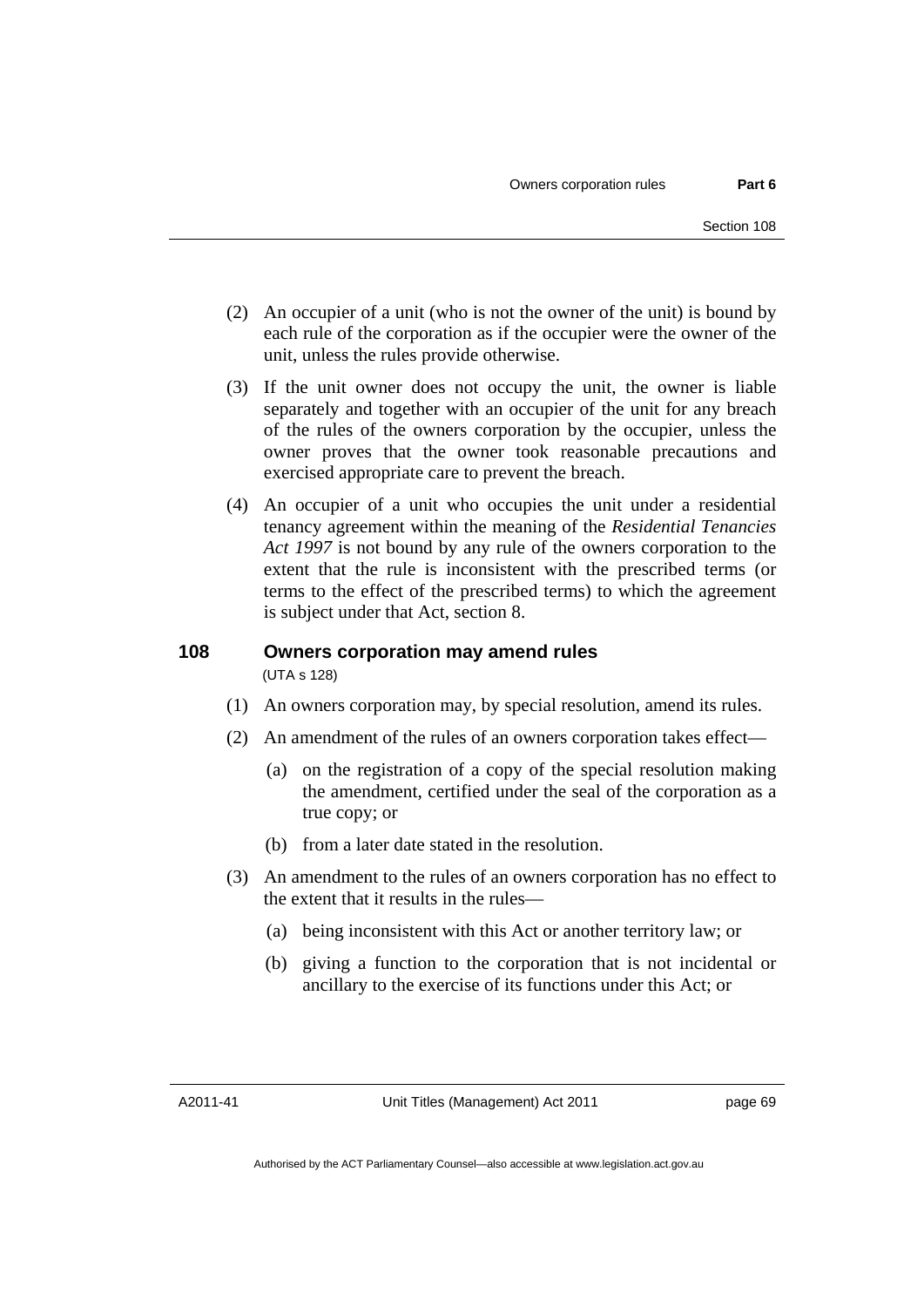#### **Part 6 Owners corporation rules**

- (c) prohibiting or restricting any dealing (including devolution, transfer, lease and mortgage) with—
	- (i) an interest in a unit; or
	- (ii) the equitable estate of a unit owner in the common property; or
- (d) prohibiting or restricting the installation, operation or maintenance of sustainability or utility infrastructure.
- (4) In this section:

*amendment*, of rules, includes variation, rescission, substitution or addition.

# **109 Breach of rules—rule infringement notice**

(UTA s 129)

- (1) This section applies if the executive committee of an owners corporation reasonably believes that—
	- (a) the owner or occupier (the *person*) of a unit has contravened a provision of the corporation's rules; and
	- (b) the circumstances of the contravention make it likely that the contravention will continue or be repeated.
- (2) The owners corporation may, if authorised by an ordinary resolution of the executive committee, give the person a notice (a *rule infringement notice*) requiring the person to remedy the contravention.
	- *Note* If a form is approved under s 146 for this provision, the form must be used.
- (3) A rule infringement notice must state the following:
	- (a) that the owners corporation believes the person is contravening, or has contravened, a provision of the rules;

page 70 Unit Titles (Management) Act 2011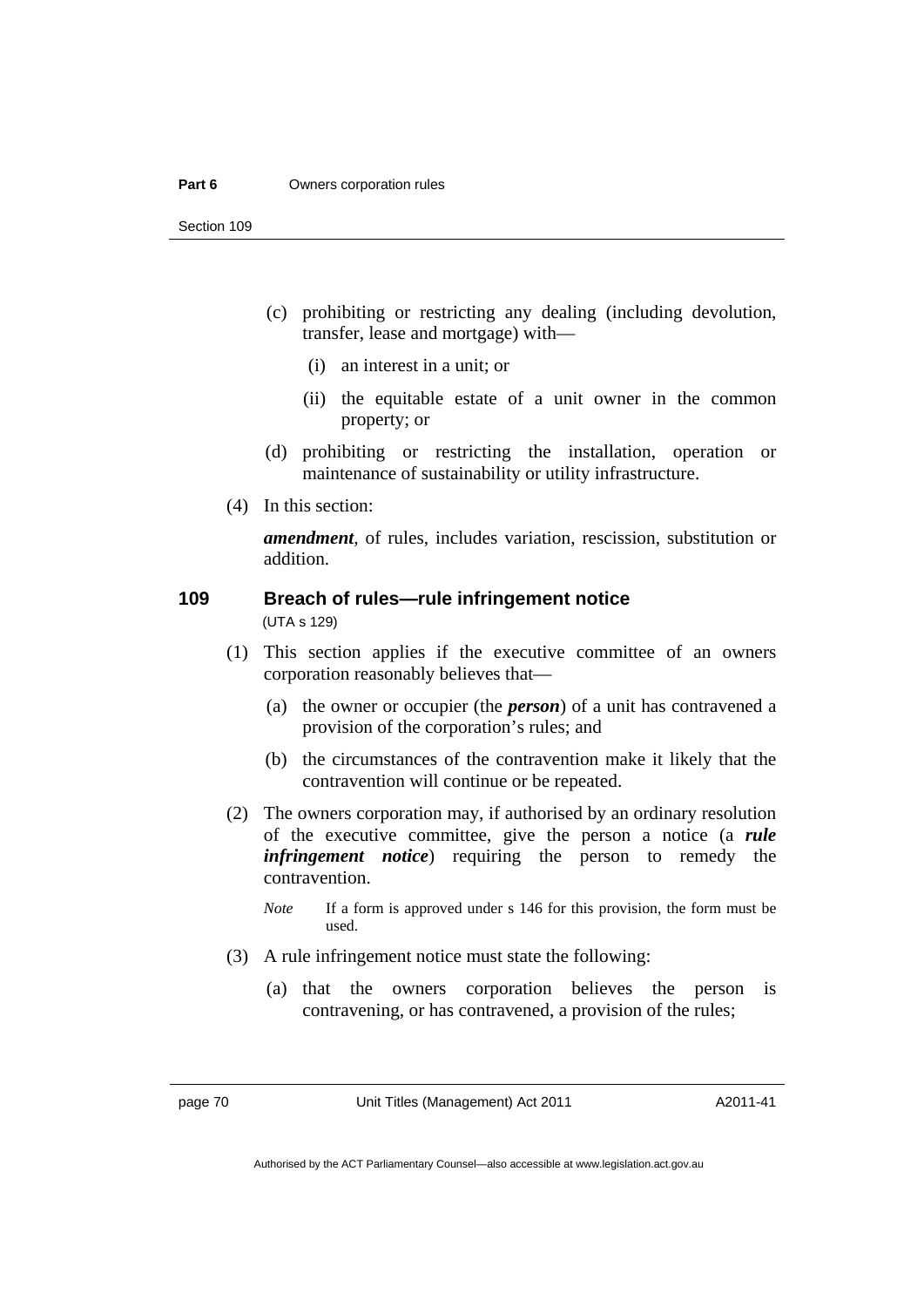- (b) the provision of the rules the owners corporation believes is, or was, contravened;
- (c) details sufficient to identify the contravention;
- (d) if the owners corporation believes the contravention is continuing—the period (which must be reasonable in the circumstances) within which the person must remedy the contravention;
- (e) if the owners corporation believes the contravention is likely to be repeated—that the person must not repeat the contravention;
- (f) if the person does not comply with the notice—
	- (i) the person commits an offence; and
	- (ii) the owners corporation may, without further notice, apply to the ACAT for an order in relation to the failure to comply with the notice.
- (4) If a rule infringement notice is given to a person following a request under section 111, the owners corporation must, not later than 14 days after the day the request was received, tell the person who made the request that the notice has been given.

# **110 Breach of rules—failure to comply with rule infringement notice**

(UTA s 129A)

- (1) A person commits an offence if the person—
	- (a) is given a rule infringement notice under section 109; and
	- (b) does not comply with the notice.

Maximum penalty: 5 penalty units.

A2011-41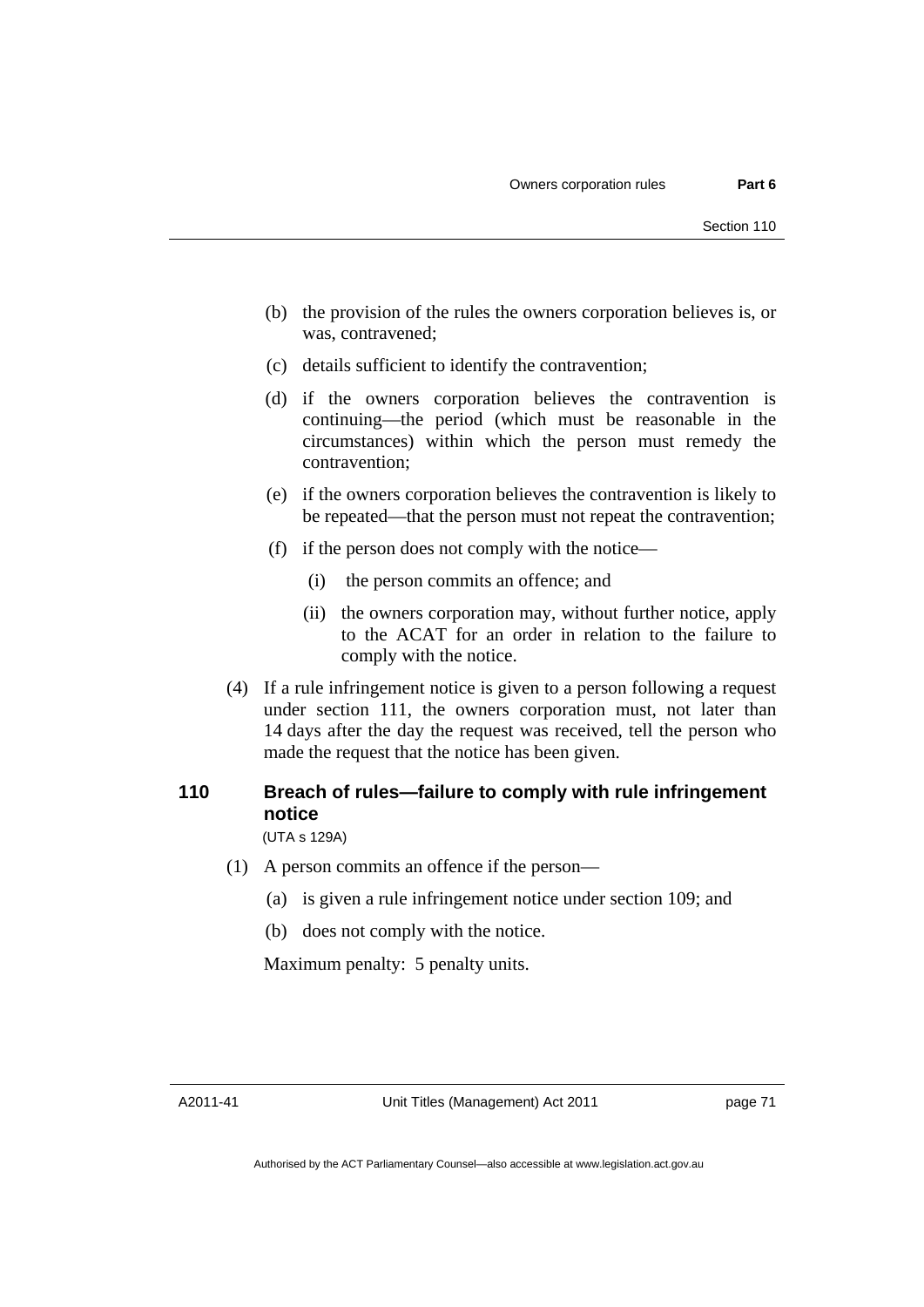#### **Part 6 Owners corporation rules**

Section 111

 (2) However, the person does not commit an offence under this section if, when the rule infringement notice is given to the person, the person is not contravening, or has not contravened, the provision mentioned in the notice in the way detailed for section 109 (3) (c).

#### **111 Breach of rules—request for rule infringement notice**  (UTA s 129B)

- (1) This section applies if—
	- (a) a dispute exists between the owner or occupier of a unit in a units plan (the *complainant*) and the owner or occupier of another unit in the units plan (the *accused person*); and
	- (b) the dispute arises because the complainant reasonably believes that—
		- (i) the accused person has contravened a provision of the corporation's rules; and
		- (ii) the circumstances of the contravention make it likely that contravention will continue or be repeated.
- (2) The complainant may ask the owners corporation to give the accused person a rule infringement notice for the contravention.

#### **112 Application of Legislation Act**

(UTA s 130)

- (1) The Legislation Act applies to the rules of an owners corporation as if the rules were an Act and as if each rule were a section of an Act.
- (2) Terms used in the rules of an owners corporation have the same meaning as in this Act, unless the contrary intention appears.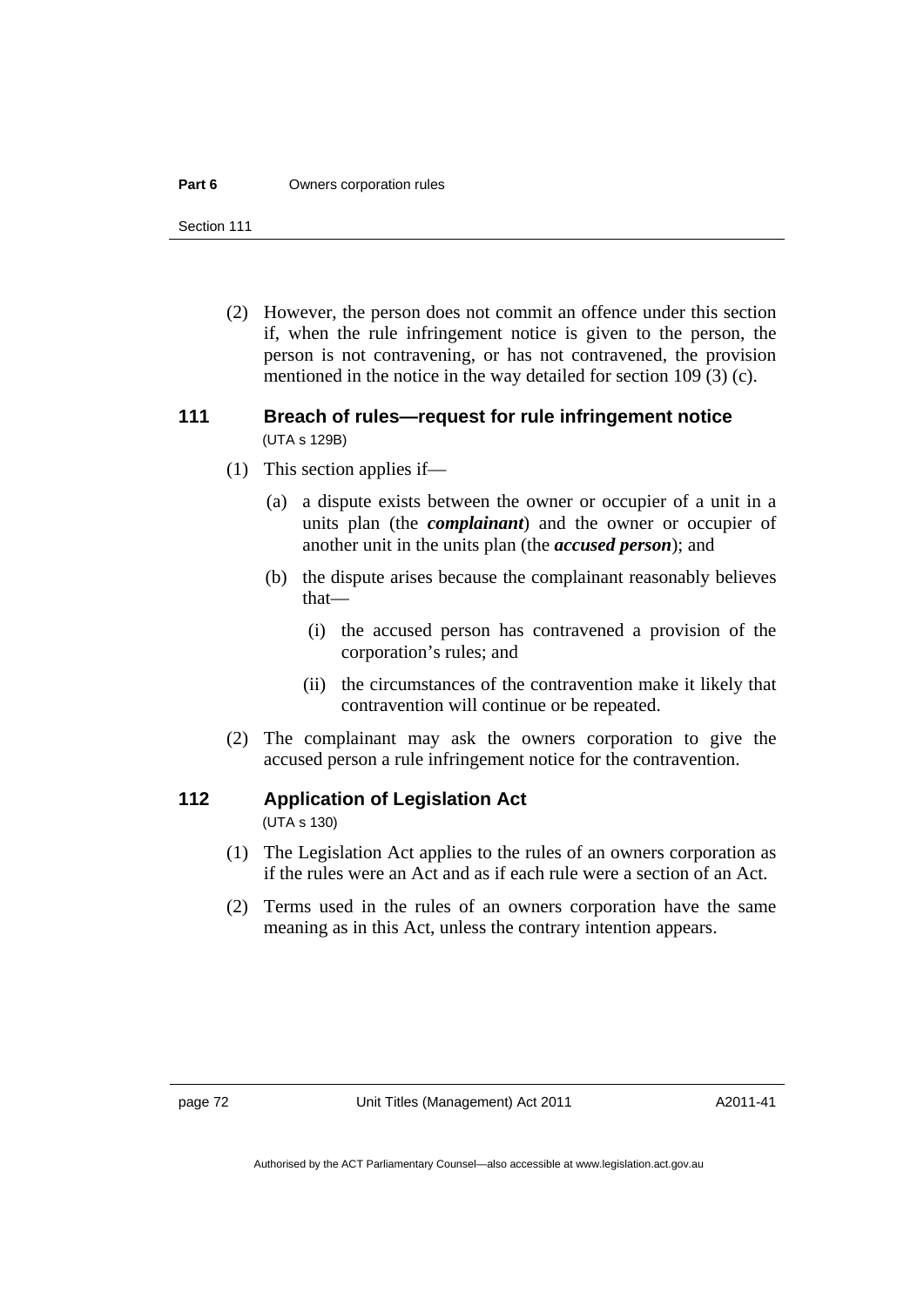# **Part 7 Owners corporation records**

#### **113 Corporate register—establishment**

(UTA s 70 (1) and (4))

- (1) An owners corporation for a units plan must establish and maintain a register (the *corporate register*) that includes—
	- (a) the information mentioned in section 114 (1) for each unit; and
	- (b) the information mentioned in section 114 (2).
- (2) The corporate register may be kept in electronic form.
	- *Note* The corporate register contains personal information as defined under the *Privacy Act 1988* (Cwlth). The national privacy principles under that Act apply to the owners corporation in relation to the collection, use, disclosure and storage of personal information.

#### **114 Corporate register—information to be included**  (UTA s 70 (2) and (3))

- (1) The owners corporation for a units plan must record on the corporate register the following information for each unit:
	- (a) if the unit is owned by 1 person—the full name and an address for correspondence of the unit owner;
	- (b) if the unit is owned by 2 or more part-owners—the full name and address for correspondence of the part-owners' representative and each other part-owner;
	- (c) if the unit owner is a company—the full name and address for correspondence of the company's representative;
	- (d) if a mortgagee voting notice has been given for the unit—the full name and address for correspondence of the mortgagee's representative;

A2011-41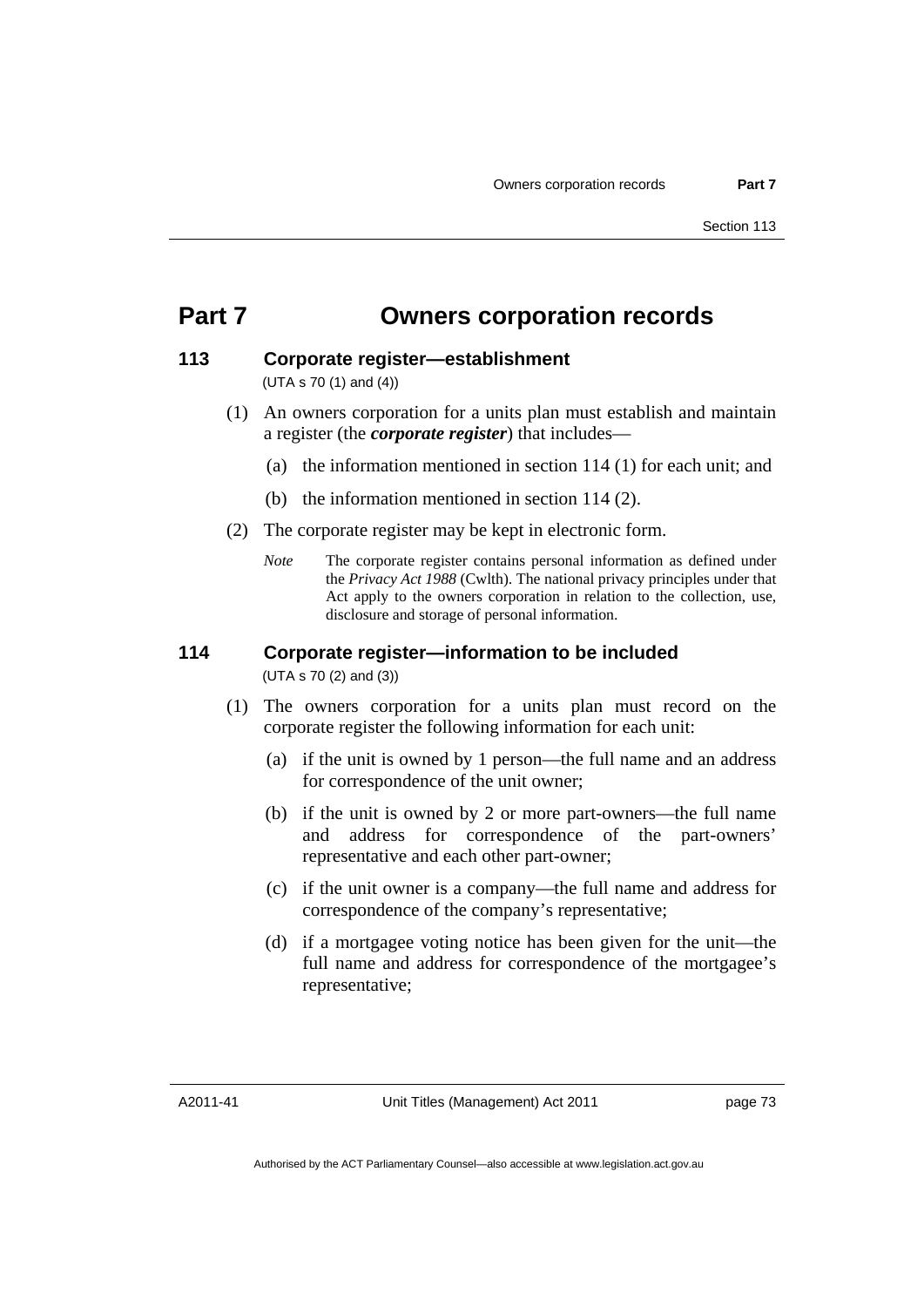- (e) if notified in writing to the corporation—the full name and an address for correspondence of anyone else with an interest in the unit together with details of the interest;
- (f) the full name of the occupier of the unit (including the owner if the owner occupies the unit).
- (2) Also, the owners corporation must record on the corporate register the following information:
	- (a) the full names of the current executive members;
	- (b) if notified in writing to the corporation—the full name and an address for correspondence of anyone with an easement over the common property together with details of the easement.

#### **115 Corporate register—provision of information**  (UTA s 71)

- (1) A unit owner must give the owners corporation for the units plan written notice of the details of any of the following events within 14 days after the event happens:
	- (a) the owner agreeing to transfer the lease of the unit to someone else;
	- (b) the lodgment for registration, by the unit owner, of the instrument under which the person became the owner;
	- (c) a change in the owner's name or address for correspondence;
	- (d) a change of occupancy of the unit;
	- (e) a vacancy in occupancy of the unit that is expected to be longer than a continuous period of 30 days.
	- *Note* Information about representatives of units owned by 2 or more part-owners, or by a company, must be provided to the owners corporation under the following sections:
		- s 11 (Part-owners of units—authorisation of representatives)
		- s 13 (Company-owned units—authorisation of representatives).

page 74 Unit Titles (Management) Act 2011

A2011-41

Authorised by the ACT Parliamentary Counsel—also accessible at www.legislation.act.gov.au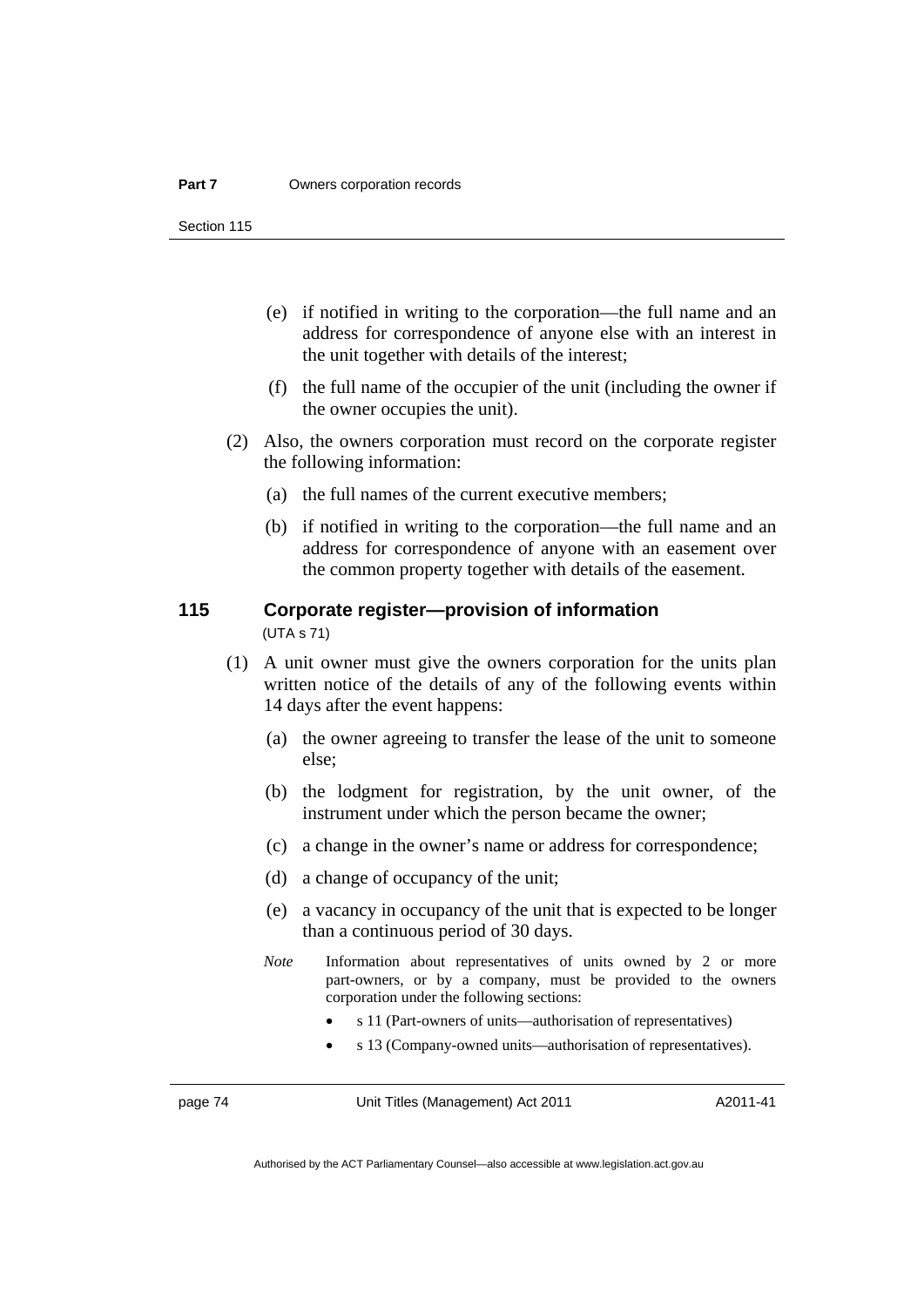- (2) Subsection (1) may be enforced in the same way as a rule of the owners corporation.
- (3) A person, other than a unit owner, may give the owners corporation written notice of the details of the following events:
	- (a) the person agreeing to transfer an interest in the lease of a unit or the common property to someone else;
	- (b) the lodgment for registration, by the person, of an instrument under which the person acquires an interest in a unit or the common property;
	- (c) the person acquiring an interest in a unit or the common property other than a registered interest;
	- (d) if the person has an interest in a unit or the common property a change in the full name or address for correspondence of the person;
	- (e) a change in the nature of an interest held by the person in a unit or the common property, including the person's ceasing to have the interest.
	- *Note* Information about mortgagees' representatives must be provided to the owners corporation under the following sections:
		- sch 3, s 3.23 (Voting by mortgagees)
		- sch 3, s 3.24 (Mortgagee voting notices—amendment and revocation).

A2011-41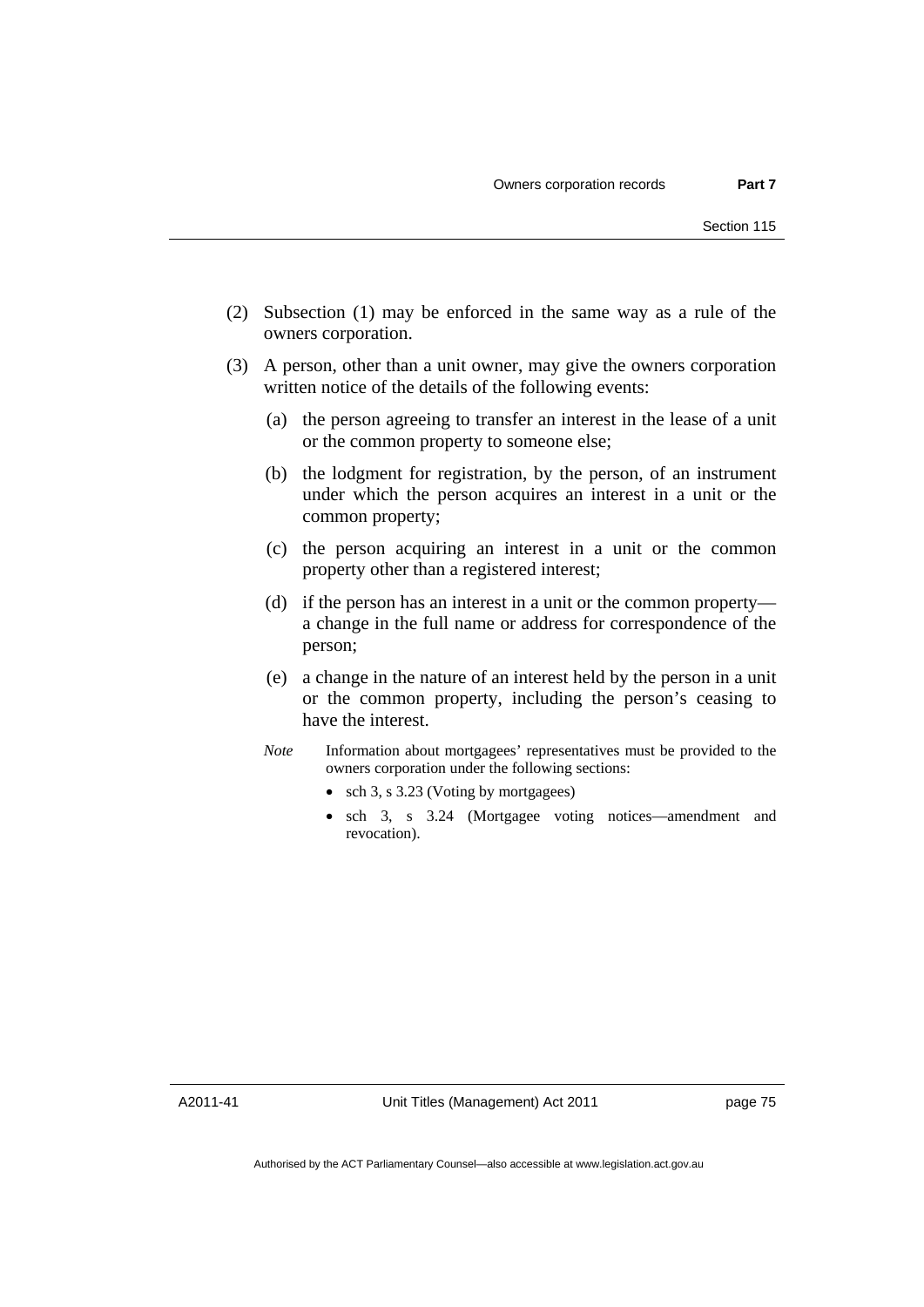#### **116 Corporate register—access**  (UTA s 72)

- (1) On request by an eligible person for a unit or the common property, the owners corporation for the units plan must allow the person, within 14 days after the request is received, to inspect, and take a copy of—
	- (a) for a request by an eligible person for a unit—the information on the corporate register about the unit and any easements with which the common property is benefited or burdened; or
	- (b) for a request by an eligible person for the common property the information on the corporate register about any easements with which the common property is benefited or burdened.
- (2) On request by an applicant for a court order under this Act, the owners corporation must allow the applicant to inspect, and take a copy of, the names and addresses for correspondence recorded on the corporate register of each unit owner and anyone else with an interest in a unit, or the common property, that is recorded on the register.
	- *Note* This is to enable the applicant for the order to comply with the requirements for service under this Act.
- (3) A request must be in writing accompanied by a fee fixed by the owners corporation of not more than an amount prescribed by regulation.
- (4) The corporate register must be kept in a way that ensures that a person who is entitled to inspect the register does not have access to any information the person is not entitled to inspect.

#### **Examples—how to restrict access**

1 if the register is kept in a book, the information could be kept on a separate page for each unit and for the common property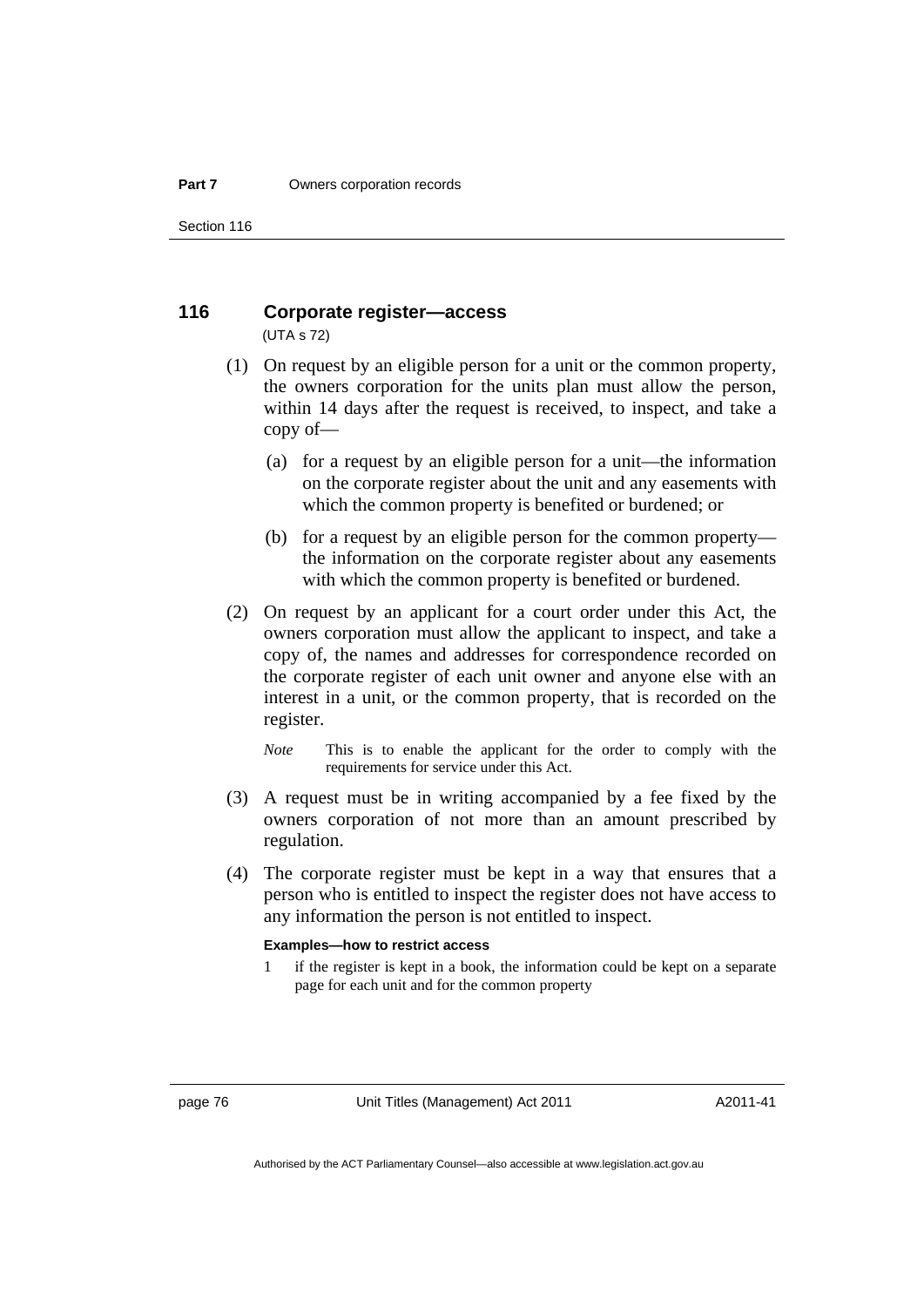- 2 if the register is kept in a computer database, the information could be stored so that information for each unit and the common property can be separately displayed, printed out or emailed
- *Note 1* The corporate register contains personal information as defined under the *Privacy Act 1988* (Cwlth). The national privacy principles under that Act apply to the owners corporation in relation to the collection, use, disclosure and storage of personal information.
- *Note 2* An example is part of the Act, is not exhaustive and may extend, but does not limit, the meaning of the provision in which it appears (see Legislation Act, s 126 and s 132).

# **117 Names and addresses of executive members**

(UTA s 73)

On request by an eligible person for a unit or the common property, the owners corporation must, free of charge, give the person the full names and addresses of its current executive members within 14 days after the request is received.

#### **118 Insurance information**

(UTA s 74)

On request by an eligible person for a unit or the common property, the owners corporation must, free of charge, allow the person to inspect, and take a copy of, the following documents within 14 days after the request is received:

- (a) any current insurance policy or policies taken out by the corporation;
- (b) the receipts for all premiums paid under current policies taken out by the corporation;
- (c) the part of the minutes of any annual general meeting of the corporation that records any exemption resolution under section 101 (Exemptions from building insurance requirements).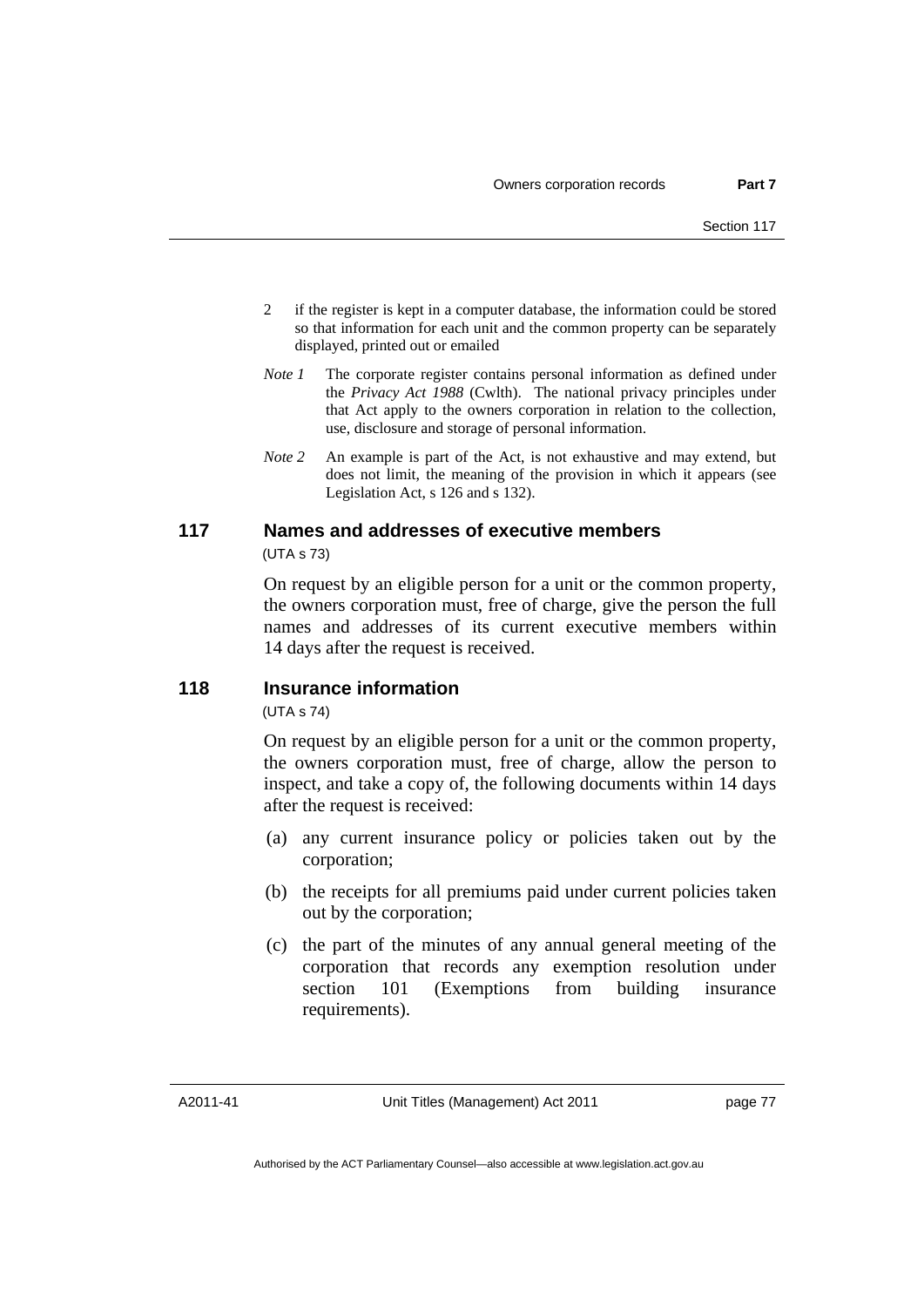### **119 Unit title certificate and access to owners corporation records**

(UTA s 75)

- (1) On request by an eligible person for a unit or the common property for a certificate (the *unit title certificate*), the owners corporation must, within 14 days after the day the request is received, give the person the certificate under the seal of the corporation giving the information about the unit or common property determined by the **Minister**
- (2) A determination is a disallowable instrument.
	- *Note* A disallowable instrument must be notified, and presented to the Legislative Assembly, under the Legislation Act.
- (3) On request by an eligible person for a unit or the common property to inspect the records of an owners corporation, the corporation must, within 14 days after the day the request is received, allow the person—
	- (a) to inspect—
		- (i) the information on the corporate register; and
		- (ii) any other records held by the corporation; and
	- (b) to take copies of any document inspected.
- (4) If a dispute exists, the owners corporation may withhold from inspection documents subject to legal professional privilege in relation to the dispute.
- (5) A request under this section must be in writing accompanied by a fee fixed by the owners corporation of not more than an amount determined by the Minister.
- (6) A determination is a disallowable instrument.
	- *Note* A disallowable instrument must be notified, and presented to the Legislative Assembly, under the Legislation Act.

page 78 Unit Titles (Management) Act 2011

A2011-41

Authorised by the ACT Parliamentary Counsel—also accessible at www.legislation.act.gov.au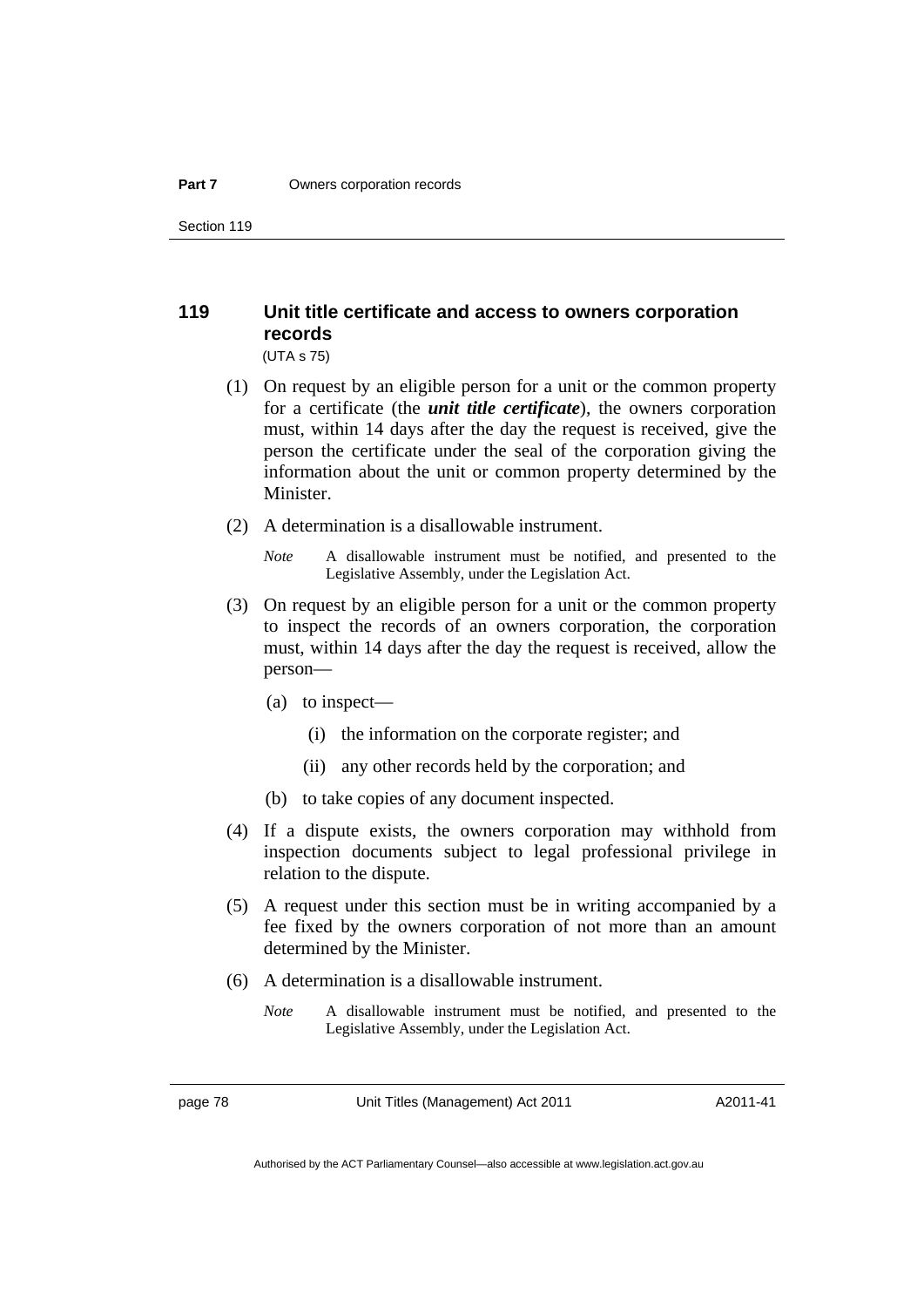### **120 Acting on information in unit title certificate**  (UTA s 76)

If a person acts honestly on a matter stated in a unit title certificate, then, in an action by or against the owners corporation, the corporation is estopped, as against that person, from denying the truth of that or any other matter stated in the certificate.

#### **121 Failure to provide information or certificate—offence**  (UTA s 77)

 (1) If an owners corporation for a units plan fails to comply with a request under this part for information or a unit title certificate, each executive member of the corporation at the time of the failure commits an offence.

Maximum penalty: 50 penalty units.

- (2) It is a defence to a prosecution for an offence against subsection (1) if the defendant proves that—
	- (a) the person requesting the information, when asked by someone acting for the owners corporation, did not give the corporation reasonable grounds to believe that the person was an eligible person; or
	- (b) the defendant took reasonable steps to ensure that the request was complied with; or
	- (c) the failure to comply with the request happened without the defendant's knowledge.

A2011-41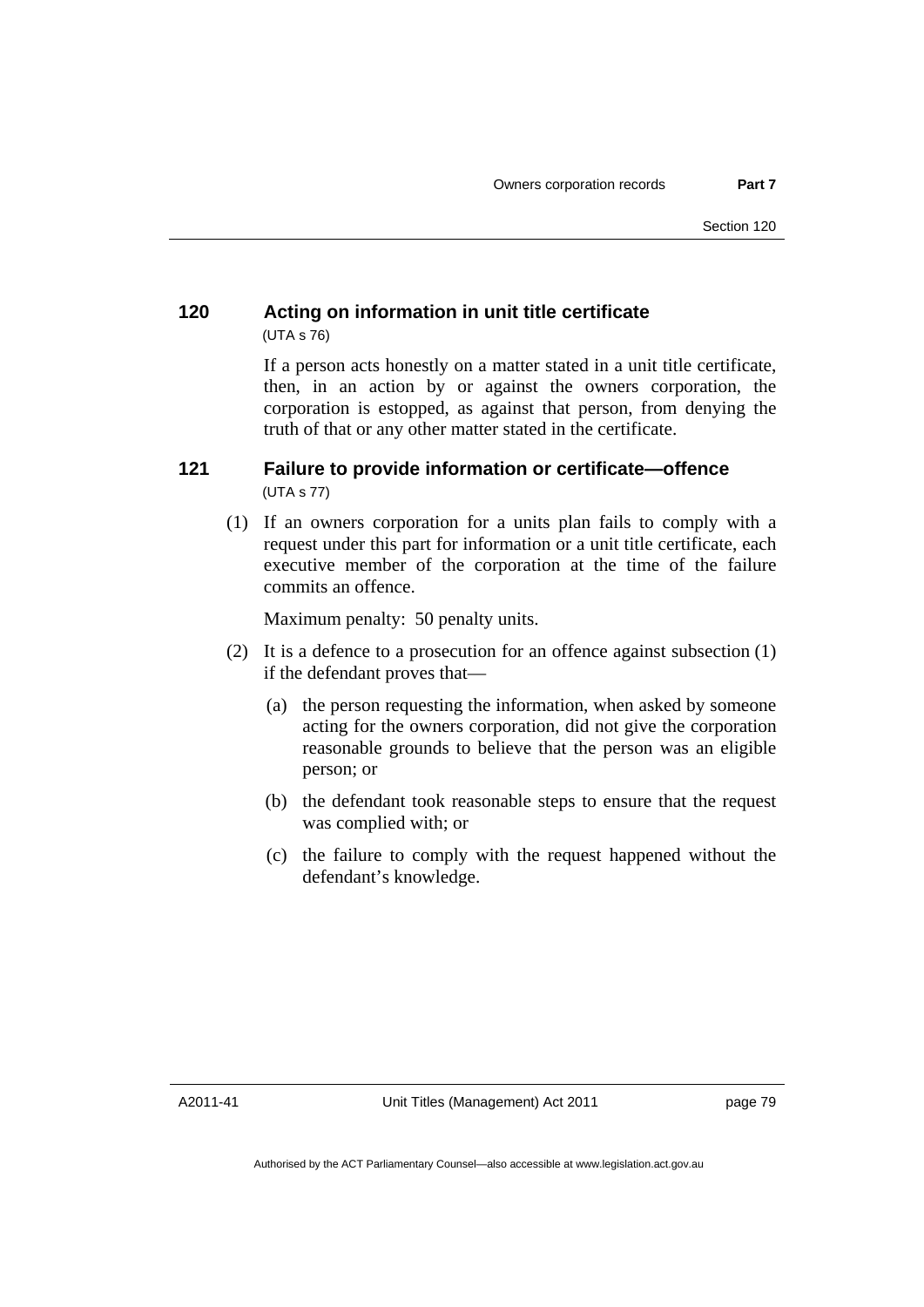#### **122 Owners corporation name, address and letterbox**  (UTA s 78)

- (1) An owners corporation for a units plan must ensure that a notice showing the name of the corporation, and the address shown on the units plan for the service of documents, is continuously displayed in a conspicuous place on the land, unless—
	- (a) the address shown on the units plan for the service of documents is the postal address of a building on the land; and
	- (b) the corporation provides a letterbox on the land under subsection (2).

Maximum penalty: 1 penalty unit.

 (2) If the address shown on the units plan for the service of documents is the postal address of a building on a land, the owners corporation must ensure that a letterbox suitable for postal delivery, showing the name of the corporation in clear and legible characters, is continuously available in a conspicuous and accessible place on the land.

Maximum penalty: 1 penalty unit.

 (3) If an owners corporation changes its address for service of documents, it must lodge notice of the change with the registrar-general in a form approved by the registrar-general under the *Land Titles Act 1925*.

Maximum penalty: 5 penalty units.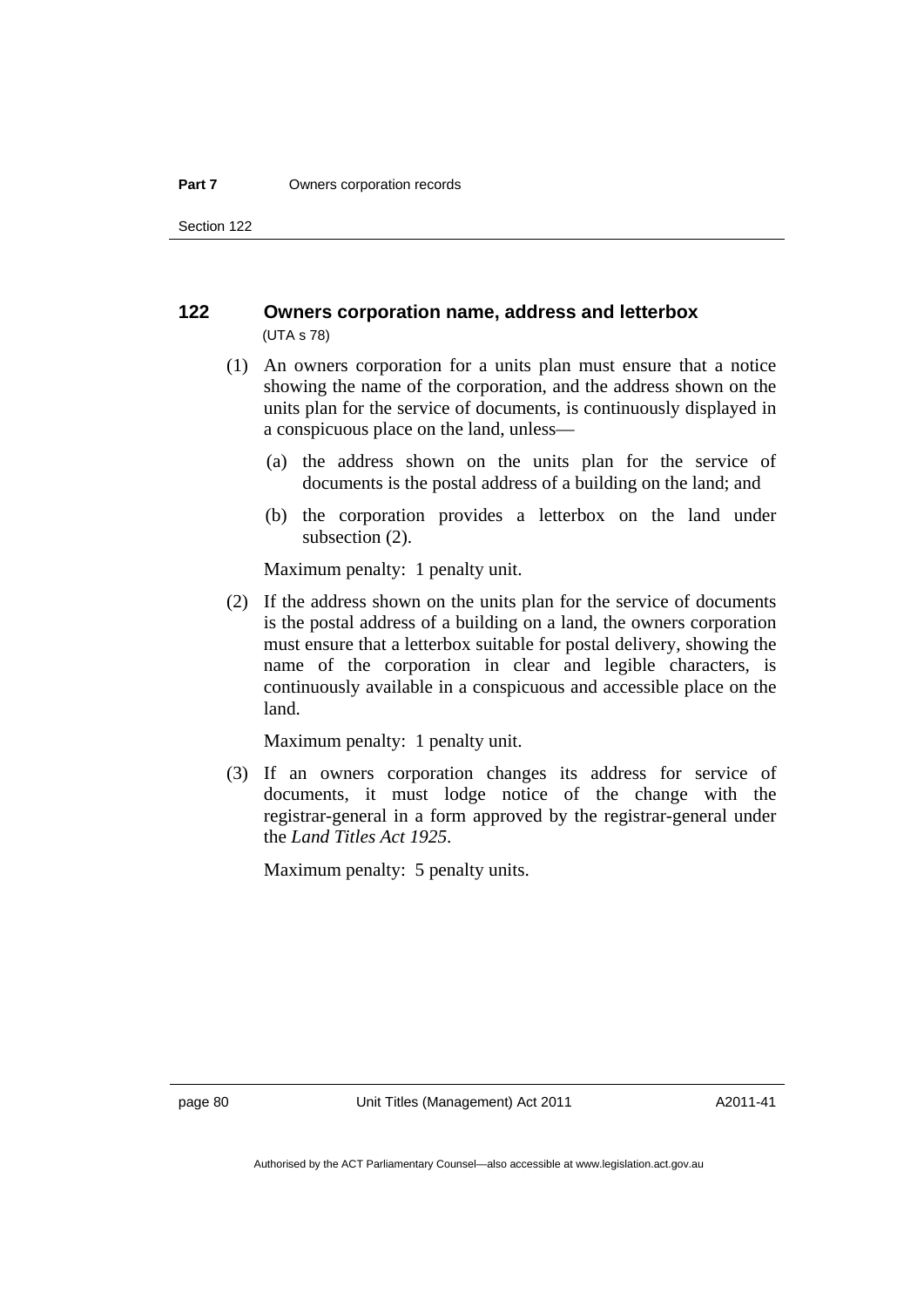#### **123 Service of documents on owners corporation**  (UTA s 79)

For this Act and the *Unit Titles Act 2001* (including an application for a court order under either Act) a document may be served on an owners corporation by—

- (a) if the address for service is the postal address of a building on the land—placing it in the letterbox mentioned in section 122 (2); or
- (b) serving it in another way approved by the corporation by ordinary resolution.
- *Note* The methods of service provided for in this section are in addition to methods of service provided for in the Legislation Act, pt 19.5.

### **124 Service of documents on members, interested people and occupiers**

(UTA s 80)

- (1) For this Act and the *Unit Titles Act 2001* (including an application for a court order under either Act) a document may be served on a unit owner or anyone else with an interest in a unit or the common property on a units plan by—
	- (a) sending it by prepaid post as a letter to the relevant address for correspondence recorded on the corporate register; or
	- (b) if the latest address for correspondence recorded in the corporate register is the postal address of a building or unit on the land—placing it in a letterbox for mail addressed to the building or unit; or
	- (c) serving it in another way directed by the person to be served.
	- *Note* The methods of service provided for in this section are in addition to methods of service provided for in the Legislation Act, pt 19.5.

A2011-41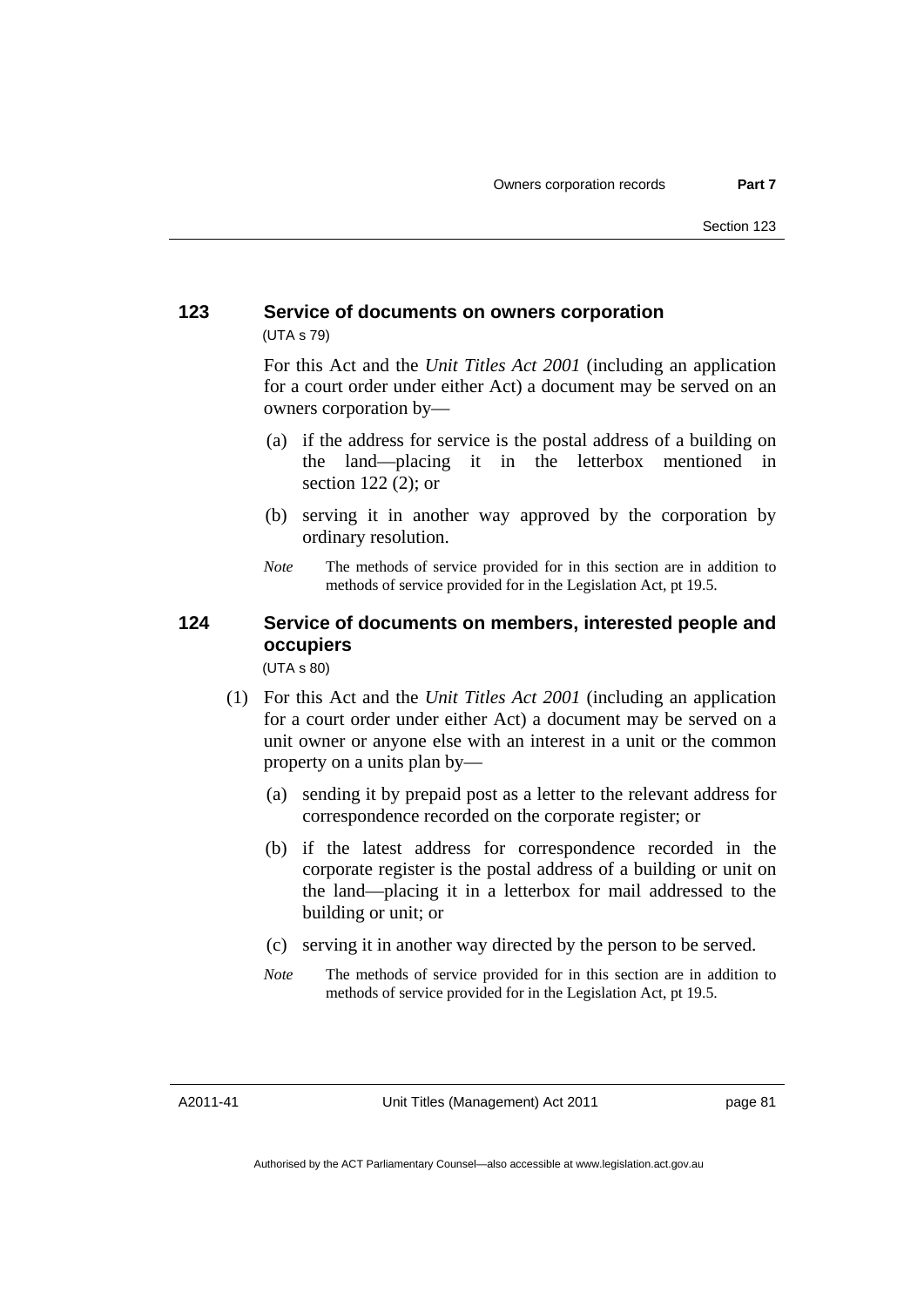- (2) If a unit is owned by 2 or more part-owners, and a document is required or permitted to be served on the owner, service of the document under this section on the part-owners' representative is sufficient.
- (3) If an owner of a unit is a company, and a document is required or permitted to be served on the company, service of the document under this section on the company's representative is sufficient.
- (4) If a mortgagee voting notice is current for a unit, and a document is required or permitted to be served on the mortgagee, service of the document under this section on the mortgagee's representative is sufficient.
- (5) If a unit has an occupier who is not an owner of the unit, and a document is required or permitted to be served on the occupier, the document may be served on the occupier—
	- (a) by putting it in a letterbox for mail addressed to the unit; or
	- (b) by giving it personally to the occupier; or
	- (c) by serving it in another way directed by the occupier.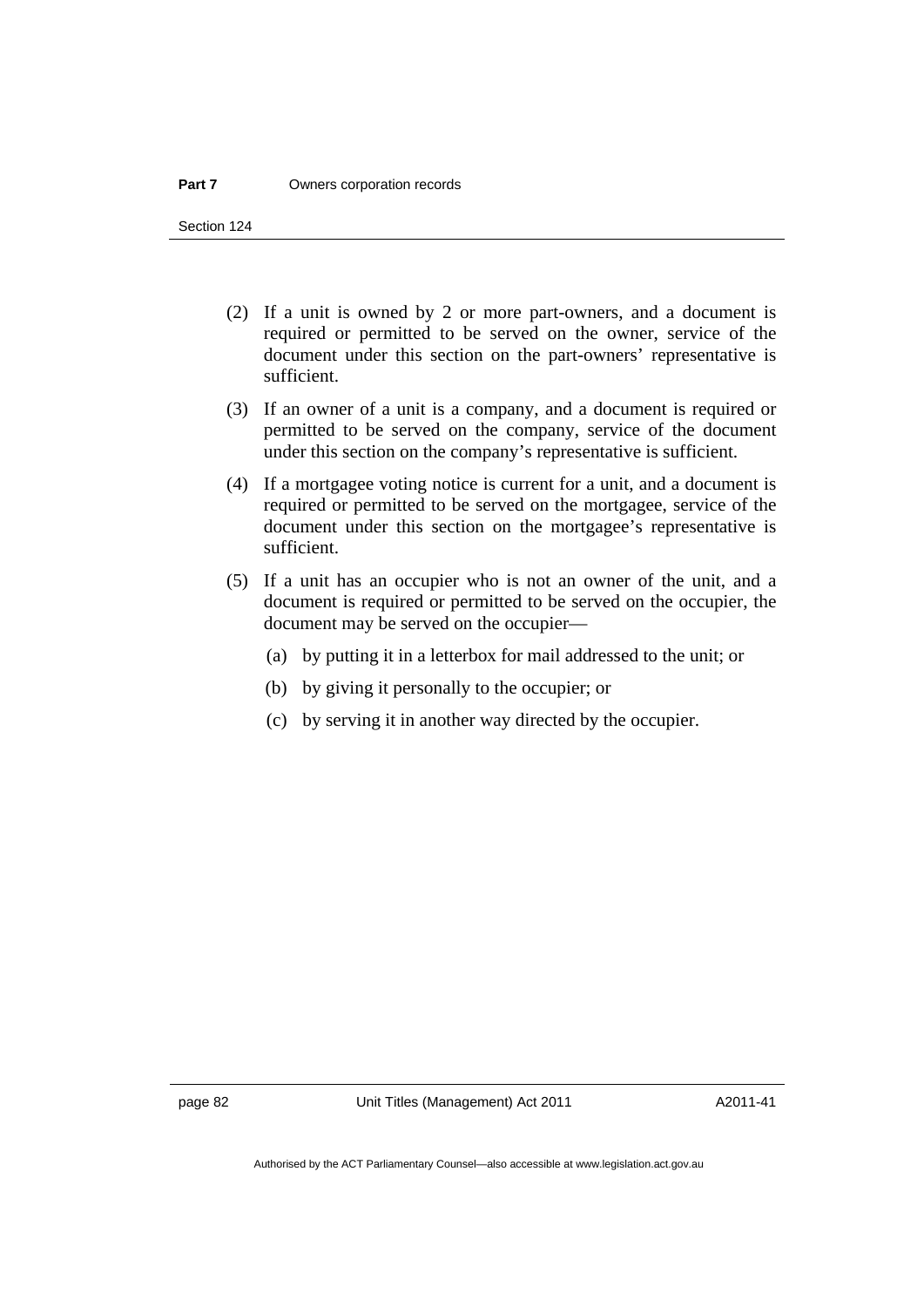### **Part 8 Dispute resolution**

#### **125 Disputes involving the owners corporation—generally**  (UTA s 123 and s 124)

- (1) This section applies to a dispute relating to an owners corporation for a units plan between the corporation and any 1 of the following:
	- (a) an owner or occupier of a unit in the units plan;
	- (b) the manager (if any) for the owners corporation;
	- (c) a service contractor for the owners corporation;
	- (d) an executive member.
- (2) A party to the dispute may apply to the ACAT for an order in relation to the other party if the application relates to the dispute.

### **126 Disputes involving the owners corporation—particular matters**

(UTA s 123 and s 124)

- (1) This section applies to the following disputes between the people mentioned in relation to the dispute:
	- (a) a dispute relating to keeping an animal or allowing an animal to be kept in a unit between—
		- (i) the owners corporation; and
		- (ii) an owner or occupier of a unit;
	- (b) a dispute relating to the return by a former manager of owners corporation property between—
		- (i) the owners corporation; and
		- (ii) the former manager.

A2011-41

Unit Titles (Management) Act 2011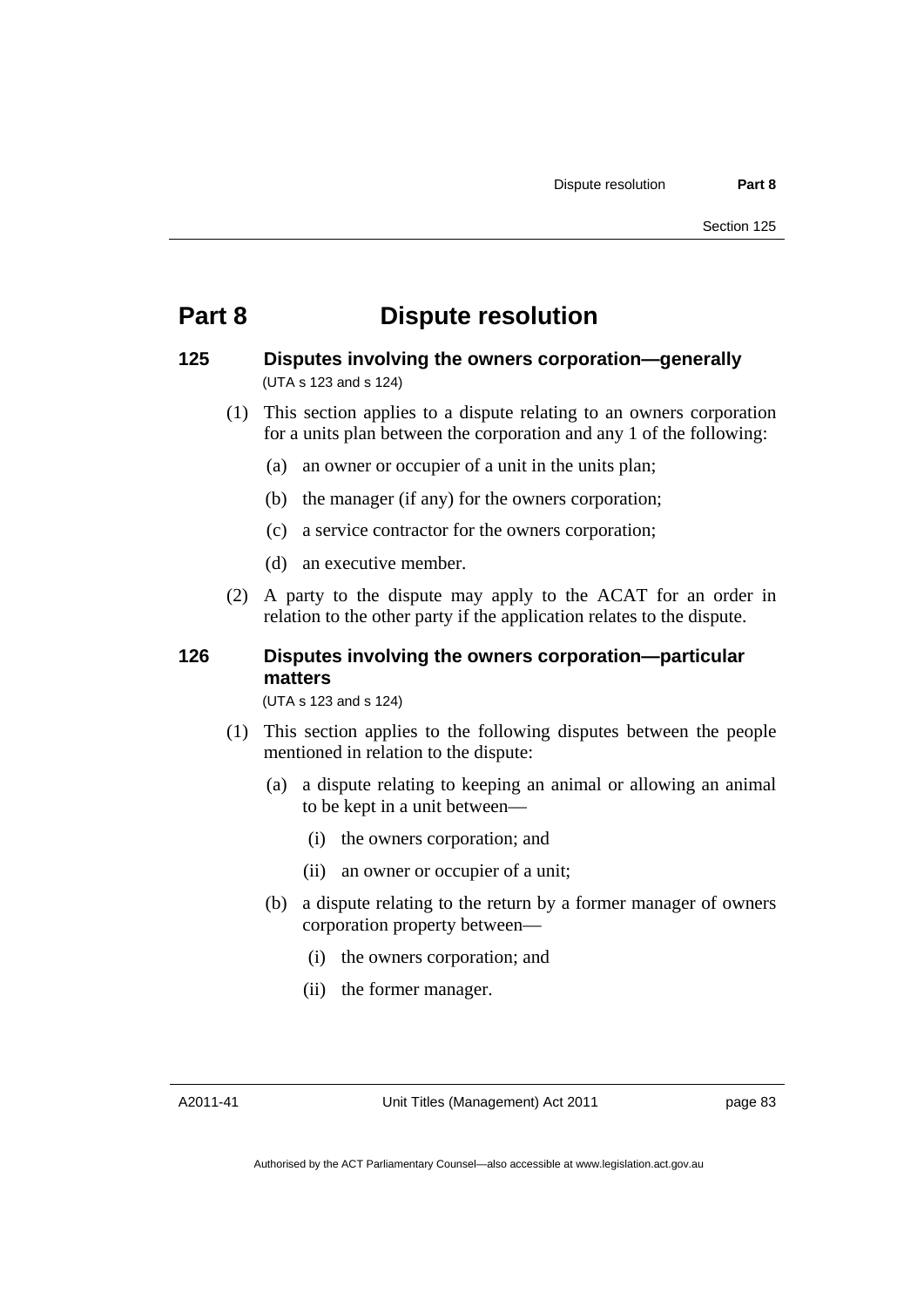- (2) A party to the dispute may apply to the ACAT for an order in relation to the other party if the application relates to the dispute.
- (3) To avoid doubt, only a party mentioned in this section in relation to a particular dispute may apply to the ACAT in relation to the dispute.

#### **Example**

Tony is in dispute with his neighbour, Fabian, about the pets Fabian keeps in his unit. The owners corporation is also in dispute with Fabian about the pets. Only the owners corporation can apply to the ACAT for an order against Fabian in relation to the dispute.

- *Note* An example is part of the Act, is not exhaustive and may extend, but does not limit, the meaning of the provision in which it appears (see Legislation Act, s 126 and s 132).
- (4) In this section:

*former manager* means a person who was the manager for the owners corporation.

# **127 Disputes involving the executive committee**

(UTA s 123 and s 124)

- (1) This section applies to a dispute relating to an owners corporation for a units plan between the executive committee of the corporation and an executive member.
- (2) A party to the dispute may apply to the ACAT for an order in relation to the other party if the application relates to the dispute.

#### **128 Disputes between unit owners**

(UTA s 123 and s 124)

- (1) This section applies to a dispute relating to an owners corporation for a units plan between 2 or more unit owners.
- (2) A party to the dispute may apply to the ACAT for an order in relation to the other party if the application relates to the dispute.

page 84 Unit Titles (Management) Act 2011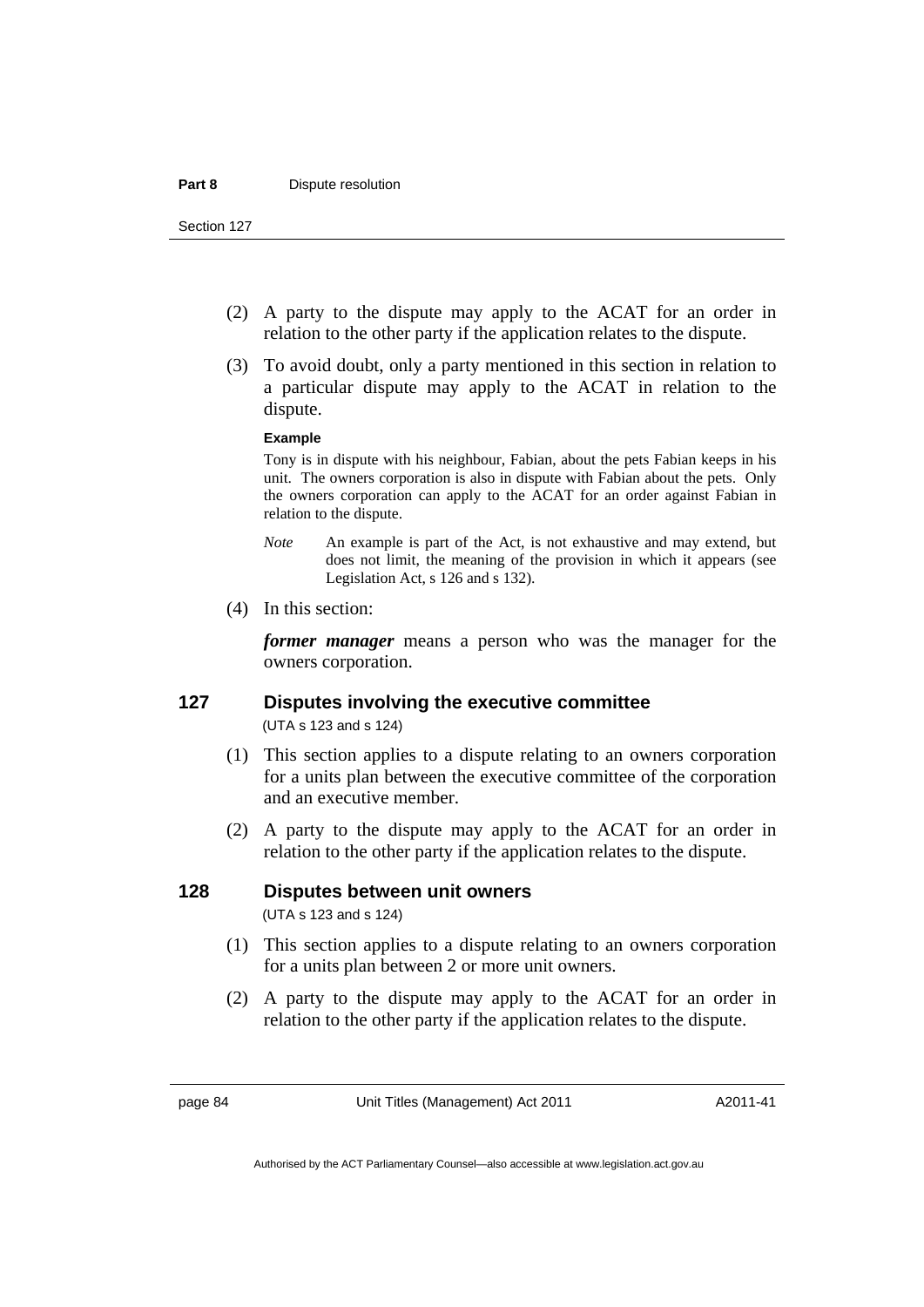### **129 Kinds of ACAT orders**

(UTA s 125)

- (1) The ACAT may make the following orders:
	- (a) an order requiring a party to do, or refrain from doing, a stated thing;
	- (b) an order requiring a party to exercise a function under this Act;
	- (c) an order requiring an owners corporation to do a stated thing that is ancillary to a function of the corporation under this Act;
	- (d) an order requiring a person to pay to the Territory or someone else an amount of not more than \$1 000;
	- (e) a declaration—
		- (i) that a general meeting or executive committee meeting is void for irregularity; or
		- (ii) that a resolution of a general meeting or executive committee meeting is void for irregularity; or
		- (iii) that a rule of the owners corporation is invalid for irregularity;
	- (f) an order repealing or amending a resolution of a general meeting or executive committee based on a merits review of the resolution by the ACAT;
	- (g) an order giving effect to an unsuccessful motion for a resolution of a general meeting (either as originally proposed or as amended by the ACAT) if the ACAT is satisfied after a merits review of the motion that opposition to the motion was unreasonable;
	- (h) an order requiring stated accounts of an owners corporation to be audited, whether by a stated person or a person of a stated kind;

A2011-41

Unit Titles (Management) Act 2011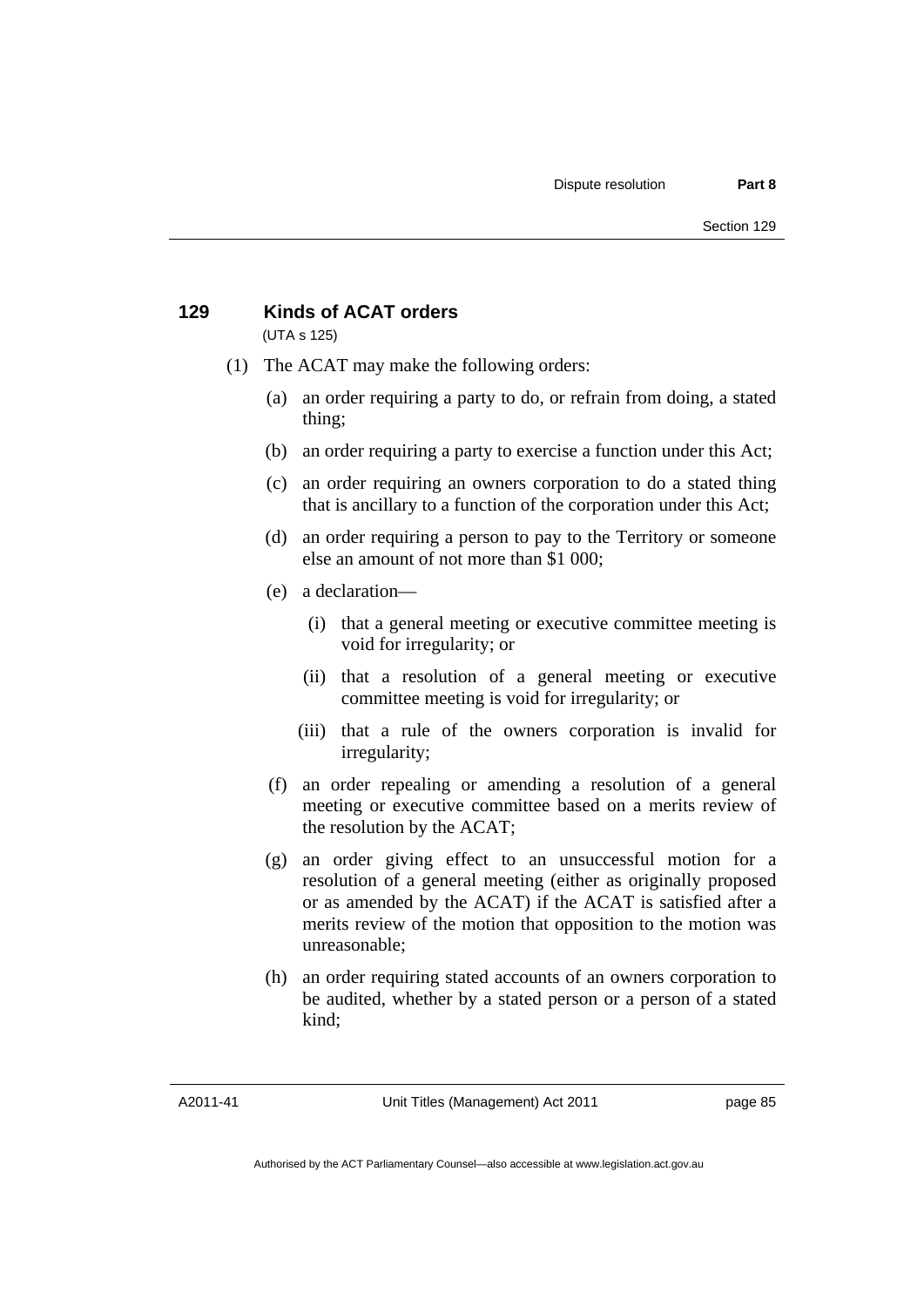#### **Part 8 Dispute resolution**

Section 129

- (i) an order allowing an applicant to examine records of the owners corporation;
- (j) an order requiring an owners corporation to make or repeal a rule and register a copy of the resolution making or repealing the rule;
- (k) an order appointing an administrator to exercise all or stated functions of the owners corporation, the executive committee or an office-holder in the committee;
- (l) if the dispute relates to a matter mentioned in section 126 (1) (a)—an order to remove the animal from the unit if—
	- (i) a condition requiring the owners corporation's consent to keeping the animal is not complied with; or
	- (ii) the animal is causing a nuisance.
- (2) The ACAT may make any other order it considers reasonably necessary or convenient to resolve a dispute under this part.
- (3) This section does not limit the orders the ACAT may make in relation to a dispute under this part.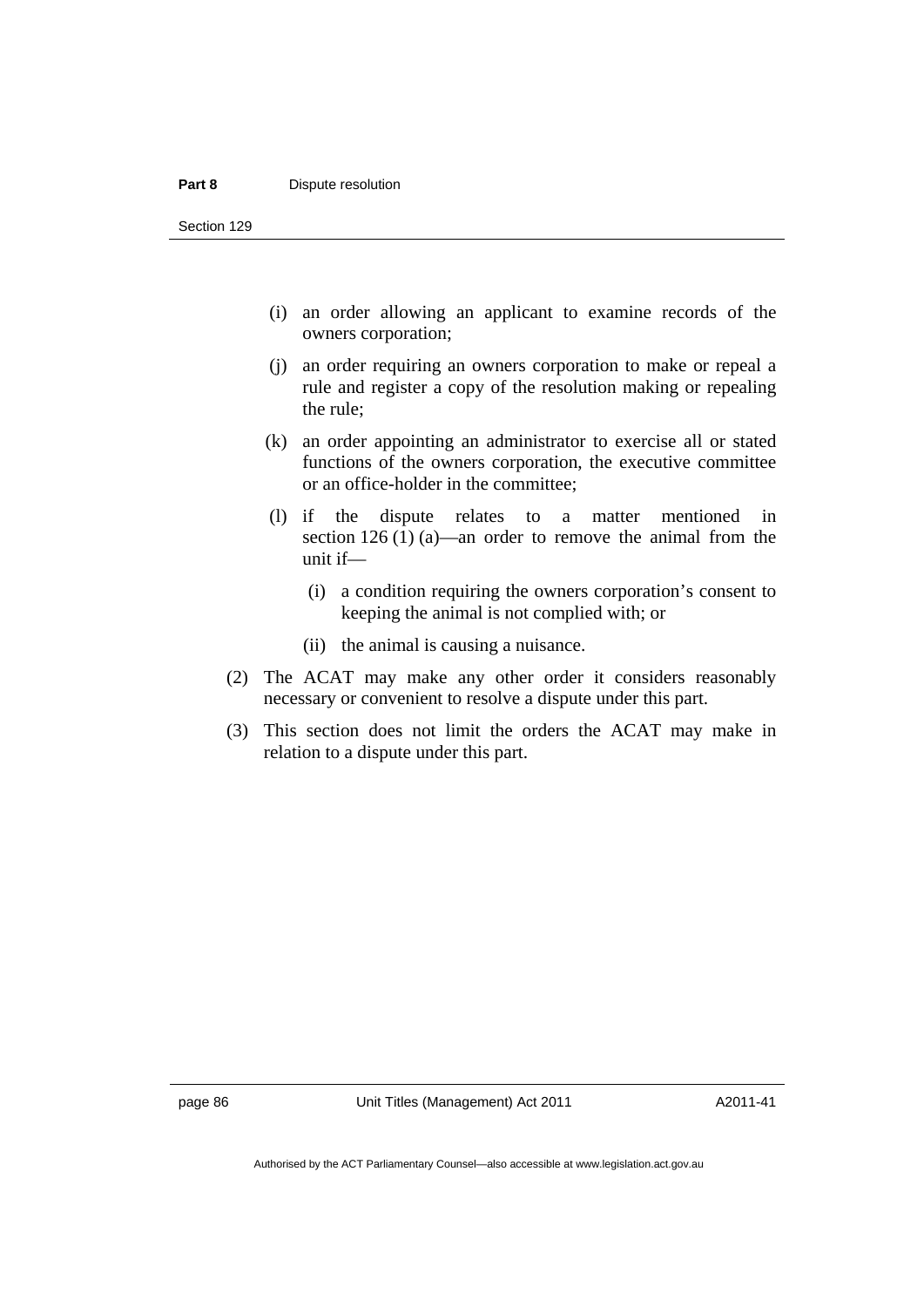# **Part 9 Protection of financiers for service contracts**

#### **130 Meaning of** *financed service contract* **and** *financier***—pt 9**  (UTA s 55Q)

In this part:

*financed service contract* means a service contract financed by a financier under section 131.

*financier*—see section 131.

#### **131 Who is a** *financier* **for a service contract?**  (UTA s 55R)

- (1) A person is a *financier* for a service contract if—
	- (a) the person—
		- (i) is a financial institution; or
		- (ii) in the ordinary course of the person's business, supplies, or might reasonably be expected to supply, finance for business acquisitions, using charges over contracts for security; or
		- (iii) if the contract exists immediately before the commencement of this part—at the time the finance was supplied for a business acquisition using a charge over the contract for security, was a person mentioned in subparagraph (ii); and
	- (b) a service contractor for the contract and the person give written notice signed by each of them to the owners corporation that the person is a financier for the contract.

A2011-41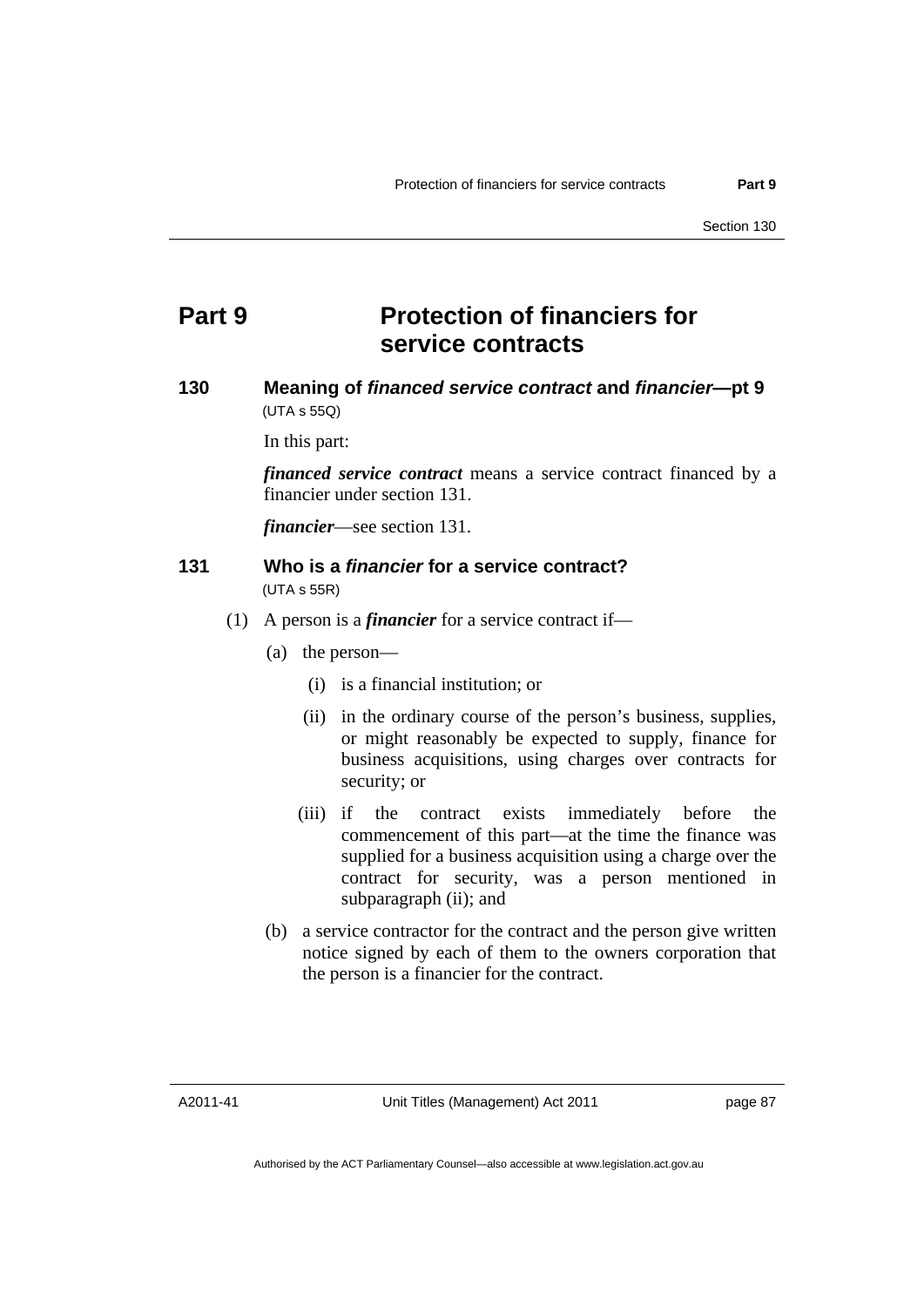- (2) A person stops being a financier for a service contract if the person gives the owners corporation written notice withdrawing the notice given under subsection (1).
- (3) A notice under subsection (2) may be given without the service contractor's agreement.

### **132 Financed service contract—notice of change**

(UTA s 55S)

The owners corporation for a units plan must give the financier for a financed service contract written notice of—

- (a) any change made to the contract by the corporation and the service contractor; or
- (b) any arrangement entered into by the corporation and the service contractor that affects the contract.

#### **133 Financed service contract—limitation on ending**  (UTA s 55T)

- (1) The owners corporation for a units plan may end a financed service contract only if—
	- (a) the corporation gives the financier written notice that the corporation has the right to end the contract; and
	- (b) when the notice is given to the financier, the corporation has the right to end the contract; and
	- (c) the corporation gives the notice to the financier not less than 21 days before the day the contract is ended.
- (2) However, the owners corporation may not end the financed service contract if, under an arrangement between the financier and the service contractor, the financier has given the corporation notice under section 134.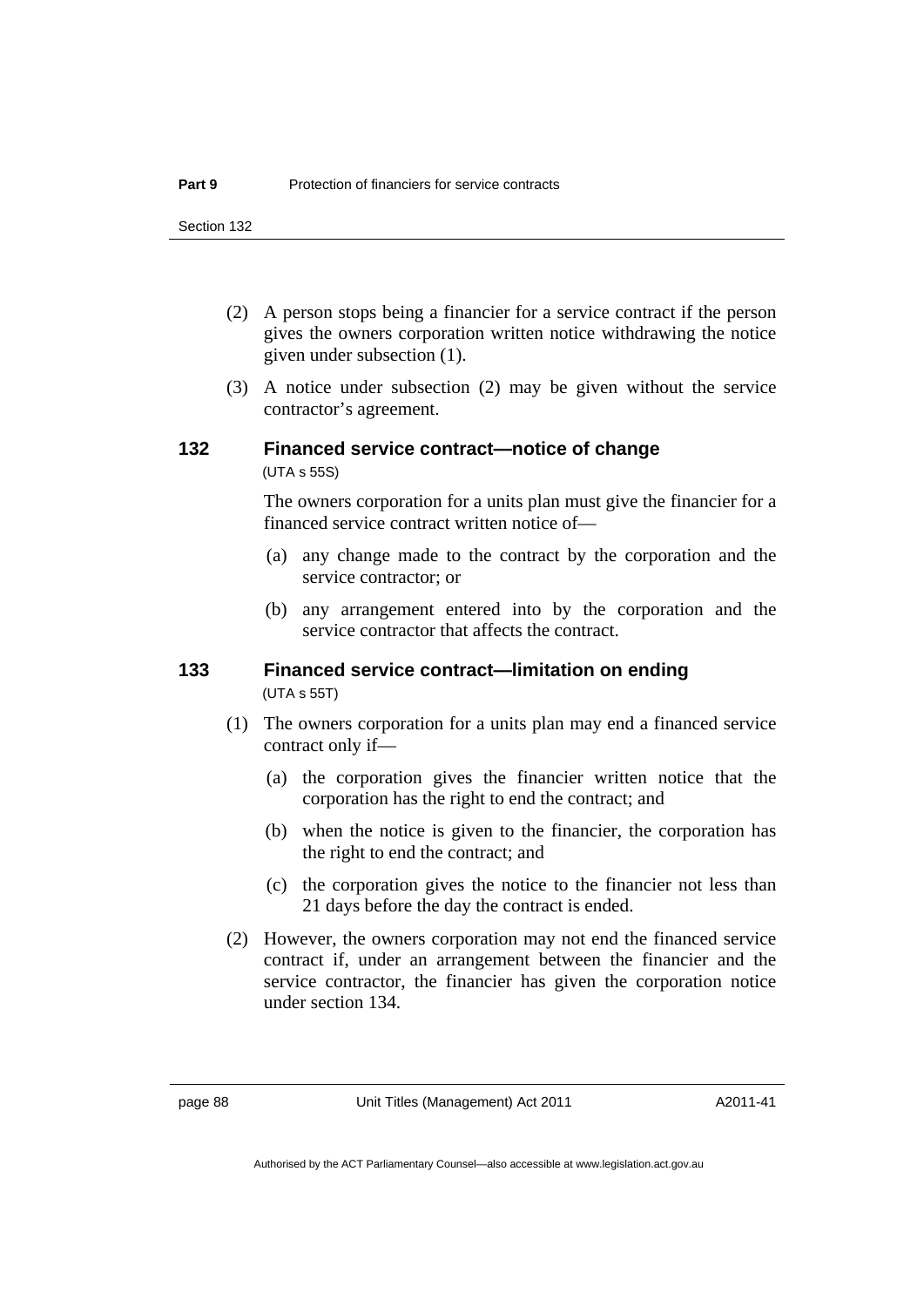- (3) Subsection (2) does not stop the owners corporation ending a service contract for something done or not done after the financier started to act under the contract.
- (4) This section does not stop a financed service contract ending by agreement between the owners corporation, service contractor and financier.

# **134 Financed service contract—person authorised to act for financier**

(UTA s 55U)

- (1) The financier for a financed service contract may take the following action:
	- (a) act under the contract in place of the contractor;
	- (b) appoint a receiver, or a receiver and manager, for the contract.
- (2) However, the financier may only take action under subsection (1) if—
	- (a) the financier has given written notice to the owners corporation of the financier's intention to take the action; and
	- (b) at the time the notice is given to the owners corporation, the corporation—
- (i) has not given the financier notice under section 133 (1) (c); or
	- (ii) has given and withdrawn the notice to the financier.
	- (3) The financier may authorise a person to act for the financier for subsection  $(1)$  (a) if—
		- (a) the person is not the service contractor or an associate of the contractor; and
		- (b) the owners corporation approves the person.

A2011-41

Unit Titles (Management) Act 2011

page 89

Authorised by the ACT Parliamentary Counsel—also accessible at www.legislation.act.gov.au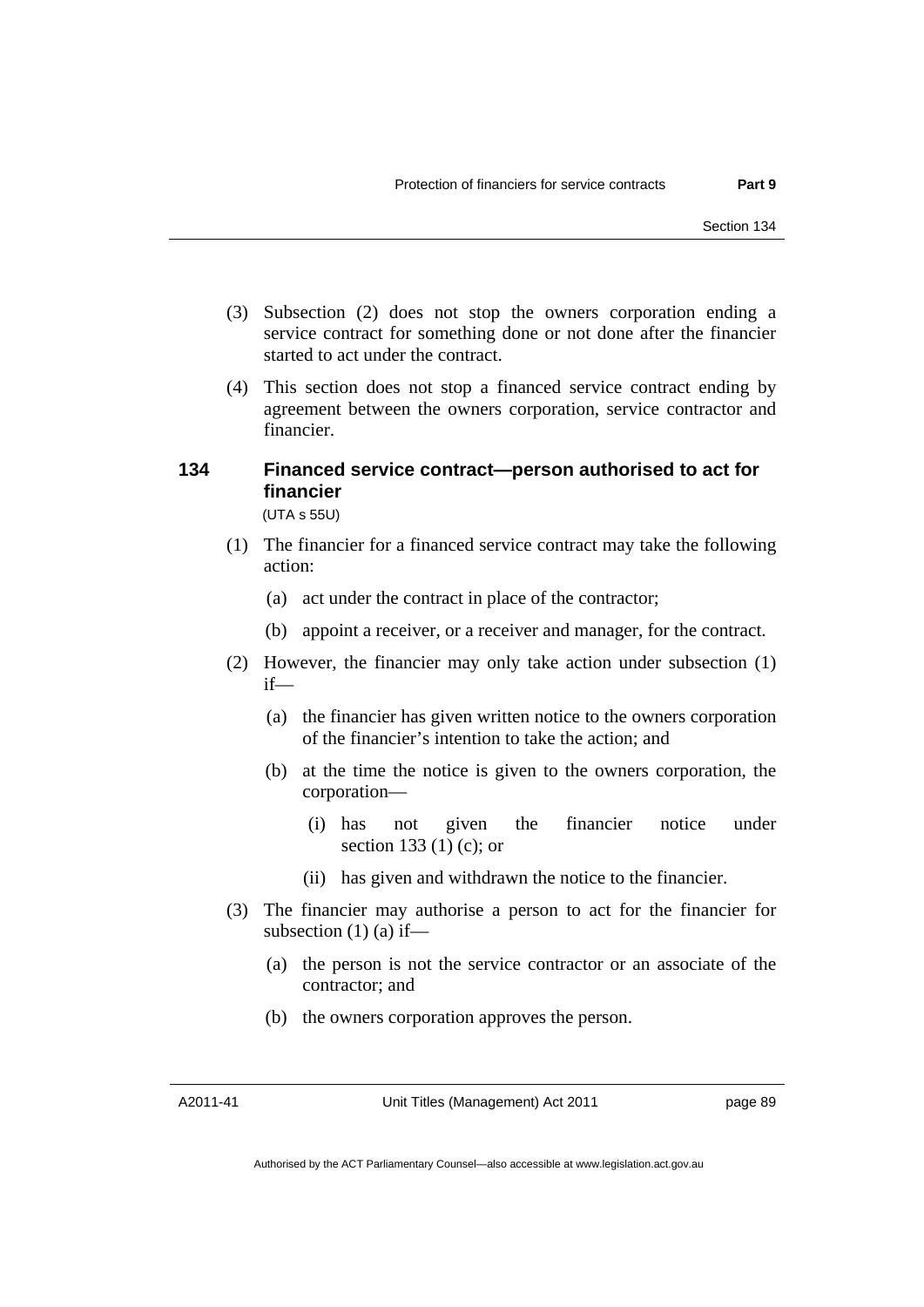- (4) In deciding whether to approve a person under subsection (3), the owners corporation—
	- (a) must act reasonably in the circumstances and decide as soon as practicable; and
	- (b) may only consider—
		- (i) the person's character; and
		- (ii) the person's competence, qualifications and experience.
- (5) However, the owners corporation must not—
	- (a) unreasonably withhold the person's approval; or
	- (b) require or receive a fee or other consideration for approving the person, other than reimbursement of legal or administrative expenses reasonably incurred by the corporation for the approval.

#### **135 Financed service contract—agreement between owners corporation and financier prohibited**  (UTA s 55V)

- (1) A financier for a financed service contract must not enter into an agreement or other arrangement with the owners corporation under the contract for a matter relating to—
	- (a) the financier's role for the contract; or
	- (b) arrangements between the financier and service contractor under which the financier is acting, or may act, under the contract in the contractor's place; or
	- (c) the operation of this part in relation to the contract.
- (2) An agreement or arrangement to which this section applies is void to the extent it contravenes this section.

page 90 Unit Titles (Management) Act 2011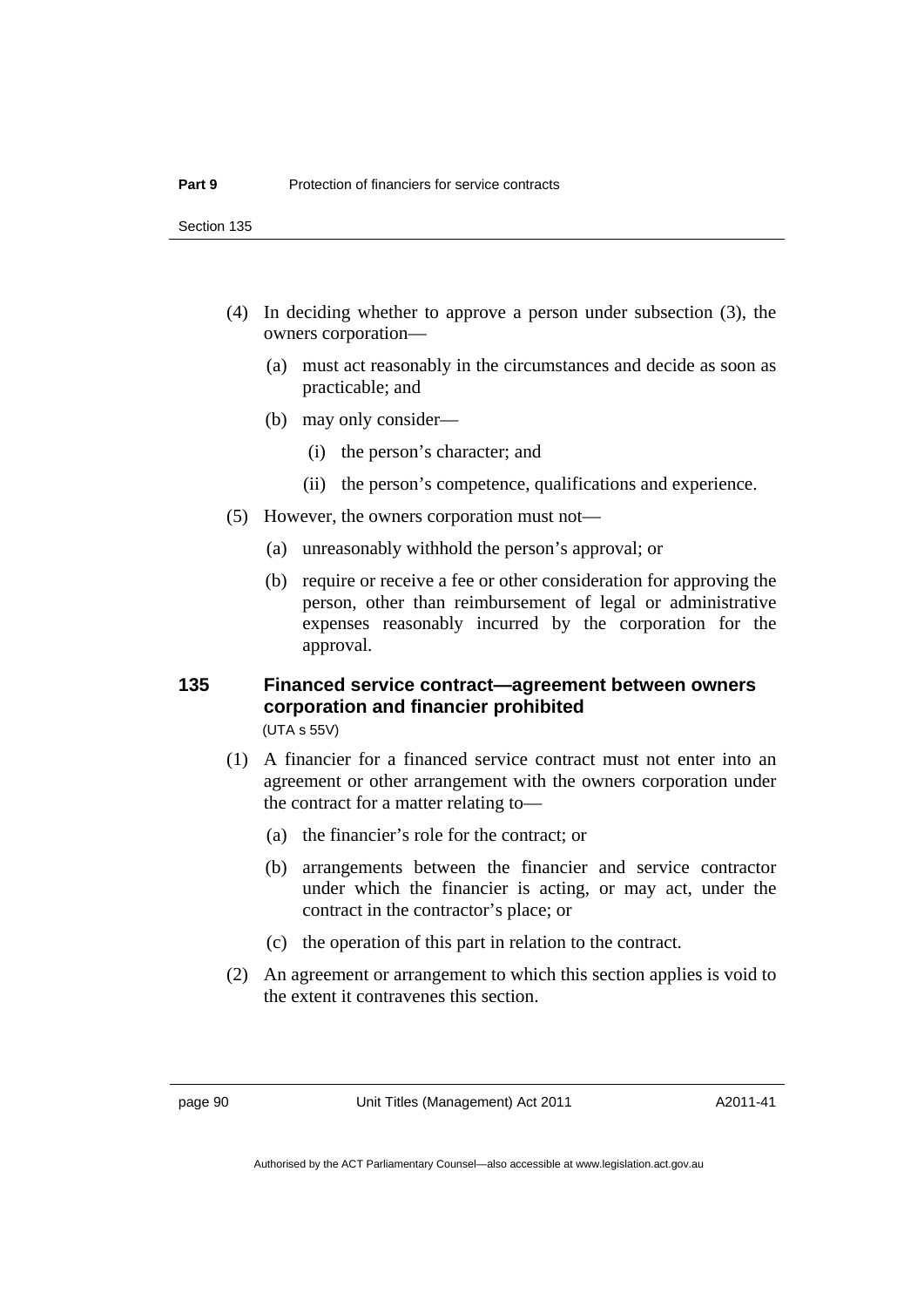# **Part 10 Administrators**

### **Division 10.1 Interested parties**

#### **136 Who may apply for an administration order?**  (UTA s 140)

Any of the following people (an *interested party*) may apply to the ACAT for an order under division 10.2 (an *administration order*) in relation to the administration of an owners corporation:

- (a) the corporation;
- (b) a creditor of the corporation;
- (c) a unit owner, or anyone else with an interest in a unit, or the common property, that is recorded in the corporate register;
- (d) the director-general, on behalf of the Territory.

#### **137 ACAT appearances and service of applications**  (UTA s 141)

- (1) An interested party has a right to appear on an application by another interested party for an administration order.
- (2) The applicant must serve a copy of the application on every other interested party, except the creditors (or the other creditors) of the owners corporation and the director-general.
	- *Note* The applicant may serve the application on an interested person at the person's address for correspondence shown on the corporate register. Other forms of service are also permitted. See s 124.
- (3) The owners corporation must serve all its creditors with a copy of the application—
	- (a) if the owners corporation is the applicant—after making the application; or

A2011-41

Unit Titles (Management) Act 2011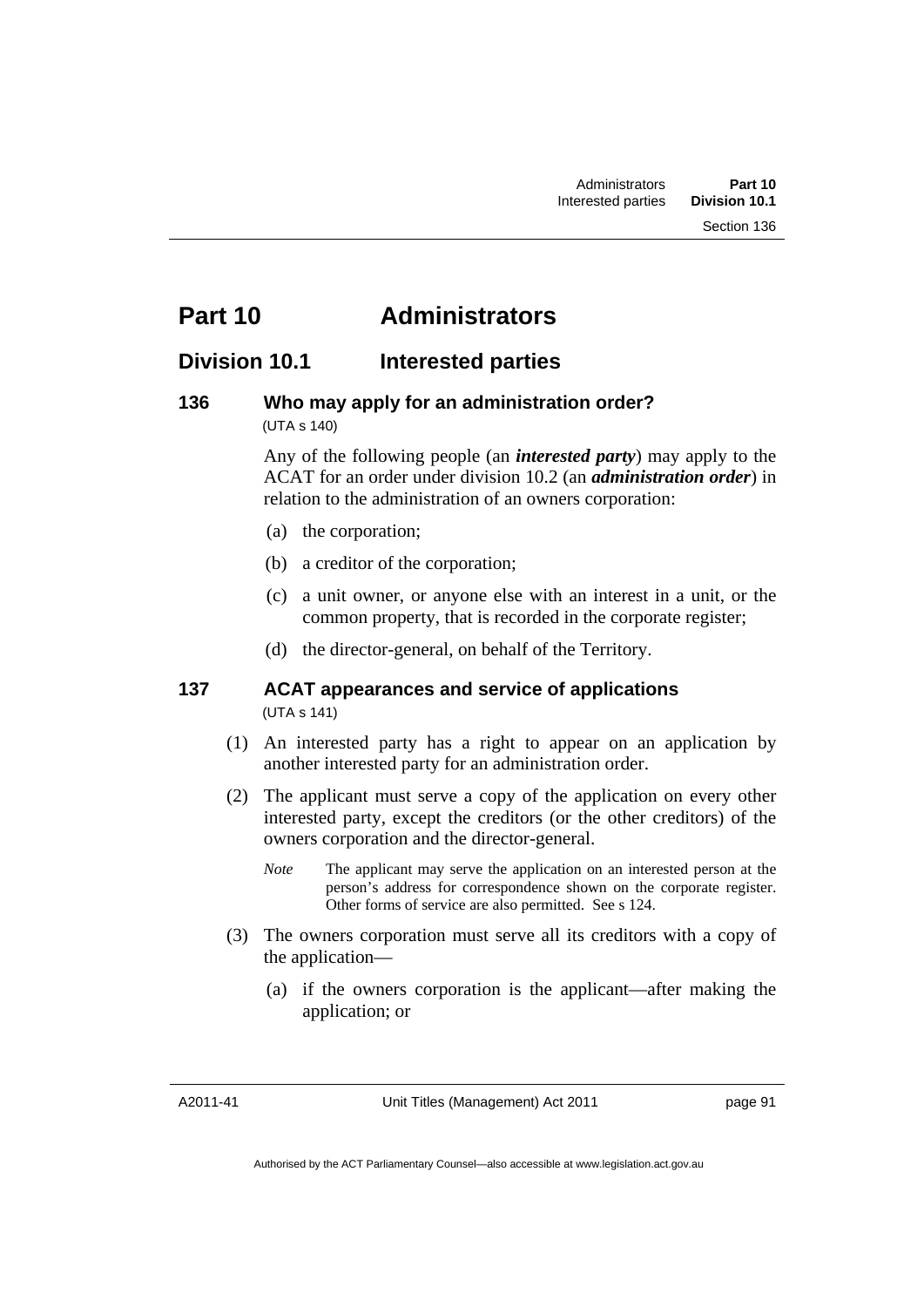- (b) in any other case—on being served with a copy of the application.
- (4) An interested party may be represented by a lawyer or someone else.
- (5) The registrar of the ACAT must give a copy of an application to the director-general, unless the director-general is the applicant.

### **Division 10.2 Appointment, removal and functions**

#### **138 Appointment of administrator**

(UTA s 142)

 (1) On an application by an interested party, the ACAT may, by order, appoint the person named in the application to be administrator of the owners corporation on the terms about remuneration and anything else it considers appropriate.

- (2) The ACAT may make an order appointing an administrator only if satisfied that the administrator consents to the order.
- (3) In an order appointing an administrator, the ACAT may give any directions it considers appropriate for giving notice of the order to the administrator, the registrar-general and the owners corporation.
- (4) The remuneration of an administrator of an owners corporation and the expenses incurred in the exercise of the administrator's functions under this Act are taken to be expenditure incurred by the corporation.

# **139 Removal or replacement of administrator**

(UTA s 143)

 (1) On an application by an interested party, the ACAT may, by order, remove or replace an administrator.

page 92 Unit Titles (Management) Act 2011

*Note* For the making of appointments (including acting appointments), see the Legislation Act, pt 19.3.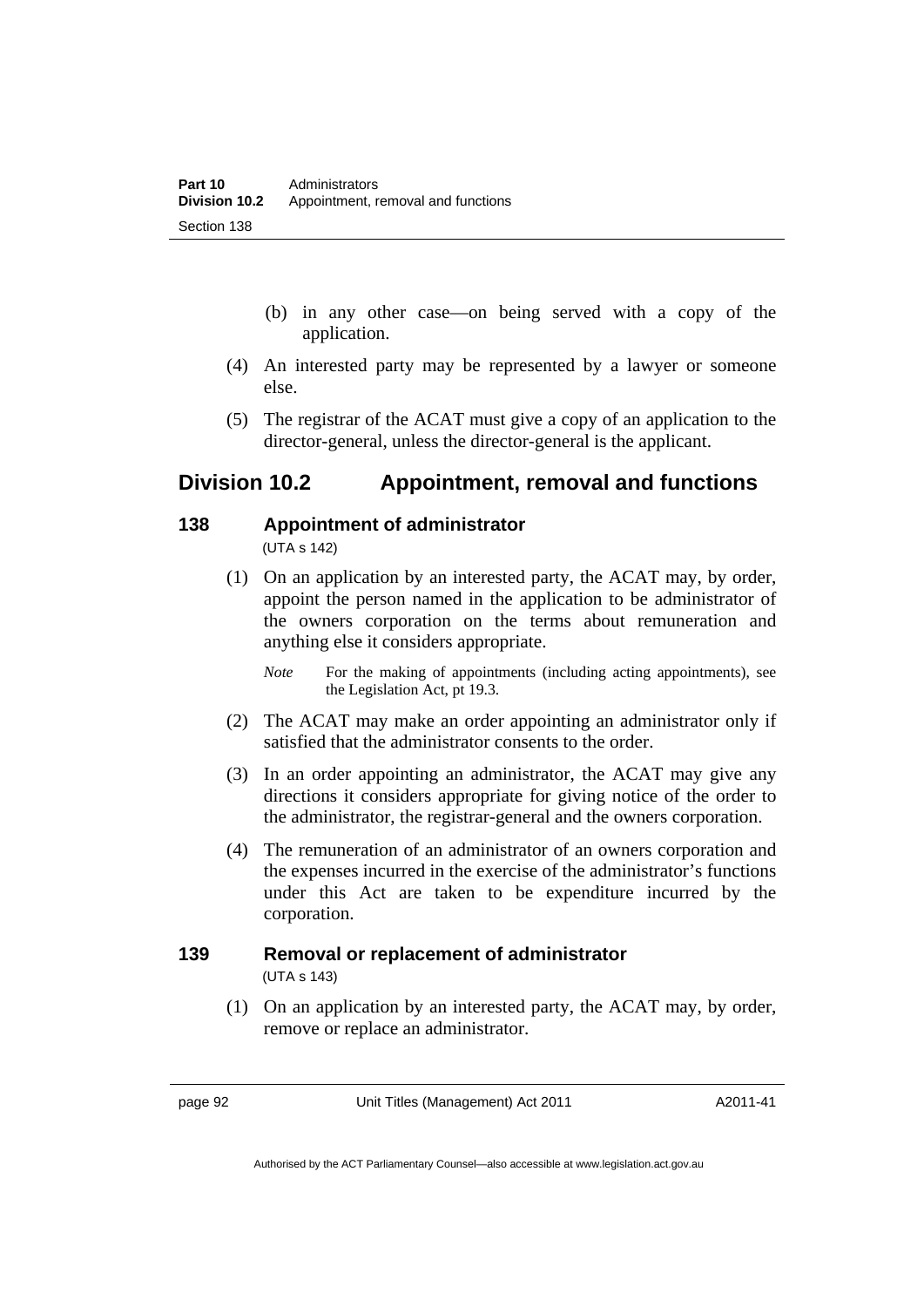(2) In an order removing or replacing an administrator, the ACAT may give any directions it considers appropriate for giving notice of the order to the registrar-general and the owners corporation.

### **140 Functions of administrator**

(UTA s 144)

- (1) The administrator of an owners corporation has all the functions of the corporation to the exclusion of the corporation and its executive committee.
- (2) However, an order of the ACAT under subsection (3) is required for an administrator to do anything that is required by this Act to be authorised by an unopposed or unanimous resolution.
- (3) On application by an interested party, the ACAT may make any order it considers appropriate about the exercise of the administrator's functions, including, for example, an order mentioned in subsection (2).
	- *Note* An example is part of the Act, is not exhaustive and may extend, but does not limit, the meaning of the provision in which it appears (see Legislation Act, s 126 and s 132).

### **141 Delegation by administrator**

(UTA s 145)

The administrator of an owners corporation may delegate the administrator's functions to anyone else.

*Note* A function that has been delegated by the administrator may, despite the delegation, be exercised by the administrator (see Legislation Act, s 240). For the making of delegations and the exercise of delegated functions generally, see the Legislation Act, pt 19.4.

A2011-41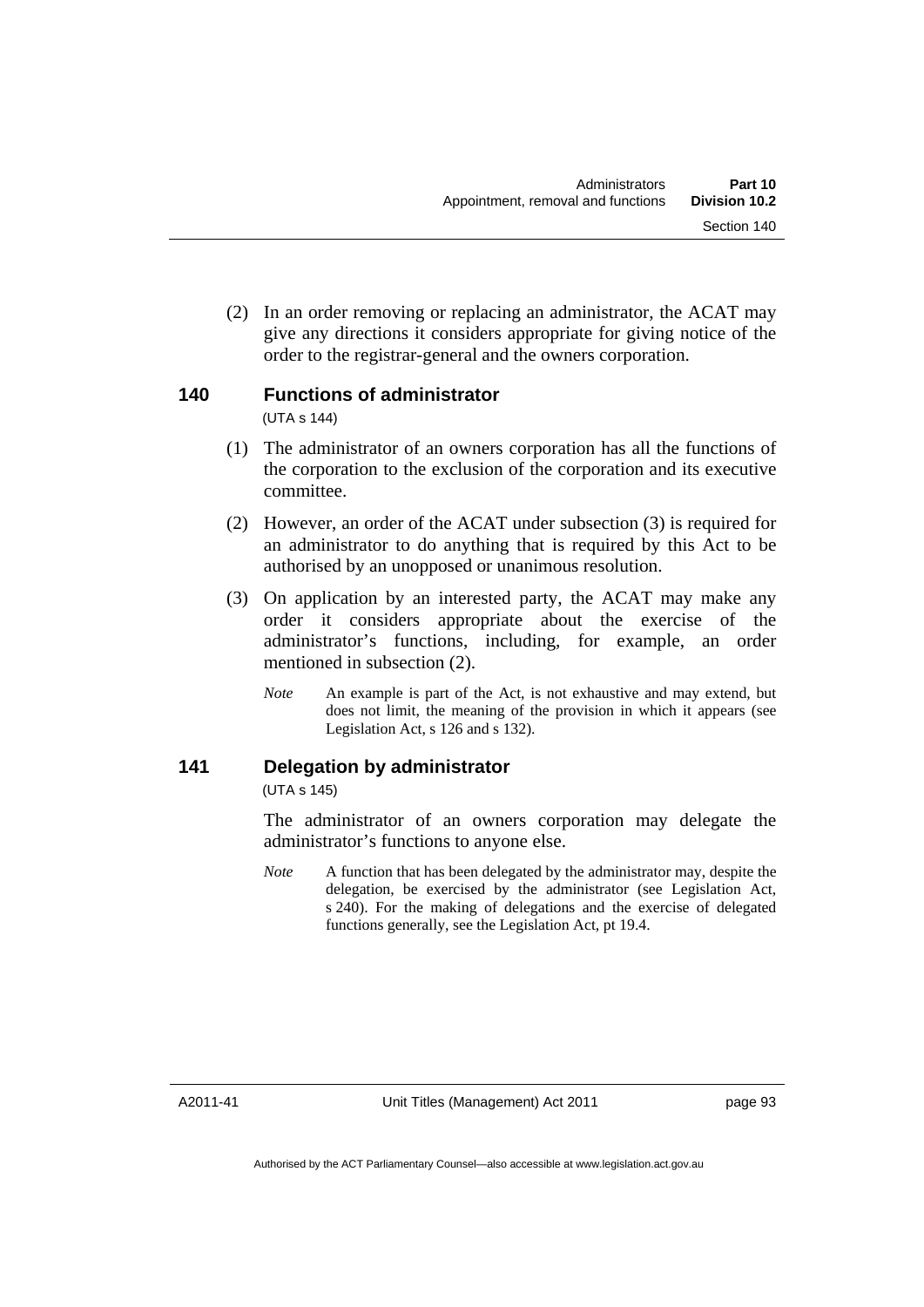**Part 11** Miscellaneous<br>**Division 11.1** Mortgage insur **Mortgage insurance** Section 142

# **Part 11 Miscellaneous**

### **Division 11.1 Mortgage insurance**

# **142 Mortgage insurance of unit**

(UTA s 134)

If the interest of a unit owner is subject to a mortgage, the owner may take out 1 or more policies of insurance (a *mortgage insurance policy*) for indemnity against liability under the mortgage arising out of damage to, or destruction of, the unit.

# **143 Payment under mortgage insurance policies**

(UTA s 135)

- (1) If a mortgage insurance policy is in force for a unit, the insurer is liable to pay to a mortgagee whose interest is noted on the policy the least of the following amounts:
	- (a) the amount insured as stated in the policy;
	- (b) the amount of the loss;
	- (c) the amount sufficient, at the date of the loss, to discharge the mortgage noted on the policy.
- (2) If the interests of 2 or more mortgagees are noted on the policy, subsection (1) applies to the mortgagees in their order of registered priority.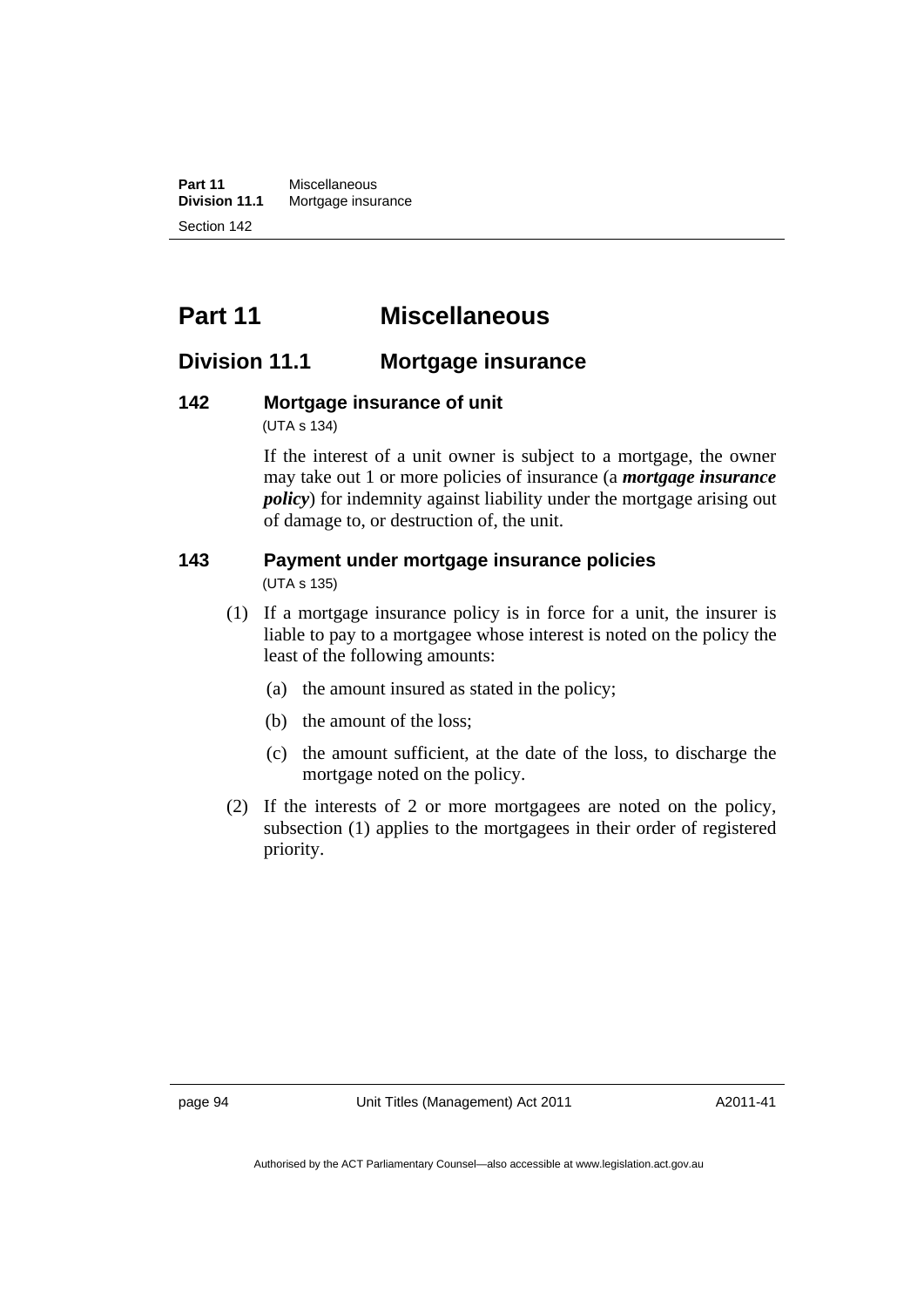#### **144 Transfer of mortgagee's interest to insurer**  (UTA s 136)

- (1) Payment by the insurer to a mortgagee under section 143 does not entitle the unit owner to a discharge of the mortgage.
- (2) On payment by the insurer to a mortgagee under section 143—
	- (a) if the amount paid equals the amount necessary to discharge the mortgage—the insurer is entitled to obtain from the mortgagee a transfer of the mortgage; or
	- (b) if the amount paid is less than the amount necessary to discharge the mortgage—the insurer is entitled to obtain from the mortgagee a transfer of an undivided share of the mortgagee's interest in the mortgage that bears to that interest the same proportion as the amount paid bears to the amount that was owing under the mortgage immediately before the payment.

### **Division 11.2 Miscellaneous**

### **145 Determination of fees**

(UTA s 179)

- (1) The Minister may determine fees for this Act (other than fees that this Act provides are to be fixed by an owners corporation).
	- *Note* The Legislation Act contains provisions about the making of determinations and regulations relating to fees (see pt 6.3)
- (2) A determination is a disallowable instrument.
	- *Note* A disallowable instrument must be notified, and presented to the Legislative Assembly, under the Legislation Act.

A2011-41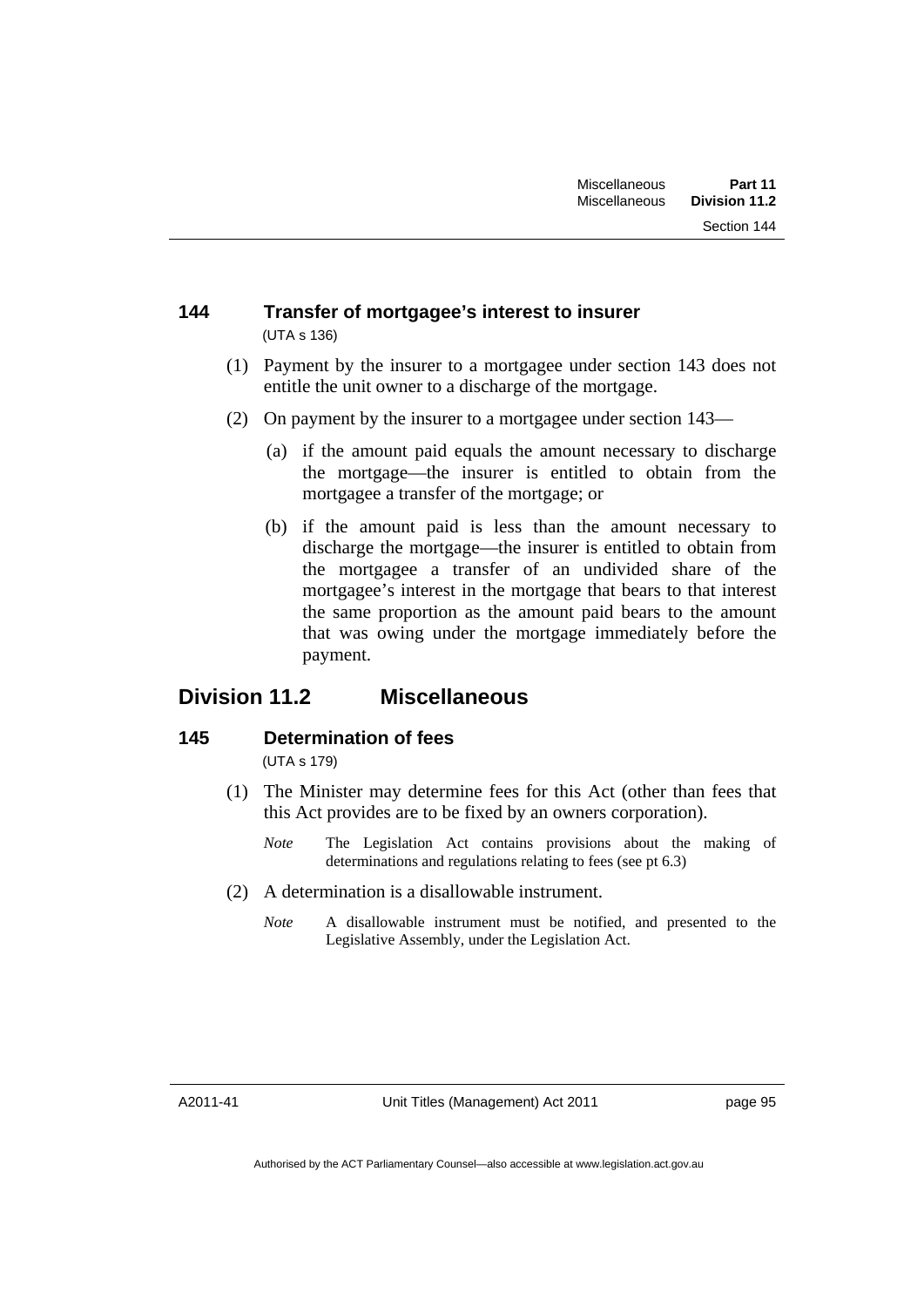#### **Part 11** Miscellaneous<br>**Division 11.2** Miscellaneous **Division 11.2** Miscellaneous Section 146

### **146 Approved forms**

(UTA s 180)

- (1) The Minister may approve forms for this Act.
- (2) If the Minister approves a form for a particular purpose, the approved form must be used for that purpose.
	- *Note* For other provisions about forms, see the Legislation Act, s 255.
- (3) An approved form is a notifiable instrument.

*Note* A notifiable instrument must be notified under the Legislation Act.

#### **147 Regulation-making power**

(UTA s 181)

- (1) The Executive may make regulations for this Act.
- (2) A regulation may create offences and fix maximum penalties of not more than 60 penalty units for the offences.
	- *Note* A regulation must be notified, and presented to the Legislative Assembly, under the Legislation Act.

#### **148 Legislation amended—sch 5**

This Act amends the legislation mentioned in schedule 5.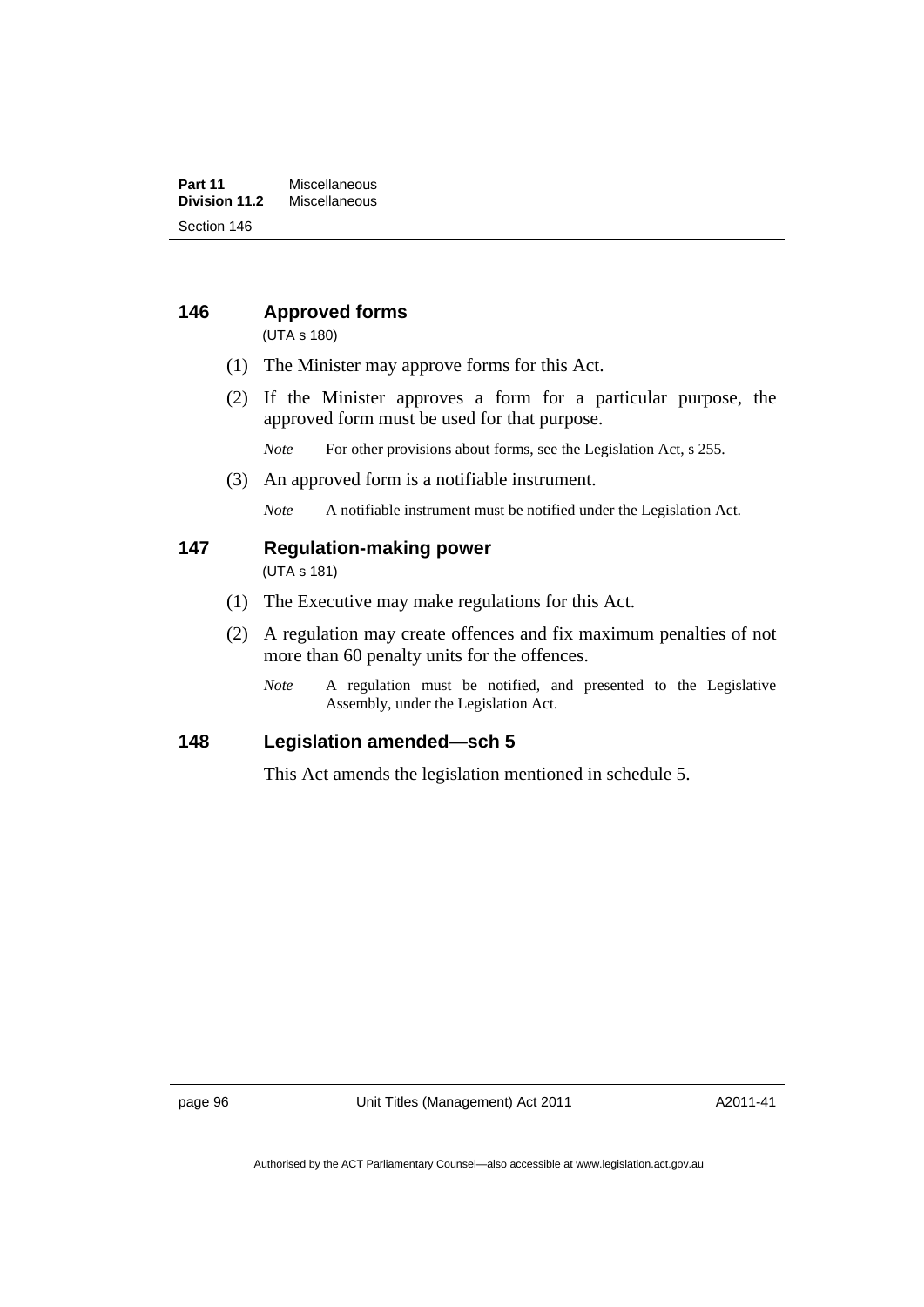# **Part 12 Transitional**

### **149 Definitions—pt 12**

In this part:

*commencement day* means the day this part commences.

*existing executive committee* means the executive committee of an owners corporation, as established immediately before the commencement day.

*existing owners corporation* means an owners corporation established under the UTA that is in existence immediately before the commencement day.

- *Note 1* An existing owners corporation includes a corporation established under the *Unit Titles Act 1970* (repealed) and continued in existence under the *Unit Titles Act 2001*, s 184 (expired).
- *Note 2 Establish* includes constitute and continue in existence (see Legislation Act, dict, pt 1, def *establish*).

*UTA* means the *Unit Titles Act 2001*.

### **150 Existing corporations and executive committees**

- (1) An existing owners corporation continues in existence under this Act as an owners corporation.
- (2) The existing executive committee of an existing owners corporation continues in existence under this Act as the executive committee of the corporation.
- (3) An office-holder in, or other member of, an existing executive committee immediately before the commencement day continues under this Act to hold office, or be a member of the committee.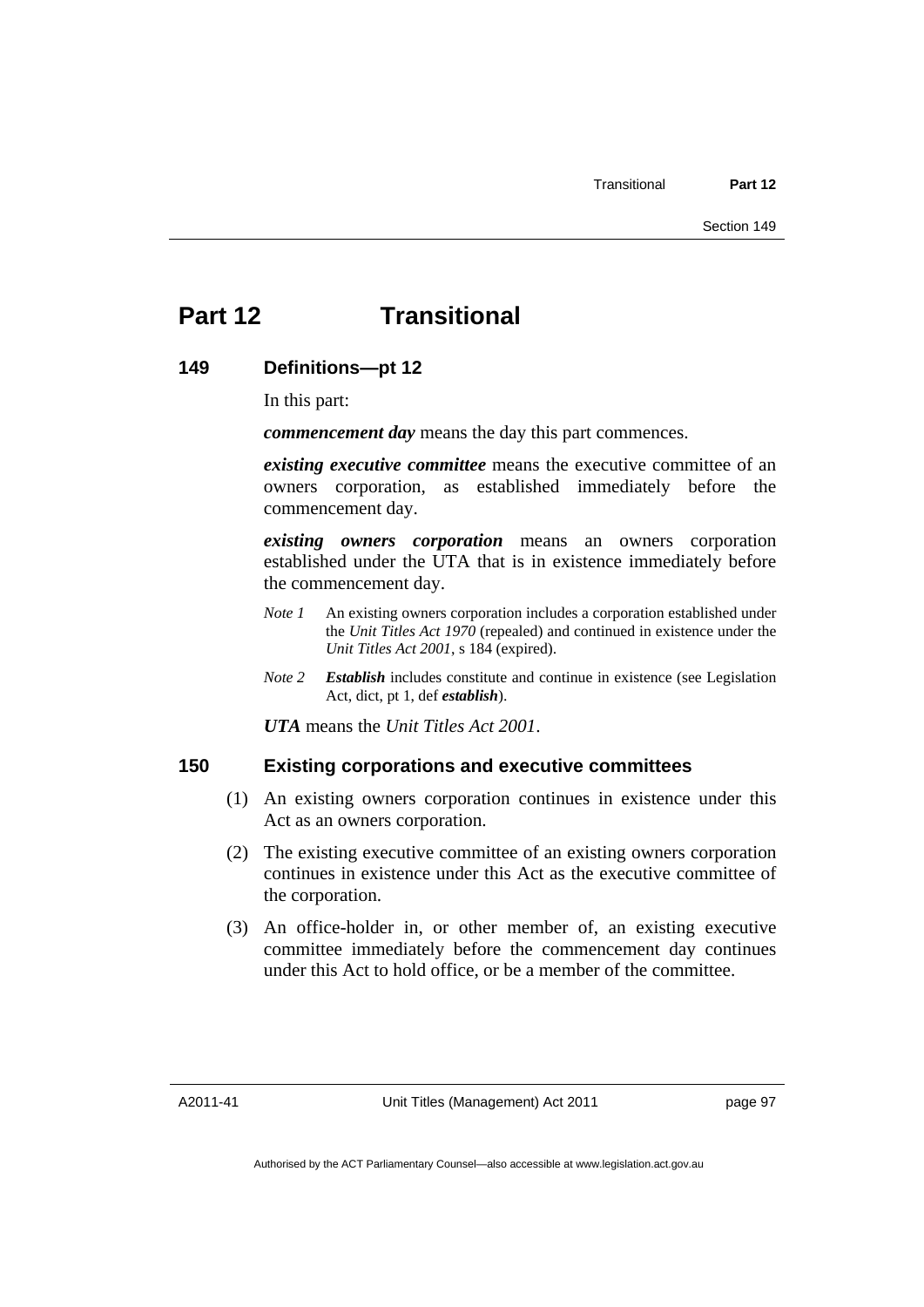#### **Part 12** Transitional

Section 151

 (4) A person who was a member of an existing owners corporation immediately before the commencement day continues under this Act to be a member of the corporation.

### **151 Representatives**

- (1) This section applies to a person—
	- (a) authorised as a representative under the UTA, section 41, section 43 or section 112; and
	- (b) who was a representative immediately before the commencement day.
- (2) The person is taken to have been authorised as a representative under this Act, section 11, section 13 or schedule 3, section 3.23.

### **152 Managers**

- (1) This section applies to a person—
	- (a) appointed as a manager of an existing owners corporation under the UTA, section 55; and
	- (b) who was the manager of the corporation immediately before the commencement day.
- (2) The person is taken to have been engaged under a management contract under this Act, section 50.

### **153 Service contracts**

- (1) This section applies to a service contract—
	- (a) entered into by an existing owners corporation under the UTA, section 55K; and
	- (b) that was in force immediately before the commencement day.
- (2) The service contract is taken to be a service contract entered into under this Act, section 60.

page 98 Unit Titles (Management) Act 2011

A2011-41

Authorised by the ACT Parliamentary Counsel—also accessible at www.legislation.act.gov.au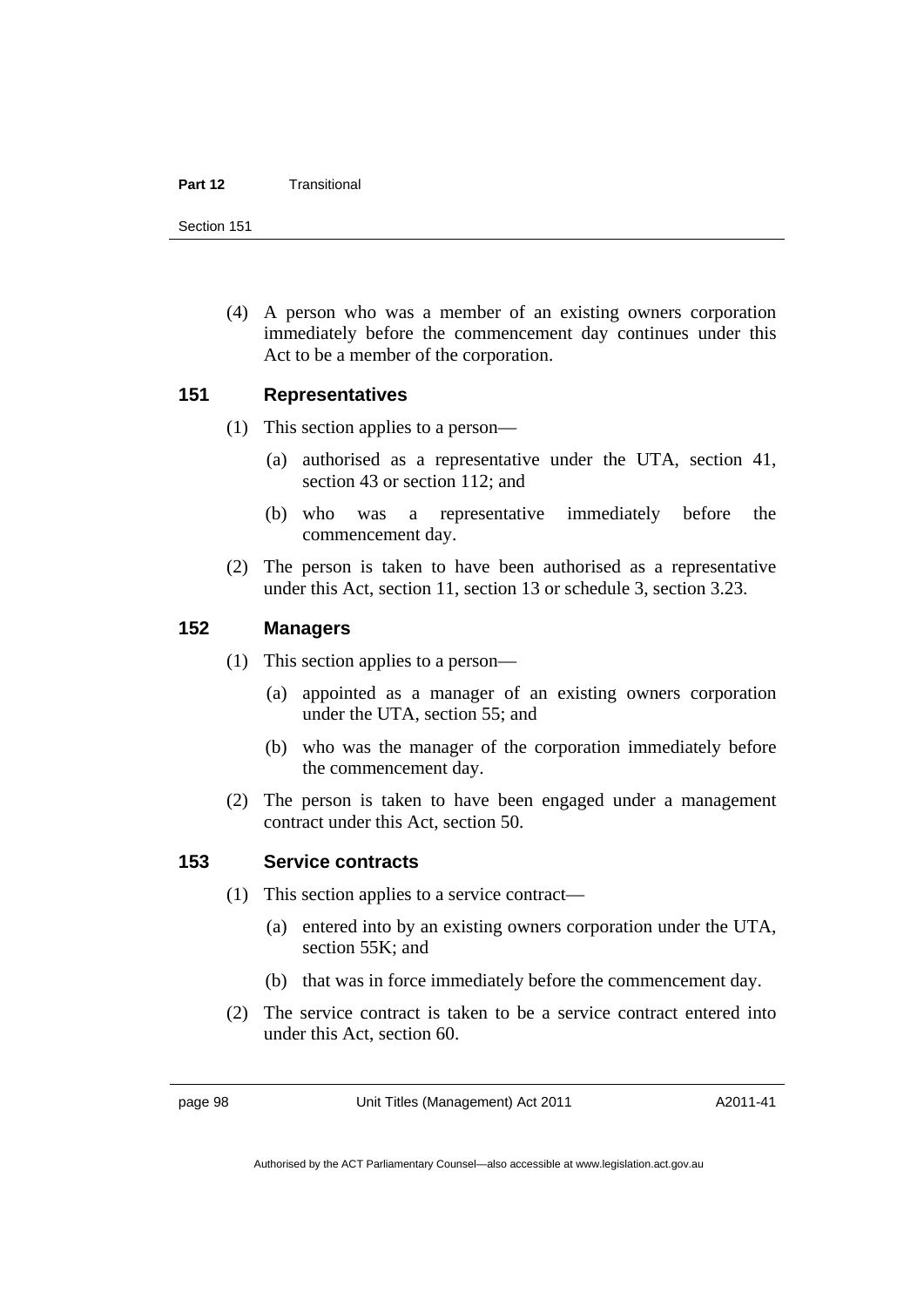## **154 Communication officers**

- (1) This section applies to a person—
	- (a) appointed as a communications officer for an existing owners corporation under the UTA, section 55H; and
	- (b) who was the communications officer for the corporation immediately before the commencement day.
- (2) The person is taken to have been appointed as the communications officer for the owners corporation under this Act, section 66.

## **155 Administrators**

- (1) This section applies to a person—
	- (a) appointed as an administrator of an existing owners corporation under the UTA, section 142; and
	- (b) who was the administrator of the corporation immediately before the commencement day.
- (2) The person is taken to have been appointed as the administrator of the owners corporation under this Act, section 138.

## **156 Agreements for work on behalf of unit owners or occupiers**

- (1) This section applies to an agreement—
	- (a) entered into by an existing owners corporation under the UTA, section 52; and
	- (b) that was in force immediately before the commencement day.
- (2) The agreement is taken to be an agreement entered into under this Act, section 29.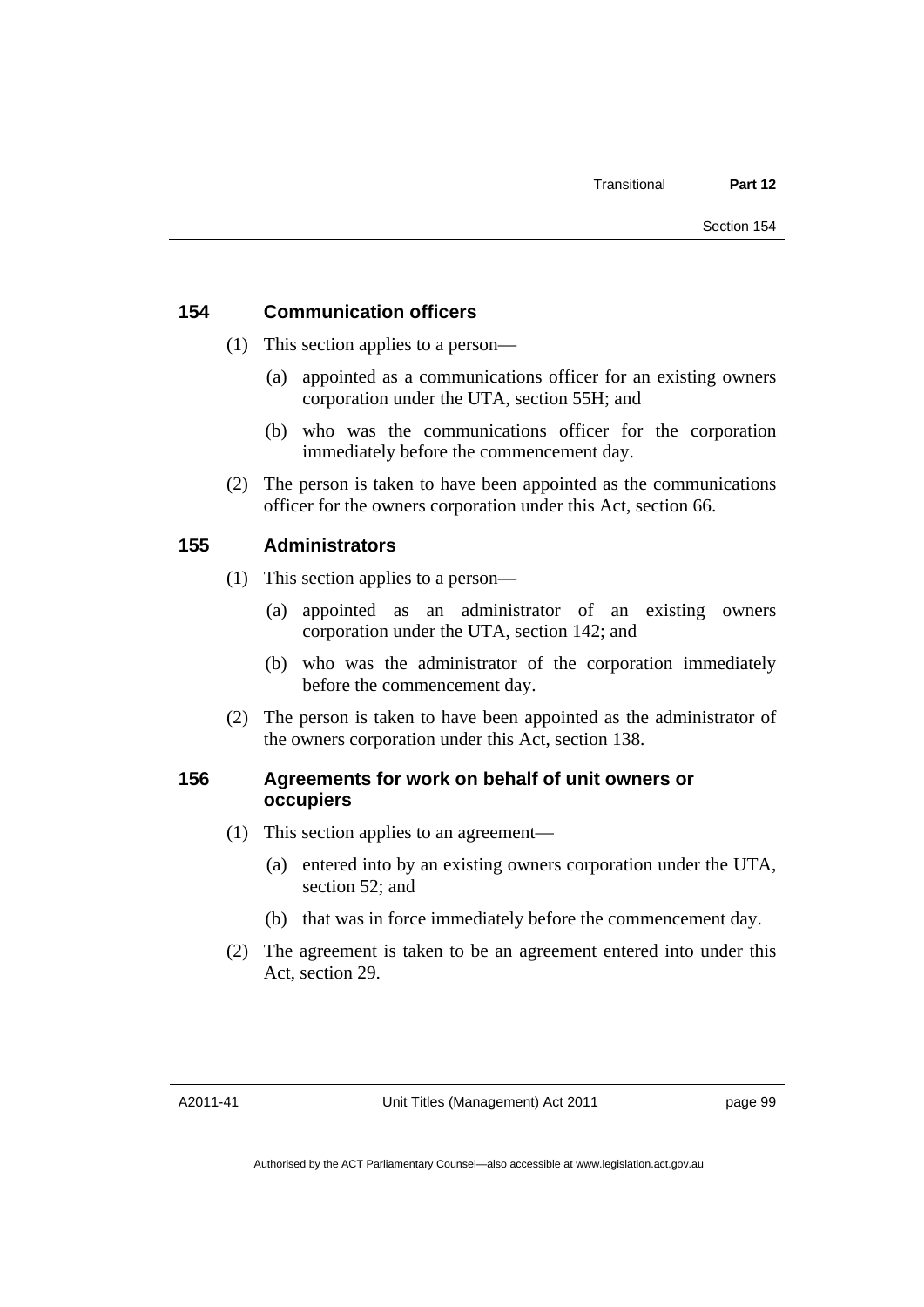#### **Part 12** Transitional

### **157 Sinking fund plans**

- (1) This section applies to a sinking fund plan—
	- (a) approved by an existing owners corporation under the UTA, division 5.4; and
	- (b) that was current immediately before the commencement day.
- (2) The sinking fund plan is taken to be a sinking fund plan under this Act, section 82.
- (3) The day the sinking fund plan is taken to be first approved for this Act is the day the initial sinking fund plan was approved by the owners corporation under the UTA, section 62.
- (4) The day any subsequent sinking fund plan is taken to be approved for this Act is the day the subsequent sinking fund plan was approved by the owners corporation under the UTA, section 63A.

## **158 Approvals, authorisations, consents, decisions of existing owners corporation etc**

- (1) This section applies to an approval, authorisation, consent or other decision (a *decision*) of an existing owners corporation or an existing executive committee—
	- (a) under the repealed provisions; and
	- (b) that was in force immediately before the commencement day.
- (2) The decision is taken to be a decision under this Act.
- (3) In this section:

*repealed provisions* means the provisions of the UTA omitted by this Act, schedule 5, part 5.12.

A2011-41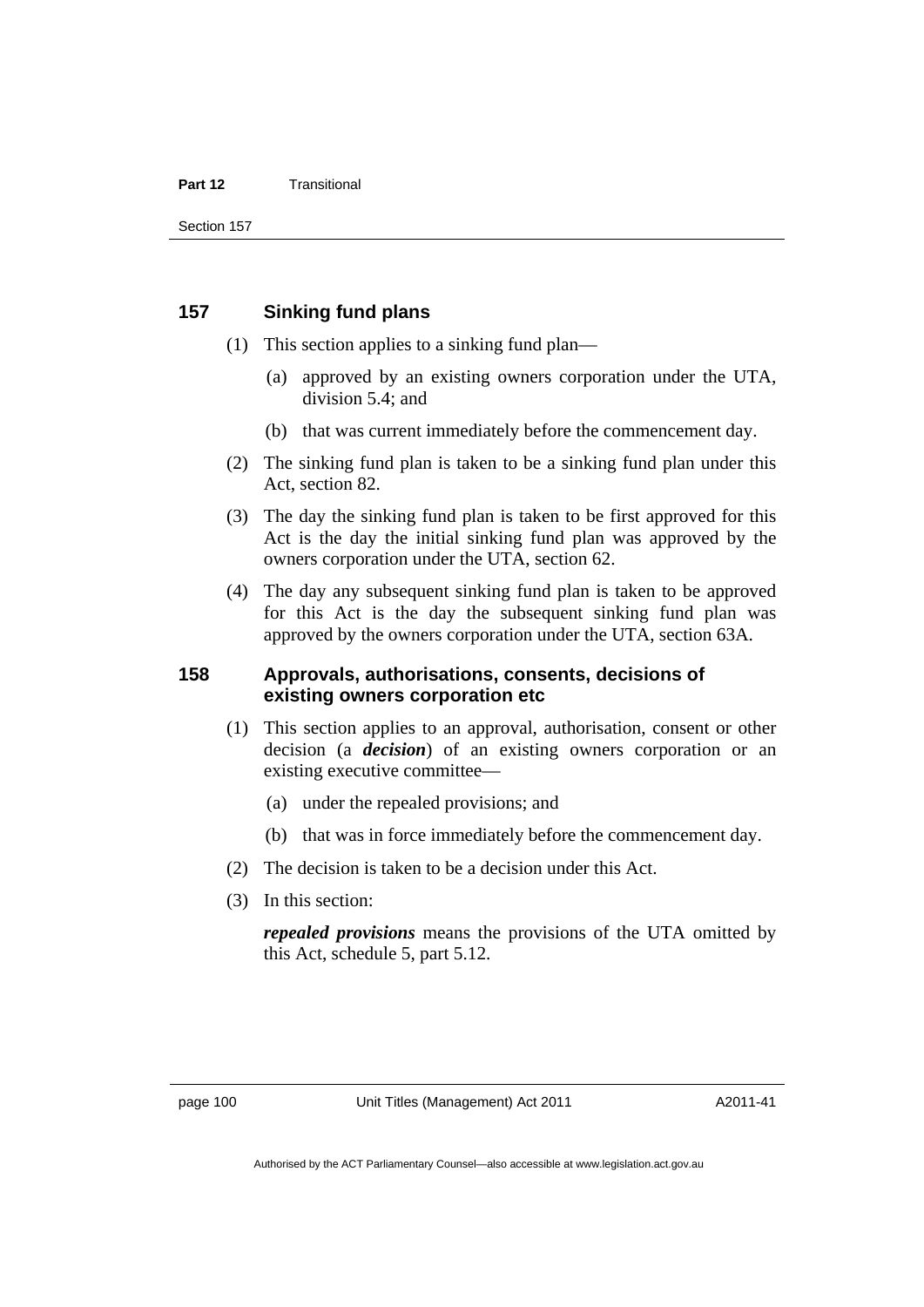### **159 General meetings notified before commencement day**

- (1) If a notice of a general meeting of an owners corporation to be held after the commencement day is given before the commencement day—
	- (a) the notice is taken to be a notice under this Act, schedule 3, section 3.6 (Notice of general meetings); and
	- (b) this Act applies to the general meeting.
- (2) If a general meeting of an owners corporation held before the commencement day is adjourned to a date on or after the commencement day—
	- (a) the meeting is taken to be adjourned under this Act, schedule 3, section 3.9 (Quorum at a general meeting—owners corporation with 3 or more members); and
	- (b) this Act applies to the general meeting.

### **160 Articles of pre-2001 corporation**

- (1) This section applies to a corporation—
	- (a) established under the *Unit Titles Act 1970* (repealed); and
	- (b) that was in existence immediately before the UTA, part 16 commenced.
- (2) The articles of the corporation, as in force immediately before the commencement day, continue to apply to the corporation, but may be amended in accordance with this Act.
- (3) If, before the commencement day there was a breach of an article of the corporation, the breach is taken to be a breach of a rule under this Act.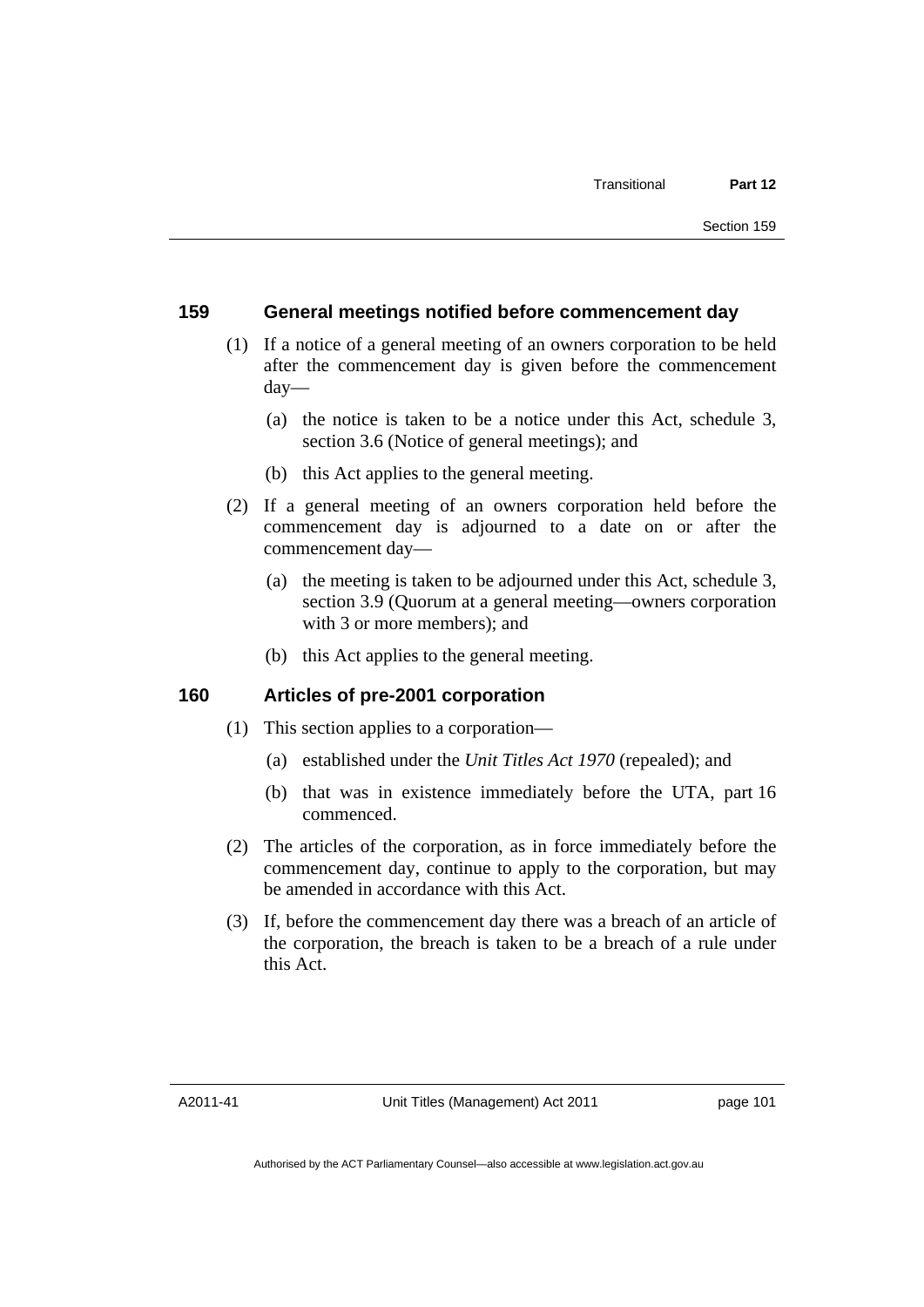#### **Part 12** Transitional

Section 161

### **161 Articles of owners corporation under UTA**

- (1) This section applies to an owners corporation—
	- (a) established under the UTA; and
	- (b) that is in existence immediately before the commencement day.
- (2) The articles of the owners corporation, as in force immediately before the commencement day—
	- (a) are taken to be rules under this Act; and
	- (b) continue to apply to the corporation; and
	- (c) may be amended under this Act, section 108.
- (3) However, an article of the owners corporation has no effect if the article is inconsistent with this Act or another territory law or does any of the things mentioned in this Act, section 108 (3) (b) to (d).
- (4) If, before the commencement day—
	- (a) there was a breach of an article of the owners corporation—the breach is taken to be a breach of a rule under this Act; and
	- (b) an infringement notice was given under the UTA, section 129—the notice is taken to be a notice under this Act, section 109.

## **162 Transitional regulations**

- (1) A regulation may prescribe transitional matters necessary or convenient to be prescribed because of the enactment of this Act.
- (2) A regulation may modify this part (including in relation to another territory law) to make provision in relation to anything that, in the Executive's opinion, is not, or is not adequately or appropriately, dealt with in this part.

A2011-41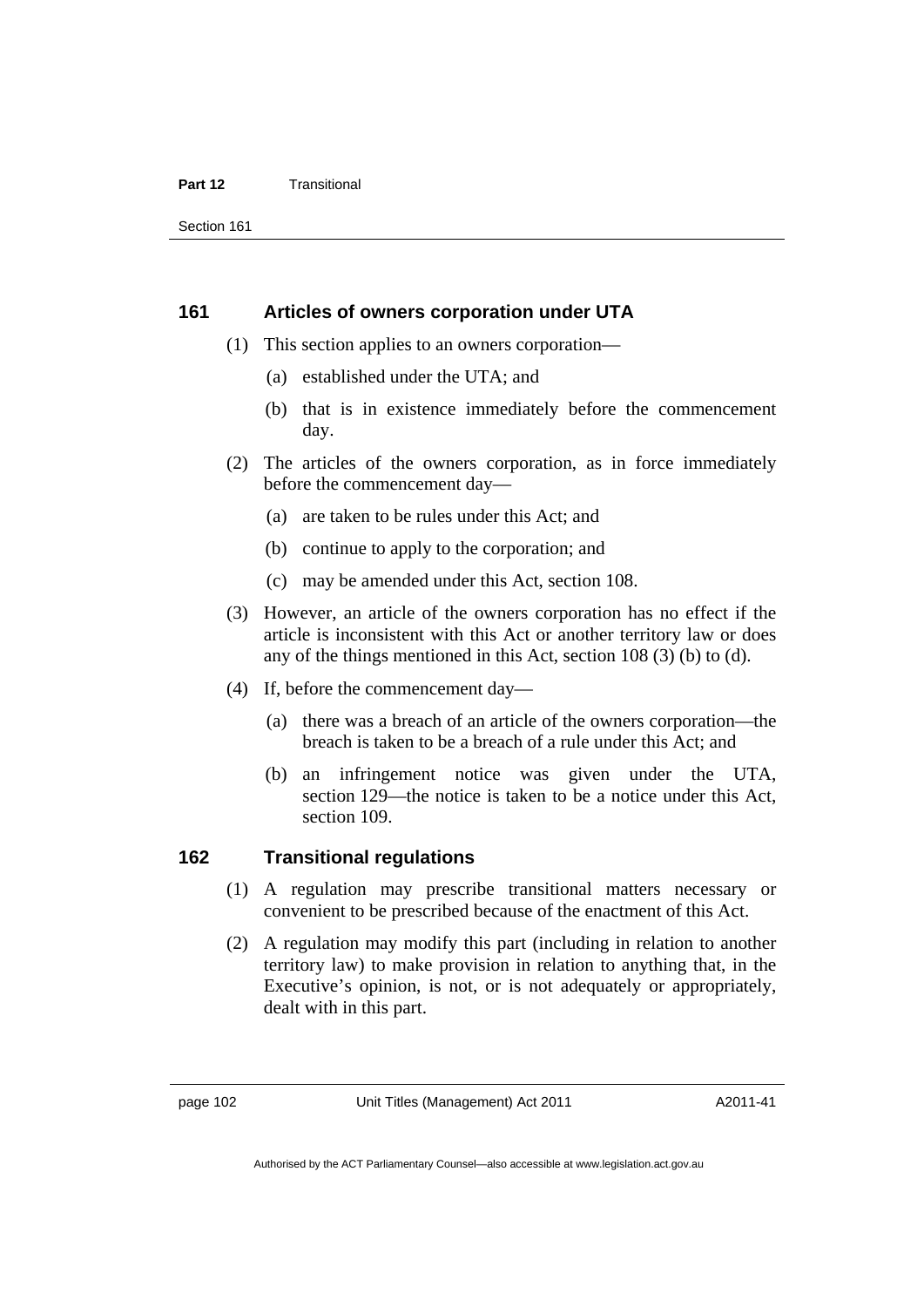(3) A regulation under subsection (2) has effect despite anything elsewhere in this Act.

## **163 Unit Titles (Management) Regulation 2011**

- (1) The provisions set out in schedule 6 are taken, on the commencement of this section, to be a regulation made under this Act, section 147 (Regulation-making power).
- (2) To remove any doubt and without limiting subsection (1), the provisions set out in schedule 6 may be amended or repealed as if they had been made as a regulation by the Executive under this Act, section 147.
- (3) To remove any doubt, the regulation mentioned in subsection (1) is taken—
	- (a) to have been notified under the Legislation Act on the day this Act is notified; and
	- (b) to have commenced on the commencement day; and
	- (c) not to be required to be presented to the Legislative Assembly under the Legislation Act, section 64 (1).
- (4) Subsections (1), (2) and (3) are laws to which the Legislation Act, section 88 (Repeal does not end effect of transitional laws etc) applies.
- (5) This section expires on the day it commences.

## **164 Transitional effect—Legislation Act, s 88**

This part (other than section 162 (Transitional regulations)) is a law to which the Legislation Act, section 88 (Repeal does not end effect of transitional laws etc) applies.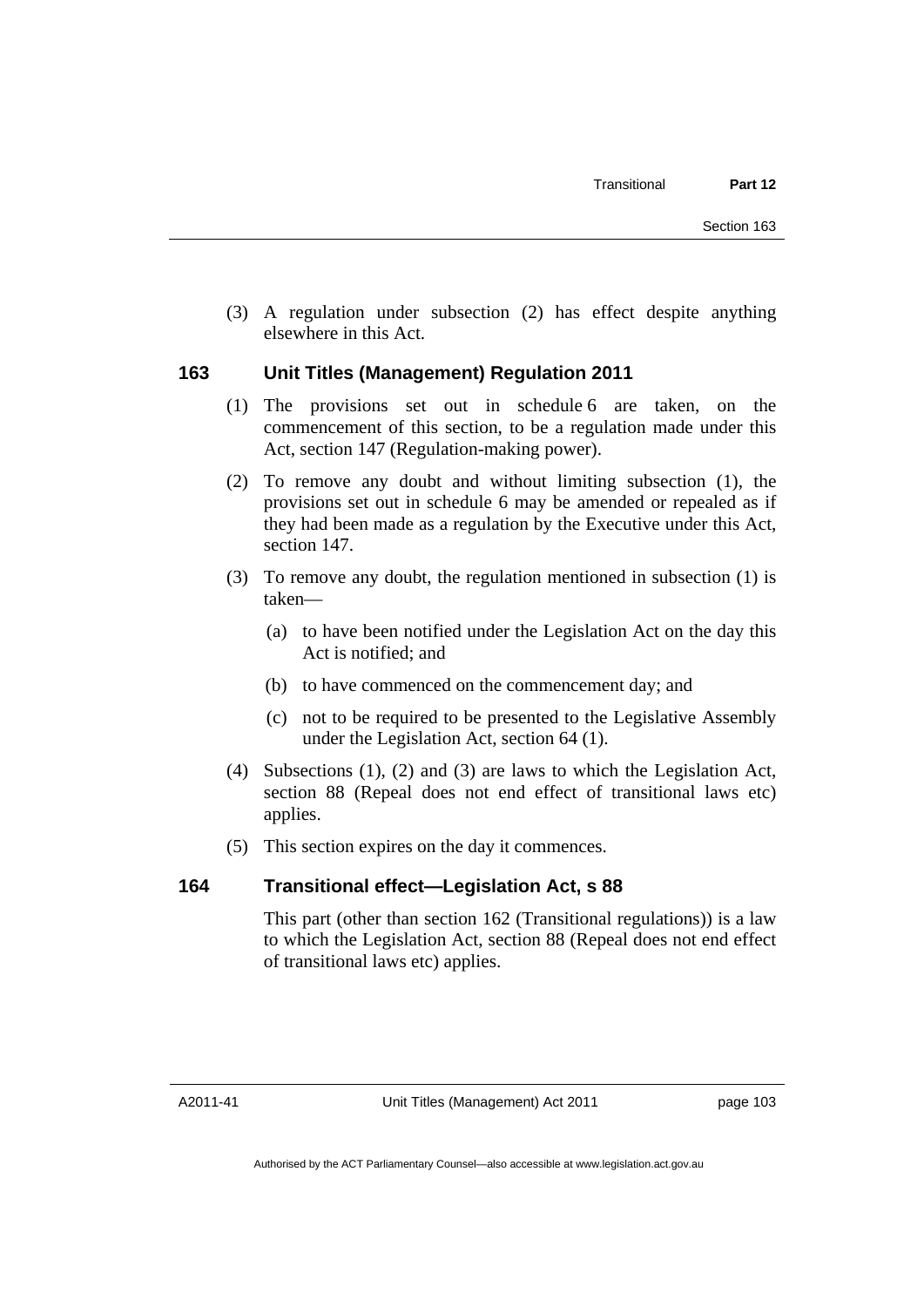### **Part 12 Transitional**

## **165 Expiry—pt 12 etc**

This part and the following provisions expire 1 year after the commencement day:

- (a) section  $82$  (2), note;
- (b) section 84 (1) (b), note;
- (c) section 85 (b), note;
- (d) section 106, notes 2 and 3;
- (e) schedule 4 heading, notes 2 and 3.

page 104 Unit Titles (Management) Act 2011

A2011-41

Authorised by the ACT Parliamentary Counsel—also accessible at www.legislation.act.gov.au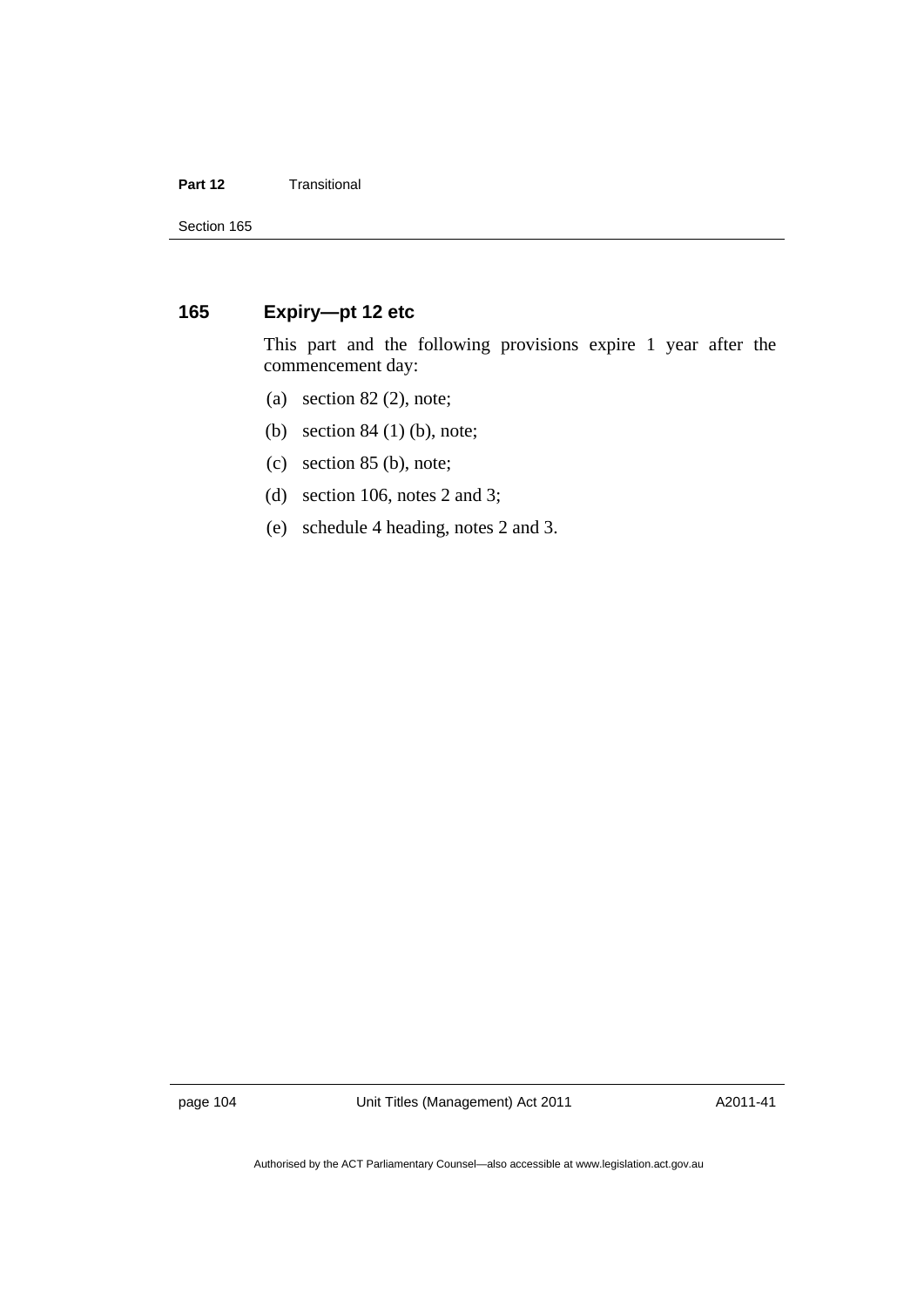# **Schedule 1 Codes of conduct**

(see s 46 and s 56)

# **Part 1.1 Executive committees—code of conduct**

# **1 Understanding of Act and code**

An executive member must have—

- (a) a commitment to acquiring an understanding of the Act, as relevant to the member's role on the executive committee; and
- (b) a good understanding of this code.

# **2 Honesty and fairness**

An executive member must act honestly and fairly in exercising the member's functions as an executive member.

# **3 Care and diligence**

An executive member must exercise reasonable care and diligence in exercising the member's functions as an executive member.

# **4 Acting in owners corporation's best interests**

An executive member must act in the best interests of the owners corporation in exercising the member's functions as an executive member, unless it is unlawful to do so.

## **5 Complying with Act and code**

An executive member must take reasonable steps to ensure that the member complies with the Act, including this code, when exercising the member's functions as an executive member.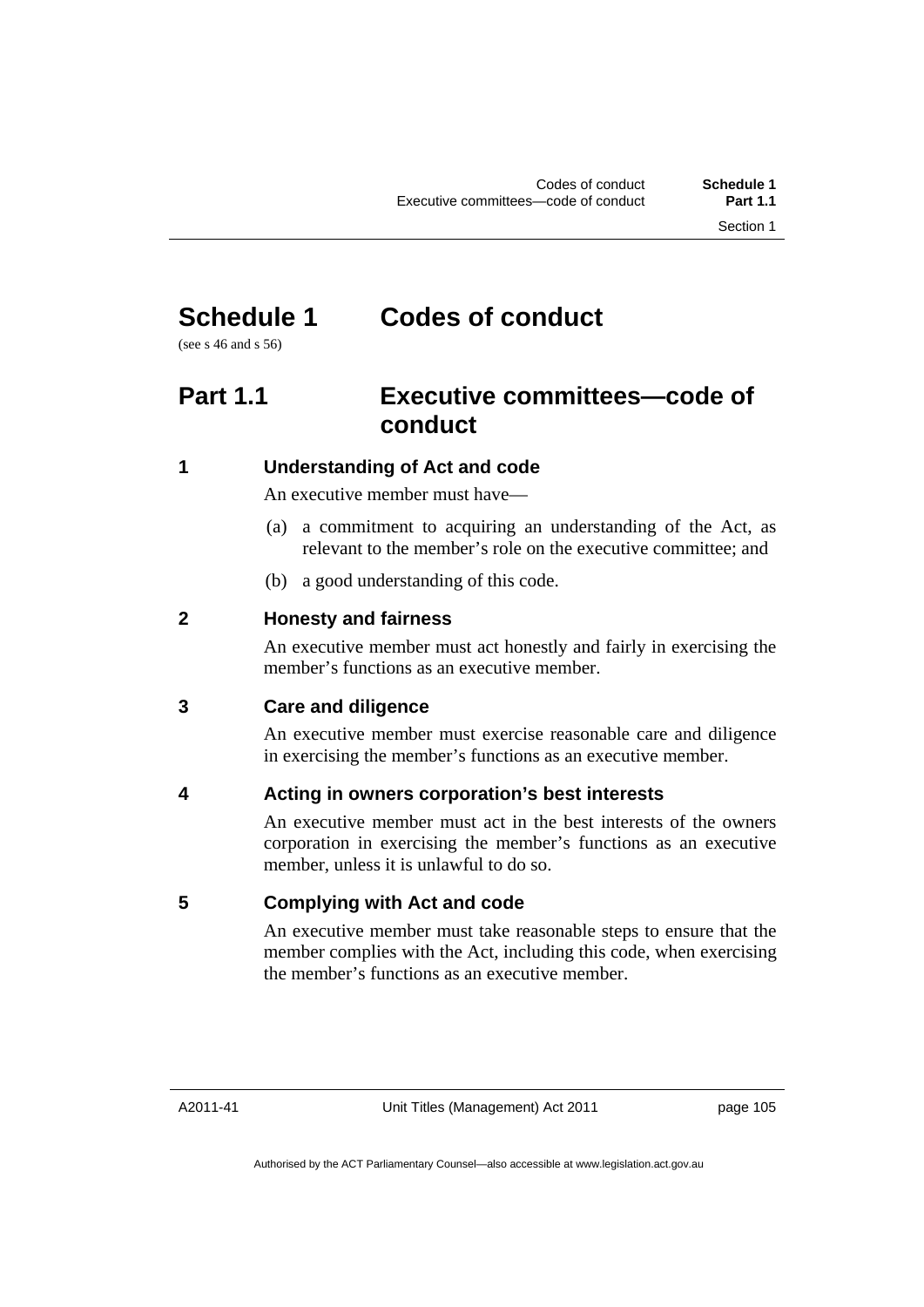## **6 Nuisance**

An executive member must not—

- (a) cause a nuisance on the land; and
- (b) otherwise behave in a way that unreasonably affects a person's lawful use or enjoyment of a unit or the common property.

### **7 Unconscionable conduct**

An executive member must not engage in unconscionable conduct in exercising the member's functions as an executive member.

### **Examples**

- 1 improperly using the executive member's position on the executive committee to gain, directly or indirectly, an advantage personally or for someone else
- 2 exerting undue influence on, or using unfair tactics against, the owner of a unit in the units plan
- *Note* An example is part of the Act, is not exhaustive and may extend, but does not limit, the meaning of the provision in which it appears (see Legislation Act, s 126 and s 132).

### **8 Conflict of interest**

An executive member must disclose to the executive committee any conflict of interest the member may have in a matter before the committee.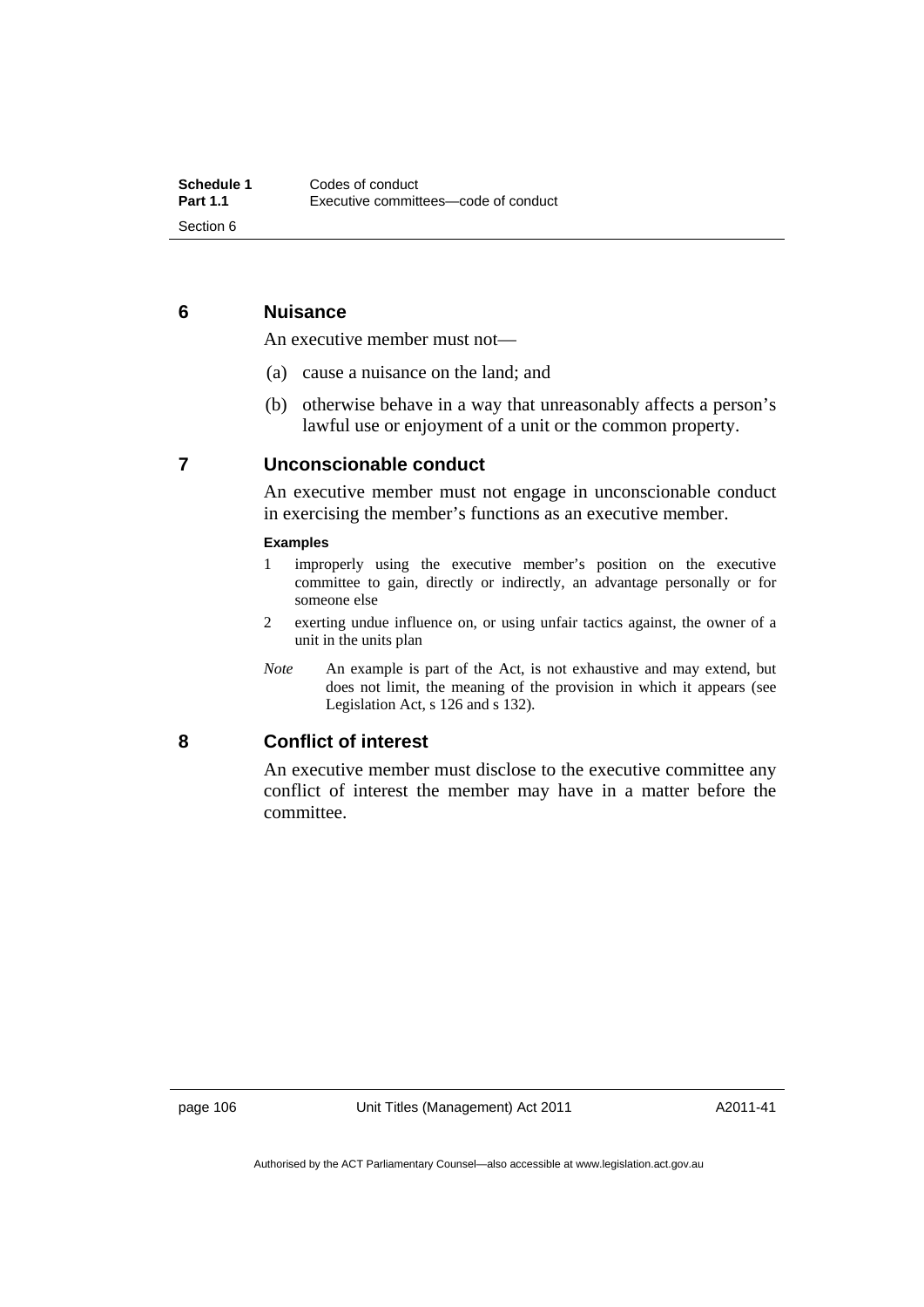# **Part 1.2 Managers—code of conduct**

## **1 Knowledge of Act and code**

A manager must have a good working knowledge and understanding of the Act, including this code, as relevant to the manager's functions.

## **2 Honesty, fairness and professionalism**

- (1) A manager must act honestly, fairly and professionally in exercising the manager's functions.
- (2) A manager must not try to unfairly influence the outcome of an election for the owners corporation executive committee.

## **3 Skill, care and diligence**

A manager must exercise reasonable skill, care and diligence in exercising the manager's functions.

# **4 Acting in owners corporation's best interests**

A manager must act in the best interests of the owners corporation unless it is unlawful to do so.

# **5 Keeping owners corporation informed of developments**

A manager must keep the owners corporation informed of any significant development or issue about an activity carried out for the owners corporation.

# **6 Ensuring employees comply with Act and code**

A manager must take reasonable steps to ensure that the manager's employees comply with the Act, including this code, when exercising the manager's functions.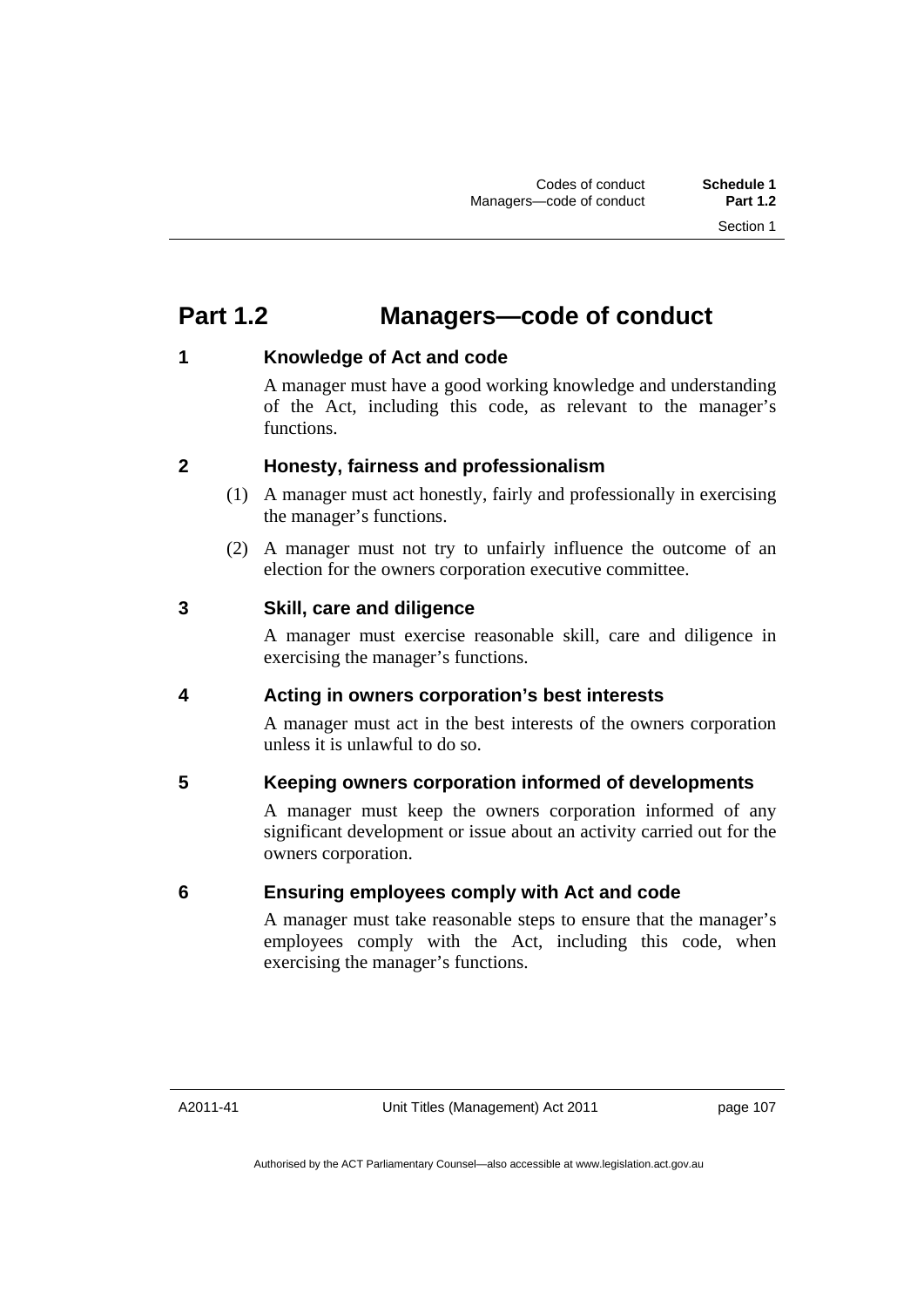## **7 Fraudulent or misleading conduct**

A manager must not engage in fraudulent or misleading conduct in exercising the manager's functions.

## **8 Unconscionable conduct**

A manager must not engage in unconscionable conduct in carrying out the manager's functions.

### **Examples**

- 1 taking unfair advantage of the manager's superior knowledge relative to the owners corporation
- 2 requiring the owners corporation to comply with conditions that are unlawful or not reasonably necessary
- 3 improperly using the executive member's position on the executive committee to gain, directly or indirectly, an advantage personally or for someone else
- 4 exerting undue influence on, or using unfair tactics against, the owners corporation or the owner of a unit in the units plan
- *Note* An example is part of the Act, is not exhaustive and may extend, but does not limit, the meaning of the provision in which it appears (see Legislation Act, s 126 and s 132).

## **9 Conflict of duty or interest**

A manager for an owners corporation (the *first corporation*) must not accept an engagement for another owners corporation if accepting the engagement may place the manager's duty to, or the interests of, the first corporation in conflict with the manager's duty to, or the interests of, the other owners corporation.

**10 Goods and services to be supplied at competitive prices** 

A manager must take reasonable steps to ensure the goods and services the manager gets for, or supplies to, the owners corporation are obtained or supplied at competitive prices.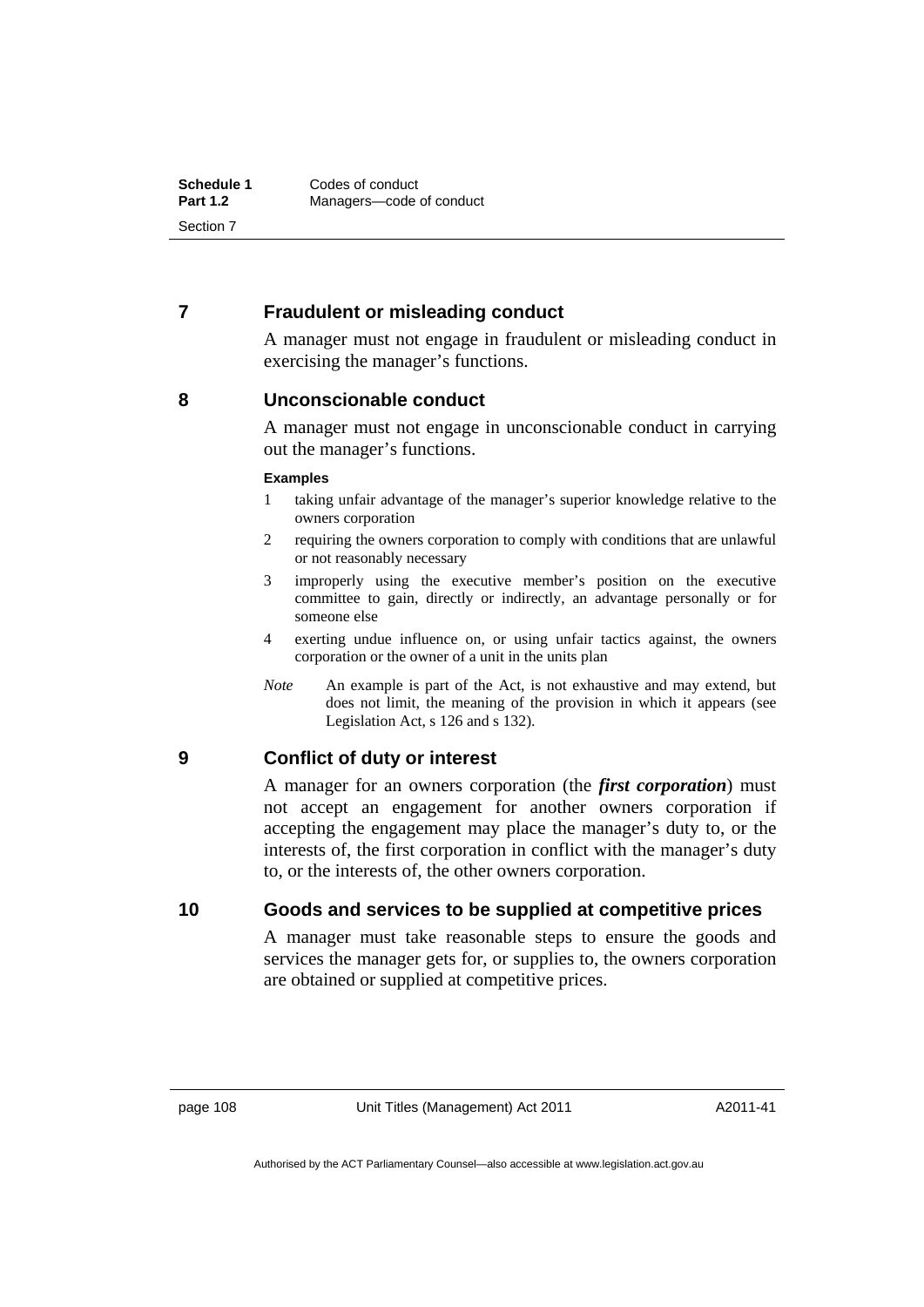## **11 Manager to demonstrate keeping of particular records**

If an owners corporation or its executive committee asks the manager, in writing, to show that the manager has kept the owners corporation's records as required under the Act, the manager must comply with the request within a reasonable time.

A2011-41

Unit Titles (Management) Act 2011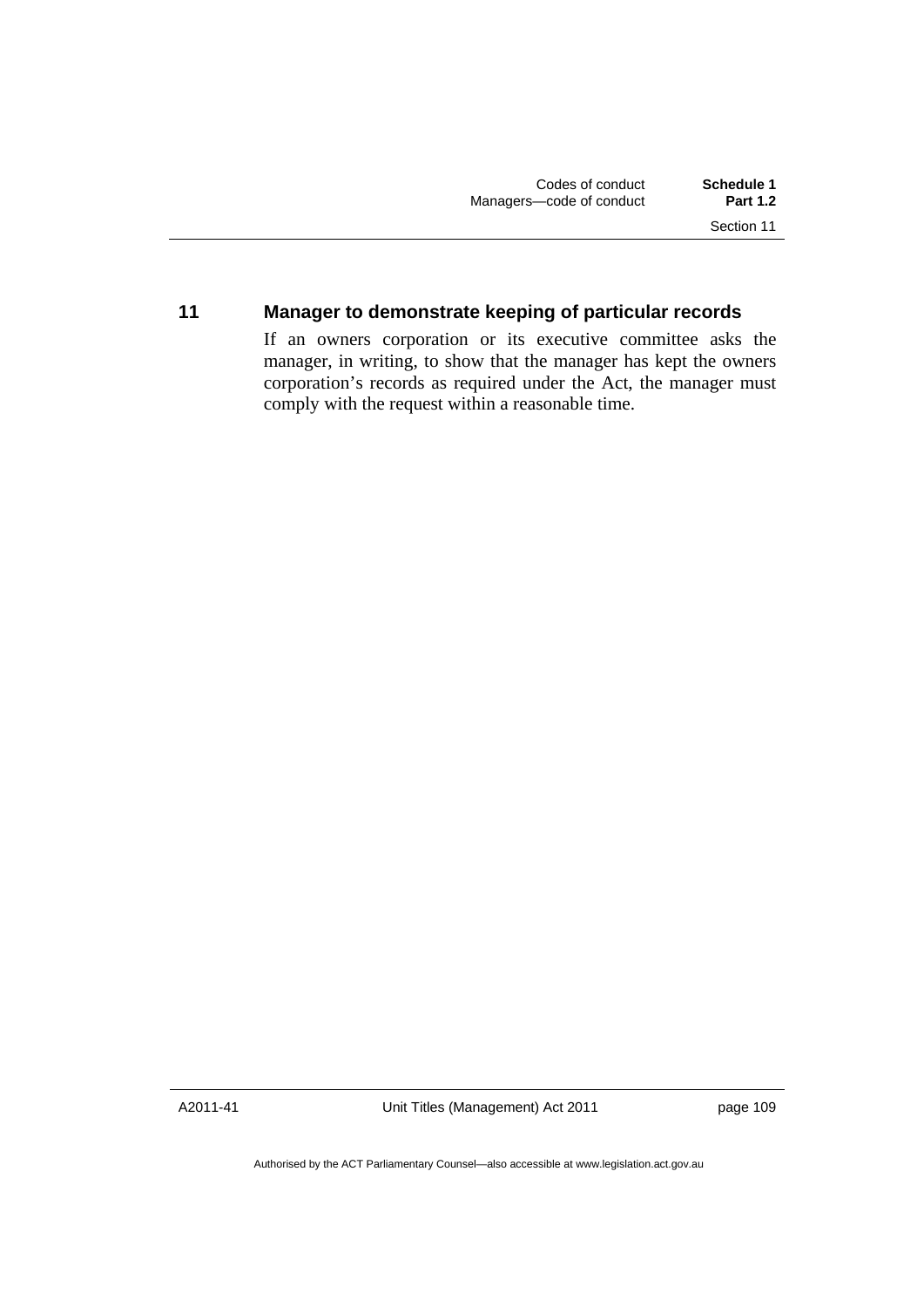# **Schedule 2 Executive committees**

(see s 36 and s 37)

*Note* The executive committee exercises the functions of the owners corporation (see s 35 (1)).

> Who are the members of the executive committee and how many members there must be depends on whether the owners corporation has had its first annual general meeting and how many members of the owners corporation there are (see s 38 and s 39).

> The executive committee must elect a chairperson, secretary and treasurer (see s 40). The functions of those office-holders are set out in ss 41 to 43.

The executive committee may—

- be helped in the exercise of its functions by a person employed or engaged under s 45; and
- delegate its functions to 1 or more executive members (see s 44 (1) or a manager (see s 58 (2)).

An executive committee member is protected from civil liability in relation to the exercise of the member's functions if the member acts honestly and without recklessness (see s 47).

# **Part 2.1 What the executive committee must, may and cannot do**

# **2.1 Executive committee must keep minutes, and records and accounts**

(UTA s 91 (1), (2) and (5))

- (1) The executive committee of an owners corporation must—
	- (a) keep minutes of its proceedings; and
	- (b) keep minutes of proceedings at general meetings of the corporation; and

page 110 Unit Titles (Management) Act 2011

A2011-41

Authorised by the ACT Parliamentary Counsel—also accessible at www.legislation.act.gov.au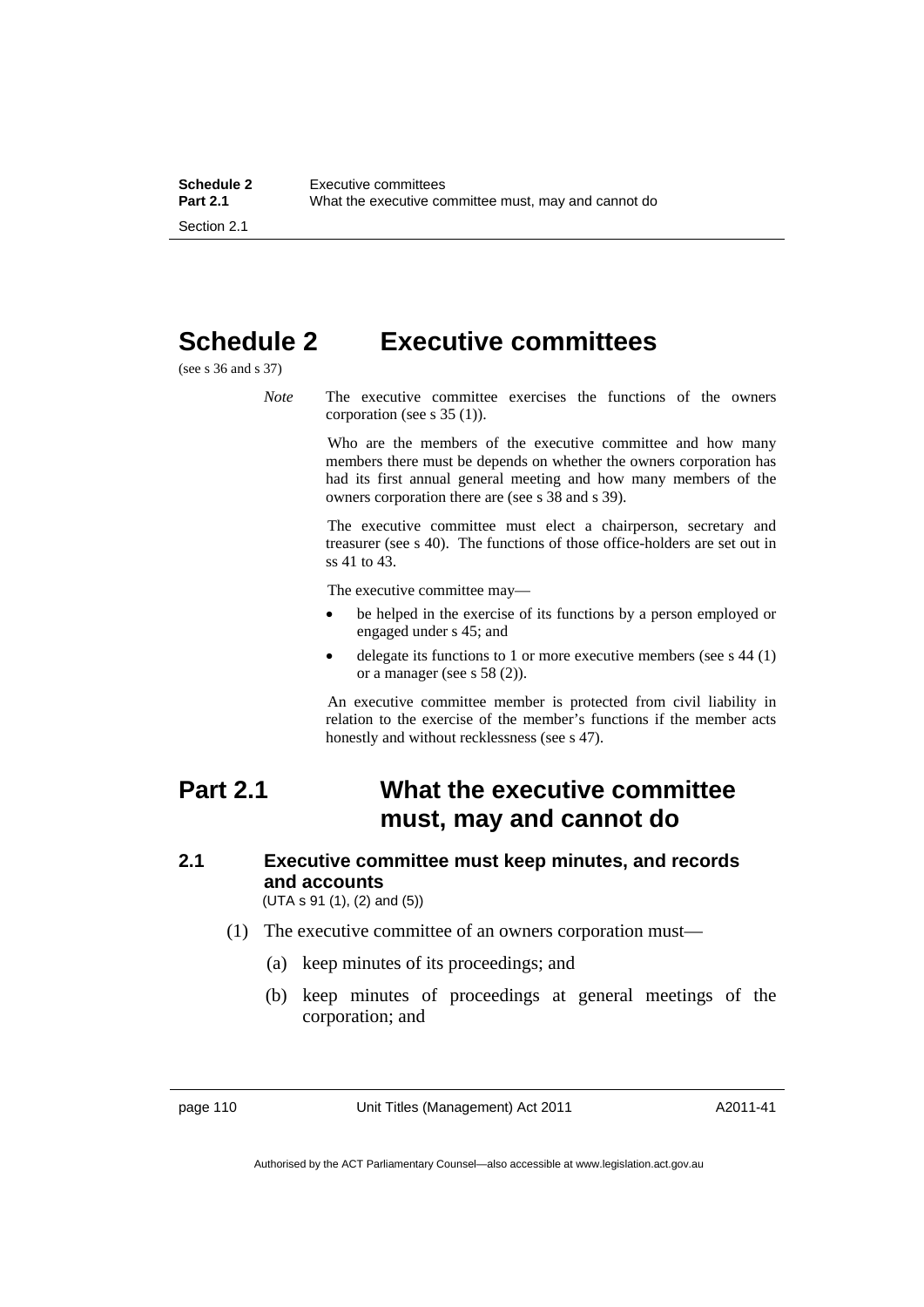- (c) include in the minutes of proceedings at general meetings a record of every resolution of the corporation (including, for special, unopposed and unanimous resolutions, details of the kind of resolution); and
- (d) keep a copy of any court order given to the owners corporation; and
- (e) keep any authorisation by the planning and land authority given to the owners corporation; and
- (f) keep proper records and books of account in relation to—
	- (i) the corporation's assets and liabilities (including all amounts owing to and by the corporation); and
	- (ii) all amounts received and paid by the corporation.
- *Note* If minutes or other records kept by the executive committee contain personal information, the executive committee must comply with the national privacy principles under the *Privacy Act 1988* (Cwlth) in relation to that information.
- (2) The executive committee must keep the documents, records and books for at least 5 years.
- (3) The executive committee may keep the minutes, records or books of account in an electronic form.
- (4) If an owners corporation fails to comply with this section, each executive member of the corporation at the time of the failure commits an offence.
- (5) It is a defence to a prosecution for an offence against this section if the defendant proves that—
	- (a) the defendant took reasonable steps to ensure that the section was complied with; or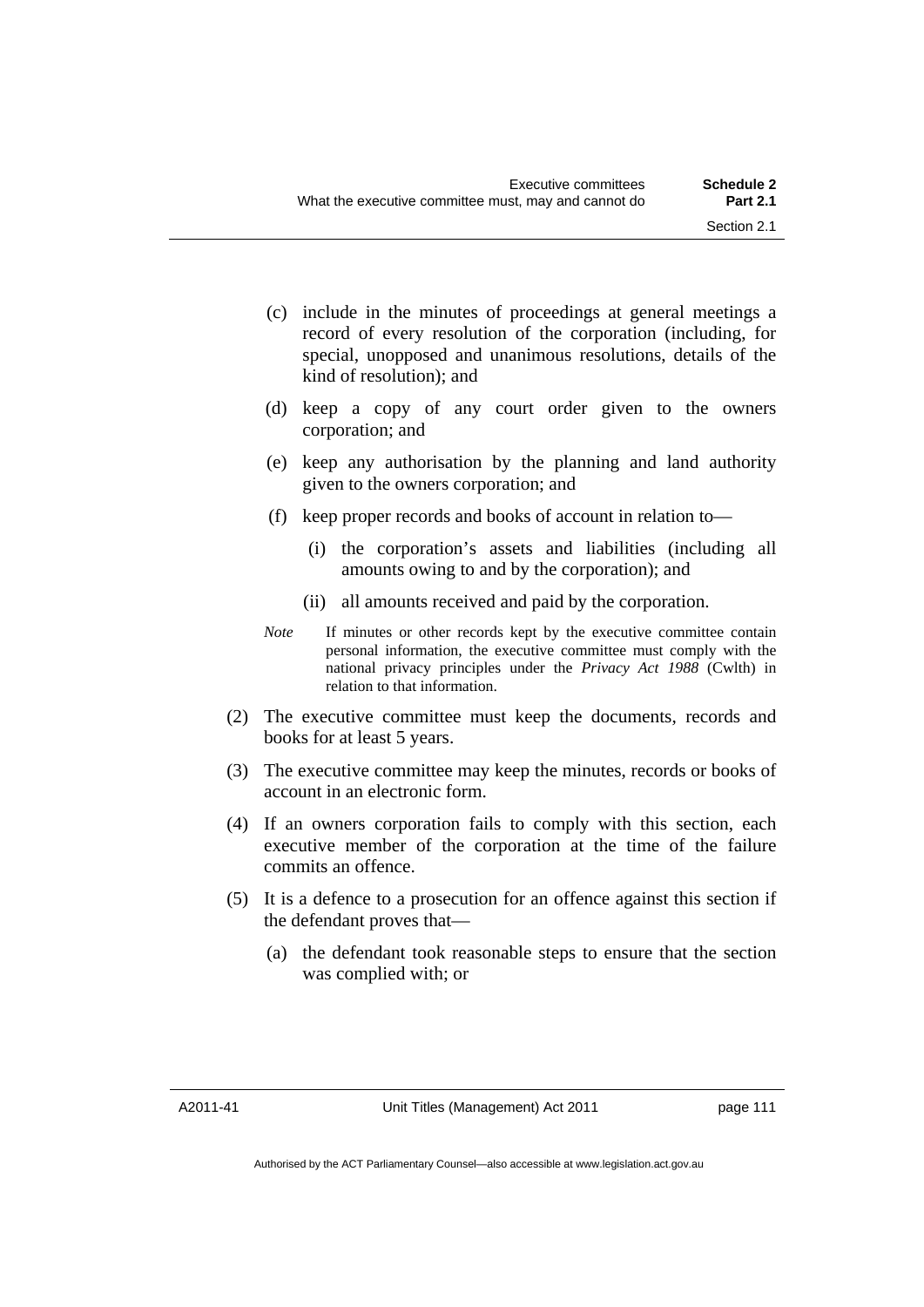(b) the failure to comply happened without the defendant's knowledge.

Maximum penalty: 20 penalty units.

### **2.2 Executive committee must present financial statements at annual general meeting**  (UTA s 91 (3) to (6))

- (1) At each annual general meeting of an owners corporation, the executive committee must present to the corporation annual financial statements in relation to the matters mentioned in section 2.1 (1) (f).
- (2) Annual financial statements must cover the period from the end of the period for which the last statements were prepared (or, for the first annual general meeting, since the registration of the units plan), to a stated day (the *stated day*) before the annual general meeting at which they are to be presented.
- (3) The annual financial statements must be presented to the annual general meeting within 3 months from the stated day.
- (4) If an owners corporation fails to comply with this section, each executive member of the corporation at the time of the failure commits an offence.

Maximum penalty: 20 penalty units.

- (5) It is a defence to a prosecution for an offence against this section if the defendant proves that—
	- (a) the defendant took reasonable steps to ensure that the section was complied with; or
	- (b) the failure to comply happened without the defendant's knowledge.

A2011-41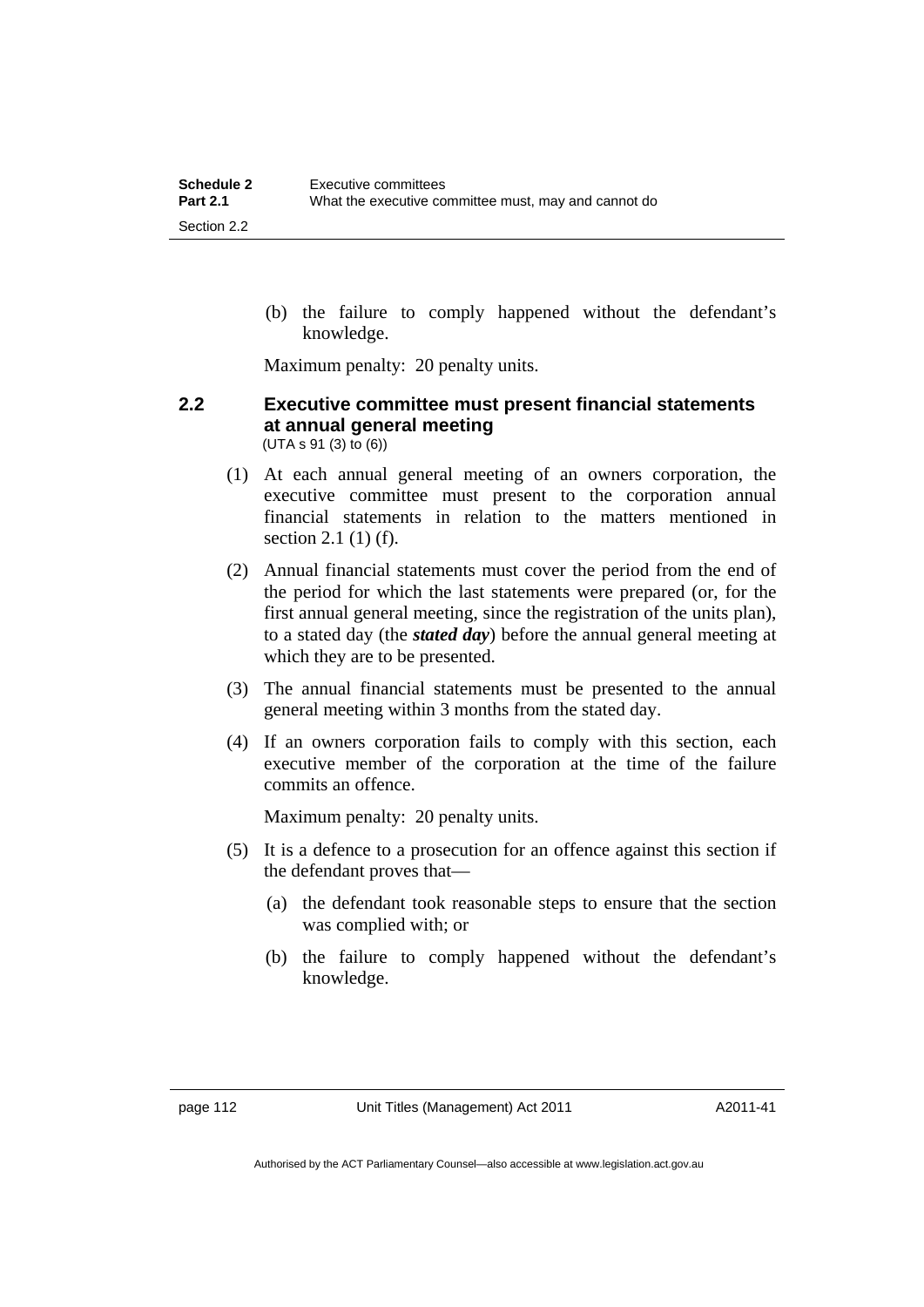## **2.3 Executive committee must present insurance details at annual general meeting**

- (1) At each annual general meeting of an owners corporation, the executive committee must give to the corporation the following details about each insurance policy held by the corporation under this Act that is current at the time of the meeting:
	- (a) the name of the insurer;
	- (b) the amount of cover under the policy;
	- (c) for a building insurance policy—details of any recent valuation of the insured buildings;
	- (d) a summary of the type of cover under the policy;

### **Examples**

public liability insurance, building insurance, personal property insurance

- *Note* An example is part of the Act, is not exhaustive and may extend, but does not limit, the meaning of the provision in which it appears (see Legislation Act, s 126 and s 132).
- (e) the amount of the premium;
- (f) the amount of any excess payable on the happening of an event for which the insurance gives cover;
- (g) the date the cover expires;
- (h) the amount and type of any financial or other benefit given, or to be given, by the insurer, for the insurance being taken out, to any person.

**Example—financial or other benefit**  commissions, discounts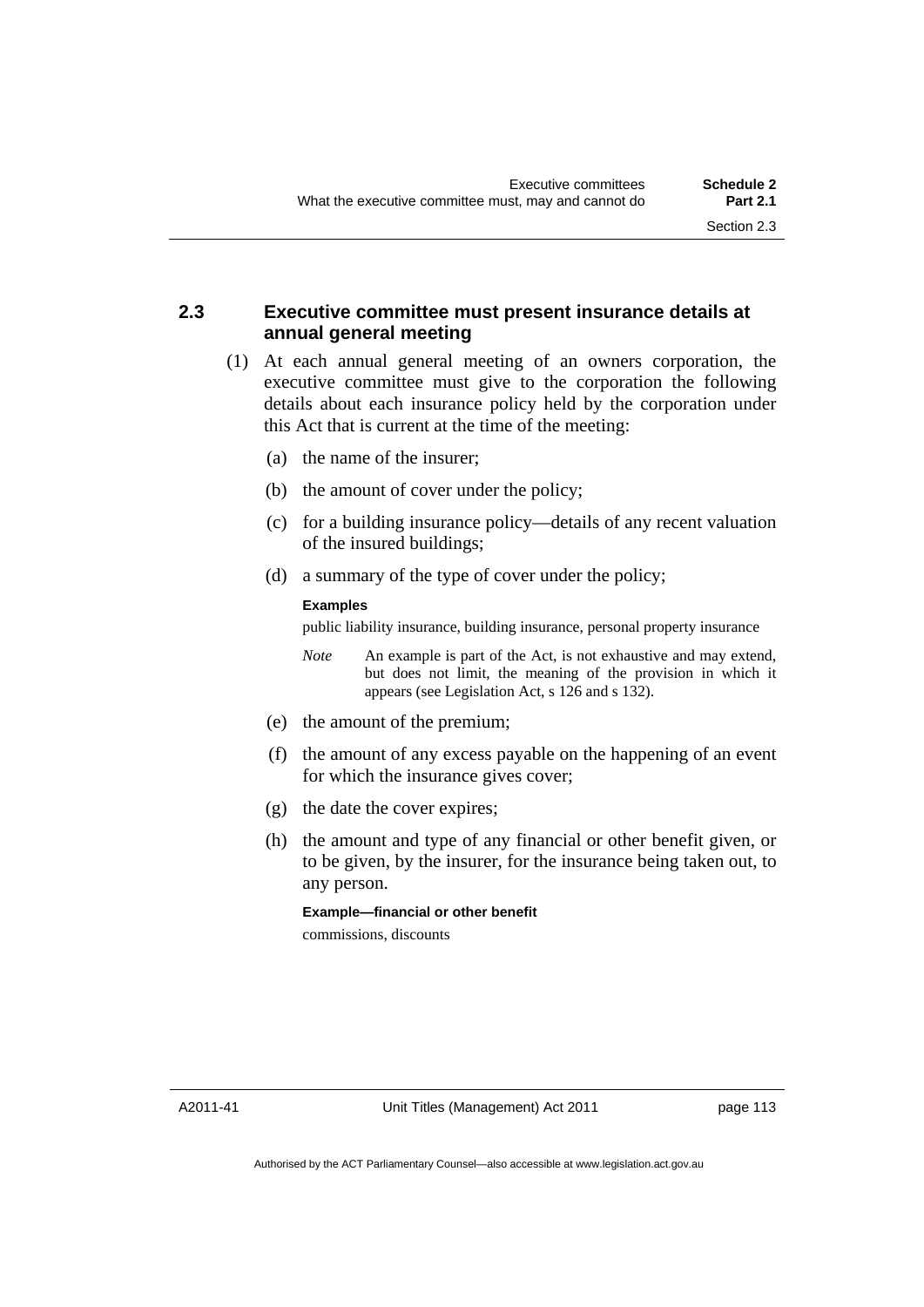(2) If an owners corporation fails to comply with this section, each executive member of the corporation at the time of the failure commits an offence.

Maximum penalty: 20 penalty units.

- (3) It is a defence to a prosecution for an offence against this section if the defendant proves that—
	- (a) the defendant took reasonable steps to ensure that the section was complied with; or
	- (b) the failure to comply happened without the defendant's knowledge.

# **2.4 Approving use of common property**

(UTA s 88B)

The executive committee of an owners corporation may approve an application by a member of the corporation to use the common property if—

- (a) the use applied for is minor; and
- (b) the use will not unreasonably interfere with the reasonable use and enjoyment of the common property by other members of the corporation.

### **Example—minor use**

installation of airconditioner or awning on unit that extends over common property

*Note* An example is part of the Act, is not exhaustive and may extend, but does not limit, the meaning of the provision in which it appears (see Legislation Act, s 126 and s 132).

### **2.5 Decisions about taking legal action**  (UTA s 88C)

 (1) This section applies if the executive committee proposes to take legal action.

page 114 Unit Titles (Management) Act 2011

A2011-41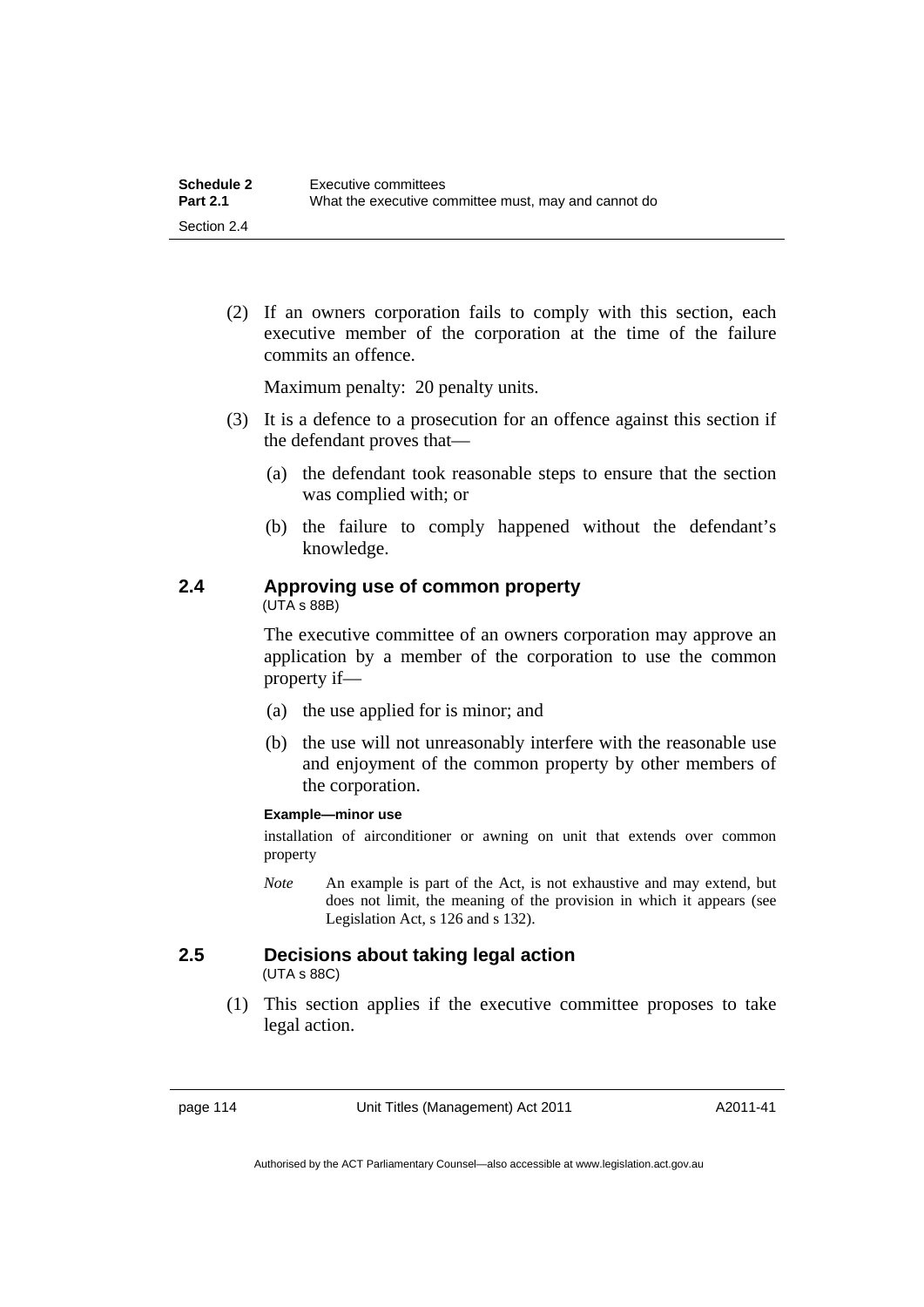- (2) The executive committee of an owners corporation must not take legal action on behalf of the owners corporation unless—
	- (a) the legal action relates to the payment of a contribution under the Act by a member of the corporation to the corporation; or
	- (b) the costs of taking the legal action are reasonably estimated by the corporation's legal representative to be not more than the amount prescribed by regulation; or
	- (c) the corporation approves taking the legal action by ordinary resolution.
	- *Note* Section 2.6 allows urgent legal action to be taken.
- (3) For this section, the executive committee of an owners corporation *takes legal action* if the committee—
	- (a) begins a proceeding; or
	- (b) begins to defend a proceeding; or
	- (c) continues, or continues to defend, a proceeding.
- (4) In this section:

*costs*, of taking legal action, means the legal costs and disbursements incurred by the owners corporation for its legal representation for the legal action.

#### **2.6 Taking urgent legal action**  (UTA s 88D)

- (1) This section applies if—
	- (a) the executive committee of an owners corporation is satisfied on reasonable grounds that it is necessary to take legal action urgently on behalf of the corporation; and
	- (b) the executive committee cannot reasonably get the corporation's approval before taking the legal action.
- (2) The executive committee may take the legal action.

Authorised by the ACT Parliamentary Counsel—also accessible at www.legislation.act.gov.au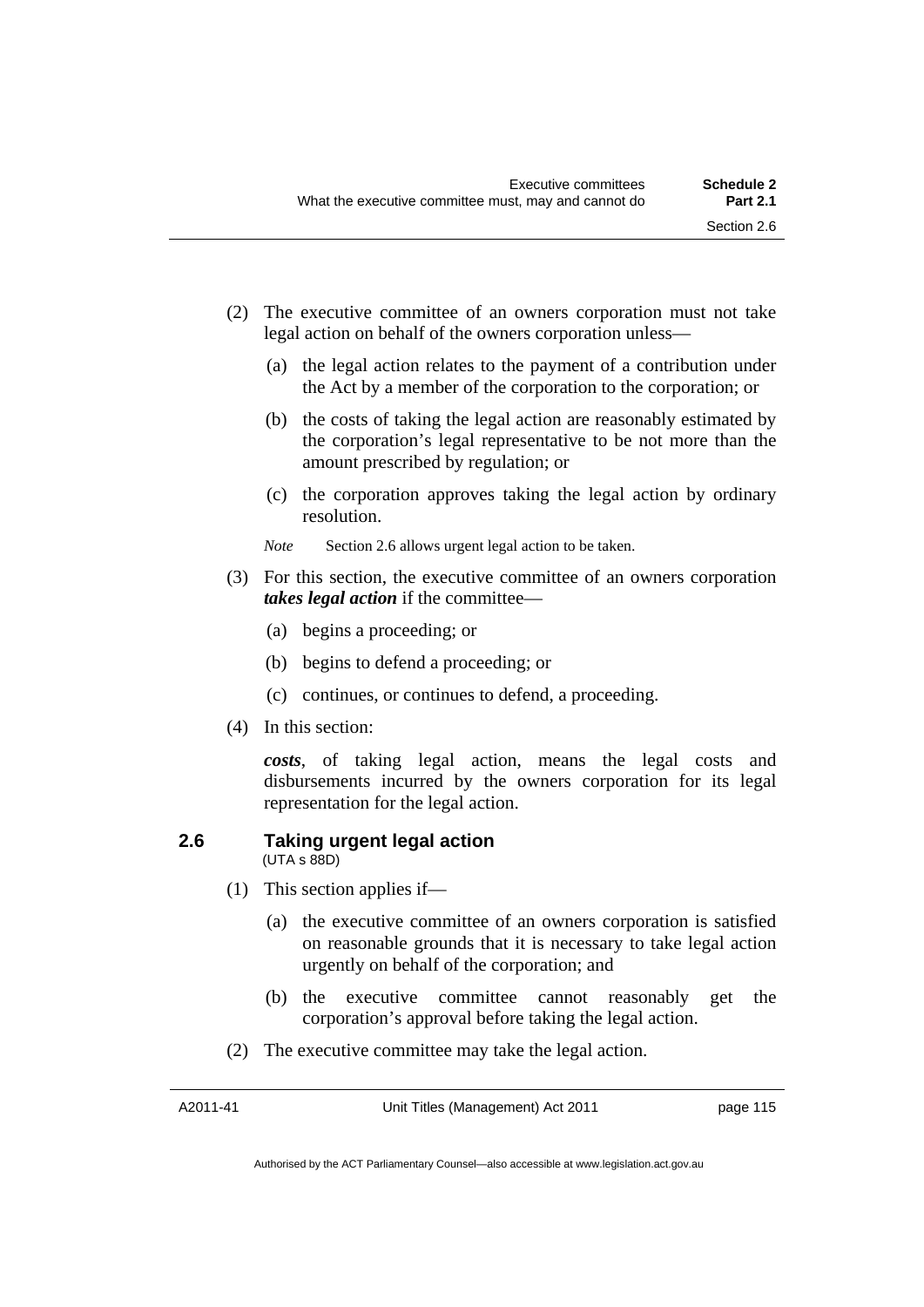- (3) However, the executive committee must—
	- (a) seek the approval of the owners corporation as soon as practicable after beginning the legal action; and
	- (b) if the owners corporation does not approve taking the legal action, the executive committee must discontinue the proceeding or withdraw the defence.
- (4) For this section, the executive committee of an owners corporation *takes legal action* if the committee—
	- (a) begins a proceeding; or
	- (b) begins to defend a proceeding.

### **2.7 Decisions about staged development**  (UTA s 88A)

- (1) This section applies to a meeting of an executive committee of an owners corporation for a staged development if the development has not been completed.
- (2) The executive committee must not decide a matter about the uncompleted stages of the development.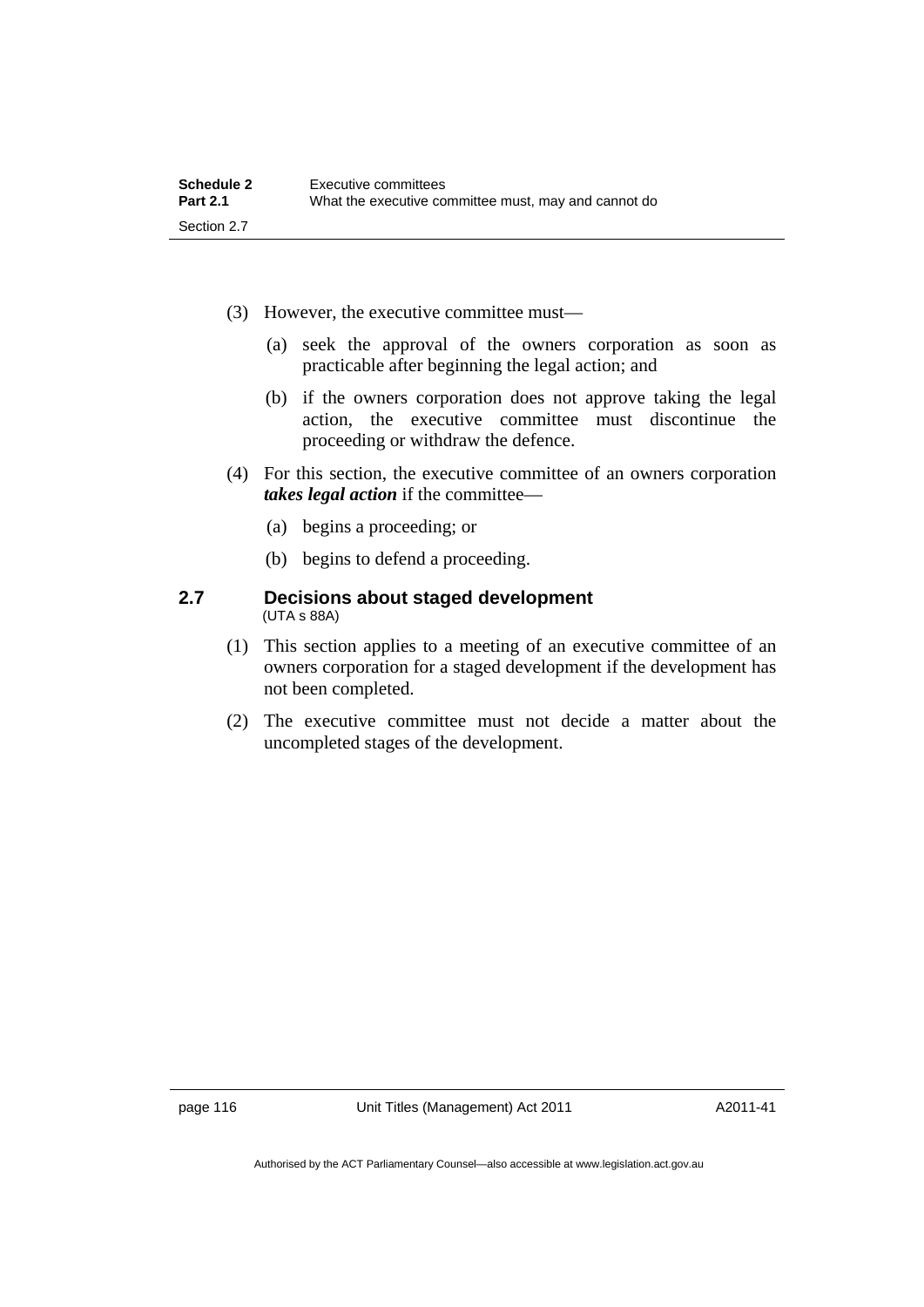# **Part 2.2 Executive committee—meetings and procedures**

#### **2.8 Meetings of executive committee**   $(UTA \, s \, 85)$

- (1) An executive committee may meet for the conduct of business when it decides, and may adjourn and otherwise regulate its meetings as it considers appropriate.
- (2) An executive member may call a meeting of the committee by giving to each other executive member not less than 7 days written notice stating the business that the member proposes to bring before the meeting and the time and place of the meeting.

### **2.9 Quorum of executive committee**  (UTA s 86)

- (1) Business may be transacted at a meeting of an executive committee only if a quorum is present at the relevant time.
- (2) A quorum is worked out as follows:
	- (a) if the total number of executive members is an odd number—

total number of executive members 
$$
+1
$$
  
2

(b) if the total number of executive members is an even number—

total number of executive members  $\begin{pmatrix} 2 \end{pmatrix} + 1$ )  $\left(\frac{\text{total number of executive members}}{2}\right)$  $\overline{\mathcal{L}}$ ſ

### **2.10 Voting of executive committee**   $(UTA \, s \, 88)$

 (1) At meetings of an executive committee, all matters must be decided by a majority of the votes of the executive members present and voting.

A2011-41

Unit Titles (Management) Act 2011

Authorised by the ACT Parliamentary Counsel—also accessible at www.legislation.act.gov.au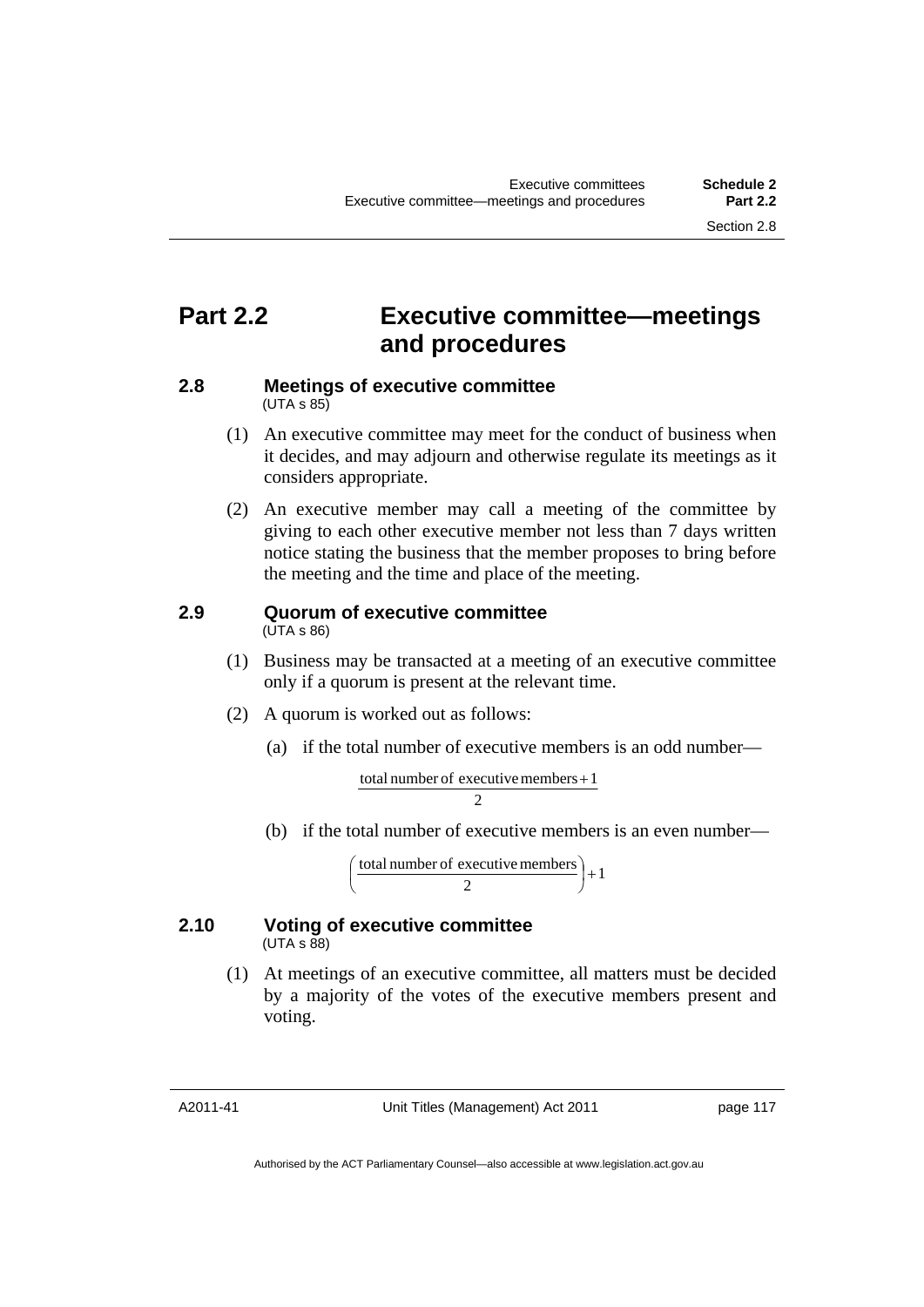(2) If an executive committee has only 2 members, all matters must be decided by unanimous vote.

## **2.11 Chairperson—meetings**

 $(UTA s 87A (2), (3) and (4))$ 

- (1) At a meeting of the executive committee, the chairperson may leave the chair during the meeting for any reason.
- (2) If the chairperson leaves the chair during a meeting, the executive members present must elect another executive member present to chair the meeting.
- (3) At a meeting of the executive committee, the chairperson—
	- (a) may vote as an executive member; and
	- (b) if the votes on a matter are equal—may exercise a 2nd (casting) vote, unless there are only 2 executive members.
	- *Note* If there are only 2 executive members, all matters must be decided by unanimous vote (see s 2.10 (2)).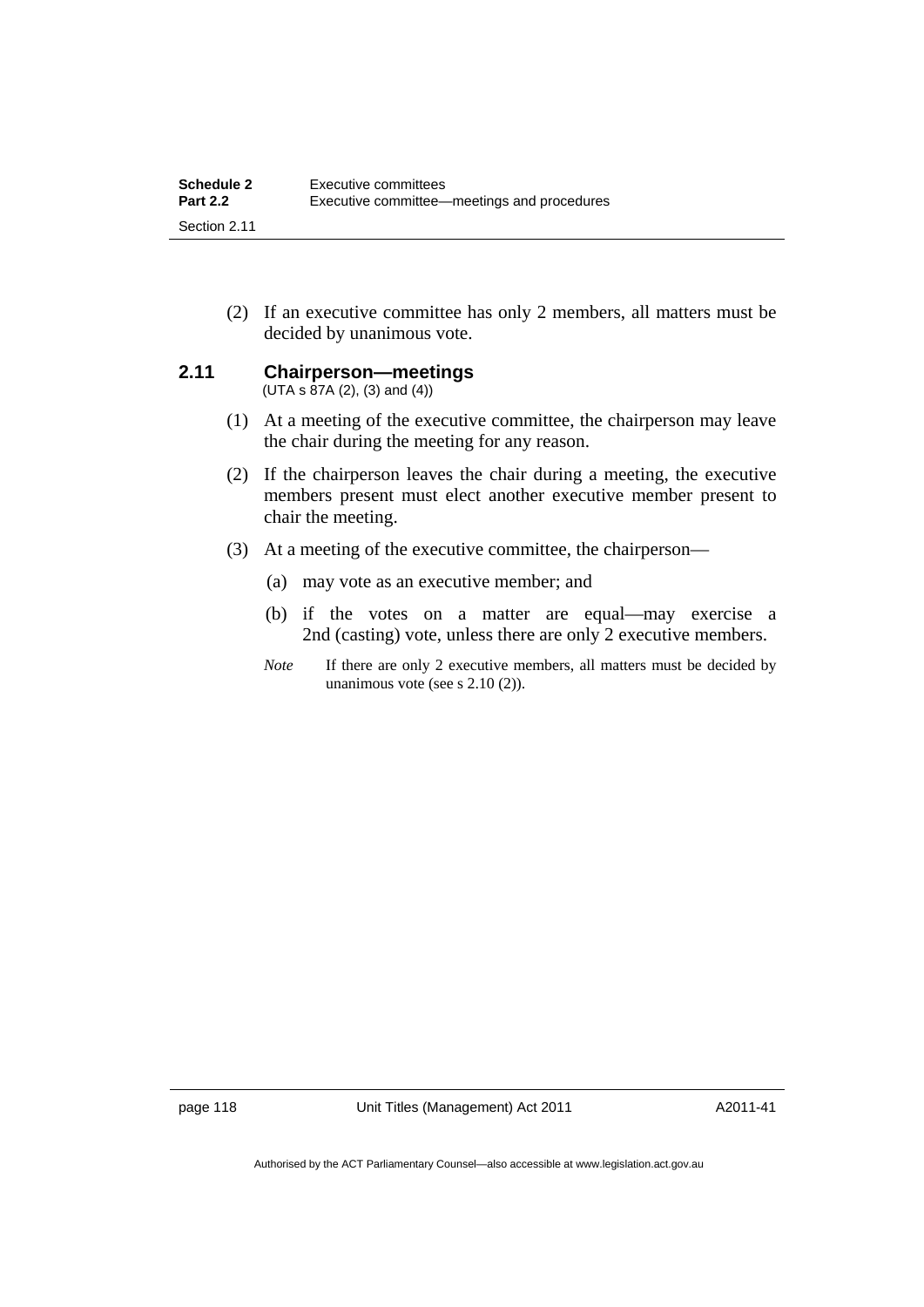# **Schedule 3 General meetings**

(see s 17)

*Note* The owners corporation of a units plan is responsible for managing the units plan. In managing the units plan the owners corporation is required to, or may, make various decisions under this Act. The members of the owners corporation make those decisions at general meetings. The following provisions set out how general meetings (including annual general meetings) must be conducted and how decisions are made at those meetings.

# **Part 3.1 General meetings**

### **3.1 Conduct of general meetings**  (UTA s 93)

An owners corporation for a units plan may hold, adjourn and otherwise regulate general meetings as it considers appropriate, subject to this schedule.

# **3.2 Annual general meetings**

(UTA s 94)

- (1) An owners corporation for a units plan must hold an annual general meeting each financial year.
- (2) Except for the first annual general meeting, an annual general meeting must be held within 15 months after the last annual general meeting.

## **3.3 First annual general meeting**  (UTA s 95)

 (1) The first annual general meeting of an owners corporation for a units plan must be held within 3 months after the registration of the units plan.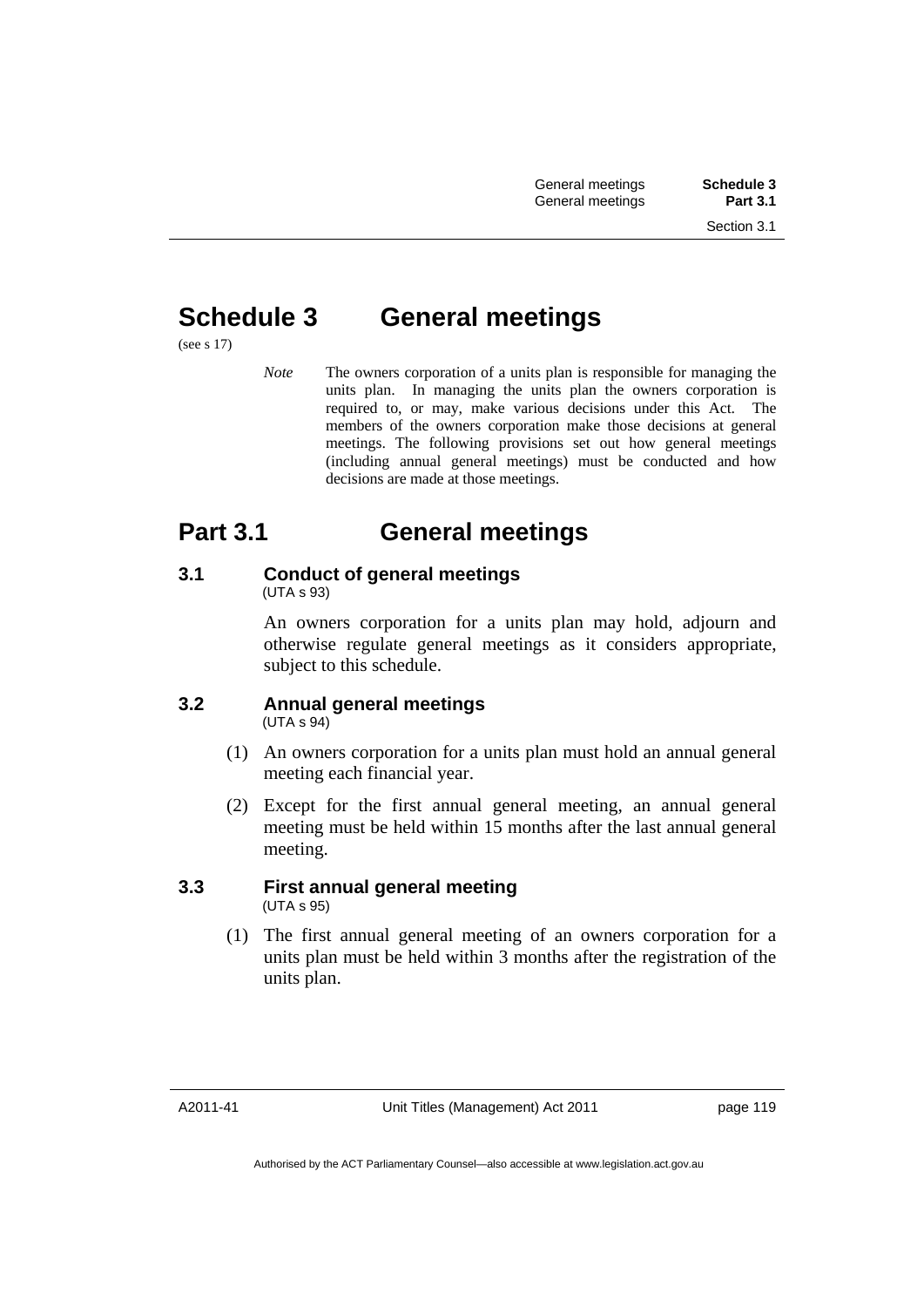| Schedule 3      | General meetings |
|-----------------|------------------|
| <b>Part 3.1</b> | General meetings |
| Section 3.4     |                  |

 (2) The first annual general meeting of an owners corporation may be called by the executive committee of the corporation or by a member of the corporation.

# **3.4 First annual general meeting—developer to deliver records**

(UTA s 95A)

At the first annual general meeting of an owners corporation for a units plan, the developer must give the following records to the corporation:

- (a) the statutory books and records of the corporation, up to the date of the meeting;
- (b) any insurance policy issued in the name of the corporation;
- (c) any plans, specifications, diagrams or drawings that relate to the design or service of the units or common property of the units plan;
- (d) a copy of any contract entered into by the corporation that relate to the common property of the units plan;
- (e) any warranty that relates to the common property of the units plan;
- (f) the corporation's seal;
- (g) any other document that relates to the units or common property of the units plan.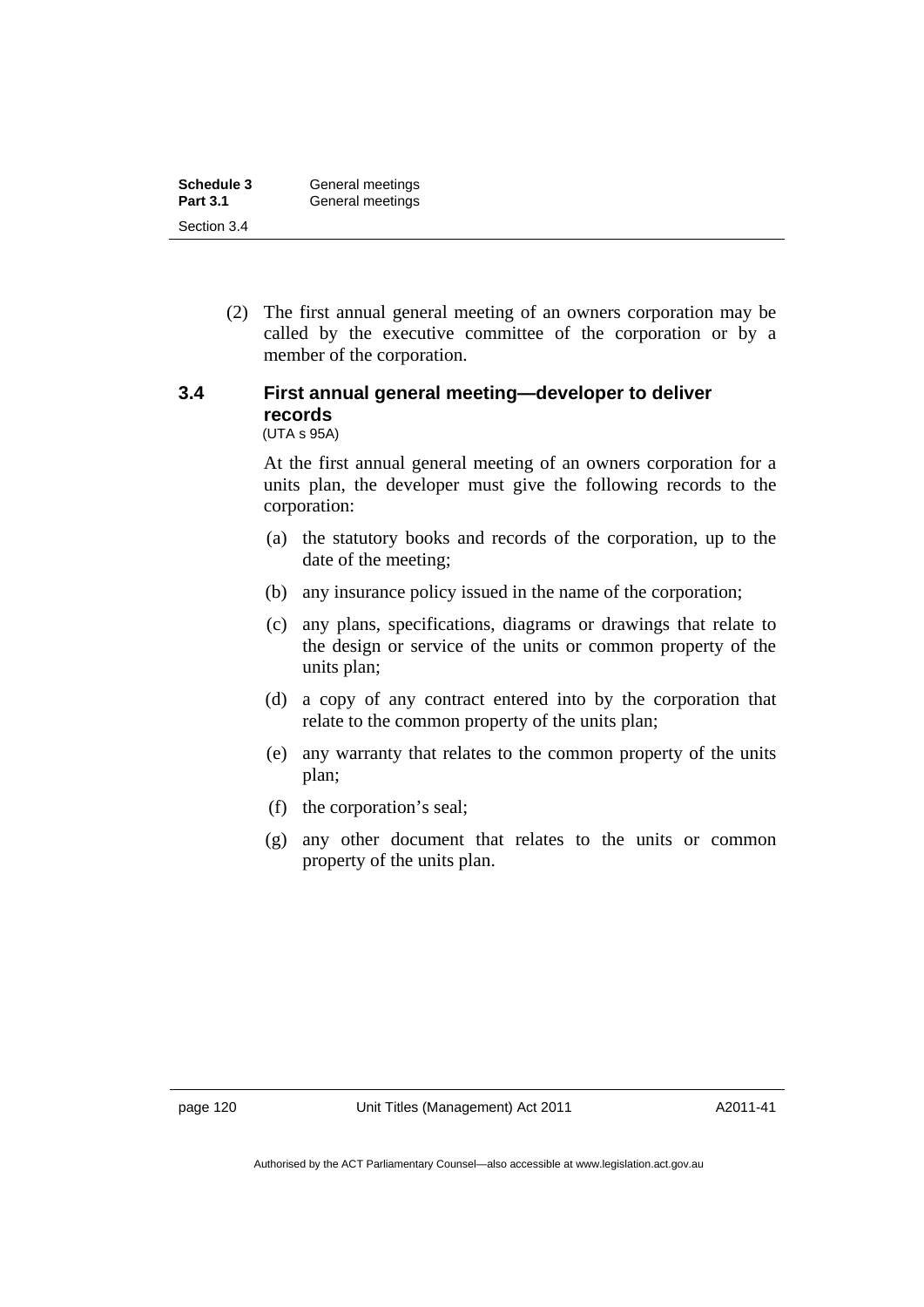### **3.5 General meetings other than annual general meetings**  (UTA s 96)

- (1) The executive committee of an owners corporation may call a general meeting, by notice under section 3.6, whenever it considers appropriate.
- (2) Subsection (3) applies if the executive committee of an owners corporation receives a written request (a *meeting request*), stating the matters to be considered at the meeting, from people who are entitled to vote on all motions for units whose combined unit entitlement is at least  $\frac{1}{4}$  of the total unit entitlement in the units plan.
- (3) The executive committee must hold a general meeting, by notice under section 3.6, within 28 days after the day it receives the meeting request.

#### **3.6 Notice of general meetings**  (UTA s 97 (1) and (2))

- (1) The executive committee of an owners corporation must give notice of a general meeting to—
	- (a) each member of the corporation; and
	- (b) each mortgagee's representative (if any).
- (2) The executive committee must give notice of the general meeting—
	- (a) so that the notice would reasonably be expected to be received at least 14 days before the date fixed for the meeting; or
	- (b) if a motion is to be moved that requires an unopposed or unanimous resolution—so that the notice would reasonably be expected to be received at least 21 days before the date fixed for the meeting.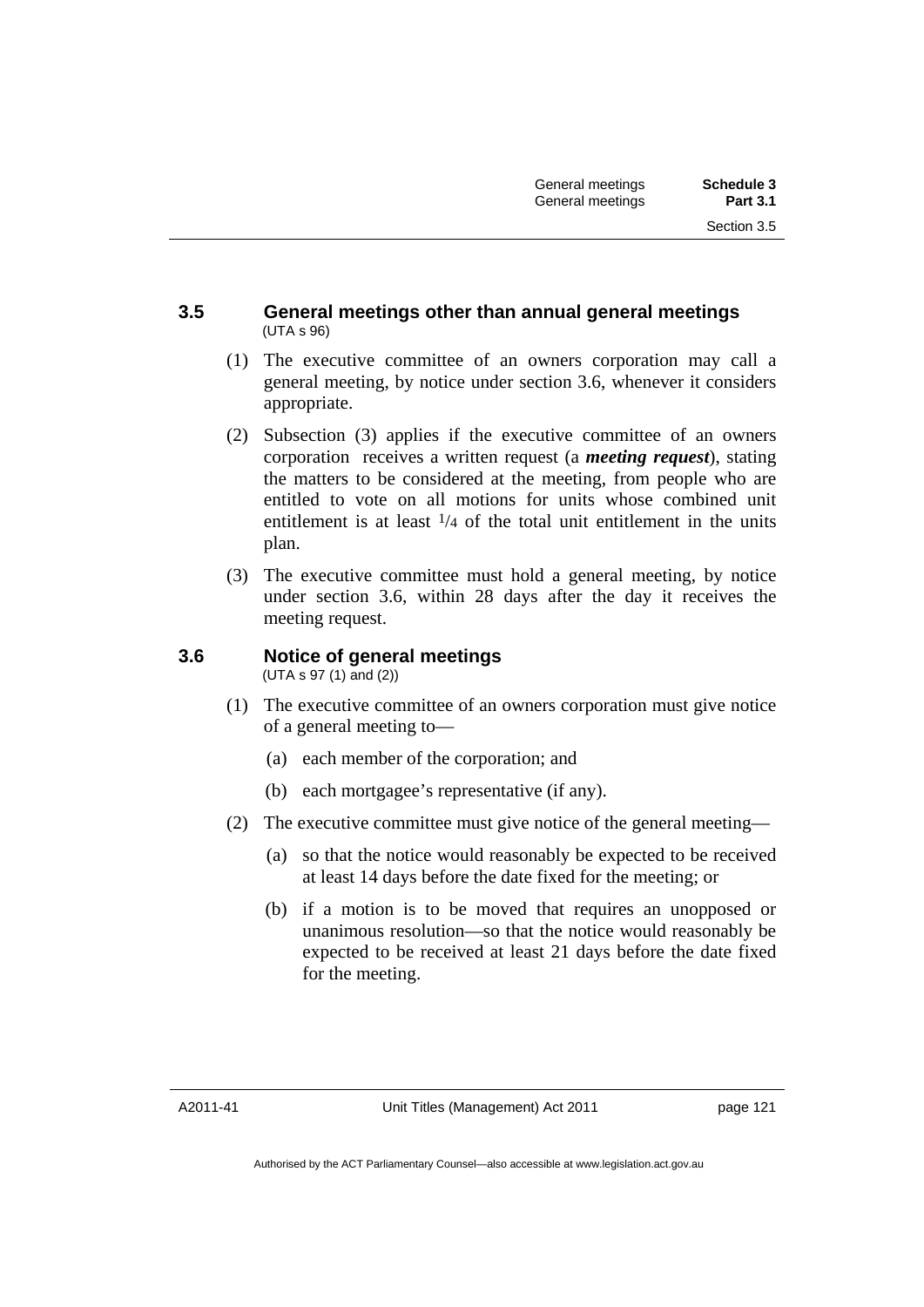### **3.7 Requirements for notice of general meetings**  (UTA s 97 (3), (4) and (5))

- (1) A notice of a general meeting for an owners corporation must state—
	- (a) the time, date and place fixed for the meeting; and
	- (b) whether the person notified is entitled to vote on all (or any) motions at the meeting, and if not, why not; and
		- *Note* Section 3.20 explains who is entitled to vote on which kinds of motion. For example, if an amount is owing to the corporation in relation to a particular unit at the time of the general meeting, no vote may be cast by the unit owner (or anyone else) for that unit on any motion requiring an ordinary or special resolution.
	- (c) for a member who is not entitled to vote on any motion because a mortgagee voting notice has been given—details of the notice, including the full name and address for correspondence of the mortgagee's representative; and
	- (d) if a motion is to be moved that requires an unopposed or unanimous resolution—the text of the motion and the kind of resolution.
- (2) For a notice of a general meeting given to a person entitled to vote on any motion, the notice must include—
	- (a) a proxy form approved by the executive committee; and
	- (b) an absentee voting paper for the motion in a form approved by the executive committee.
- (3) For a notice of an annual general meeting, the notice must include a copy of the following:
	- (a) the annual financial statements of the corporation to be presented at the meeting;
	- (b) the general fund budget.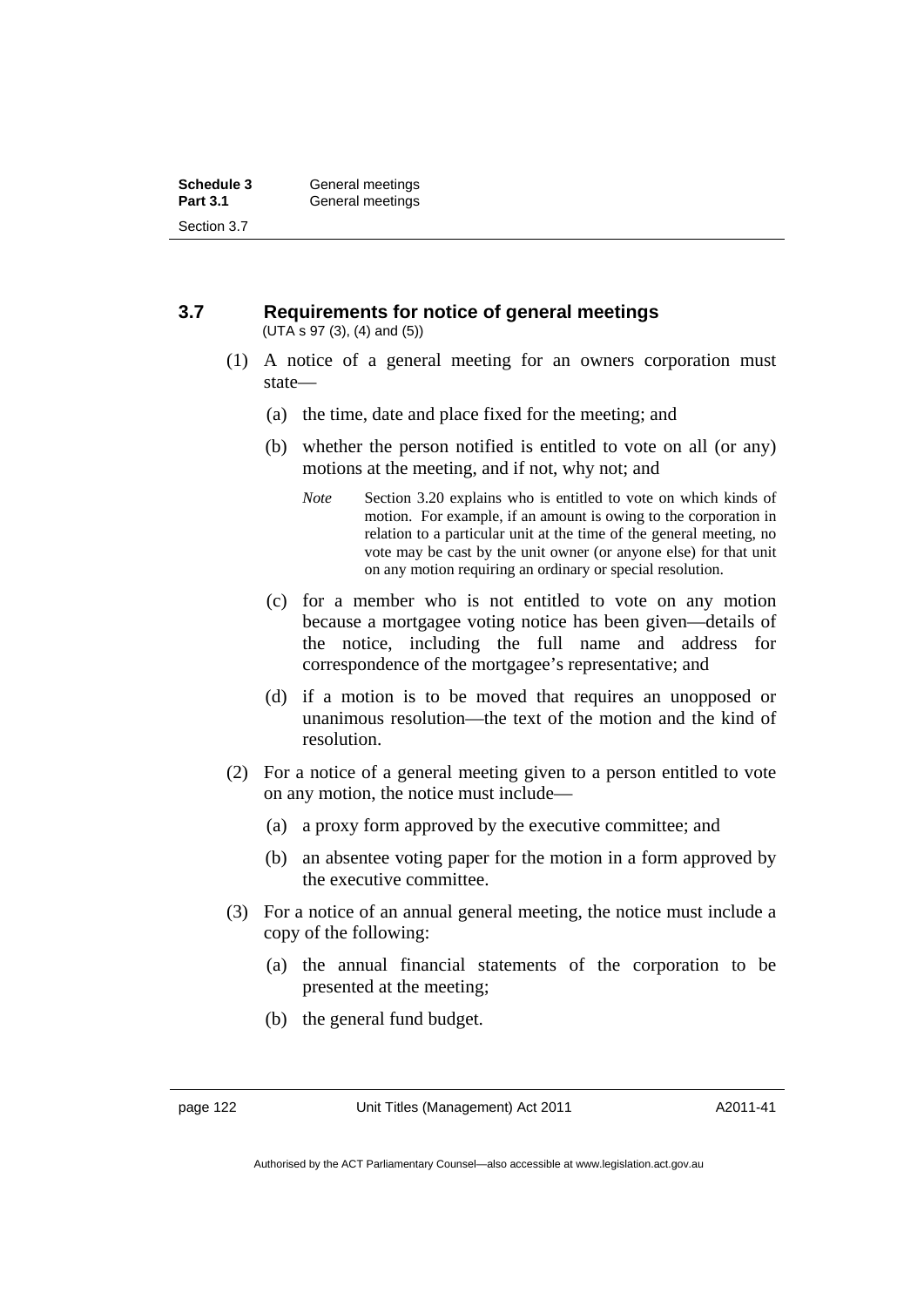### **3.8 Defective notice of meetings**  (UTA s 98)

- (1) The proceedings at a general meeting are not invalid only because a person did not receive proper notice of the meeting.
- (2) However, if a person did not receive notice of the meeting in accordance with section 3.6 (2), the person may make a request for the adjournment of the meeting by written notice to the executive committee before the day or time fixed for the start of the meeting.
- (3) A request by a person under subsection (2) may be made by someone else on the person's behalf.
- (4) If the executive committee receives a request for adjournment under subsection (2), the committee must give the request to the chairperson of the meeting immediately after the chairperson is elected.
- (5) The chairperson may adjourn the meeting to a time, date and place to be decided (by ordinary resolution) by the people present and entitled to vote on all motions at the meeting if the chairperson considers on reasonable grounds that—
	- (a) notice of the meeting in accordance with section 3.6 (2) was not given to the person by or for whom the request was made; and
	- (b) in the circumstances it would be unfair to allow the meeting to go ahead at present.

A2011-41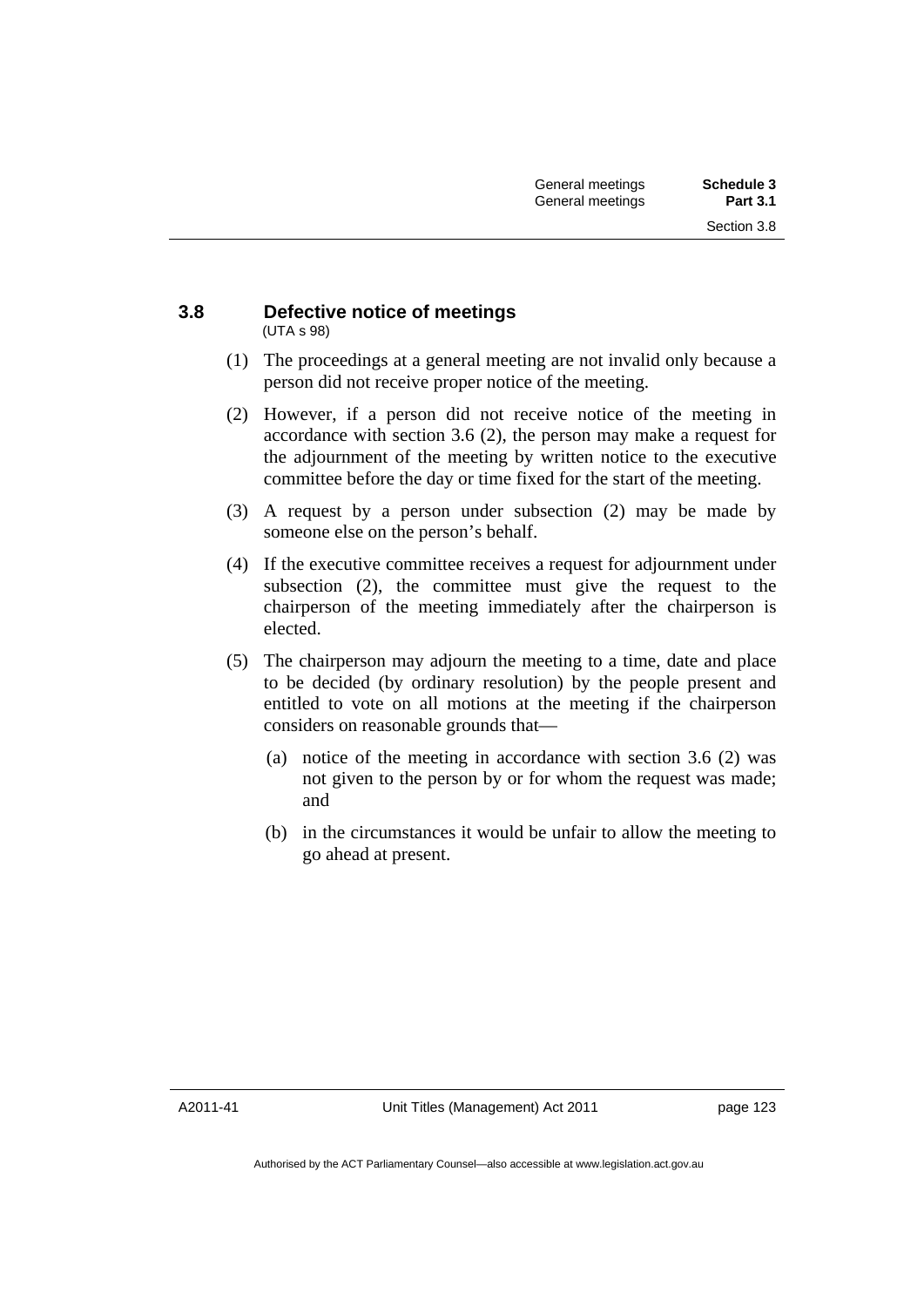### **3.9 Quorum at a general meeting—owners corporation with 3 or more members**  (UTA s 99)

- (1) A motion may be considered at a general meeting of an owners corporation with 3 or more members only if there is present—
	- (a) a quorum (a *standard quorum*) made up by people entitled to vote (on the motion) in relation to not less than ½ the total number of units; or
	- (b) a quorum (a *reduced quorum*) made up under subsection (2).
- (2) If a standard quorum is not present within  $\frac{1}{2}$  an hour after the motion arises for consideration, a reduced quorum for the motion and any subsequent motion considered at the meeting is made up by 2 or more people present at the meeting who are entitled to vote on the motion.
- (3) If a reduced quorum is not present ½ an hour after the motion arises for consideration, the meeting is adjourned to the same day in the next week at the same place and time.
- (4) If a reduced quorum is present for the consideration of any motion and the motion is voted on, section 3.10 (Notice of reduced quorum decisions and adjournments) applies to the decision on the motion.
- (5) If a reduced quorum is present for the consideration of any motion and the motion is not voted on, the meeting may decide to adjourn to the same day in the next week at the same place and time to consider the motion (and any others remaining to be considered).
- (6) If a general meeting is adjourned under this section (including paragraph (c)) and a standard quorum is not present within  $\frac{1}{2}$  and hour after a motion arises for consideration at the adjourned meeting—
	- (a) a reduced quorum is made up by the people who are then present and entitled to vote on the motion and any subsequent motion considered at the adjourned meeting; and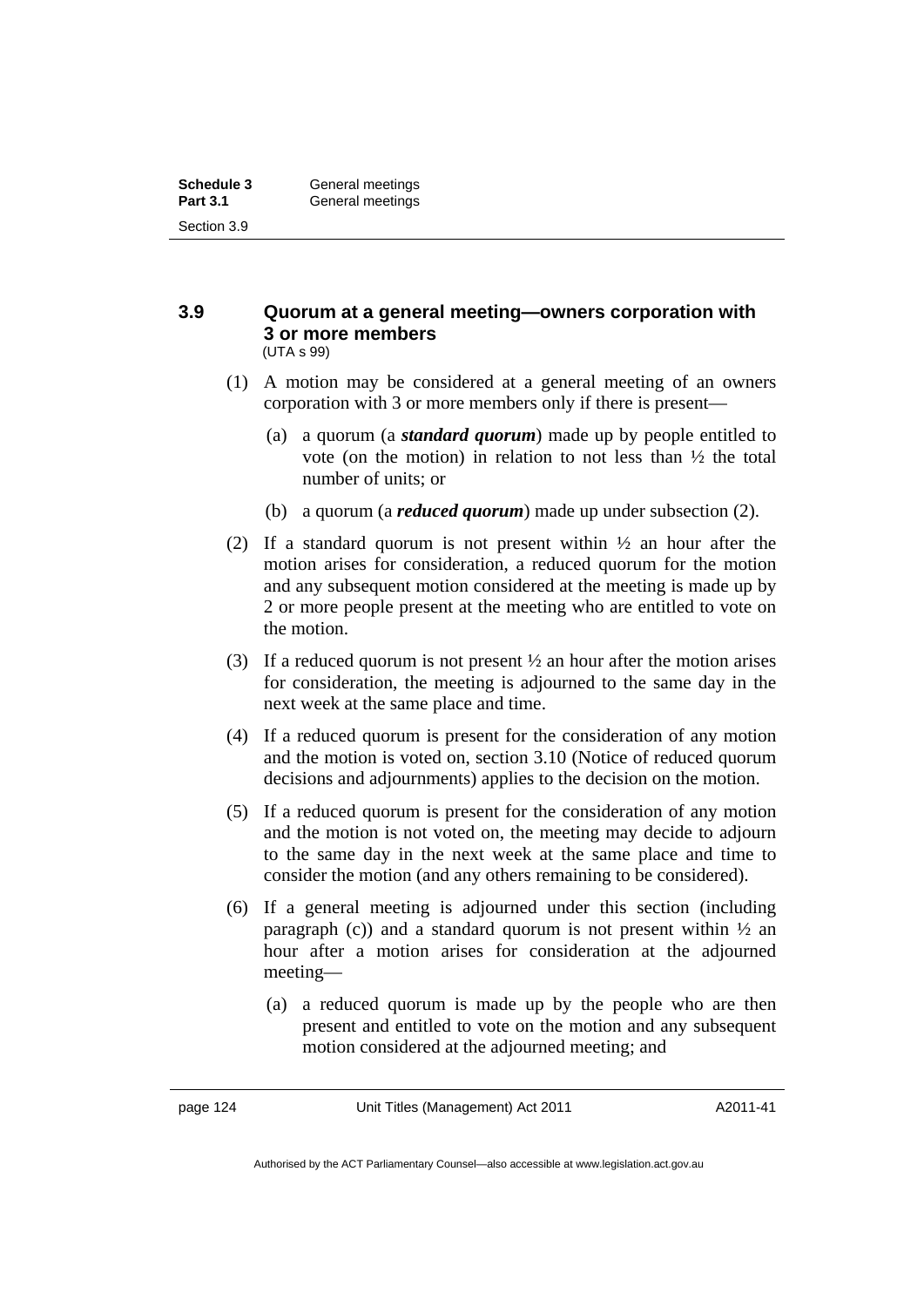- (b) if a reduced quorum is present for the consideration of any motion at the adjourned meeting, and the motion is voted on the decision on the motion must be notified under section 3.10; and
- (c) if the motion (or any other) is not voted on at the adjourned meeting—the adjourned meeting may resolve to adjourn again to the same day in the next week at the same place and time to consider the resolution (and any others remaining to be considered at the meeting).

## **3.10 Notice of reduced quorum decisions and adjournments**  (UTA s 100)

 (1) If a decision (a *reduced quorum decision*) is made on a motion while a reduced quorum was present for the consideration of the motion, within 7 days after the meeting the owners corporation must give each person mentioned in section 3.6 (1) (Notice of general meetings) written notice of the reduced quorum decision.

*Note* If a form is approved under s 146 for a notice, the form must be used.

 (2) Within 4 days after a general meeting is adjourned under section 3.9, the owners corporation must give each person mentioned in section 3.6 (1) a written notice of the date, place and time to which the meeting is adjourned.

# **3.11 Reduced quorum decisions—effect**

(UTA s 101)

- (1) A reduced quorum decision takes effect 28 days after the decision was made, subject to this section.
- (2) Subsection (1) does not apply if the owners corporation fails to give notice of the reduced quorum decision under section 3.10 (1).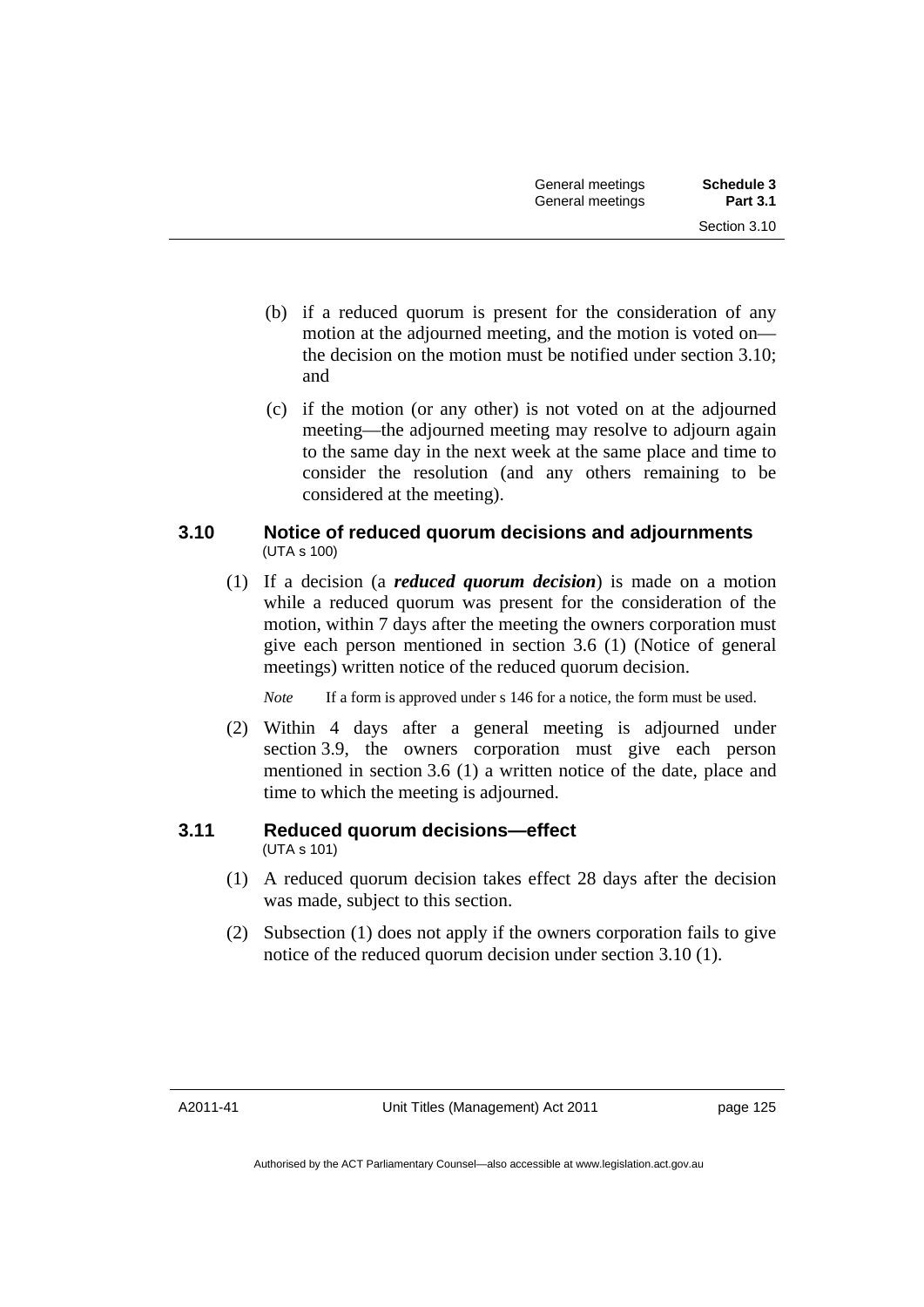| Schedule 3      | General meetings |
|-----------------|------------------|
| <b>Part 3.1</b> | General meetings |
| Section 3.12    |                  |

- (3) A reduced quorum decision is disallowed if, within 28 days after the decision was made, the owners corporation is given a petition requiring that the decision be disallowed signed by a majority of people entitled to vote on the relevant motion at the time of signing (whether or not they were present or entitled to vote on the motion at the general meeting at which the decision was made).
- (4) If, within 28 days after a reduced quorum decision is made, a motion is passed confirming the reduced quorum decision while a standard quorum is present at a general meeting for consideration of the confirmation motion, the reduced quorum decision takes effect on confirmation, whether or not a petition under subsection (3) is at any time given to the owners corporation.
- (5) This section does not prevent a reduced quorum decision from being revoked at a general meeting, whether a standard quorum or reduced quorum is present while the revocation motion is being considered.

### **3.12 Quorum at a general meeting—owners corporation with 2 members**  (UTA s 102)

- (1) A motion may only be considered at a general meeting of an owners corporation with 2 members if a quorum constituted by all people entitled to vote on the motion is present.
- (2) If a quorum is not present within  $\frac{1}{2}$  an hour after the motion arises for consideration, the meeting is adjourned to the same day in the next week at the same place and time.

### **3.13 Chairperson at a general meeting**   $(UTA s 103)$

- (1) The chairperson of a general meeting is the chairperson of the executive committee, unless that person—
	- (a) is not present at the meeting; or
	- (b) does not wish to be chairperson of the meeting.

A2011-41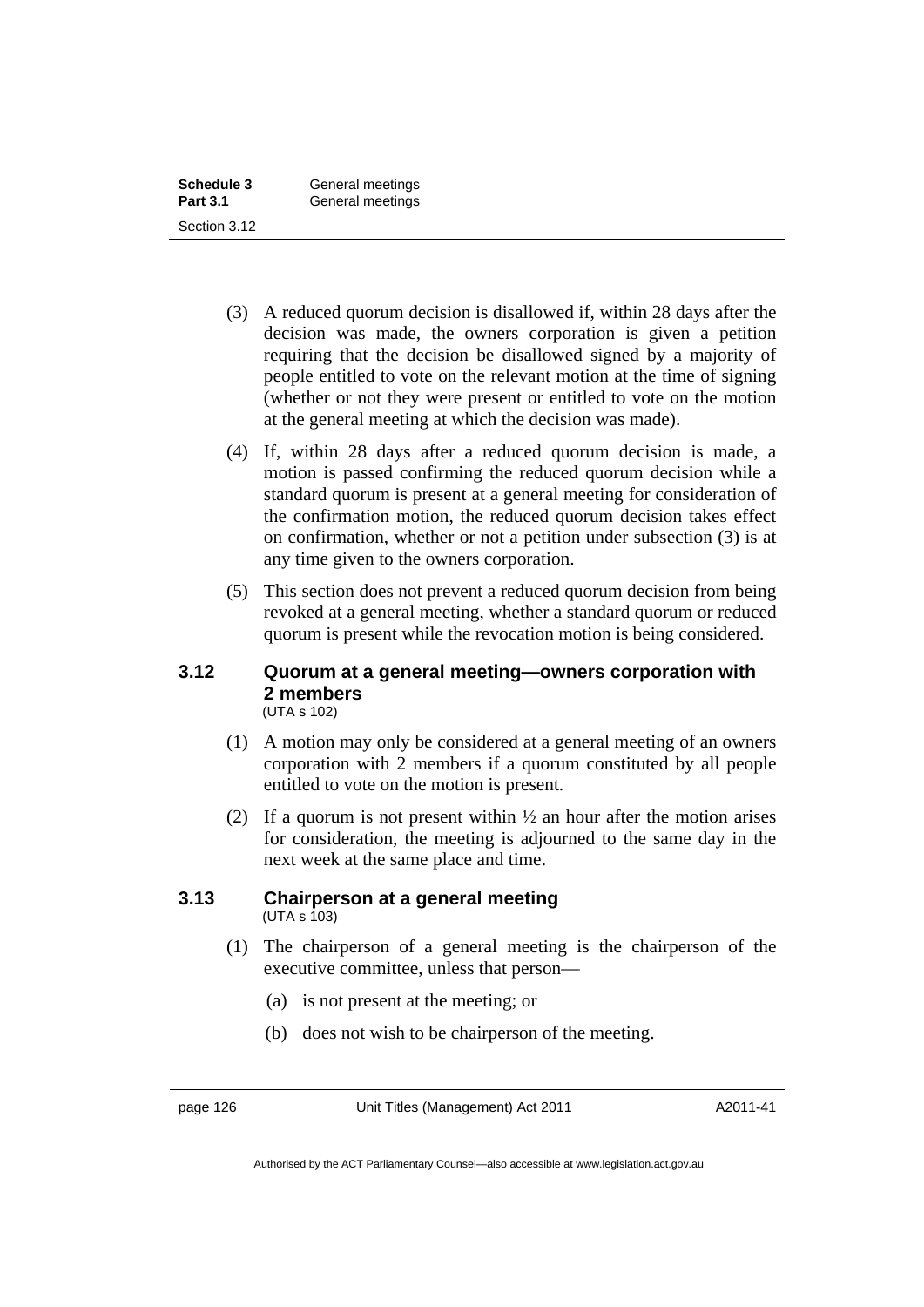- (2) If the executive committee's chairperson is not present at the general meeting, at the beginning of the meeting, the people present and entitled to vote may elect someone else who is present and entitled to vote as chairperson for the meeting.
- (3) The chairperson for the meeting may leave the chair during the meeting for any reason.
- (4) If the chairperson leaves the chair during the meeting, the people present and entitled to vote must elect another person present and entitled to vote as chairperson.

A2011-41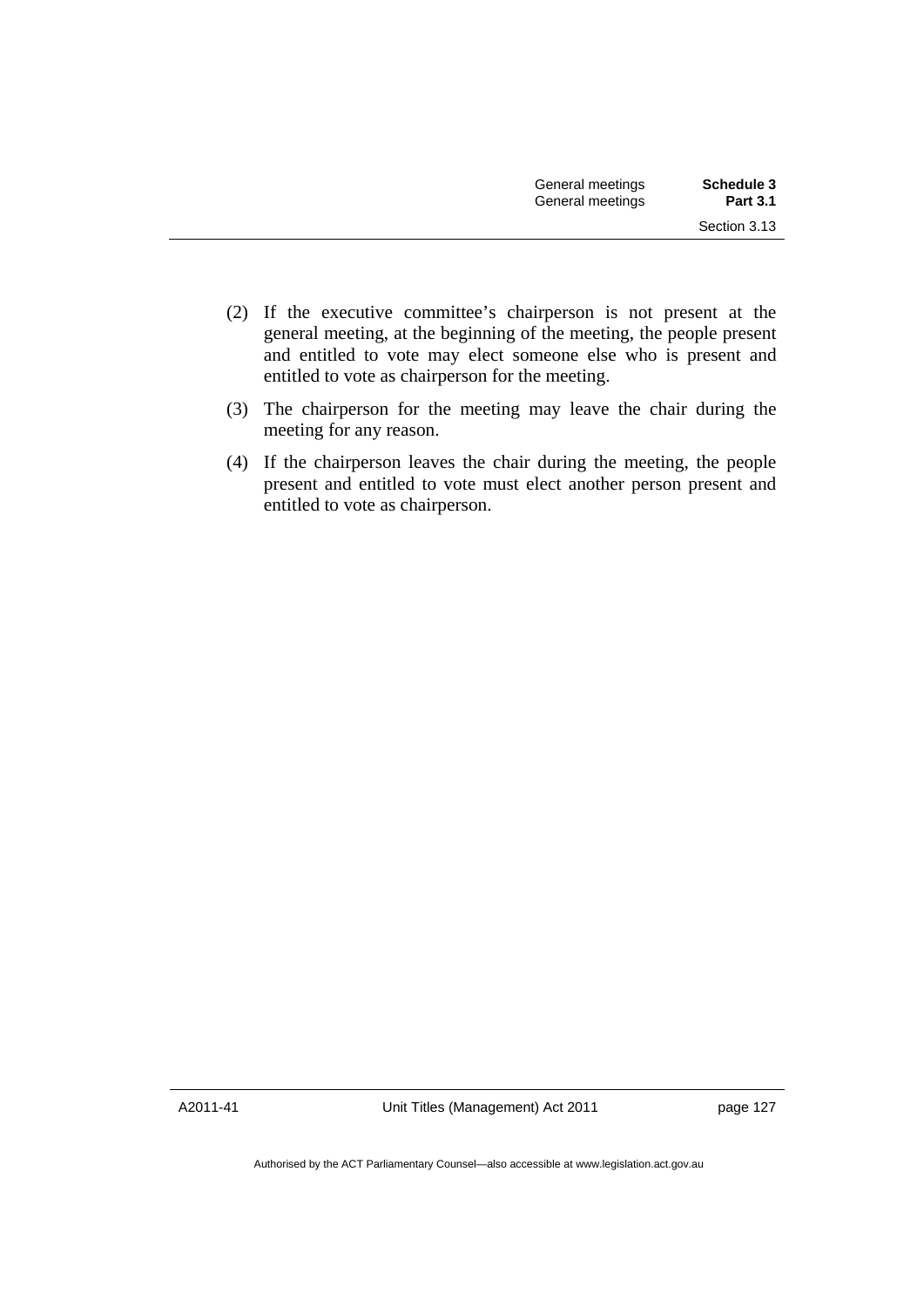# **Part 3.2 Resolutions at general meetings**

#### **3.14 Decision-making at general meetings**  (UTA s 104)

- (1) Decisions at general meetings must be made by ordinary resolution, unless this Act requires otherwise.
- (2) If, at a general meeting, an owners corporation makes a resolution of a particular kind (that is, an ordinary, special, unopposed or unanimous resolution), a resolution of the same kind at a general meeting is required to amend or revoke the earlier resolution, unless this Act requires otherwise.

## **3.15 Ordinary resolutions**

(UTA s 105)

- (1) For an owners corporation with more than 2 members, the requirement for passing an ordinary resolution at a general meeting is that—
	- (a) unless a poll is taken—the number of votes cast in favour of the resolution is greater than the number of votes cast against it; or
	- (b) on a poll—the voting value of votes cast in favour of the resolution is greater than the voting value of the votes cast against it.
- (2) For an owners corporation with 1 or 2 members, the requirements for passing an ordinary resolution at a general meeting are that—
	- (a) no votes are cast against the resolution; and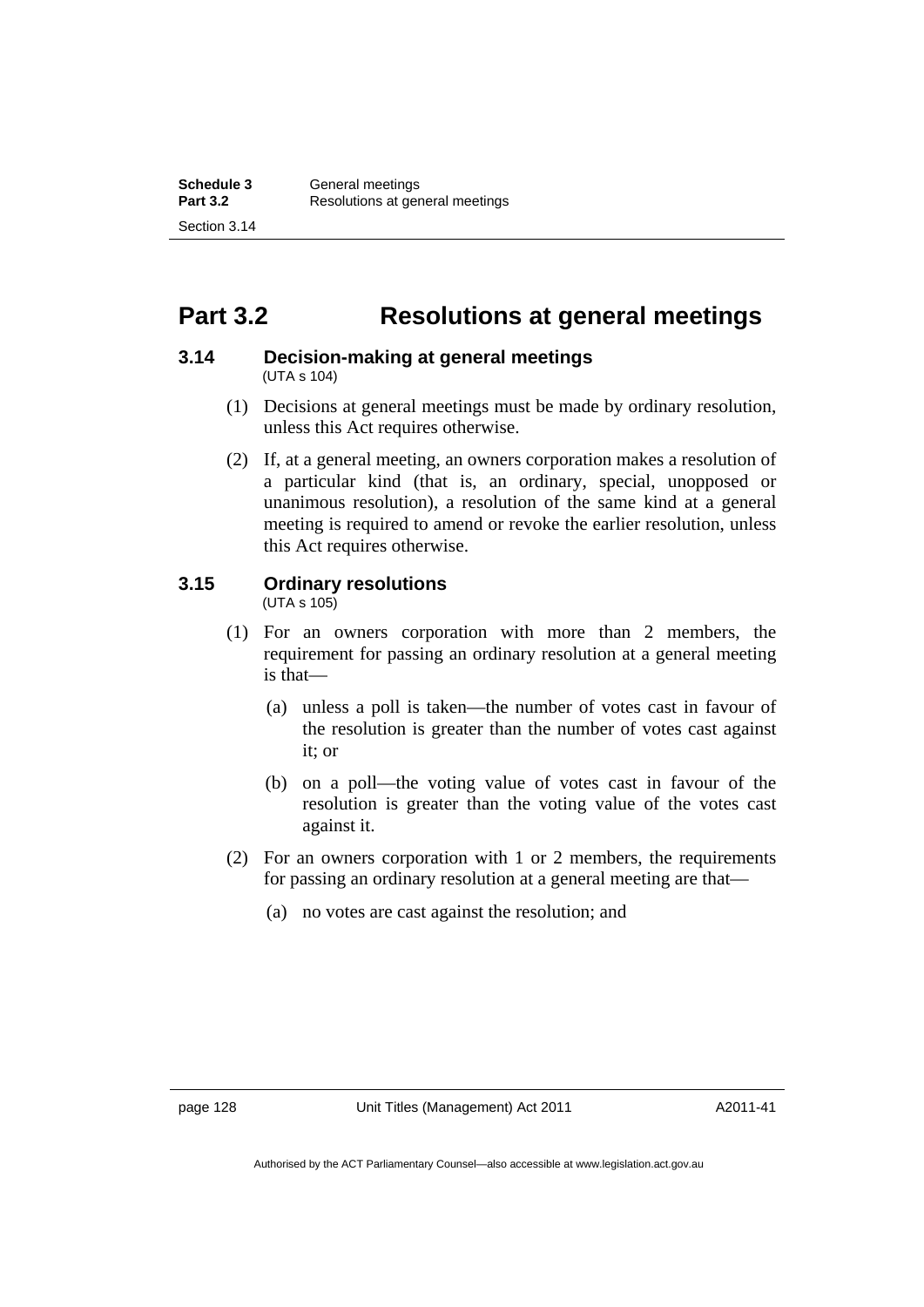#### (b) at least 1 vote is cast in favour of the resolution.

*Notes for s (2)—owners corporations with 1 or 2 members* 

- If the owners corporation has 2 members, both must be present to make up a quorum for consideration of the resolution (see s 3.12), unless either is not entitled to vote on the resolution (see s 3.20).
- 2 An abstention for any unit does not in itself prevent an ordinary resolution from being passed, if at least 1 vote is cast in favour of the resolution.
- 3 A vote may be cast for a unit on an ordinary resolution even if an amount owing to the owners corporation remains unpaid (see s 3.20 (3)).

# **3.16 Special resolutions**

(UTA s 106)

- (1) For an owners corporation with more than 2 members, the requirements for passing a special resolution at a general meeting are that—
	- (a) unless a poll is taken—
		- (i) the number of votes cast in favour of the resolution is greater than the number of votes cast against it; and
		- (ii) the votes cast against the resolution number less than  $\frac{1}{3}$ of the total number of votes that can be cast on the resolution by people present at the meeting (including proxy votes); or
	- (b) on a poll—
		- (i) the voting value of votes cast in favour of the resolution is greater than the voting value of the votes cast against it; and
		- (ii) the voting value of votes cast against the resolution is less than  $\frac{1}{3}$  of the voting value of the total number of votes that can be cast on the resolution by people present at the meeting (including proxy votes).

A2011-41

Authorised by the ACT Parliamentary Counsel—also accessible at www.legislation.act.gov.au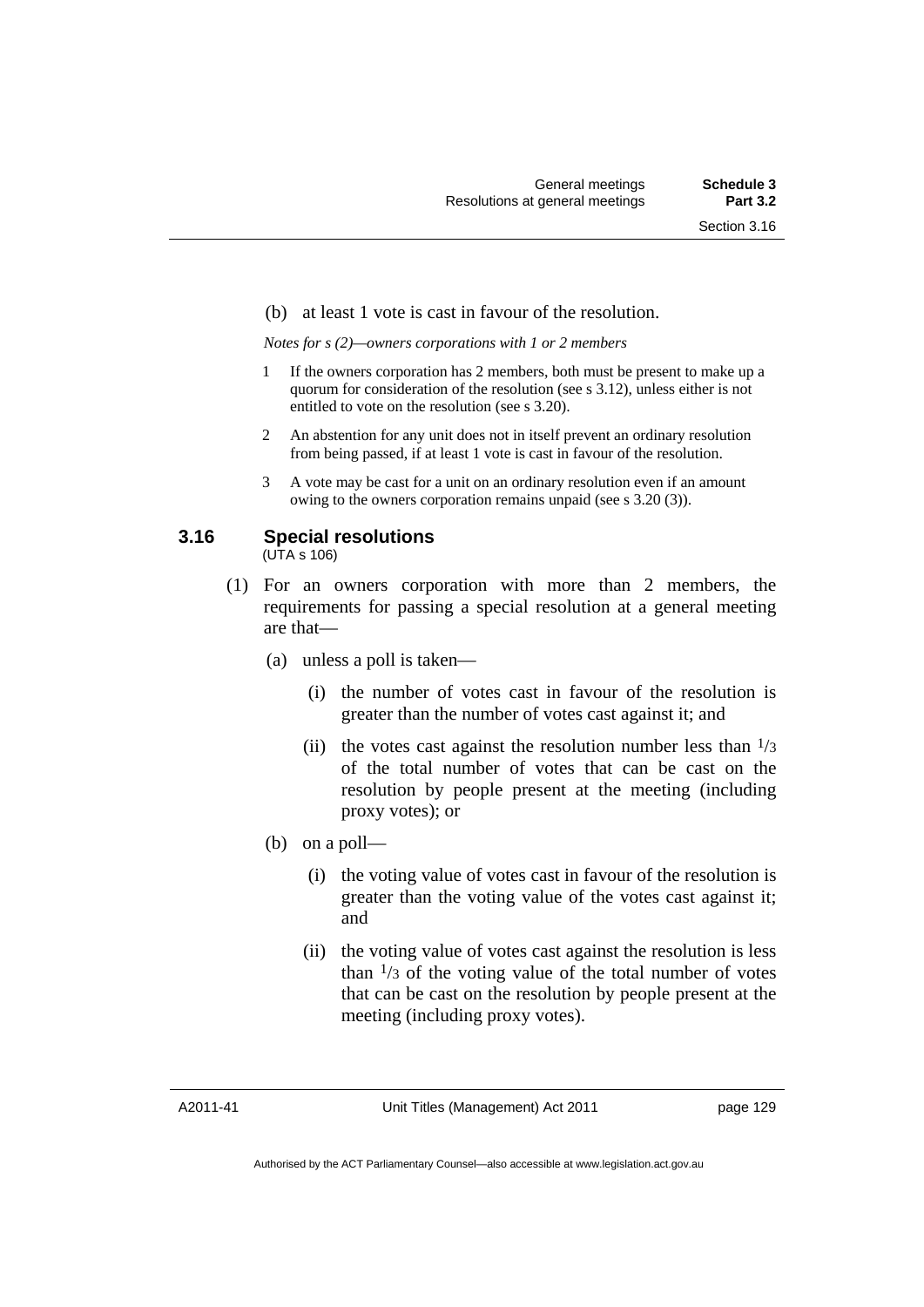- (2) For an owners corporation with 1 or 2 members, the requirements for passing a special resolution at a general meeting are that—
	- (a) no votes are cast against the resolution; and
	- (b) at least 1 vote is cast in favour of the resolution.

*Notes for s (2)—owners corporations with 1 or 2 members* 

- 1 If the owners corporation has 2 members, both must be present to make up a quorum for consideration of the resolution (see s 3.12), unless either is not entitled to vote on the resolution (see s 3.20).
- 2 An abstention for any unit does not in itself prevent a special resolution from being passed, if at least 1 vote is cast in favour of the resolution.
- 3 A vote may be cast for a unit on a special resolution even if an amount owing to the owners corporation remains unpaid (see s 3.20 (3)).

# **3.17 Unopposed resolutions**

(UTA s 107)

The requirements for passing an unopposed resolution at a general meeting are that—

- (a) no votes are cast against the resolution; and
- (b) at least 1 vote is cast in favour of the resolution.
	- *Note 1* An abstention for any unit does not in itself prevent an unopposed resolution from being passed, if at least 1 vote is cast in favour of the resolution.
	- *Note* 2 If the owners corporation has 2 members, both must be present to make up a quorum for consideration of the resolution (see s 3.12), unless either is not entitled to vote on the resolution (see s 3.20).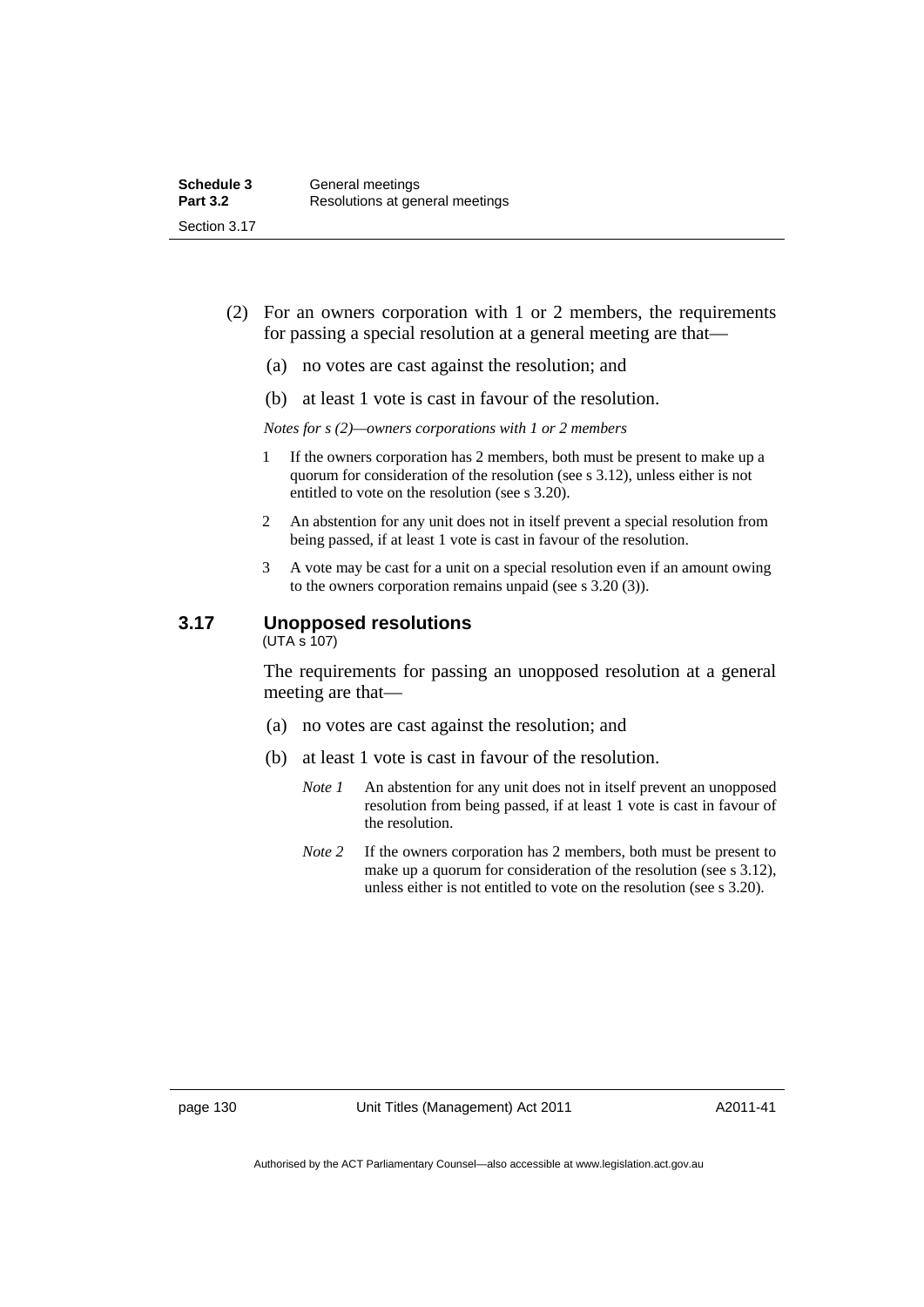#### **3.18 Unanimous resolutions**  (UTA s 108)

- (1) For an owners corporation with more than 2 members, the requirements for passing a unanimous resolution at a general meeting are that—
	- (a) each person entitled to vote on the resolution—
		- (i) is present at the meeting; or
		- (ii) has given another person present at the meeting a proxy permitting the person to vote on the resolution; or
		- (iii) has cast an absentee vote on the resolution; and
	- (b) no votes are cast against the resolution; and
	- (c) at least 1 vote is cast in favour of the resolution.
- (2) For an owners corporation with 1 or 2 members, the requirements for passing a unanimous resolution at a general meeting are that—
	- (a) no votes are cast against the resolution; and
	- (b) at least 1 vote is cast in favour of the resolution.
	- *Note 1* An abstention for any unit does not in itself prevent a unanimous resolution from being passed, if at least 1 vote is cast in favour of the resolution.
	- *Note* 2 If the owners corporation has 2 members, both must be present to make up a quorum for consideration of the resolution (see s 3.12), unless either is not entitled to vote on the resolution (see s 3.20).

A2011-41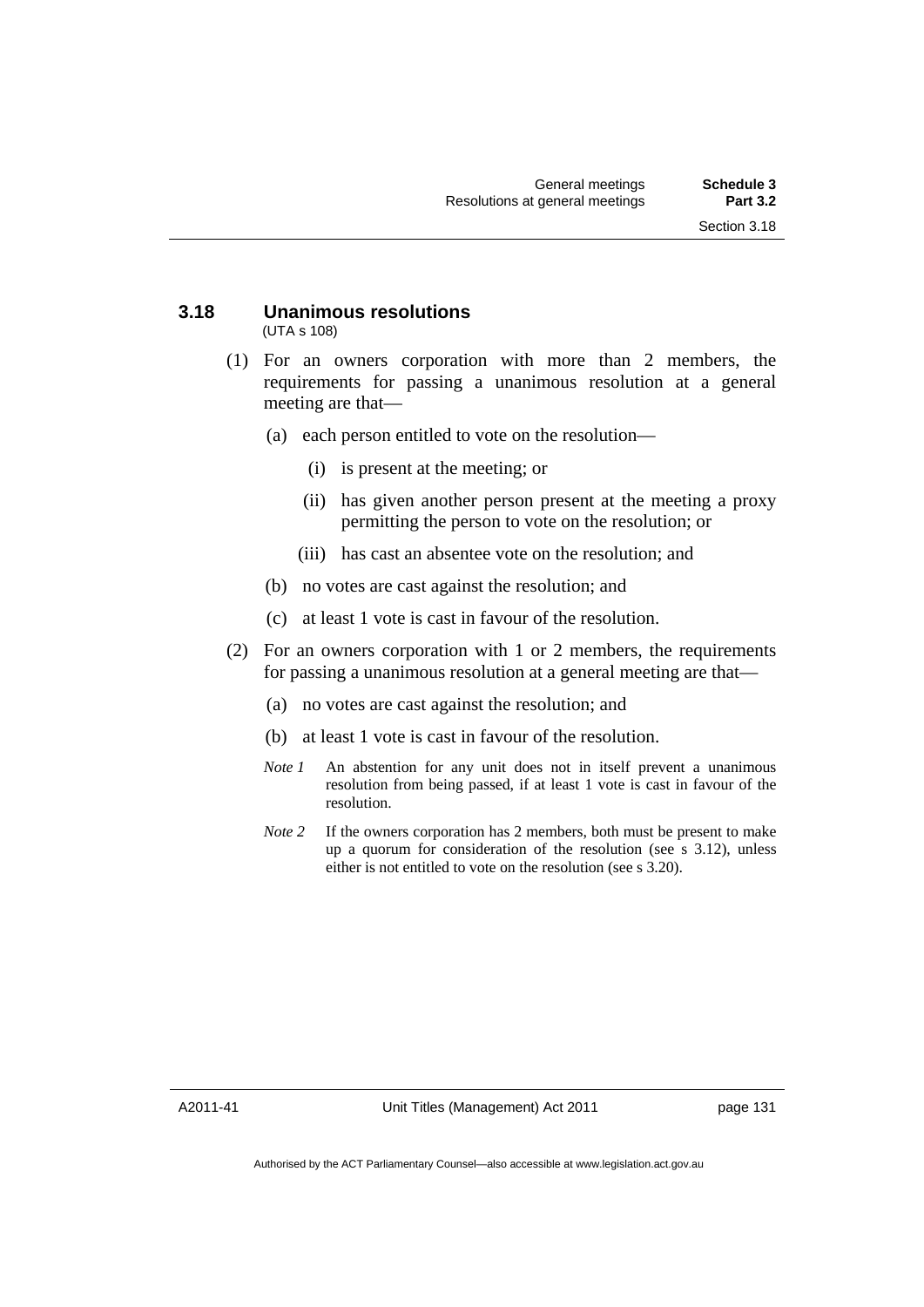### **3.19 Evidence of resolutions of owners corporation**  (UTA s 109)

Evidence of the following facts about a resolution of an owners corporation may be given by a certificate sealed with the corporation's seal:

- (a) the fact that at a general meeting held on a stated date a resolution in the terms set out in the certificate was passed;
- (b) the fact that the resolution was an ordinary, special, unopposed or unanimous resolution.

page 132 Unit Titles (Management) Act 2011

A2011-41

Authorised by the ACT Parliamentary Counsel—also accessible at www.legislation.act.gov.au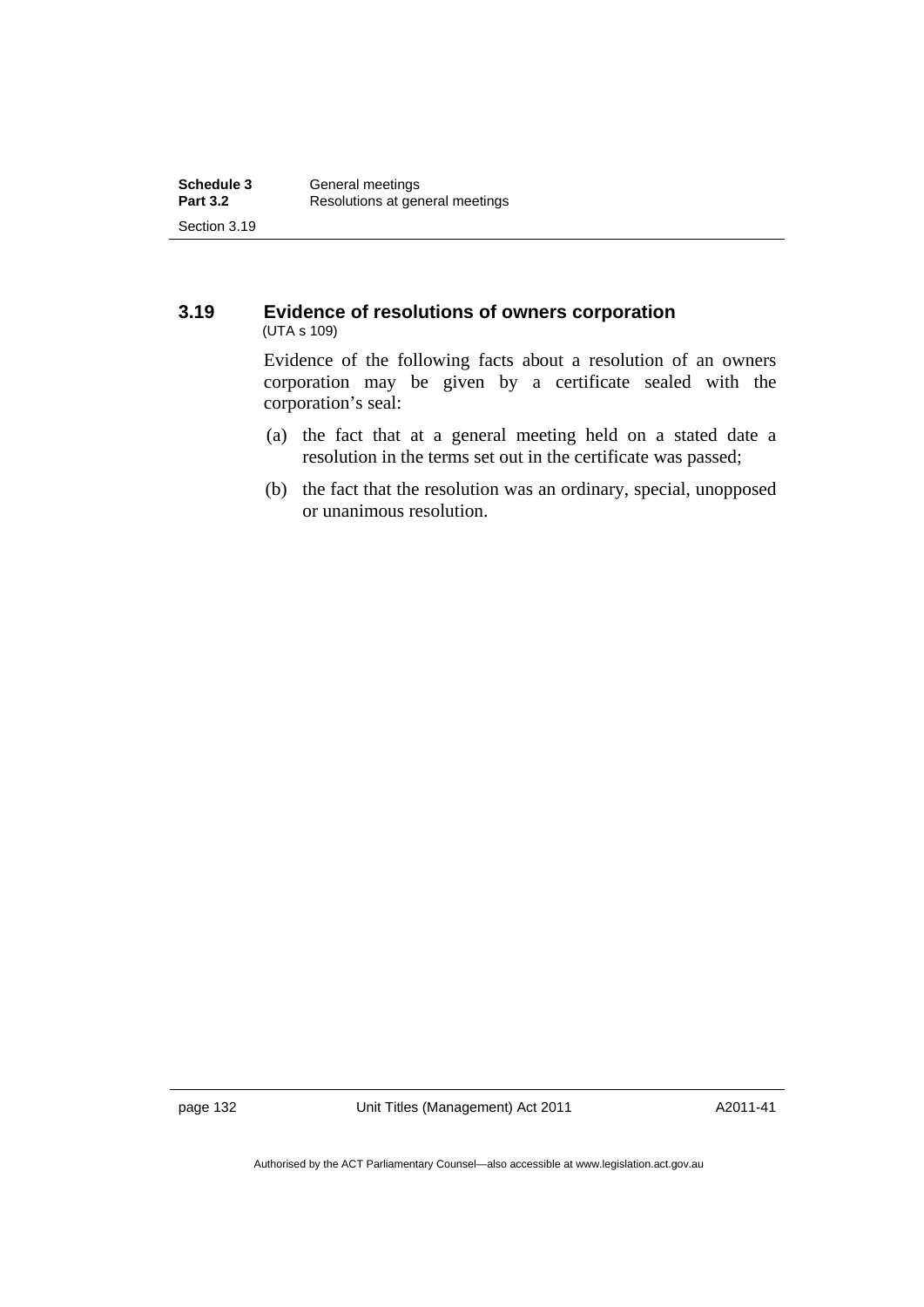### **Part 3.3 Voting at general meetings**

### **3.20 Who is entitled to vote?**

(UTA s 110)

- (1) The people entitled to vote on a motion at a general meeting of an owners corporation are as follows:
	- (a) for a unit owned by a single individual—the unit owner;
	- (b) for a unit owned by a single company—the company's representative;
	- (c) for a unit owned by 2 or more part-owners—the part-owners' representative.
- (2) However, if a unit is subject to a mortgage and a mortgagee voting notice is in force for the unit, the person entitled to vote for the unit is the mortgagee's representative rather than the relevant person mentioned in subsection (1).
- (3) If the owners corporation has 3 or more members, a person is only entitled to vote for a unit on a motion requiring an ordinary or special resolution if all amounts payable to the owners corporation for the unit have been paid.
- (4) In addition, a person is not entitled to vote on a motion at a general meeting if an ACAT order requires the person to not vote on the motion or at the meeting.

### **3.21 General meeting—decisions about staged development**  (UTA s 110A)

 (1) This section applies to a motion at a general meeting of an owners corporation for a staged development if the development has not been completed.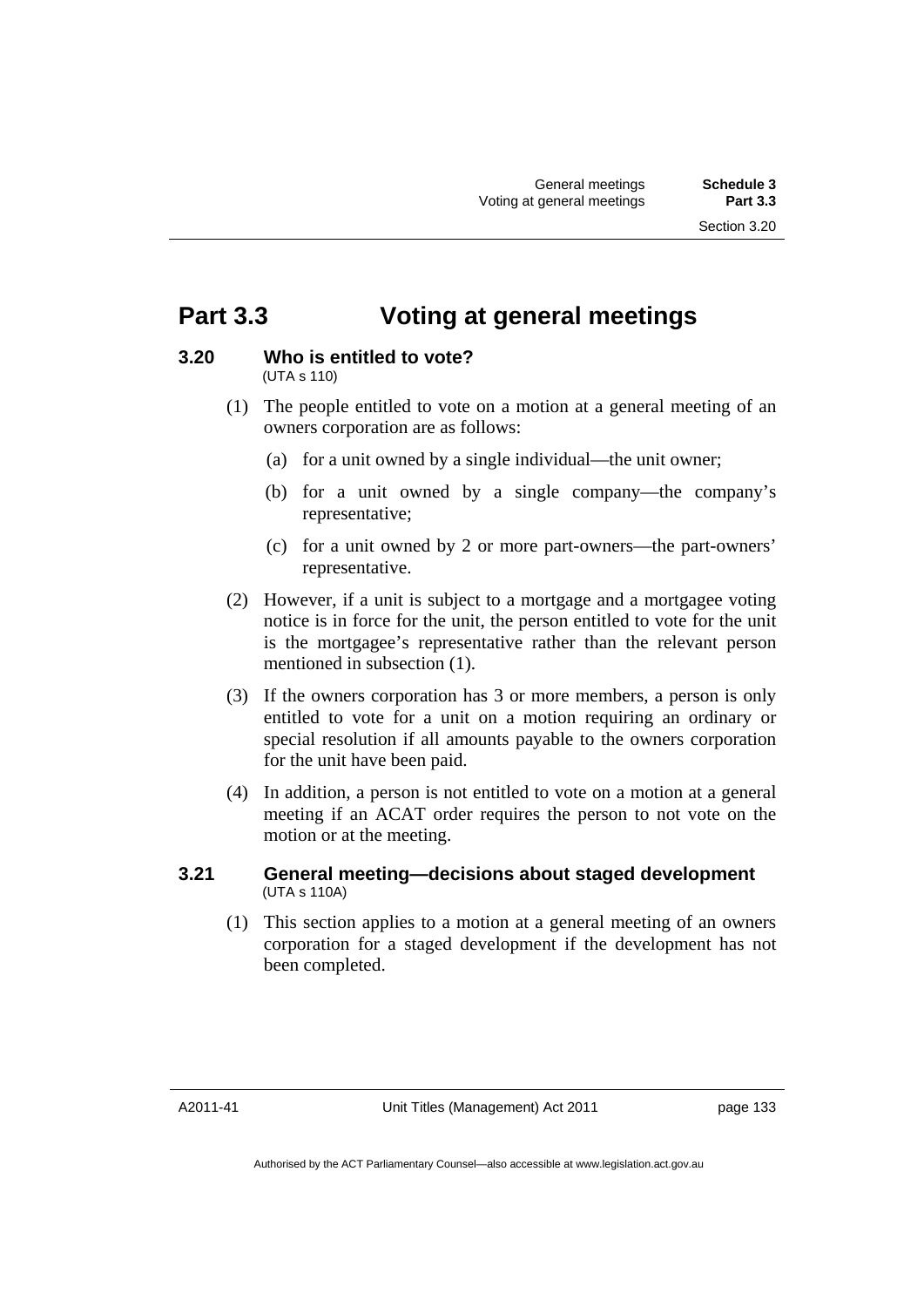| Schedule 3      | General meetings           |
|-----------------|----------------------------|
| <b>Part 3.3</b> | Voting at general meetings |
| Section 3.22    |                            |

- (2) The people entitled to vote on the motion are as follows:
	- (a) if the motion is only about an uncompleted stage of the development—the people entitled to vote under section 3.20 in relation to units in the uncompleted stages of the development;
	- (b) if the motion is only about a completed stage of the development—the people entitled to vote under section 3.20 in relation to units in the completed stages of the development;
	- (c) in any other case—the people entitled to vote under section 3.20.

### **3.22 One vote—1 unit**

(UTA s 111)

A single vote is exercisable for each unit at a general meeting.

### **3.23 Voting by mortgagees**

 $(UTA s 112)$ 

- (1) If the interest of a unit owner is subject to a mortgage, the mortgagee may give the owners corporation written notice (a *mortgagee voting notice*) that—
	- (a) the unit is subject to the mortgage; and
	- (b) the mortgagee proposes to exercise the voting right given under section 3.20 (2); and
	- (c) an individual named in the notice (the mortgagee's *representative*) is authorised to vote at general meetings for the unit on behalf of the mortgagee, instead of the person otherwise entitled to vote for the unit.
- (2) The mortgagee voting notice must state the full name and address for correspondence of the mortgagee's representative.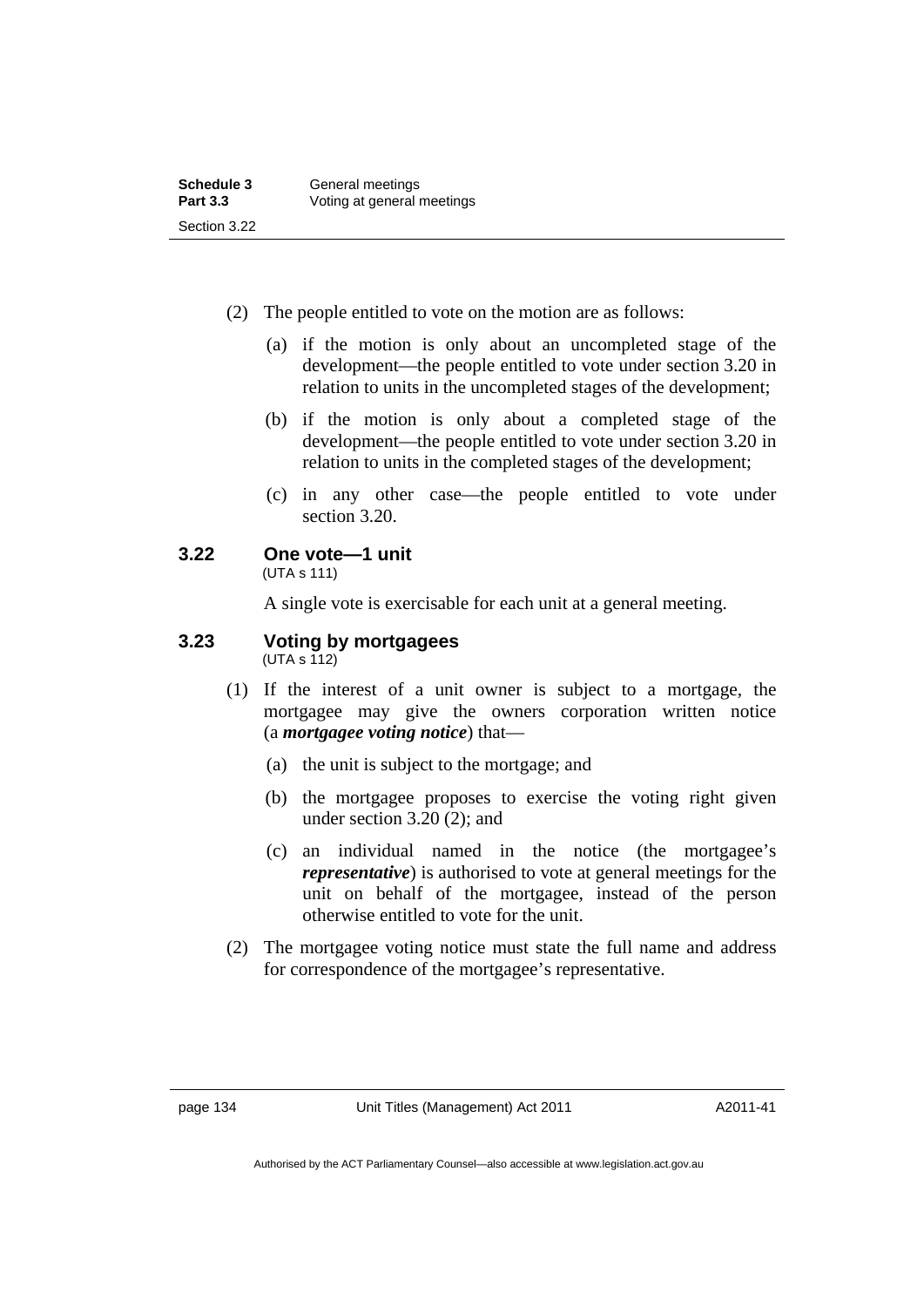- (3) If a unit is owned by 2 or more part-owners, and the interest of 1 of the owners who has more than a  $\frac{1}{2}$  share in the unit is subject to a mortgage, the mortgagee may give a mortgagee voting notice under this section.
- (4) If the interest of a unit owner is subject to 2 or more mortgages, this section applies only to the mortgagee whose mortgage has priority.

### **3.24 Mortgagee voting notice—amendment and revocation**  (UTA s 113)

- (1) The mortgagee may change the mortgagee's representative by written notice to the owners corporation.
- (2) The notice of change of representative must—
	- (a) include the full name and an address for correspondence of the new representative; and
	- (b) be signed by the mortgagee.
- (3) The mortgagee's representative may change the address for correspondence by written notice to the owners corporation of the change.
- (4) The notice of change of address must be signed by the representative.
- (5) A mortgagee voting notice—
	- (a) is revoked when the mortgagee gives written notice of revocation to the owners corporation; or
	- (b) is taken to be revoked when the mortgage is discharged.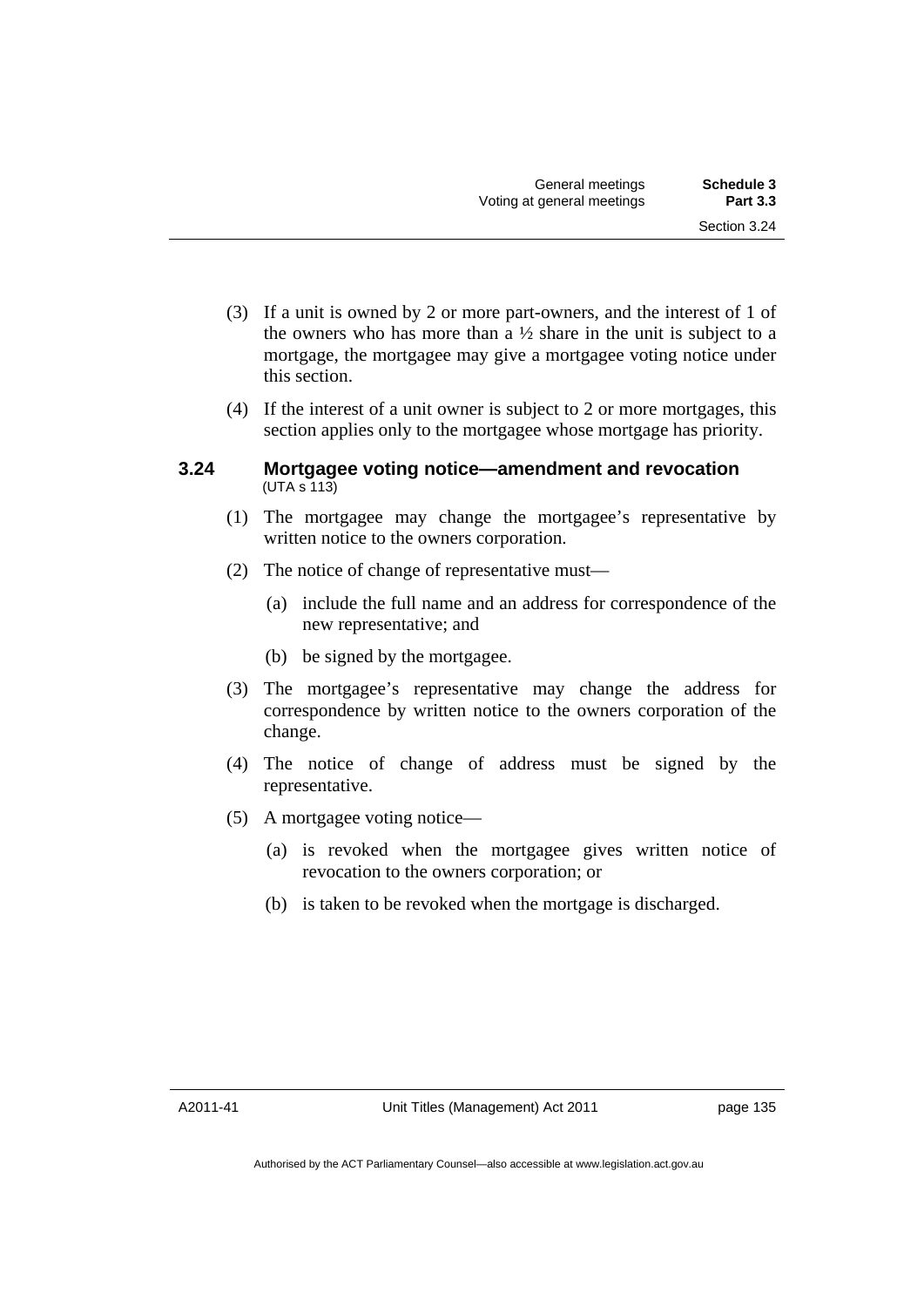| Schedule 3      | General meetings           |
|-----------------|----------------------------|
| <b>Part 3.3</b> | Voting at general meetings |
| Section 3.25    |                            |

 (6) A mortgagee who has given a mortgagee voting notice to an owners corporation commits an offence if, without reasonable excuse, the mortgagee fails to give written notice to the corporation of the discharge of the mortgage within 14 days after the discharge.

Maximum penalty: 5 penalty units.

#### **3.25 Evidence of mortgagee's entitlement to vote**  (UTA s 114)

Evidence of any of the following facts may be given by a certificate sealed with the owners corporation's seal:

- (a) the fact that the authorisation of a named mortgagee's representative to vote for a stated unit was in force on a stated date;
- (b) the fact that a stated address for correspondence for a mortgagee's representative was the latest address for correspondence for the representative notified to the corporation on a stated date;
- (c) the fact that notice of the revocation of a mortgagee voting notice was given to the owners corporation by a named mortgagee on a stated date;
- (d) the fact that notice of the discharge of a mortgage was given to the owners corporation on a stated date.

### **3.26 Proxy votes**

(UTA s 115)

- (1) Votes at a general meeting may be cast by proxy (whether or not a poll is demanded).
- (2) The appointment of a proxy must be in the form approved by the executive committee.
	- *Note* A proxy form must accompany the notice of general meeting (see s 3.7 (2) (a)).

page 136 Unit Titles (Management) Act 2011

A2011-41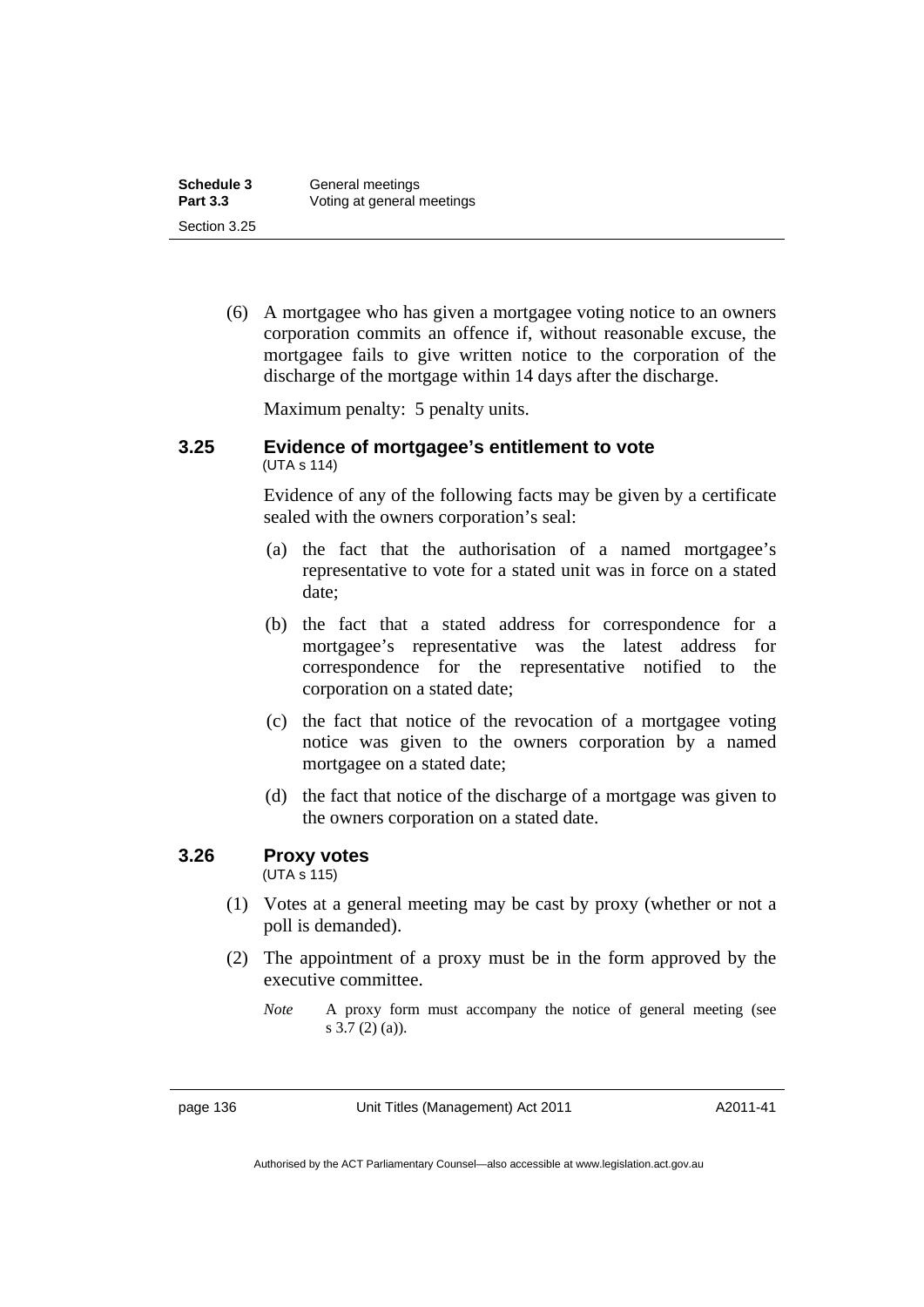- (3) A person entitled to vote at a general meeting of an owners corporation must not—
	- (a) appoint a proxy for more than 1 year after the day the appointment is made; or
	- (b) appoint a person as a proxy if the person is—
		- (i) the manager; or
		- (ii) a service contractor.

#### **3.27 Proxy votes—limit on developer**  (UTA s 115A)

- (1) This section applies to a developer of a units plan who is appointed as the proxy under a contract for the sale of a unit in the units plan.
- (2) The developer must not exercise 3 or more proxy votes in a vote on a matter at a general meeting of the owners corporation for the units plan unless—
	- (a) each contract for the sale of a unit in the units plan contains a proxy disclosure statement; and
	- (b) the use of each proxy vote is consistent with the statement; and
	- (c) the matter being voted on relates to development (the *development matter*) rather than the ordinary operation of the owners corporation.
- (3) If the developer exercises a proxy vote in contravention of this section, the proxy vote is void.
- (4) For this section, a *proxy disclosure statement* is a statement that includes the following:
	- (a) if a person is appointed as a proxy—the name of the person;
	- (b) if the proxy is appointed by naming the occupant of a position—the name of the position;
	- (c) the length of time of the appointment;

A2011-41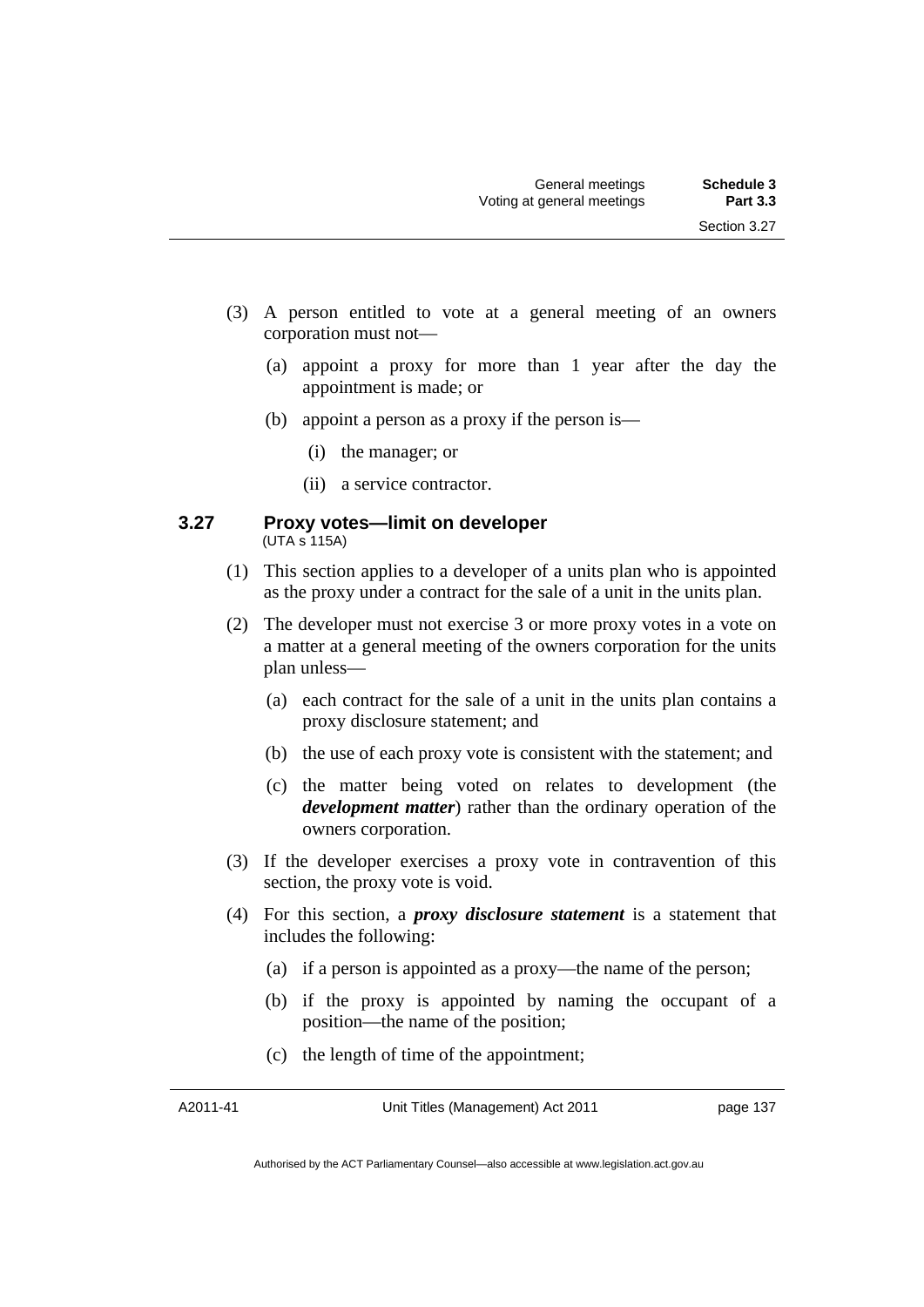(d) a sufficient description of the development matter for the buyer of a unit to easily identify the matter.

**3.28 Value of votes** 

(UTA s 116)

- (1) Every vote at a general meeting is of equal value, unless a poll is taken.
- (2) On a poll, the value of each vote (the *voting value*) is the value that is proportional to the unit entitlement of the unit for which it is exercised.

### **3.29 Polls**

(UTA s 117)

- (1) A poll may be demanded on an ordinary or special resolution at a general meeting by anyone present and entitled to vote at the meeting.
- (2) A demand for a poll may be withdrawn.
- (3) A poll may be taken in any way the chairperson considers appropriate.
- (4) The result of a poll—
	- (a) must be declared at the meeting by the chairperson as soon as it is worked out; and
	- (b) decides whether or not the resolution for which the poll was demanded has been carried.

### **3.30 Voting by chairperson**

(UTA s 118)

At a general meeting, the chairperson may (whether or not a poll is demanded)—

(a) exercise a deliberative vote as a member; and

A2011-41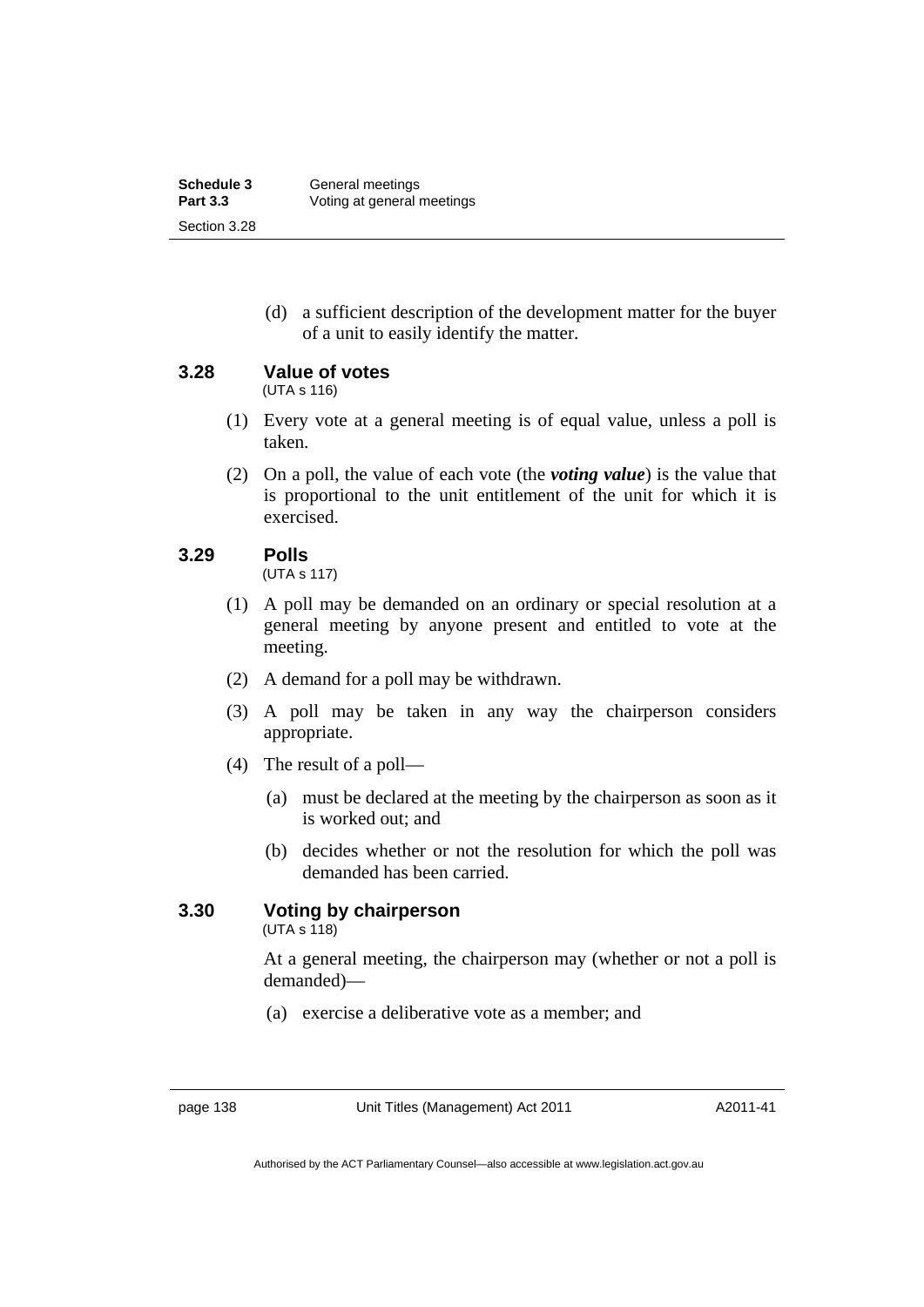(b) if there is an equality of votes—also exercise a casting vote, unless the owners corporation has only 2 members.

### **3.31 Absentee votes**

(UTA s 120)

 (1) A person entitled to vote on a motion may cast an absentee vote on the motion by recording the vote on an absentee voting paper and giving it to the owners corporation before the meeting begins.

- (2) The absentee voting paper must be in the form approved by the executive committee.
- (3) An absentee vote under this section is a valid vote.
- (4) A person who casts an absentee vote under this section is taken to be present at the general meeting at which the motion is moved (except for the purposes of making up a quorum) and to have voted on the resolution.

### **3.32 People under 18 or under other legal disabilities**  (UTA s 121)

- (1) The right of a person to vote at a general meeting must not be exercised by the person if—
	- (a) the person is under 18 years old; or
	- (b) the person is under any other legal disability preventing the person from dealing with his or her property.
- (2) The right to vote of an incapacitated person (under subsection (1)) may be exercised—
	- (a) if the person is under 18 years old—by the person's parent or guardian; or

*Note* An absentee voting form must accompany the notice of general meeting (see s 3.7 (2) (b)).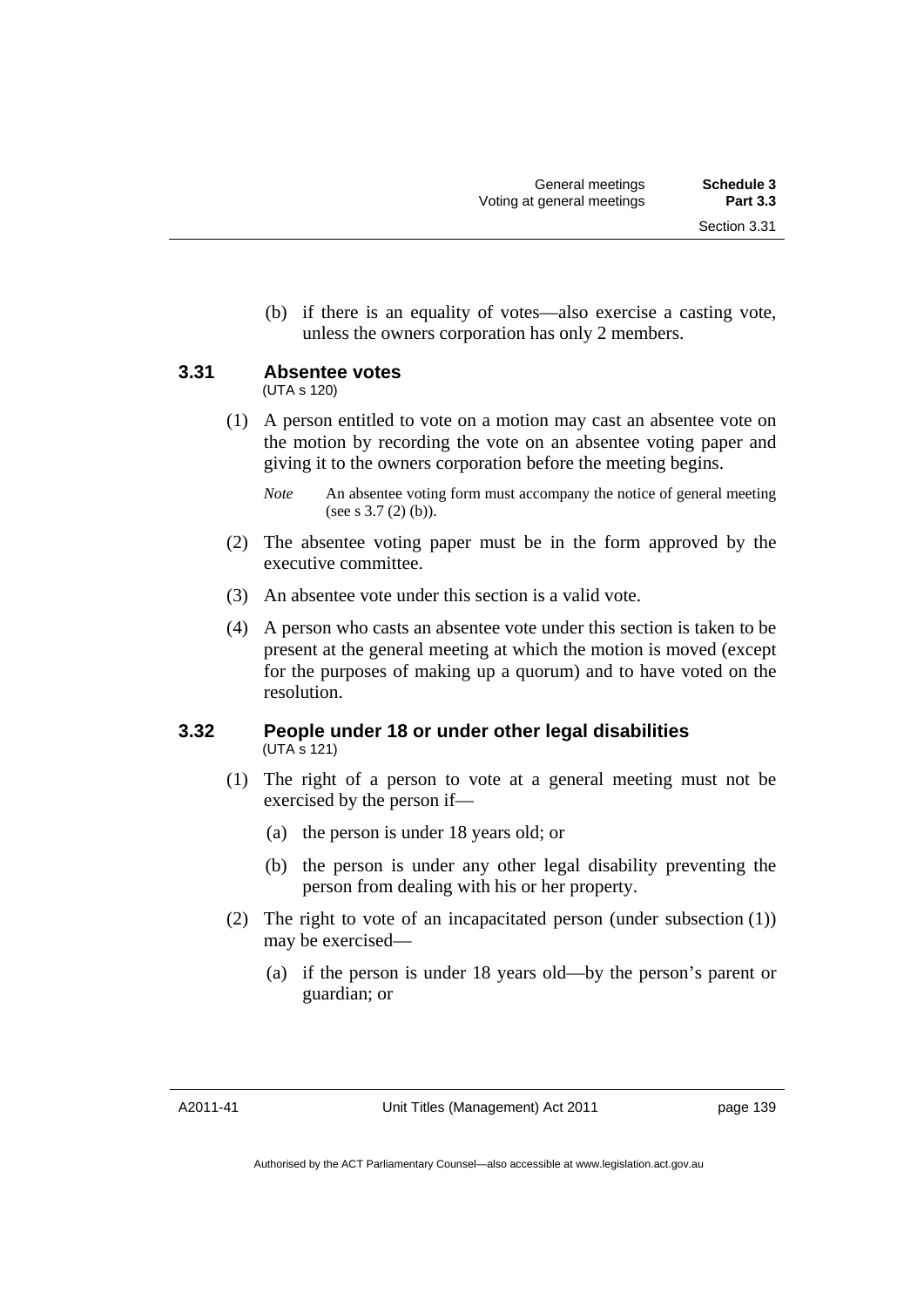| Schedule 3      | General meetings           |
|-----------------|----------------------------|
| <b>Part 3.3</b> | Voting at general meetings |
| Section 3.33    |                            |

 (b) if the person is under any other legal disability—by a person for the time being authorised by law to control the person's property.

### **3.33 Declaration by chairperson of result of voting**  (UTA s 122)

- (1) A declaration by the chairperson of the meeting that a motion has been passed is conclusive evidence of the fact without proof of the number or proportion of votes recorded against or in favour of the motion.
- (2) Subsection (1) does not apply if—
	- (a) a poll is demanded; or
	- (b) a unanimous resolution is required.

page 140 Unit Titles (Management) Act 2011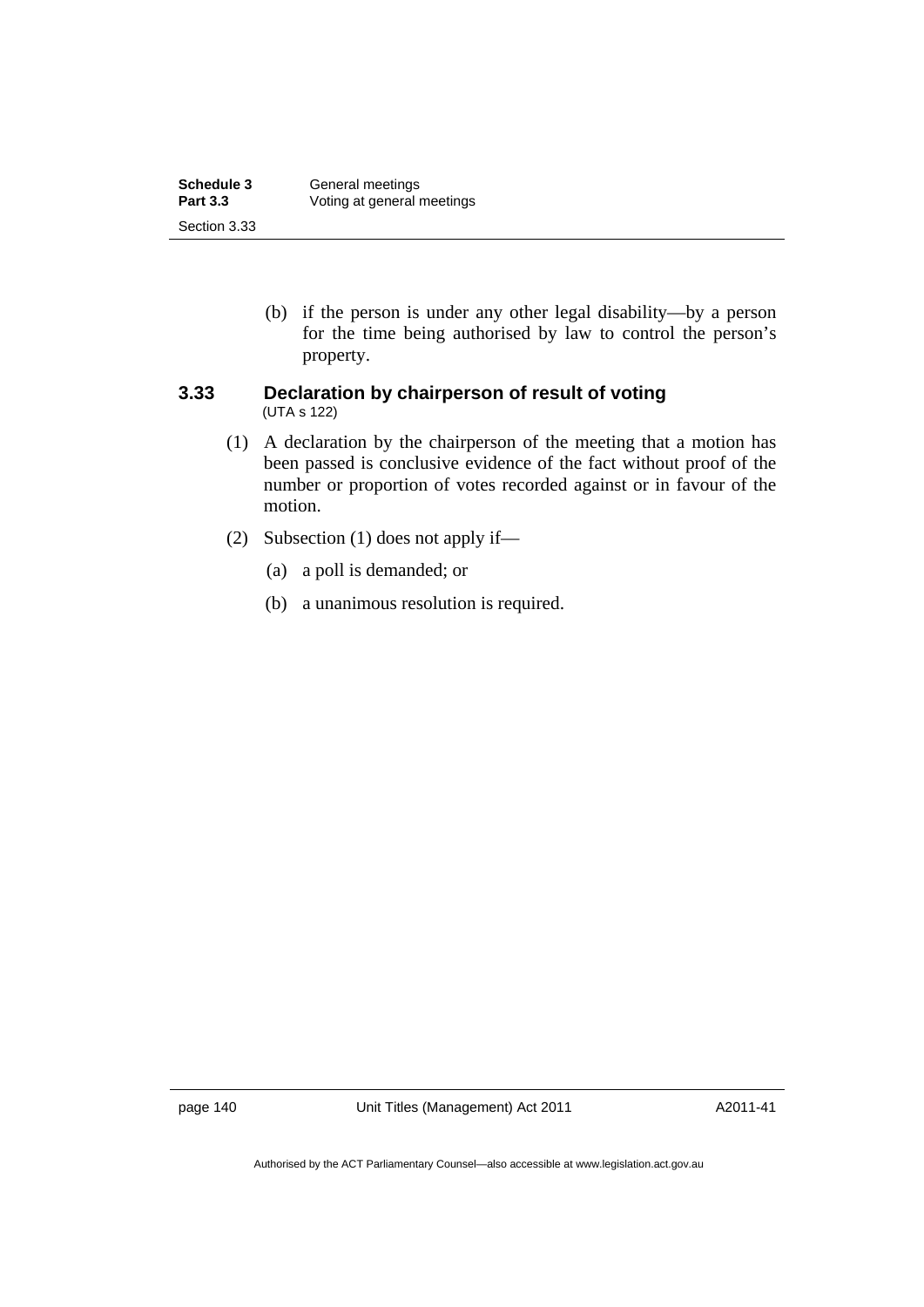### **Schedule 4 Default rules**

(see s 106)

| Note 1 | The owners corporation may amend the default rules under s 108. |
|--------|-----------------------------------------------------------------|
|--------|-----------------------------------------------------------------|

- *Note 2* If a corporation was established before the commencement of the *Unit Titles Act 2001* (*UTA*), pt 16
	- the corporation's articles applying immediately before the commencement of the UTA continue to apply (see s 160 (2)); and
	- the default rules under this Act may be adopted (in part or in full) by special resolution at a general meeting (see s 108 (1) and s 160 (2)).
- *Note 3* If an owners corporation was established under the UTA
	- the owners corporation's articles applying immediately before the commencement of this Act, pt 6 are taken to be rules under this Act (see s 161 (2)); and
	- the corporation may amend the rules under this Act (see s 108 (1) and s 161 (2)).

However, an existing article of the owners corporation has no effect if the article is inconsistent with this Act or another territory law or does any of the things mentioned in this Act, s 108 (3) (b) to (d).

### **1 Definitions—default rules**

(1) In these rules:

*executive committee representative* means a person authorised in writing by the executive committee under rule 10 (4).

*owner, occupier or user*, of a unit, includes an invitee or licensee of an owner, occupier or user of a unit.

 (2) A word or expression in the Act has the same meaning in these rules.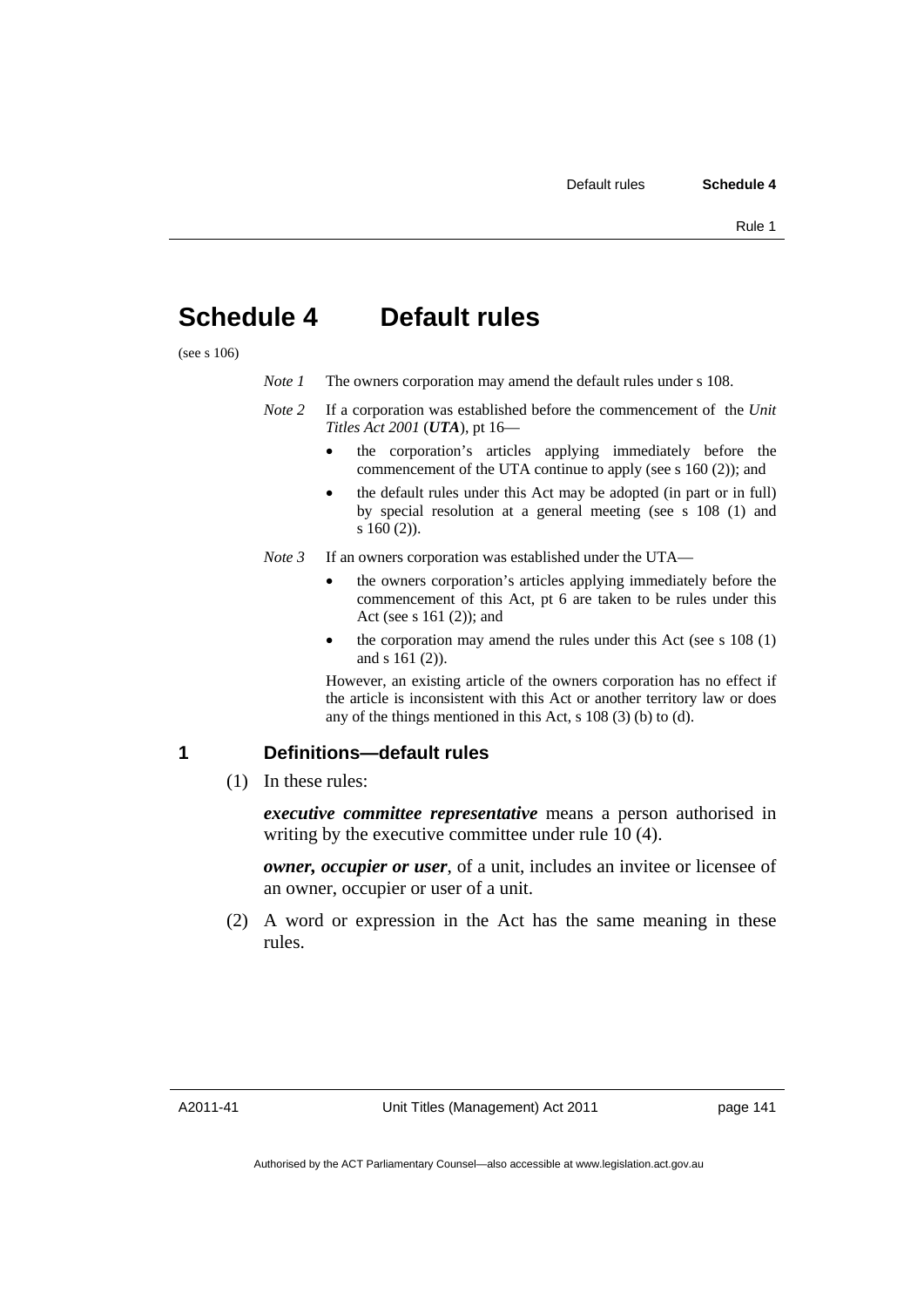#### **Schedule 4** Default rules

Rule 2

### **2 Payment of rates and taxes by unit owners**

A unit owner must pay all rates, taxes and any other amount payable for the unit.

### **3 Repairs and maintenance**

- (1) A unit owner must ensure that the unit is in a state of good repair.
- (2) A unit owner must carry out any work in relation to the unit, and do anything else in relation to the unit, that is required by a territory law.

### **4 Erections and alterations**

- (1) A unit owner may erect or alter any structure in or on the unit or the common property only—
	- (a) in accordance with the express permission of the owners corporation by unopposed resolution; and
	- (b) in accordance with the requirements of any applicable territory law (for example, a law requiring development approval to be obtained for the erection or alteration).
		- *Note* An example is part of the Act, is not exhaustive and may extend, but does not limit, the meaning of the provision in which it appears (see Legislation Act, s 126 and s 132).
- (2) Permission may be given subject to conditions stated in the resolution.

### **5 Use of common property**

A unit owner must not use the common property, or permit it to be used, to interfere unreasonably with the use and enjoyment of the common property by an owner, occupier or user of another unit.

### **6 Hazardous use of unit**

A unit owner must not use the unit, or permit it to be used, so as to cause a hazard to an owner, occupier or user of another unit.

page 142 Unit Titles (Management) Act 2011

A2011-41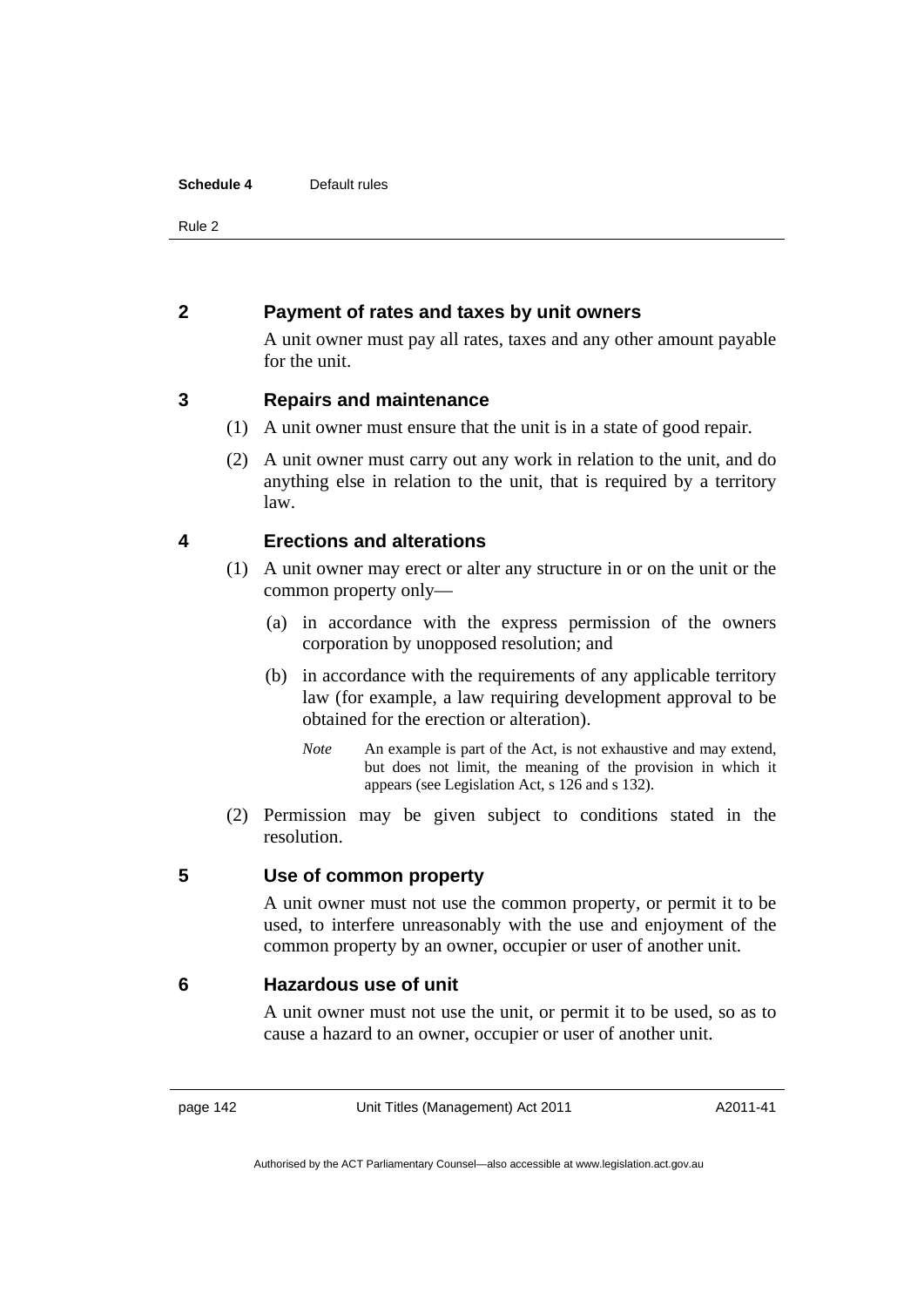### **7 Use of unit—nuisance or annoyance**

- (1) A unit owner must not use the unit, or permit it to be used, in a way that causes a nuisance or substantial annoyance to an owner, occupier or user of another unit.
- (2) This rule does not apply to a use of a unit if the executive committee has given an owner, occupier or user of the unit written permission for that use.
- (3) Permission may be given subject to stated conditions.
- (4) Permission may be withdrawn by special resolution of the owners corporation.

### **8 Noise**

- (1) A unit owner must not make, or permit to be made, such a noise within the unit as might (in the circumstances) be reasonably likely to cause substantial annoyance to an owner, occupier or user of another unit.
- (2) This rule does not apply to the making of a noise if the executive committee has given the person responsible for making the noise written permission to do so.
- (3) Permission may be given subject to stated conditions.
- (4) Permission may be withdrawn by special resolution of the owners corporation.

### **9 Illegal use of unit**

A unit owner must not use the unit, or permit it to be used, to contravene a law in force in the ACT.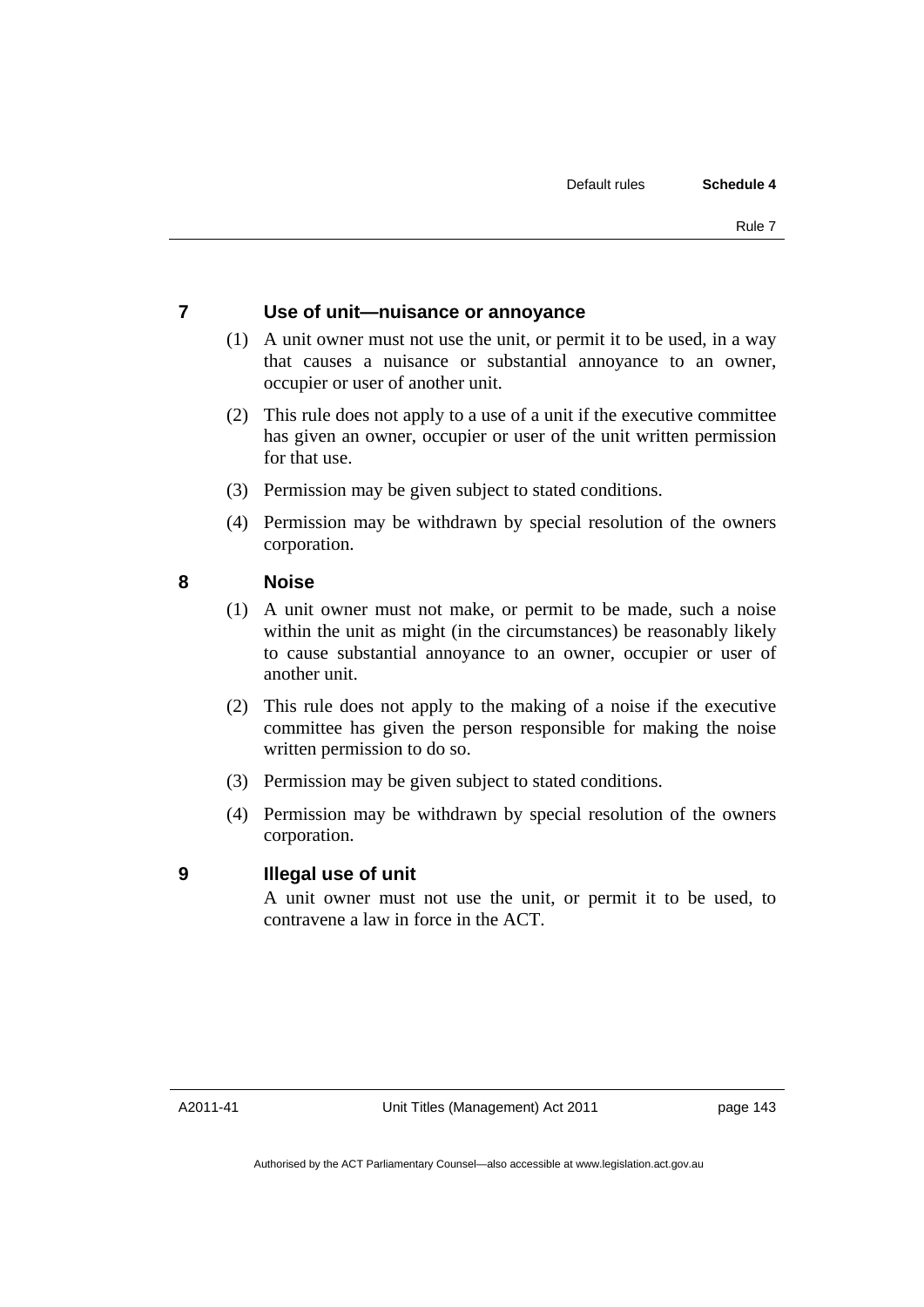#### **Schedule 4** Default rules

Rule 10

#### **10 What may an executive committee representative do?**

- (1) An executive committee representative may do any of the following in relation to a unit at all reasonable times:
	- (a) if the committee has reasonable grounds for suspecting that there is a breach of the Act or these rules in relation to a unit inspect the unit to investigate the breach;
	- (b) carry out any maintenance required under the Act or these rules;
	- (c) do anything else the owners corporation is required to do under the Act or these rules.
- (2) An executive committee representative may enter a unit and remain in the unit for as long as is necessary to do something mentioned in subrule (1).
- (3) An executive committee representative is not authorised to do anything in relation to a unit mentioned in subrule (1) unless—
	- (a) the executive committee or the representative has given the owner, occupier or user of the unit reasonable notice of his or her intention to do the thing; or
	- (b) in an emergency, it is essential that it be done without notice.
- (4) The executive committee may give a written authority to a person to represent the corporation under this rule.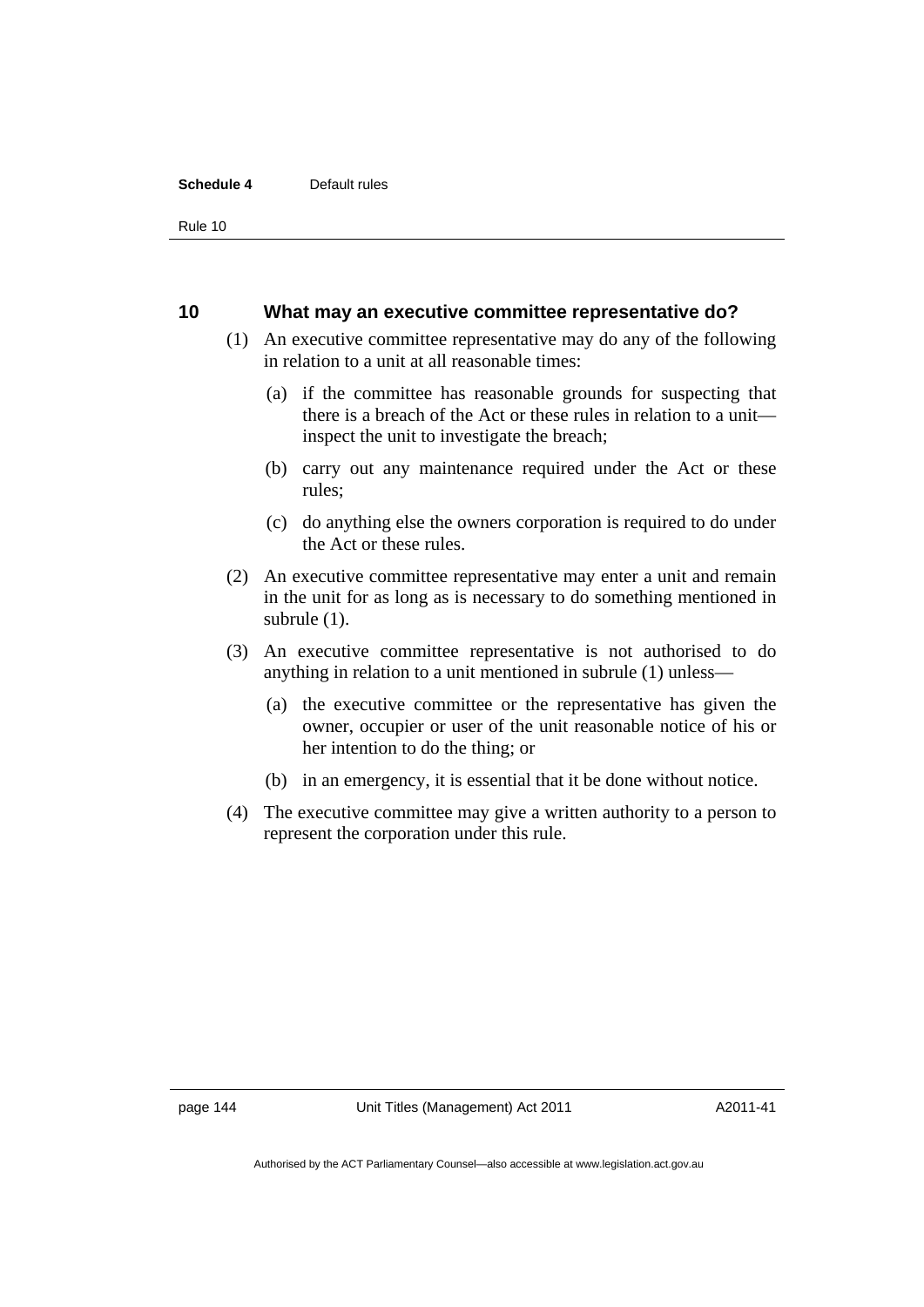### **11 Seal of owners corporation**

For the attaching of the seal of the owners corporation to a document to be effective—

- (a) the seal must be attached by decision of the executive committee; and
	- *Note* Executive committee decisions must be made by majority vote, or by unanimous vote if there are only 2 members of the committee (see sch 2, s 2.10).
- (b) the seal must be attached in the presence of 2 executive members; and
- (c) the executive members witnessing the attaching of the seal must sign the document as witnesses.

A2011-41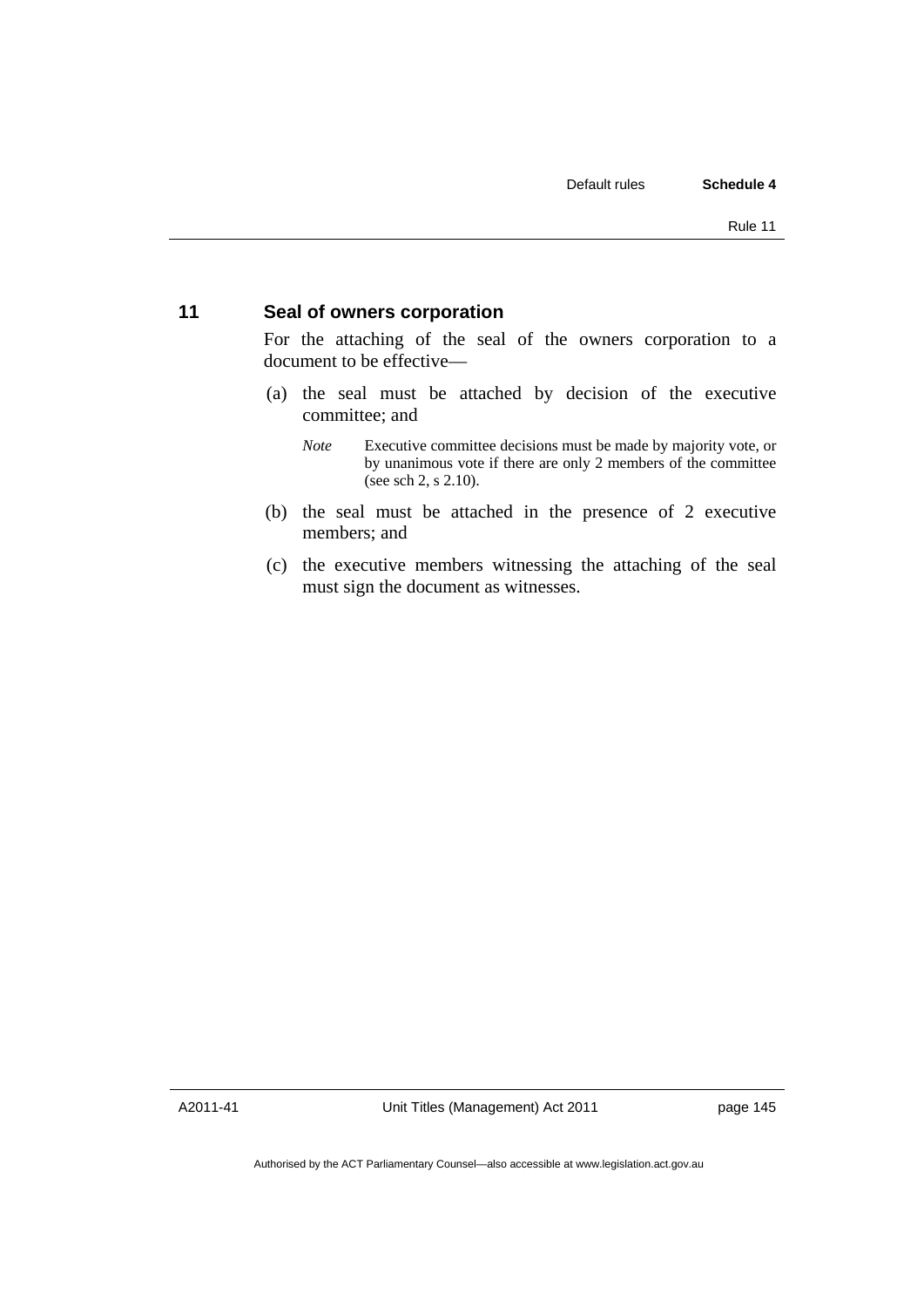**Schedule 5 Consequential amendments**<br>**Part 5.1 Agents Act 2003** Agents Act 2003 Amendment [5.1]

# **Schedule 5 Consequential amendments**

(see s 148)

### **Part 5.1 Agents Act 2003**

### **[5.1] Section 43 (2) (b), except note**

*substitute* 

 (b) prohibit the agent administering a general fund or sinking fund under the *Unit Titles (Management) Act 2011.* 

### **[5.2] Dictionary, definition of** *owners corporation managing agent* *omit*

*Unit Titles Act 2001 substitute Unit Titles (Management) Act 2011* 

# **Part 5.2 Civil Law (Property) Act 2006**

**[5.3] New part 2.9** 

*insert* 

### **Part 2.9 Unit Titles**

### **Division 2.9.1 Definitions—pt 2.9**

### **259 Definitions—pt 2.9**

In this part:

page 146 Unit Titles (Management) Act 2011

A2011-41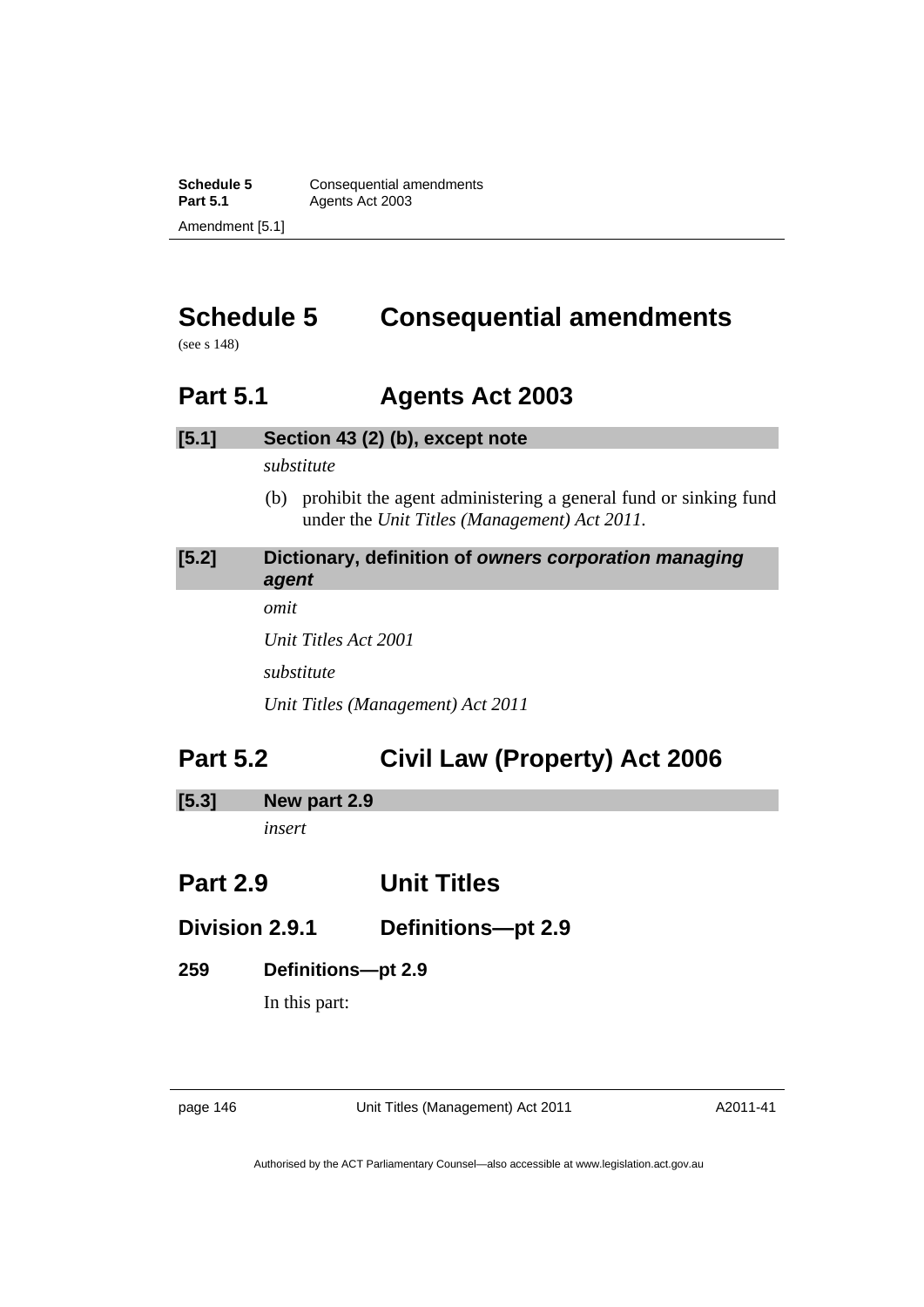*common property*—see the *Unit Titles Act 2001*, section 13.

*owners corporation*—see the *Unit Titles (Management) Act 2011*, dictionary.

*registered* means registered with the registrar-general under the *Land Titles Act 1925* or the *Land Titles (Unit Titles) Act 1970*.

*unit*—see the *Unit Titles Act 2001*, section 9.

*units plan*—see the *Unit Titles Act 2001*, dictionary.

### **[5.4] Dictionary, new definitions**

#### *insert*

*common property*, for part 2.9 (Unit Titles)—see the *Unit Titles Act 2001*, section 13.

*owners corporation*, for part 2.9 (Unit Titles)—see the *Unit Titles (Management) Act 2011*, dictionary.

### **[5.5] Dictionary, definition of** *registered*

*substitute* 

#### *registered* means—

- (a) for this Act generally—registered in the appropriate register kept by the registrar-general; and
- (b) for part 2.9 (Unit Titles)—see section 259.

### **[5.6] Dictionary, new definitions**

### *insert*

*unit*, for part 2.9 (Unit Titles)—see the *Unit Titles Act 2001*, section 9.

*units plan*, for part 2.9 (Unit Titles)—see the *Unit Titles Act 2001*, dictionary.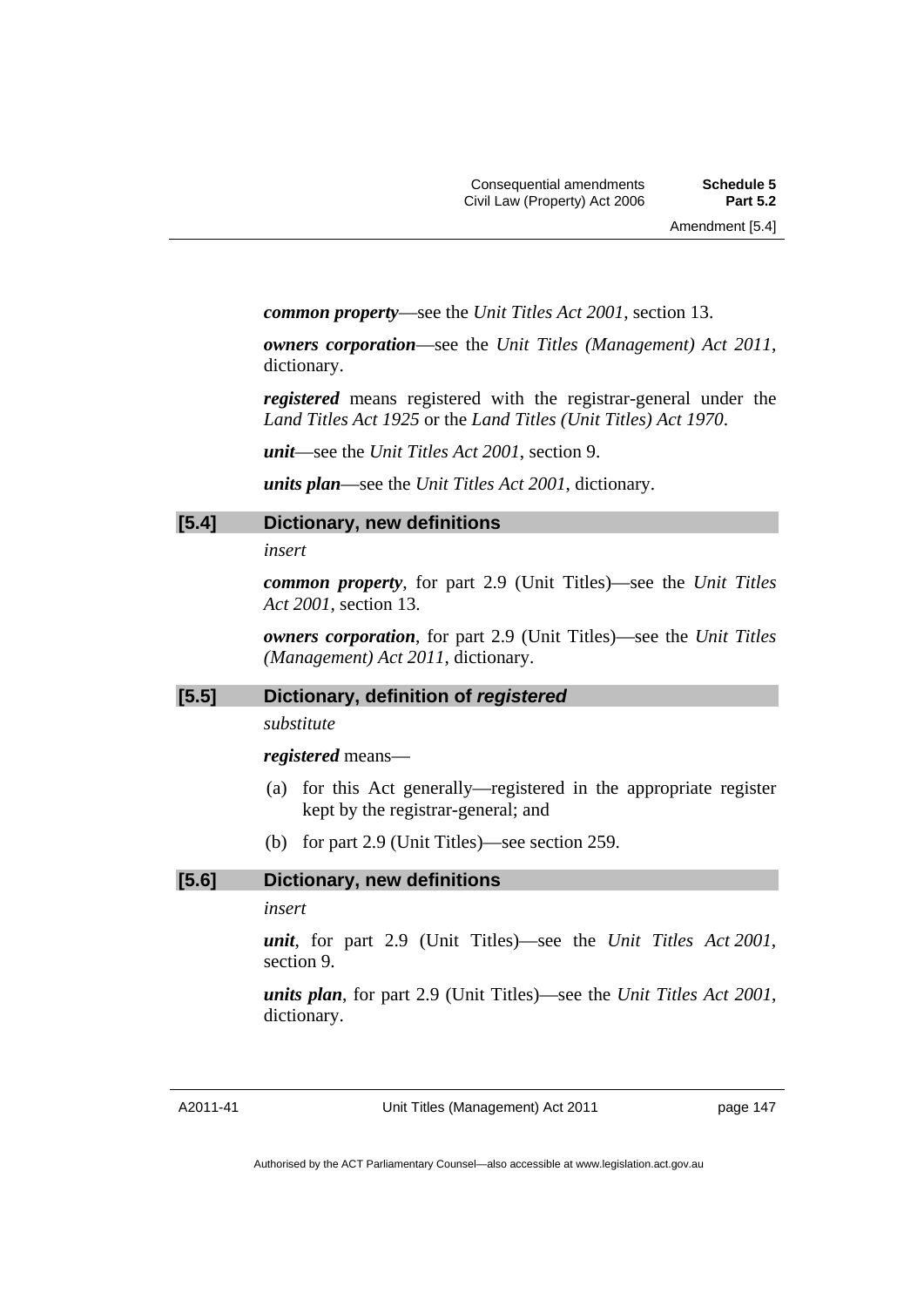# **Part 5.3 Civil Law (Sale of Residential Property) Act 2003**

### **[5.7] Dictionary, definition of** *unit title certificate*

*omit* 

*Unit Titles Act 2001*, section 75 (1) *substitute Unit Titles (Management) Act 2011*, section 119 (1).

### **Part 5.4 Heritage Act 2004**

### **[5.8] Dictionary, definition of** *owner***, paragraph (c)**

*omit* 

*Unit Titles Act 2001 substitute* 

*Unit Titles (Management) Act 2011* 

## **Part 5.5 Land Tax Act 2004**

### **[5.9] Dictionary, definition of** *owners corporation*

*substitute* 

*owners corporation*—see the *Unit Titles (Management) Act 2011*, dictionary.

page 148 Unit Titles (Management) Act 2011

A2011-41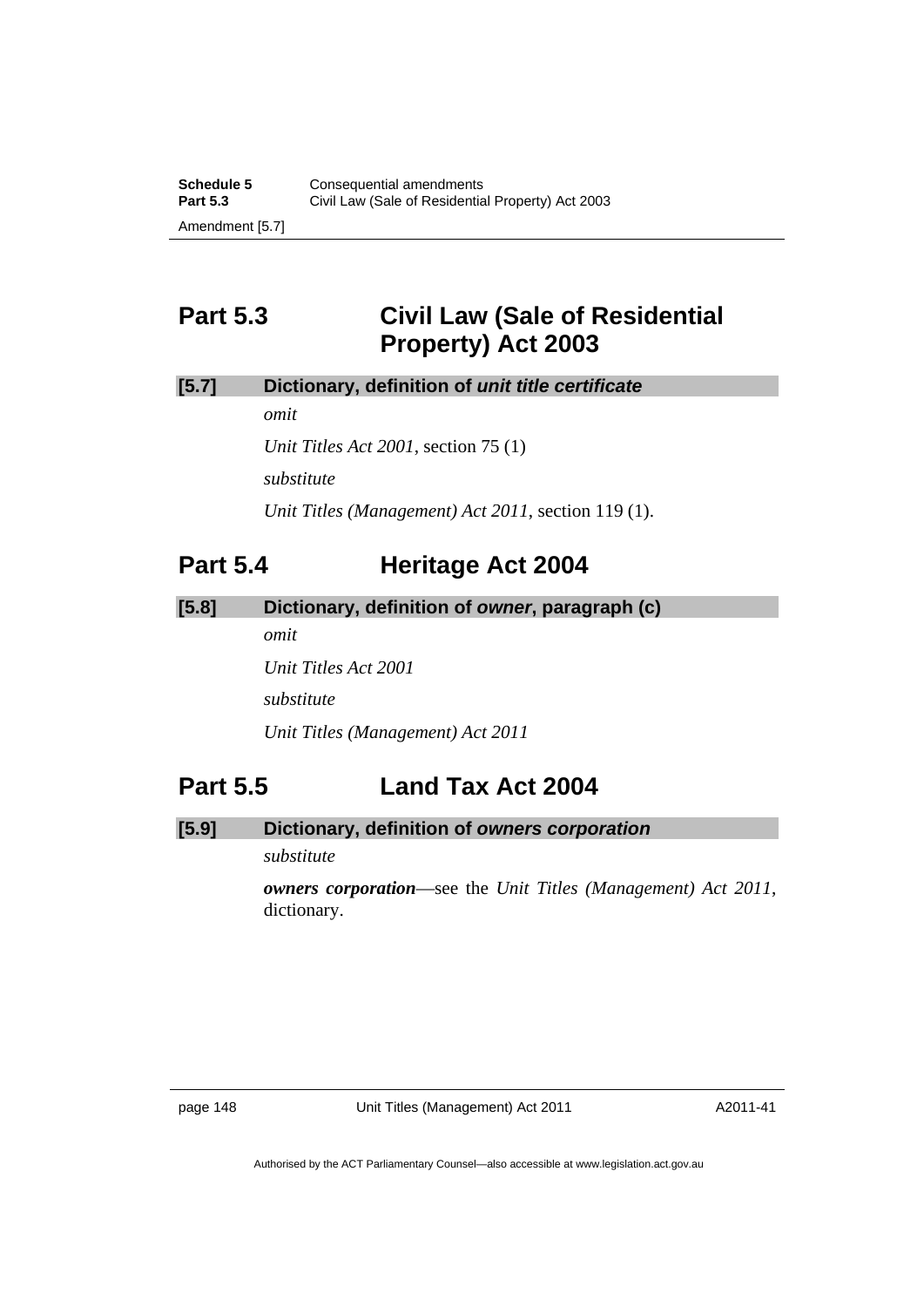Consequential amendments **Schedule 5** Land Titles (Unit Titles) Act 1970

### **Part 5.6 Land Titles (Unit Titles) Act 1970**

### **[5.10] Section 3A**

*substitute* 

### **3A Terms used in Unit Titles Act and Unit Titles (Management) Act**

A term defined in the *Unit Titles Act 2001* or the *Unit Titles (Management) Act 2011* has the same meaning in this Act.

### **[5.11] Section 11 (2) (b)**

*omit* 

*Unit Titles Act 2001*, section 109

*substitute* 

*Unit Titles (Management) Act 2011*, schedule 3, section 3.19

### **[5.12] Section 12 (2) (b)**

*omit* 

*Unit Titles Act 2001*, section 109

*substitute* 

*Unit Titles (Management) Act 2011*, schedule 3, section 3.19

### **[5.13] Section 13**

*omit* 

*Unit Titles Act 2001*, section 67

*substitute* 

*Unit Titles (Management) Act 2011*, section 96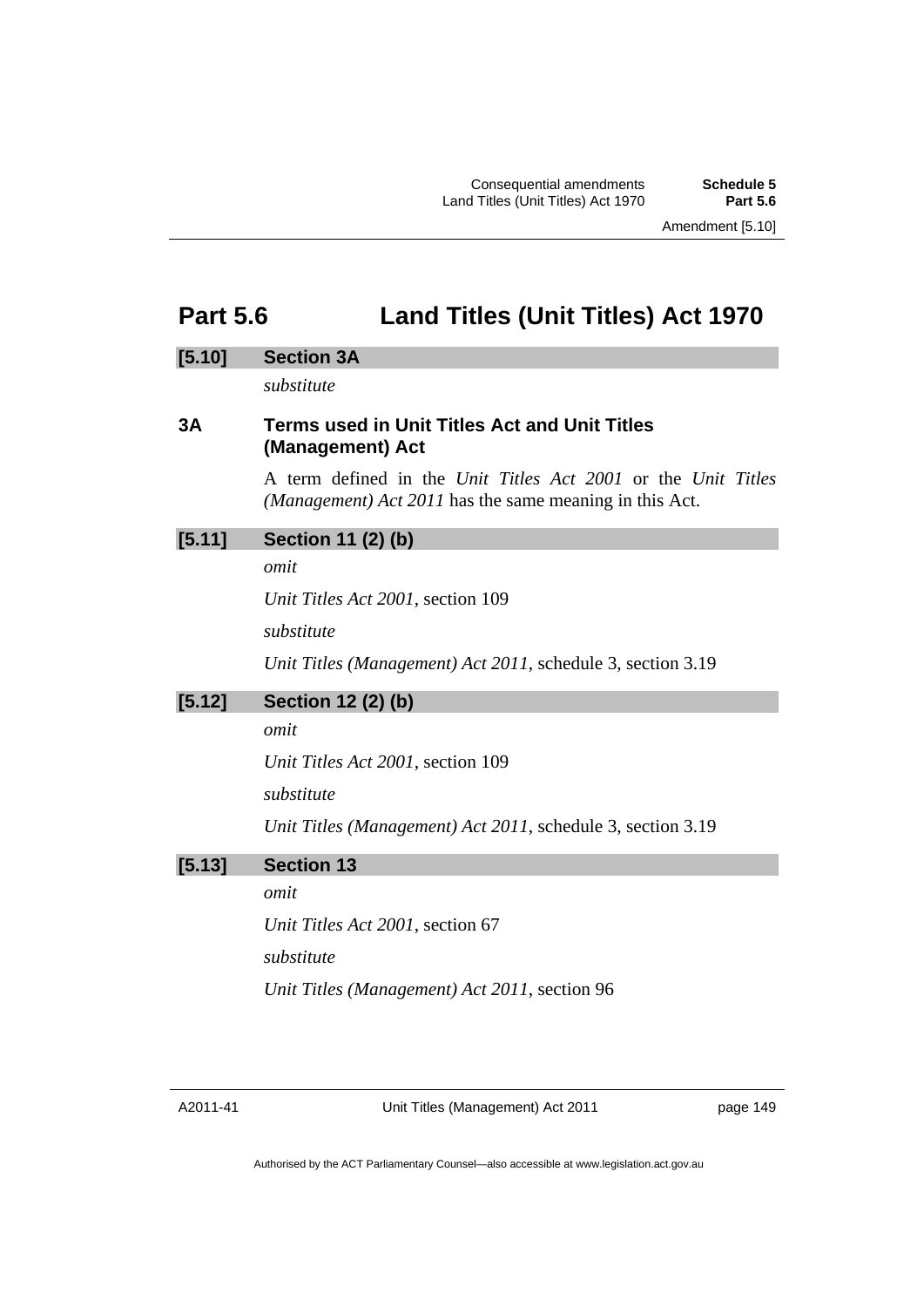**Schedule 5 Consequential amendments**<br>**Part 5.6 Consequential amendments** Land Titles (Unit Titles) Act 1970 Amendment [5.14]

### **[5.14] Section 14**

*omit* 

*Unit Titles Act 2001*, section 68

*substitute* 

*Unit Titles (Management) Act 2011*, section 97

### **[5.15] Section 15 (1)**

*omit* 

*Unit Titles Act 2001*, section 67

*substitute* 

*Unit Titles (Management) Act 2011*, section 96

### **[5.16] Section 15 (2), note**

#### *substitute*

*Note* Because of this Act, s 13, s 14 and s 15, a charge over a unit declared under the *Unit Titles (Management) Act 2011*, s 96 is registrable in much the same way as a mortgage under the *Land Titles Act 1925*. However, unlike other mortgages, this registered charge does not give rise to any power of sale over the unit (see s (2) and *Unit Titles (Management) Act 2011*, s 96 (5)).

### **[5.17] Section 26**

*omit* 

*Unit Titles Act 2001*, section 78 (3)

*substitute* 

*Unit Titles (Management) Act 2011*, section 122 (3)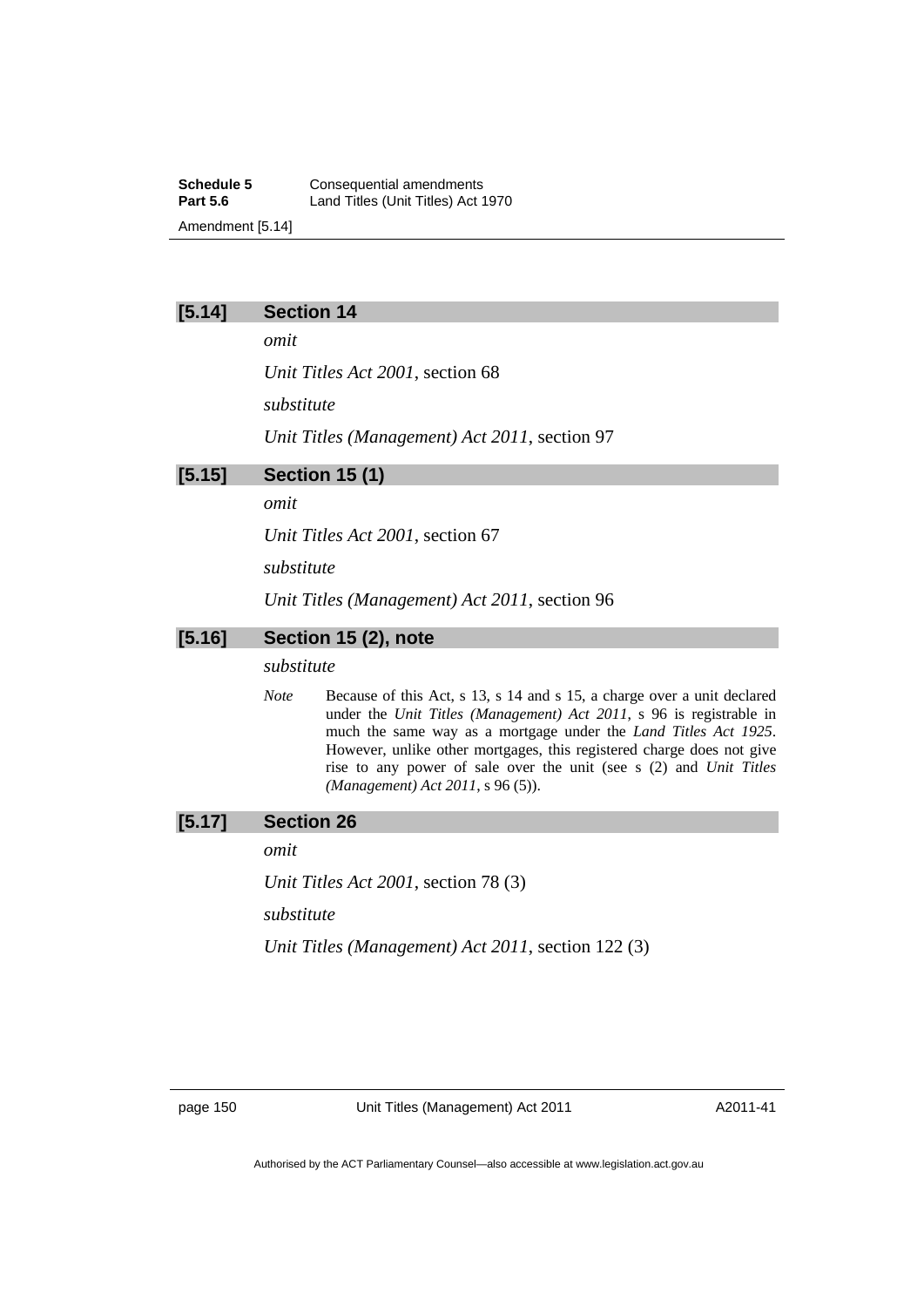### **[5.18] Section 27**

*substitute* 

### **27 Amendment of rules—registration**

The registrar-general must register an amendment of the rules of an owners corporation on the lodgment of a certificate under the *Unit Titles (Management) Act 2011,* schedule 3, section 3.19 about the special resolution authorising the amendment.

### **[5.19] Section 28**

### *omit*

*Unit Titles Act 2001*, division 9.2

*substitute* 

*Unit Titles (Management) Act 2011*, division 10.2

**[5.20] Section 28, note** 

### *omit*

*Unit Titles Act 2001*, ss 142-144

### *substitute*

*Unit Titles (Management) Act 2011*, ss 138 to 140

### **[5.21] Dictionary, note 3**

*omit* 

owners corporation

### **[5.22] Dictionary, new definition of** *owners corporation*

### *insert*

*owners corporation*—see the *Unit Titles (Management) Act 2011*, dictionary.

Unit Titles (Management) Act 2011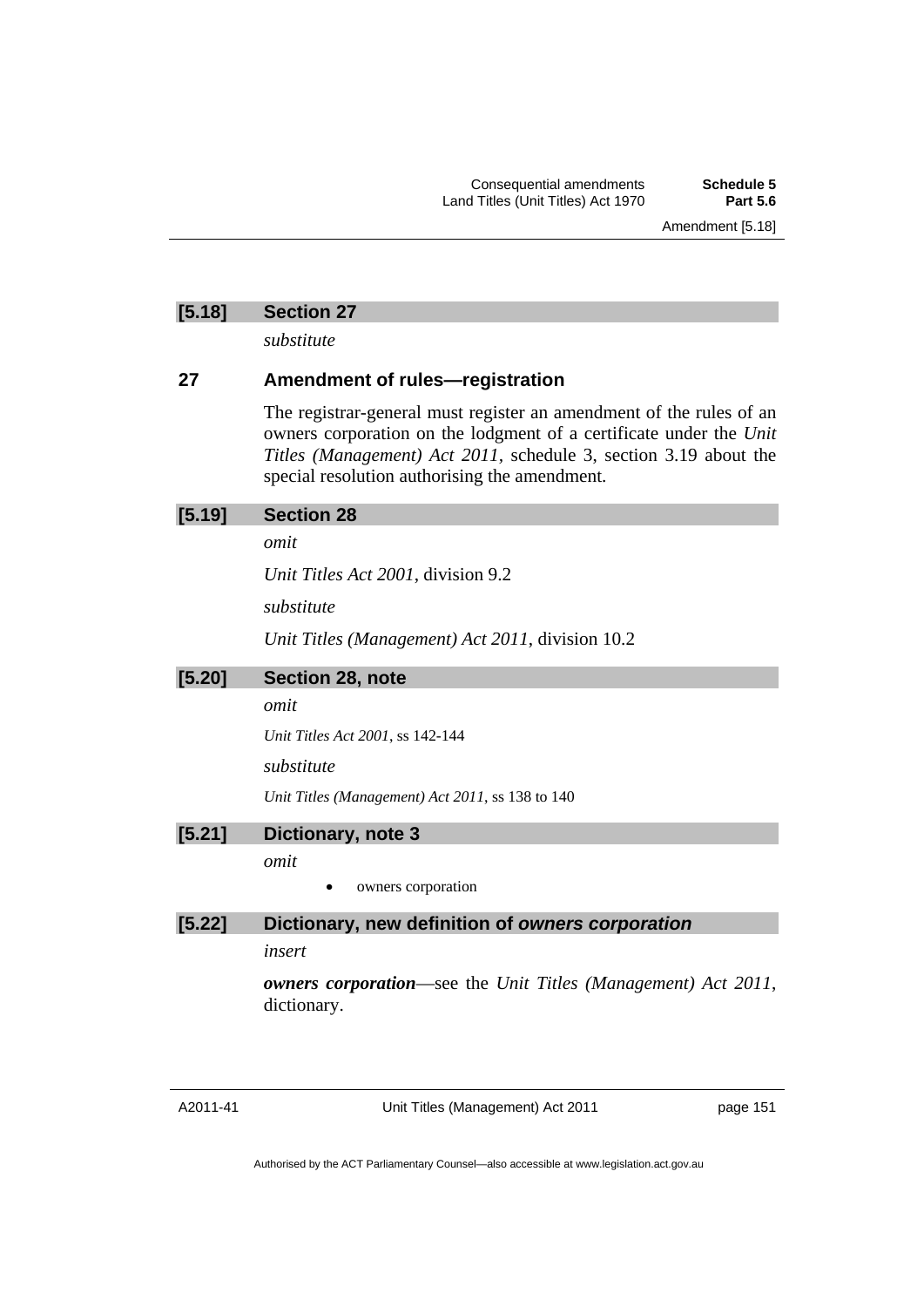**Schedule 5 Consequential amendments**<br>**Part 5.7 Land Titles Act 1925** Land Titles Act 1925 Amendment [5.23]

# **Part 5.7 Land Titles Act 1925**

| [5.23] | <b>Section 50 (4)</b>                                       |
|--------|-------------------------------------------------------------|
|        | omit                                                        |
|        | section 49A                                                 |
|        | substitute                                                  |
|        | section 167A                                                |
| [5.24] | <b>Section 86 (4)</b>                                       |
|        | omit                                                        |
|        | section 49A                                                 |
|        | substitute                                                  |
|        | section 167A                                                |
| [5.25] | <b>Section 86 (4) (b)</b>                                   |
|        | omit                                                        |
|        | Unit Titles Act 2001, section 109                           |
|        | substitute                                                  |
|        | Unit Titles (Management) Act 2011, schedule 3, section 3.19 |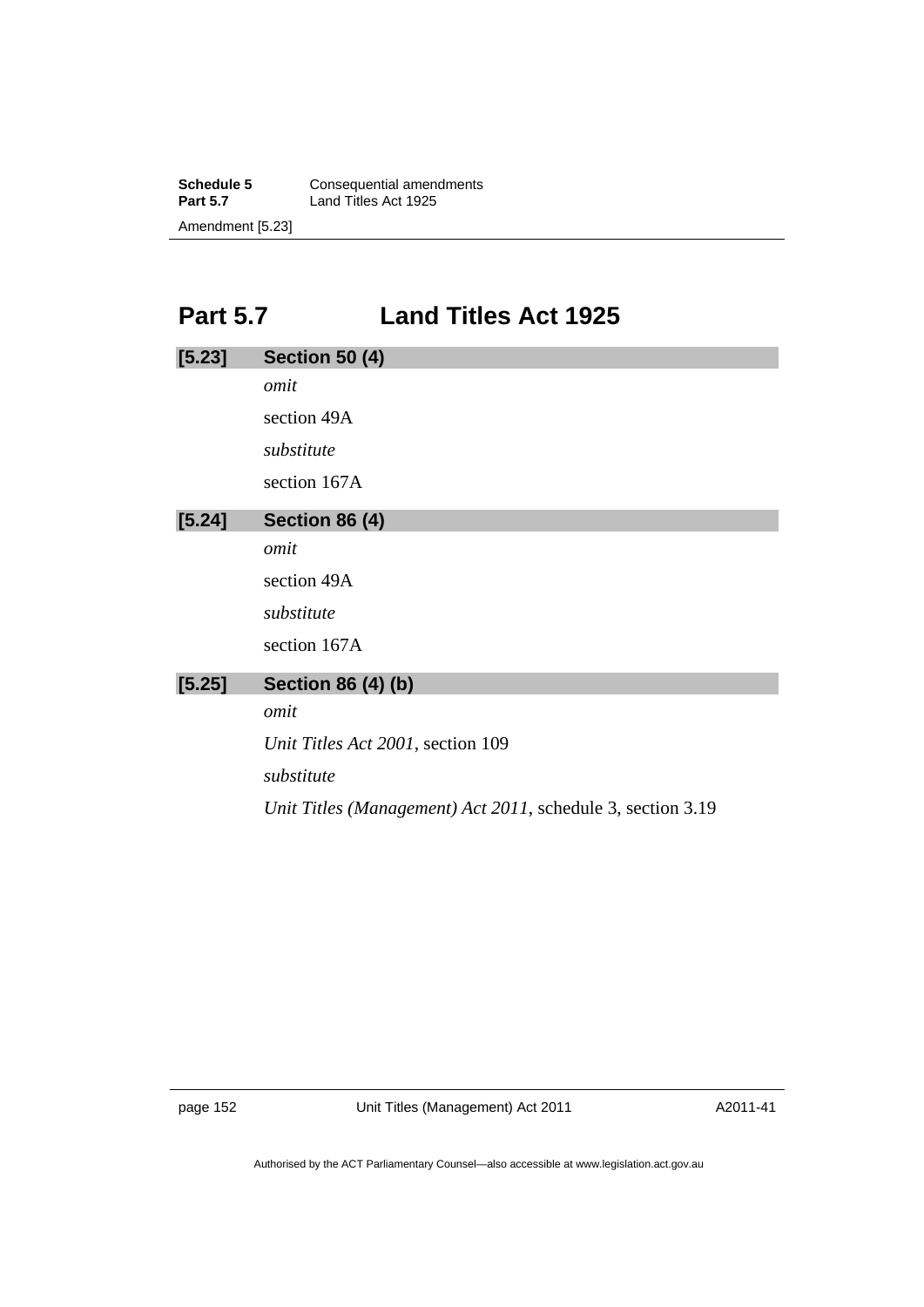### **Part 5.8 Leases (Commercial and Retail) Act 2001**

### **[5.26] Section 66 (4) (a) (iv)**

*omit* 

*Unit Titles Act 1970*, section 39

*substitute* 

*Unit Titles (Management) Act 2011*, section 76 (General fund contributions)

### **Part 5.9 Planning and Development Regulation 2008**

### **[5.27] Section 150 (1) (c)**

*omit* 

*Unit Titles Act 2001*, section 109

*substitute* 

*Unit Titles (Management) Act 2011*, schedule 3, section 3.19

### **[5.28] Section 150 (2), definitions of** *ordinary resolution* **and**  *owners corporation*

*omit* 

*Unit Titles Act 2001*

*substitute* 

*Unit Titles (Management) Act 2011* 

page 153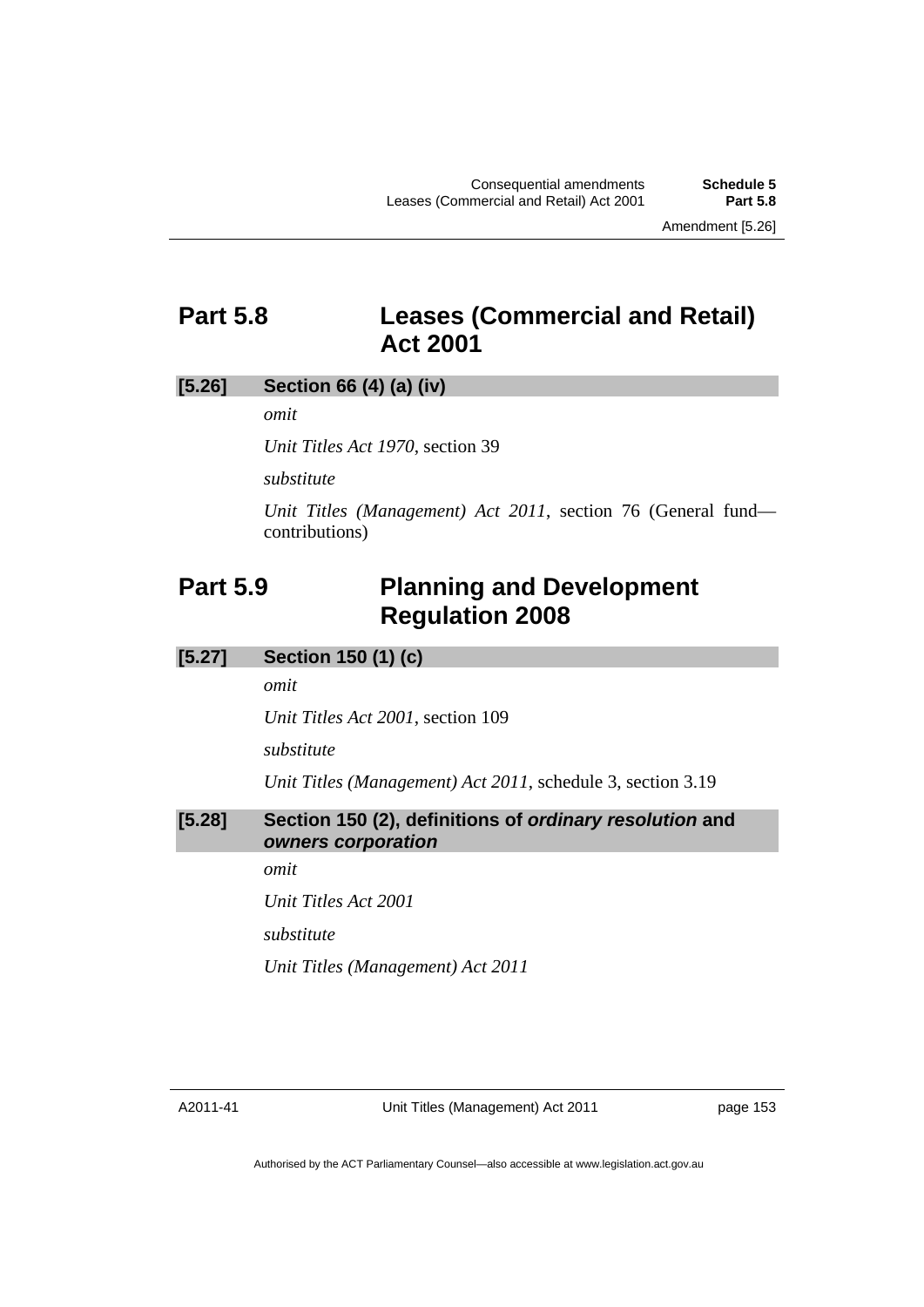**Schedule 5 Consequential amendments**<br>**Part 5.10 Rates Act 2004 Part 5.10** Rates Act 2004 Amendment [5.29]

### **Part 5.10 Rates Act 2004**

### **[5.29] Dictionary, definition of** *owners corporation*

*substitute* 

*owners corporation*—see the *Unit Titles (Management) Act 2011*, dictionary.

### **Part 5.11 Residential Tenancies Act 1997**

# **[5.30] Schedule 1, clause 13 (3)**

*omit* 

articles of the owners corporation

*substitute* 

owners corporation's rules

### **[5.31] Schedule 1, clause 66**

*substitute* 

### **Tenant of unit to comply with owners corporation's rules**

66 If the premises are a unit under the *Unit Titles Act 2001*, the tenant must comply with the owners corporation's rules, and with any notice served in accordance with the rules, to the extent that they are not inconsistent with the standard residential tenancy terms in this agreement.

### **Part 5.12 Unit Titles Act 2001**

### **[5.32] Long title**

*omit* 

and the management of units plans by owners corporations

page 154 Unit Titles (Management) Act 2011

A2011-41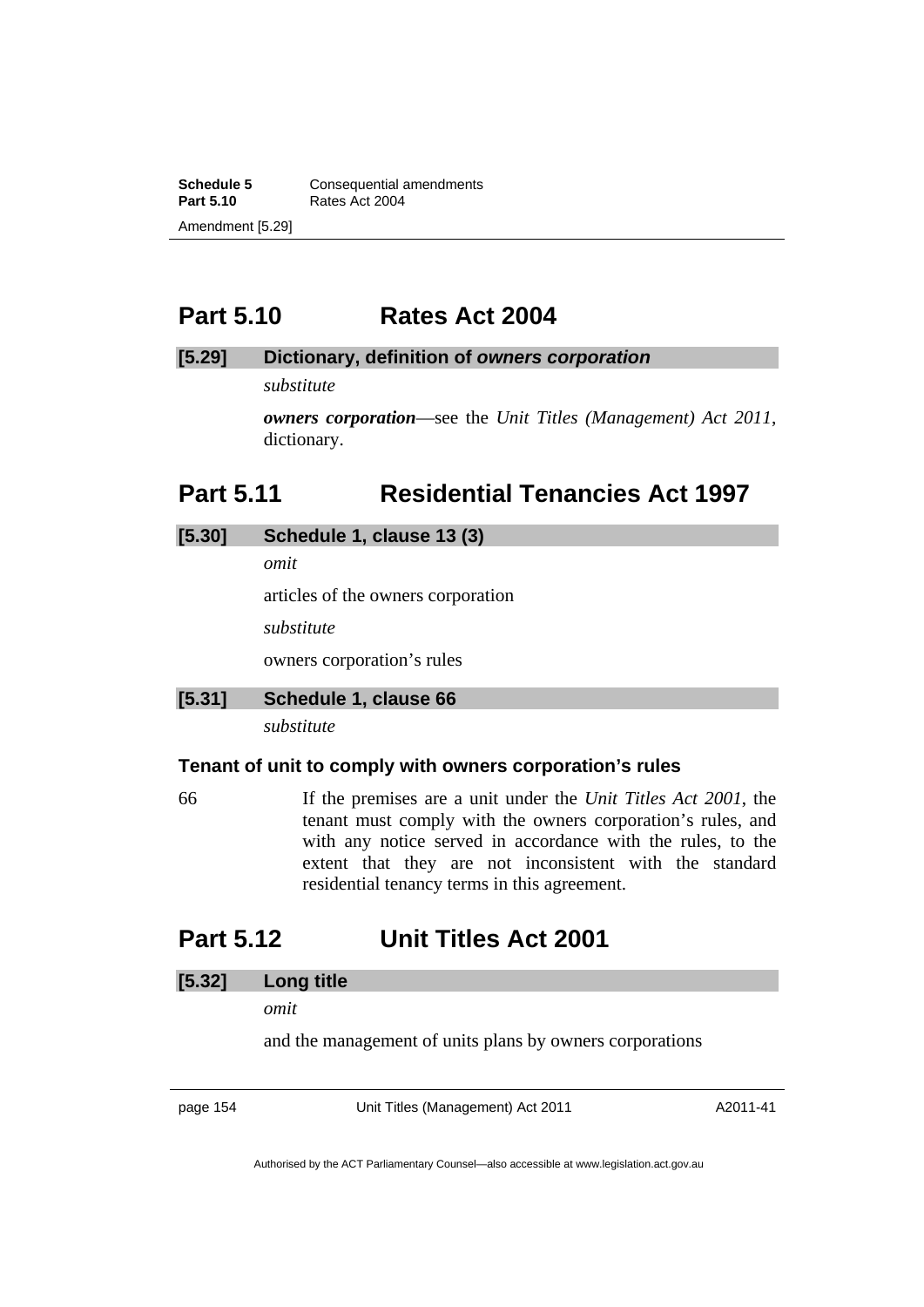### **[5.33] Section 3, note 1**

#### *substitute*

*Note 1* The dictionary at the end of this Act defines certain terms used in this Act, and includes references (*signpost definitions*) to other terms defined elsewhere.

> For example, the signpost definition '*owners corporation*—see the *Unit Titles (Management) Act 2011*, dictionary.' means that the term '*owners corporation*' is defined in that dictionary and the definition applies to this Act.

### **[5.34] Section 31A (2) (a)**

*substitute* 

(a) the default rules;

### **[5.35] Sections 31A (2) (b) (i) and (c)**

*omit* 

contribution to the corporation's general funds

*substitute* 

general fund contribution

### **[5.36] Section 31A (3), note**

*omit* 

s 115A

*insert* 

*Unit Titles (Management) Act 2011*, sch 3, s 3.27

### **[5.37] New section 31A (5)**

*insert* 

(5) In this section:

*default rules*—see the *Unit Titles (Management) Act 2011*, section 106.

Unit Titles (Management) Act 2011

page 155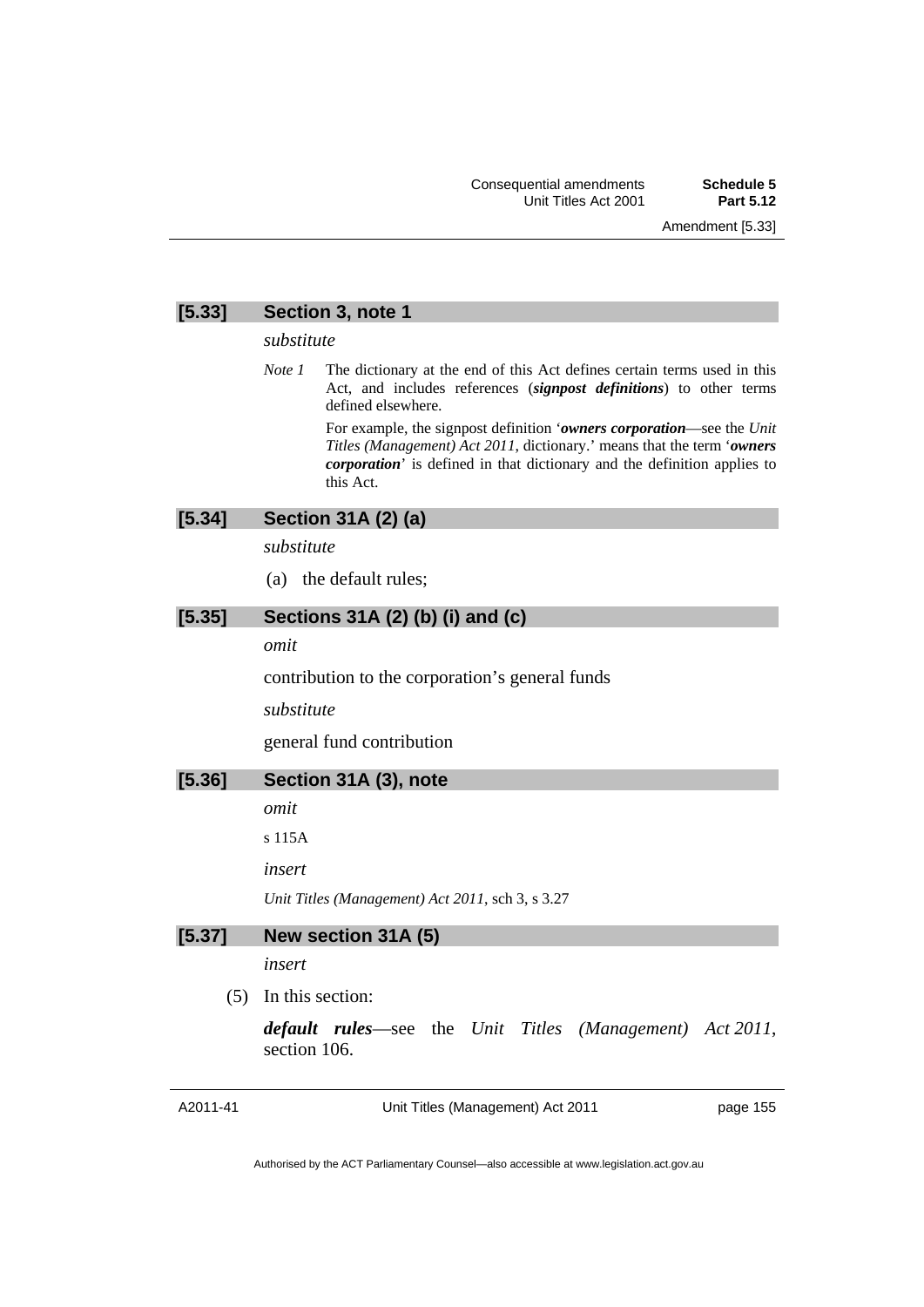*developer*—see the *Unit Titles Act 2001*, dictionary.

*developer control period*—see the *Unit Titles (Management) Act 2011*, dictionary.

*development statement*—see the *Unit Titles Act 2001*, dictionary.

*general fund contribution*—see the *Unit Titles (Management) Act 2011*, section 78 (1).

*rule*, of an owners corporation—see the *Unit Titles (Management) Act 2011*, dictionary.

*staged development*—see the *Unit Titles Act 2001*, section 17 (3).

| [5.38] | Division 3.4 (as amended)                                                                                                                                    |
|--------|--------------------------------------------------------------------------------------------------------------------------------------------------------------|
|        | relocate to Civil Law (Property) Act 2006 as division 2.9.2                                                                                                  |
| [5.39] | Section 33 (3), new note                                                                                                                                     |
|        | insert                                                                                                                                                       |
|        | On the registration of a units plan, an owners corporation for the units<br><b>Note</b><br>plan is established (see Unit Titles (Management) Act 2011, s 8). |
| [5.40] | Section 37A (2)                                                                                                                                              |
|        | after                                                                                                                                                        |
|        | This Act                                                                                                                                                     |
|        | insert                                                                                                                                                       |
|        | , the Unit Titles (Management) Act 2011                                                                                                                      |
| [5.41] | Part 5 heading to section 49                                                                                                                                 |
|        | omit                                                                                                                                                         |

### **[5.42] Section 49A**

*relocate to part 12 as section 167A* 

page 156 Unit Titles (Management) Act 2011

A2011-41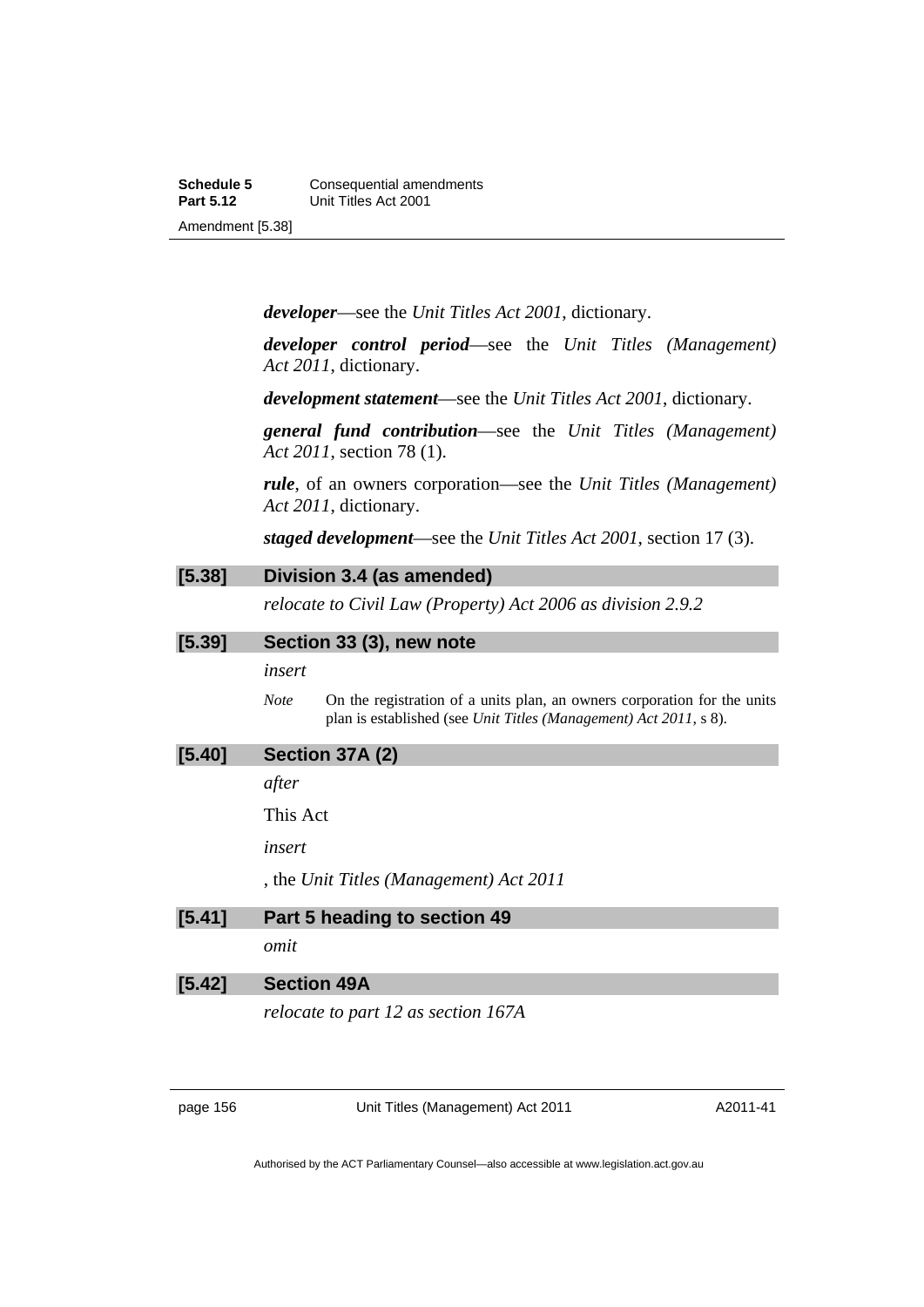Amendment [5.43]

| [5.43] | Sections 50 to 130                                          |
|--------|-------------------------------------------------------------|
|        | omit                                                        |
| [5.44] | Sections 130A and 130B headings                             |
|        | omit                                                        |
|        | pt 7A                                                       |
|        | substitute                                                  |
|        | div 2.9.3                                                   |
| [5.45] | Sections 130A to 130C                                       |
|        | omit                                                        |
|        | part                                                        |
|        | substitute                                                  |
|        | division                                                    |
| [5.46] | <b>Section 130F (1)</b>                                     |
|        | omit                                                        |
|        | part                                                        |
|        | substitute                                                  |
|        | division                                                    |
| [5.47] | Part 7A (as amended)                                        |
|        | relocate to Civil Law (Property) Act 2006 as division 2.9.3 |
| [5.48] | Parts 8 and 9                                               |
|        | omit                                                        |

Unit Titles (Management) Act 2011

page 157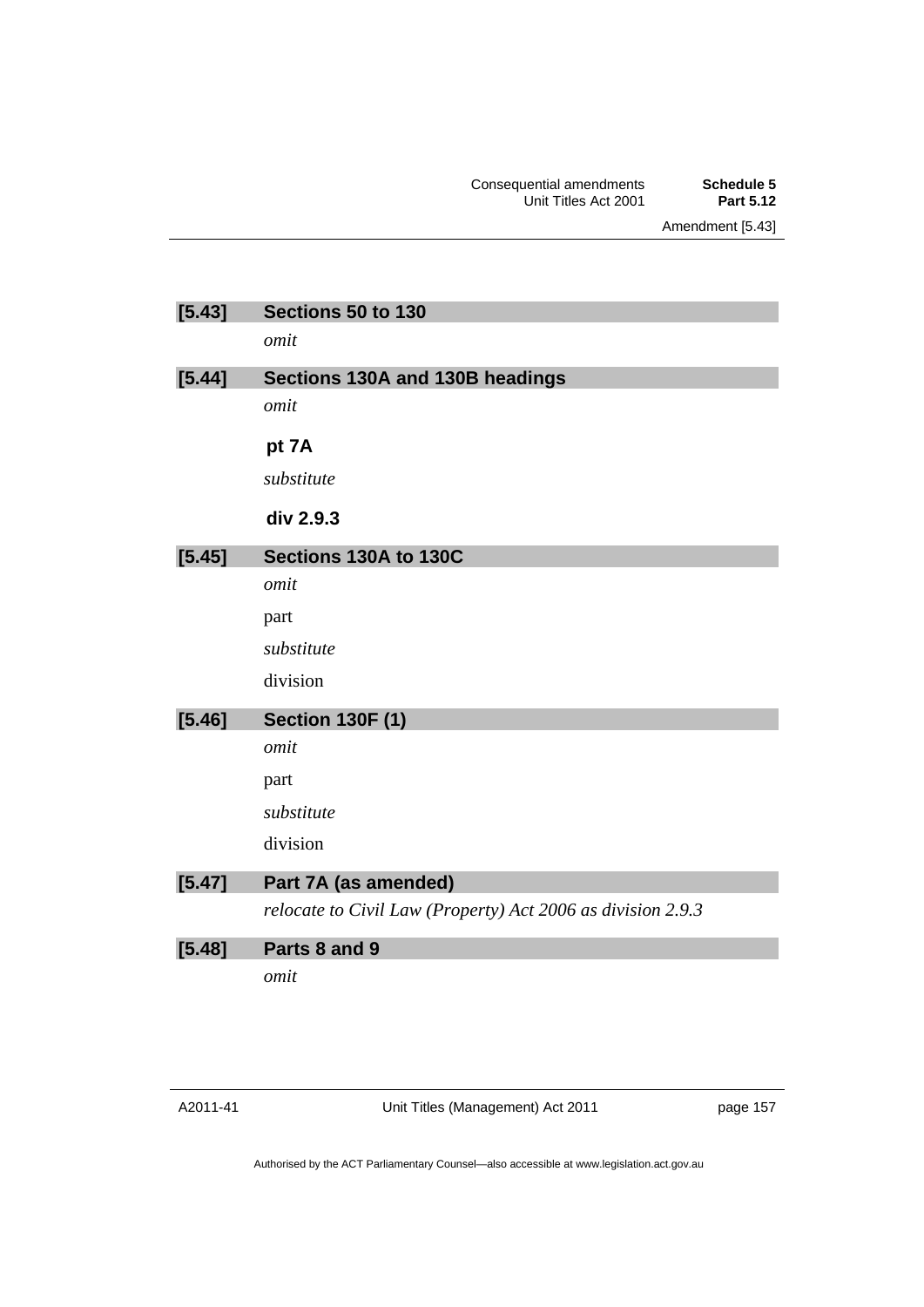**Schedule 5 Consequential amendments**<br>**Part 5.12 Unit Titles Act 2001 Part 5.12** Unit Titles Act 2001 Amendment [5.49]

### **[5.49] Section 153 (1) (c)**

*omit* 

section 132

*substitute* 

the *Unit Titles (Management) Act 2011*, section 100.

### **[5.50] Section 153 (2), note**

*omit* 

. See s 80.

*substitute* 

, see the *Unit Titles (Management) Act 2011*, s 124.

### **[5.51] Section 161D (1) (d)**

*omit* 

section 132

*substitute* 

the *Unit Titles (Management) Act 2011*, section 100.

### **[5.52] Section 161D (2), note**

*omit* 

. See s 80.

#### *substitute*

, see the *Unit Titles (Management) Act 2011*, s 124.

### **[5.53] Section 165 (3) (d)**

*omit* 

section 132

*substitute* 

the *Unit Titles (Management) Act 2011*, section 100.

page 158 Unit Titles (Management) Act 2011

A2011-41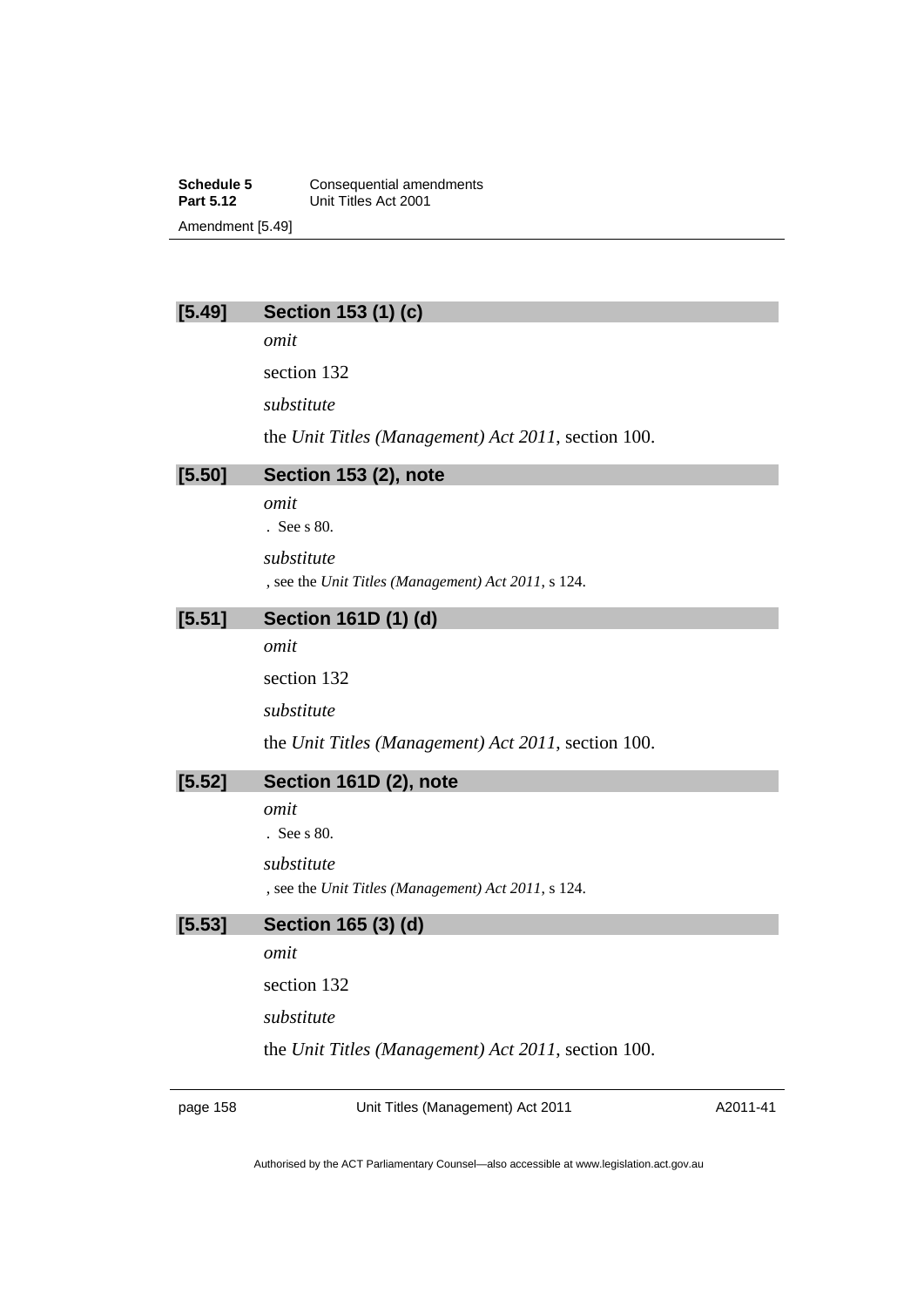Amendment [5.54]

**[5.54] Section 165 (4), note** 

*omit* 

. See s 80.

*substitute* 

, see the *Unit Titles (Management) Act 2011*, s 124.

### **[5.55] Part 12 heading**

*substitute* 

## **Part 12 Variation or surrender of leases**

### **Division 12.1 Variation of leases**

**[5.56] New division 12.2 heading** 

*after section 167, insert* 

### **Division 12.2 Surrender of leases in units**

**[5.57] Section 169 (3) (d)** 

*omit* 

section 132

*substitute* 

the *Unit Titles (Management) Act 2011*, section 100.

**[5.58] Section 169 (4), note** 

*omit* 

. See s 80.

*substitute* 

, see the *Unit Titles (Management) Act 2011*, s 124.

Unit Titles (Management) Act 2011

page 159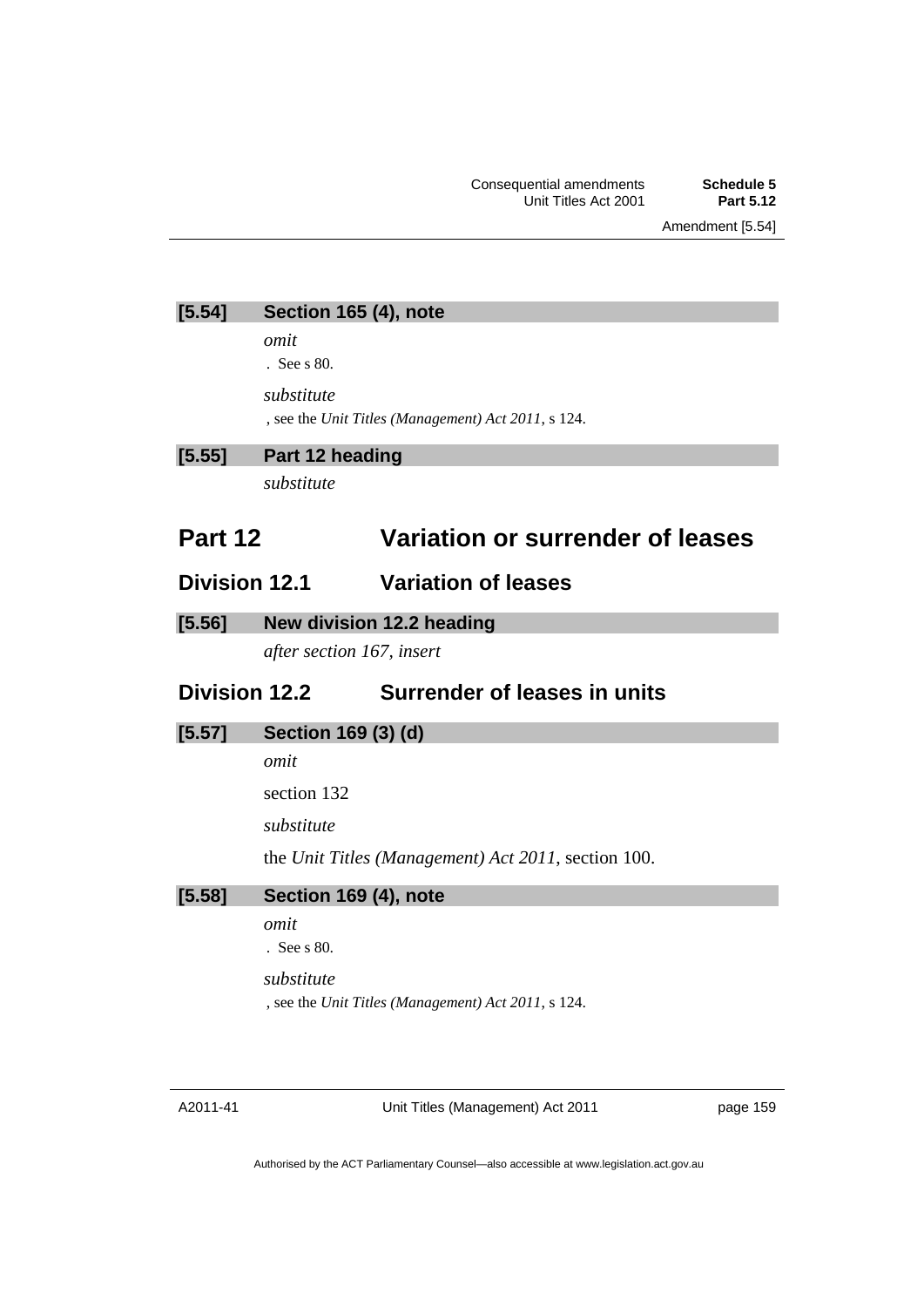**Schedule 5 Consequential amendments**<br>**Part 5.12 Unit Titles Act 2001 Part 5.12** Unit Titles Act 2001 Amendment [5.59]

### **[5.59] Section 178**

*omit* 

### **[5.60] Section 179 (1)**

*omit* 

(other than fees that this Act provides are to be fixed by owners corporations)

### **[5.61] Dictionary, note 2**

*omit* 

- bankrupt or personally insolvent
- contravene
- **GST**

### **[5.62] Dictionary, definition of** *ACAT dispute*

*omit* 

### **[5.63] Dictionary, definition of** *address for correspondence*

*substitute* 

*address for correspondence*—see the *Unit Titles (Management) Act 2011*, dictionary.

### **[5.64] Dictionary, definitions of** *administration order* **and**  *administrative fund*

*omit* 

### **[5.65] Dictionary, definition of** *administrator*

*substitute* 

*administrator*—see the *Unit Titles (Management) Act 2011*, dictionary.

page 160 Unit Titles (Management) Act 2011

A2011-41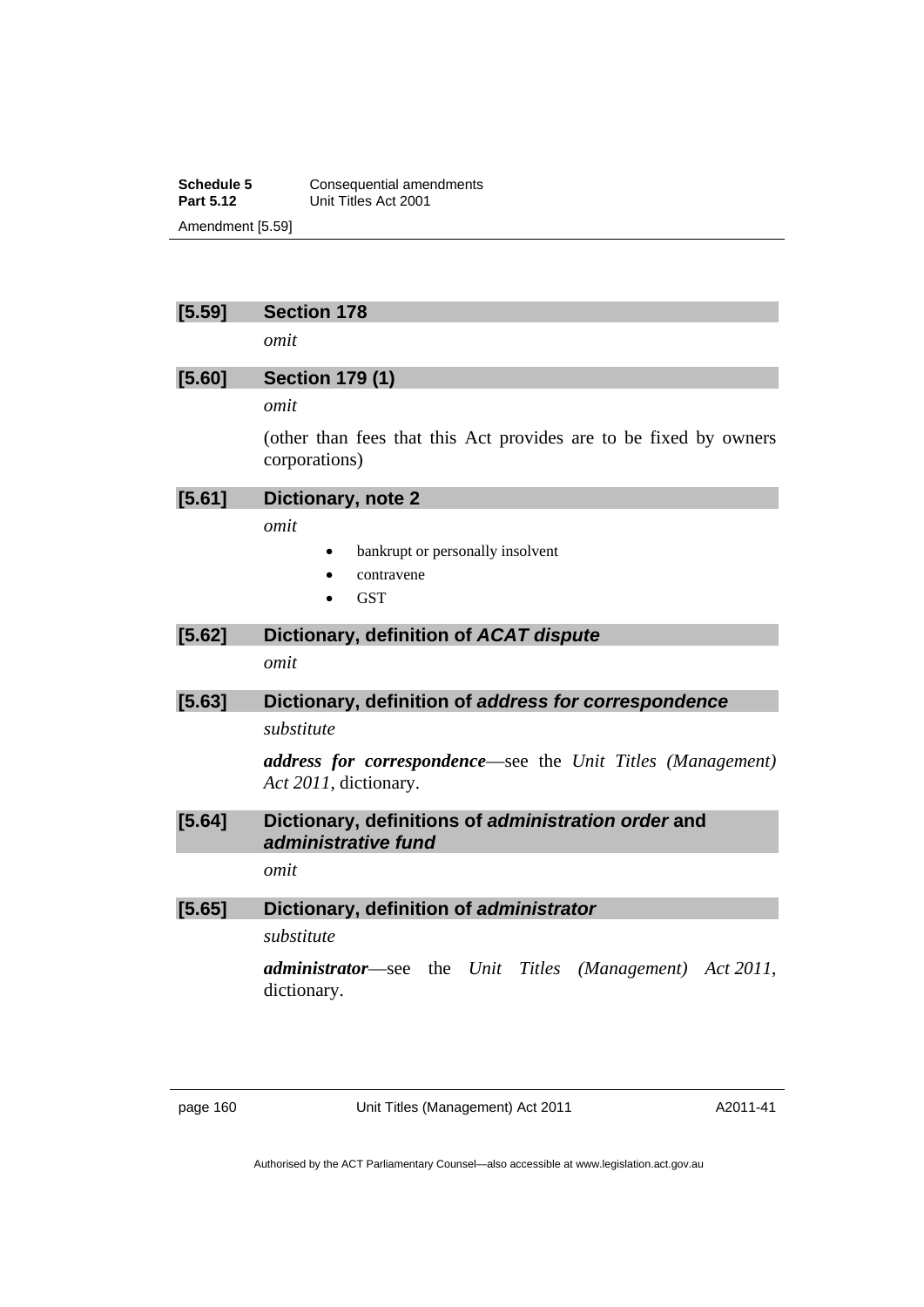### **[5.66] Dictionary, definitions of** *article* **and** *communications officer*

*omit* 

### **[5.67] Dictionary, definition of** *company substitute*

*company*—see the *Unit Titles (Management) Act 2011*, dictionary.

**[5.68] Dictionary, definition of** *contribution*

*omit* 

### **[5.69] Dictionary, definition of** *corporate register*

*substitute* 

*corporate register*—see the *Unit Titles (Management) Act 2011*, section 113.

### **[5.70] Dictionary**

*omit the definitions of* 

*deadlock order* 

*default articles* 

*developer control period* 

*eligible person* 

### **[5.71] Dictionary, definition of** *entitled to vote*

### *substitute*

*entitled to vote*, in relation to a motion at a general meeting of an owners corporation—see the *Unit Titles (Management) Act 2011*, dictionary.

### **[5.72] Dictionary, definition of** *executive committee*

*omit* 

Unit Titles (Management) Act 2011

page 161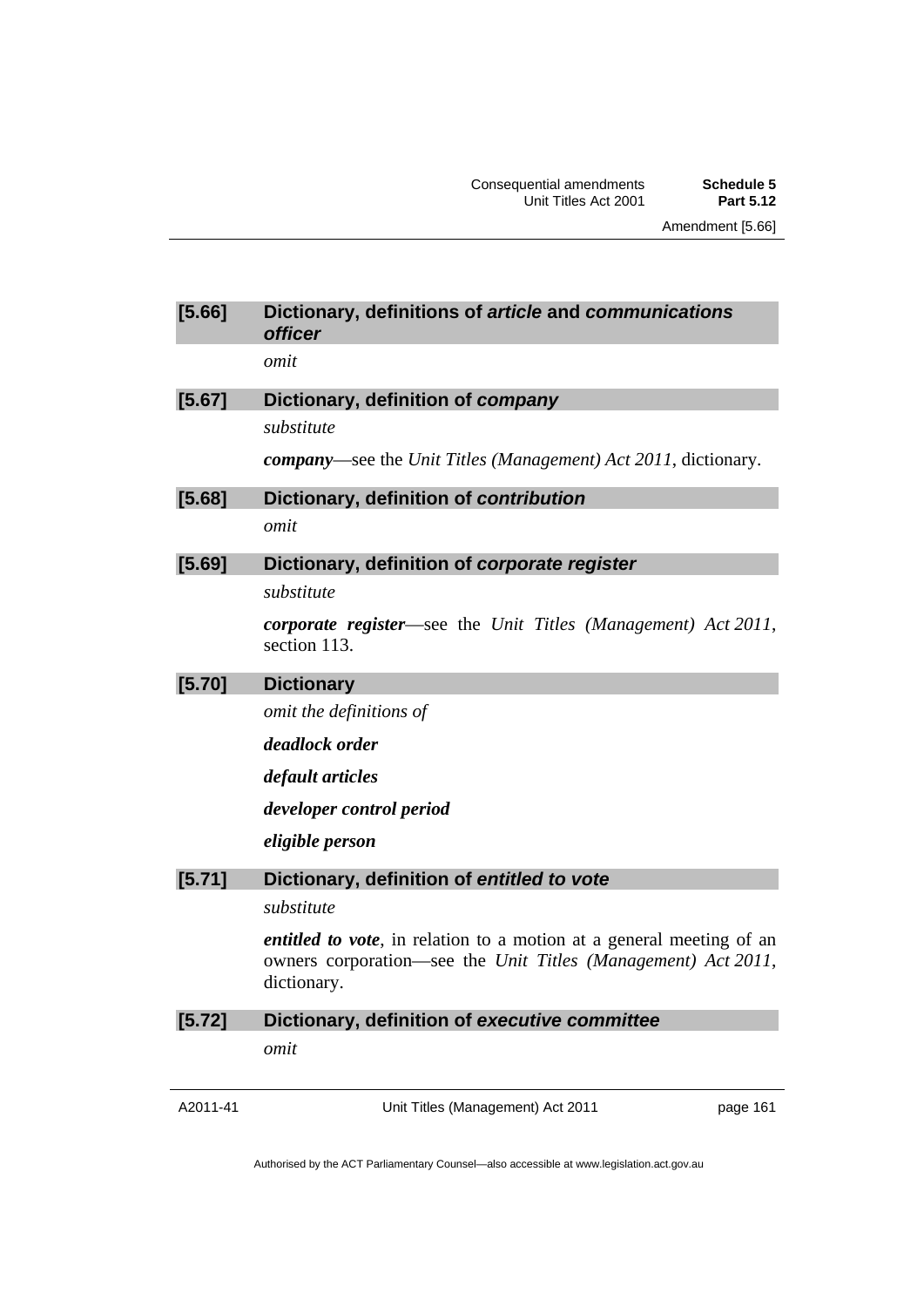**Schedule 5 Consequential amendments**<br>**Part 5.12 Unit Titles Act 2001 Part 5.12** Unit Titles Act 2001 Amendment [5.73]

### **[5.73] Dictionary, definition of** *executive member*

*substitute* 

*executive member*, of an owners corporation—see the *Unit Titles (Management) Act 2011*, dictionary.

#### **[5.74] Dictionary**

*omit the definitions of* 

*financial year* 

*financier* 

*full name* 

*general fund* 

*general funds budget* 

*implied warranties* 

*initial sinking fund plan* 

### **[5.75] Dictionary, definition of** *interested non-voter***, examples, except note**

#### *substitute*

#### **Examples—interested nonvoters**

- 1 The proprietor of a property adjoining the parcel on which the units stand, if the property benefits from an easement over the common property, and the proprietor's easement interest is shown on the corporate register.
- 2 For par (b) (i)*,* a part-owner of a unit that is owned by 2 or more people, if the part-owner was not the representative for the unit when the application was authorised at a general meeting. The part-owner would not have been 'entitled to vote' under the *Unit Titles (Management) Act 2011*, sch 3, s 3.20.
- 3 For par (b) (i), an owner of a unit for which a mortgagee has issued a mortgagee voting notice under the *Unit Titles (Management) Act 2011*, sch 3, s 3.23. The owner would not have been 'entitled to vote' under that Act, sch 3, s 3.20.

A2011-41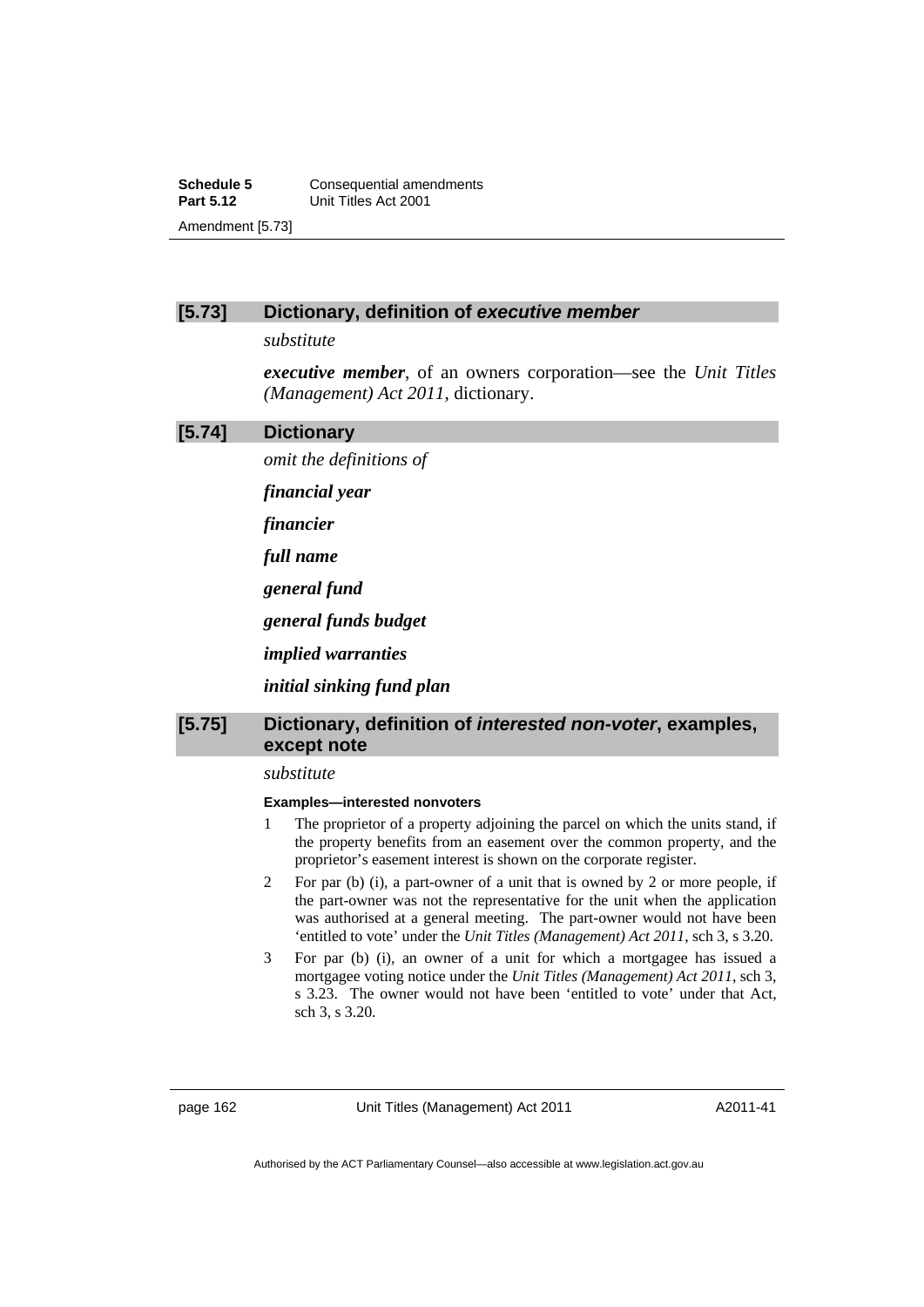4 For par (b) (ii), the mortgagee of a unit who was not entitled to vote on the motion authorising the application because the mortgagee did not (or was not entitled to) issue a mortgagee voting notice under the *Unit Titles (Management) Act 2011*, sch 3, s 3.23.

### **[5.76] Dictionary, definitions of** *interested party* **and** *manager omit*

### **[5.77] Dictionary, new definition of** *member*

*insert* 

*member*, of an owners corporation—see the *Unit Titles (Management) Act 2011*, dictionary.

### **[5.78] Dictionary, definitions of** *mortgage* **and** *mortgagee*

*substitute* 

*mortgage*—see the *Unit Titles (Management) Act 2011*, dictionary.

*mortgagee*—see the *Unit Titles (Management) Act 2011*, dictionary.

**[5.79] Dictionary, definition of** *mortgage insurance policy omit* 

### **[5.80] Dictionary, new definition of** *mortgagee's representative insert*

*mortgagee's representative*—see the *Unit Titles (Management) Act 2011*, schedule 3, section 3.23.

### **[5.81] Dictionary, definition of** *mortgagee voting notice omit*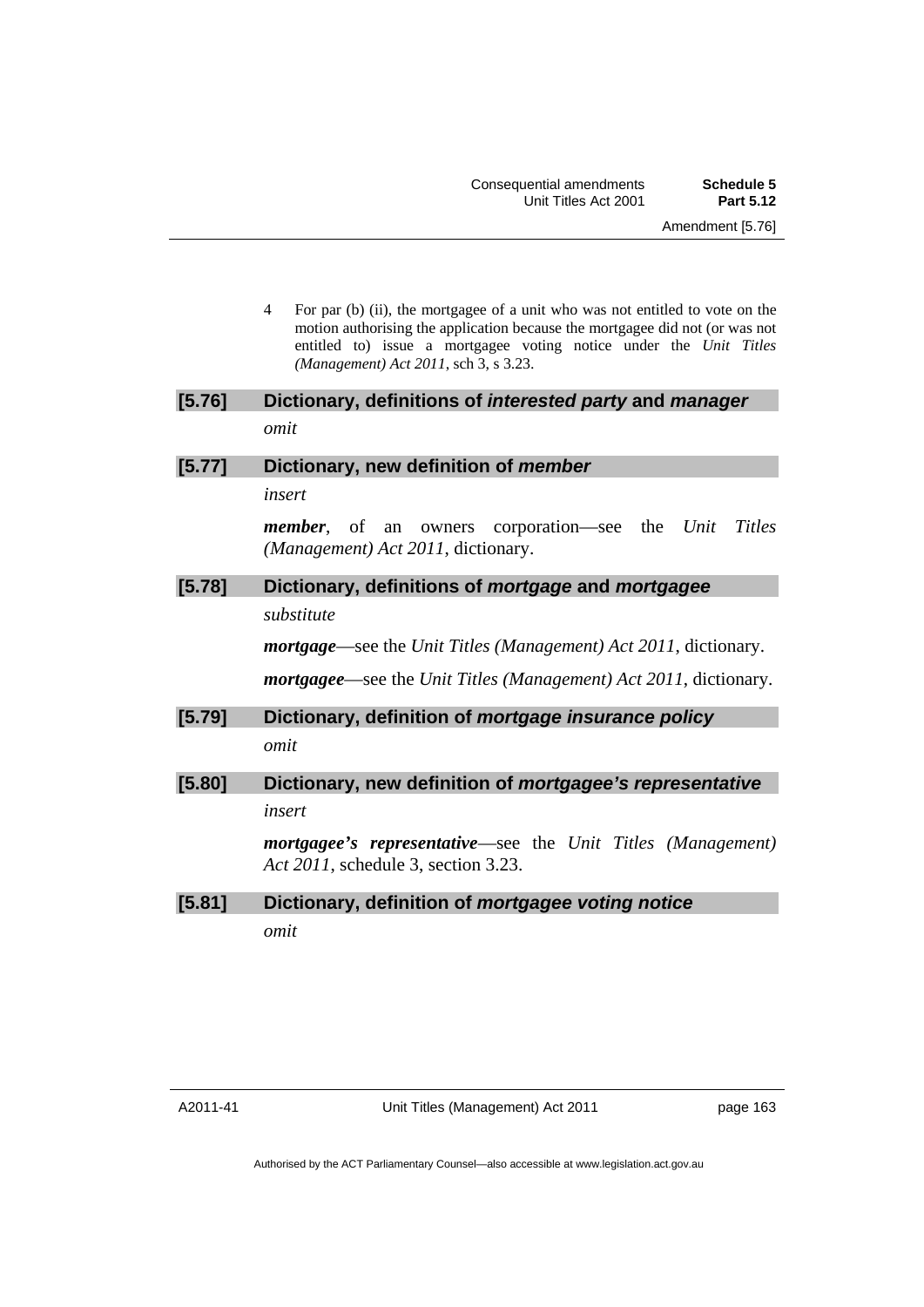### **[5.82] Dictionary, definitions of** *ordinary resolution* **and** *owners corporation*

*substitute* 

*ordinary resolution*—see the *Unit Titles (Management) Act 2011*, dictionary.

*owners corporation*—see the *Unit Titles (Management) Act 2011*, dictionary.

### **[5.83] Dictionary, definition of** *part owner*

*substitute* 

*part-owner*, of a unit—see the *Unit Titles (Management) Act 2011*, dictionary.

### **[5.84] Dictionary**

*omit the definitions of* 

*proportional share* 

*reduced quorum* 

*reduced quorum decision* 

*representative* 

*secretary* 

*service contract* 

*service contractor* 

*sinking fund* 

*sinking fund expenditure* 

*sinking fund plan* 

*special purpose fund* 

A2011-41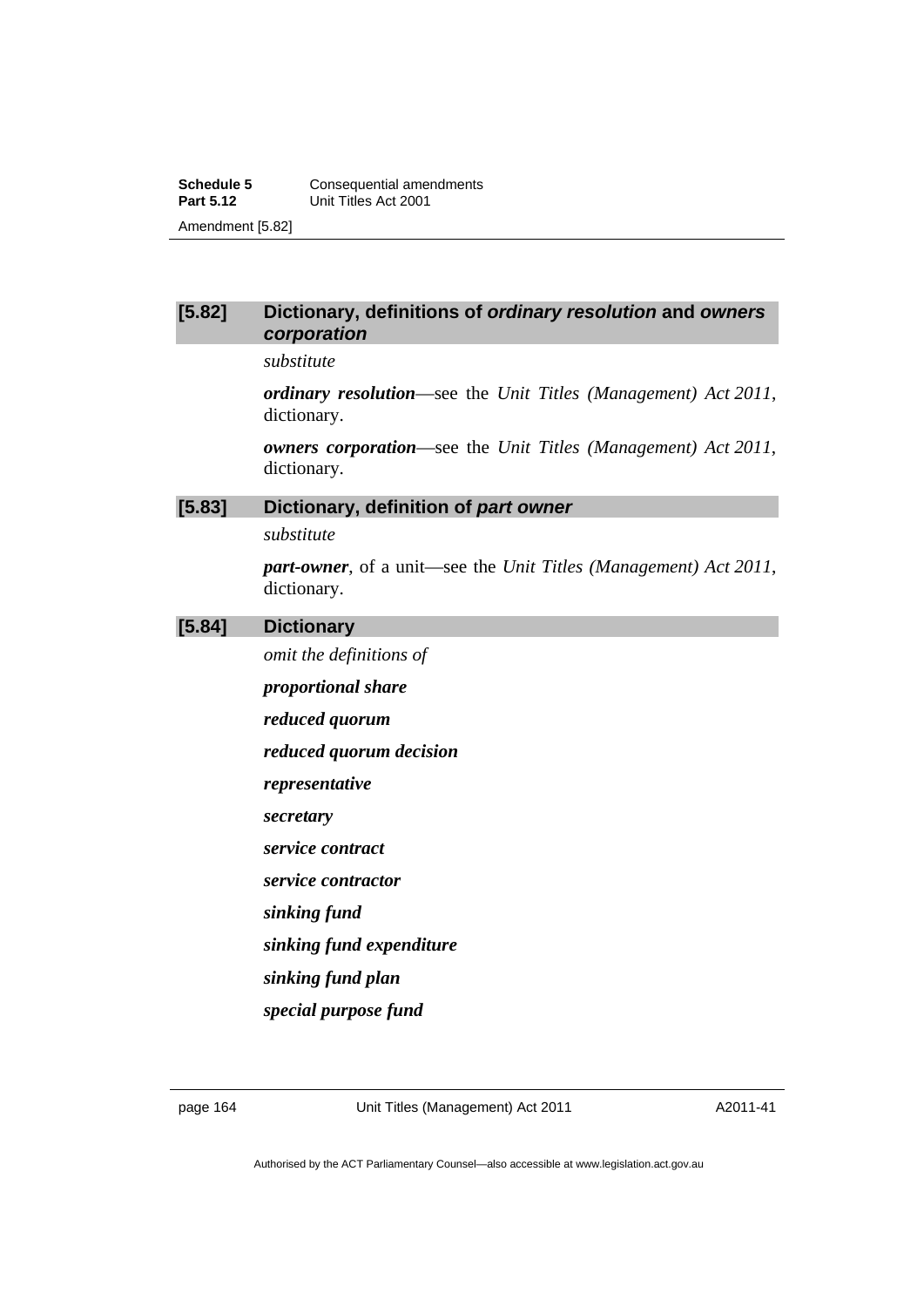### **[5.85] Dictionary, definition of** *special resolution*

*substitute* 

*special resolution*—see the *Unit Titles (Management) Act 2011*, dictionary.

| [5.86] | <b>Dictionary</b>                                                                         |
|--------|-------------------------------------------------------------------------------------------|
|        | omit the definitions of                                                                   |
|        | standard quorum                                                                           |
|        | total sinking fund amount                                                                 |
|        | <i>treasurer</i>                                                                          |
| [5.87] | Dictionary, definition of unanimous resolution                                            |
|        | substitute                                                                                |
|        | <b>resolution</b> —see the Unit Titles (Management)<br>unanimous<br>Act 2011, dictionary. |
| [5.88] | Dictionary, definition of unit title certificate                                          |
|        | omit                                                                                      |
| [5.89] | Dictionary, definition of unopposed resolution                                            |
|        | substitute                                                                                |
|        | <b>unopposed resolution—see the Unit Titles (Management)</b> Act $2011$ ,<br>dictionary.  |

**[5.90] Dictionary, definition of** *utility services,* **paragraph (f)** 

*omit* 

and television

*substitute* 

, television and internet

Unit Titles (Management) Act 2011

page 165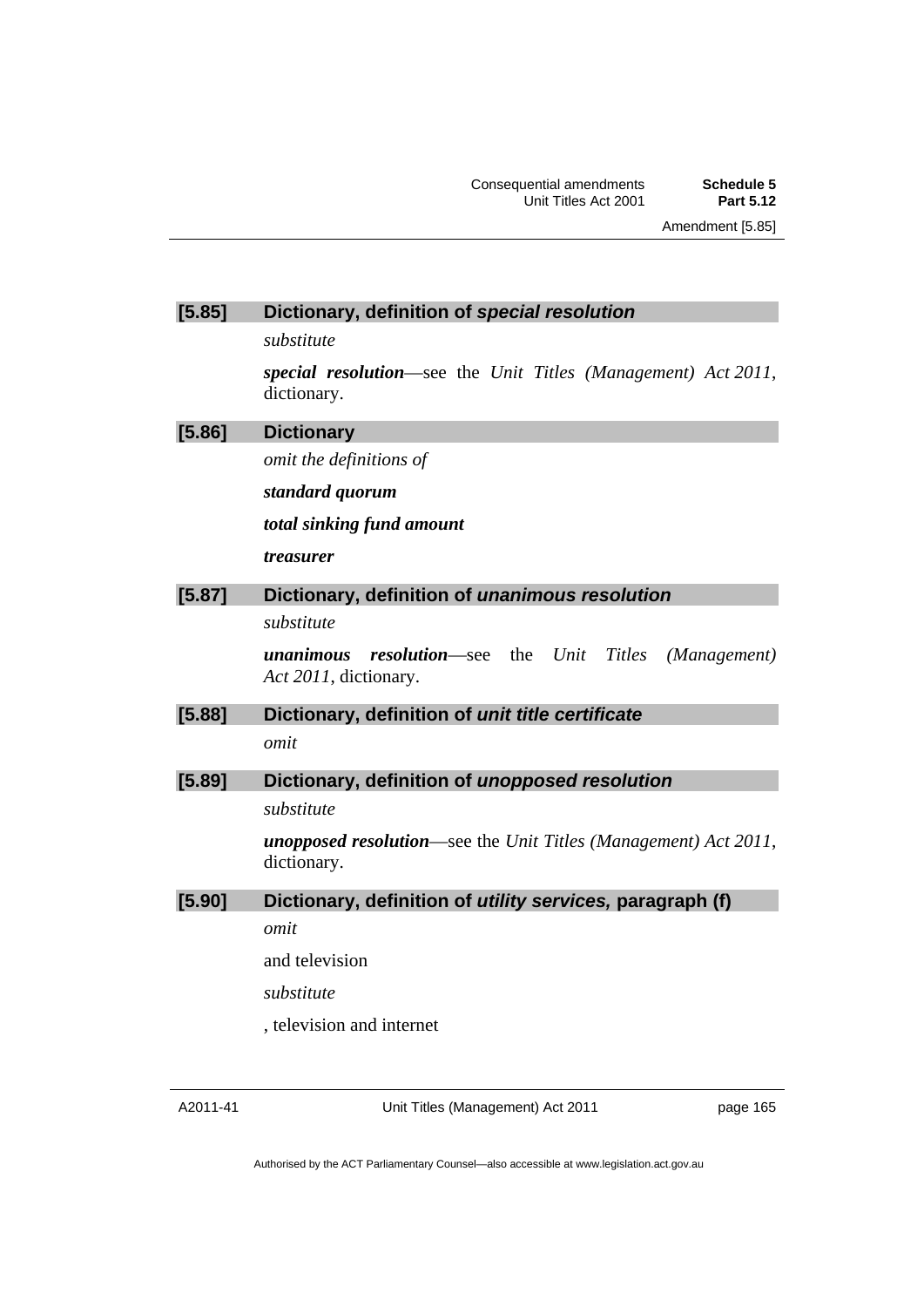**Schedule 5 Consequential amendments**<br>**Part 5.13 Unit Titles Regulation 2001 Unit Titles Regulation 2001** Amendment [5.91]

### **[5.91] Dictionary, definition of** *voting value*

*omit* 

# **Part 5.13 Unit Titles Regulation 2001**

**[5.92] Parts 3 and 4**  *omit*  **[5.93] Schedules 1 and 2**  *omit* 

page 166 Unit Titles (Management) Act 2011

A2011-41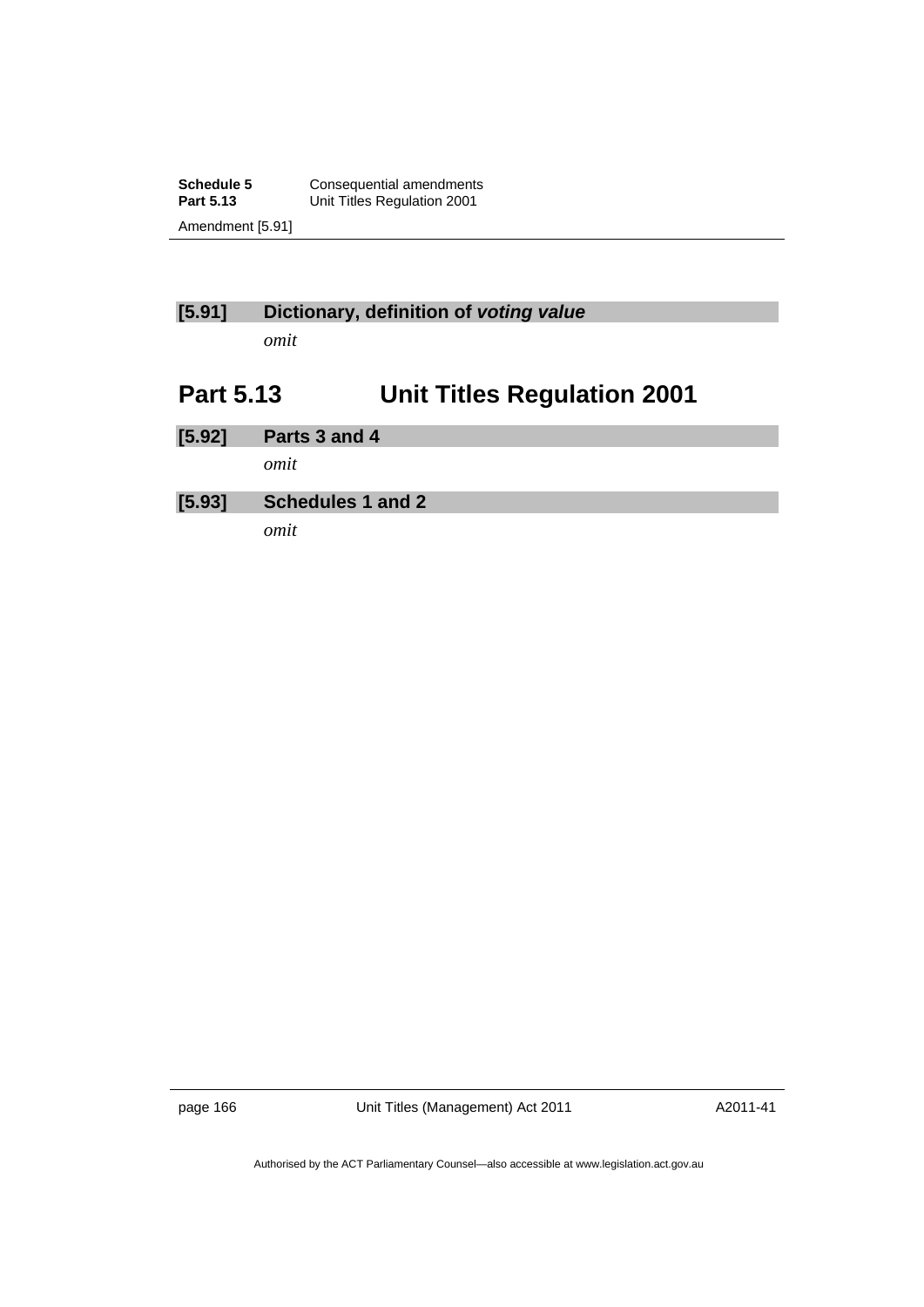# **Schedule 6 New Unit Titles (Management) Regulation**

(see s 163)



# **Unit Titles (Management) Regulation 2011**

### **Subordinate Law SL2011-**

made under the *Unit Titles (Management) Act 2011* 

A2011-41

Unit Titles (Management) Act 2011

page 167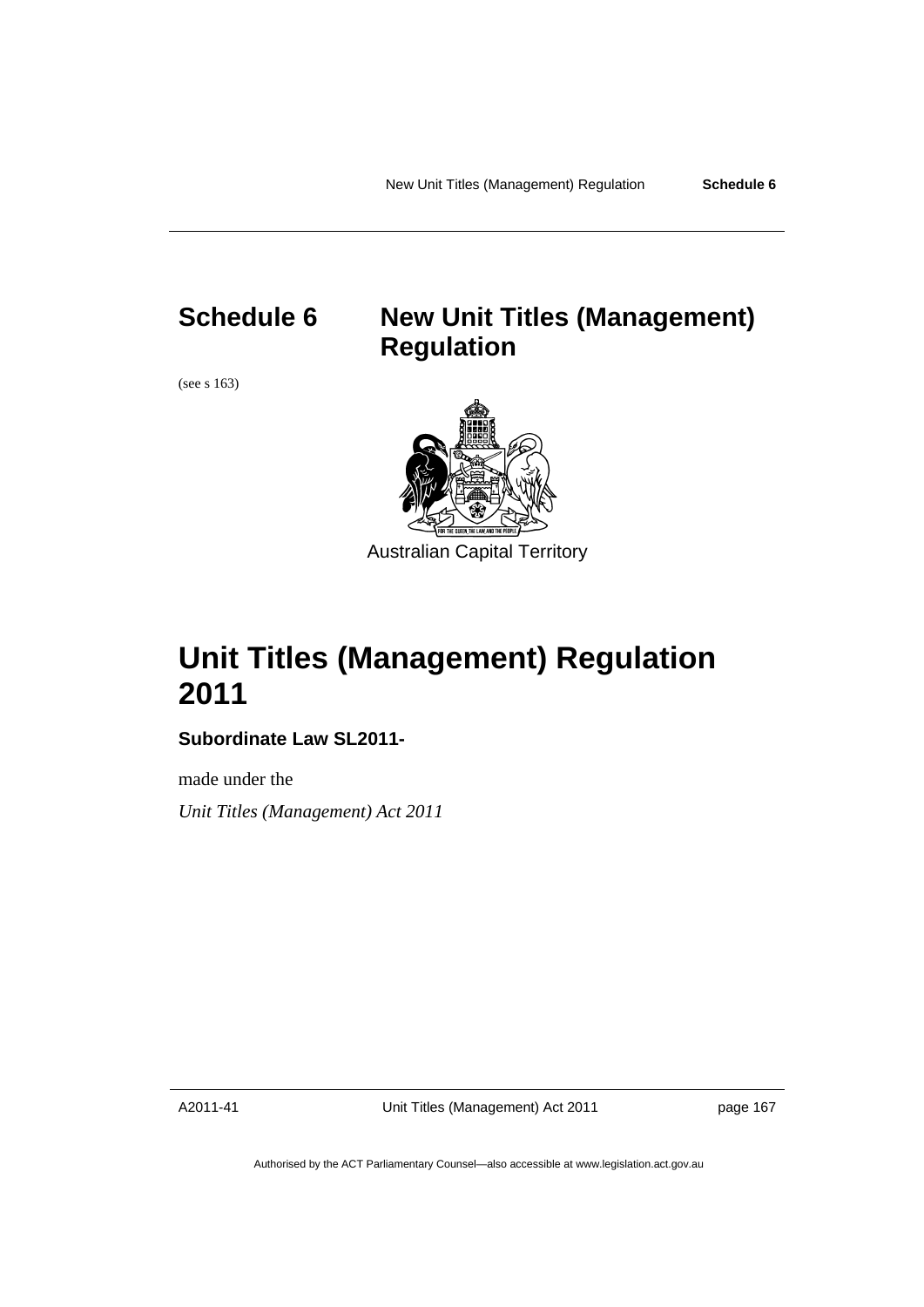### **1 Name of regulation**

This regulation is the *Unit Titles (Management) Regulation 2011*.

### **2 Dictionary**

The dictionary at the end of this regulation is part of this regulation.

*Note 1* The dictionary at the end of this regulation defines certain terms used in this regulation, and includes references (*signpost definitions*) to other terms defined elsewhere.

> For example, the signpost definition '*unit*—see the *Unit Titles Act 2001*, section 9.' means that the term '*unit*' is defined in that section and the definition applies to this regulation.

*Note 2* A definition in the dictionary (including a signpost definition) applies to the entire regulation unless the definition, or another provision of the regulation, provides otherwise or the contrary intention otherwise appears (see Legislation Act, s 155 and s 156 (1)).

### **3 Notes**

A note included in this regulation is explanatory and is not part of this regulation.

*Note* See the Legislation Act, s 127 (1), (4) and (5) for the legal status of notes.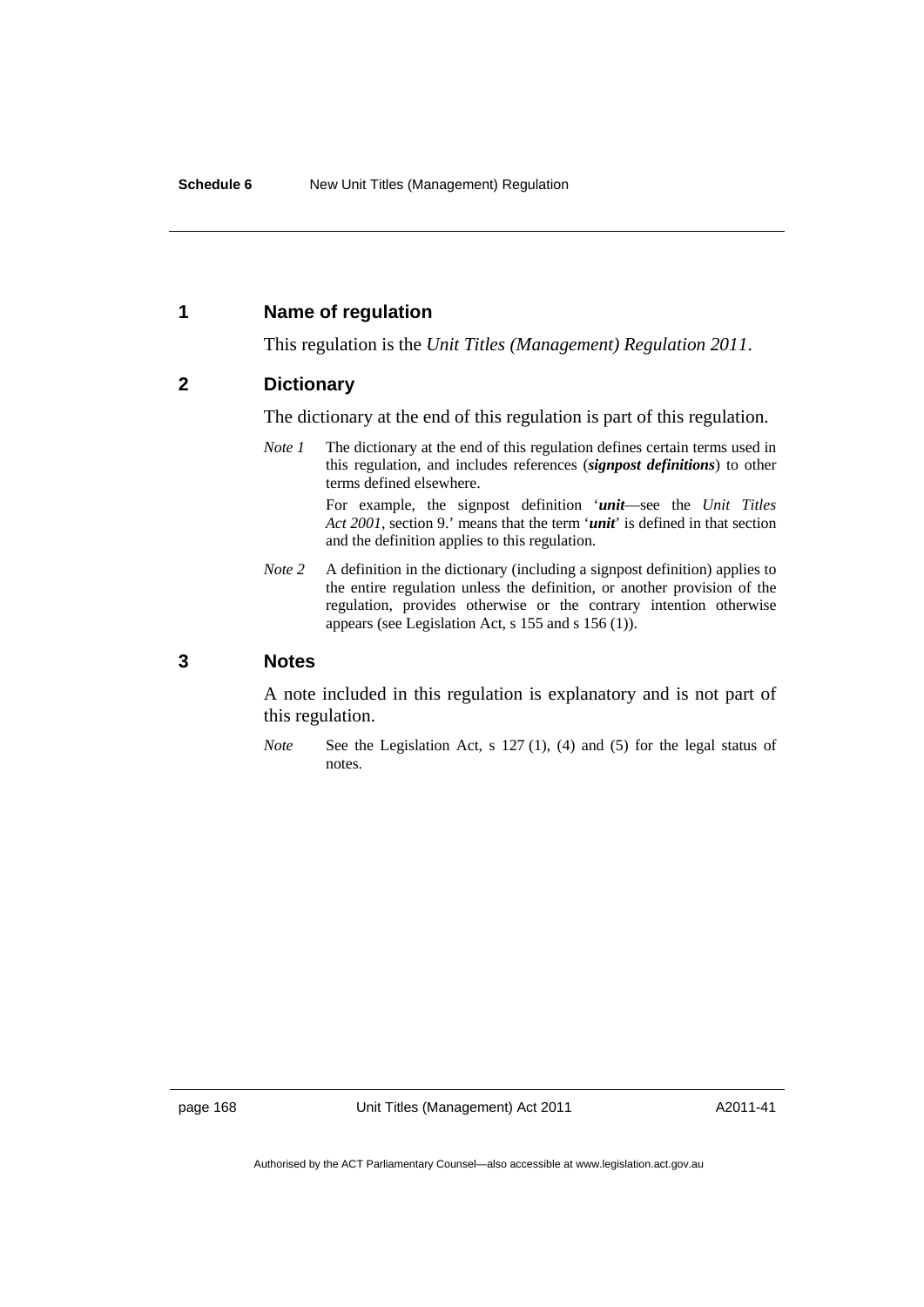## **4 Offences against regulation—application of Criminal Code etc**

Other legislation applies in relation to offences against this regulation.

*Note 1 Criminal Code*

The Criminal Code, ch 2 applies to all offences against this regulation (see Code, pt 2.1).

The chapter sets out the general principles of criminal responsibility (including burdens of proof and general defences), and defines terms used for offences to which the Code applies (eg *conduct*, *intention*, *recklessness* and *strict liability*).

*Note 2 Penalty units* 

The Legislation Act, s 133 deals with the meaning of offence penalties that are expressed in penalty units.

## **5 Manager—minimum public liability insurance—Act, s 57 (2)**

The amount prescribed is \$10 000 000.

## **6 Exemption from building insurance requirements—Act, s 101 (1)**

The amount prescribed is \$10 000.

## **7 Minimum public liability insurance by owners corporation—Act, s 102 (2)**

The amount prescribed is \$10 000 000.

## **8 Corporate register—maximum fee for access—Act, s 116 (3)**

The amount prescribed is \$10 (plus any GST payable in relation to the amount).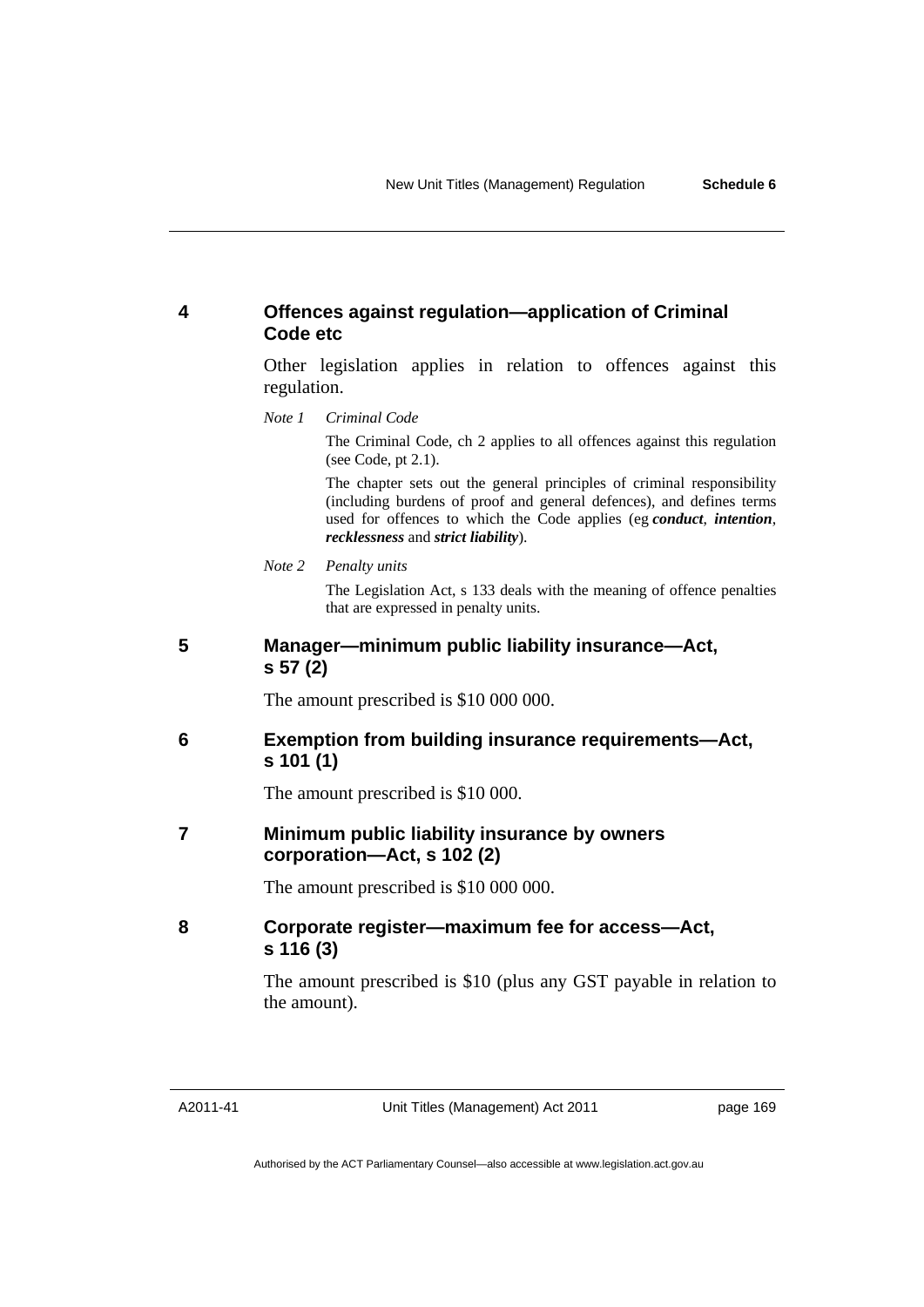## **9 Costs of taking legal action—Act, sch 2, s 2.5 (2)**

The amount prescribed is the lesser of—

- (a) \$750 for each unit in the units plan; and
- (b) \$10 000.

# **Dictionary**

(see s 2)

- *Note 1* The Legislation Act contains definitions and other provisions relevant to this regulation.
- *Note 2* For example, the Legislation Act, dict, pt 1 defines the following terms:
	- GST
	- in relation to.
- *Note 3* Terms used in this regulation have the same meaning that they have in the *Unit Titles (Management) Act 2011* (see Legislation Act, s 148.) For example, the following terms are defined in the *Unit Titles (Management) Act 2011*, dict:
	- corporate register (see s 113)
	- manager
	- owners corporation.

*unit*—see the *Unit Titles Act 2001*, section 9.

*units plan*—see the *Unit Titles Act 2001*, dictionary.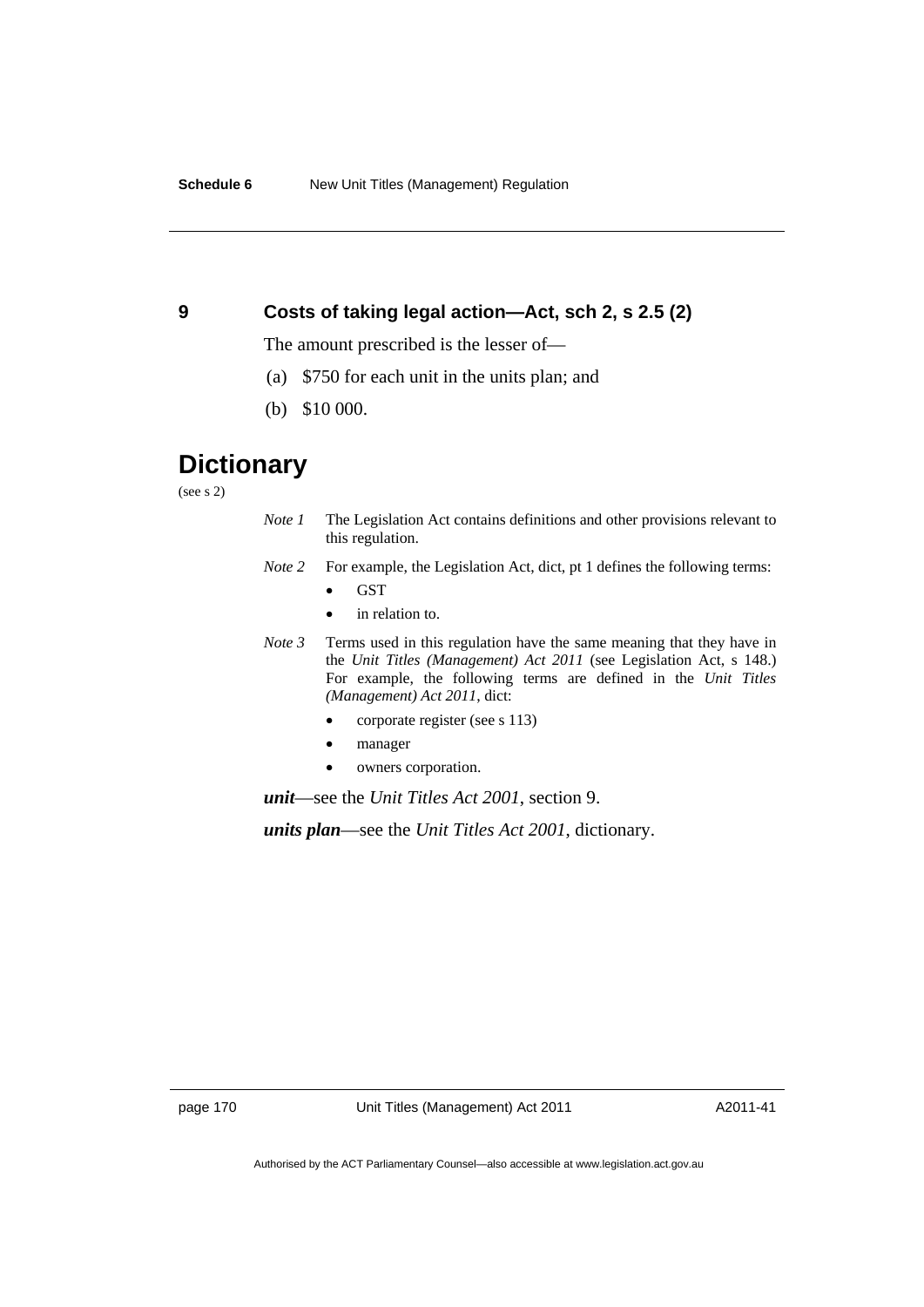# **Dictionary**

(see s 3)

- *Note 1* The Legislation Act contains definitions and other provisions relevant to this Act.
- *Note 2* For example, the Legislation Act, dict, pt 1, defines the following terms:
	- ACAT
	- appoint
	- bankrupt or personally insolvent
	- contravene
	- director-general
	- exercise
	- function
	- individual
	- planning and land authority.

*address for correspondence*, of a company, means the address of the company's office, as registered under the law under which the company is incorporated (if provided by the law).

*administration order*—see section 136 (Who may apply for an administration order?).

*administrative fund*, for division 5.2 (Administrative, special purpose and sinking funds)—see section 73.

*administrator*, of an owners corporation, means a person who is appointed as the administrator of the corporation under part 10 (Administrators).

*appoint* includes engage.

### *building*—

- (a) for this Act generally—see the *Unit Titles Act 2001*, dictionary; and
- (b) for division 5.4 (Insurance)—see section 99.

A2011-41

Unit Titles (Management) Act 2011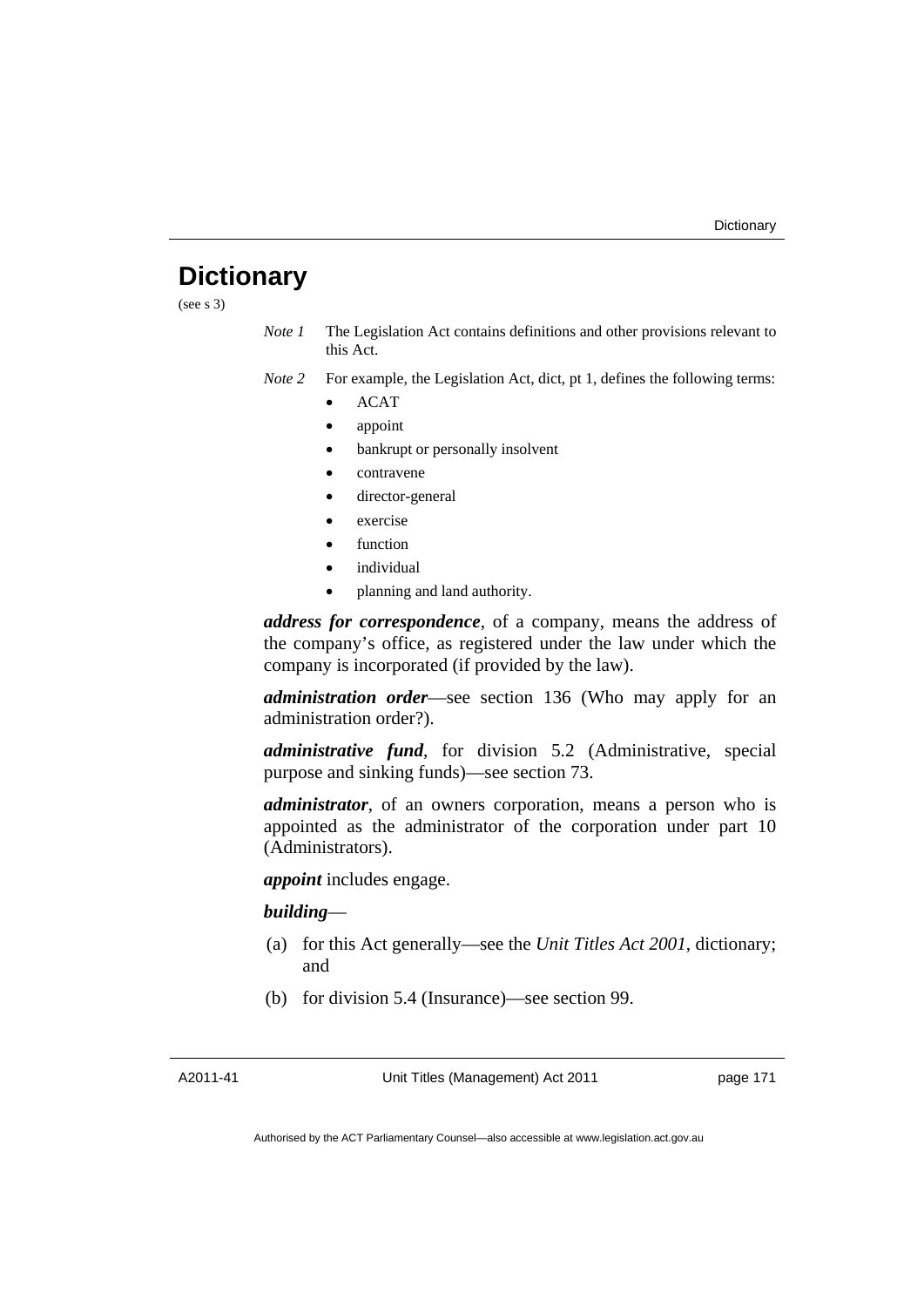*building and development provision*, in relation to a lease—see the *Planning and Development Act 2007*, section 234.

*class A unit*—see the *Unit Titles Act 2001*, section 10.

*class B unit*—see the *Unit Titles Act 2001*, section 11.

*common property*—see the *Unit Titles Act 2001*, section 13.

*communications officer*, for an owners corporation, means the owners corporation communications officer appointed by the owners corporation under section 66.

*company* means—

- (a) a company registered under the Corporations Act; and
- (b) includes a body corporate.

*corporate register*—see section 113.

*court* includes the ACAT.

*default rules*—see section 106.

*developer*—see the *Unit Titles Act 2001*, section 17.

*developer control period*, for a units plan, means the period that—

- (a) starts on the day the owners corporation for the units plan is established; and
- (b) ends on the day people other than the developer hold  $\frac{1}{3}$  or more of the unit entitlements for the units plan.

*development*, of a unit or common property—see the *Unit Titles Act 2001*, dictionary.

*eligible person*, for a unit or common property in relation to which access to information is required, means—

 (a) the owner, or another person with an interest in the unit, or in an easement over the common property; or

page 172 Unit Titles (Management) Act 2011

A2011-41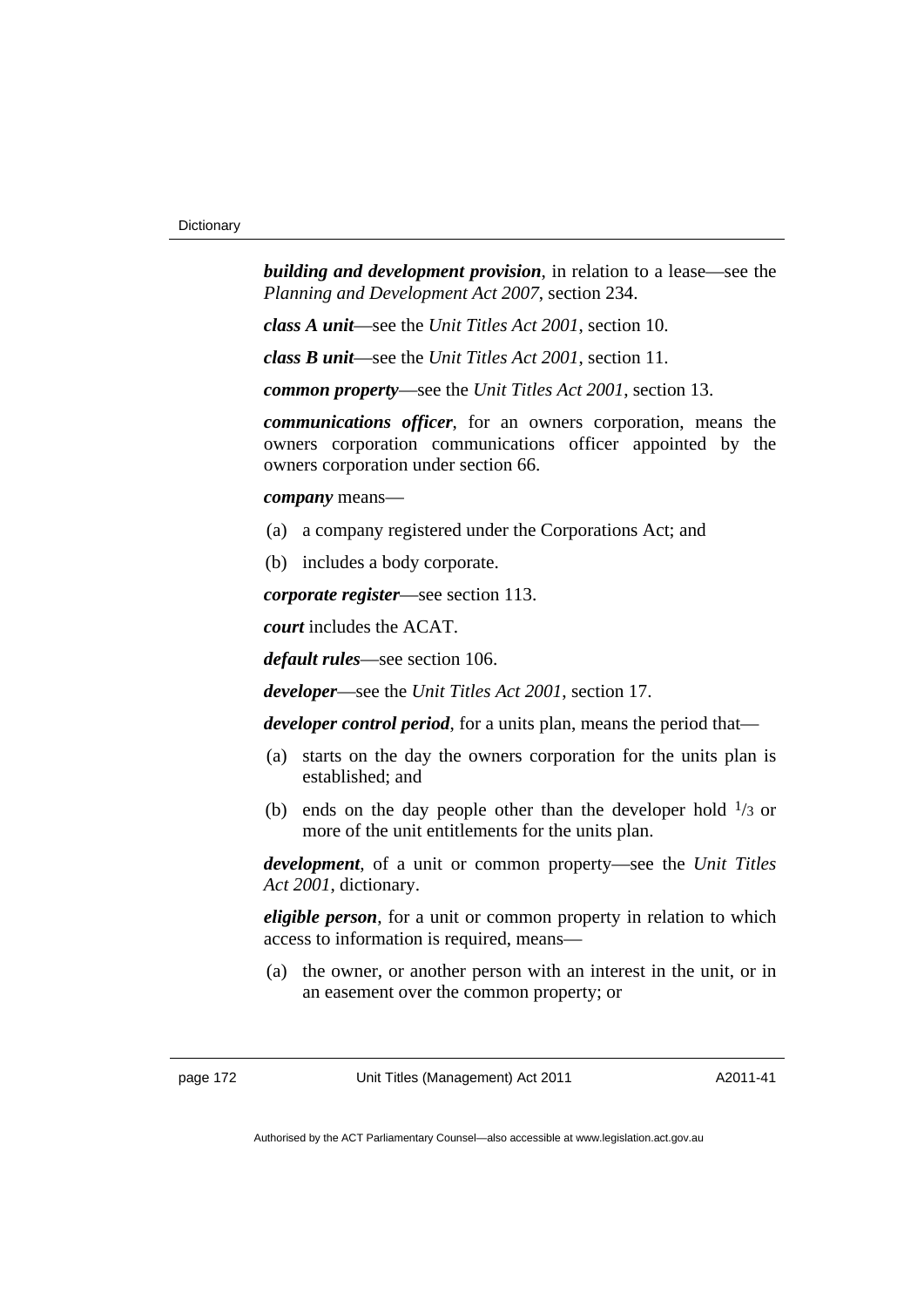- (b) for a unit that is owned, or part-owned, by a company—the representative of the company; or
- (c) anyone authorised in writing by a person mentioned in paragraph (a) or (b); or
- (d) if access to the information is necessary or desirable for the administration of this Act—the planning and land authority.

*entitled to vote*, in relation to a motion at a general meeting of an owners corporation, means a person who is entitled to vote on the motion under schedule 3, section 3.20.

*executive committee*, of an owners corporation, means the executive committee of the corporation established under section 34.

*executive committee representative*, for schedule 4 (Default rules)—see schedule 4, rule 1 (1).

*executive member* means a member of an executive committee.

*expected sinking fund expenditure*, for division 5.2 (Administrative, special purpose and sinking funds)—see section 83.

*financed service contract*, for part 9 (Protection of financiers for service contracts)—see section 130.

*financial year*, for an owners corporation, means—

- (a) a period of 12 months beginning on 1 July; or
- (b) any other period of 12 months decided by the owners corporation.

*financier*, for part 9 (Protection of financiers for service contracts)—see section 131.

*full name*, of a company, means the full name of the company together with the full name of its secretary or public officer (or an equivalent office-holder).

A2011-41

Unit Titles (Management) Act 2011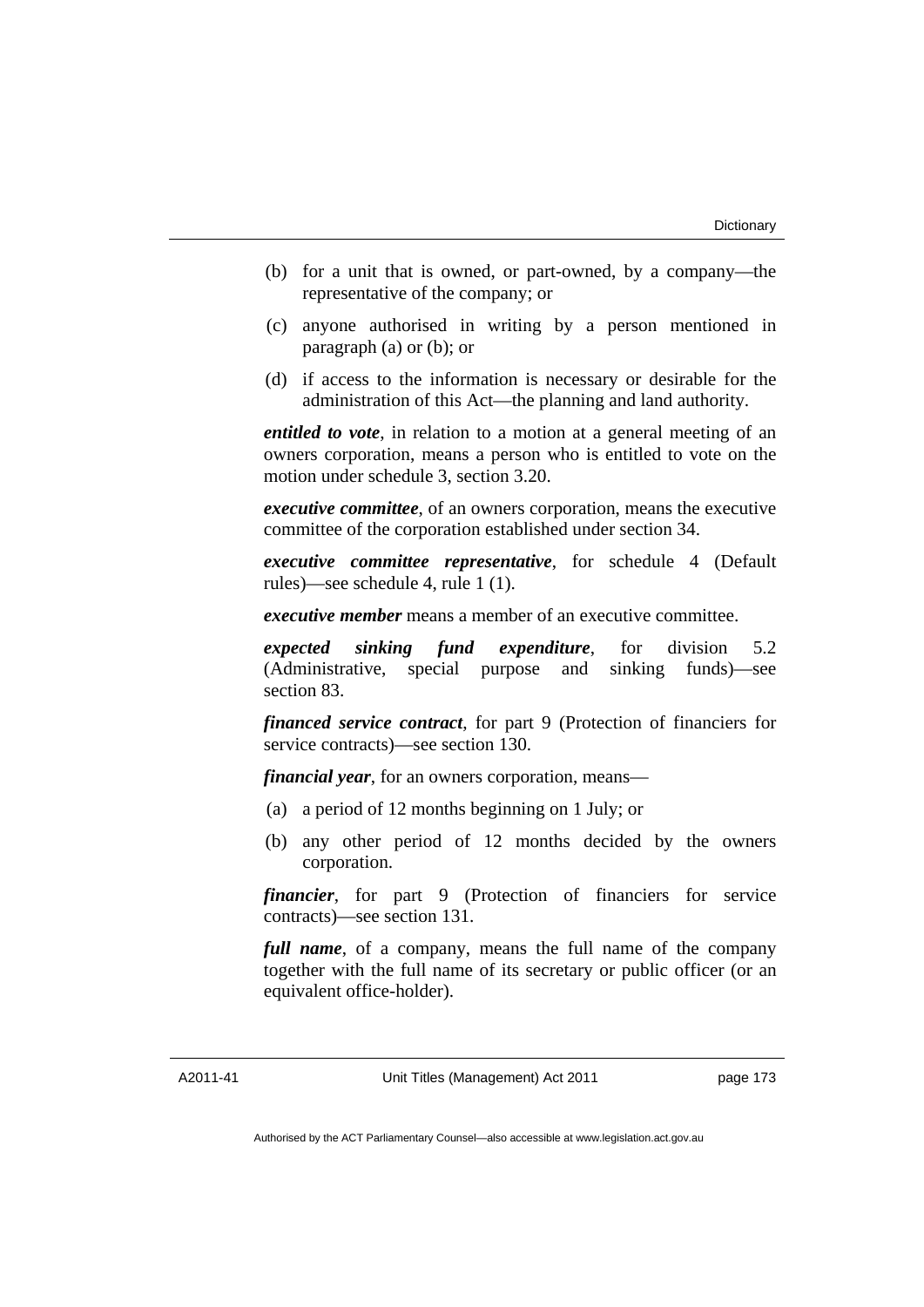*general fund*, of an owners corporation, for division 5.2 (Administrative, special purpose and sinking funds)—see section 72.

*general fund budget*, for division 5.2 (Administrative, special purpose and sinking funds)—see section 75 (1).

*general fund contribution*—see section 78 (1).

*install* includes build, place, connect or erect.

*interest*—see the *Unit Titles Act 2001*, dictionary.

*interested party*, for an administration order—see section 136 (Who may apply for an administration order?).

*land* means—

- (a) for this Act generally—the land subdivided by the units plan; and
- (b) for division 5.4 (Insurance)—see section 99.

*lease*, of a unit or common property—see the *Unit Titles Act 2001*, dictionary.

*lessee—*see the *Unit Titles Act 2001*, dictionary.

*maintenance*, of a building, a facility for a utility service or a utility conduit, means maintenance in good repair and working order, and includes—

- (a) repair; and
- (b) replacement; and
- (c) renewal; and
- (d) restoration.

*management contract*, for division 4.2 (Managers)—see section 49. *management services*, for division 4.2 (Managers)—see section 49. *manager*—see section 49.

page 174 Unit Titles (Management) Act 2011

A2011-41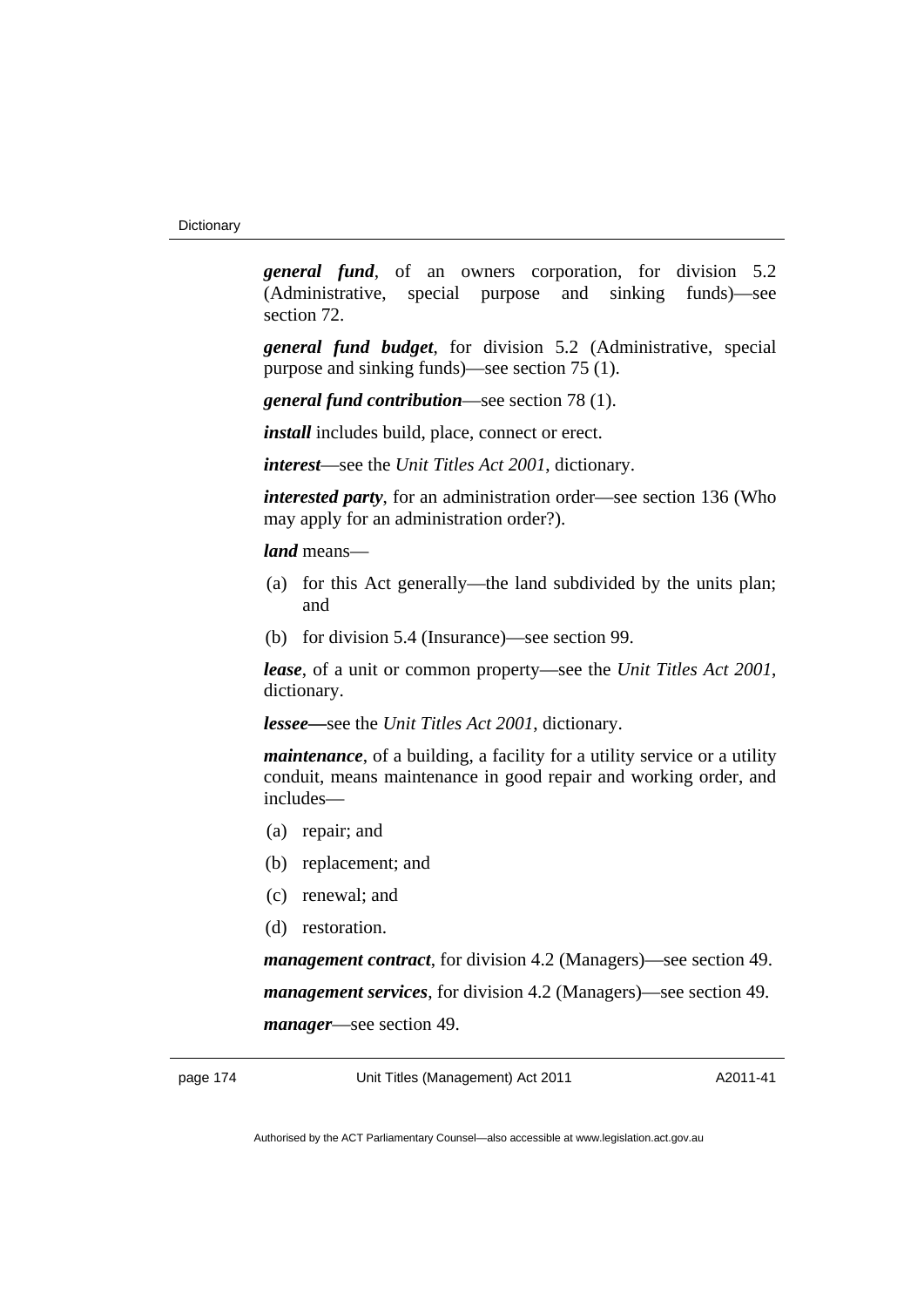*member*, of an owners corporation, are the members under section 10.

*mortgage* means a registered mortgage, or a registered encumbrance, within the meaning of the *Land Titles Act 1925*.

*mortgagee* means—

- (a) for a unit—the registered proprietor of a mortgage of the lease of the unit; or
- (b) in any other case—the registered proprietor of a mortgage.

*mortgagee voting notice*—see schedule 3, section 3.23 (Voting by mortgagees).

*mortgage insurance policy*—see section 142.

*ordinary resolution* means a resolution of a general meeting passed as required by schedule 3, section 3.15.

*owner* means—

- (a) for a unit—the registered proprietor of the lease of the unit and includes a part-owner; or
	- *Note* The term *unit owner* is also defined in the dictionary with the same meaning.
- (b) for common property—the owners corporation.

*owner, occupier or user*, of a unit, for schedule 4 (Default rules) see schedule 4, rule 1 (1).

*owners corporation*, for a units plan, means a corporation established under section 8.

*part-owner*, of a unit, means a person registered as a joint tenant or tenant in common in relation to the unit.

*Note* Joint proprietors of a unit must be registered as either joint tenants or tenants in common (see *Land Titles Act 192*5, s 54).

A2011-41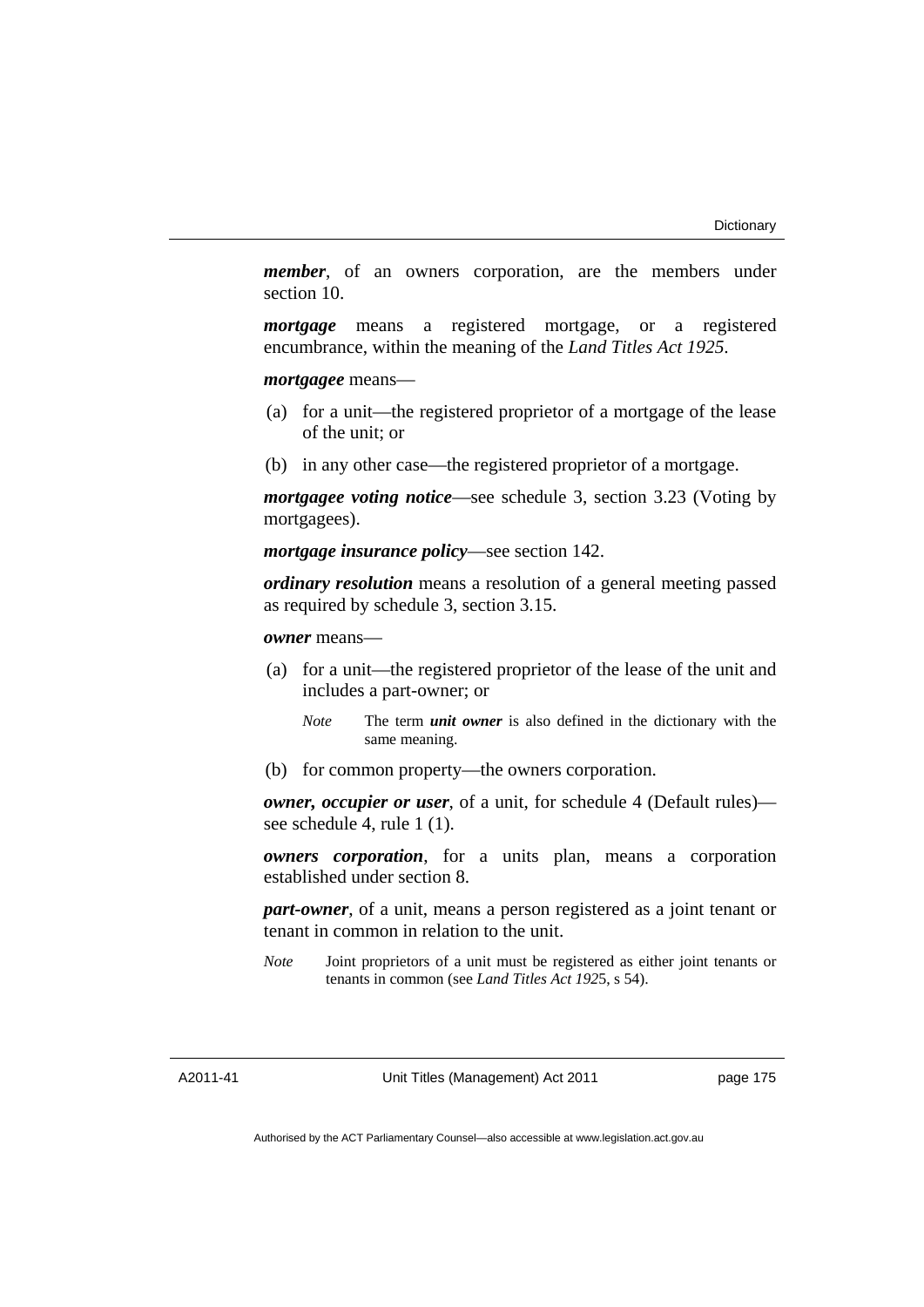*proportional share*, of a contribution payable for a unit, is the proportion of the total contributions payable for all units worked out as follows:

total unit entitlement total contributions  $\times$  unit entitlement of the unit or group of units

*proprietor*, of an interest in land—see the *Unit Titles Act 2001*, dictionary.

*reduced quorum*—see schedule 3, section 3.9 (Quorum at a general meeting—owners corporations with 3 or more members).

*reduced quorum decision*—see schedule 3, section 3.10 (Notice of reduced quorum decisions and adjournments).

*registered—*see the *Unit Titles Act 2001*, dictionary.

#### *representative*—

- (a) for the part-owners of a unit—see section 11 (Part-owners of units—authorisation of representatives); or
- (b) for a company that is the owner or a part-owner of a unit—see section 13 (Company-owned units—authorisation of representatives); or
- (c) for a mortgagee that has given a mortgagee voting notice to an owners corporation—see schedule 3, section 3.23 (Voting by mortgagees).

*rule*, for an owner corporation, means a rule of the corporation under section 106.

*rule infringement notice*—see section 109 (2).

*secretary*, for an owners corporation, means the secretary of the corporation elected under section 40.

*service contract*—see section 59.

*service contractor*—see section 59.

page 176 Unit Titles (Management) Act 2011

A2011-41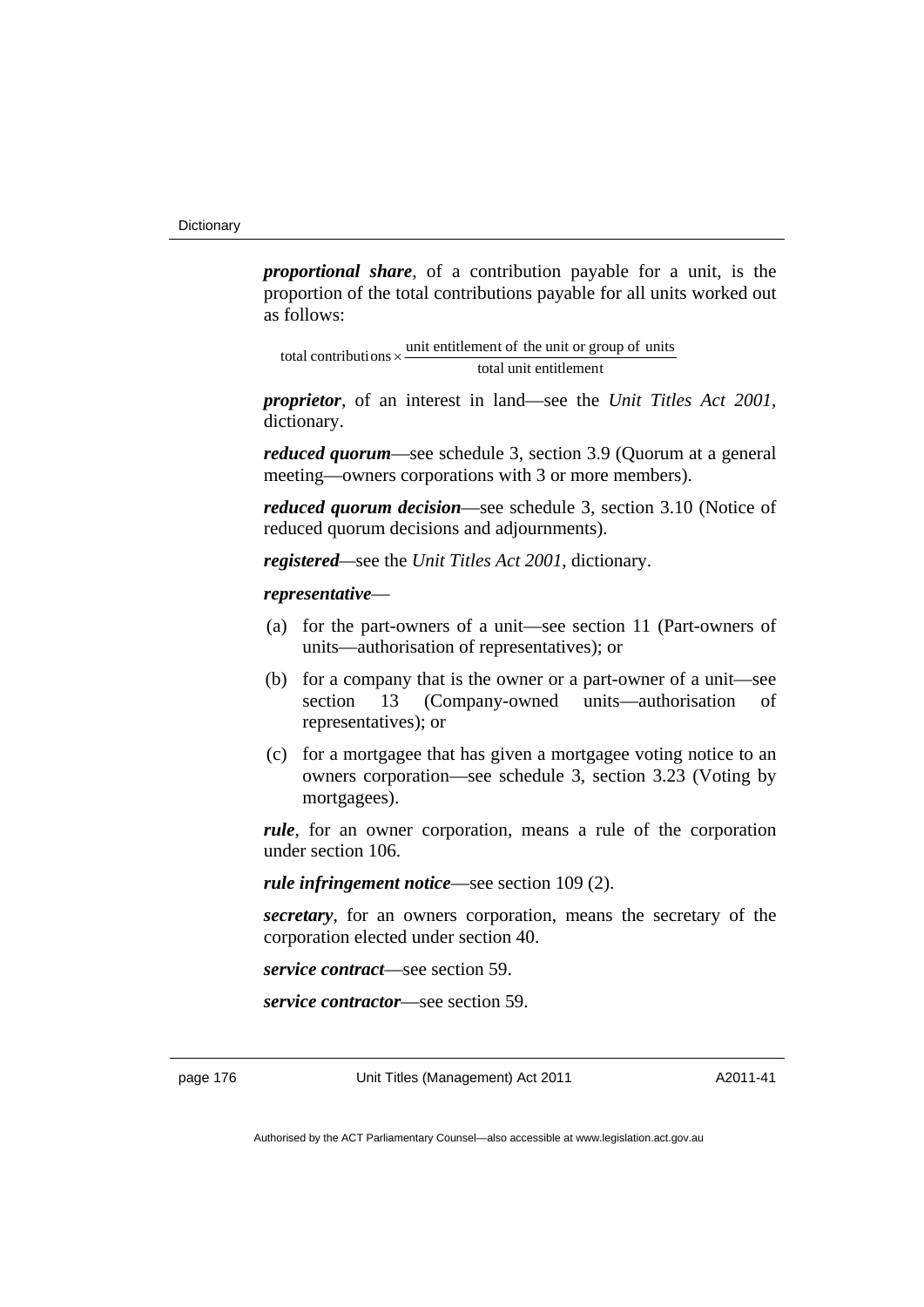*service contractor services*, for division 4.3 (Service contractors) see section 59.

*sinking fund*, for division 5.2 (Administrative, special purpose and sinking funds)—see section 81 (2).

*sinking fund contribution*—see section 89 (1).

*sinking fund plan*, for division 5.2 (Administrative, special purpose and sinking funds)—see section 82 (2).

*special purpose fund*, for division 5.2 (Administrative, special purpose and sinking funds)—see section 74 (1).

*special resolution* means a resolution of a general meeting passed as required by schedule 3, section 3.16.

*staged development*—see the *Unit Titles Act 2001*, section 17 (3) (Unit title applications—general requirements).

*standard quorum*—see schedule 3, section 3.9 (Quorum at a general meeting—owners corporations with 3 or more members).

*sustainability infrastructure*, installed in relation to a units plan—

- (a) means infrastructure and equipment that—
	- (i) improves the environmental sustainability of the units; or
	- (ii) reduces the environmental impact of the owners corporation and the unit owners; and
- (b) includes related utility service connections and equipment.

#### **Examples—par (a)**

solar panels, clothes lines, rainwater tanks

*Note* An example is part of the Act, is not exhaustive and may extend, but does not limit, the meaning of the provision in which it appears (see Legislation Act, s 126 and s 132).

*total general fund contribution*, for division 5.2 (Administrative, special purpose and sinking funds)—see section 75 (2) (a).

A2011-41

Unit Titles (Management) Act 2011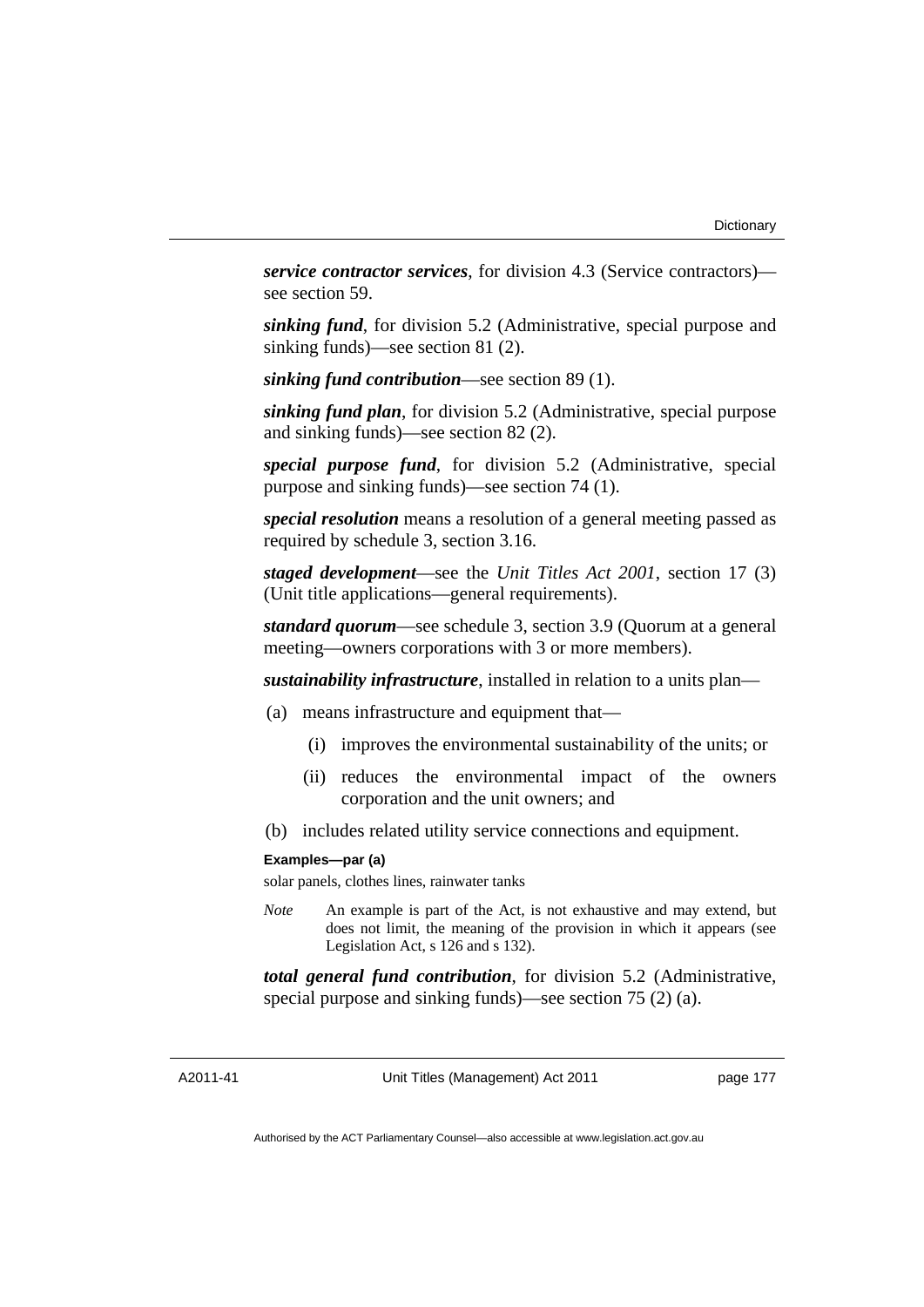*total sinking fund amount*, for division 5.2 (Administrative, special purpose and sinking funds)—see section 72.

*treasurer*, for an owners corporation, means the treasurer of the corporation elected under section 40.

*unanimous resolution* means a resolution of a general meeting passed as required by schedule 3, section 3.18.

*unit*—see the *Unit Titles Act 2001*, section 9.

*unit entitlement*—see the *Unit Titles Act 2001*, section 8.

*unit owner* means the registered proprietor of the lease of the unit and includes a part-owner.

*Note* The term *owner* is also defined in the dictionary with the same meaning.

*units plan*—see the *Unit Titles Act 2001*, dictionary.

*unit subsidiary*—see the *Unit Titles Act 2001*, section 12.

*unit title certificate*—see section 119.

*unopposed resolution* means a resolution of a general meeting passed as required by schedule 3, section 3.17.

*utility conduit*—see the *Unit Titles Act 2001*, dictionary.

*utility infrastructure* means infrastructure and equipment necessary for, or related to, the provision of utility services.

*utility services*—see the *Unit Titles Act 2001*, dictionary.

*voting value—see schedule 3, section 3.28 (2) (Value of votes).* 

page 178 Unit Titles (Management) Act 2011

A2011-41